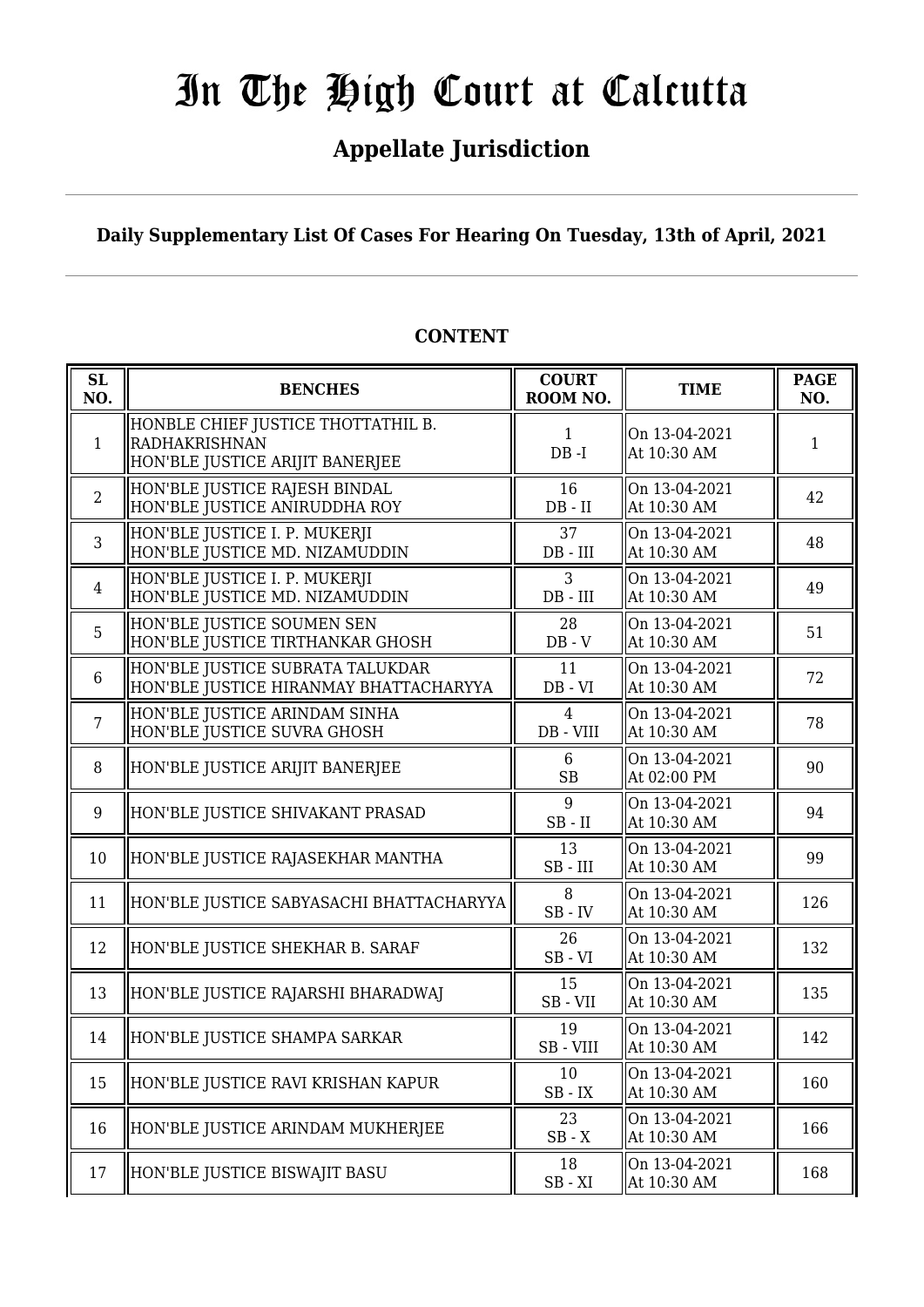| SL <sub>NO</sub> . | <b>BENCHES</b>                       | <b>COURT</b><br>ROOM NO. | <b>TIME</b>                  | <b>PAGE</b><br>NO. |
|--------------------|--------------------------------------|--------------------------|------------------------------|--------------------|
| 18                 | HON'BLE JUSTICE AMRITA SINHA         | 24<br>SB-XII             | On 13-04-2021<br>At 10:30 AM | 172                |
| 19                 | HON'BLE JUSTICE ABHIJIT GANGOPADHYAY | 22<br>SB - XIII          | On 13-04-2021<br>At 10:30 AM | 177                |
| 20                 | HON'BLE JUSTICE JAY SENGUPTA         | 32<br>SB-XIV             | On 13-04-2021<br>At 10:30 AM | 182                |
| 21                 | HON'BLE JUSTICE BIBEK CHAUDHURI      | 30<br>$SB$ - $XV$        | On 13-04-2021<br>At 10:30 AM | 188                |
| 22                 | HON'BLE JUSTICE SUBHASIS DASGUPTA    | 42<br>SB-XVI             | On 13-04-2021<br>At 10:30 AM | 192                |
| 23                 | HON'BLE JUSTICE KAUSIK CHANDA        | 2<br><b>SB</b>           | On 13-04-2021<br>At 10:30 AM | 198                |
| 24                 | LD. REGISTRAR ADMN. (L and OM)       | 50                       | On 13-04-2021<br>At 12:00 PM | 206                |
| 25                 | WARNING LIST                         | 10                       | On 13-04-2021                | 207                |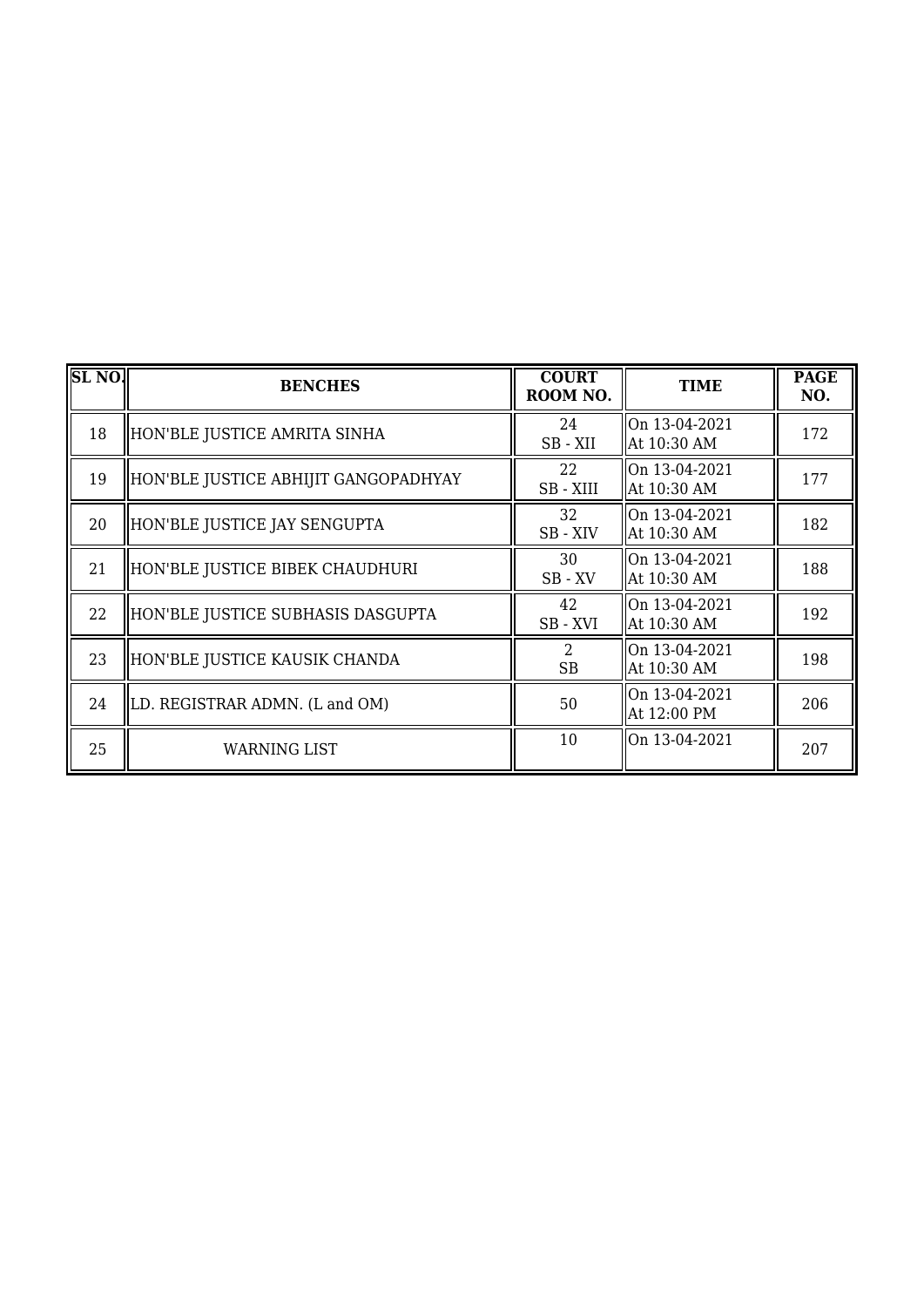

## In The High Court at Calcutta

#### **Appellate Side**

**DAILY CAUSELIST For Tuesday The 13th April 2021**

**COURT NO. 1**

**DIVISION BENCH (DB -I)**

**AT 10:30 AM**

**HONBLE CHIEF JUSTICE THOTTATHIL B. RADHAKRISHNAN HON'BLE JUSTICE ARIJIT BANERJEE**

**(VIA VIDEO CONFERENCE)**

**ON AND FROM WEDNESDAY, THE 13TH JANUARY, 2021 - APPEALS FROM ORDERS RELATING TO RESIDUARY UNDER GROUP IX INCLUDING APPLICATIONS CONNECTED THERETO; PUBLIC INTEREST LITIGATION; CRIMINAL CONTEMPT MATTERS; APPEALS UNDER SECTION 19(1)(a) OF THE CONTEMPT OF COURT'S ACT; APPLICATIONS UNDER SECTION 27 OF THE ELECTRICITY REGULATORY COMMISSION ACT, 1998, INCLUDING APPLICATIONS CONNECTED THERETO; HABEAS CORPUS; DEATH REFERENCE CASES ( INCLUDING ADMISSION OF CRIMINAL APPEALS RELATING TO SUCH REFERENCE AGAINST THE SAME CONVICTION ORDER); ADMISSION OF CRIMINAL APPEALS; HEARING OF CRIMINAL APPEALS & APPLICATIONS CONNECTED THERETO INCLUDING APPLICATION FOR SUSPENSION OF SENTENCE IN PENDING APPEALS;**

**CRIMINAL APPEALS RELATING TO CRIMES AGAINST WOMEN. ANY OTHER MATTER, IRRESPECTIVE**

 **OF CLASSIFICATION, AS DIRECTED BY THE HON'BLE CHIEF JUSTICE.**

**SPL. NOTE :**

**MONDAY : ASSIGNED MATTERS, ADMISSION OF CRIMINAL APPEALS, HABEAS CORPUS, CRIMINAL CONTEMPT MATTERS, APPEALS UNDER SECTION 19(1)(a) OF THE CONTEMPT OF COURT'S ACT.APPLICATIONS UNDER SECTION 27 OF THE ELECTRICITY REGULATORY COMMISSION ACT 1998 INCLUDING APPLICATIONS CONNECTED THERETO; BAIL IN CONNECTION WITH APPEAL.**

**TUESDAY : ASSIGNED MATTERS, HABEAS CORPUS, BAIL IN CONNECTION WITH APPEAL, ADMISSION OF CRIMINAL APPEALS.**

**WEDNESDAY :ASSIGNED MATTERS, HEARING OF CRIMINAL APPEALS.**

**THURSDAY : ASSIGNED MATTERS, APPEALS FROM ORDERS RELATING TO RESIDUARY UNDER GROUP - IX INCLUDING APPLICATIONS CONNECTED THERETO. THEREAFTER PIL MATTERS WILL BE TAKEN UP IF TIME PERMITS.**

#### **FRIDAY : ASSIGNED MATTERS, PUBLIC INTEREST LITIGATION.**

**NOTE: MATTERS WILL BE TAKEN UP THROUGH PHYSICAL HEARING ONLY WHEN BOTH THE PARTIES ARE AGREED.**

**NO MENTIONING IN COURT**

**TOP**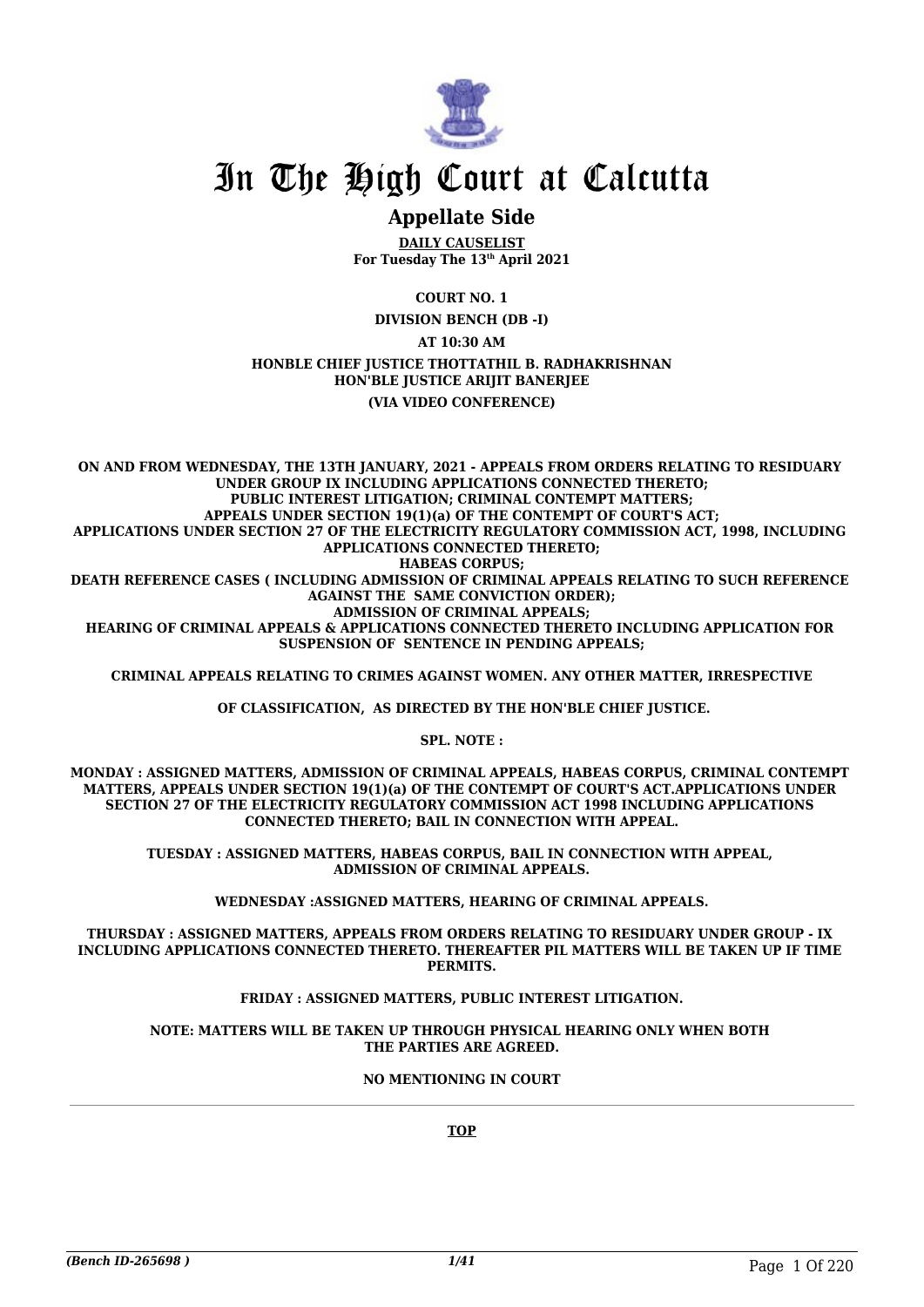| $\mathbf{1}$ | CRM/2339/2021                             | PRIYANKA CHOWDHURY @<br>MOON<br><b>VS</b>                                                                                             | <b>ADITYA TIWARI</b>                      |                 |
|--------------|-------------------------------------------|---------------------------------------------------------------------------------------------------------------------------------------|-------------------------------------------|-----------------|
|              |                                           | CENTRAL BUREAU OF<br><b>INVESTIGATION</b>                                                                                             |                                           |                 |
| wt2          | FMA/517/2020                              | BALARAM CHOWDHURY & ANR<br><b>VS</b>                                                                                                  | ARKA KUMAR NAG                            |                 |
|              |                                           | SAMARESH MRIDHA                                                                                                                       |                                           |                 |
|              | IA NO: CAN/3/2020                         |                                                                                                                                       |                                           |                 |
| 3            | WPA(P)/27/2021<br>[Dept.]                 | THE COURT ON ITS OWN<br>MOTION, IN RE UTP DIPAK<br>JOSHI, LODGED IN DUM DUM<br>CENTRAL CORRECTIONAL<br><b>HOME</b><br><b>VS</b><br>NA | NA                                        | SAIKAT BANERJEE |
| 4            | WPA(P)/117/2021                           | NITISH DEBNATH                                                                                                                        | <b>ARINDAM DAS</b>                        |                 |
|              |                                           | <b>VS</b><br>ELECTION COMMISSION OF<br><b>INDIA AND OTHERS</b>                                                                        |                                           |                 |
| 5            | WPA(P)/118/2021                           | SANKAR HALDER AND ORS.<br><b>VS</b>                                                                                                   | <b>MANISANKAR</b><br><b>CHATTOPADHYAY</b> |                 |
|              |                                           | UNION OF INDIA AND ORS.                                                                                                               |                                           |                 |
|              |                                           | <b>ASSIGNED MATTERS</b>                                                                                                               |                                           |                 |
| 6            | CRM/1903/2020                             | DEBJANI MUKHERJEE<br><b>VS</b>                                                                                                        | HARERAM SINGH                             |                 |
|              |                                           | CENTRAL BUREAU OF<br><b>INVESTIGATION</b>                                                                                             |                                           |                 |
| 7            | WPA/4763/2020                             | ARIJIT MUKHERJEE & ORS<br><b>VS</b>                                                                                                   | NARENDRA NATH MAITY                       |                 |
|              |                                           | UNION OF INDIA & ORS                                                                                                                  |                                           |                 |
| 8            | CRM/5790/2020<br>[ Cancellation of Bail ] | STATE OF WEST BENGAL<br>VS                                                                                                            | MD ANWAR HOSSAIN                          |                 |
|              | IA NO: CRAN/1/2020(Old No:CRAN/4203/2020) | DEBJANI PODDAR & ORS                                                                                                                  |                                           |                 |
| 9            | CRM/7495/2020                             | RAKHI GHOSH                                                                                                                           | DEBABRATIM GUHA                           |                 |
|              |                                           | <b>VS</b><br>State of West Bengal                                                                                                     |                                           |                 |
|              | IA NO: CRAN/1/2020                        |                                                                                                                                       |                                           |                 |
|              |                                           | <b>FIXED MATTER</b>                                                                                                                   |                                           |                 |
| 10           | FMA/471/2021                              | <b>ANISUR RAHAMAN</b>                                                                                                                 | <b>AYAN PODDAR</b>                        |                 |
|              | [MAT 317/2021]                            | VS<br>JAHAR SHA AND ORS                                                                                                               |                                           |                 |
|              |                                           | IA NO: CAN/1/2021, CAN/2/2021, CAN/3/2021, CAN/4/2021                                                                                 |                                           |                 |
| wt11         | CRLCP/2/2021                              | AFJAL ALI SHA@ABJAL<br>SHAUKAT SHA                                                                                                    | ANIRUDDHA<br><b>BHATTACHARYA</b>          |                 |
|              |                                           | <b>VS</b><br>ANISUR RAHAMAN AND ORS                                                                                                   |                                           |                 |
| wt12         | WPA(P)/67/2021                            | DIPAK MISHRA<br><b>VS</b><br>STATE OF WEST BENGAL AND<br>ORS.                                                                         | <b>SARTHAK MONDAL</b>                     |                 |
|              | IA NO: CAN/1/2021                         |                                                                                                                                       |                                           |                 |
| wt13         | WPA(P)/68/2021                            | NILANJAN ADHIKARY<br><b>VS</b><br>STATE OF WEST BENGAL AND                                                                            | <b>SARTHAK MONDAL</b>                     |                 |
|              |                                           | ORS.<br>IA NO: CAN/1/2021, CAN/2/2021, CAN/3/2021, CAN/4/2021                                                                         |                                           |                 |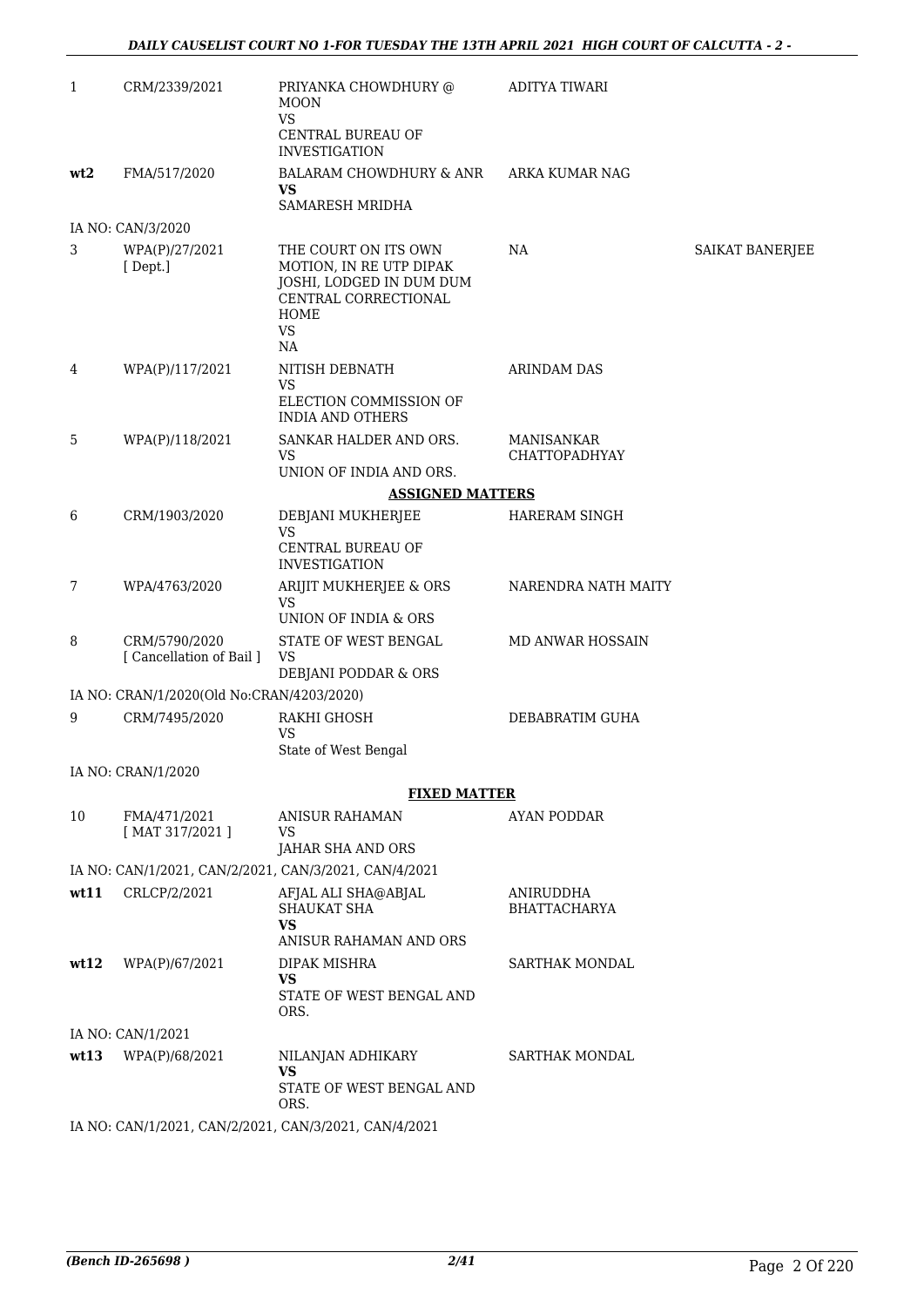| 14   | CRA/281/2020                                     | <b>HARI SINGH</b><br>VS<br>State of West Bengal                               | <b>NEIL BASU</b>                                                                                           |
|------|--------------------------------------------------|-------------------------------------------------------------------------------|------------------------------------------------------------------------------------------------------------|
|      | IA NO: CRAN/1/2021, CRAN/2/2021                  |                                                                               |                                                                                                            |
| 15   | CRA/240/2020                                     | <b>BINAY SINGH</b><br><b>VS</b>                                               | LOKESH SHARMA                                                                                              |
|      |                                                  | State of West Bengal                                                          |                                                                                                            |
|      | IA NO: CRAN/1/2021, CRAN/2/2021                  |                                                                               |                                                                                                            |
| 16   | CRA/278/2020                                     | <b>RAJKUMAR ROY</b><br><b>VS</b><br>State of West Bengal                      | <b>SATADRU LAHIRI</b>                                                                                      |
|      | IA NO: CRAN/1/2021, CRAN/2/2021                  |                                                                               |                                                                                                            |
| 17   | CRA/277/2020                                     | DIPANKAR BASU<br><b>VS</b><br>THE STATE OF WEST BENGAL                        | DATTATREYA DUTTA                                                                                           |
|      | IA NO: CRAN/1/2021                               |                                                                               |                                                                                                            |
| 18   | CRA/282/2020                                     | RADHU JAYA SHETTY                                                             | SANDIP CHAKRABORTY                                                                                         |
|      |                                                  | <b>VS</b><br>State of West Bengal                                             |                                                                                                            |
|      | IA NO: CRAN/1/2021                               |                                                                               |                                                                                                            |
| 19   | CRA/250/2020                                     | MONORANJAN ROY<br><b>VS</b>                                                   | <b>MANAS DASGUPTA</b>                                                                                      |
|      |                                                  | State of West Bengal                                                          |                                                                                                            |
|      | IA NO: CRAN/1/2021, CRAN/2/2021                  |                                                                               |                                                                                                            |
| 20   | CRA/254/2020                                     | ARUP THAKUR<br>VS                                                             | Sauray Basu                                                                                                |
|      |                                                  | State of West Bengal                                                          |                                                                                                            |
|      | IA NO: CRAN/1/2021                               |                                                                               |                                                                                                            |
| 21   | CRA/498/2017<br>$[PT-1 + II + 2 PB +$<br>$LCR$ ] | ALOKE GHOSH<br>VS<br>STATE OF WEST BENGAL                                     | <b>ESHITA DUTTA</b>                                                                                        |
|      | IA NO: CRAN/2/2019(Old No:CRAN/3105/2019)        |                                                                               |                                                                                                            |
| wt22 | CRA/511/2017                                     | <b>GOPAL MISTRY</b>                                                           | AYAN MUKHERJEE                                                                                             |
|      |                                                  | VS<br>STATE OF WEST BENGAL                                                    |                                                                                                            |
| 23   | WPA(P)/10/2021                                   | <b>MANABENDRA RAY</b><br>VS.                                                  | MOYUKH MUKHERJEE                                                                                           |
|      |                                                  | STATE OF WEST BENGAL AND<br>ORS.                                              |                                                                                                            |
|      |                                                  | IA NO: CAN/1/2021, CAN/2/2021, CAN/3/2021, CAN/4/2021, CAN/5/2021             |                                                                                                            |
| 24   | FMA/485/2020<br>[MAT 1915/2019]                  | SANKAR SAHA & ANR<br>VS                                                       | <b>GOPA BISWAS</b>                                                                                         |
|      |                                                  | STATE OF WEST BENGAL & ORS                                                    |                                                                                                            |
|      | IA NO: CAN/1/2019(Old No:CAN/12515/2019)         |                                                                               |                                                                                                            |
| 25   | MAT/105/2020                                     | MASUMA NAFSIN BANU<br>VS<br><b>ALAMGIR &amp; ORS</b>                          | <b>GOLAM MASTAFA</b>                                                                                       |
|      |                                                  |                                                                               | IA NO: CAN/1/2020(Old No:CAN/828/2020), CAN/2/2020(Old No:CAN/4718/2020), CAN/3/2020(Old No:CAN/4720/2020) |
| 26   | CRA/78/2012                                      | KHOKAN MIA & ORS.                                                             | <b>ASRAF MANDAL</b>                                                                                        |
|      |                                                  | VS<br>STATE OF WEST BENGAL                                                    |                                                                                                            |
|      |                                                  | IA NO: CRAN/6/2019(Old No:CRAN/4772/2019), CRAN/7/2019(Old No:CRAN/4775/2019) |                                                                                                            |
| 27   | CRA/731/2019                                     | MD ANIKUL ISLAM<br>VS                                                         | <b>BENAJIR HASNA</b>                                                                                       |
|      | IA NO: CRAN/1/2020(Old No:CRAN/416/2020)         | STATE OF WEST BENGAL                                                          |                                                                                                            |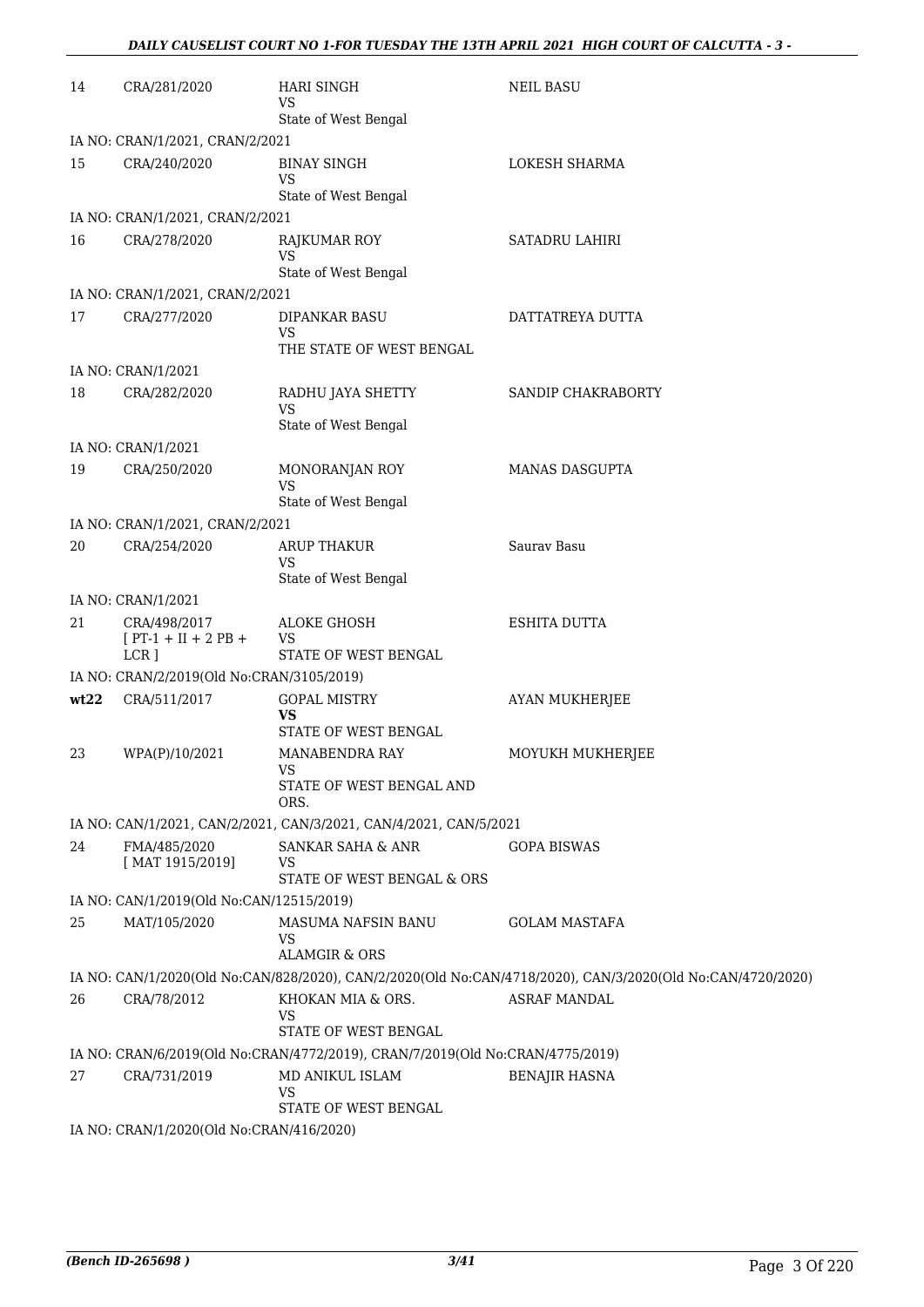| 28   | CRA/730/2019                              | MD ASHIKUR REJA & ANR<br>VS<br>STATE OF WEST BENGAL                                           | <b>BENAJIR HASNA</b>           |
|------|-------------------------------------------|-----------------------------------------------------------------------------------------------|--------------------------------|
|      | IA NO: CRAN/1/2020(Old No:CRAN/347/2020)  |                                                                                               |                                |
| 29   | CRA/538/2018                              | SABITRI CHAKRABORTY<br>VS<br>STATE OF WEST BENGAL & ORS                                       | RAHUL GANGULY                  |
|      |                                           | IA NO: CRAN/2/2019(Old No:CRAN/2685/2019), CRAN/3/2020(Old No:CRAN/4533/2020)                 |                                |
| 30   | CRA/503/2019                              | MD IMTIAYAZ @ IMTIAZ @ MD.<br><b>IMTIAZ</b><br><b>VS</b>                                      | DEBASHIS BANERJEE              |
|      |                                           | STATE OF WEST BENGAL & ANR                                                                    |                                |
|      | IA NO: CRAN/1/2019(Old No:CRAN/4798/2019) |                                                                                               |                                |
| 31   | CRA/50/2018                               | ANUPAM GHOSH<br>VS<br>STATE OF WEST BENGAL                                                    | AMAL KRISHNA<br><b>SAMANTA</b> |
|      |                                           | IA NO: CRAN/2/2018(Old No:CRAN/3523/2018), CRAN/3/2020                                        |                                |
| 32   | CRA/268/1995                              | <b>GHAT ROY &amp; ORS</b><br>VS<br>THE STATE OF WEST BENGAL                                   | MR. ISLAM MOSTAFA<br>N.Y.A.    |
|      |                                           | IA NO: CRAN/1/2000(Old No:CRAN/642/2000), CRAN/3/2020                                         |                                |
| 33   | CRA/338/2013                              | SUKUMAR KARMAKAR<br>VS                                                                        | <b>V VERMA</b>                 |
|      | IA NO: CRAN/3/2021                        | STATE OF WEST BENGAL                                                                          |                                |
| 34   | CRA/287/2015                              | <b>SAMAD SK &amp; ORS</b>                                                                     | M. MUKHERJEE                   |
|      |                                           | VS<br>STATE OF WEST BENGAL                                                                    |                                |
|      | IA NO: CRAN/3/2019(Old No:CRAN/2490/2019) |                                                                                               |                                |
| 35   | MAT/19/2021                               | <b>DILIP JANA</b><br>VS                                                                       | SOMA KAR GHOSH                 |
|      |                                           | UNITED ORDER AND SUPPLY<br>CO-OP SOCIEITY LTD AND ORS                                         |                                |
|      | IA NO: CAN/1/2021, CAN/2/2021             |                                                                                               |                                |
| 36   | CRA/238/2015                              | <b>BISWANATH ADHIKARY @</b><br><b>BISHU</b><br><b>VS</b>                                      | S S SAHA                       |
|      |                                           | <b>UNION OF INDIA</b>                                                                         |                                |
|      | No:CRAN/1411/2020), CRAN/5/2020           | IA NO: CRAN/2/2018(Old No:CRAN/1103/2018), CRAN/3/2019(Old No:CRAN/103/2019), CRAN/4/2020(Old |                                |
| wt37 | CRA/237/2015                              | BAPI DEY @ BURO<br><b>VS</b><br>UNION OF INDIA                                                | S.S. SAHA                      |
| wt38 | CRA/247/2015                              | GOPAL TELI & ANR<br>VS<br>UNION OF INDIA                                                      | A. CHAKRABORTY                 |
| wt39 | CRA/250/2015                              | RABI SEKHAR PANDEY<br>VS<br>UNION OF INDIA                                                    | A. CHAKRABORTY                 |
|      | IA NO: CRAN/2/2021                        |                                                                                               |                                |
|      |                                           | ADMISSION OF APPEAL                                                                           |                                |
| 40   | CRA/394/2019                              | DIPANKAR HAZRA<br>VS                                                                          | ABHIJIT KR. ADHYA              |
|      |                                           | STATE OF WEST BENGAL                                                                          |                                |
|      | IA NO: CRAN/1/2019(Old No:CRAN/2456/2019) |                                                                                               |                                |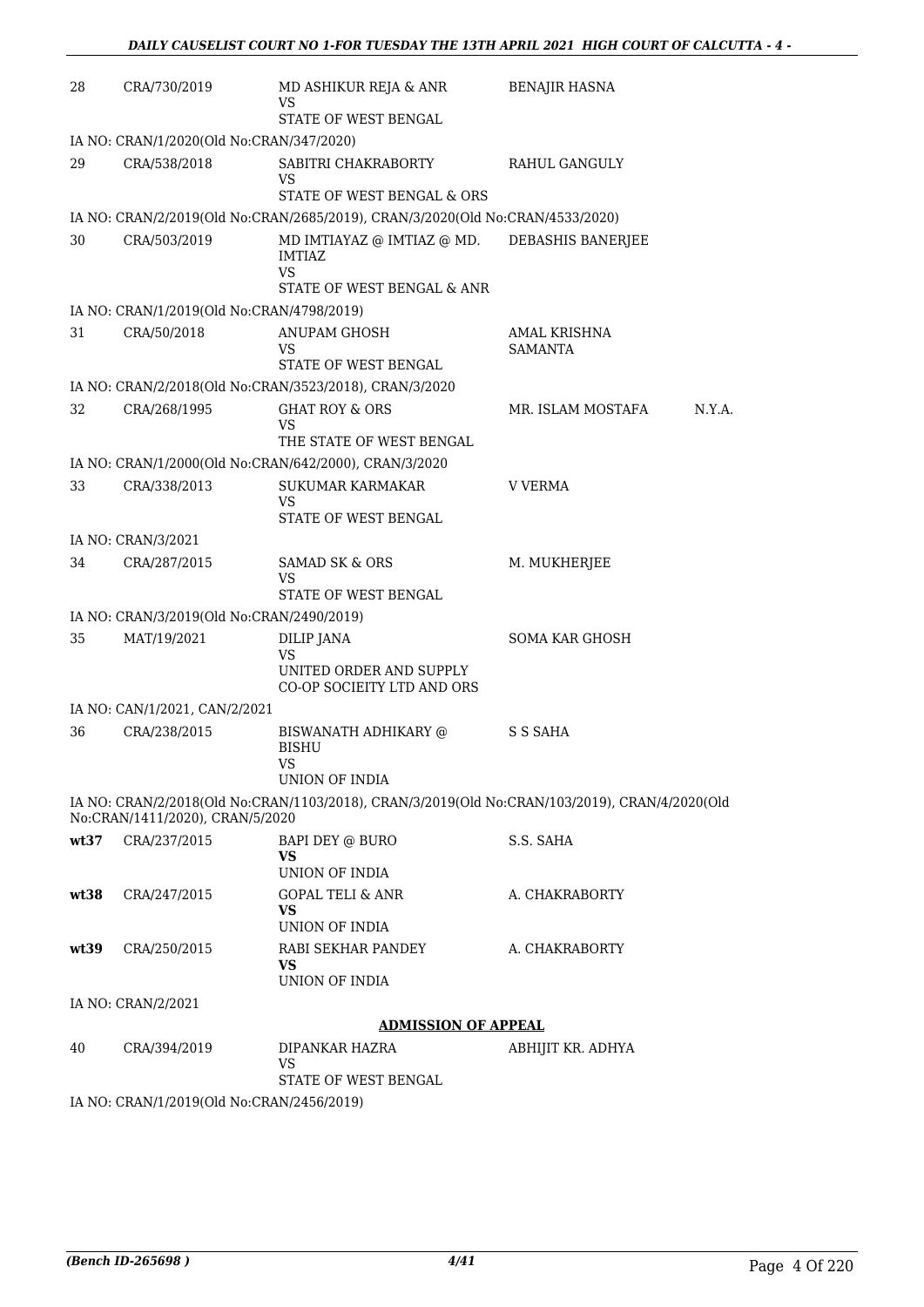| 41 | CRA/581/2019                              | SIMA @SEEMA BAKSHI<br><b>CHAKRABORTY</b><br>VS                                                 | <b>SOMA CHOWDHURY</b><br><b>BANDHU</b>  |
|----|-------------------------------------------|------------------------------------------------------------------------------------------------|-----------------------------------------|
|    |                                           | STATE OF WEST BENGAL                                                                           |                                         |
| 42 | CRA/601/2019                              | <b>SOUMITRA GHOSH</b><br>VS                                                                    |                                         |
|    |                                           | <b>STATE OF WEST BENGAL</b>                                                                    |                                         |
| 43 | CRA/636/2019                              | PRADIP KUMAR MONDAL @<br>KALA<br>VS<br>STATE OF WEST BENGAL                                    |                                         |
| 44 | CRA/643/2019                              | KAJAL SINGHA<br>VS                                                                             |                                         |
|    |                                           | STATE OF WEST BENGAL                                                                           |                                         |
| 45 | CRA/644/2019                              | SAHIPAL INDOWAR<br><b>VS</b><br>STATE OF WEST BENGAL                                           |                                         |
| 46 | CRA/690/2019                              | SUMITA BERA<br>VS<br><b>BABLU PAL &amp; ORS</b>                                                | <b>BENOY KUMAR DAS</b>                  |
| 47 | CRA/696/2019                              | RASAN@RAISAN<br>HANSDA@RAISON HANSDA<br>VS<br><b>STATE OF WEST BENGAL</b>                      | <b>SUMAN DAS ADHIKARI</b>               |
|    | IA NO: CRAN/1/2019(Old No:CRAN/4605/2019) |                                                                                                |                                         |
| 48 | CRA/719/2019                              | <b>SAMIR GHOSH</b><br>VS                                                                       | TAPAN KUMAR JANA                        |
|    |                                           | SAHIDULLA FAKURI & ORS                                                                         |                                         |
| 49 | CRA/751/2019                              | <b>JYOTSNA GHOSH</b><br>VS<br>STATE OF WEST BENGAL & ANR                                       | <b>INDRAJEET DEY</b>                    |
|    | IA NO: CRAN/1/2019(Old No:CRAN/5037/2019) |                                                                                                |                                         |
| 50 | CRA/67/2020                               | RAJINDAR SINGH@RAJENDRA<br>SINGH<br>VS                                                         | <b>ANKITA DAS</b><br><b>CHAKRABORTY</b> |
|    | IA NO: CRAN/1/2020(Old No:CRAN/486/2020)  | STATE OF WEST BENGAL                                                                           |                                         |
| 51 | CRA/87/2020                               | <b>HIMAT SAHUJI &amp; ORS</b>                                                                  | SAFIKUL MANDAL                          |
|    |                                           | VS<br>STATE OF WEST BENGAL                                                                     |                                         |
|    | IA NO: CRAN/1/2020, CRAN/2/2020           |                                                                                                |                                         |
| 52 | CRA/96/2020                               | ANUP NANDI @ ANUP KUMAR<br><b>NANDI</b><br>VS<br>STATE OF WEST BENGAL & ANR                    | SHIBAJI KUMAR DAS                       |
|    | IA NO: CRAN/1/2020(Old No:CRAN/826/2020)  |                                                                                                |                                         |
| 53 | CRA/184/2020                              | SAMAR KR. MOOKERJEE<br>VS                                                                      | JAGANNATH GANGULY                       |
|    |                                           | STATE OF WEST BENGAL &<br>ORS.                                                                 |                                         |
|    |                                           | IA NO: CRAN/1/2020(Old No:CRAN/3796/2020), CRAN/2/2020(Old No:CRAN/3797/2020)                  |                                         |
| 54 | CRA/185/2020                              | <b>ARCHANA ROY</b><br>VS<br>STATE OF WEST BENGAL                                               | SANJAY MUKHERJEE                        |
|    | IA NO: CRAN/1/2020(Old No:CRAN/3823/2020) |                                                                                                |                                         |
| 55 | CRA/188/2020                              | <b>AVIJIT ROY</b>                                                                              | <b>HAMALAYA DAS</b>                     |
|    |                                           | <b>VS</b><br><b>STATE OF WEST BENGAL</b>                                                       |                                         |
|    | No:CRAN/4174/2020), CRAN/4/2020           | IA NO: CRAN/1/2020(Old No:CRAN/4061/2020), CRAN/2/2020(Old No:CRAN/4173/2020), CRAN/3/2020(Old |                                         |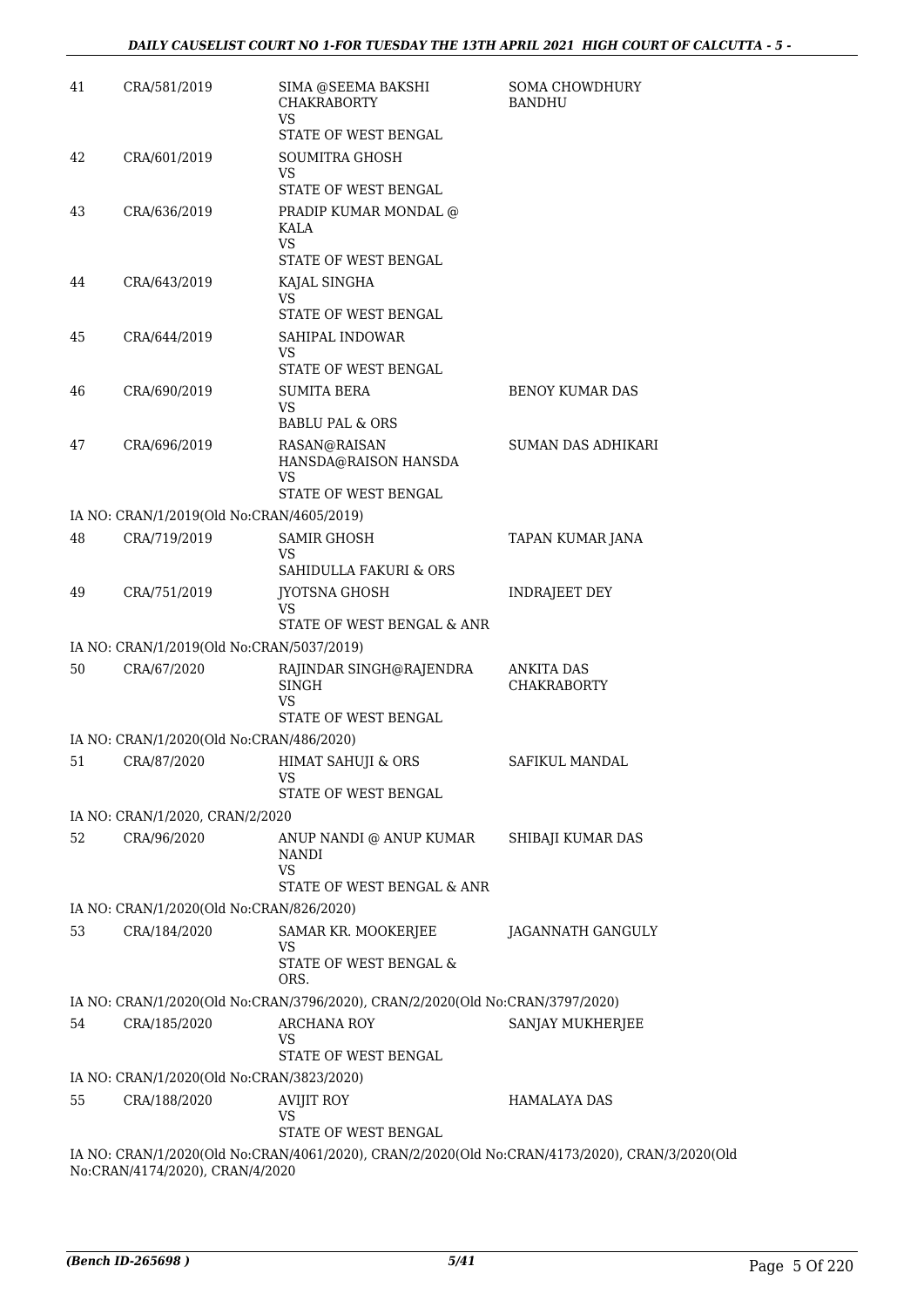| 56 | CRA/191/2020                              | <b>MOTI MAHATO</b><br>VS.<br>STATE OF WEST BENGAL          | SUBRATA KARMAKAR                          |
|----|-------------------------------------------|------------------------------------------------------------|-------------------------------------------|
|    | IA NO: CRAN/1/2020(Old No:CRAN/4310/2020) |                                                            |                                           |
| 57 | CRA/227/2020                              | JAMAT SK<br>VS.                                            | <b>MANAS KUMAR DAS</b>                    |
|    |                                           | State of West Bengal                                       |                                           |
| 58 | CRA/232/2020                              | SUMAN MONDAL@ KANU<br>MONDAL<br><b>VS</b>                  | sahid uddin ahmed                         |
|    |                                           | State of West Bengal                                       |                                           |
|    | IA NO: CRAN/1/2020                        |                                                            |                                           |
| 59 | CRA/236/2020                              | NARAYAN YADAV@JADAB<br>VS<br>State of West Bengal          | KAUSHIK CHOUDHURY                         |
|    | IA NO: CRAN/1/2020                        |                                                            |                                           |
| 60 | CRA/246/2020                              | BABU SARKAR AND ANR<br>VS                                  | <b>SABNAM DE</b>                          |
|    |                                           | State of West Bengal                                       |                                           |
|    | IA NO: CRAN/1/2020                        |                                                            |                                           |
| 61 | CRA/249/2020                              | JHOTON CHOWDHURY<br>VS                                     | <b>SACHIT TALUKDAR</b>                    |
|    |                                           | STATE OF WEST BENGAL AND<br>ORS.                           |                                           |
| 62 | CRA/259/2020                              | <b>SWAPAN MANDAL</b><br>VS                                 | <b>MAZHAR HOSSAIN</b><br><b>CHOWDHURY</b> |
|    |                                           | State of West Bengal                                       |                                           |
| 63 | CRA/261/2020                              | <b>ABDUL KHALIL</b><br>VS<br>STATE OF WEST BENGAL AND      | SK. ZAKIR HOSSAIN                         |
|    |                                           | ORS.                                                       |                                           |
|    | IA NO: CRAN/1/2020                        |                                                            |                                           |
| 64 | CRA/266/2020                              | SABITRI BHUNYA<br>VS<br>STATE OF WEST BENGAL AND<br>ORS.   | MD SABIR AHMED                            |
|    | IA NO: CRAN/1/2020                        |                                                            |                                           |
| 65 | CRA/268/2020                              | <b>BIJOY DAS</b><br>VS<br>State of West Bengal             | <b>SUJAY KUMAR HALDER</b>                 |
|    | IA NO: CRAN/1/2020                        |                                                            |                                           |
| 66 | CRA/286/2020                              | BIBHUTI BHUSAN MANNA<br>VS                                 | HIRANMOY DUTTA                            |
|    |                                           | MAHADEV PAUL                                               |                                           |
|    | IA NO: CRAN/1/2020                        |                                                            |                                           |
| 67 | CRA/291/2020                              | NAZRUL LASKAR<br>VS<br>STATE OF WEST BENGAL AND            | ABDUL HAMID MOLLA                         |
|    |                                           | ORS.                                                       |                                           |
|    | IA NO: CRAN/1/2020                        |                                                            |                                           |
| 68 | CRA/293/2020                              | LODHARI SARDAR@RANJIT<br><b>VS</b><br>State of West Bengal | <b>SANANDA</b><br>BHATTACHARYA            |
|    | IA NO: CRAN/1/2021                        |                                                            |                                           |
| 69 | CRA/294/2020                              | DIPANKAR GHOSH@DIPU                                        | PRABIR ADHYA                              |
|    |                                           | <b>VS</b><br>State of West Bengal                          |                                           |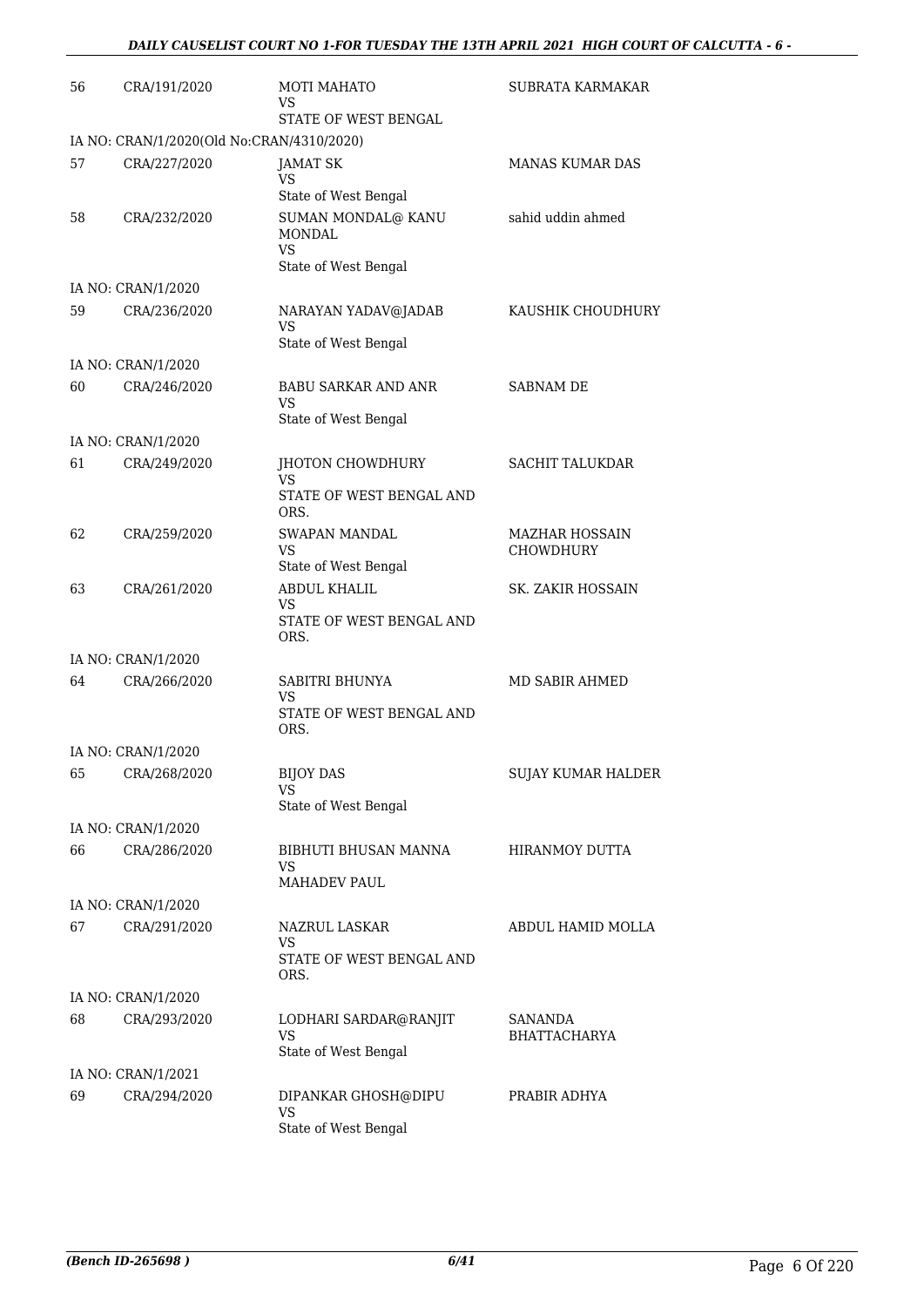#### *DAILY CAUSELIST COURT NO 1-FOR TUESDAY THE 13TH APRIL 2021 HIGH COURT OF CALCUTTA - 7 -*

| 70 | CRA/3/2021                        | SUBRATA ROY@ LALU<br>VS<br>STATE OF WEST BENGAL AND            | <b>SUBRATA</b><br><b>BHATTACHARYA</b> |
|----|-----------------------------------|----------------------------------------------------------------|---------------------------------------|
|    |                                   | ORS.                                                           |                                       |
| 71 | CRA/7/2021                        | HASMAT MOLLA AND ANR<br>VS                                     | DHANANJAY BANERJEE                    |
|    |                                   | STATE OF WEST BENGAL AND<br>ORS.                               |                                       |
|    | IA NO: CRAN/1/2021                |                                                                |                                       |
| 72 | CRA/11/2021                       | <b>SAHABAN SK</b><br>VS                                        | ROBIUL ISLAM                          |
|    |                                   | State of West Bengal                                           |                                       |
| 73 | CRA/15/2021                       | <b>SUMIT BISWAS</b><br><b>VS</b>                               | MAZHAR HOSSAIN<br><b>CHOWDHURY</b>    |
|    |                                   | State of West Bengal                                           |                                       |
| 74 | CRA/16/2021                       | AJAY SEN @ AJAY CHATTERJEE<br>@ BAPI<br><b>VS</b>              | NA                                    |
|    |                                   | State of West Bengal                                           |                                       |
| 75 | CRA/17/2021                       | <b>SMT TULSI LOHAR</b><br><b>VS</b><br>State of West Bengal    | NA                                    |
| 76 | CRA/18/2021                       | <b>BABLU MALLICK</b>                                           | SAFDAR AZAM                           |
|    |                                   | VS                                                             |                                       |
|    |                                   | State of West Bengal                                           |                                       |
| 77 | CRA/21/2021                       | ALOKE GHOSH ALIAS GOPAL<br><b>GHOSH</b><br>VS                  | NA                                    |
|    |                                   | State of West Bengal                                           |                                       |
| 78 | CRA/22/2021                       | <b>GANESH CHANDRA DAS</b><br><b>VS</b><br>State of West Bengal | NA                                    |
| 79 | CRA/25/2021                       | ROJINA KHATUN                                                  | KAZI M. RAHMAN                        |
|    |                                   | <b>VS</b><br>STATE OF WEST BENGAL AND                          |                                       |
|    |                                   | ORS.                                                           |                                       |
|    | IA NO: CRAN/1/2021                |                                                                |                                       |
| 80 | CRA/27/2021                       | AVIJIT CHAKRABORTY<br>vs                                       | KAMAL KRISHNA GUHA                    |
|    |                                   | STATE OF WEST BENGAL                                           |                                       |
| 81 | IA NO: CRAN/1/2021<br>CRA/30/2021 | MUTRU KISKU                                                    | <b>BUSRA KHATUN</b>                   |
|    |                                   | VS<br>STATE OF WEST BENGAL AND                                 |                                       |
|    |                                   | ANR                                                            |                                       |
|    | IA NO: CRAN/1/2021                |                                                                |                                       |
| 82 | CRA/39/2021                       | <b>BIMAL JANA</b><br>VS<br>STATE OF WEST BENGAL                | NA                                    |
| 83 | CRA/40/2021                       | <b>UDAYAN DAS</b>                                              | N.A.                                  |
|    |                                   | VS<br>STATE OF WEST BENGAL                                     |                                       |
| 84 | CRA/42/2021                       | TATA MOTORS FINANCE LTD                                        | Shraman Sarkar                        |
|    |                                   | VS<br>STATE OF WEST BENGAL AND<br>ANR                          |                                       |
|    | IA NO: CRAN/1/2021                |                                                                |                                       |
| 85 | CRA/44/2021                       | MD JAMIUL SK                                                   | <b>SACHIT TALUKDAR</b>                |
|    |                                   | <b>VS</b><br><b>UION OF INDIA</b>                              |                                       |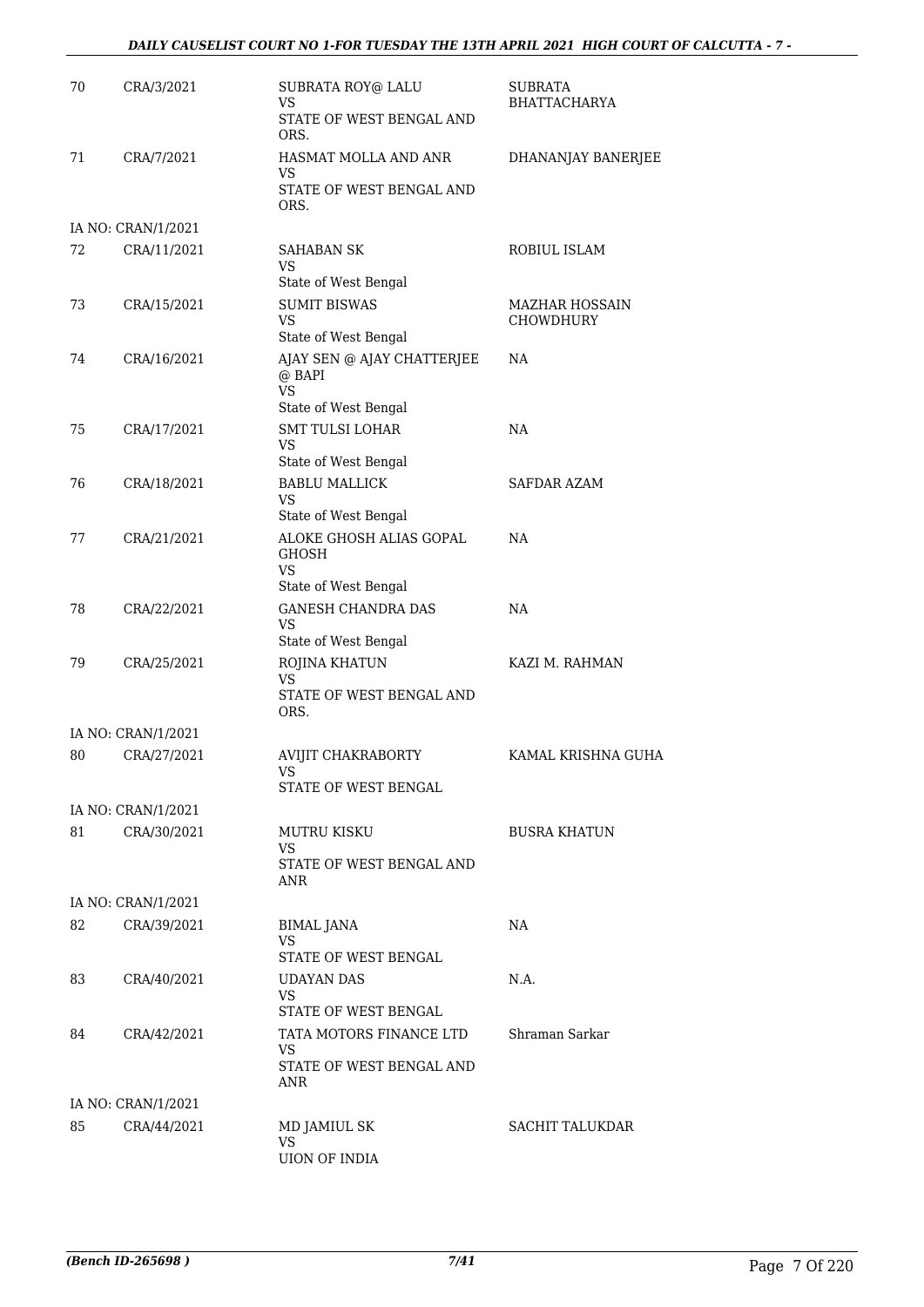| 86  | CRA/49/2021        | DAYAMOY MONDAL<br>VS<br>STATE OF WEST BENGAL                          | SANTANU DEB ROY                |
|-----|--------------------|-----------------------------------------------------------------------|--------------------------------|
| 87  | CRA/52/2021        | HASMAT SK @ HASMAT ALI SK<br>@ RINTU<br><b>VS</b>                     | OISANI MUKHERJEE               |
|     |                    | STATE OF WEST BENGAL AND<br>ANR                                       |                                |
| 88  | CRA/78/2021        | SUJOY SARDAR@SUJAY SARDAR ESHITA DUTTA<br>VS.<br>STATE OF WEST BENGAL |                                |
|     | IA NO: CRAN/1/2021 |                                                                       |                                |
| 89  | CRA/91/2021        | SOUMITRA MAITY@BHOLA<br>VS                                            | <b>BISWAJIT MAL</b>            |
|     |                    | STATE OF WEST BENGAL AND<br>ANR                                       |                                |
| 90  | CRA/95/2021        | SANJOY MAITY AND ANR<br>VS<br>STATE OF WEST BENGAL                    | <b>SUMIT ROUTH</b>             |
| 91  | CRA/115/2021       | MD HABIBUR RAHAMAN<br>@HABLU                                          | <b>ARNAB SAHA</b>              |
|     |                    | VS.<br>STATE OF WEST BENGAL                                           |                                |
| 92  | CRA/118/2021       | AHMED ANSARI (MOMIN) AND                                              | <b>ARUP KUMAR</b>              |
|     |                    | <b>OTHERS</b><br>VS<br>STATE OF WEST BENGAL                           | <b>BHOWMICK</b>                |
| 93  | CRA/127/2021       | <b>GURUPADA MAHATO ALIAS</b>                                          | <b>MRITYUNJOY</b>              |
|     |                    | GURU<br>VS.                                                           | <b>CHATTERJEE</b>              |
| 94  | CRA/219/2020       | STATE OF WEST BENGAL<br>PRIYANKA ROY                                  | <b>BISWAJIT MANNA</b>          |
|     |                    | VS<br>STATE OF WEST BENGAL AND<br>ORS.                                |                                |
|     | IA NO: CRAN/1/2020 |                                                                       |                                |
| 95  | CRA/76/2021        | RASHID GHORAMI AND ORS<br><b>VS</b>                                   | ARKADEB<br><b>BHATTACHARYA</b> |
| 96  | CRA/96/2021        | STATE OF WEST BENGAL<br>SRIMANTA DAS                                  | SRIMAYEE MUKHERJEE             |
|     |                    | VS                                                                    |                                |
|     |                    | <b>STATE OF WEST</b><br>BENGAL9748938123                              |                                |
|     | IA NO: CRAN/1/2021 |                                                                       |                                |
| 97  | CRA/55/2021        | <b>ANUP DAS</b><br>VS.                                                | EJAZ KHAN                      |
| 98  | CRMSPL/57/2019     | STATE OF WEST BENGAL<br>SHIBANI NANDI                                 | D. BASAK                       |
|     |                    | VS.<br><b>SOMNATH DAS</b>                                             |                                |
| 99  | CRA/112/2021       | PRITHIRAJ MUNIAN<br>VS                                                | SOUMAJIT CHATTERJEE            |
|     |                    | STATE OF WEST BENGAL                                                  |                                |
| 100 | CRA/99/2021        | SATYA NARAYAN ROY<br>VS<br>STATE OF WEST BENGAL                       | AMANUL ISLAM                   |

IA NO: CRAN/1/2021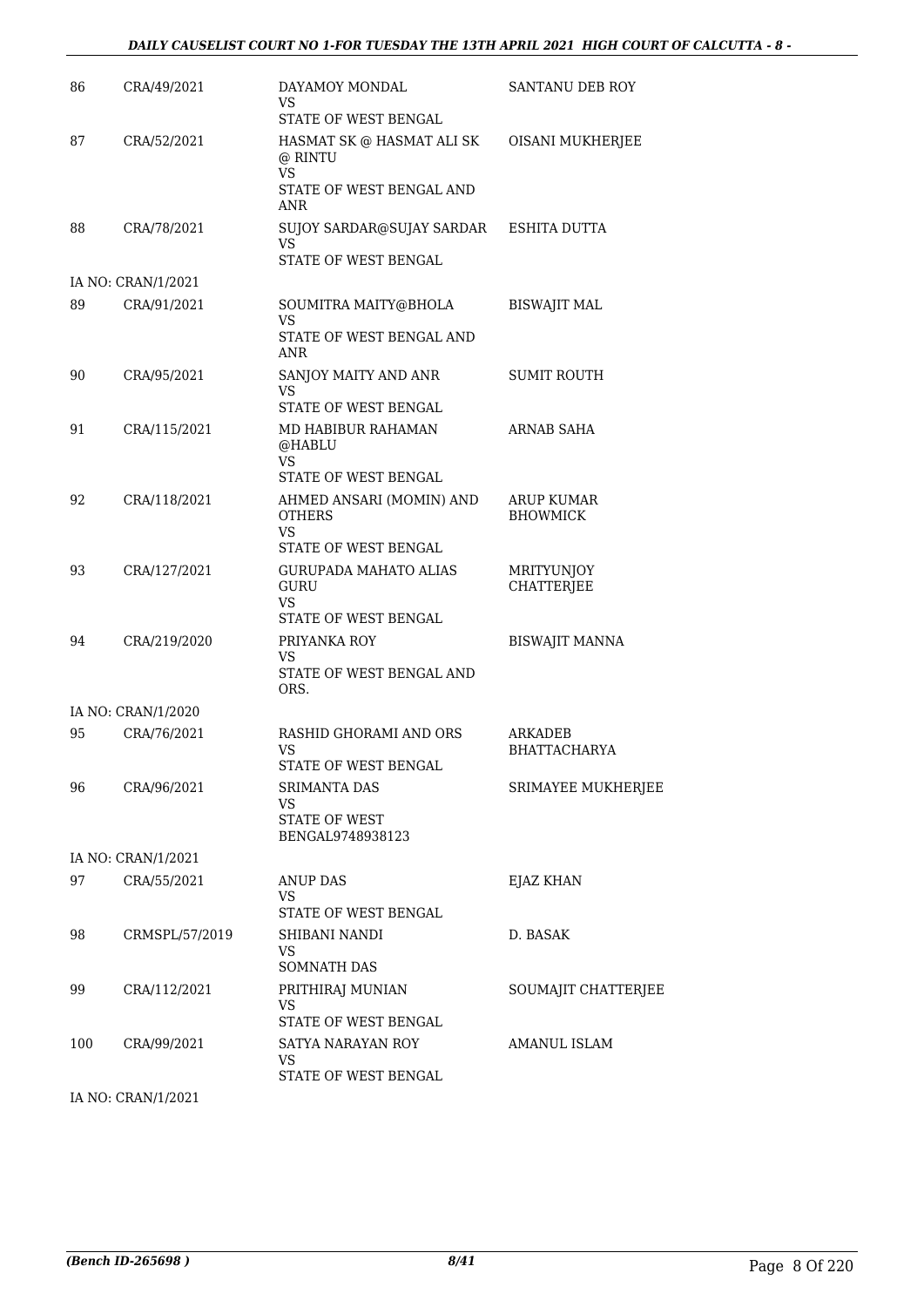| 101 | CRA/105/2021       | <b>SUDIP PRAMANIK</b><br>VS                                         | MEENAL SINHA                                                                                                                    |
|-----|--------------------|---------------------------------------------------------------------|---------------------------------------------------------------------------------------------------------------------------------|
|     |                    | STATE OF WEST BENGAL AND<br><b>ANR</b>                              |                                                                                                                                 |
|     | IA NO: CRAN/1/2021 |                                                                     |                                                                                                                                 |
|     |                    | <b>HABEAS CORPUS 1</b>                                              |                                                                                                                                 |
|     |                    | (FIXED MATTER)                                                      |                                                                                                                                 |
| 102 | WPA/12361/2018     | ASHIM BARAN SARKAR<br>VS<br>STATE OF WEST BENGAL &ORS               | <b>TANUSREE GHOSH</b>                                                                                                           |
| 103 | WPA/8939/2019      | <b>SK USUF ALI</b><br><b>VS</b>                                     | <b>SUBHAS JANA</b>                                                                                                              |
|     |                    | STATE OF WEST BENGAL & ORS                                          |                                                                                                                                 |
| 104 | WPA/1049/2009      | NURJAHAN BIBI<br><b>VS</b><br>DG, BSF & ORS                         | <b>FIROZE HASSAN</b>                                                                                                            |
| 105 | WPA/9902/2020      | SK. AZIZUL ISLAM                                                    | <b>BALARAM PANDIT</b>                                                                                                           |
|     |                    | VS                                                                  |                                                                                                                                 |
|     |                    | STATE OF WEST BENGAL AND<br>ORS.                                    |                                                                                                                                 |
| 106 | WPA/9661/2020      | SHIKHA DAS                                                          | <b>TANMOY SANFUI</b>                                                                                                            |
|     |                    | VS<br>STATE OF WEST BENGAL AND<br>ORS.                              |                                                                                                                                 |
| 107 | WPA/247/2020       | AMBAR KUMAR CHAUHAN<br>VS                                           | NEIL BASU                                                                                                                       |
|     |                    | STATE OF WEST BENGAL & ORS                                          |                                                                                                                                 |
|     | IA NO: CAN/1/2020  |                                                                     |                                                                                                                                 |
| 108 | WPA/1098/2020      | DR GAURAV GUPTA<br>VS                                               | RATNESH KUMAR RAI                                                                                                               |
|     |                    | STATE OF WEST BENGAL & ORS                                          |                                                                                                                                 |
| 109 | WPA/26005/2014     | <b>RITA SAHA</b>                                                    | IA NO: CAN/1/2020(Old No:CAN/3091/2020), CAN/2/2020(Old No:CAN/3093/2020), CAN/3/2020(Old No:CAN/3094/2020)<br><b>AMAJIT DE</b> |
|     |                    | VS<br>STATE OF WEST BENGAL & ORS                                    |                                                                                                                                 |
| 110 | WPA/10945/2015     | <b>BEAUTY SARKAR</b>                                                | PRATIK KUMAR                                                                                                                    |
|     |                    | VS<br>STATE OF WEST BENGAL & ORS                                    | <b>BHATTACHARYYA</b>                                                                                                            |
| 111 | WPA(H)/4/2021      | PARAMITA DAS                                                        | <b>SUBRATA</b>                                                                                                                  |
|     |                    | <b>VS</b><br>STATE OF WEST BENGAL AND<br>ORS.                       | BHATTACHARJYA                                                                                                                   |
| 112 | WPA/14102/2011     | SMT. SWAPNA BARMAN<br>VS                                            | <b>MRITYUNJOY</b><br>CHATTERJEE                                                                                                 |
|     |                    | STATE OF WEST BENGAL & ORS                                          |                                                                                                                                 |
| 113 | WPA/20945/2011     | PRASENJIT MONDAL<br>VS<br>STATE OF W B & ORS                        | GOPAL CHANDRA RAY                                                                                                               |
| 114 | WPA/8050/2012      | SK. ABDUL JABBAR ALI<br><b>VS</b><br>STATE OF WEST BENGAL &<br>ORS. | AKHTAR HOSSAIN                                                                                                                  |
| 115 | WPA/17714/2012     | SHYAMALI SAHA<br><b>VS</b>                                          | DEBASISH KARMAKAR                                                                                                               |
| 116 | WPA/22477/2012     | STATE & ORS.<br>NARAYAN SAHA @ NARAYAN                              | SOMNATH                                                                                                                         |
|     |                    | CHANDRA SAHA<br>VS<br>STATE OF WB & ORS                             | ROYCHOWDHURY                                                                                                                    |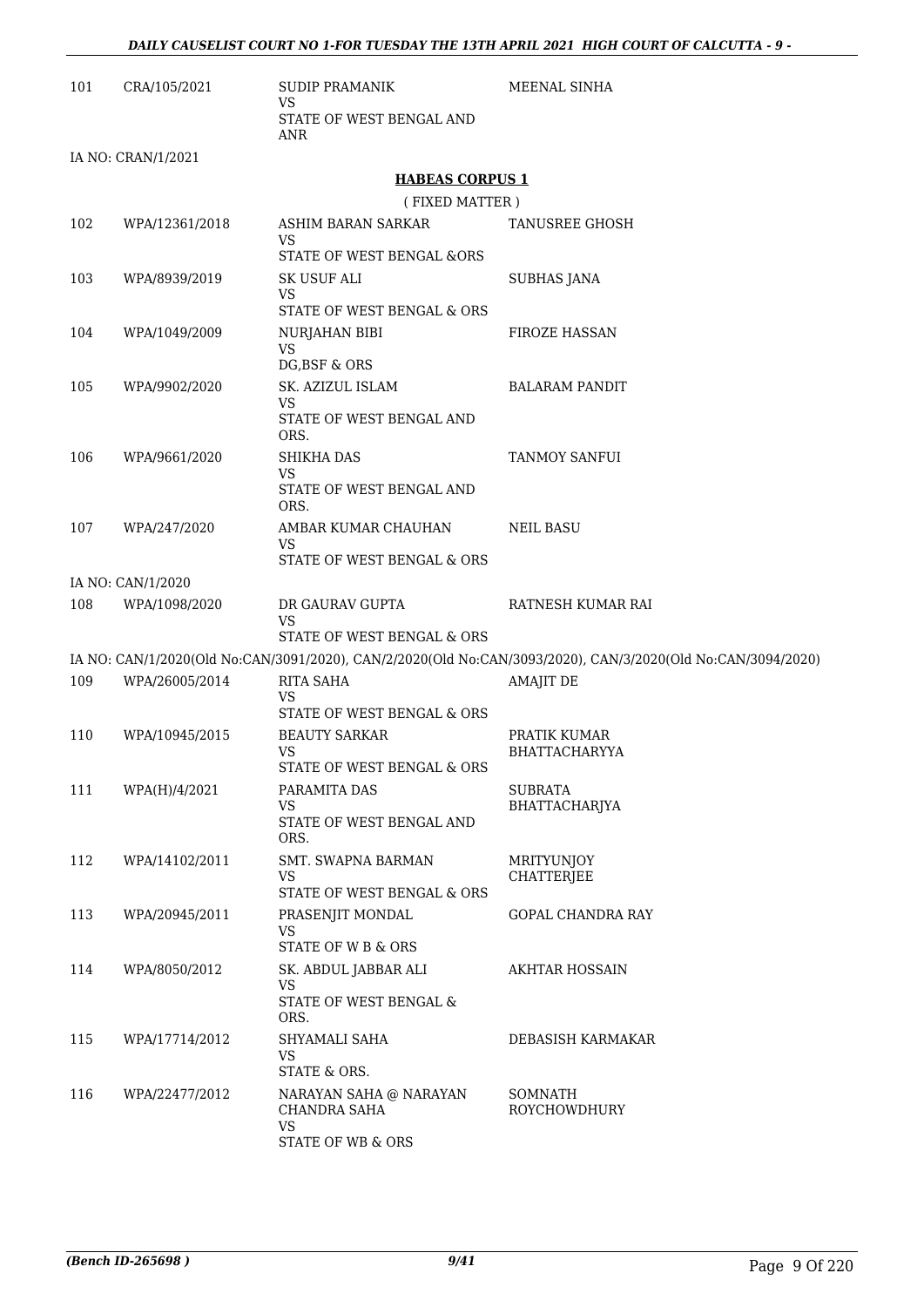#### *DAILY CAUSELIST COURT NO 1-FOR TUESDAY THE 13TH APRIL 2021 HIGH COURT OF CALCUTTA - 10 -*

| 117 | WPA/23401/2012                          | LATA MONDAL<br>VS<br>UNION OF INDIA & ORS.                                                      | <b>JAYANTA BANERJEE</b>        |
|-----|-----------------------------------------|-------------------------------------------------------------------------------------------------|--------------------------------|
| 118 | WPA/6166/2016                           | SK JANE ALAM<br>VS.                                                                             | NILAY SENGUPTA                 |
|     |                                         | STATE OF WEST BENGAL & ORS                                                                      |                                |
| 119 | WPA/30301/2017                          | PARBATI MONDAL<br>VS<br>STATE OF WEST BENGAL & ORS                                              | PARTHA SARATHI<br><b>GHOSH</b> |
| 120 | WPA/19785/2018                          | RAJJAK SEIKH                                                                                    | DEBASHIS BANERJEE              |
|     |                                         | VS<br>STATE OF WEST BENGAL & ORS                                                                |                                |
| 121 | WPA/20950/2018                          | JOY KRISHNA NAG @ JOY<br>KUMAR NAG @ ROHIT<br><b>VS</b><br><b>STATE OF WEST BENGAL &amp;ORS</b> | ARNAB SAHA                     |
| 122 | WPA/23349/2018                          | NAJER ALI                                                                                       | RIMA DAS                       |
|     |                                         | VS.<br>STATE OF WEST BENGAL & ORS                                                               |                                |
| 123 | WPA/6316/2019                           | PRASENJIT MONDAL<br>VS                                                                          | PRASENJIT MONDAL               |
|     |                                         | STATE OF WEST BENGAL & ORS                                                                      |                                |
|     | wt124 WPA/14706/2019                    | SHYAMAL CHANDRA NASKAR<br>VS.<br>STATE OF WEST BENGAL & ORS                                     | <b>GOPAL CHANDRA RAY</b>       |
| 125 | WPA/19908/2019                          | <b>SUBRATA DAS</b>                                                                              | SHIBASIS CHATTERJEE            |
|     |                                         | VS<br>STATE OF WEST BENGAL & ORS                                                                |                                |
| 126 | WPA/6676/2020                           | <b>SURYA KANT PRASAD</b><br>VS                                                                  | ARIJIT BAKSHI                  |
|     |                                         | STATE OF WEST BENGAL & ORS                                                                      |                                |
|     | IA NO: CAN/1/2020(Old No:CAN/5547/2020) |                                                                                                 |                                |
| 127 | WPA/9888/2020                           | VANMALA GORAKH NANGARE<br>AND ANR<br>VS                                                         | RAMENDU AGARWAL                |
|     |                                         | UNION OF INDIA AND ORS.                                                                         |                                |
|     | IA NO: CAN/1/2021                       |                                                                                                 |                                |
|     |                                         | <b>HABEAS CORPUS</b>                                                                            |                                |
| 128 | WPA/11504/2016                          | SANKAR SINGH<br>VS.<br>THE STATE OF WEST BENGAL &                                               | MOHINOOR RAHAMAN               |
|     |                                         | ORS.                                                                                            |                                |
| 129 | WPA/4250/2018                           | PRASENJIT MANDAL<br><b>VS</b>                                                                   | GOPAL CHANDRA RAY              |
|     |                                         | STATE OF WEST BENGAL & ORS                                                                      |                                |
| 130 | WPA/5349/2018                           | PRIYANKA SUR<br><b>VS</b><br>STATE OF WEST BENGAL &<br>ORS.                                     | ANINDYA SUNDAR<br>CHATTERJEE   |
| 131 | WPA/9539/2018                           | <b>SAGAR MAJHI</b>                                                                              | TAPAS MANNA                    |
|     |                                         | VS<br>STATE OF WEST BENGAL &<br>ORS.                                                            |                                |
| 132 | WPA/3626/2019                           | CHANDESWAR THAKUR<br>VS                                                                         | <b>SOMESH KUMAR GHOSH</b>      |
|     |                                         | STATE OF WEST BENGAL& ORS                                                                       |                                |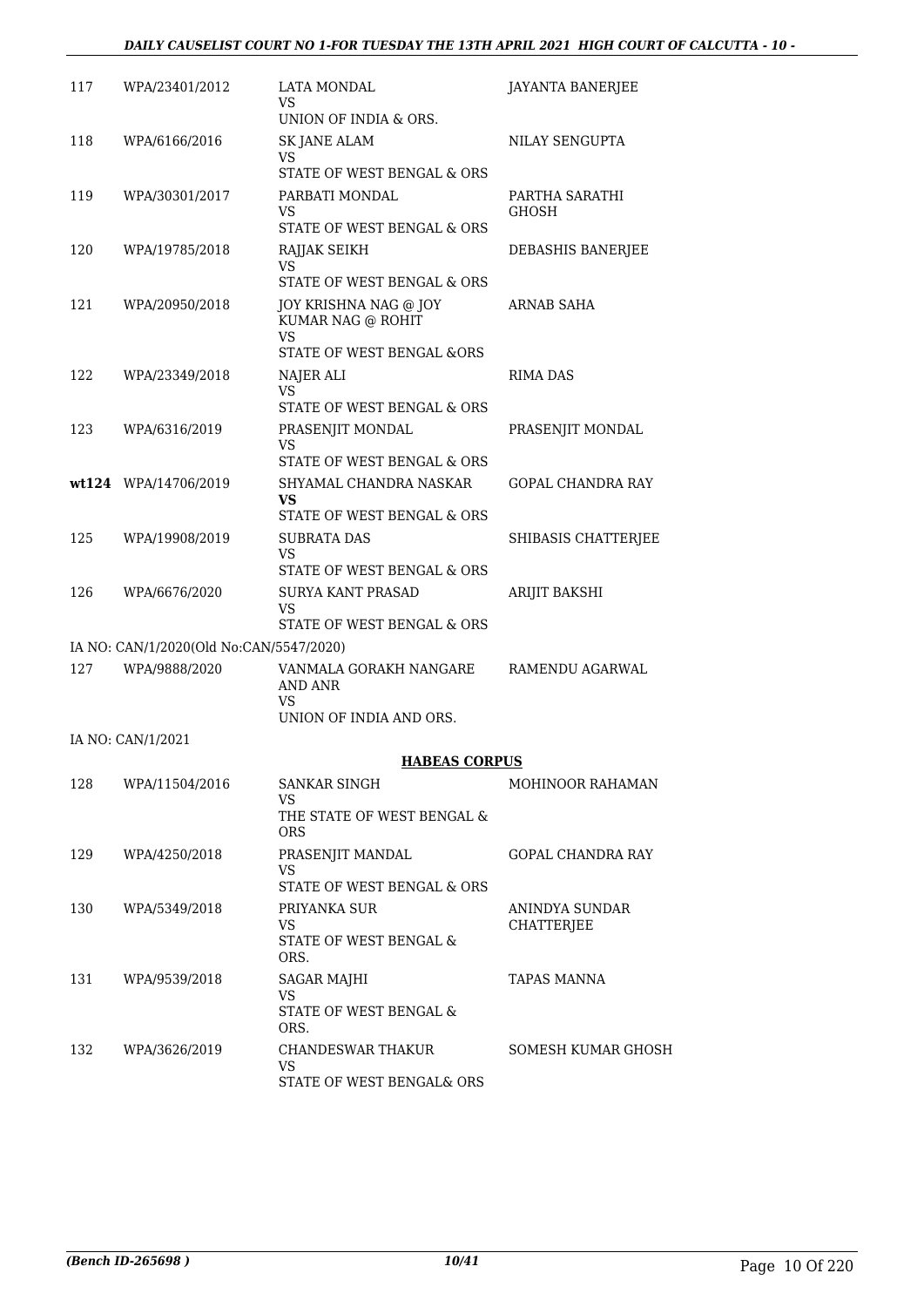| 133 | WPA/5439/2020                           | DR. SABYASACHI GHOSHRAY<br>VS.<br>STATE OF WEST BENGAL &<br>ORS.                     | SABYASACHI GHOSHRAY<br>(IN PERSON) |
|-----|-----------------------------------------|--------------------------------------------------------------------------------------|------------------------------------|
|     | IA NO: CAN/1/2020(Old No:CAN/3146/2020) |                                                                                      |                                    |
| 134 | WPA/6049/2019                           | HASIBUL RAHAMAN<br>VS.<br>STATE OF WEST BENGAL & ORS                                 | APURBA GHOSH                       |
| 135 | WPA/6926/2019                           | RAM PROSAD GHOSH<br>VS                                                               | ASIF DEWAN                         |
| 136 | WPA/7269/2019                           | <b>STATE OF WEST BENGAL &amp;ORS</b><br>GAURAV JOHARI<br>VS.<br>UNION OF INDIA & ORS | SANTOSH KUMAR RAY                  |
| 137 | WPA/7309/2020                           | ISMAIL SEKH<br><b>VS</b><br>SILASH TOPPO                                             | DEEPAK PRAHLADKA                   |
|     | IA NO: CAN/1/2020                       |                                                                                      |                                    |
| 138 | WPA/7389/2020                           | CHANDRA SEKHAR JAISWAL<br><b>VS</b><br><b>SILASH TOPPO</b>                           | DEEPAK PRAHLADKA                   |
|     | IA NO: CAN/1/2020                       |                                                                                      |                                    |
| 139 | WPA/7692/2020                           | SUBHAJIT MISTRY<br><b>VS</b>                                                         | PRONAY BASAK                       |
|     | IA NO: CAN/1/2020                       | State of West Bengal                                                                 |                                    |
| 140 | WPA/9091/2020                           | DINESH KUMAR GUPTA                                                                   | <b>MANISHA DEBDAS</b>              |
|     |                                         | VS<br>THE STATE OF WEST BENGAL<br><b>AND ORS</b>                                     |                                    |
| 141 | WPA(H)/8/2021                           | ANARUL SK. 2ANNA<br>VS.<br>STATE OF WEST BENGAL AND<br><b>ANOTHER</b>                | <b>TAPODIP GUPTA</b>               |
| 142 | WPA(H)/10/2021                          | MD. LUTFUL MOLLA<br><b>VS</b><br>STATE OF WEST BENGAL AND                            | Atis Kumar Biswas                  |
|     |                                         | ORS.                                                                                 |                                    |
| 143 | WPA(H)/11/2021                          | <b>SWAPAN BANIK</b><br>VS<br>UNION OF INDIA AND ORS.                                 | NILADRI SAHA                       |
| 144 | WPA(H)/12/2021                          | MALINI GHOSH AND ANR<br><b>VS</b><br>STATE OF WEST BENGAL AND<br>ORS.                | ARKA CHAKRABORTY                   |
| 145 | WPA(H)/13/2021                          | TAPAN HALDAR @TAPAN<br>HALDER<br>VS<br>STATE OF WEST BENGAL AND<br>ANR               | <b>TAPODIP GUPTA</b>               |
| 146 | WPA(H)/14/2021                          | <b>MANOWAR MONDAL</b><br>VS.<br>STATE OF WEST BENGAL AND<br>ORS.                     | <b>TAPODIP GUPTA</b>               |
| 147 | WPA(H)/15/2021                          | ANIL KUMAR SAHA<br><b>VS</b><br>STATE OF WEST BENGAL AND<br>ORS.                     | SINTHIA BALA                       |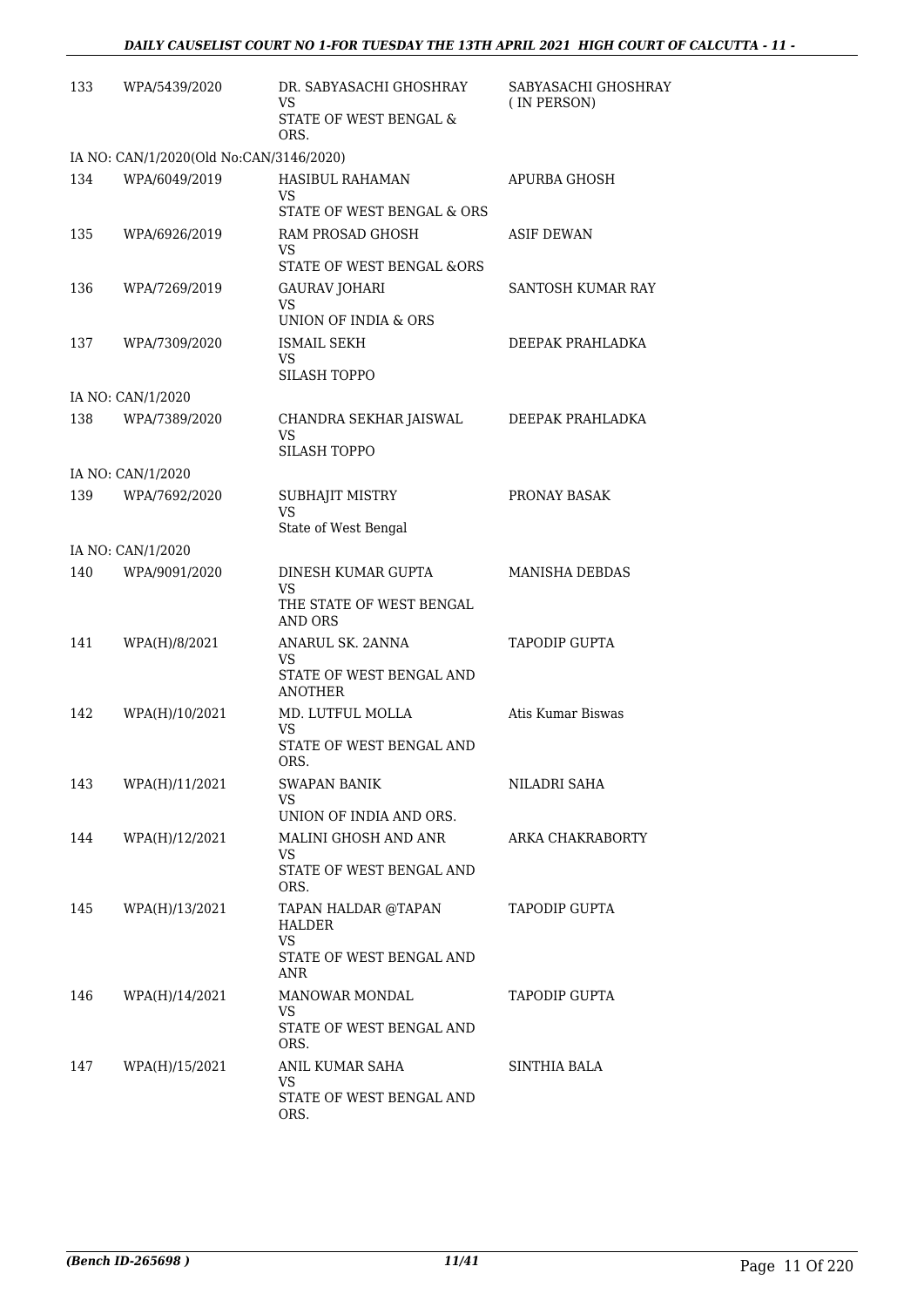| 148 | WPA(H)/16/2021     | DEBLU DUTTA<br>VS.<br>STATE OF WEST BENGAL AND             | <b>BALARAM PANDIT</b>    |
|-----|--------------------|------------------------------------------------------------|--------------------------|
|     |                    | ORS.                                                       |                          |
| 149 | WPA(H)/18/2021     | MD YUNUSH MANSURI@ MD<br>YUNUS OJIR ALI<br>VS              | <b>SOFIA NESAR</b>       |
|     |                    | STATE OF WEST BENGAL AND<br>ORS.                           |                          |
| 150 | WPA(H)/20/2021     | <b>BISWANATH GUIN</b><br><b>VS</b>                         | PRONOJIT ROY             |
|     |                    | STATE OF WEST BENGAL AND<br>ORS.                           |                          |
| 151 | WPA(H)/21/2021     | MD. USMAN SK. @ OSMAN SK.                                  | <b>TAPODIP GUPTA</b>     |
|     |                    | VS<br>THE STATE OF WEST BENGAL<br>AND ANR                  |                          |
| 152 | WPA(H)/22/2021     | RAHIM MONDAL<br>VS.                                        | <b>NAZIR AHMED</b>       |
|     |                    | STATE OF WEST BENGAL AND<br>ORS.                           |                          |
| 153 | WPA(H)/23/2021     | <b>SUKUMAR GANTAIT</b><br>VS.                              | PRADIP PAUL              |
|     |                    | STATE OF WEST BENGAL AND<br>ORS.                           |                          |
| 154 | WPA(H)/24/2021     | GOKUL CHANDRA MURA<br>VS.                                  | SK.SAHJAHAN ALI          |
|     |                    | STATE OF WEST BENGAL AND<br>ORS.                           |                          |
| 155 | WPA(H)/25/2021     | <b>NURUL ISLAM</b><br>VS.                                  | Kausik Biswas            |
|     |                    | STATE OF WEST BENGAL AND<br>ORS.                           |                          |
| 156 | WPA(H)/26/2021     | AMAL KRISHNA<br><b>BHATTACHARYA</b><br>VS                  | AMITABHA GHOSH           |
|     |                    | STATE OF WEST BENGAL AND<br>ORS.                           |                          |
| 157 | WPA(H)/27/2021     | NIRANJAN DAS                                               | <b>ASHIS KUMAR DUTTA</b> |
|     |                    | STATE OF WEST BENGAL AND<br>ORS.                           |                          |
|     |                    | <b>TO BE MENTIONED</b>                                     |                          |
| 158 | CRA/105/2015       | <b>SANJOY GIRI &amp; ANR</b><br>VS<br>STATE OF WEST BENGAL | KAZI M. RAHMAN           |
| 159 | CRA/75/2019        | HASNARA BEGUM                                              | AVISHEK BHANDARI         |
|     |                    | VS.<br>STATE OF WEST BENGAL & ORS                          |                          |
| 160 | CRA/217/2010       | DHARAMCHAND RAJBHAR @<br>LALLU & ANR                       | NILAKSHI GUPTA           |
|     |                    | <b>VS</b><br>STATE OF WEST BENGAL                          |                          |
|     | IA NO: CRAN/5/2021 |                                                            |                          |
| 161 | CRA/106/2015       | BISWAJIT SENGUPTA @ BAPI<br>VS.                            | M BAKSHI                 |
|     |                    | STATE OF WEST BENGAL                                       |                          |

IA NO: CRAN/2/2021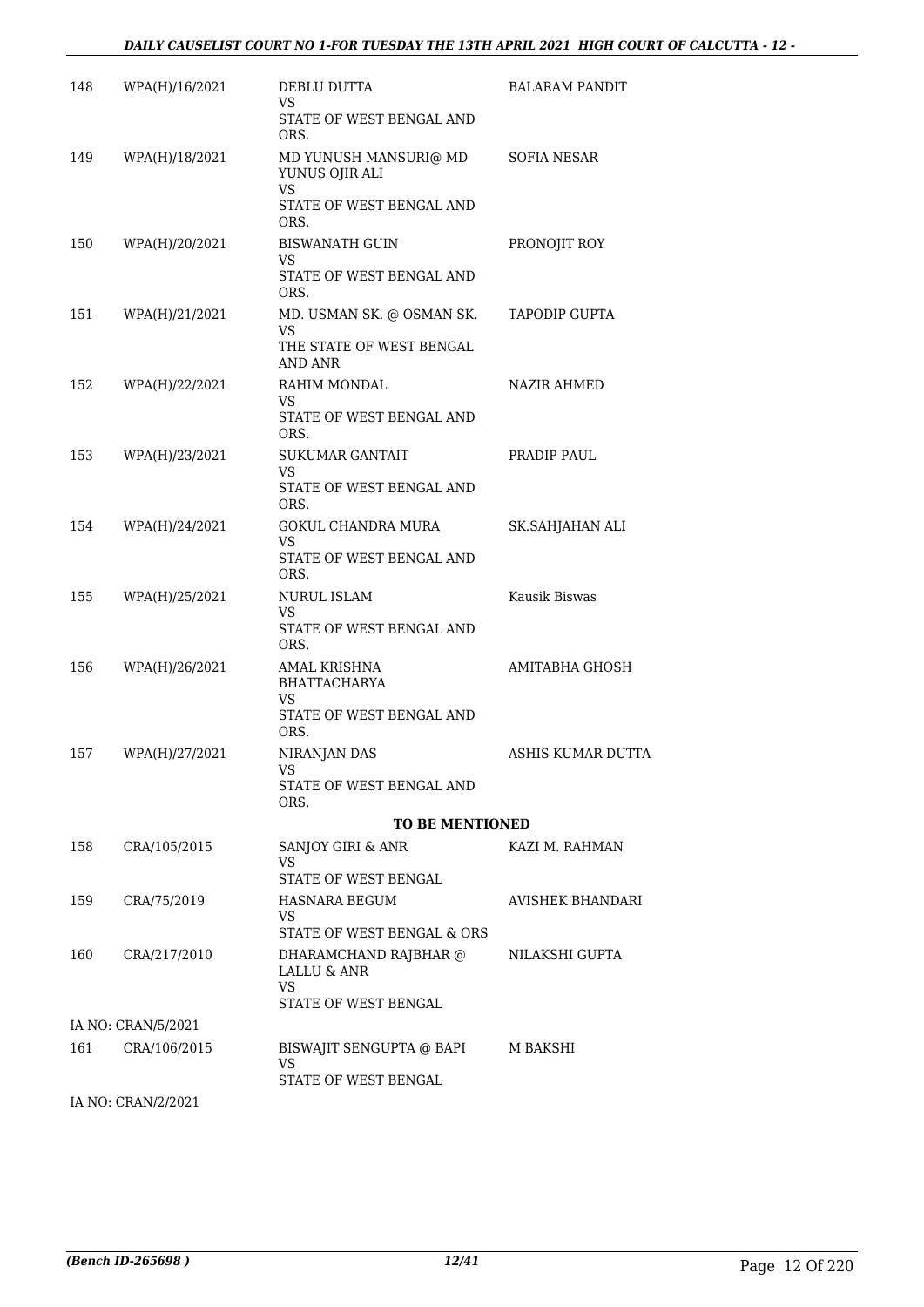| 162 | CRA/258/2011                                              | <b>ARJUN RAJBHAR</b>                                                              | <b>SUKLA DAS CHANDRA</b>    |
|-----|-----------------------------------------------------------|-----------------------------------------------------------------------------------|-----------------------------|
|     |                                                           | VS<br>STATE OF WEST BENGAL                                                        |                             |
|     |                                                           | IA NO: CRAN/1/2011(Old No:CRAN/942/2011), CRAN/3/2021                             |                             |
|     | wt163 CRA/715/2009                                        | MITHU CHOWDHURY @ YADAV                                                           | BRAJESH JHA                 |
|     |                                                           | @ ANIL<br>VS                                                                      |                             |
|     |                                                           | STATE OF WEST BENGAL                                                              |                             |
| 164 | CRR/3048/2016                                             | IA NO: CRAN/4/2018(Old No:CRAN/3731/2018), CRAN/5/2021<br>COURT ON ITS OWN MOTION |                             |
|     | [Arising out of                                           | <b>VS</b>                                                                         |                             |
|     | CRMSPL/3/2016]                                            | SMT. SAMPA KABIRAJ                                                                |                             |
|     | wt165 CRMSPL/101/2016                                     | M/S M K PRODUCTS<br><b>VS</b>                                                     | NAMRATA BASU                |
|     |                                                           | M/S BLUE OCEAN EXPORTS(P)<br>LTD. & ORS.                                          |                             |
|     | IA NO: CRAN/1/2016(Old No:CRAN/3895/2016)                 |                                                                                   |                             |
|     | wt166 CRMSPL/29/2015                                      | <b>BABULAL MURMU</b><br>VS                                                        | <b>UJJAL RAY</b>            |
|     |                                                           | SINGHARAY MURMU & ORS                                                             |                             |
|     | IA NO: CRAN/1/2016(Old No:CRAN/170/2016)                  |                                                                                   |                             |
|     | wt167 CRR/3049/2016                                       | COURT ON ITS OWN MOTION                                                           |                             |
|     |                                                           | VS<br>SINGHARAY MURMU & ORS                                                       |                             |
|     | wt168 CRR/3108/2016                                       | <b>SANKAR SARKAR</b>                                                              | <b>SHIV SANKAR BANERJEE</b> |
|     |                                                           | <b>VS</b>                                                                         |                             |
|     |                                                           | <b>SMT SUBHARAJ</b>                                                               |                             |
|     | wt169 CRR/3433/2016                                       | AZIMUDDIN MIA@AZIMUDDIN<br><b>VS</b><br><b>ASRAF HOSSAIN</b>                      | <b>ARNAB SAHA</b>           |
| 170 | CRA/262/2018                                              | RASUL SK.                                                                         | <b>BENAJIR HASNA</b>        |
|     |                                                           | VS<br>STATE OF WEST BENGAL                                                        |                             |
|     | IA NO: CRAN/1/2019(Old No:CRAN/2302/2019)                 |                                                                                   |                             |
| 171 | CRA/322/2019                                              | <b>MAHABIR LAYEK</b>                                                              | SAIBAL KRISHNA              |
|     |                                                           | VS                                                                                | <b>DASGUPTA</b>             |
|     |                                                           | STATE OF WEST BENGAL                                                              |                             |
|     | IA NO: CRAN/2/2019(Old No:CRAN/4059/2019)                 |                                                                                   |                             |
| 172 | MAT/306/2018                                              | <b>RUPA ROY</b><br>VS                                                             | MRS C ROY                   |
|     |                                                           | SK NAZRUL HAQUE & ORS                                                             |                             |
|     |                                                           | IA NO: CAN/1/2018(Old No:CAN/2010/2018), CAN/2/2021                               |                             |
| 173 | CRA/456/2014                                              | PINTU DAS                                                                         | SANJIB KUMAR DAN            |
|     |                                                           | VS<br>STATE OF WEST BENGAL                                                        |                             |
|     | wt174 CRA/459/2014                                        | UJJWAL TAPADAR                                                                    | <b>ZEESHAN UDDIN</b>        |
|     |                                                           | <b>VS</b><br>STATE OF WEST BENGAL                                                 |                             |
|     | wt175 CRA/524/2014                                        | MONGAL SAHANI @ MANGALA                                                           | S K DAN                     |
|     |                                                           | VS                                                                                |                             |
|     |                                                           | STATE OF WEST BENGAL                                                              |                             |
| 176 | IA NO: CRAN/4/2019(Old No:CRAN/3268/2019)<br>CRA/538/2015 | ASAN ALI SK.                                                                      | <b>KUSAL KUMAR</b>          |
|     |                                                           | VS                                                                                | MUKHERJEE                   |
|     |                                                           | STATE OF WEST BENGAL                                                              |                             |
|     | IA NO: CRAN/3/2020(Old No:CRAN/4122/2020)                 |                                                                                   |                             |
|     | wt177 CRA/551/2015                                        | KALU SK. @ ARMAN SK.<br><b>VS</b>                                                 | PRABIR MAJUMDER             |
|     |                                                           | STATE OF WEST BENGAL                                                              |                             |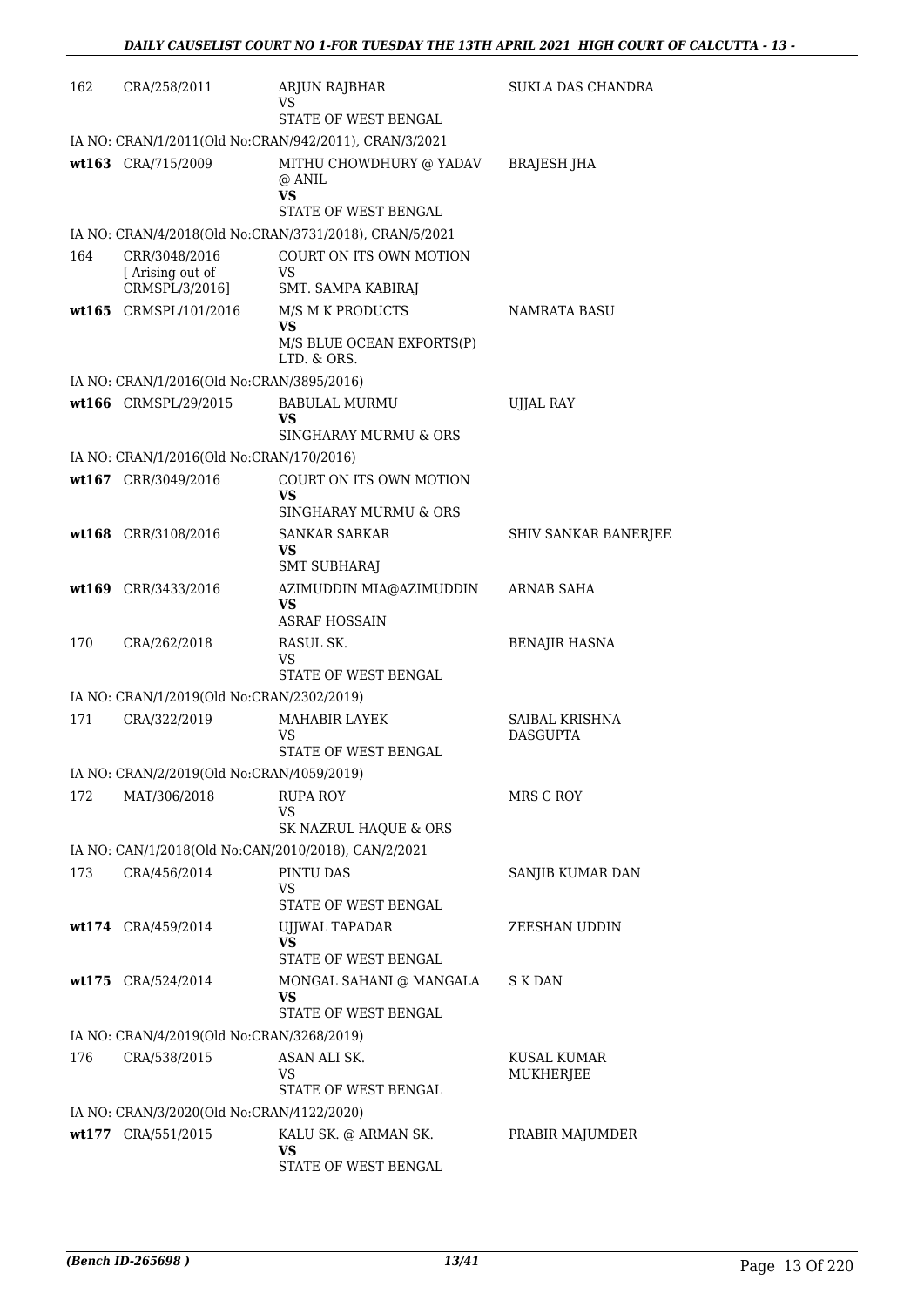|     | wt178 CRA/673/2015                        | SAHJAMAL SHEIKH & ANR.<br>VS<br><b>STATE OF WEST BENGAL</b>                   | KARABI ROY                                                                                     |
|-----|-------------------------------------------|-------------------------------------------------------------------------------|------------------------------------------------------------------------------------------------|
|     |                                           | IA NO: CRAN/4/2020(Old No:CRAN/2698/2020), CRAN/5/2020(Old No:CRAN/3592/2020) |                                                                                                |
|     | wt179 CRA/779/2015                        | KAJAL SEIKH<br>VS<br>STATE OF WEST BENGAL                                     | <b>S SARKAR</b>                                                                                |
|     | IA NO: CRAN/2/2017(Old No:CRAN/1320/2017) |                                                                               |                                                                                                |
|     | wt180 CRM/10425/2016                      | AZAD SK @ AZATALI SEKH &<br>ANR.<br><b>VS</b>                                 | <b>SUBIR DEBNATH</b>                                                                           |
|     |                                           | STATE OF WEST BENGAL                                                          |                                                                                                |
| 181 | CRA/715/2015                              | NIL KAMAL GON<br>VS<br>STATE OF WEST BENGAL                                   | D MAJUMDAR                                                                                     |
|     | IA NO: CRAN/3/2019(Old No:CRAN/2303/2019) |                                                                               |                                                                                                |
|     | wt182 CRA/559/2015                        | <b>ABHIJIT DAS</b><br>VS                                                      | A MITRA                                                                                        |
|     |                                           | STATE OF WEST BENGAL                                                          |                                                                                                |
| 183 | CRA/336/2017                              | <b>GOBINDA SAHA &amp; ANR</b><br>VS<br>STATE OF WEST BENGAL                   | SHASANKA SEKHAR<br><b>SAHA</b>                                                                 |
|     | No:CRAN/277/2020)                         |                                                                               | IA NO: CRAN/1/2017(Old No:CRAN/2382/2017), CRAN/2/2017(Old No:CRAN/4987/2017), CRAN/3/2020(Old |
|     | wt184 CRA/382/2017                        | SUPRIYA MALLICK<br>VS<br>STATE OF WEST BENGAL                                 | PUJA GOSWAMI                                                                                   |
| 185 | CRA/55/2018                               | SAHAJADI BIBI @ BEWA & ORS<br>VS<br>STATE OF WEST BENGAL                      | K RAY                                                                                          |
|     | IA NO: CRAN/1/2019(Old No:CRAN/3324/2019) |                                                                               |                                                                                                |
| 186 | CRA/527/2018                              | <b>ARNAB BISWAS</b><br>VS                                                     | <b>SOUBHIK MITTER</b>                                                                          |
|     | IA NO: CRAN/2/2020(Old No:CRAN/396/2020)  | STATE OF WEST BENGAL                                                          |                                                                                                |
|     | wt187 CRA/525/2018                        | <b>JAYANTI BISWAS</b>                                                         | M MUKHERJEE                                                                                    |
|     |                                           | VS<br>STATE OF WEST BENGAL                                                    |                                                                                                |
| 188 | CRA/576/2018                              | SAHABUDDIN SHEIKH @<br>SAHABUDDIN SK & ANR<br>VS                              | P ROY                                                                                          |
|     |                                           | STATE OF WEST BENGAL                                                          |                                                                                                |
|     |                                           | IA NO: CRAN/1/2019(Old No:CRAN/541/2019), CRAN/2/2020(Old No:CRAN/2388/2020)  |                                                                                                |
| 189 | CRA/380/2019                              | TANIA MONDAL @ TANIA<br>KHATOON @ TANIA BEGUM @<br>HAZRA<br>VS                | <b>AMIT ROY</b>                                                                                |
|     |                                           | STATE OF WEST BENGAL & ANR                                                    |                                                                                                |
|     | IA NO: CRAN/1/2019(Old No:CRAN/2928/2019) |                                                                               |                                                                                                |
| 190 | CRA/531/2019                              | MAHIMUDDIN<br>VS<br>STATE OF WEST BENGAL & ANR                                | AMIT RAY                                                                                       |
|     | IA NO: CRAN/2/2019(Old No:CRAN/4659/2019) |                                                                               |                                                                                                |
| 191 | CRA/217/2020                              | SANOWARA BIBI AND ANR<br>VS<br>State of West Bengal                           | AMRITA CHEL                                                                                    |
|     | IA NO: CRAN/1/2020, CRAN/2/2020           |                                                                               |                                                                                                |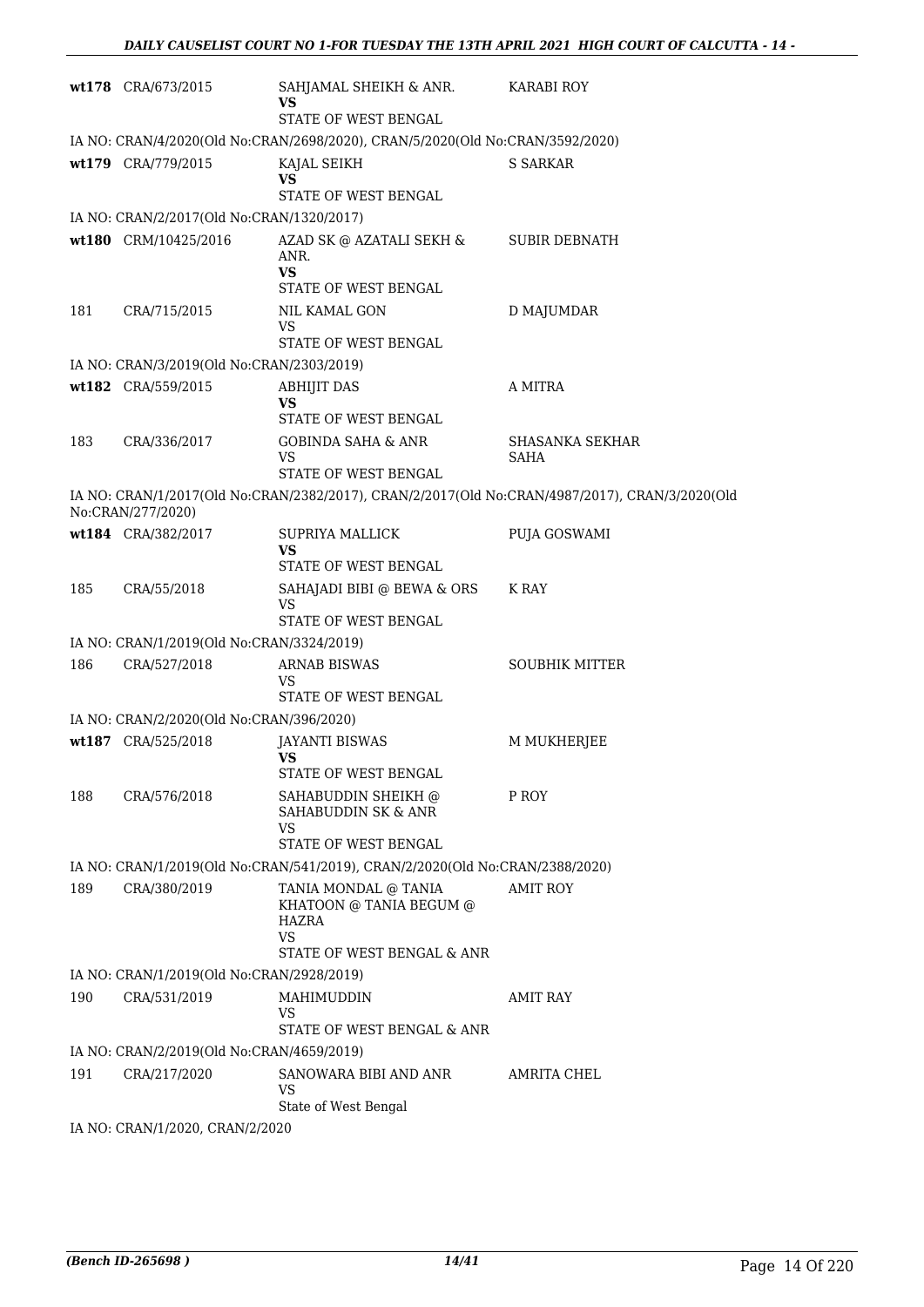| 192 | CRA/238/2020                                       | <b>HOSSAIN SK</b><br>VS                                    | RAHUL GABGULY                            |
|-----|----------------------------------------------------|------------------------------------------------------------|------------------------------------------|
|     |                                                    | THE STATE OF WEST BENGAL                                   |                                          |
|     | IA NO: CRAN/1/2021                                 |                                                            |                                          |
| 193 | CRA/692/2019<br>$[PT I + OS + 2ND]$<br>COPY+PT II) | MINARUL ISLAM @ MINARUL<br><b>SHA &amp; ORS</b><br>VS      | <b>ARUSHI RATHORE</b>                    |
|     |                                                    | STATE OF WEST BENGAL                                       |                                          |
|     | IA NO: CRAN/1/2020(Old No:CRAN/190/2020)           |                                                            |                                          |
| 194 | CRA/640/2018                                       | <b>GOURAB MONDAL</b><br>VS<br>STATE OF WEST BENGAL & ANR   | <b>SONALI DAS</b>                        |
|     | IA NO: CRAN/1/2018(Old No:CRAN/3682/2018)          |                                                            |                                          |
| 195 | CRA/183/2019                                       | MD ALIB @ ALIB MOHAMMAD<br>VS<br>STATE OF WEST BENGAL      | <b>SUMAN SANKAR</b><br><b>CHATTERJEE</b> |
|     | IA NO: CRAN/2/2020(Old No:CRAN/247/2020)           |                                                            |                                          |
| 196 | CRA/95/2020                                        | CHAND SAUDAGAR @ CHAND<br><b>SWADAGAR &amp; ANR</b><br>VS  | NAVANIL DE                               |
|     |                                                    | STATE OF WEST BENGAL                                       |                                          |
|     | IA NO: CRAN/1/2020(Old No:CRAN/1016/2020)          |                                                            |                                          |
| 197 | CRA/388/2017                                       | SANJIB CHOWDHURY & ANR<br>VS<br>STATE OF WEST BENGAL & ANR | SOUMAJIT CHATTERJEE                      |
|     | IA NO: CRAN/3/2019(Old No:CRAN/2669/2019)          |                                                            |                                          |
| 198 | CRA/660/2017                                       | ANOWAR MOLLA @ ANUAR                                       | <b>MANAS KUMAR DAS</b>                   |
|     |                                                    | VS<br>STATE OF WEST BENGAL                                 |                                          |
|     | IA NO: CRAN/1/2019(Old No:CRAN/2533/2019)          |                                                            |                                          |
| 199 | CRA/248/2019                                       | <b>GANESH ORANG</b><br>VS<br>STATE OF WEST BENGAL          | MALAY BHATTACHARYYA                      |
|     | IA NO: CRAN/1/2019(Old No:CRAN/2848/2019)          |                                                            |                                          |
| 200 | CRA/40/2019                                        | MD IMTIAZ @ IMTIAZ ALAM                                    | <b>MD KHAIRUL</b>                        |
|     |                                                    | <b>VS</b><br>STATE OF WEST BENGAL                          |                                          |
|     | IA NO: CRAN/2/2019(Old No:CRAN/4144/2019)          |                                                            |                                          |
|     | wt201 CRA/350/2019                                 | SAMIR JANA<br>VS<br>STATE OF WEST BENGAL                   | JOYDEEP BHATTACHRJEE                     |
|     |                                                    |                                                            |                                          |
|     | IA NO: CRAN/2/2020                                 |                                                            |                                          |
|     | wt202 CRA/55/2019                                  | BHOLA SARDAR<br>VS<br>STATE OF WEST BENGAL                 | SK SAMIUL HAQUE                          |
|     | IA NO: CRAN/2/2019(Old No:CRAN/2279/2019)          |                                                            |                                          |
|     | wt203 CRA/652/2018                                 | PAWAN KR TIWARI<br>VS                                      | DEEPAK KR PRAHLADKA                      |
|     |                                                    | STATE OF WEST BENGAL, ACP,<br>ANTI ROWDY SEC, DD           |                                          |
|     | IA NO: CRAN/1/2019(Old No:CRAN/2618/2019)          |                                                            |                                          |
|     | wt204 CRA/653/2018                                 | PAWAN KR TIWARI<br>VS                                      | DEEPAK KR PRAHLADKA                      |
|     |                                                    | PANKAJ SINGH @ CHOTON<br>SINGH                             |                                          |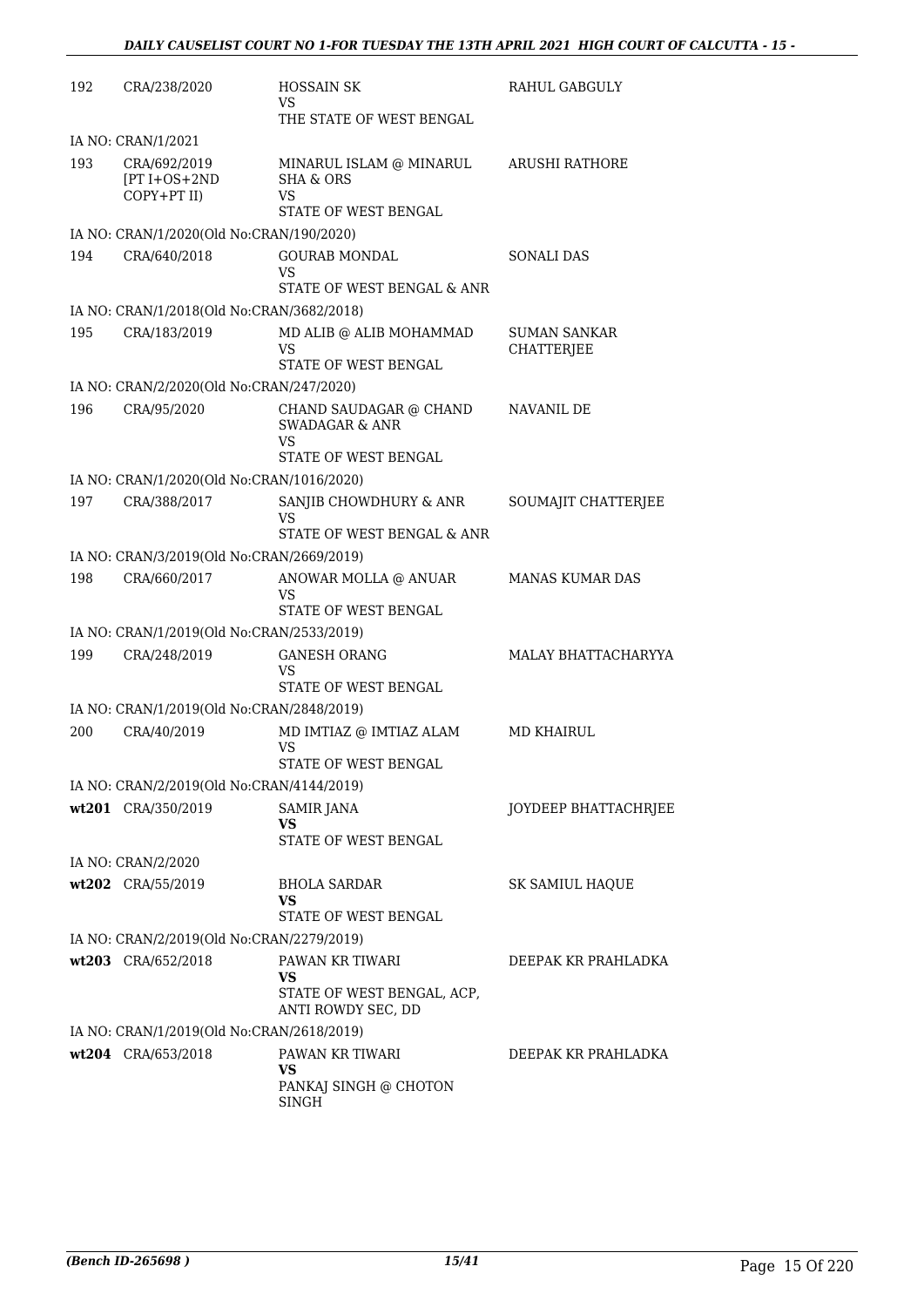|     | wt205 CRA/654/2018                                         | PAWAN KR TIWARI<br>VS<br>SAMAR BARAN CHAKRABORTY<br>& ORS                                            | DEEPAK KR PRAHLADKA            |
|-----|------------------------------------------------------------|------------------------------------------------------------------------------------------------------|--------------------------------|
|     | wt206 CRA/655/2018                                         | PAWAN KR TIWARI<br>VS<br>SAMAR BARAN CHARKRABORTY                                                    | DEEPAK KR PRAHLADKA            |
|     | wt207 CRA/656/2018                                         | PAWAN KR TIWARI<br>VS<br>SHYAM SUNDAR SINGH                                                          | DEEPAK KR PRAHLADKA            |
|     | wt208 CRA/657/2018                                         | PAWAN KR TIWARI<br>VS.<br>SAMAR BARAN CHAKRABORTY                                                    | DEEPAK KR PRAHLADKA            |
|     | wt209 CRR/1295/2018                                        | PAWAN KUMAR TIWARI<br>VS<br>STATE OF WEST BENGAL                                                     | DEEPAK KUMAR<br>PRAHLADKA      |
|     | wt210 WPA/4008/2016                                        | PAWAN KR TIWARI<br>VS<br>RAJIV DE & ANR                                                              | <b>D K PRAHLADKA</b>           |
| 211 | CRA/284/2018                                               | NOOR MOHAMMAD<br>MOLLA@KOCHI<br><b>VS</b><br>STATE OF WEST BENGAL                                    | DATTATREYA DUTTA               |
|     |                                                            | IA NO: CRAN/1/2019(Old No:CRAN/2846/2019), CRAN/2/2020(Old No:CRAN/4539/2020)                        |                                |
| 212 | CRA/163/2016                                               | PARIKSHIT KANDER @ KANDAR AMIT BARAN DASH<br>& ORS.<br>VS.<br>STATE OF WEST BENGAL                   |                                |
|     | IA NO: CRAN/2/2021                                         |                                                                                                      |                                |
| 213 | CRA/5/2020                                                 | SK. PACHA @ DUKHA<br>VS<br>STATE OF WEST BENGAL                                                      | <b>NAVANIL DE</b>              |
|     | IA NO: CRAN/1/2020(Old No:CRAN/422/2020)                   |                                                                                                      |                                |
| 214 | CRA/102/2020                                               | PRITAM KARMAKAR @ DONKA<br>VS<br>STATE OF WEST BENGAL                                                | JONAKI SAHA                    |
|     | IA NO: CRAN/2/2020                                         |                                                                                                      |                                |
|     | 215 CRA/366/2019                                           | <b>BIJOY BARMAN</b><br>VS<br>STATE OF WEST BENGAL                                                    | <b>APURBAK</b><br>CHAKRABARTTY |
|     | IA NO: CRAN/1/2019(Old No:CRAN/3125/2019)                  |                                                                                                      |                                |
| 216 | CRA/654/2017                                               | <b>BABULAL GHOSH</b><br>VS<br>STATE OF WEST BENGAL                                                   | SUDIP GUHA                     |
|     | IA NO: CRAN/2/2019(Old No:CRAN/2878/2019)                  |                                                                                                      |                                |
| 217 | CRA/472/2015<br>$INCOMPLETE PB + 4 VS$<br>LCR <sub>1</sub> | DHARMENDAR SINGH<br>STATE OF WEST BENGAL                                                             | <b>SUMAN DE</b>                |
|     | IA NO: CRAN/2/2020                                         |                                                                                                      |                                |
|     | wt218 CRA/503/2015                                         | <b>KARTIK SARKAR</b><br>VS<br>STATE OF WEST BENGAL                                                   | ARIJIT GHOSH                   |
|     |                                                            | IA NO: CRAN/1/2015(Old No:CRAN/2612/2015), CRAN/3/2021                                               |                                |
|     | wt219 CRA/510/2015                                         | RABINDAR SHOW @ RABINDAR ROUSHAN KUMAR ROY<br>SAH<br>VS                                              |                                |
|     |                                                            | STATE OF WEST BENGAL<br>IA NO: CRAN/1/2016(Old No:CRAN/970/2016), CRAN/2/2019(Old No:CRAN/2744/2019) |                                |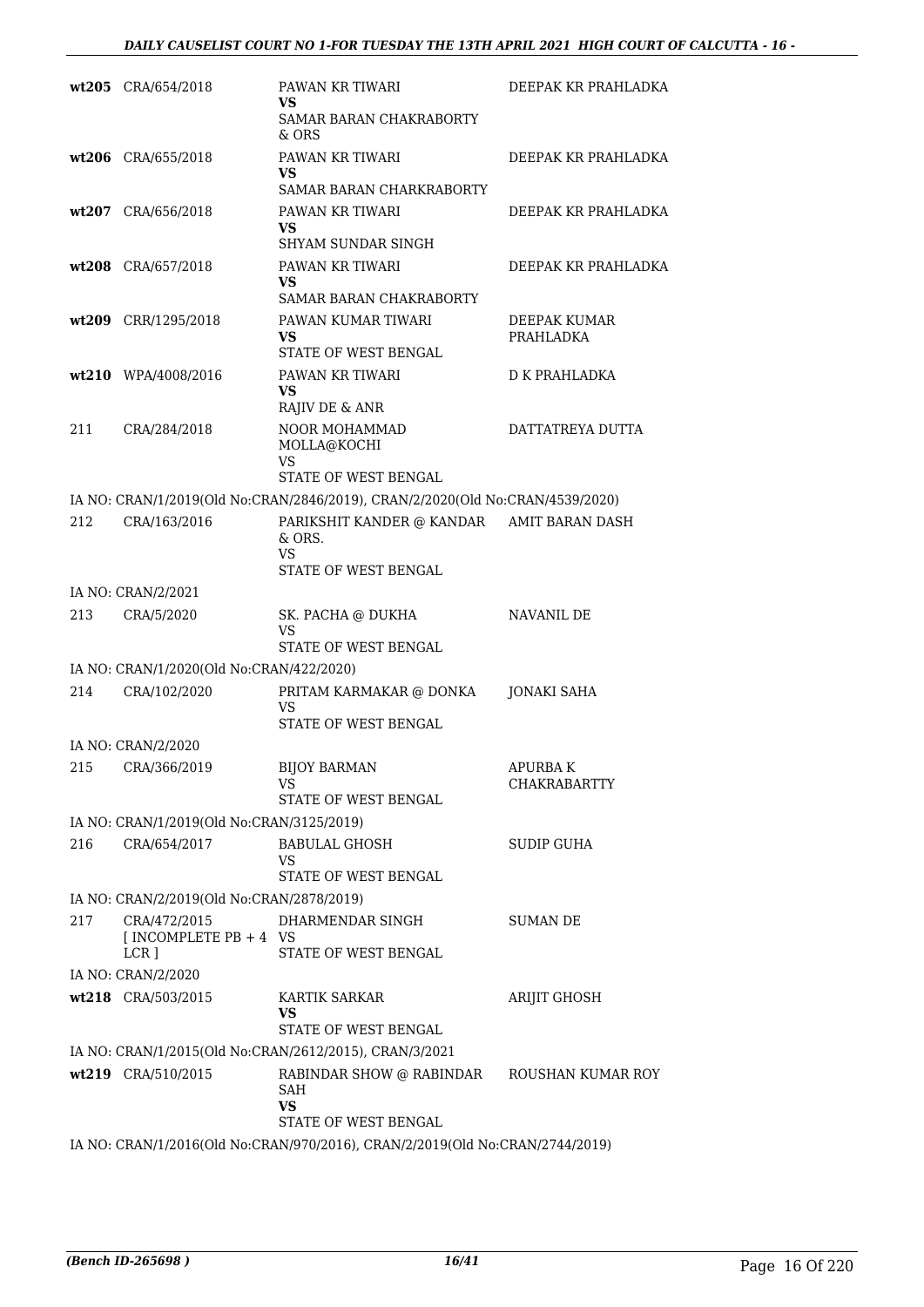|     | wt220 CRA/608/2015                        | SANJOY SHAW @ KALU<br>VS                                                                   | PRASENJIT SARKAR                                                                               |
|-----|-------------------------------------------|--------------------------------------------------------------------------------------------|------------------------------------------------------------------------------------------------|
| 221 | CRA/243/2012                              | STATE OF WEST BENGAL<br>SARBAR HOSSAIN @ SHERU ALI RAMASHIS MUKHERJEE                      |                                                                                                |
|     |                                           | & ORS<br><b>VS</b>                                                                         |                                                                                                |
|     |                                           | STATE OF WEST BENGAL                                                                       |                                                                                                |
|     | No:CRAN/2082/2015), CRAN/7/2021           |                                                                                            | IA NO: CRAN/2/2014(Old No:CRAN/1582/2014), CRAN/3/2014(Old No:CRAN/2832/2014), CRAN/5/2015(Old |
|     | wt222 CRA/502/2012                        | RAJU WILSON @ MONI<br>VS.                                                                  | <b>SREYASHEE BISWAS</b>                                                                        |
|     |                                           | <b>STATE OF WEST BENGAL</b>                                                                |                                                                                                |
|     | No:CRAN/2577/2020)                        |                                                                                            | IA NO: CRAN/2/2020(Old No:CRAN/1078/2020), CRAN/3/2020(Old No:CRAN/2576/2020), CRAN/4/2020(Old |
| 223 | CRA/659/2018                              | JATIN KUMAR SINGH<br><b>VS</b>                                                             | AMRITA CHEL                                                                                    |
|     |                                           | STATE OF WEST BENGAL & ANR                                                                 |                                                                                                |
|     | IA NO: CRAN/2/2020, CRAN/3/2020           |                                                                                            |                                                                                                |
| 224 | CRA/666/2019                              | PABAN RAI @ PAWAN RAI<br>VS                                                                | <b>ASHOK HALDER</b>                                                                            |
|     |                                           | STATE OF WEST BENGAL                                                                       |                                                                                                |
|     | IA NO: CRAN/1/2019(Old No:CRAN/4879/2019) |                                                                                            |                                                                                                |
| 225 | CRA/42/2018<br>[ CRAN 2511/2019]          | ANARUL SK & ORS<br>VS                                                                      | MS E DUTTA                                                                                     |
|     |                                           | STATE OF WEST BENGAL                                                                       |                                                                                                |
|     | IA NO: CRAN/3/2019(Old No:CRAN/2511/2019) |                                                                                            |                                                                                                |
| 226 | CRA/630/2010                              | SANYASHI SARDAR & ORS<br>VS<br>STATE OF WEST BENGAL                                        | TIRTHANKAR DHALI                                                                               |
|     | IA NO: CRAN/4/2021                        |                                                                                            |                                                                                                |
| 227 | CRA/413/2012                              | BIDHAN SARDAR & ORS                                                                        | AHINDRA KUMAR ADHYA                                                                            |
|     |                                           | VS<br>STATE OF WEST BENGAL                                                                 |                                                                                                |
|     |                                           | IA NO: CRAN/2/2019(Old No:CRAN/3141/2019), CRAN/3/2020(Old No:CRAN/4123/2020), CRAN/4/2021 |                                                                                                |
| 228 | CRA/635/2016                              | <b>DIPAK BARMAN</b>                                                                        | <b>SUBIR DEBNATH</b>                                                                           |
|     |                                           | VS<br>STATE OF WEST BENGAL                                                                 |                                                                                                |
|     | IA NO: CRAN/2/2021                        |                                                                                            |                                                                                                |
| 229 | CRA/223/2017                              | BASUDEB ROY @ BASU ROY &<br>ANR<br><b>VS</b><br>STATE OF WEST BENGAL                       | S DEBNATH                                                                                      |
|     | IA NO: CRAN/2/2021                        |                                                                                            |                                                                                                |
|     | wt230 CRA/259/2016                        | PALANU ROY & ANR.                                                                          | <b>SUBIR DEBNATH</b>                                                                           |
|     |                                           | VS.<br>STATE OF WEST BENGAL                                                                |                                                                                                |
|     | IA NO: CRAN/3/2021                        |                                                                                            |                                                                                                |
|     | wt231 CRA/499/2015                        | BASU ROY@ BASUDEV ROY &<br><b>ORS</b><br><b>VS</b>                                         | S DAS                                                                                          |
|     |                                           | STATE OF WEST BENGAL                                                                       |                                                                                                |
| 232 | CRA/596/2019                              | <b>BIKASH GHOSH</b><br>VS                                                                  | UDAY SANKAR<br><b>CHATTOPADHYAY</b>                                                            |
|     | IA NO: CRANI1/2020(Old No:CRANI1020/2020) | SUPERINTENDENT, NCB(K.Z.U)                                                                 |                                                                                                |

IA NO: CRAN/1/2020(Old No:CRAN/1020/2020)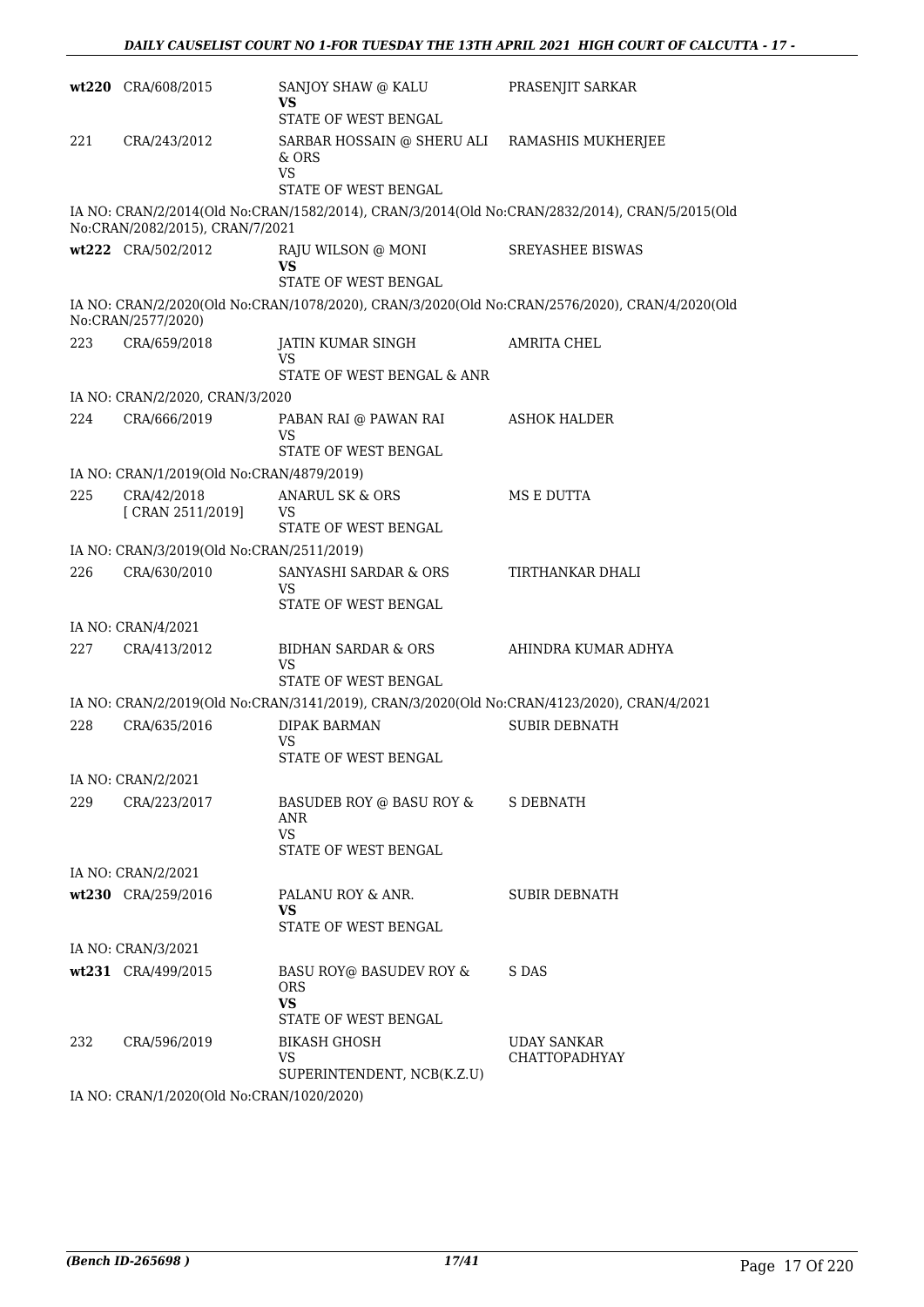| 233 | CRA/689/2019                              | BIMAL DOME & ANR.<br>VS<br>THE SUPDT. NARCOTICS<br>CONTROL BUREAU (K.Z.U      | <b>UDAY SANKAR</b><br><b>CHATTOPADHYAY</b> |
|-----|-------------------------------------------|-------------------------------------------------------------------------------|--------------------------------------------|
|     |                                           | IA NO: CRAN/1/2019(Old No:CRAN/4547/2019), CRAN/2/2020(Old No:CRAN/996/2020)  |                                            |
| 234 | CRA/298/2020                              | KETABUL SK @ KITABUL SK<br>VS<br>THE NATIONAL INVESTIGATION                   | AMIT RANJAN PATI                           |
| 235 | CRA/316/2019                              | <b>AGENCY</b><br>JAHID HUSSAIN & ANR<br>VS.<br>STATE OF WEST BENGAL           | RAHUL GANGULY                              |
|     | IA NO: CRAN/1/2019(Old No:CRAN/2470/2019) |                                                                               |                                            |
| 236 | CRA/224/2020                              | ANANDITA PAL (DEY)<br>VS<br>THE STATE OF WEST BENGAL                          | DR. JYOTIRMOY<br><b>ADHIKARY</b>           |
|     | IA NO: CRAN/1/2020                        |                                                                               |                                            |
| 237 | CRA/285/2020                              | <b>SAGAR BACHAR</b><br>VS<br>State of West Bengal                             | AMRTITA MAJI                               |
|     | IA NO: CRAN/1/2020, CRAN/2/2021           |                                                                               |                                            |
| 238 | CRA/301/2000                              | <b>BINOY ROY &amp; ANR</b><br>VS<br><b>STATE</b>                              | RITA DUTTA                                 |
|     |                                           | IA NO: CRAN/2/2009(Old No:CRAN/1620/2009), CRAN/6/2019(Old No:CRAN/4288/2019) |                                            |
| 239 | CRA/650/2018                              | TAPAN GHOSH & ORS<br>VS<br>STATE OF WEST BENGAL                               | RAHUL GANGULY                              |
|     | IA NO: CRAN/2/2019(Old No:CRAN/473/2019)  |                                                                               |                                            |
| 240 | CRA/361/2017                              | ARDHENDU ROY<br>VS<br>STATE OF WEST BENGAL                                    | <b>ARINDAM SEN</b>                         |
|     |                                           | IA NO: CRAN/4/2019(Old No:CRAN/4767/2019), CRAN/6/2020, CRAN/7/2021           |                                            |
| 241 | CRA/54/2019                               | LALTU SK & ANR<br>VS<br>STATE OF WEST BENGAL                                  | TAPAN DUTTA GUPTA                          |
|     | IA NO: CRAN/2/2019(Old No:CRAN/2812/2019) |                                                                               |                                            |
| 242 | CRA/132/2019                              | <b>BIMAL MURMU &amp; ORS</b><br>VS<br>STATE OF WEST BENGAL                    | PARVEJ ANAM                                |
|     | IA NO: CRAN/2/2019(Old No:CRAN/2983/2019) |                                                                               |                                            |
| 243 | CRA/360/2019                              | RAJIKUL SK & ANR<br>VS<br>STATE OF WEST BENGAL                                | PARVEJ ANAM                                |
|     | IA NO: CRAN/2/2020(Old No:CRAN/301/2020)  |                                                                               |                                            |
| 244 | CRA/137/2005                              | <b>AFROZ KHAN</b><br>VS.<br><b>STATE</b>                                      | TAPAS KR. GHOSH                            |
|     | IA NO: CRAN/2/2021                        |                                                                               |                                            |
| 245 | CRA/32/2013                               | PABAN KUMAR GUPTA<br>VS<br>STATE OF WEST BENGAL                               | ARINDAM JANA                               |
|     |                                           | IA NO: CRAN/2/2014(Old No:CRAN/2308/2014), CRAN/3/2021                        |                                            |
| 246 | CRA/589/2018                              | DILIP BARMAN & ORS.<br>VS<br>STATE OF WEST BENGAL &<br>ORS.                   | <b>HILLOL SAHA PODDER</b>                  |
|     | IA NO: CRAN/1/2019(Old No:CRAN/86/2019)   |                                                                               |                                            |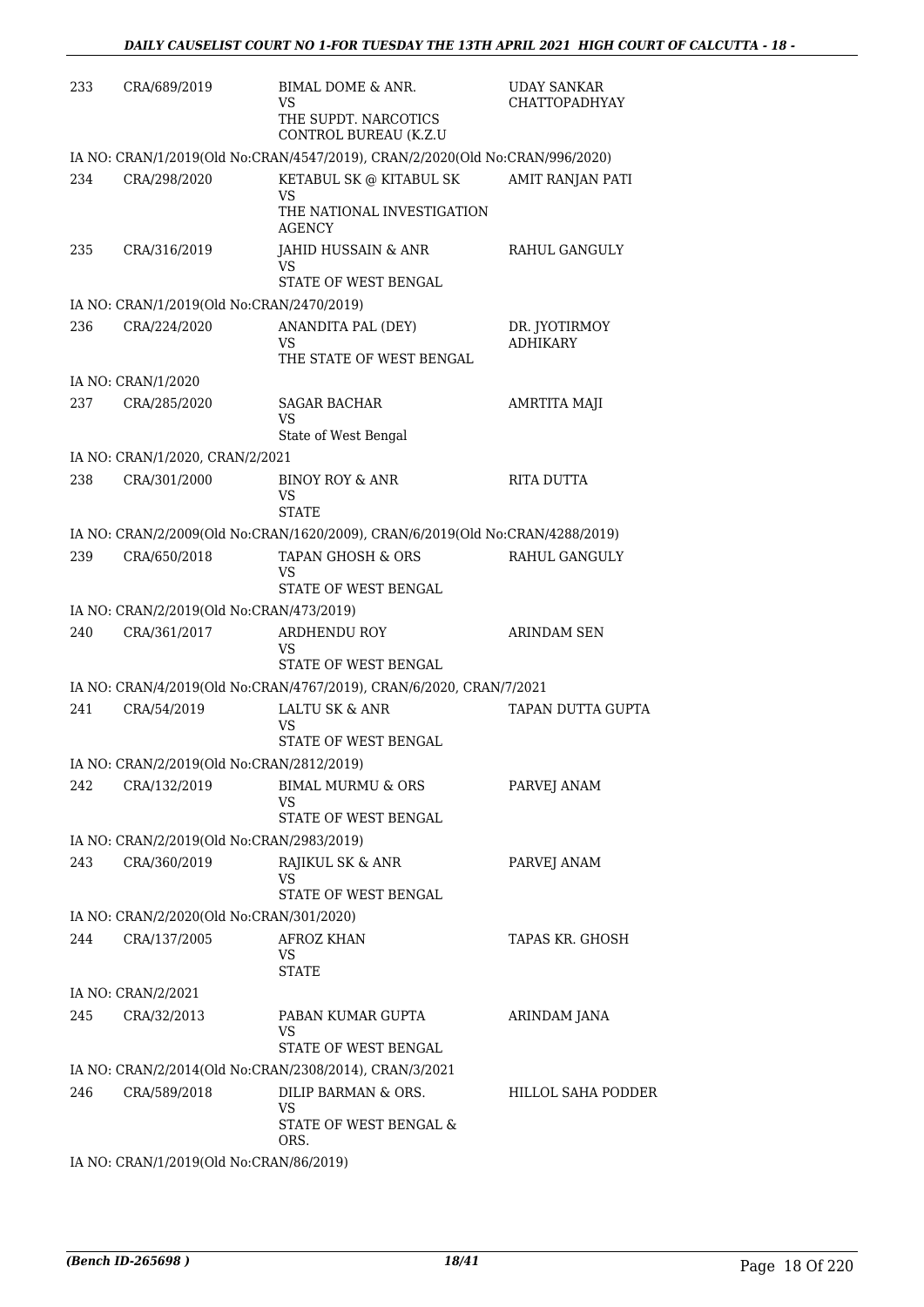| 247 | CRA/749/2019                                    | AMIT DUTTA & ORS<br>VS                                                         | HILLOL SAHA PODDER                   |
|-----|-------------------------------------------------|--------------------------------------------------------------------------------|--------------------------------------|
|     |                                                 | STATE OF WEST BENGAL                                                           |                                      |
|     | IA NO: CRAN/1/2020(Old No:CRAN/249/2020)        |                                                                                |                                      |
| 248 | CRA/747/2019                                    | <b>GOUTAM BARUI</b><br>VS.<br>STATE OF WEST BENGAL                             | <b>APAN SAHA</b>                     |
|     | IA NO: CRAN/1/2020(Old No:CRAN/253/2020)        |                                                                                |                                      |
| 249 | CRA/342/2019                                    | <b>CHANDAN DUBEY</b><br>VS<br>STATE OF WEST BENGAL                             | SHASHANKA SHEKHAR<br>SAHA            |
|     | IA NO: CRAN/1/2019(Old No:CRAN/2566/2019)       |                                                                                |                                      |
| 250 | CRA/243/2014                                    | RAJESH SONAR                                                                   | A DAS                                |
|     |                                                 | VS<br>STATE OF WEST BENGAL                                                     |                                      |
|     | IA NO: CRAN/2/2015(Old No:CRAN/3451/2015)       |                                                                                |                                      |
| 251 | CRA/595/2019                                    | MIRAJ @ MIRAJUL HAQUE<br><b>SAGAR &amp; ANR</b><br>VS.<br>STATE OF WEST BENGAL | <b>SOUVIK DAS</b>                    |
|     | IA NO: CRAN/2/2021                              |                                                                                |                                      |
| 252 | CRA/561/2019                                    | JOYDEV CHAKRABORTY & ORS<br>VS<br>STATE OF WEST BENGAL                         | SOUMYAJIT DAS<br><b>MAHAPATRA</b>    |
|     |                                                 | IA NO: CRAN/1/2020(Old No:CRAN/454/2020), CRAN/2/2020(Old No:CRAN/460/2020)    |                                      |
| 253 | CRA/622/2019                                    | SACHINDRANATH DAS<br>VS<br>STATE OF WEST BENGAL                                | SOUMYAJIT DAS<br><b>MAHAPATRA</b>    |
|     | IA NO: CRAN/1/2020(Old No:CRAN/89/2020)         |                                                                                |                                      |
| 254 | CRA/90/2019                                     | DHANANJAY @ DHANAN                                                             | DEBAJIT KUNDU                        |
|     |                                                 | <b>SARKAR</b><br>VS                                                            |                                      |
|     |                                                 | STATE OF WEST BENGAL                                                           |                                      |
|     | IA NO: CRAN/1/2019(Old No:CRAN/2516/2019)       |                                                                                |                                      |
| 255 | CRA/596/2012                                    | SANJIB BOSE @ POPPY<br>VS.<br>STATE OF WEST BENGAL                             | DEBAPRATIM GUHA                      |
|     | IA NO: CRAN/3/2021                              |                                                                                |                                      |
| 256 | CRA/261/2019                                    | NITYANANDA DAS<br>VS<br>STATE OF WEST BENGAL                                   | <b>JAYANTA NARAYAN</b><br>CHATTERJEE |
|     | IA NO: CRAN/1/2019(Old No:CRAN/2916/2019)       |                                                                                |                                      |
| 257 | CRA/358/2018                                    | <b>BALBIR SINGH &amp; ANR</b>                                                  | D BANERJEE                           |
|     |                                                 | VS<br>STATE OF WEST BENGAL                                                     |                                      |
|     | IA NO: CRAN/1/2019(Old No:CRAN/2327/2019)       |                                                                                |                                      |
| 258 | CRA/262/2020                                    | RAJU JAISWAL<br>VS                                                             | DIPANJAN CHATTERJEE                  |
|     |                                                 | State of West Bengal                                                           |                                      |
| 259 | IA NO: CRAN/1/2020, CRAN/2/2020<br>CRA/314/2019 | NURUL ISLAM & ANR<br>VS                                                        | MOHAN KUMAR SANYAL                   |
|     |                                                 | STATE OF WEST BENGAL                                                           |                                      |
|     | IA NO: CRAN/2/2019(Old No:CRAN/3885/2019)       |                                                                                |                                      |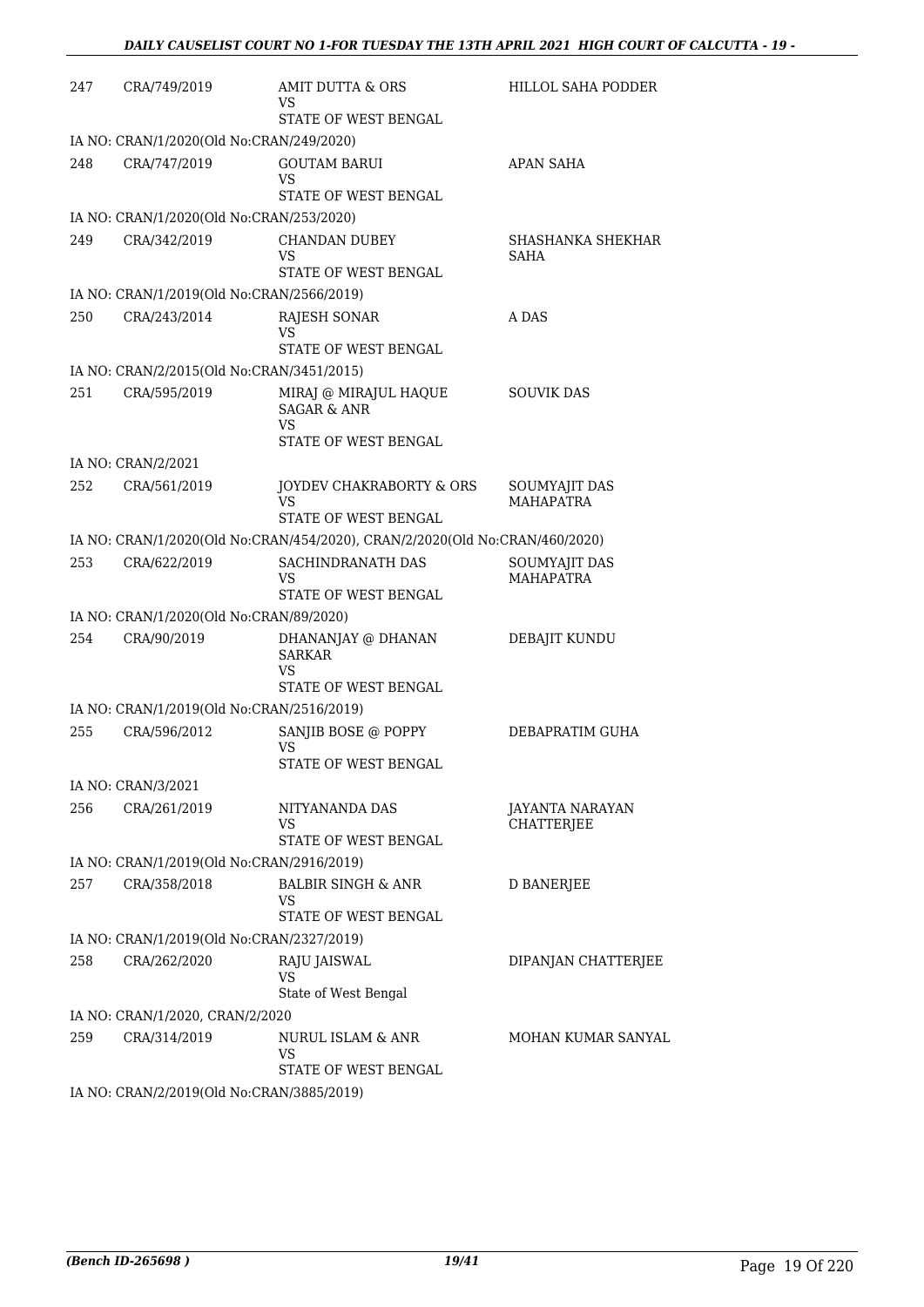| 260 | CRA/472/2019                                                                 | <b>GITA MIDDAY &amp; ANR</b><br>VS<br>STATE OF WEST BENGAL                       | SHASHANKA SHEKHAR<br>SAHA                                                                      |  |  |
|-----|------------------------------------------------------------------------------|----------------------------------------------------------------------------------|------------------------------------------------------------------------------------------------|--|--|
|     |                                                                              | No:CRAN/1944/2020), CRAN/4/2020(Old No:CRAN/1950/2020)                           | IA NO: CRAN/1/2019(Old No:CRAN/3703/2019), CRAN/2/2020(Old No:CRAN/1943/2020), CRAN/3/2020(Old |  |  |
| 261 | CRA/271/2018                                                                 | RAFIKUL SK.<br>VS<br>STATE OF WEST BENGAL                                        | SNEHANSU MAJUMDER                                                                              |  |  |
|     | IA NO: CRAN/1/2019(Old No:CRAN/2858/2019)                                    |                                                                                  |                                                                                                |  |  |
| 262 | CRA/388/2019                                                                 | JAHANI MONDAL @ JANI<br>MONDAL & ORS.<br><b>VS</b>                               | SNEHANSU MAJUMDER                                                                              |  |  |
|     |                                                                              | STATE OF WEST BENGAL                                                             |                                                                                                |  |  |
|     | IA NO: CRAN/2/2019(Old No:CRAN/3544/2019)                                    |                                                                                  |                                                                                                |  |  |
| 263 | CRA/708/2017                                                                 | AJIT SK.<br>VS<br>STATE OF WEST BENGAL                                           | SNEHANSU MAJUMDER                                                                              |  |  |
|     | IA NO: CRAN/1/2018(Old No:CRAN/3098/2018)                                    |                                                                                  |                                                                                                |  |  |
| 264 | CRA/53/2019                                                                  | PANCHU BHWAL                                                                     | SNEHANSU MAJUMDER                                                                              |  |  |
|     |                                                                              | VS<br>STATE OF WEST BENGAL & ANR                                                 |                                                                                                |  |  |
|     | IA NO: CRAN/1/2019(Old No:CRAN/1431/2019)                                    |                                                                                  |                                                                                                |  |  |
| 265 | CRA/520/2019                                                                 | <b>BADSA@CHHATU SK</b><br>VS<br>STATE OF WEST BENGAL                             | SNEHANSHU MAJUMDER                                                                             |  |  |
|     | IA NO: CRAN/2/2020(Old No:CRAN/135/2020)                                     |                                                                                  |                                                                                                |  |  |
| 266 | CRA/123/2013                                                                 | MD SOHEL@PINTU & ORS<br><b>VS</b>                                                | <b>BISWAJIT MANNA</b>                                                                          |  |  |
|     |                                                                              | STATE OF WEST BENGAL                                                             |                                                                                                |  |  |
| 267 | IA NO: CRAN/6/2021, CRAN/7/2021<br>CRA/303/2012                              | KRIPANATH BISWAS & ORS                                                           | ARIJIT GANGULY                                                                                 |  |  |
|     |                                                                              | VS<br>STATE OF WEST BENGAL                                                       |                                                                                                |  |  |
|     |                                                                              | IA NO: CRAN/4/2013(Old No:CRAN/1045/2013), CRAN/6/2021                           |                                                                                                |  |  |
| 268 | CRA/435/2015                                                                 | TINKU NASKAR @ POKA & ORS<br>VS<br>STATE OF WEST BENGAL                          | A CHATTERJEE                                                                                   |  |  |
|     | IA NO: CRAN/2/2021                                                           |                                                                                  |                                                                                                |  |  |
|     | wt269 CRA/437/2015                                                           | SANJAY KR SINGH @ PANDIT & A CHATTERJEE<br>ANR<br>VS<br>STATE OF WEST BENGAL     |                                                                                                |  |  |
|     | IA NO: CRAN/3/2021                                                           |                                                                                  |                                                                                                |  |  |
|     | wt270 CRA/438/2015                                                           | PINTU PATRA & ORS.<br>VS<br>STATE OF WEST BENGAL                                 | ARNAB CHATTERJEE                                                                               |  |  |
|     |                                                                              | IA NO: CRAN/1/2017(Old No:CRAN/4563/2017), CRAN/2/2021                           |                                                                                                |  |  |
|     | wt271 CRA/462/2015                                                           | RATAN HALDER                                                                     | SOUGATA MITRA                                                                                  |  |  |
|     |                                                                              | VS<br>STATE OF WEST BENGAL                                                       |                                                                                                |  |  |
| 272 | CRA/207/2018                                                                 | SANTOSH SRIVASTAVA@MANU<br><b>SRIVASTAVA</b><br>VS<br>STATE OF WEST BENGAL & ANR | M HOSSAIN                                                                                      |  |  |
|     | IA NO: CRAN/1/2018(Old No:CRAN/2330/2018), CRAN/2/2020(Old No:CRAN/618/2020) |                                                                                  |                                                                                                |  |  |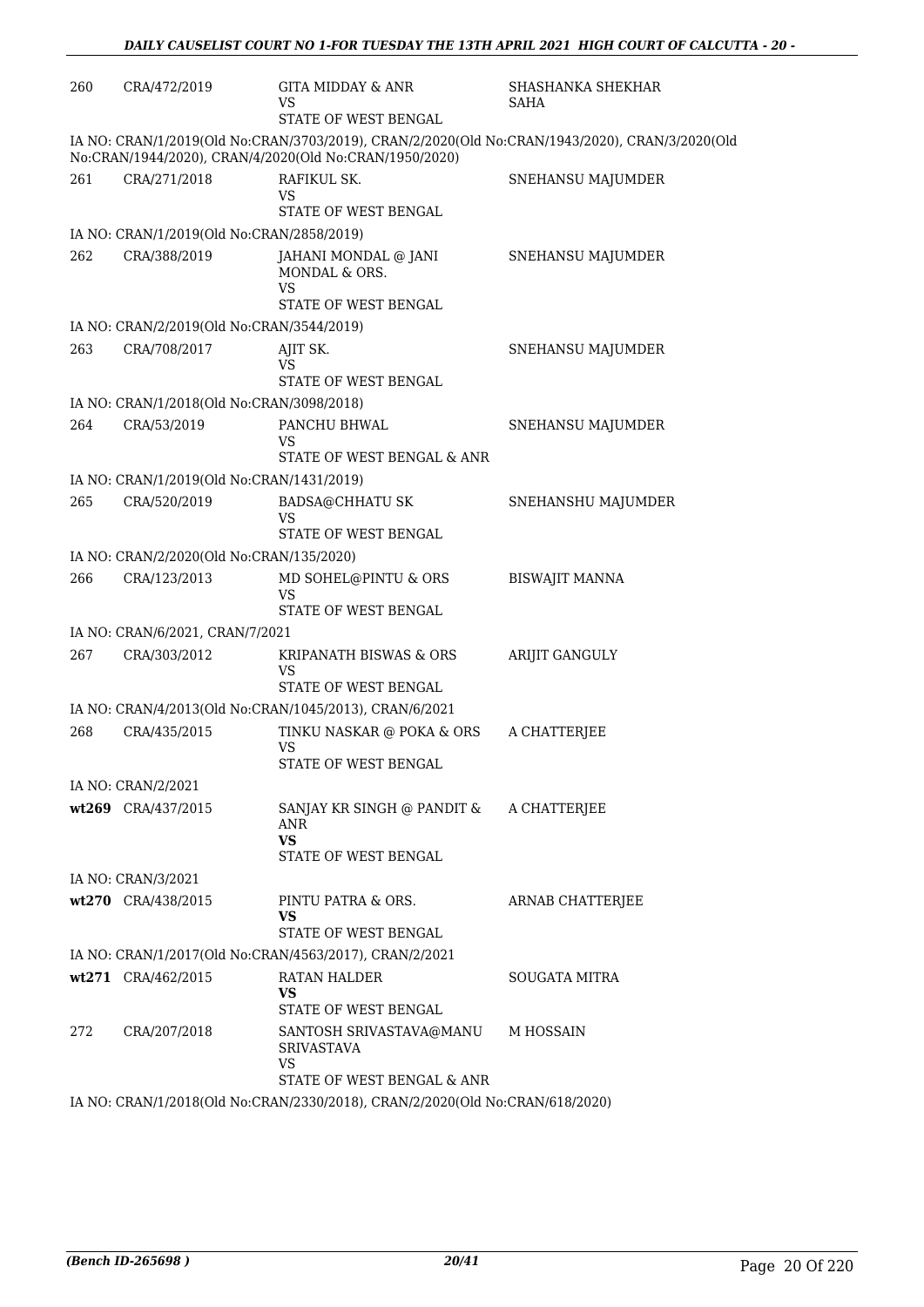| 273 | CRA/48/2017                                                                                                                                         | ASHIM GOLDAR & ORS.<br>VS                                                     | UJJAL RAY                                                                                      |
|-----|-----------------------------------------------------------------------------------------------------------------------------------------------------|-------------------------------------------------------------------------------|------------------------------------------------------------------------------------------------|
|     |                                                                                                                                                     | STATE OF WEST BENGAL                                                          |                                                                                                |
|     | IA NO: CRAN/2/2021                                                                                                                                  |                                                                               |                                                                                                |
| 274 | CRA/118/2019                                                                                                                                        | SUNIL KUMAR ROY & ANR<br>VS<br>STATE OF WEST BENGAL                           | RAJNANDINI DAS                                                                                 |
|     | IA NO: CRAN/1/2019(Old No:CRAN/1268/2019)                                                                                                           |                                                                               |                                                                                                |
| 275 | CRA/440/2019                                                                                                                                        |                                                                               | SATADRU LAHIRI                                                                                 |
|     |                                                                                                                                                     | SK IMARAN ALI@IMRAN ALI<br>VS<br>STATE OF WEST BENGAL & ANR                   |                                                                                                |
|     |                                                                                                                                                     | IA NO: CRAN/1/2019(Old No:CRAN/3546/2019), CRAN/2/2020(Old No:CRAN/4387/2020) |                                                                                                |
| 276 | CRA/551/2019                                                                                                                                        | SANJIT GUPTA                                                                  | <b>SATADRU LAHIRI</b>                                                                          |
|     |                                                                                                                                                     | VS                                                                            |                                                                                                |
|     |                                                                                                                                                     | STATE OF WEST BENGAL                                                          |                                                                                                |
|     | IA NO: CRAN/2/2019(Old No:CRAN/4356/2019)                                                                                                           |                                                                               |                                                                                                |
| 277 | CRA/241/2020                                                                                                                                        | AWADHESH SINGH<br><b>VS</b><br>STATE OF WEST BENGAL AND                       | <b>BIKRAM BANERJEE</b>                                                                         |
|     |                                                                                                                                                     | ORS.                                                                          |                                                                                                |
|     | IA NO: CRAN/1/2020                                                                                                                                  |                                                                               |                                                                                                |
| 278 | CRA/375/2019                                                                                                                                        | MONTU HALDER @ MANTU<br><b>HALDER</b>                                         | KAMAL KRISHNA GUHA                                                                             |
|     |                                                                                                                                                     | VS<br>STATE OF WEST BENGAL                                                    |                                                                                                |
|     | IA NO: CRAN/1/2019(Old No:CRAN/2611/2019)                                                                                                           |                                                                               |                                                                                                |
| 279 | CRA/305/2016                                                                                                                                        | PRADIP DAS                                                                    | SOUGATA BANERJEE                                                                               |
|     | $[PT-I + II + 2 PB +$<br>LCR <sub>1</sub>                                                                                                           | VS<br>STATE OF WEST BENGAL                                                    |                                                                                                |
| 280 | CRA/664/2018                                                                                                                                        | PARTHANA GHOSH<br>VS                                                          | DEBABRATA DAS GUPTA                                                                            |
|     |                                                                                                                                                     | STATE OF WEST BENGAL                                                          |                                                                                                |
|     | No:CRAN/4317/2020)                                                                                                                                  |                                                                               | IA NO: CRAN/2/2019(Old No:CRAN/4517/2019), CRAN/3/2020(Old No:CRAN/1998/2020), CRAN/4/2020(Old |
| 281 | CRA/490/2019                                                                                                                                        | RANJIT MONDAL & ANR<br>VS                                                     | ALI AHSAN ALAMGIR                                                                              |
|     |                                                                                                                                                     | STATE OF WEST BENGAL                                                          |                                                                                                |
|     | IA NO: CRAN/1/2020(Old No:CRAN/419/2020)                                                                                                            |                                                                               |                                                                                                |
| 282 | CRA/517/2019                                                                                                                                        | SAINIK SK.<br>VS                                                              | SUBRATA KARMAKAR                                                                               |
|     |                                                                                                                                                     | STATE OF WEST BENGAL                                                          |                                                                                                |
|     |                                                                                                                                                     | IA NO: CRAN/2/2020(Old No:CRAN/283/2020), CRAN/3/2020                         |                                                                                                |
|     |                                                                                                                                                     | <b>BAIL IN CONNECTION WITH APPEAL</b>                                         |                                                                                                |
| 283 | CRA/231/2009<br>$[Pt.-i + O.S. + 2ND J.$<br>$COPY + PT II + 4 PB +$<br>$5$ LCR + 1 PEON BOOK<br>$+ 2$ G.D. BOOK $+ 2$<br>CASH MEMO BOOK +<br>TRANS] | <b>BABLU PAL &amp; ORS</b><br>VS<br>STATE OF WEST BENGAL                      | SUKLA DAS CHANDRA                                                                              |
|     |                                                                                                                                                     | IA NO: CRAN/2/2015(Old No:CRAN/1198/2015), CRAN/3/2019(Old No:CRAN/3948/2019) |                                                                                                |
| 284 | CRA/230/2011                                                                                                                                        | <b>BISWAJIT SINHA@KARPUR &amp;</b><br>ANR                                     | TITHANKAR DHALI                                                                                |
|     |                                                                                                                                                     | <b>VS</b><br>STATE OF WEST BENGAL                                             |                                                                                                |
|     | No:CRAN/3005/2020)                                                                                                                                  |                                                                               | IA NO: CRAN/1/2011(Old No:CRAN/2581/2011), CRAN/2/2014(Old No:CRAN/892/2014), CRAN/3/2020(Old  |
|     |                                                                                                                                                     |                                                                               |                                                                                                |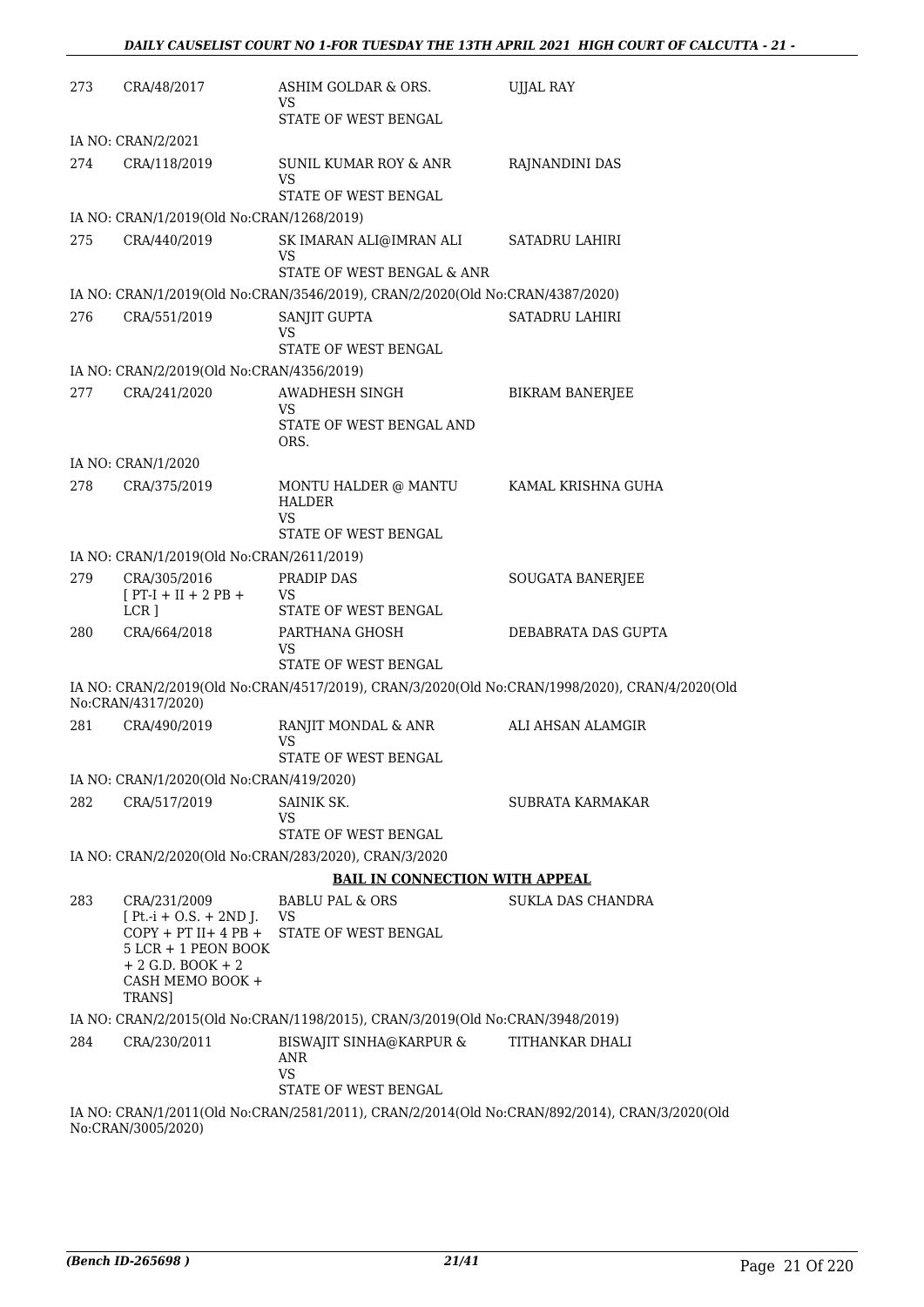|     | wt285 CRA/329/2011                                                                  | JOYDEV MONDAL @ MAHKAN & DIPANKAR PARAMANICK<br>ORS.<br><b>VS</b>             |                                                                                                |  |  |
|-----|-------------------------------------------------------------------------------------|-------------------------------------------------------------------------------|------------------------------------------------------------------------------------------------|--|--|
|     |                                                                                     | STATE OF WEST BENGAL                                                          |                                                                                                |  |  |
|     | IA NO: CRAN/3/2020, CRAN/4/2020, CRAN/5/2020, CRAN/6/2020, CRAN/7/2020, CRAN/8/2020 |                                                                               |                                                                                                |  |  |
|     | wt286 CRA/345/2011                                                                  | <b>UDAY BANERJEE</b><br><b>VS</b>                                             | ABHRA MUKHERJEE                                                                                |  |  |
|     |                                                                                     | STATE OF WEST BENGAL &<br>ORS.                                                |                                                                                                |  |  |
| 287 | CRA/45/2012<br>$[2PB+4LCR]$                                                         | <b>ANUP ROY</b><br><b>VS</b><br>STATE OF WEST BENGAL                          | KUSAL KUMAR<br>MUKHERJEE                                                                       |  |  |
|     |                                                                                     | IA NO: CRAN/5/2020(Old No:CRAN/1265/2020), CRAN/6/2020(Old No:CRAN/4774/2020) |                                                                                                |  |  |
| 288 | CRA/175/2012<br>$(PT - I + OS + 2ND J/C + VS)$                                      | NARAYAN BARMAN                                                                | N.A.                                                                                           |  |  |
|     | PT II)<br>IA NO: CRAN/1/2019(Old No:CRAN/3555/2019)                                 | STATE OF WEST BENGAL                                                          |                                                                                                |  |  |
| 289 | CRA/812/2013                                                                        | KADAM MALLICK & ORS                                                           | S. BANERJEE                                                                                    |  |  |
|     | $(PT - I + OS + 2ND J/C + VS)$                                                      | PT II + 2 PB+5 LCR + STATE OF WEST BENGAL                                     |                                                                                                |  |  |
|     | TRANS)                                                                              |                                                                               |                                                                                                |  |  |
| 290 | IA NO: CRAN/8/2020<br>CRA/632/2014                                                  | KALI CHARAN BISWAS                                                            | <b>SUMANTA DAS</b>                                                                             |  |  |
|     | $(PT - I + OS + 2ND J/C + VS)$<br>PT II + 2 PB+5 LCR +<br>TRANS)                    | STATE OF WEST BENGAL                                                          |                                                                                                |  |  |
|     | IA NO: CRAN/2/2021                                                                  |                                                                               |                                                                                                |  |  |
| 291 | CRA/120/2015                                                                        | SUDAN DEOGHARIA & ORSS                                                        | K SHARMA                                                                                       |  |  |
|     | $[2PB+5LCR+$<br>TRANS ]                                                             | <b>VS</b><br>STATE OF WEST BENGAL                                             |                                                                                                |  |  |
|     |                                                                                     | IA NO: CRAN/3/2020, CRAN/4/2020, CRAN/5/2020, CRAN/6/2020, CRAN/7/2020        |                                                                                                |  |  |
| 292 | CRA/147/2015<br>$(PT - I + OS + 2ND J/C +$<br>$PT II + 2 PB + 4 LCR$                | KRISHNA KR GURUNG<br>VS<br>STATE OF WEST BENGAL                               | A PAL                                                                                          |  |  |
| 293 | CRA/422/2015<br>$[4PB + 4LCR +$                                                     | ABDUL MONAF MIAN & ORS<br>VS                                                  | D ACHARYYA                                                                                     |  |  |
|     | TRANS 1                                                                             | STATE OF WEST BENGAL                                                          |                                                                                                |  |  |
|     | No:CRAN/4115/2020)                                                                  |                                                                               | IA NO: CRAN/4/2019(Old No:CRAN/2643/2019), CRAN/5/2020(Old No:CRAN/699/2020), CRAN/6/2020(Old  |  |  |
| 294 | CRA/436/2015<br>$(PT - I + OS + 2ND J/C +$<br>PT II IN EACH $+2$<br>$PB+4$ LCR)     | MD. SONU @ SANDREY ALAM @<br><b>SONU ANSARI</b><br>VS<br>STATE OF WEST BENGAL | <b>KAUSIK BISWAS</b>                                                                           |  |  |
|     |                                                                                     | IA NO: CRAN/2/2016(Old No:CRAN/195/2016), CRAN/3/2018(Old No:CRAN/203/2018)   |                                                                                                |  |  |
|     | wt295 CRA/443/2015                                                                  | ALI ASGAR @ LASGARI<br>VS<br>STATE OF WEST BENGAL                             | <b>UJJAL RAY</b>                                                                               |  |  |
|     | IA NO: CRAN/1/2015(Old No:CRAN/2957/2015)                                           |                                                                               |                                                                                                |  |  |
| 296 | CRA/34/2016                                                                         | LAKSHMI MISHRA                                                                | R DAS                                                                                          |  |  |
|     | $[PT - 1 + OS + 2ND$ J.<br>$4$ LCR + TRANS]                                         | VS<br>COPY + PT II + 2 PB + STATE OF WEST BENGAL                              |                                                                                                |  |  |
|     | IA NO: CRAN/3/2020                                                                  |                                                                               |                                                                                                |  |  |
| 297 | CRA/63/2016<br>$[2$ PB + 4 LCR + 3                                                  | MD. SULTAN<br>VS<br>STATE OF WEST BENGAL                                      |                                                                                                |  |  |
|     | BRIEF ]                                                                             |                                                                               | IA NO: CRAN/2/2016(Old No:CRAN/2033/2016), CRAN/3/2020(Old No:CRAN/4728/2020), CRAN/4/2020(Old |  |  |
|     | No:CRAN/4729/2020)                                                                  |                                                                               |                                                                                                |  |  |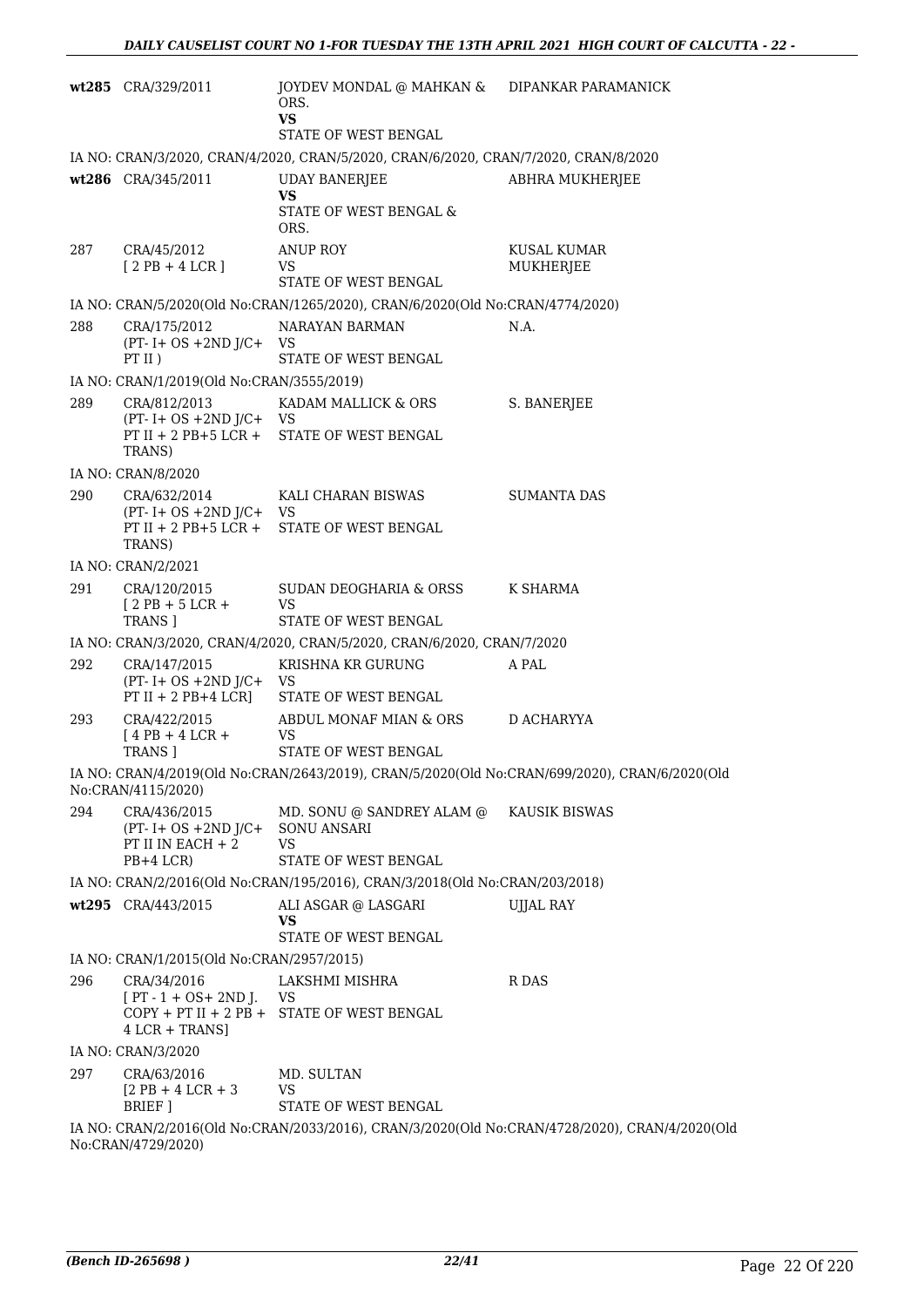| 298 | CRA/157/2016<br>[5 LCR]                                                               | <b>SUBIR DAKSHI</b><br>VS                                                                                         | U ROY                                                                                           |
|-----|---------------------------------------------------------------------------------------|-------------------------------------------------------------------------------------------------------------------|-------------------------------------------------------------------------------------------------|
|     |                                                                                       | STATE OF WEST BENGAL                                                                                              |                                                                                                 |
|     | IA NO: CRAN/1/2018(Old No:CRAN/3147/2018)                                             |                                                                                                                   |                                                                                                 |
| 299 | CRA/173/2016<br>$[2PB+5LCR]$<br>+TRANS 1                                              | <b>JAHANGIR MONDAL</b><br>VS<br>STATE OF WEST BENGAL                                                              | S A JOYNAL                                                                                      |
|     | IA NO: CRAN/2/2020                                                                    |                                                                                                                   |                                                                                                 |
| 300 | CRA/352/2016<br>PT II + 2 PB+4 LCR)                                                   | SONUKA KHATUN@SANAKA<br>(PT- I+ OS +2ND J/C+ KHATOON@SANOKA KHATOON<br>@BIBI<br><b>VS</b><br>STATE OF WEST BENGAL | <b>SUMAN DE</b>                                                                                 |
|     |                                                                                       | IA NO: CRAN/2/2018(Old No:CRAN/3161/2018), CRAN/3/2020                                                            |                                                                                                 |
| 301 | CRA/415/2016<br>$(PT - I + OS + 2ND J/C + \& ORS)$<br>$PT II + 2 PB + 4 LCR +$        | DUBU MOMIN @ DUGU MOMIN<br>VS                                                                                     | <b>S BISWAS</b>                                                                                 |
|     | TRANS)                                                                                | <b>STATE OF WEST BENGAL</b>                                                                                       |                                                                                                 |
|     | IA NO: CRAN/2/2017(Old No:CRAN/2797/2017)                                             |                                                                                                                   |                                                                                                 |
| 302 | CRA/420/2016<br>$[2PB + LCR]$                                                         | SUNIL GHOSH @ SUNILA<br>VS<br>STATE OF WEST BENGAL                                                                | SHEKHAR BARMAN                                                                                  |
|     | IA NO: CRAN/3/2018(Old No:CRAN/2979/2018)                                             |                                                                                                                   |                                                                                                 |
| 303 | CRA/130/2016                                                                          | SK. MORSED ALI & ORS.<br>VS<br>STATE OF WEST BENGAL                                                               | MOYUKH MUKHERJEE                                                                                |
|     | IA NO: CRAN/5/2020(Old No:CRAN/687/2020)                                              |                                                                                                                   |                                                                                                 |
| 304 | CRA/734/2016                                                                          | PINTU SAHA<br>VS                                                                                                  | M BAKSHI                                                                                        |
|     |                                                                                       | STATE OF WEST BENGAL                                                                                              |                                                                                                 |
| 305 | IA NO: CRAN/3/2019(Old No:CRAN/3647/2019)                                             | RATAN ROY & ORS.                                                                                                  | SANAT KUMAR DAS                                                                                 |
|     | CRA/314/2006<br>$[PT-1 + OS + PT-II + 2 VS$<br>$PB + 4 LCR + BRIEF + STATE$<br>TRANS] |                                                                                                                   |                                                                                                 |
|     |                                                                                       | IA NO: CRAN/3/2020(Old No:CRAN/3077/2020), CRAN/4/2020(Old No:CRAN/3078/2020)                                     |                                                                                                 |
| 306 | CRA/439/2008                                                                          | RAFIQUL SK.<br>VS<br>STATE OF WEST BENGAL                                                                         | <b>AMANUL ISLAM</b>                                                                             |
|     | No:CRAN/3044/2019)                                                                    |                                                                                                                   | IA NO: CRAN/3/2014(Old No:CRAN/4108/2014), CRAN/5/2019(Old No:CRAN/744/2019), CRAN/6/2019(Old   |
|     | wt307 CRA/2/2008                                                                      | ISRAFIL HAURE SARKAR @ SK.<br>VS<br>STATE OF WEST BENGAL                                                          | PARTHA SARATHI<br><b>BHATTACHARYYA</b>                                                          |
|     | IA NO: CRAN/1/2008(Old No:CRAN/1330/2008)                                             |                                                                                                                   |                                                                                                 |
| 308 | CRA/585/2008                                                                          | TESER MONDAL & ORS<br>VS<br>STATE OF WEST BENGAL                                                                  | AYESHA SULTANA                                                                                  |
|     | No:CRAN/3774/2018), CRAN/11/2021                                                      |                                                                                                                   | IA NO: CRAN/3/2009(Old No:CRAN/2747/2009), CRAN/8/2012(Old No:CRAN/1813/2012), CRAN/10/2018(Old |
|     | wt309 CRA/464/2016                                                                    | ARJAN MALLICK<br><b>VS</b><br>REBEKA BEGAM & ANR                                                                  | <b>KUSAL KUMAR</b><br>MUKHERJEE                                                                 |
|     | IA NO: CRAN/2/2021                                                                    |                                                                                                                   |                                                                                                 |
|     | wt310 CRA/589/2008                                                                    | <b>JAMSED SK</b>                                                                                                  | RAJIV LOCHAN                                                                                    |
|     |                                                                                       | VS<br>STATE OF WEST BENGAL                                                                                        | CHAKRABORTY                                                                                     |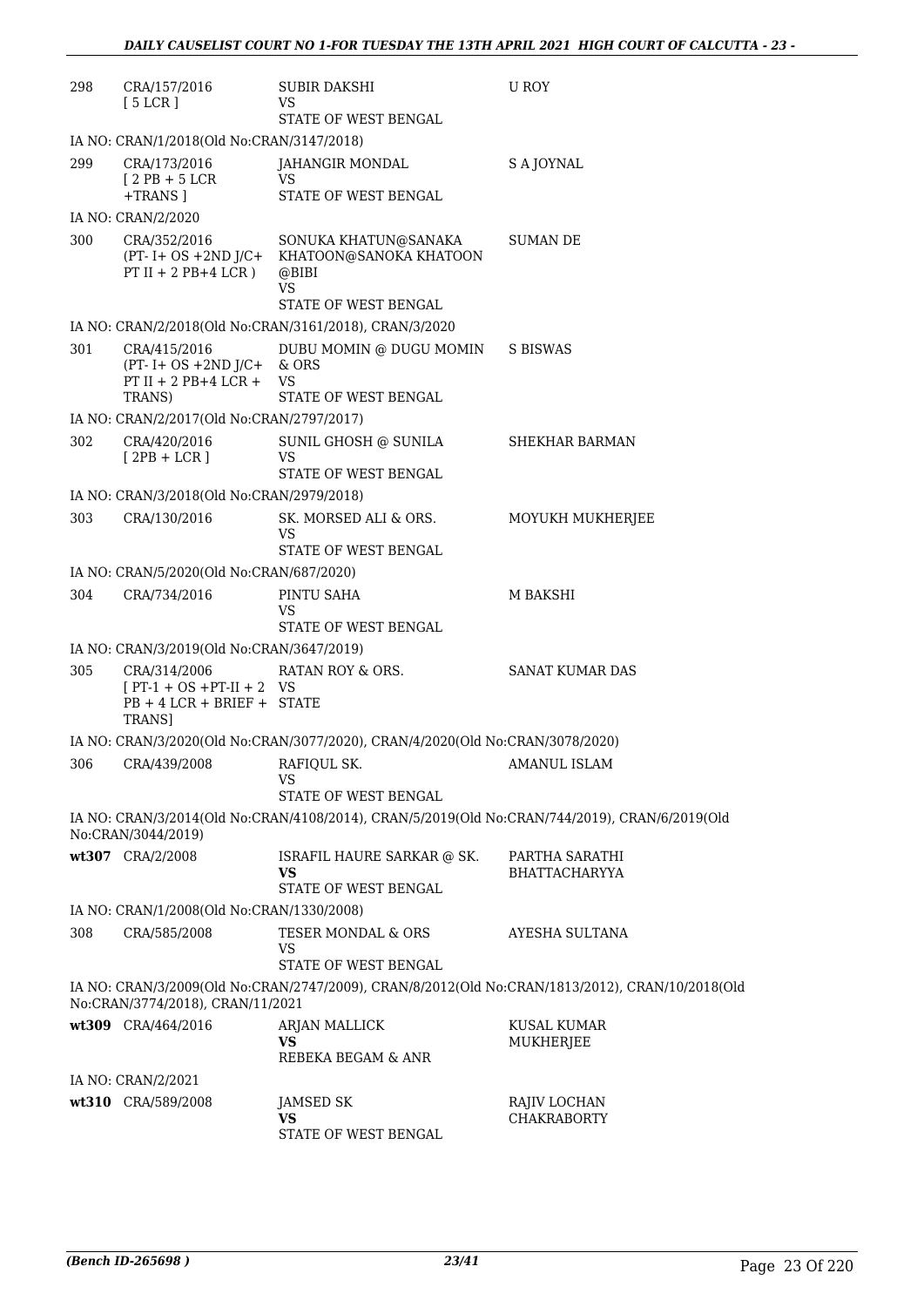|     | wt311 CRA/777/2008                              | <b>MONAI MOLLA</b><br>VS<br>STATE OF WEST BENGAL                            | <b>RAJDEEP BISWAS</b>                                                                          |
|-----|-------------------------------------------------|-----------------------------------------------------------------------------|------------------------------------------------------------------------------------------------|
| 312 | CRA/511/2010                                    | ANIL BASUNIA & ORS<br>VS<br><b>STATE OF WEST BENGAL</b>                     | TIRTHANKAR DHALI                                                                               |
|     |                                                 | No:CRAN/2954/2020), CRAN/9/2020(Old No:CRAN/2955/2020)                      | IA NO: CRAN/2/2013(Old No:CRAN/758/2013), CRAN/7/2018(Old No:CRAN/2932/2018), CRAN/8/2020(Old  |
|     | wt313 CRA/560/2010                              | <b>SURESH BARMAN &amp; ORS</b><br>VS                                        | SUBARNA BINDU ROY                                                                              |
|     |                                                 | STATE OF WEST BENGAL                                                        |                                                                                                |
|     | No:CRAN/2957/2020)                              |                                                                             | IA NO: CRAN/5/2018(Old No:CRAN/2933/2018), CRAN/6/2020(Old No:CRAN/2956/2020), CRAN/7/2020(Old |
| 314 | CRA/177/2012                                    | RANAJIT MONDAL @ RANJIT<br>MONDAL @ RON @ RANA<br><b>VS</b>                 | <b>SUBHASREE PATEL</b>                                                                         |
|     |                                                 | STATE OF WEST BENGAL                                                        |                                                                                                |
|     | wt315 CRA/181/2012                              | SK MOTALEB @ SK MATLEB<br><b>VS</b><br>STATE OF WEST BENGAL                 | KALUAN KUMAR<br>BHATTACHARJEE                                                                  |
|     | wt316 CRA/266/2012                              | JOYDEEP ROY @ RAJU<br><b>VS</b><br><b>STATE OF WEST BENGAL</b>              | <b>IQBAL HUSSAIN</b>                                                                           |
|     | IA NO: CRAN/6/2018(Old No:CRAN/486/2018)        |                                                                             |                                                                                                |
|     | wt317 CRA/637/2012                              | <b>BIDHAN GHARUI</b><br><b>VS</b><br>STATE OF WEST BENGAL                   | PINAKI BHATTACHARYYA                                                                           |
|     | wt318 CRA/758/2012                              | <b>AZIM MISTRY</b><br><b>VS</b><br>STATE OF WEST BENGAL                     | KRISHNA RAY                                                                                    |
| 319 | CRA/765/2012<br>$[PT-1 + OS + 2ND$              | KANTI ROY @ KANU @ KENA<br><b>VS</b>                                        | U S CHATTOPADHYAY                                                                              |
|     | $J$ .COPY + PT-II + 2 PB<br>$+ 5$ LCR + TRANS ] | STATE OF WEST BENGAL & ANR                                                  |                                                                                                |
|     | IA NO: CRAN/3/2020(Old No:CRAN/1093/2020)       |                                                                             |                                                                                                |
| 320 | CRA/215/2014                                    | RAJU SAHA<br><b>VS</b>                                                      | R. MUKHERJEE                                                                                   |
|     | wt321 CRA/290/2014                              | STATE OF WEST BENGAL<br>GOBINDALAL VERMA @ BURMA T SINGHA ROY               |                                                                                                |
|     |                                                 | VS<br>STATE OF WEST BENGAL                                                  |                                                                                                |
|     | IA NO: CRAN/1/2014(Old No:CRAN/3674/2014)       |                                                                             |                                                                                                |
|     | wt322 CRA/347/2014                              | ANIL KUMAR<br>MISHRA@CHHOTELAL<br>VS<br>STATE OF WEST BENGAL                | <b>DWAIPAYAN BISWAS</b>                                                                        |
| 323 | CRA/469/2014                                    | MOFIKUL ISLAM @ MOFIQUL<br><b>ISLAM</b><br>VS                               | NAVANIL DE                                                                                     |
|     |                                                 | STATE OF WEST BENGAL                                                        |                                                                                                |
|     |                                                 | IA NO: CRAN/2/2015(Old No:CRAN/293/2015), CRAN/3/2015(Old No:CRAN/783/2015) |                                                                                                |
|     | wt324 CRA/119/2014                              | MOFIKUL ISLAM @ SK. @<br>MAFIKUL<br>VS                                      | ARNAB CHATTERJEE                                                                               |
|     |                                                 | STATE OF WEST BENGAL                                                        |                                                                                                |
| 325 | CRA/521/2014                                    | MOHAN MURMU @ GEDA<br>VS<br>STATE OF WEST BENGAL                            | R L CHAKRABORTY                                                                                |
|     | LA NIO, CRANICOOO CRANILLOODO                   |                                                                             |                                                                                                |

IA NO: CRAN/3/2020, CRAN/4/2020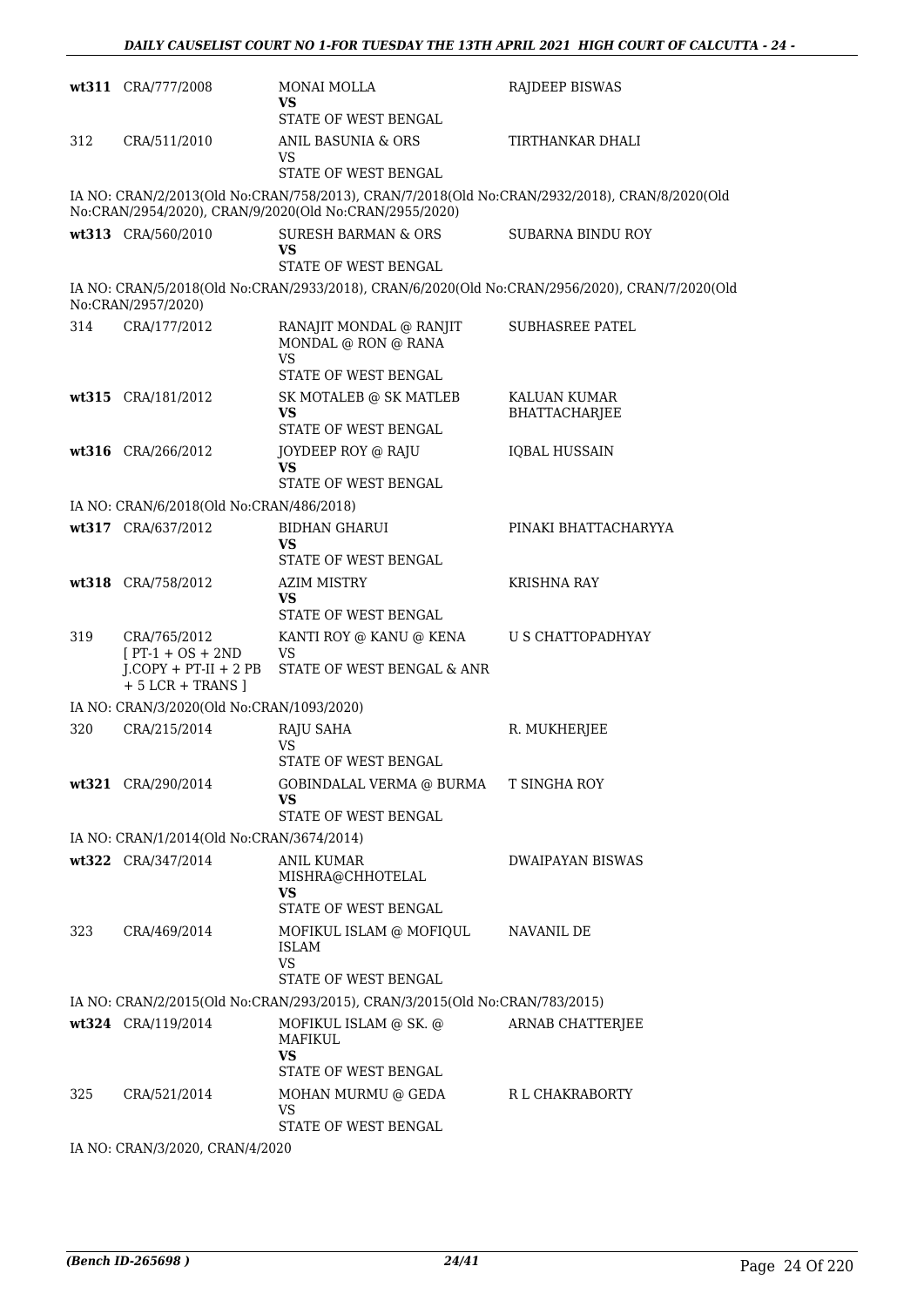| 326 | CRA/654/2014                                                            | BIJOY PRAMANIK @ BIJOY<br><b>PRAMANIK</b><br>VS.              | <b>S LAHIRI</b>                                                                                |
|-----|-------------------------------------------------------------------------|---------------------------------------------------------------|------------------------------------------------------------------------------------------------|
|     |                                                                         | STATE OF WEST BENGAL                                          |                                                                                                |
|     | IA NO: CRAN/4/2020(Old No:CRAN/677/2020)                                |                                                               |                                                                                                |
| 327 | CRA/728/2014                                                            | <b>SAFIQUE SK</b><br>VS<br>STATE OF WEST BENGAL               | AMARENDRA<br><b>CHAKRABORTY</b>                                                                |
|     | IA NO: CRAN/3/2021                                                      |                                                               |                                                                                                |
| 328 | CRA/283/2015                                                            | MAYNUL BERA @ SK MAYNUL & R BISWAS<br><b>ORS</b><br><b>VS</b> |                                                                                                |
|     | IA NO: CRAN/3/2021                                                      | STATE OF WEST BENGAL                                          |                                                                                                |
|     |                                                                         |                                                               |                                                                                                |
|     | wt329 CRA/266/2015                                                      | AFTAB SK @ ATAB SK & ORS<br>VS<br>STATE OF WEST BENGAL        | R BISWAS                                                                                       |
| 330 | CRA/531/2015                                                            | MOTIYAR RAHAMAN & ANR<br>VS                                   | <b>D BANERJEE</b>                                                                              |
|     |                                                                         | STATE OF WEST BENGAL                                          |                                                                                                |
|     | IA NO: CRAN/3/2020(Old No:CRAN/223/2020)                                |                                                               |                                                                                                |
| 331 | CRA/566/2015                                                            | GUDDU MONDAL @ GUDDU ALI R DE GHOSE<br>MONDAL & NAR<br>VS     |                                                                                                |
|     |                                                                         | STATE OF WEST BENGAL                                          |                                                                                                |
|     |                                                                         | IA NO: CRAN/1/2015(Old No:CRAN/4281/2015), CRAN/4/2021        |                                                                                                |
| 332 | CRA/732/2015                                                            | FARING MONDAL & ORS<br>VS<br>STATE OF WEST BENGAL             | S DAS                                                                                          |
|     | IA NO: CRAN/5/2021                                                      |                                                               |                                                                                                |
| 333 | CRA/36/2016                                                             | TARAK NATH DAS @ TARAK DAS                                    | SUMAN DE                                                                                       |
|     |                                                                         | VS<br>STATE OF WEST BENGAL                                    |                                                                                                |
|     | IA NO: CRAN/3/2021                                                      |                                                               |                                                                                                |
| 334 | $[PT-1 + OS + PT-II + 2 MACHUAR]$<br>$PB + 5 LCR + TRANS$<br>+2 BRIEF I | CRA/250/2016 DHANANJOY @ CHAMTU<br>VS<br>STATE OF WEST BENGAL |                                                                                                |
|     | No:CRAN/4453/2019)                                                      |                                                               | IA NO: CRAN/1/2016(Old No:CRAN/2015/2016), CRAN/2/2016(Old No:CRAN/2781/2016), CRAN/3/2019(Old |
| 335 | CRA/132/2016                                                            | MD NAYAN GAZI & ANR<br>VS                                     | P GHOSH                                                                                        |
|     |                                                                         | STATE OF WEST BENGAL                                          |                                                                                                |
|     | IA NO: CRAN/3/2017(Old No:CRAN/958/2017)                                |                                                               |                                                                                                |
| 336 | CRA/49/2016                                                             | <b>SANTU LASKAR &amp; ORS</b><br>VS<br>STATE OF WEST BENGAL   | <b>SANTANU DEB ROY</b>                                                                         |
|     | IA NO: CRAN/3/2020, CRAN/4/2020                                         |                                                               |                                                                                                |
|     | wt337 CRA/44/2016                                                       | <b>BEBI MALLICK &amp; ORS</b>                                 | S DEB ROY                                                                                      |
|     |                                                                         | VS<br>STATE OF WEST BENGAL                                    |                                                                                                |
| 338 | CRA/98/2017                                                             | SAHIDUL RAHAMAN @ SADUL<br>ISLAM @ SAHIDUL<br>VS              | AMIT ROY                                                                                       |
|     |                                                                         | STATE OF WEST BENGAL                                          |                                                                                                |
|     | IA NO: CRAN/2/2018(Old No:CRAN/261/2018)                                |                                                               |                                                                                                |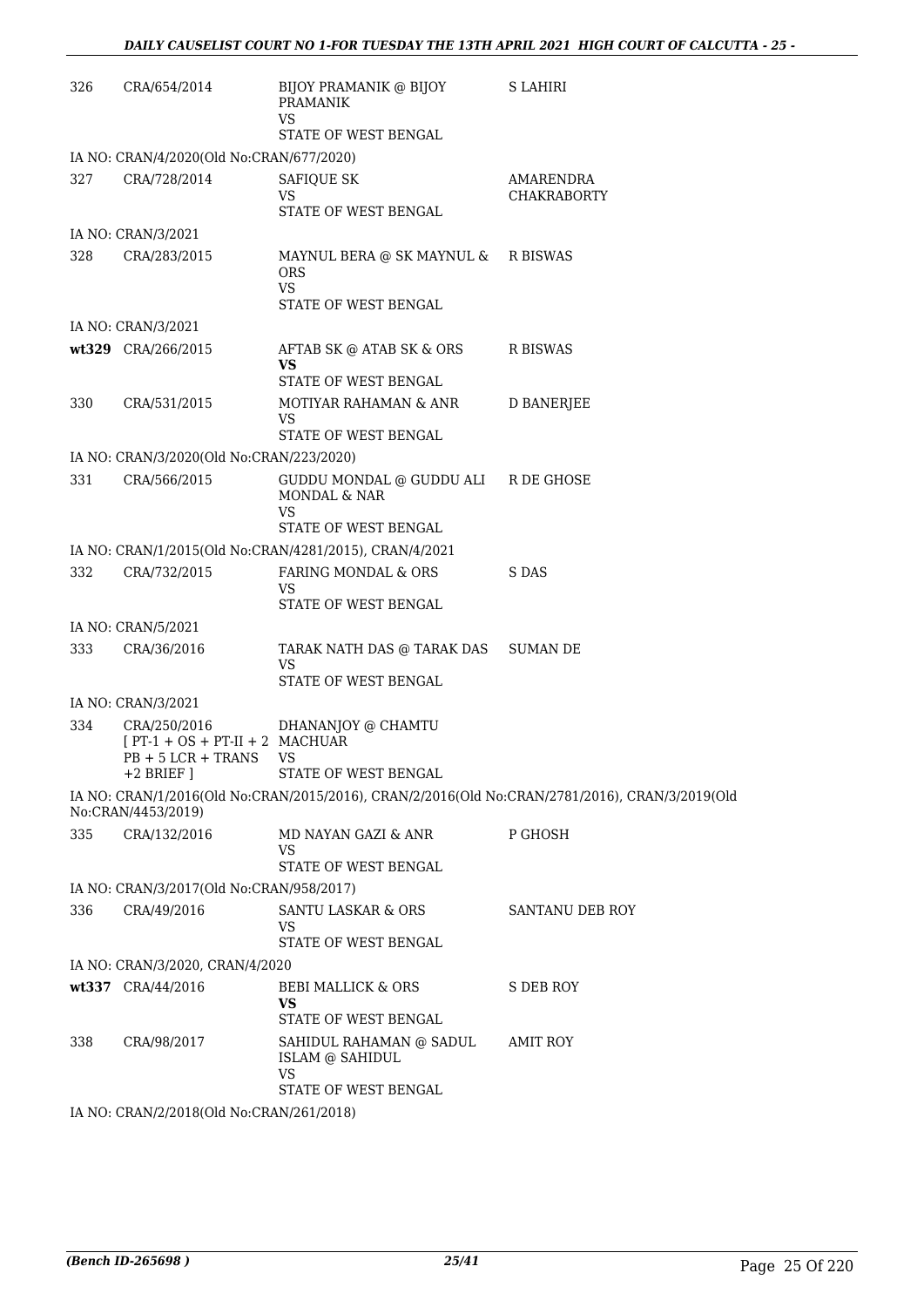| 339 | CRA/103/2017                                                    | DILIP GHOSH & ORS<br>VS                                                       | S PODDER                                                                                       |
|-----|-----------------------------------------------------------------|-------------------------------------------------------------------------------|------------------------------------------------------------------------------------------------|
|     |                                                                 | STATE OF WEST BENGAL & ANR                                                    |                                                                                                |
|     | IA NO: CRAN/2/2018(Old No:CRAN/414/2018)                        |                                                                               |                                                                                                |
| 340 | CRA/190/2017                                                    | KACHI HANSDA<br>VS                                                            | S S CHATTERJEE                                                                                 |
|     |                                                                 | STATE OF WEST BENGAL & ORS                                                    |                                                                                                |
|     | IA NO: CRAN/3/2021                                              |                                                                               |                                                                                                |
| 341 | CRA/260/2017                                                    | REKHA SANYAL & ANR<br>VS<br>STATE OF WEST BENGAL                              | B MANNA                                                                                        |
|     | IA NO: CRAN/4/2021                                              |                                                                               |                                                                                                |
| 342 | CRA/266/2017<br>$[PT-1 + OS + 2ND]$<br>$J$ .COPY + PT-II + 2 PB | MONGAL MONDAL & ORS<br>VS<br>STATE OF WEST BENGAL                             | RATAN DAS                                                                                      |
|     | $+4$ LCR + BRIEF ]                                              |                                                                               |                                                                                                |
|     |                                                                 | IA NO: CRAN/4/2019(Old No:CRAN/3223/2019), CRAN/5/2020(Old No:CRAN/65/2020)   |                                                                                                |
| 343 | CRA/378/2017<br>$[2PB+4LCR+$<br>TRANS ]                         | <b>NITAI DAS</b><br>VS<br>STATE OF WEST BENGAL                                | <b>D BASU</b>                                                                                  |
|     | IA NO: CRAN/3/2021                                              |                                                                               |                                                                                                |
|     | wt344 CRA/354/2017                                              | MITHUN CHAKRABORTY & ANR<br>VS                                                | <b>S MAJUMDER</b>                                                                              |
|     |                                                                 | STATE OF WEST BENGAL                                                          |                                                                                                |
|     | IA NO: CRAN/2/2021                                              |                                                                               |                                                                                                |
|     | wt345 CRA/431/2017                                              | KAUSHIK SAHA @ HUKO<br>VS<br>STATE OF WEST BENGAL                             | D MUKHERJEE                                                                                    |
|     | IA NO: CRAN/2/2017(Old No:CRAN/3583/2017)                       |                                                                               |                                                                                                |
|     | wt346 CRA/505/2017                                              | SHANKAR SAHANI                                                                | A.K. BISWAS                                                                                    |
|     |                                                                 | VS<br>STATE OF WEST BENGAL                                                    |                                                                                                |
| 347 | CRA/395/2017                                                    | NOOR MAHAMMAD MOLLA<br>VS<br>STATE OF WEST BENGAL                             | SHASHANKA SHEKHAR<br>SAHA                                                                      |
|     | IA NO: CRAN/3/2018(Old No:CRAN/2257/2018)                       |                                                                               |                                                                                                |
|     | 348 CRA/448/2017 RAJIB CHATTERJEE                               | VS                                                                            | <b>ATANU BISWAS</b>                                                                            |
|     |                                                                 | STATE OF WEST BENGAL & ANR                                                    |                                                                                                |
|     | IA NO: CRAN/1/2017(Old No:CRAN/3341/2017)                       |                                                                               |                                                                                                |
| 349 | CRA/500/2017                                                    | SANAT GHOSH & ANR<br>VS<br>STATE OF WEST BENGAL                               | A SHAKTAWAT                                                                                    |
|     | No:CRAN/3881/2020)                                              |                                                                               | IA NO: CRAN/1/2017(Old No:CRAN/4261/2017), CRAN/2/2020(Old No:CRAN/3879/2020), CRAN/3/2020(Old |
|     | wt350 CRA/543/2017                                              | LANKESHWAR GHOSH @<br>NANDAN & ORS<br>VS                                      | <b>D BASU</b>                                                                                  |
|     |                                                                 | STATE OF WEST BENGAL                                                          |                                                                                                |
|     |                                                                 | IA NO: CRAN/1/2017(Old No:CRAN/4603/2017), CRAN/2/2018(Old No:CRAN/1060/2018) |                                                                                                |
|     | wt351 CRA/603/2017                                              | BASUDEB GHOSH & ANR<br>VS<br>STATE OF WEST BENGAL                             | PRABIR MAJUMDER                                                                                |
|     | IA NO: CRAN/1/2018(Old No:CRAN/1453/2018)                       |                                                                               |                                                                                                |
|     | wt352 CRA/643/2017                                              | JOYDEB GHOSH & ORS                                                            | A ISLAM                                                                                        |
|     |                                                                 | VS<br>STATE OF WEST BENGAL                                                    |                                                                                                |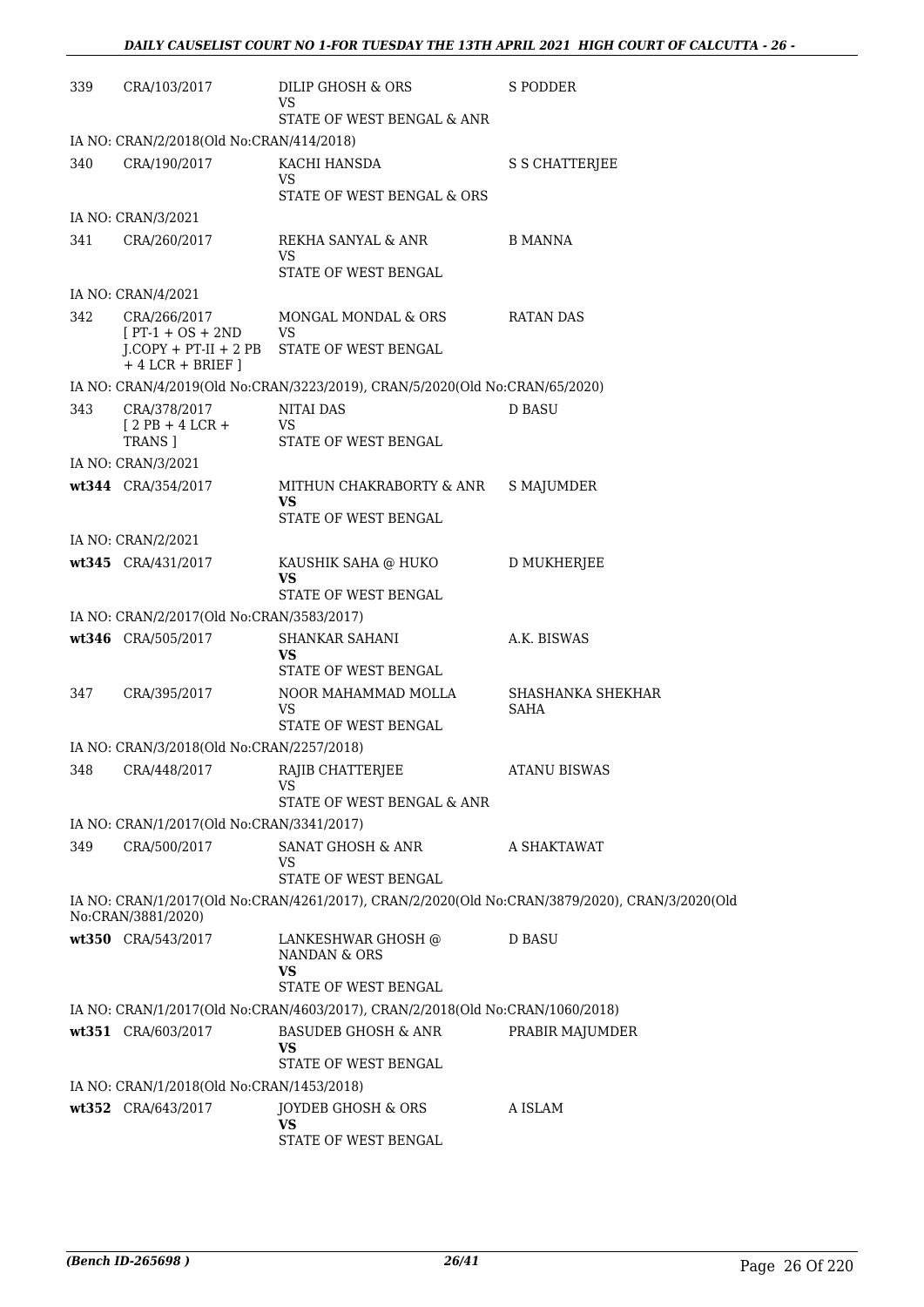| 353 | CRA/525/2017                                           | MD. ISMAIL @ ISMAIL @<br><b>ISMAILE MIYAN</b><br>VS.                          | RAJDEEP<br><b>BHATTACHARYA</b> |
|-----|--------------------------------------------------------|-------------------------------------------------------------------------------|--------------------------------|
|     |                                                        | STATE OF WEST BENGAL                                                          |                                |
|     | IA NO: CRAN/1/2019(Old No:CRAN/3717/2019)              |                                                                               |                                |
| 354 | CRA/568/2017<br>$[2PB + 5LCR +$<br>TRANS + BRIEF ]     | <b>BISWAJIT GHOSH &amp; ANR.</b><br><b>VS</b><br>STATE OF WEST BENGAL         | KAZI M RAHAMAN                 |
|     | IA NO: CRAN/1/2017(Old No:CRAN/5472/2017)              |                                                                               |                                |
| 355 | CRA/582/2017                                           | <b>BINOD MANDAL</b><br>VS.                                                    | <b>ARNAB SAHA</b>              |
|     |                                                        | STATE OF WEST BENGAL                                                          |                                |
|     | IA NO: CRAN/3/2020                                     |                                                                               |                                |
| 356 | CRA/590/2017<br>$[2PB+5LCR+$<br>TRANS ]                | SHIBNARAYAN MONDAL @ RAM A RAHMAN<br>MONDAL<br>VS.                            |                                |
|     |                                                        | STATE OF WEST BENGAL                                                          |                                |
|     |                                                        | IA NO: CRAN/1/2017(Old No:CRAN/5047/2017), CRAN/2/2018(Old No:CRAN/2973/2018) |                                |
| 357 | CRA/617/2017<br>$(PT - I + OS + 2ND J/C +$<br>$PT$ II) | ANATH BANDHU MONDAL<br>VS                                                     | S DE                           |
|     | IA NO: CRAN/2/2019(Old No:CRAN/2767/2019)              | STATE OF WEST BENGAL                                                          |                                |
|     | wt358 CRM/2195/2018                                    | <b>KINKAR MONDAL</b>                                                          | A KARMAKAR                     |
|     |                                                        | VS<br>STATE OF WEST BENGAL                                                    |                                |
| 359 | CRA/680/2017                                           | BAPAN DAS & ANR.                                                              | SOUMENDRA KR. GHOSH            |
|     | $[PT-1 + OS + 2ND]$<br><b>VS</b><br>$+4$ LCR ]         | J.COPY + PT-II + 2 PB STATE OF WEST BENGAL                                    |                                |
|     | IA NO: CRAN/3/2021                                     |                                                                               |                                |
| 360 | CRA/659/2017                                           | KRISHNA GOPAL DAS @ KESTO<br>& ANR.<br>VS.                                    | SNEHANSU MAJUMDER              |
|     |                                                        | STATE OF WEST BENGAL                                                          |                                |
|     | wt361 CRA/678/2017                                     | <b>SHAMBHU DAS &amp; ORS</b><br>VS                                            | P MAJUMDER                     |
|     |                                                        | STATE OF WEST BENGAL                                                          |                                |
|     | wt362 CRA/718/2017                                     | <b>BISWANATH DAS &amp; ORS</b><br>VS<br>STATE OF WEST BENGAL & ANR            | S DAS                          |
|     | IA NO: CRAN/3/2019(Old No:CRAN/2798/2019)              |                                                                               |                                |
| 363 | CRA/76/2018                                            | <b>UJJAL SARKAR</b>                                                           | SHYANTI PODDAR                 |
|     |                                                        | <b>VS</b><br>STATE OF WEST BENGAL                                             |                                |
|     | wt364 CRA/29/2018                                      | LANKESWAR SARKAR                                                              | TAPAN KUMAR SINHA              |
|     |                                                        | VS.<br>STATE OF WEST BENGAL                                                   |                                |
|     | IA NO: CRAN/2/2020(Old No:CRAN/91/2020)                |                                                                               |                                |
|     | wt365 CRA/30/2018                                      | NIRMAL SARKAR                                                                 | T K SINHA                      |
|     |                                                        | VS.                                                                           |                                |
|     |                                                        | STATE OF WEST BENGAL                                                          |                                |
| 366 | IA NO: CRAN/2/2020<br>CRA/93/2018                      | RAKESH MALO                                                                   | SUDIP GHOSH                    |
|     | $(PT - I + OS + 2ND J/C + VS)$                         | 2 PB+4 LCR + TRANS) STATE OF WEST BENGAL                                      | <b>CHOWDHURY</b>               |
|     | IA NO: CRAN/1/2019(Old No:CRAN/4785/2019)              |                                                                               |                                |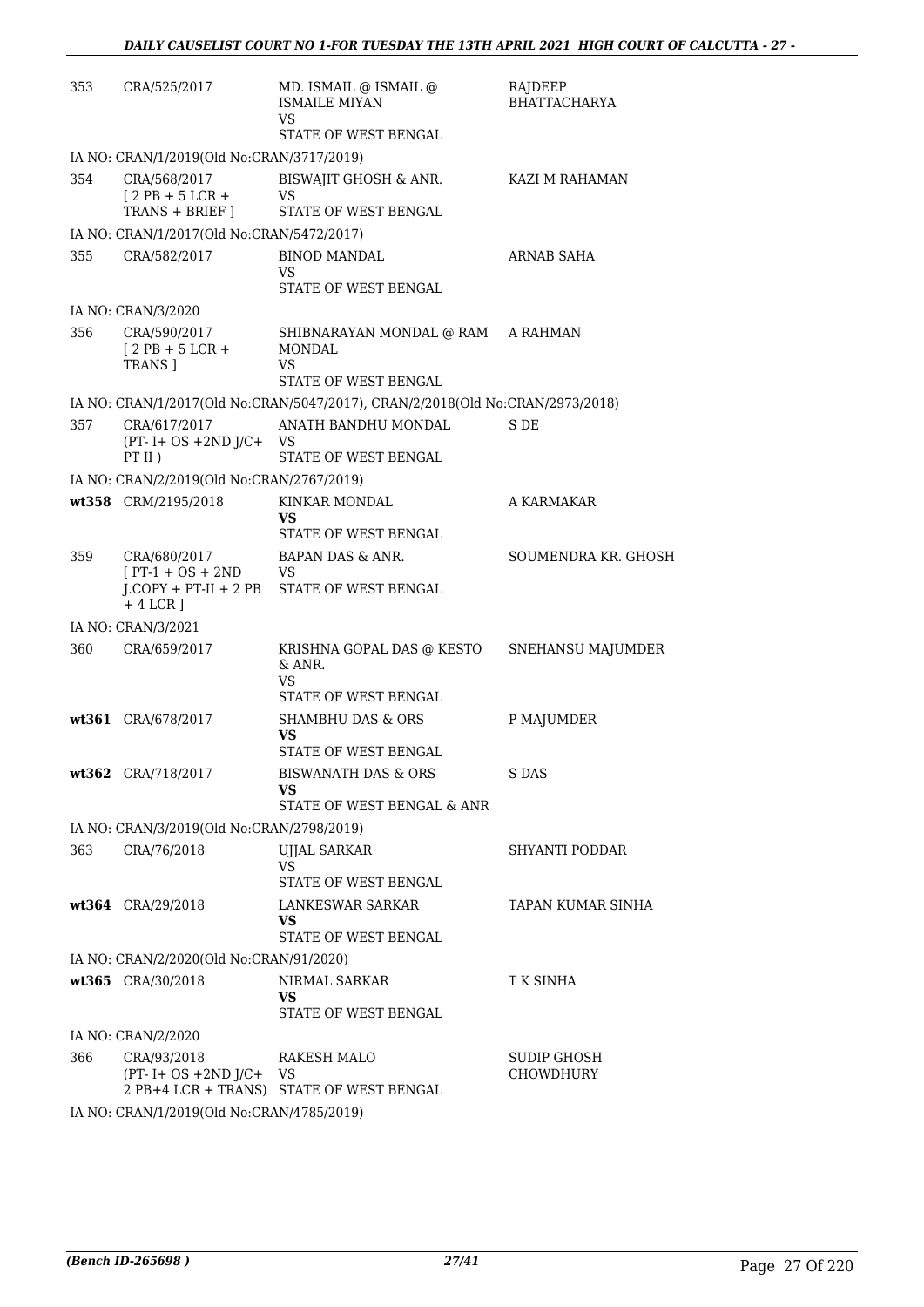| 367 | CRA/129/2018                                                  | KUSH BISWAS & ANR<br>VS                                                                    | MOYUKH MUKHERJEE                           |
|-----|---------------------------------------------------------------|--------------------------------------------------------------------------------------------|--------------------------------------------|
|     |                                                               | STATE OF WEST BENGAL                                                                       |                                            |
|     |                                                               | IA NO: CRAN/2/2019(Old No:CRAN/2410/2019), CRAN/3/2019(Old No:CRAN/3337/2019), CRAN/4/2021 |                                            |
|     | wt368 CRA/137/2018                                            | MONGOL JOARDAR & ORS<br>VS                                                                 | PRABIR MAJUMDAR                            |
|     |                                                               | STATE OF WEST BENGAL                                                                       |                                            |
|     | IA NO: CRAN/2/2021                                            |                                                                                            |                                            |
|     | wt369 CRA/192/2018                                            | <b>DURJOY BISWAS</b><br>VS<br>STATE OF WEST BENGAL                                         | ATIS KUMAR BISWAS                          |
|     | IA NO: CRAN/2/2020(Old No:CRAN/529/2020)                      |                                                                                            |                                            |
| 370 | CRA/146/2018                                                  | SUJIT NASKAR@SUJIT KUMAR<br><b>NASKAR</b><br><b>VS</b>                                     | <b>UDAY SANKAR</b><br><b>CHATTOPADHYAY</b> |
|     |                                                               | STATE OF WEST BENGAL                                                                       |                                            |
|     | IA NO: CRAN/2/2021                                            |                                                                                            |                                            |
| 371 | CRA/202/2018                                                  | ARJUN DEY SARKAR<br>VS                                                                     | D NAG                                      |
|     |                                                               | STATE OF WEST BENGAL                                                                       |                                            |
|     | IA NO: CRAN/2/2019(Old No:CRAN/2555/2019)                     |                                                                                            |                                            |
| 372 | CRA/249/2018                                                  | AZIZ KHAN @ AZIZULLAH<br><b>KHAN</b><br><b>VS</b>                                          | <b>SUPREEN NASKAR</b>                      |
|     |                                                               | STATE OF WEST BENGAL                                                                       |                                            |
|     |                                                               | IA NO: CRAN/1/2019(Old No:CRAN/3395/2019), CRAN/2/2020(Old No:CRAN/4505/2020)              |                                            |
| 373 | CRA/275/2018<br>$(PT - I + OS + 2ND J/C + VS)$<br>PT II)      | <b>GAUTAM SARKAR</b><br>UNION OF INDIA                                                     | <b>ABHIJIT PAL</b>                         |
|     | IA NO: CRAN/2/2018(Old No:CRAN/3114/2018)                     |                                                                                            |                                            |
| 374 | CRA/304/2018                                                  | SHOVAN SAHA @ SANTA<br>VS                                                                  | SNEHANSU MAJUMDER                          |
|     |                                                               | <b>STATE OF WEST BENGAL</b>                                                                |                                            |
|     | IA NO: CRAN/1/2019(Old No:CRAN/4107/2019)                     |                                                                                            |                                            |
| 375 | CRA/381/2018<br>$(PT - I + OS + 2ND J/C +$<br>PT II)          | FAJAR ALI<br>VS<br>STATE OF WEST BENGAL                                                    | KAUSHIK GUPTA                              |
|     | IA NO: CRAN/2/2019(Old No:CRAN/1160/2019)                     |                                                                                            |                                            |
| 376 | CRA/393/2018                                                  | <b>SUJIT BISWAS</b>                                                                        | N DE                                       |
|     | $(PT - I + OS + 2ND J/C + VS)$<br>$PT II + 3 LCR +$<br>TRANS) | STATE OF WEST BENGAL                                                                       |                                            |
|     | IA NO: CRAN/2/2019(Old No:CRAN/4235/2019)                     |                                                                                            |                                            |
| 377 | CRA/413/2018                                                  | SUBRATA MAJUMDER @ VIKY                                                                    | SHASHANKA SHEKHAR                          |
|     |                                                               | VS<br>STATE OF WEST BENGAL                                                                 | SAHA                                       |
|     | IA NO: CRAN/2/2021                                            |                                                                                            |                                            |
| 378 | CRA/427/2018<br>$[PT 1+PT II + 2PB +$<br>3LCR ]               | LALTU GHOSH<br>VS<br>STATE OF WEST BENGAL & ANR                                            | P ANAM                                     |
|     | IA NO: CRAN/2/2019(Old No:CRAN/1205/2019)                     |                                                                                            |                                            |
| 379 | CRA/435/2018<br>$(PT - I + OS + 2ND J/C + VS)$<br>PT II)      | KAMAL MANDAL & ANR<br>STATE OF WEST BENGAL                                                 | S. HASSAN                                  |
|     | IA NO. CRANILIZO19(OIA No.CRANIZO22/2019)                     |                                                                                            |                                            |

IA NO: CRAN/1/2018(Old No:CRAN/3022/2018)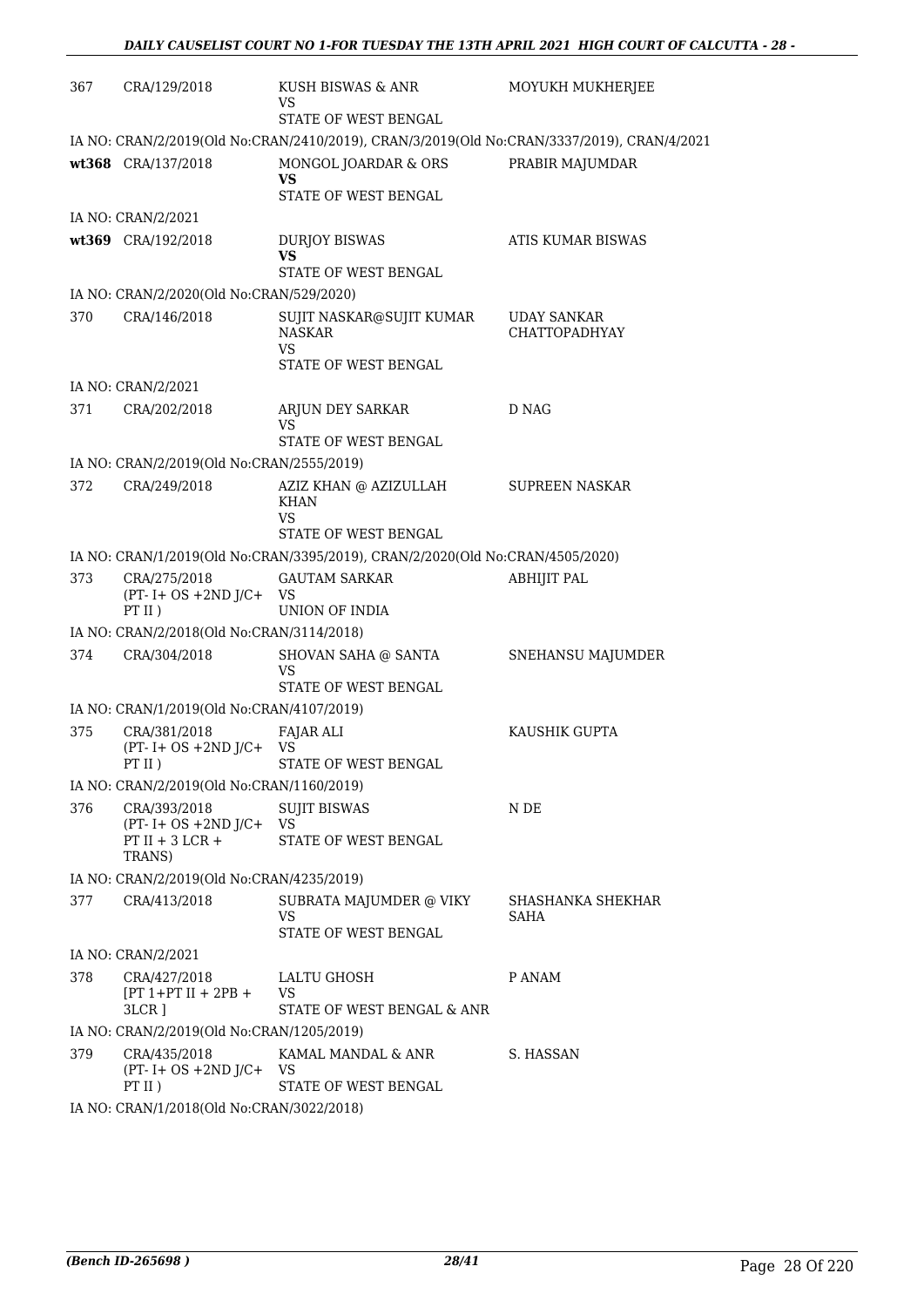| 380 | CRA/468/2018                                                                           | AFTAUDDIN SK @ RAHAMAT SK<br>VS<br>STATE OF WEST BENGAL                                   | S PAL                |
|-----|----------------------------------------------------------------------------------------|-------------------------------------------------------------------------------------------|----------------------|
|     |                                                                                        | IA NO: CRAN/2/2019(Old No:CRAN/747/2019), CRAN/3/2020(Old No:CRAN/3081/2020), CRAN/4/2021 |                      |
| 381 | CRA/491/2018                                                                           | <b>SWAPAN MONDAL</b><br><b>VS</b><br>STATE OF WEST BENGAL                                 | K DAGA               |
|     | IA NO: CRAN/2/2020                                                                     |                                                                                           |                      |
| 382 | CRA/504/2018                                                                           | RANJIT ROY @ RANJIT KUMAR<br>ROY<br><b>VS</b><br>STATE OF WEST BENGAL                     | <b>SUBIR DEBNATH</b> |
|     | IA NO: CRAN/1/2018(Old No:CRAN/3344/2018)                                              |                                                                                           |                      |
| 383 | CRA/534/2018                                                                           | <b>HARI MONDAL</b><br>VS                                                                  | J CHAKRABORTY        |
|     |                                                                                        | STATE OF WEST BENGAL                                                                      |                      |
|     |                                                                                        | IA NO: CRAN/1/2018(Old No:CRAN/2914/2018), CRAN/2/2019(Old No:CRAN/2502/2019)             |                      |
| 384 | CRA/536/2018<br>$[PT 1 + PT II + 2 PB + VS$<br>$4$ LCR + TRNS +<br>VISITORS REGISTER ] | SAPU SK.<br>STATE OF WEST BENGAL & ORS                                                    | TAHUL GANGULLY       |
|     |                                                                                        | IA NO: CRAN/1/2019(Old No:CRAN/3180/2019), CRAN/2/2020(Old No:CRAN/4547/2020)             |                      |
| 385 | CRA/597/2018                                                                           | <b>SUSANTA GHOSH &amp; ANR</b><br>VS<br>STATE OF WEST BENGAL                              | <b>B MANNA</b>       |
|     | IA NO: CRAN/1/2019(Old No:CRAN/413/2019)                                               |                                                                                           |                      |
|     | wt386 CRA/516/2018                                                                     | SUSANTA GHOSH & ORS<br>VS                                                                 | MD H ALI             |
|     |                                                                                        | STATE OF WEST BENGAL                                                                      |                      |
| 387 | CRA/612/2018                                                                           | KHAIRUL HARUN LASKAR @<br>KHAIRUL HASSAN LASKAR @<br>KHAIRUL LASKA<br>VS                  | S BASU               |
|     |                                                                                        | STATE OF WEST BENGAL                                                                      |                      |
|     | IA NO: CRAN/1/2018(Old No:CRAN/3456/2018)                                              |                                                                                           |                      |
|     | wt388 CRA/582/2018                                                                     | DUKHE LASKAR @ DUKHA<br>LASKAR @ SAFIKUL LASKAR<br>VS.<br>STATE OF WEST BENGAL            | S MONDAL             |
|     | IA NO: CRAN/1/2019(Old No:CRAN/2453/2019)                                              |                                                                                           |                      |
|     | wt389 CRA/632/2018                                                                     | NOOR ISLAM FAKIR @ KHORA<br><b>BADSHAH</b><br>VS<br>STATE OF WEST BENGAL                  | ANINDITA DE          |
|     | IA NO: CRAN/1/2019(Old No:CRAN/343/2019)                                               |                                                                                           |                      |
| 390 | CRA/626/2018                                                                           | NIMAI CHOWDHURY<br>VS<br>STATE OF WEST BENGAL                                             | S NAG                |
|     | IA NO: CRAN/1/2019(Old No:CRAN/2875/2019)                                              |                                                                                           |                      |
| 391 | CRA/639/2018                                                                           | NASIBA BIBI@NASIBA MIR &                                                                  | JONAKI SAHA          |
|     |                                                                                        | ANR<br>VS<br>STATE OF WEST BENGAL                                                         |                      |
|     | IA NO: CRAN/1/2019(Old No:CRAN/2651/2019)                                              |                                                                                           |                      |
| 392 | CRA/641/2018                                                                           | <b>KUSH DAS</b><br>VS                                                                     | <b>SONALI DAS</b>    |
|     | IA NO: CRAN/2/2019(Old No:CRAN/3637/2019)                                              | STATE OF WEST BENGAL                                                                      |                      |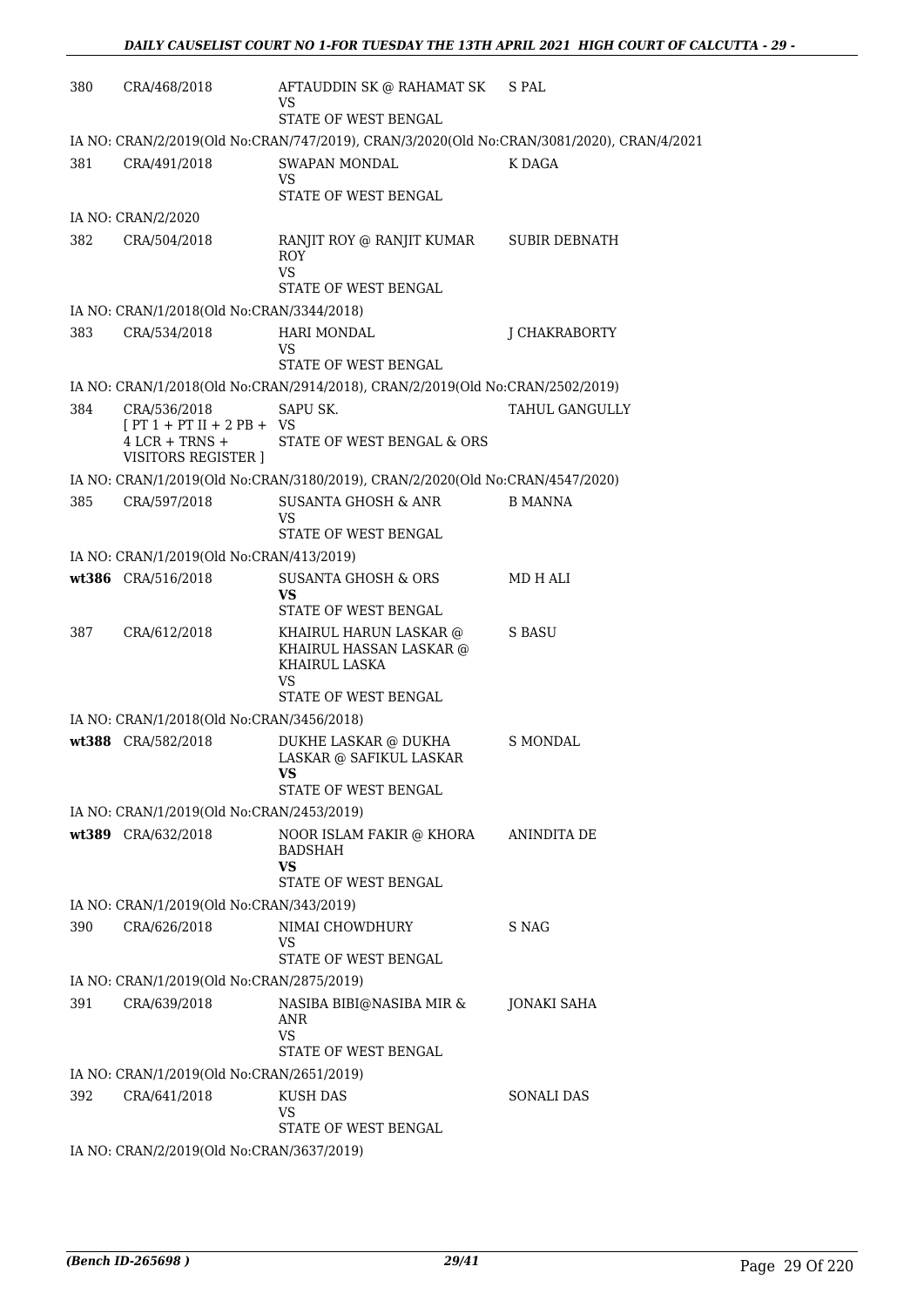| 393 | CRA/658/2018                              | DHANANJOY MAHATO @<br>DHANA & ORS.<br><b>VS</b>                                | ABHRA MUKHERJEE                                                                               |
|-----|-------------------------------------------|--------------------------------------------------------------------------------|-----------------------------------------------------------------------------------------------|
|     |                                           | STATE OF WEST BENGAL                                                           |                                                                                               |
|     | wt394 CRA/629/2018                        | AMULYA MAHATO & ANR<br>VS<br>STATE OF WEST BENGAL                              | R DAS                                                                                         |
|     | IA NO: CRAN/2/2019(Old No:CRAN/4447/2019) |                                                                                |                                                                                               |
| 395 | CRA/669/2018                              | PALASH DAS & ANR<br>VS                                                         | <b>SONALI DAS</b>                                                                             |
|     |                                           | STATE OF WEST BENGAL                                                           |                                                                                               |
|     | IA NO: CRAN/2/2019(Old No:CRAN/2847/2019) |                                                                                |                                                                                               |
| 396 | CRA/690/2018                              | <b>AVIJIT GHOSH &amp; ORS</b><br>VS<br>STATE OF WEST BENGAL                    | BISWAJIT MANNA                                                                                |
|     |                                           | IA NO: CRAN/2/2020(Old No:CRAN/296/2020), CRAN/3/2021                          |                                                                                               |
| 397 | CRA/227/2018                              | <b>AJIT SOREN</b><br>VS<br>STATE OF WEST BENGAL                                | S MANDAL                                                                                      |
|     | IA NO: CRAN/1/2021                        |                                                                                |                                                                                               |
| 398 | CRA/309/2018                              | RAJESH MAHARJAN                                                                | ANKITA DAS                                                                                    |
|     |                                           | <b>VS</b>                                                                      | <b>CHAKRABORTY</b>                                                                            |
|     |                                           | UNION OF INDIA                                                                 |                                                                                               |
|     |                                           | IA NO: CRAN/3/2019(Old No:CRAN/1368/2019), CRAN/4/2020                         |                                                                                               |
| 399 | CRA/475/2018                              | PREMANATH @ PREMNATH<br><b>DUTTA</b><br>VS<br>STATE OF WEST BENGAL             | R ROY                                                                                         |
|     | IA NO: CRAN/2/2019(Old No:CRAN/3566/2019) |                                                                                |                                                                                               |
| 400 | CRA/577/2018                              | MANOWAR KHAN @ MANU<br>VS                                                      | SWAPAN KUMAR<br><b>MALLICK</b>                                                                |
|     |                                           | STATE OF WEST BENGAL                                                           |                                                                                               |
|     | IA NO: CRAN/3/2019(Old No:CRAN/4713/2019) |                                                                                |                                                                                               |
|     | wt401 CRA/546/2018                        | NARU MONDAL @ NUR ALI<br>MONDAL & ORS<br>VS                                    | <b>S MANDAL</b>                                                                               |
|     |                                           | STATE OF WEST BENGAL                                                           |                                                                                               |
|     | wt402 CRA/591/2018                        | LALAN HAZRA @ NURHABIB<br><b>LALAN HAZRA</b><br><b>VS</b>                      | S DAS ADHIKARY                                                                                |
|     |                                           | STATE OF WEST BENGAL                                                           |                                                                                               |
|     | IA NO: CRAN/2/2020(Old No:CRAN/147/2020)  |                                                                                |                                                                                               |
| 403 | CRA/68/2019                               | BHUBAN GHOSH & ANR<br>VS<br><b>STATE OF WEST BENGAL</b>                        | ARITRA BHATTACHARYA                                                                           |
|     | No:CRAN/4552/2020)                        |                                                                                | IA NO: CRAN/1/2019(Old No:CRAN/726/2019), CRAN/2/2020(Old No:CRAN/4551/2020), CRAN/3/2020(Old |
| 404 | CRA/79/2019                               | SK. ALLAUDDIN @ ALAUDDIN<br>SK @ SK. TARA                                      | SANJIB KUMAR DAN                                                                              |
|     |                                           | VS<br>STATE OF WEST BENGAL                                                     |                                                                                               |
|     | IA NO: CRAN/2/2019(Old No:CRAN/2952/2019) |                                                                                |                                                                                               |
| 405 | CRA/91/2019                               | SHYAMDHAN MAHATO @<br>SHYAMDHARI MAHATO @<br>SHYAM MAHATO@ BABU&A<br><b>VS</b> | <b>UDAY SANKAR</b><br><b>CHATTOPADHYAY</b>                                                    |
|     |                                           | STATE OF WEST BENGAL                                                           |                                                                                               |
|     | IA NO: CRAN/1/2019(Old No:CRAN/1173/2019) |                                                                                |                                                                                               |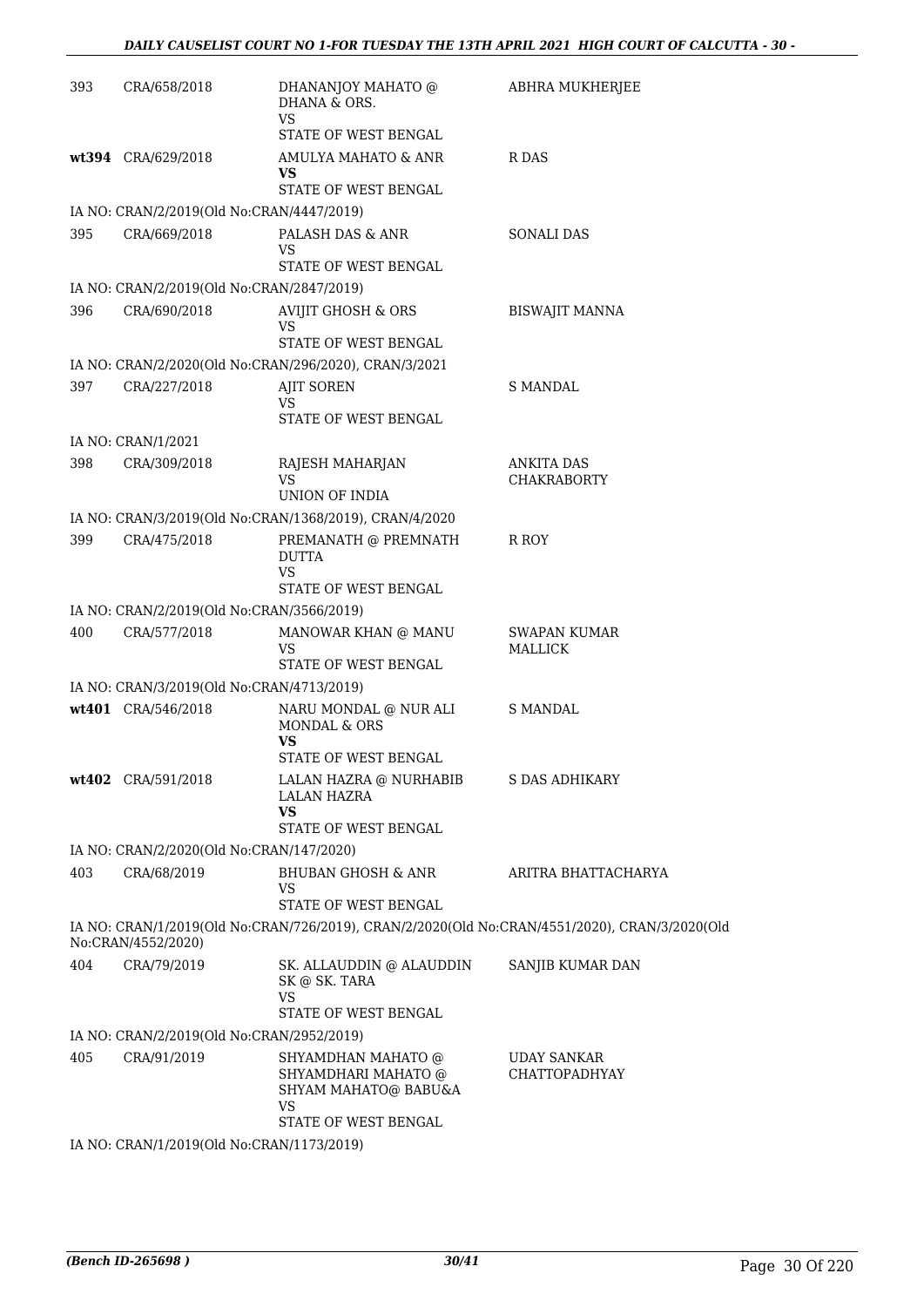| 406 | CRA/104/2019                              | NAZRUL ISLAM @ LUCKY<br>VS<br>STATE OF WEST BENGAL                            | <b>ARUP KUMAR</b><br><b>BHOWMICK</b> |
|-----|-------------------------------------------|-------------------------------------------------------------------------------|--------------------------------------|
|     | IA NO: CRAN/1/2019(Old No:CRAN/1443/2019) |                                                                               |                                      |
|     | wt407 CRA/60/2019                         | SANDIPAN MAHARA @ MINTU<br>VS                                                 | RAHUL GANGULY                        |
|     |                                           | STATE OF WEST BENGAL                                                          |                                      |
|     |                                           | IA NO: CRAN/1/2019(Old No:CRAN/768/2019), CRAN/2/2020(Old No:CRAN/4536/2020)  |                                      |
| 408 | CRA/174/2019                              | SK MUSTAKIN RAHMAN @<br><b>BABLU</b><br>VS                                    | PINAKI BHATTACHARYYA                 |
|     |                                           | STATE OF WEST BENGAL                                                          |                                      |
|     | IA NO: CRAN/1/2019(Old No:CRAN/3941/2019) |                                                                               |                                      |
| 409 | CRA/236/2019                              | <b>AMERUL HAQUE</b><br>VS<br>STATE OF WEST BENGAL & ANR                       | <b>UJJAL RAY</b>                     |
|     |                                           |                                                                               |                                      |
|     | IA NO: CRAN/1/2019(Old No:CRAN/1685/2019) |                                                                               |                                      |
| 410 | CRA/281/2019                              | <b>MAHARAJ HALDER</b><br>VS<br>STATE OF WEST BENGAL                           | MD ASLAM KHAN                        |
|     | IA NO: CRAN/1/2019(Old No:CRAN/3438/2019) |                                                                               |                                      |
| 411 | CRA/282/2019                              | MD SOFIQUL ISLAM @ MD<br>SHOFIQUL ISLAM @ SHAFIQUL<br>@ SAFIKAL IS<br>VS      | <b>KRISHNAN RAY</b>                  |
|     |                                           | STATE OF WEST BENGAL                                                          |                                      |
|     | IA NO: CRAN/2/2019(Old No:CRAN/4819/2019) |                                                                               |                                      |
| 412 | CRA/283/2019                              | SOURAV DEY & ORS.<br>VS<br>STATE OF WEST BENGAL                               | SUMANTA GANGULY                      |
|     | IA NO: CRAN/1/2019(Old No:CRAN/2718/2019) |                                                                               |                                      |
| 413 | CRA/295/2019                              | <b>SANAUL HAQUE</b><br>VS                                                     | <b>INDRANI BISWAS</b>                |
|     |                                           | STATE OF WEST BENGAL                                                          |                                      |
|     | IA NO: CRAN/2/2021                        |                                                                               |                                      |
| 414 | CRA/319/2019                              | BHUNA KHAN @ SAMSUR KHAN SANTANU TALUKDAR<br><b>VS</b>                        |                                      |
|     |                                           | STATE OF WEST BENGAL                                                          |                                      |
|     |                                           | IA NO: CRAN/1/2019(Old No:CRAN/2475/2019), CRAN/2/2020(Old No:CRAN/4538/2020) |                                      |
| 415 | CRA/334/2019                              | SAHAB DHARA @ NABAB<br><b>DHARA</b><br><b>VS</b>                              | <b>SONALI DAS</b>                    |
|     |                                           | STATE OF WEST BENGAL                                                          |                                      |
|     | IA NO: CRAN/2/2019(Old No:CRAN/3636/2019) |                                                                               |                                      |
| 416 | CRA/347/2019                              | JAHANARA @ JAHANUR BIBI<br>VS                                                 | MONIKA SINHA                         |
|     |                                           | STATE OF WEST BENGAL                                                          |                                      |
|     | IA NO: CRAN/2/2020(Old No:CRAN/388/2020)  |                                                                               |                                      |
| 417 | CRA/349/2019                              | PARIMAL SARKAR<br>VS<br>STATE OF WEST BENGAL                                  | ATANU BISWAS                         |
|     | IA NO: CRAN/1/2019(Old No:CRAN/3473/2019) |                                                                               |                                      |
| 418 | CRA/353/2019                              | DEEPAK CHAUDHURY @ DIPAK<br><b>CHOWDHURY &amp; ANR</b><br>VS                  | ANISUR RAHMAN                        |
|     |                                           | STATE OF WEST BENGAL                                                          |                                      |
|     | IA NO: CRAN/2/2020(Old No:CRAN/870/2020)  |                                                                               |                                      |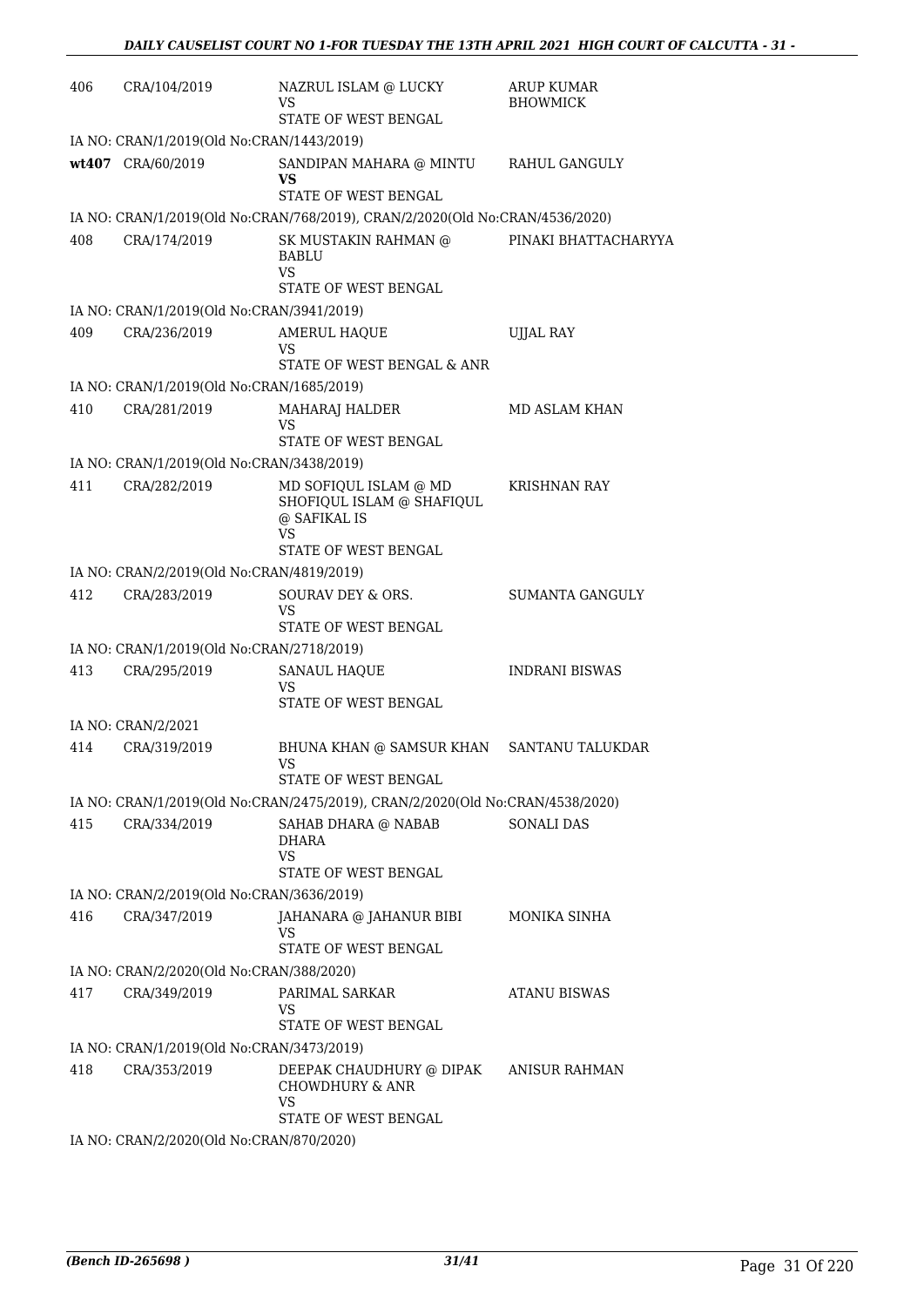| 419 | CRA/361/2019                              | SK. MAJAHAR @ SK KALU<br>VS<br>STATE OF WEST BENGAL                      | <b>SAMIRAN MANDAL</b>                      |
|-----|-------------------------------------------|--------------------------------------------------------------------------|--------------------------------------------|
|     | IA NO: CRAN/2/2019(Old No:CRAN/3890/2019) |                                                                          |                                            |
| 420 | CRA/397/2019                              | MD MOJAMMEL HAQUE @ SITU<br>$&$ ANR<br><b>VS</b><br>STATE OF WEST BENGAL | SHAMIM UL BARI                             |
|     | IA NO: CRAN/1/2019(Old No:CRAN/3515/2019) |                                                                          |                                            |
| 421 | CRA/420/2019                              | CHINIBAS KARMAKAR<br>VS<br>STATE OF WEST BENGAL & ORS                    | <b>SOUMIK GANGULI</b>                      |
|     | IA NO: CRAN/1/2021                        |                                                                          |                                            |
| 422 | CRA/438/2019                              | SK. AZHARUDDIN @ SONU<br>VS<br>STATE OF WEST BENGAL                      | <b>SAMIP RAY</b>                           |
|     |                                           | IA NO: CRAN/1/2019(Old No:CRAN/4774/2019), CRAN/2/2020                   |                                            |
| 423 | CRA/442/2019                              | JAYANTA MAITY @ JOYANTA<br>MAITY<br>VS                                   | PINAK KUMAR MITRA                          |
|     |                                           | STATE OF WEST BENGAL                                                     |                                            |
|     | IA NO: CRAN/1/2019(Old No:CRAN/3543/2019) |                                                                          |                                            |
| 424 | CRA/452/2019                              | BAPAN NANDI @ AMAR<br>VS<br>STATE OF WEST BENGAL                         | AINDRILA DE                                |
|     | IA NO: CRAN/1/2019(Old No:CRAN/3272/2019) |                                                                          |                                            |
| 425 | CRA/453/2019                              | DHARMENDRA CHOUDHURY &<br><b>ORS</b><br>VS<br>STATE OF WEST BENGAL       | MARIA RAHAM, AN                            |
|     | IA NO: CRAN/1/2019(Old No:CRAN/3895/2019) |                                                                          |                                            |
| 426 | CRA/462/2019                              | PRADIP MURMU & ORS<br>VS<br>STATE OF WEST BENGAL                         | <b>SOMA CHOWDHURY</b><br><b>BANDHU</b>     |
|     | IA NO: CRAN/1/2019(Old No:CRAN/4760/2019) |                                                                          |                                            |
| 427 | CRA/463/2019                              | PAPPU SAH<br><b>VS</b><br>STATE OF WEST BENGAL                           | <b>SWAPAN KUMAR</b><br><b>MALLICK</b>      |
|     | IA NO: CRAN/2/2019(Old No:CRAN/3832/2019) |                                                                          |                                            |
| 428 | CRA/465/2019                              | <b>SUSANTA DAS</b><br>VS<br>STATE OF WEST BENGAL                         | ARNAB SAHA                                 |
|     | IA NO: CRAN/1/2019(Old No:CRAN/3843/2019) |                                                                          |                                            |
| 429 | CRA/538/2019                              | MD. YUSUF<br>VS<br>STATE OF WEST BENGAL                                  | <b>UDAY SANKAR</b><br><b>CHATTOPADHYAY</b> |
|     | IA NO: CRAN/1/2019(Old No:CRAN/4618/2019) |                                                                          |                                            |
| 430 | CRA/542/2019                              | MANIK MONDAL<br>VS<br>STATE OF WEST BENGAL& ANR                          | KUNAL GANGULY                              |
|     | IA NO: CRAN/1/2020(Old No:CRAN/161/2020)  |                                                                          |                                            |
| 431 | CRA/555/2019                              | MD. SONA & ORS<br>VS<br>STATE OF WEST BENGAL                             | RAHULGANGULY                               |
|     | IA NO: CRAN/1/2019(Old No:CRAN/4972/2019) |                                                                          |                                            |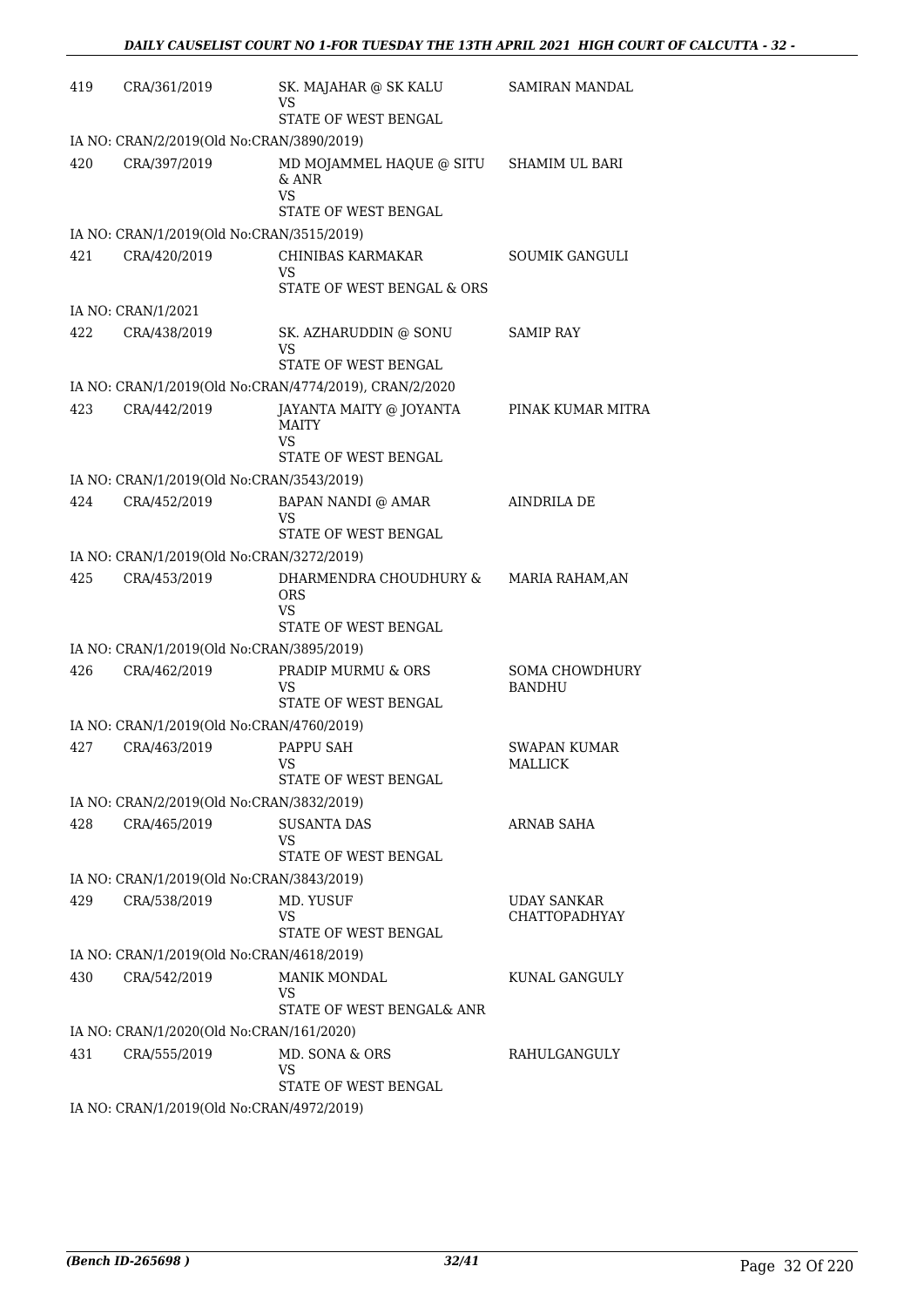| 432 | CRA/571/2019                                                 | SK KETABUL & ORS<br>VS<br>STATE OF WEST BENGAL                                                                     | DILIP KR SADHU                          |
|-----|--------------------------------------------------------------|--------------------------------------------------------------------------------------------------------------------|-----------------------------------------|
|     |                                                              | IA NO: CRAN/1/2019(Old No:CRAN/4333/2019), CRAN/2/2020                                                             |                                         |
| 433 | CRA/574/2019                                                 | PRITAM SINHA ROY & ANR<br>VS<br>STATE OF WEST BENGAL                                                               | SOUMYA MAZUMDER                         |
|     | IA NO: CRAN/1/2020(Old No:CRAN/539/2020)                     |                                                                                                                    |                                         |
| 434 | CRA/588/2019                                                 | MUKUL SETH<br>VS<br><b>STATE OF WEST BENGAL</b>                                                                    | ANIRUDDHA<br><b>BHATTACHARYYA</b>       |
|     | IA NO: CRAN/1/2020(Old No:CRAN/197/2020)                     |                                                                                                                    |                                         |
| 435 | CRA/590/2019                                                 | <b>SWAPAN BAYEN</b><br>VS<br>STATE OF WEST BENGAL                                                                  | <b>DEBANGAN</b><br><b>BHATTACHARJEE</b> |
|     | IA NO: CRAN/2/2019(Old No:CRAN/4642/2019)                    |                                                                                                                    |                                         |
| 436 | CRA/594/2019                                                 | MRINMOY HALDER<br>VS<br><b>STATE OF WEST BENGAL</b>                                                                | MUNSHI ASHIQ ELAHI                      |
|     | IA NO: CRAN/2/2019(Old No:CRAN/3992/2019)                    |                                                                                                                    |                                         |
| 437 | CRA/620/2019                                                 | HARIHAR MALIK @ HARI & ORS. ATANU BISWAS<br>VS<br><b>STATE OF WEST BENGAL</b>                                      |                                         |
|     | IA NO: CRAN/1/2020(Old No:CRAN/15/2020)                      |                                                                                                                    |                                         |
| 438 | CRA/638/2019                                                 | SK. CHAND @ CHANU<br>VS                                                                                            | <b>SREYASHEE BISWAS</b>                 |
|     |                                                              | STATE OF WEST BENGAL                                                                                               |                                         |
|     | IA NO: CRAN/1/2020(Old No:CRAN/1074/2020)                    |                                                                                                                    |                                         |
| 439 | CRA/649/2019                                                 | RAHUL MARJIT @ DEBKANTA<br>VS<br>STATE OF WEST BENGAL                                                              | <b>ANISUR RAHMAN</b>                    |
|     |                                                              | IA NO: CRAN/1/2020(Old No:CRAN/392/2020), CRAN/2/2020(Old No:CRAN/2892/2020)                                       |                                         |
| 440 | CRA/650/2019                                                 | SAHEB JAN ALI @SAHEB JAN @<br>SIAB JAN & ANR<br>VS<br>STATE OF WEST BENGAL                                         | RAHUL GANGULY                           |
|     |                                                              | IA NO: CRAN/1/2020(Old No:CRAN/69/2020), CRAN/2/2020(Old No:CRAN/4532/2020)                                        |                                         |
| 441 | CRA/660/2019<br>$[PT-1 + OS + 2ND]$<br>$J$ .COPY + PT-II $J$ | SUKUMAR MANDI @ PANTHA<br>VS<br>STATE OF WEST BENGAL &<br>ANR.                                                     | <b>MOINAK BAKSHI</b>                    |
|     | IA NO: CRAN/2/2021                                           |                                                                                                                    |                                         |
| 442 | CRA/669/2019                                                 | DILIP PAL<br>VS<br>STATE OF WEST BENGAL                                                                            | NAYNA CHAKRABORTY                       |
|     |                                                              | IA NO: CRAN/1/2020(Old No:CRAN/4606/2020), CRAN/2/2020(Old No:CRAN/4607/2020)                                      |                                         |
| 443 | CRA/674/2019                                                 | MANIK KOLEY<br>VS<br>STATE OF WEST BENGAL                                                                          | <b>SANJIB MITRA</b>                     |
|     |                                                              | IA NO: CRAN/1/2020(Old No:CRAN/19/2020), CRAN/2/2020(Old No:CRAN/4402/2020)                                        |                                         |
| 444 | CRA/676/2019                                                 | AJIT ROY @ BUBAI<br>VS                                                                                             | SHEKHAR BARMAN                          |
|     |                                                              | STATE OF WEST BENGAL<br>IA NO: CRAN/1/2020(Old No:CRAN/1230/2020), CRAN/2/2020(Old No:CRAN/4682/2020), CRAN/3/2021 |                                         |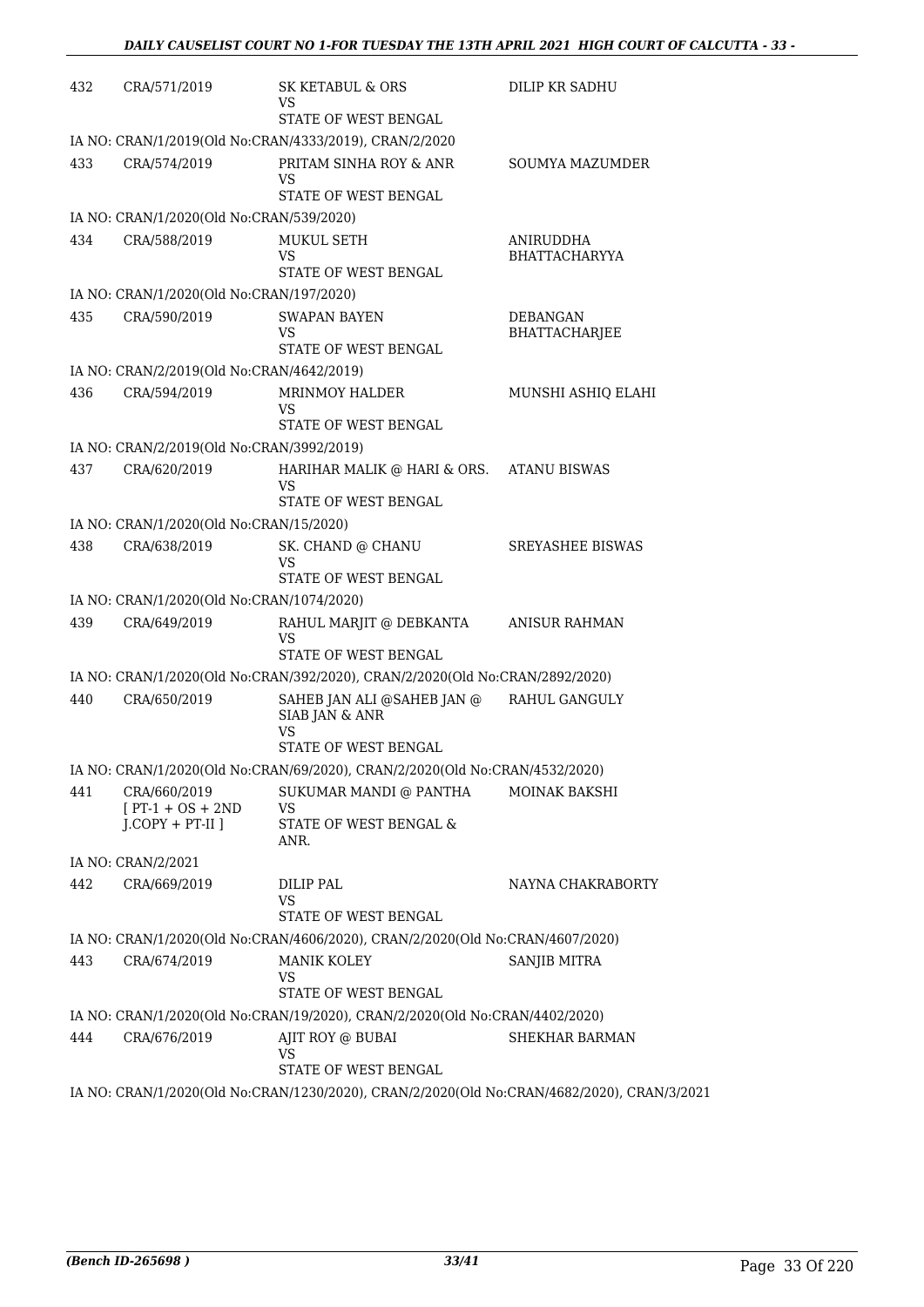| 445 | CRA/688/2019                              | NISHIKANTA MISHRA @<br>NISIKANTA MISHRA<br>VS                                 | <b>NAVANIL DE</b>        |
|-----|-------------------------------------------|-------------------------------------------------------------------------------|--------------------------|
|     |                                           | STATE OF WEST BENGAL                                                          |                          |
|     |                                           | IA NO: CRAN/2/2020(Old No:CRAN/848/2020), CRAN/3/2020                         |                          |
| 446 | CRA/702/2019                              | MAJEDA BIBI & ORS<br>VS<br>STATE OF WEST BENGAL & ANR                         | SAHANA MUKHERJEE         |
|     | IA NO: CRAN/1/2020(Old No:CRAN/691/2020)  |                                                                               |                          |
| 447 | CRA/716/2019                              | DILIP ROY<br>VS<br>STATE OF WEST BENGAL                                       | <b>SUMANTA DAS</b>       |
|     | IA NO: CRAN/2/2021                        |                                                                               |                          |
| 448 | CRA/718/2019                              | AMINUL ISLAM @ MANU & ANR    PRASENJIT SARKAR<br>VS<br>STATE OF WEST BENGAL   |                          |
|     | IA NO: CRAN/2/2020(Old No:CRAN/4/2020)    |                                                                               |                          |
| 449 | CRA/721/2019                              | <b>SHEWLI HALDER</b><br>VS                                                    | <b>ASOK BANERJEE</b>     |
|     |                                           | STATE OF WEST BENGAL                                                          |                          |
|     | IA NO: CRAN/2/2020(Old No:CRAN/1021/2020) |                                                                               |                          |
| 450 | CRA/114/2019                              | <b>SWAPAN MANNA &amp; ORS</b><br>VS<br>STATE OF WEST BENGAL                   | AYANA DEY                |
|     | IA NO: CRAN/1/2020(Old No:CRAN/960/2020)  |                                                                               |                          |
| 451 | CRA/135/2019                              | OHIDUL SK<br>VS<br>STATE OF WEST BENGAL                                       | <b>MD NAUROZ RAHBER</b>  |
|     | IA NO: CRAN/2/2019(Old No:CRAN/2851/2019) |                                                                               |                          |
| 452 | CRA/39/2019                               | DIPA MULLICK @ MALLICK @<br><b>MALLIK</b><br>VS<br>STATE OF WEST BENGAL       | PRAVAS BHATTACHARYA      |
|     | wt453 CRA/63/2019                         | PRASANTA SAHOO @<br>PRASANTA KUMAR SAHOO<br>VS                                | PRAVAS BHATTACHARYA      |
|     |                                           | <b>STATE OF WEST BENGAL</b>                                                   |                          |
|     | IA NO: CRAN/2/2019(Old No:CRAN/3504/2019) |                                                                               |                          |
| 454 | CRA/395/2019                              | PRAKASH PANDEY<br>VS<br>STATE OF WEST BENGAL                                  | MRITYUNJOY<br>CHATTERJEE |
|     | IA NO: CRAN/1/2021                        |                                                                               |                          |
| 455 | CRA/402/2019                              | MD MUJAHID KHAN<br><b>VS</b>                                                  | <b>BISWAJIT MANNA</b>    |
|     |                                           | STATE OF WEST BENGAL                                                          |                          |
|     |                                           | IA NO: CRAN/2/2020(Old No:CRAN/4608/2020), CRAN/3/2020(Old No:CRAN/4610/2020) |                          |
| 456 | CRA/46/2019                               | ARCHANA DEY @SAKILA<br>@SAMINA<br>VS<br>STATE OF WEST BENGAL                  | <b>SONAM BASU</b>        |
|     | IA NO: CRAN/1/2019(Old No:CRAN/2580/2019) |                                                                               |                          |
| 457 | CRA/539/2019                              | AKSHAY KUMAR SINGH<br>VS<br>STATE OF WEST BENGAL & ANR                        | RAJENDRA BANERJEE        |
|     | IA NO: CRAN/1/2020                        |                                                                               |                          |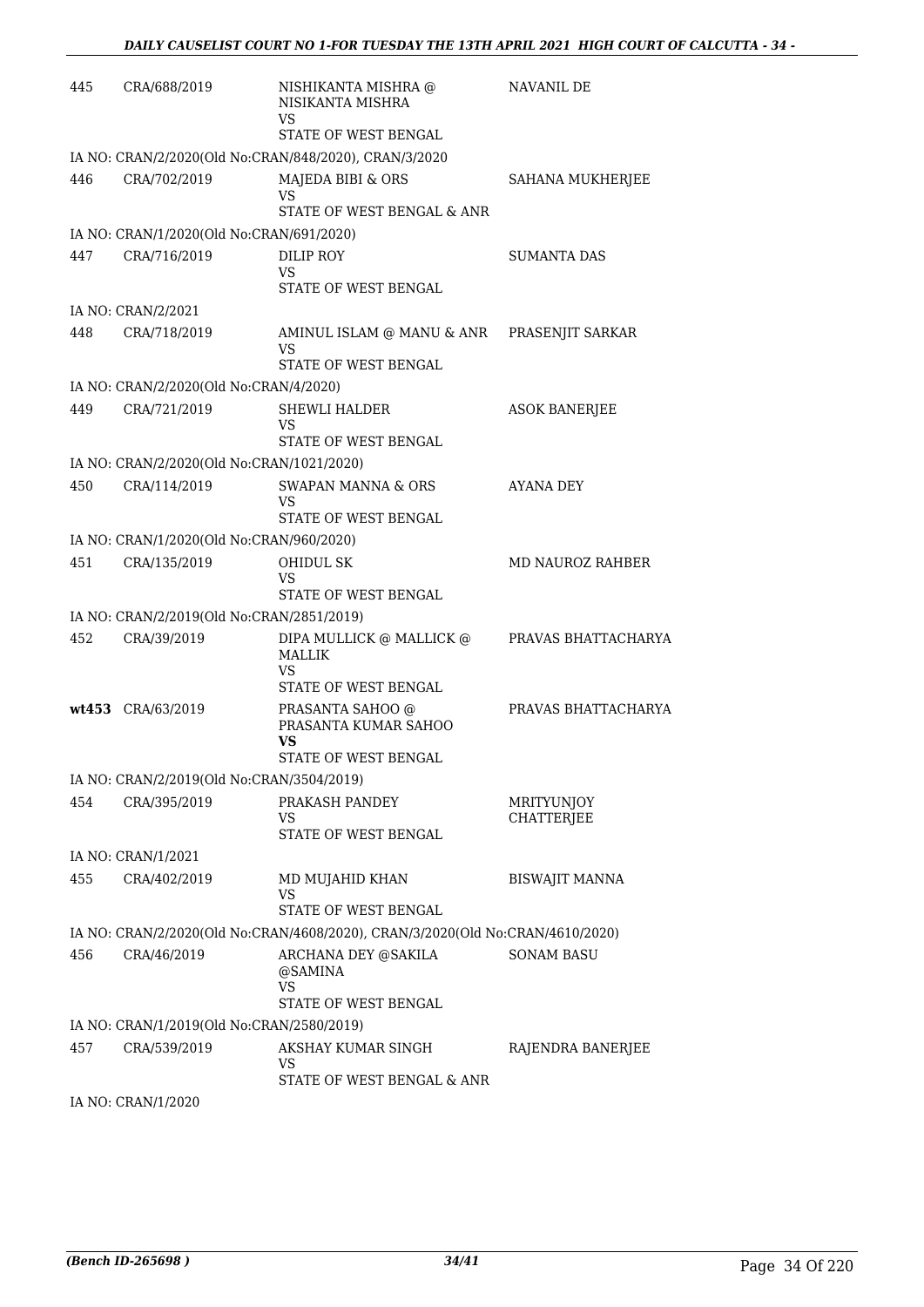| 458 | CRA/602/2019                             | AZUL SEKH @ AJIJUL SK. & ORS<br>VS                                                         | PRAJANDEEPTA ROY        |
|-----|------------------------------------------|--------------------------------------------------------------------------------------------|-------------------------|
|     |                                          | STATE OF WEST BENGAL & ORS                                                                 |                         |
|     |                                          | IA NO: CRAN/1/2020(Old No:CRAN/3844/2020), CRAN/2/2020(Old No:CRAN/3846/2020)              |                         |
| 459 | CRA/725/2019                             | <b>BIJOY GHOSH</b><br>VS<br>UNION OF INDIA                                                 | MADHUMITA BASAK         |
|     | IA NO: CRAN/1/2020(Old No:CRAN/474/2020) |                                                                                            |                         |
| 460 | CRA/734/2019                             | PRADIP ORANG @BHUNIA                                                                       | <b>SUJAN CHATTERJEE</b> |
|     |                                          | VS<br>STATE OF WEST BENGAL                                                                 |                         |
|     | IA NO: CRAN/2/2020                       |                                                                                            |                         |
| 461 | CRA/9/2020                               | MINATI HALDER & ORS<br>VS<br>STATE OF WEST BENGAL                                          | AMRITA MAJI             |
|     |                                          | IA NO: CRAN/1/2020(Old No:CRAN/508/2020), CRAN/2/2020(Old No:CRAN/3107/2020)               |                         |
| 462 | CRA/29/2020                              | <b>GANESH GURIA &amp; ANR</b>                                                              | SOUMAJIT CHATTERJEE     |
|     |                                          | VS                                                                                         |                         |
|     |                                          | STATE OF WEST BENGAL                                                                       |                         |
|     |                                          | IA NO: CRAN/1/2020(Old No:CRAN/1061/2020), CRAN/2/2020(Old No:CRAN/3407/2020), CRAN/3/2021 |                         |
| 463 | CRA/30/2020                              | <b>GOPAL SARKAR</b><br>VS                                                                  | <b>DEBASIS KAR</b>      |
|     |                                          | STATE OF WEST BENGAL                                                                       |                         |
|     | IA NO: CRAN/2/2020, CRAN/3/2020          |                                                                                            |                         |
| 464 | CRA/61/2020                              | JALALUDDIN                                                                                 | DEBANGAN BHATTERJEE     |
|     |                                          | VS<br>STATE OF WEST BENGAL                                                                 |                         |
|     | IA NO: CRAN/1/2020                       |                                                                                            |                         |
| 465 | CRA/69/2020                              | DIGAN MANDAL                                                                               | PARVEJ ANAM             |
|     |                                          | VS<br>STATE OF WEST BENGAL                                                                 |                         |
|     | IA NO: CRAN/1/2020                       |                                                                                            |                         |
| 466 | CRA/90/2020                              | ISHDAN SEIKH                                                                               | SHASHANKA SHEKHAR       |
|     |                                          | VS<br>UNION OF INDIA                                                                       | <b>SAHA</b>             |
|     | IA NO: CRAN/1/2020                       |                                                                                            |                         |
| 467 | CRA/110/2020                             | ABU JAFAR LASKAR & ANR                                                                     | DEBAJYOTI DEB           |
|     |                                          | VS.                                                                                        |                         |
|     |                                          | STATE OF WEST BENGAL                                                                       |                         |
|     | IA NO: CRAN/1/2021                       |                                                                                            |                         |
| 468 | CRA/126/2020                             | SK MAJED ALI & ANR<br>VS<br>STATE OF WEST BENGAL & ANR                                     | <b>SUMAN DE</b>         |
|     | IA NO: CRAN/1/2020                       |                                                                                            |                         |
| 469 | CRA/127/2020                             | ASHOK ROY @ ASHOKE ROY<br>VS                                                               | ADITYA RATAN TIWARY     |
|     |                                          | STATE OF WEST BENGAL                                                                       |                         |
|     | IA NO: CRAN/1/2021                       |                                                                                            |                         |
| 470 | CRA/133/2020                             | EDEL KHAN @ EDEL SK & ORS<br>VS.                                                           | ALI AHSAN ALAMGIR       |
|     |                                          | STATE OF WEST BENGAL                                                                       |                         |
|     | IA NO: CRAN/1/2021                       |                                                                                            |                         |
| 471 | CRA/158/2020                             | MITHUN KUNDU & ANR<br>VS.<br>STATE OF WEST BENGAL                                          | SOUMIK GANGULI          |
|     | IA NO: CRAN/1/2021                       |                                                                                            |                         |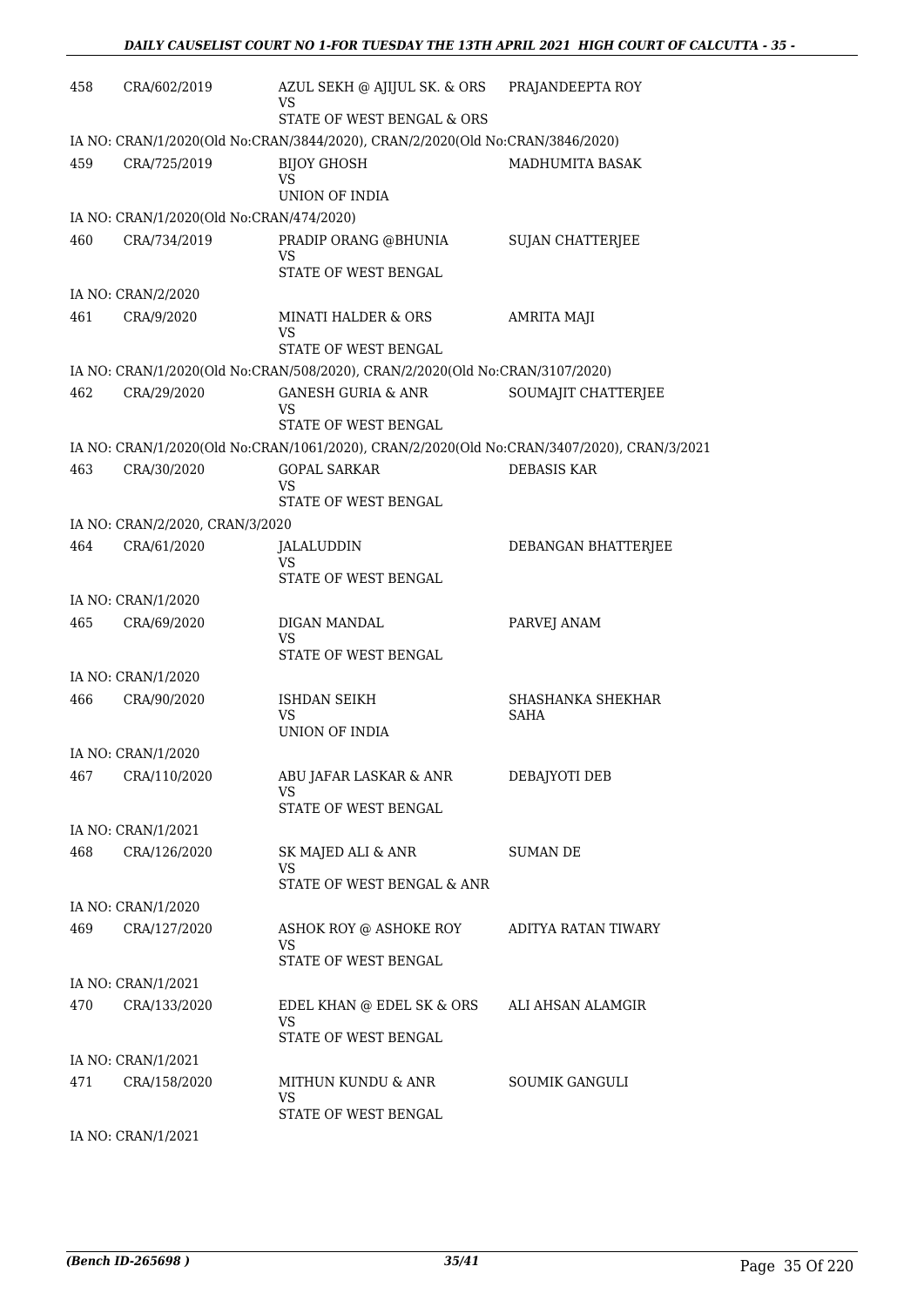| 472 | CRA/164/2020                                                 | <b>GANGADHAR RAJOWAR</b> @<br>RAJWAR & ANR<br><b>VS</b><br><b>STATE OF WEST BENGAL</b> | <b>SAURADEEP DUTTA</b> |
|-----|--------------------------------------------------------------|----------------------------------------------------------------------------------------|------------------------|
|     | IA NO: CRAN/1/2021                                           |                                                                                        |                        |
| 473 | CRA/168/2020                                                 | MD PEYARA@RAJKUMAR<br>VS<br>STATE OF WEST BENGAL                                       | KAUSHIK GHOSH          |
|     |                                                              | IA NO: CRAN/1/2020(Old No:CRAN/2769/2020), CRAN/2/2020, CRAN/3/2020                    |                        |
| 474 | CRA/179/2020                                                 | SK. MD. SELIM<br>VS<br>STATE OF WEST BENGAL                                            | SUCHISMITA DATTA       |
|     | IA NO: CRAN/3/2020                                           |                                                                                        |                        |
| 475 | CRA/189/2020                                                 | GOBINDA BAYEN<br>VS<br>STATE OF WEST BENGAL                                            | <b>AMRITA CHEL</b>     |
|     |                                                              | IA NO: CRAN/1/2020(Old No:CRAN/4191/2020), CRAN/2/2020, CRAN/3/2020                    |                        |
| 476 | CRA/199/2020<br>(Out of time)                                | <b>SAMARESH BISWAS</b><br>VS                                                           | ARNAB CHATTERJEE       |
|     | IA NO: CRAN/1/2020, CRAN/2/2020                              | State of West Bengal                                                                   |                        |
| 477 | CRA/202/2020                                                 | <b>JASIMUDDIN SK</b><br>VS                                                             | SUBRATA KARMAKAR       |
|     | IA NO: CRAN/1/2020                                           | State of West Bengal                                                                   |                        |
| 478 | CRA/205/2020                                                 | <b>ABANI KUMAR</b>                                                                     | SAIBAL KRISHNA         |
|     |                                                              | VS<br>THE STATE OOF WEST BENGAL                                                        | <b>DASGUPTA</b>        |
|     | IA NO: CRAN/1/2020, CRAN/2/2020, CRAN/3/2021                 |                                                                                        |                        |
| 479 | CRA/208/2020                                                 | RAJIB KUMAR ROY<br>VS<br>STATE OF WEST BENGAL AND<br>ORS.                              | <b>HABIBUR RAHAMAN</b> |
|     | IA NO: CRAN/1/2020, CRAN/2/2020, CRAN/3/2020                 |                                                                                        |                        |
| 480 | CRA/210/2020                                                 | <b>DIPTI DAS</b><br><b>VS</b><br>State of West Bengal                                  | SOUMYA NAG             |
|     | IA NO: CRAN/1/2020, CRAN/2/2021                              |                                                                                        |                        |
| 481 | CRA/215/2020                                                 | AVIJIT BAIDYA<br><b>VS</b>                                                             | JOY CHAKRABORTY        |
|     |                                                              | State of West Bengal                                                                   |                        |
| 482 | IA NO: CRAN/1/2020, CRAN/2/2020, CRAN/3/2020<br>CRA/223/2020 |                                                                                        | SATYAJIT MAHATO        |
|     |                                                              | SUJATA @SANKARI SANTRA<br>PRADHAN<br>VS<br>State of West Bengal                        |                        |
|     | IA NO: CRAN/1/2020                                           |                                                                                        |                        |
| 483 | CRA/181/2020                                                 | KHADEM SK @ SEKH KHADEM<br>VS<br>STATE OF WEST BENGAL & ORS                            | SUMAN DE               |
|     |                                                              | IA NO: CRAN/1/2020(Old No:CRAN/3384/2020), CRAN/2/2020, CRAN/3/2020                    |                        |
| 484 | CRA/789/2015<br>$[2PB + 4 LCR +$                             | <b>MASIRUL SK</b><br>VS<br>STATE OF WEST BENGAL                                        | GOUTAM ROY             |
|     | TRANS]                                                       | IA NO: CRAN/4/2019(Old No:CRAN/3559/2019), CRAN/5/2020                                 |                        |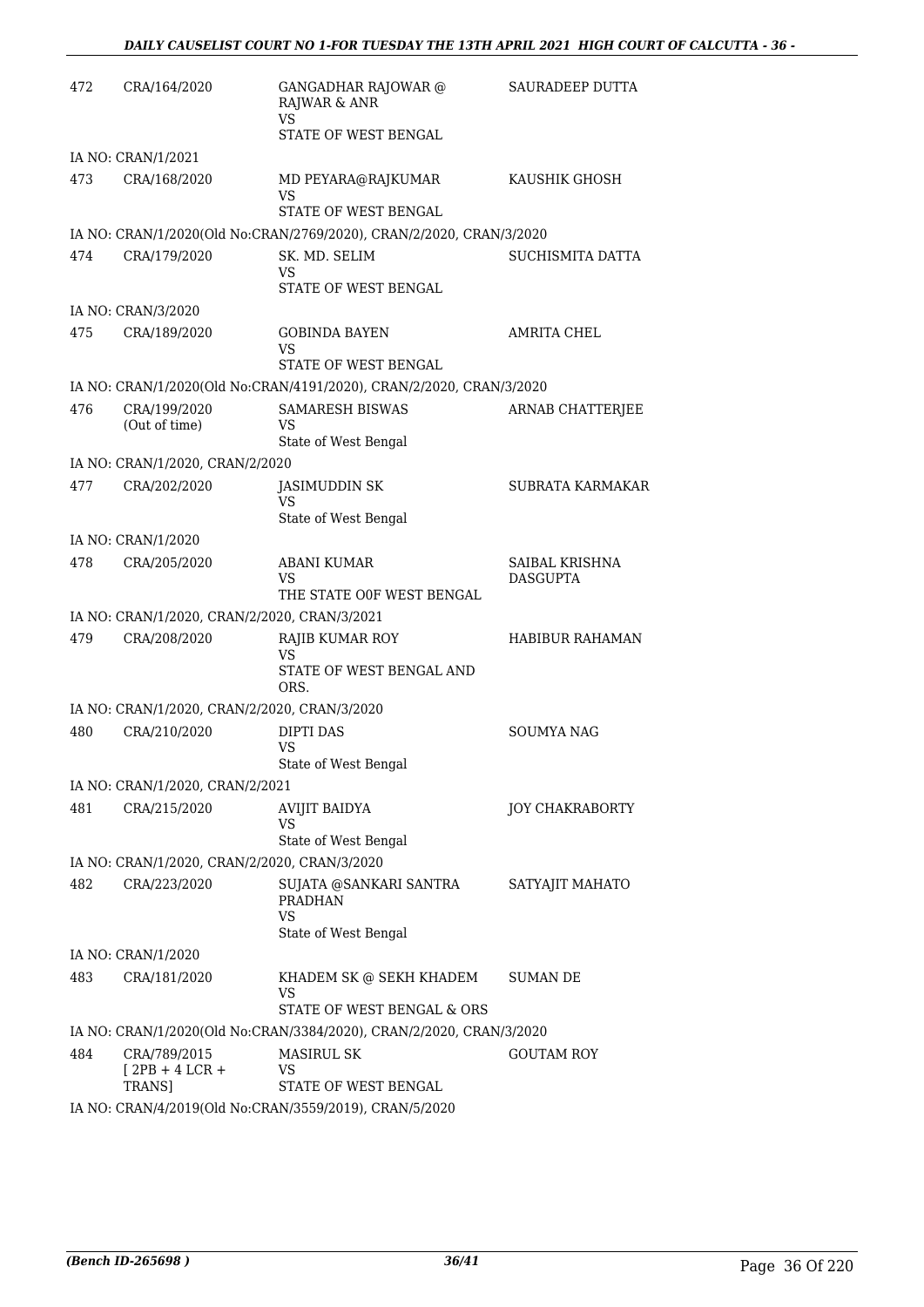| 485 | CRA/392/2019                              | TARIT DAS & ORS<br>VS                                                                    | <b>SUJAY KUMAR HALDER</b>                                                                     |
|-----|-------------------------------------------|------------------------------------------------------------------------------------------|-----------------------------------------------------------------------------------------------|
|     |                                           | STATE OF WEST BENGAL                                                                     |                                                                                               |
|     | IA NO: CRAN/2/2021                        |                                                                                          |                                                                                               |
| 486 | CRA/356/2018                              | BABU RAJAK @ BISU RAJAK @<br>BISWANATH RAJAK & ANR.<br><b>VS</b><br>STATE OF WEST BENGAL | <b>TAPODIP GUPTA</b>                                                                          |
|     | IA NO: CRAN/2/2019(Old No:CRAN/162/2019)  |                                                                                          |                                                                                               |
| 487 | CRA/246/2017                              | <b>MANSURA BAGUM</b>                                                                     | KAZI SAFIULLAH                                                                                |
|     | $[2PB + 5LCR]$                            | VS<br>STATE OF WEST BENGAL                                                               |                                                                                               |
|     | IA NO: CRAN/2/2019(Old No:CRAN/815/2019)  |                                                                                          |                                                                                               |
| 488 | CRA/13/2015                               | RAJ KUMAR PAL @ PALAN                                                                    | N. SEN                                                                                        |
|     |                                           | VS<br>STATE OF WEST BENGAL                                                               |                                                                                               |
|     | IA NO: CRAN/1/2015(Old No:CRAN/360/2015)  |                                                                                          |                                                                                               |
| 489 | CRA/628/2017                              | MUHUR SK @ MUHURUDDIN<br>SK & ORS<br>VS<br>STATE OF WEST BENGAL                          | <b>S MAITY</b>                                                                                |
|     |                                           | IA NO: CRAN/1/2018(Old No:CRAN/652/2018), CRAN/3/2020(Old No:CRAN/4084/2020)             |                                                                                               |
| 490 |                                           | AKHIL@JHANTU SHARMA                                                                      |                                                                                               |
|     | CRA/691/2017                              | <b>VS</b><br>STATE OF WEST BENGAL                                                        | RAJU MONDAL                                                                                   |
|     | IA NO: CRAN/2/2019(Old No:CRAN/5000/2019) |                                                                                          |                                                                                               |
| 491 | CRA/571/2018                              | DOLON SK. @ TUHIN & ORS.                                                                 | <b>BAIDURYA GHOSAL</b>                                                                        |
|     |                                           | <b>VS</b><br>STATE OF WEST BENGAL                                                        |                                                                                               |
|     | No:CRAN/3995/2020)                        |                                                                                          | IA NO: CRAN/1/2018(Old No:CRAN/3636/2018), CRAN/2/2020(Old No:CRAN/698/2020), CRAN/3/2020(Old |
| 492 | CRA/97/2021                               | TAIJUDDIN SK. @ TAIJU<br>VS                                                              | SANTANU TALUKDAR                                                                              |
|     |                                           | STATE OF WEST BENGAL                                                                     |                                                                                               |
|     | IA NO: CRAN/1/2021                        |                                                                                          |                                                                                               |
| 493 | CRA/98/2021                               | RAJKUMAR DAS AND OTHERS<br><b>VS</b>                                                     | SANDIP CHAKRABORTY                                                                            |
|     |                                           | <b>STATE OF WEST BENGAL</b>                                                              |                                                                                               |
|     | IA NO: CRAN/1/2021                        |                                                                                          |                                                                                               |
| 494 | CRA/532/2016                              | UDAY SENGUPTA @ APPU<br>VS                                                               | SITAL SAMANTA                                                                                 |
|     |                                           | STATE OF WEST BENGAL                                                                     |                                                                                               |
|     | IA NO: CRAN/3/2021                        |                                                                                          |                                                                                               |
| 495 | CRA/686/2019                              | <b>BISWANARH HALDER @</b><br><b>BISHWANATH HALDAR</b>                                    | PINAKI KUMAR MITRA                                                                            |
|     |                                           | VS<br>STATE OF WEST BENGAL                                                               |                                                                                               |
|     | IA NO: CRAN/1/2020(Old No:CRAN/75/2020)   |                                                                                          |                                                                                               |
| 496 |                                           |                                                                                          |                                                                                               |
|     | CRA/233/2020                              | <b>BIKASH MURMU</b><br>VS<br>State of West Bengal                                        | SOUMYOJIT DAS<br><b>MAHAPATRA</b>                                                             |
|     | IA NO: CRAN/1/2020, CRAN/2/2021           |                                                                                          |                                                                                               |
|     |                                           | <b>BAIL IN CONNECTION WITH APPEAL 1</b>                                                  |                                                                                               |
| 497 | CRA/79/2020                               | MAHIBUL SK                                                                               | SHRAMAN SARKAR                                                                                |
|     |                                           | <b>VS</b>                                                                                |                                                                                               |
|     |                                           | STATE OF WEST BENGAL                                                                     |                                                                                               |
|     | IA NO: CRAN/1/2021                        |                                                                                          |                                                                                               |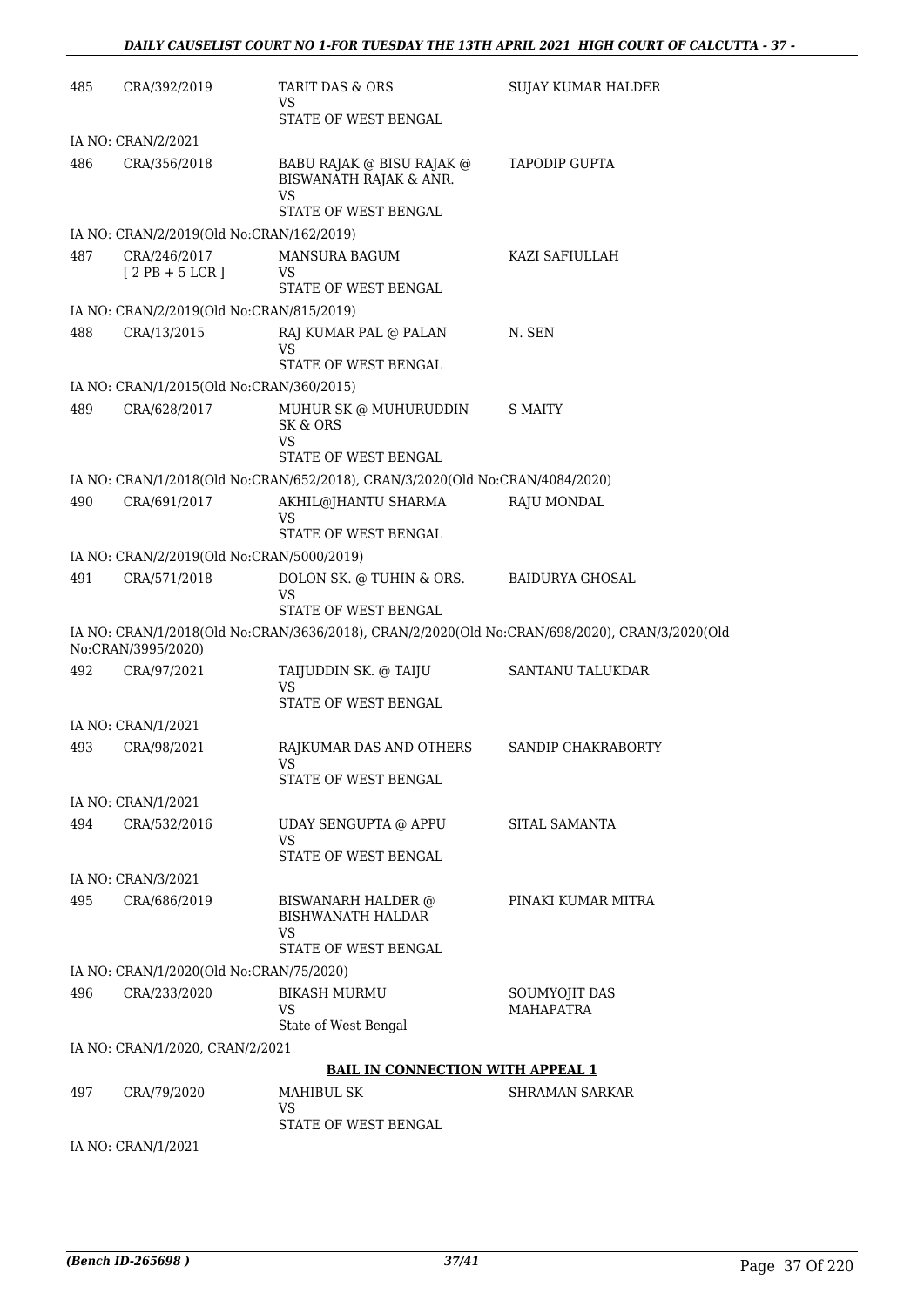| 498 | CRA/497/2019                                             | MITHU SK @ MD ASRAFUL<br><b>ISLAM</b><br><b>VS</b>                                     | <b>SHRAMAN SARKAR</b>                                                                          |
|-----|----------------------------------------------------------|----------------------------------------------------------------------------------------|------------------------------------------------------------------------------------------------|
|     | IA NO: CRAN/1/2021                                       | STATE OF WEST BENGAL & ANR                                                             |                                                                                                |
| 499 | CRA/746/2017                                             | <b>BIMAL SARKAR</b><br>VS<br>STATE OF WEST BENGAL                                      | A. CHAKRABORTY                                                                                 |
|     |                                                          | IA NO: CRAN/3/2019(Old No:CRAN/653/2019), CRAN/4/2020(Old No:CRAN/684/2020)            |                                                                                                |
| 500 | CRA/570/2019                                             | WAFIL SK<br>VS<br>STATE OF WEST BENGAL                                                 | MD HAFIZ ALI                                                                                   |
|     | No:CRAN/4178/2020)                                       |                                                                                        | IA NO: CRAN/1/2019(Old No:CRAN/4565/2019), CRAN/2/2020(Old No:CRAN/4177/2020), CRAN/3/2020(Old |
| 501 | CRA/24/2020                                              | ALI IMAM<br>VS<br>STATE OF WEST BENGAL& ANR                                            | <b>MAZAHAR HOSSAIN</b><br><b>CHOWDHURY</b>                                                     |
|     | IA NO: CRAN/1/2020(Old No:CRAN/959/2020)                 |                                                                                        |                                                                                                |
| 502 | CRA/597/2019                                             | LAKSHI RAM HEMBRAM @<br>LAXMIRAM HEMBRAM<br>VS                                         | DIPAYAN KUNDU                                                                                  |
|     |                                                          | STATE OF WEST BENGAL                                                                   |                                                                                                |
| 503 | IA NO: CRAN/1/2020(Old No:CRAN/592/2020)<br>CRA/137/2017 | JAHANDER SK. & ANR.                                                                    | SNEHANSU MAJUMDER                                                                              |
|     | $12$ PB + 4 LCR +<br><b>TRANS</b> ]                      | VS<br>STATE OF WEST BENGAL                                                             |                                                                                                |
|     | IA NO: CRAN/2/2021                                       |                                                                                        |                                                                                                |
| 504 | CRA/97/2020                                              | LOGIN DAS @ LAGIN RABI DAS<br><b>VS</b><br>STATE OF WEST BENGAL                        | <b>SAMRAT GOSWAMI</b>                                                                          |
|     | IA NO: CRAN/3/2021                                       |                                                                                        |                                                                                                |
| 505 | CRA/30/2019                                              | <b>TARAK BISWAS</b>                                                                    | <b>MAZAHAR HOSSAIN</b>                                                                         |
|     | $[2PB+3LCR]$                                             | VS<br>STATE OF WEST BENGAL & ANR                                                       | <b>CHOWDHURY</b>                                                                               |
|     | IA NO: CRAN/2/2019(Old No:CRAN/4633/2019)                |                                                                                        |                                                                                                |
| 506 | CRA/456/2016                                             | RANBIR EKKA @ RAJESH<br><b>VS</b><br>STATE OF WEST BENGAL &<br>ANR.                    | <b>MAZHAR HOSSAIN</b><br>CHOWDHURY                                                             |
|     | IA NO: CRAN/2/2019(Old No:CRAN/2674/2019)                |                                                                                        |                                                                                                |
| 507 | CRA/710/2019                                             | MD HASNAIN@HUSSAIN<br>SAMULA@MD HUSSAIN<br><b>SHAIKH</b><br>VS<br>STATE OF WEST BENGAL | MAZHAR HOSSAIN<br>CHOWDHURY                                                                    |
|     | IA NO: CRAN/2/2021                                       |                                                                                        |                                                                                                |
| 508 | CRA/297/2019                                             | NAJU BIBI@NARJINA BIBI<br><b>VS</b><br>STATE OF WEST BENGAL                            | SYED NASIRUL HOSSAIN                                                                           |
|     | IA NO: CRAN/2/2019(Old No:CRAN/3446/2019)                |                                                                                        |                                                                                                |
| 509 | CRA/517/2014<br>$[2PB + 5 LCR +$<br>TRANS ]              | <b>MASIUR RAHAMAN</b><br><b>VS</b><br>STATE OF WEST BENGAL                             | S K BHATTACHARYYA                                                                              |
|     |                                                          | IA NO: CRAN/2/2019(Old No:CRAN/849/2019), CRAN/3/2021                                  |                                                                                                |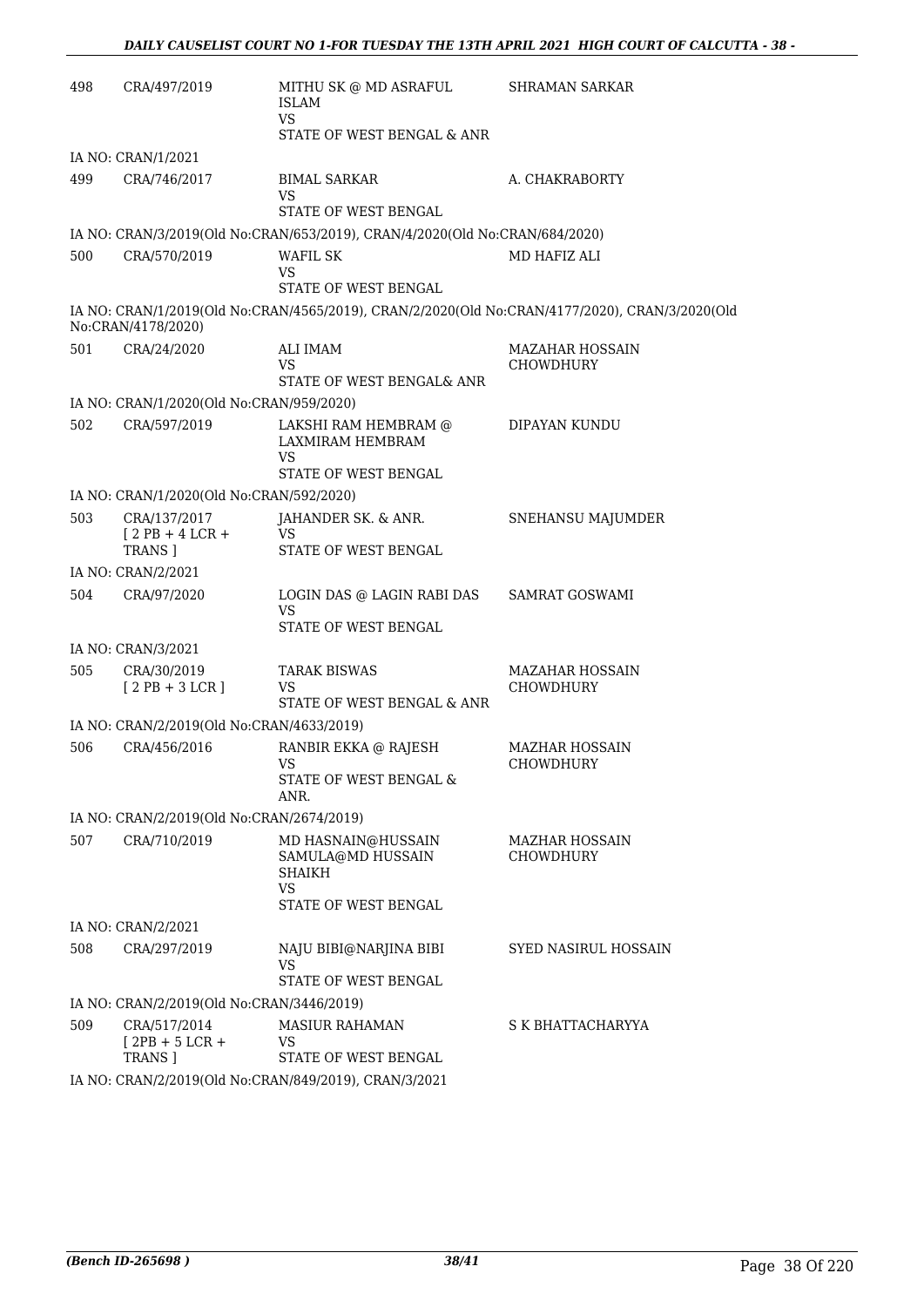| 510         | CRA/353/2015<br>$[2PB + 4LCR + 2]$<br><b>REGISTERS1</b> | RAMJAN MOLLA @ PINTU<br>MOLLA @ RUPCHAND @ RAJU<br><b>VS</b>                                     | A K HALDAR                                                                                               |
|-------------|---------------------------------------------------------|--------------------------------------------------------------------------------------------------|----------------------------------------------------------------------------------------------------------|
|             |                                                         | STATE OF WEST BENGAL                                                                             |                                                                                                          |
|             | IA NO: CRAN/1/2021                                      |                                                                                                  |                                                                                                          |
|             | wt511 CRA/198/2014                                      | NAZIM SK @ NAZIM SHAKE @<br><b>RONI &amp; ORS</b><br><b>VS</b><br><b>STATE OF WEST BENGAL</b>    | A K HALDER                                                                                               |
| 512         | CRA/241/2007<br>$[2PB+4LCR+$<br><b>TRANS 1</b>          | IBRAHIM SHEIKH @ MONDAL<br><b>VS</b><br><b>STATE</b>                                             | PRABIR MAJUMDER                                                                                          |
|             | IA NO: CRAN/3/2021                                      |                                                                                                  |                                                                                                          |
| 513         | CRA/756/2012                                            | BACCHU MIR<br>VS<br>STATE OF WEST BENGAL                                                         | <b>MADHURI DAS</b>                                                                                       |
|             | IA NO: CRAN/5/2021                                      |                                                                                                  |                                                                                                          |
| 514         | CRA/359/2011                                            | BISWANATH PAHARI @ BISHU<br>PAHARI @ BISWAJIT PAHARI<br><b>VS</b><br><b>STATE OF WEST BENGAL</b> | PRABIR MAJUMDER                                                                                          |
|             |                                                         | IA NO: CRAN/3/2015(Old No:CRAN/3513/2015), CRAN/4/2020(Old No:CRAN/3792/2020)                    |                                                                                                          |
| 515         | CRA/365/2019                                            | ABU SATTAR MOLLA @ FULTU<br>VS<br>STATE OF WEST BENGAL                                           | SAIBAL KRISHNA<br><b>DASGUPTA</b>                                                                        |
|             | IA NO: CRAN/1/2019(Old No:CRAN/3978/2019)               |                                                                                                  |                                                                                                          |
| 516         | CRA/404/2011                                            | BHANDUL BAIRAGYA & ANR.                                                                          | TANMOY CHOWDHURY                                                                                         |
|             | $[2PB + 4LCR +$<br><b>TRANS</b> ]                       | <b>VS</b><br>STATE OF WEST BENGAL                                                                |                                                                                                          |
|             | IA NO: CRAN/3/2021                                      |                                                                                                  |                                                                                                          |
| 517         | CRA/497/2014                                            | TAPAN DAS@TAPU<br>VS<br><b>STATE OF WEST BENGAL</b>                                              | KALYAN KUMAR<br><b>BHATTACHARJEE</b>                                                                     |
|             |                                                         | IA NO: CRAN/1/2014(Old No:CRAN/3011/2014), CRAN/4/2017(Old No:CRAN/1292/2017)                    |                                                                                                          |
| 518         | CRA/108/2018                                            | <b>BECHURAM BAG</b>                                                                              | S. GANGULY                                                                                               |
|             |                                                         | <b>VS</b><br><b>STATE OF WEST BENGAL</b>                                                         |                                                                                                          |
|             | IA NO: CRAN/1/2018(Old No:CRAN/2672/2018)               |                                                                                                  |                                                                                                          |
| 519         | CRA/35/2021                                             | JARA RAM ALIAS JORA RAM<br><b>VS</b>                                                             | <b>SOUVIK DERE</b>                                                                                       |
|             |                                                         | STATE OF WEST BENGAL                                                                             |                                                                                                          |
|             | IA NO: CRAN/1/2021                                      |                                                                                                  |                                                                                                          |
| 520         | CRA/502/2017                                            | <b>CHAITAN RANA &amp; ORS</b><br><b>VS</b><br>STATE OF WEST BENGAL                               | <b>S MANDAL</b>                                                                                          |
| CRAN/7/2021 |                                                         |                                                                                                  | IA NO: CRAN/2/2019(Old No:CRAN/3219/2019), CRAN/3/2019(Old No:CRAN/3508/2019), CRAN/5/2021, CRAN/6/2021, |
| 521         | CRA/493/2019                                            | SURAJIT PANDIT@ SAUMITRA<br>PANDIT@SAUMIT<br><b>VS</b><br>STATE OF WEST BENGAL & ANR             | PARVEJ ANAM                                                                                              |
|             | IA NO: CRAN/1/2019(Old No:CRAN/4181/2019)               |                                                                                                  |                                                                                                          |
| 522         | CRA/704/2016                                            | MEKAIL MONDAL & ORS.<br><b>VS</b><br>STATE OF WEST BENGAL                                        | <b>ARNAB SINHA</b>                                                                                       |
|             | IA NO: CRAN/2/2018(Old No:CRAN/1410/2018)               |                                                                                                  |                                                                                                          |
|             |                                                         |                                                                                                  |                                                                                                          |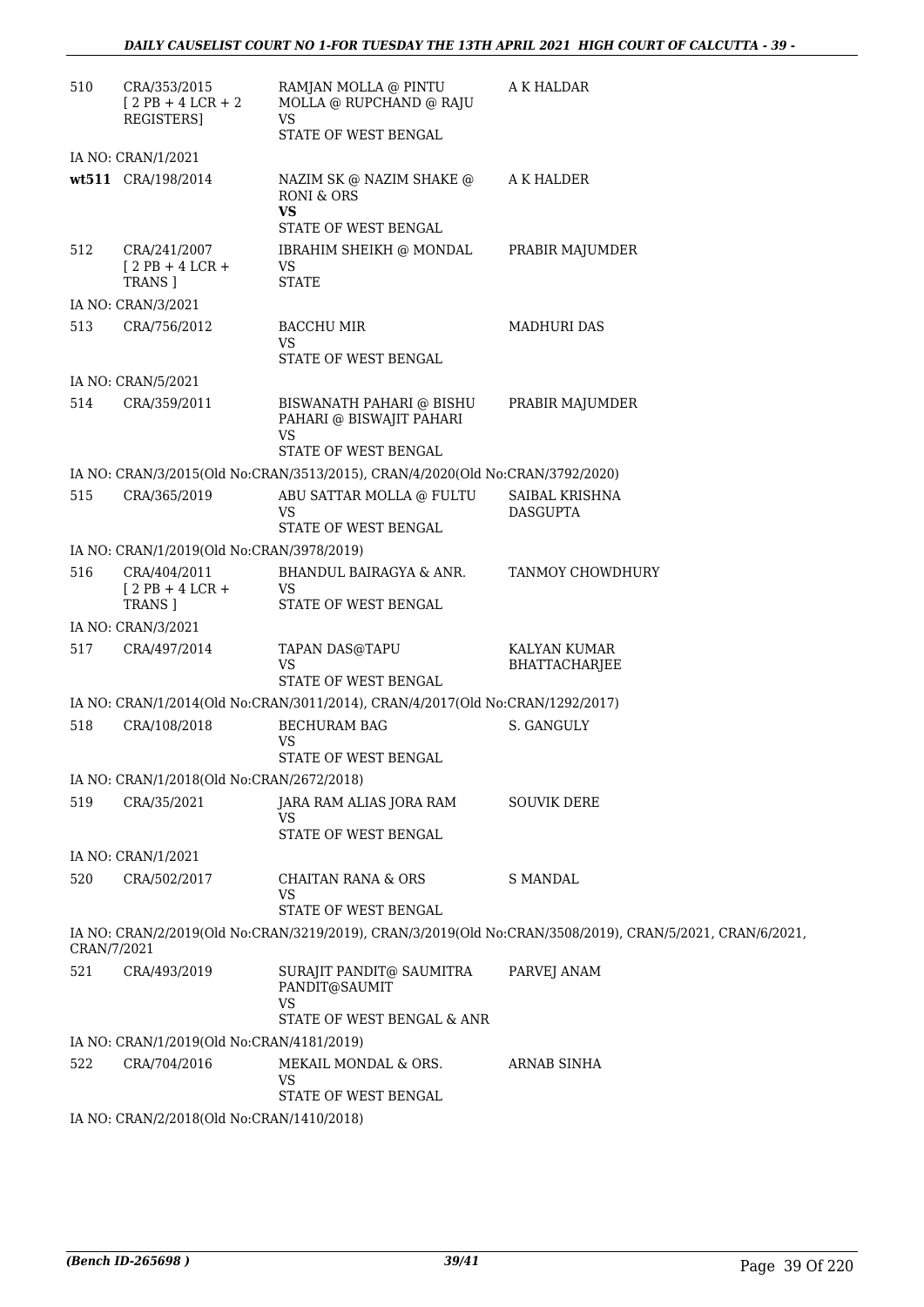| 523 | CRA/521/2016                              | PARESH BAGDI<br>VS                                                  | <b>GURU SADAY DE</b>                                                                           |
|-----|-------------------------------------------|---------------------------------------------------------------------|------------------------------------------------------------------------------------------------|
|     |                                           | STATE OF WEST BENGAL & ORS                                          |                                                                                                |
|     | IA NO: CRAN/1/2019(Old No:CRAN/634/2019)  |                                                                     |                                                                                                |
| 524 | CRA/494/2019                              | ABU TAHER SK & ANR<br>VS                                            | PRAJNADEEPTA ROY                                                                               |
|     |                                           | STATE OF WEST BENGAL                                                |                                                                                                |
|     | IA NO: CRAN/1/2020(Old No:CRAN/685/2020)  |                                                                     |                                                                                                |
| 525 | CRA/74/2019                               | NIKHIL ROY<br>VS<br>STATE OF WEST BENGAL                            | PRADYAT SAHA                                                                                   |
|     | IA NO: CRAN/1/2019(Old No:CRAN/1224/2019) |                                                                     |                                                                                                |
| 526 | CRA/152/2020                              | <b>SAIFUL KHAN</b>                                                  | <b>SUJOY SARKAR</b>                                                                            |
|     |                                           | VS<br>STATE OF WEST BENGAL & ANR                                    |                                                                                                |
|     | IA NO: CRAN/1/2020                        |                                                                     |                                                                                                |
| 527 | CRA/387/2018                              | <b>RAM MANDAL</b><br>VS<br>STATE OF WEST BENGAL                     | KALIDAS SAHA                                                                                   |
|     | IA NO: CRAN/1/2018(Old No:CRAN/2428/2018) |                                                                     |                                                                                                |
| 528 | CRA/177/2020                              | TULU SK @ MD. SAFIUL ISLAM MD. HAFIZ ALI<br><b>DEWAN &amp; ANR</b>  |                                                                                                |
|     |                                           | VS<br>STATE OF WEST BENGAL                                          |                                                                                                |
|     | No:CRAN/4180/2020)                        |                                                                     | IA NO: CRAN/1/2020(Old No:CRAN/3144/2020), CRAN/2/2020(Old No:CRAN/4179/2020), CRAN/3/2020(Old |
| 529 | CRA/410/2008                              | UTTAM SARKAR & ANR<br>VS<br>STATE OF WEST BENGAL                    |                                                                                                |
|     | IA NO: CRAN/2/2021, CRAN/3/2021           |                                                                     |                                                                                                |
| 530 | CRA/345/2012                              | UTTAM SARKAR & ANR                                                  | RANJIT KUMAR SANYAL                                                                            |
|     |                                           | VS<br>STATE OF WEST BENGAL                                          |                                                                                                |
|     |                                           | IA NO: CRAN/1/2012(Old No:CRAN/2077/2012), CRAN/2/2021, CRAN/3/2021 |                                                                                                |
| 531 | CRA/247/2020                              | MILI PAL<br>VS                                                      | DEEPAK PRAHIADKA                                                                               |
|     |                                           | THE STATE OF WEST BENGAL                                            |                                                                                                |
|     | IA NO: CRAN/1/2021                        |                                                                     |                                                                                                |
| 532 | CRA/295/2020                              | JOY PRAKASH SINGH<br>VS                                             | RISHAV SINGH                                                                                   |
|     |                                           | State of West Bengal                                                |                                                                                                |
|     | IA NO: CRAN/1/2021                        |                                                                     |                                                                                                |
| 533 | CRA/24/2021                               | LAB SARKAR ALIAS JAGAT<br><b>SARKAR AND ORS</b><br><b>VS</b>        | KOUSTAV BACHI                                                                                  |
|     |                                           | State of West Bengal                                                |                                                                                                |
|     | IA NO: CRAN/1/2021                        |                                                                     |                                                                                                |
| 534 | CRA/41/2021                               | SHARMISTHA NATH<br>VS<br>STATE OF WEST BENGAL                       | Deepak Prahladka                                                                               |
|     | IA NO: CRAN/1/2021                        |                                                                     |                                                                                                |
| 535 | CRA/62/2021                               | MUNSHI MATIAR RAHAMAN<br>VS                                         | <b>ARUNIMA</b><br>MUKHOPADHYAY                                                                 |
|     |                                           | STATE OF WEST BENGAL                                                |                                                                                                |

IA NO: CRAN/1/2021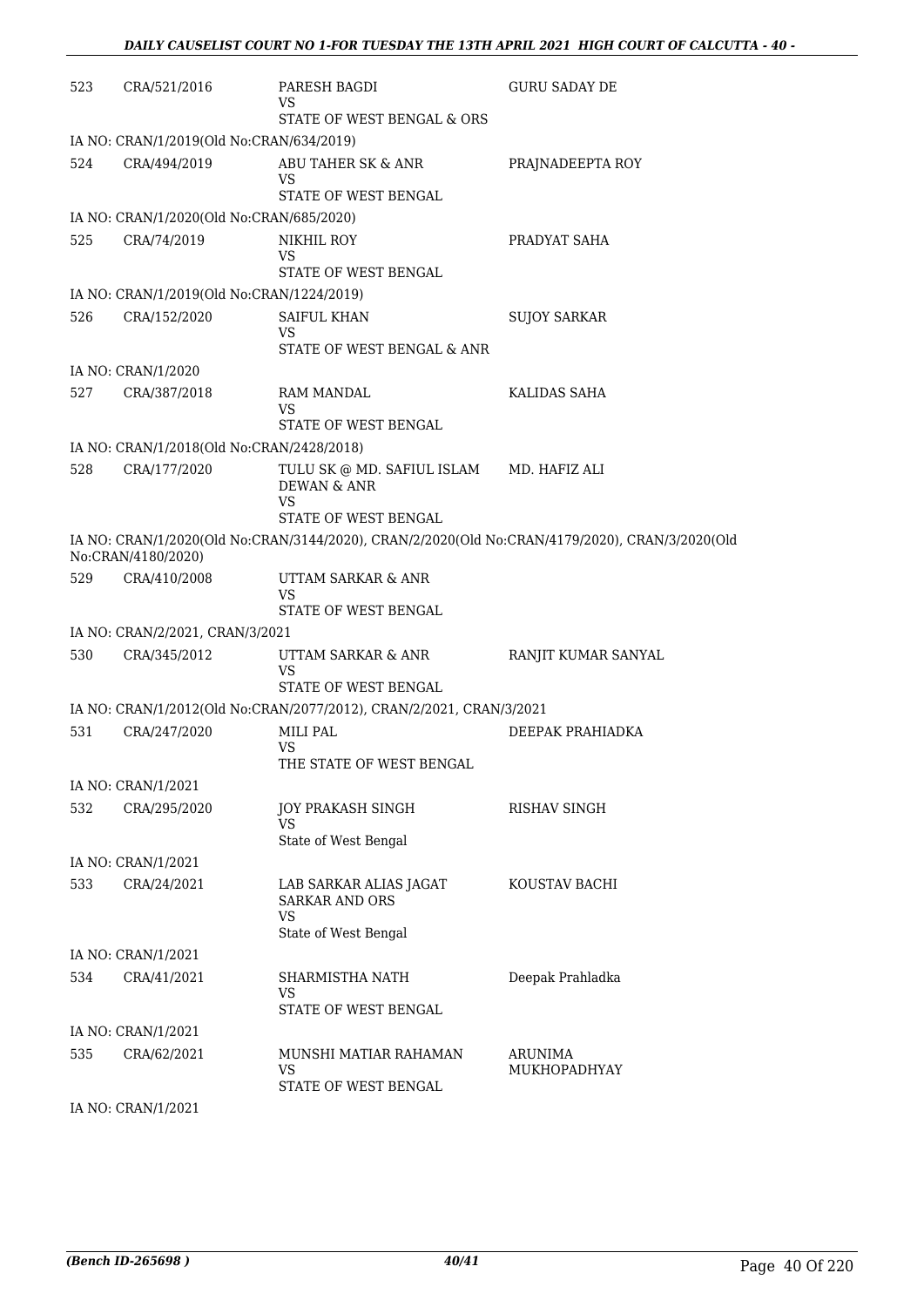AMANUL ISLAM

536 CRA/74/2021 AKBAR ALI

VS STATE OF WEST BENGAL AND ANR

IA NO: CRAN/1/2021, CRAN/2/2021

### **APPLICATION**

537 CRA/247/2017  $[2PB + LCR]$ JYOTI KAMAL GHOSH & ORS. VS STATE OF WEST BENGAL SUMANTA GANGULY

IA NO: CRAN/2/2020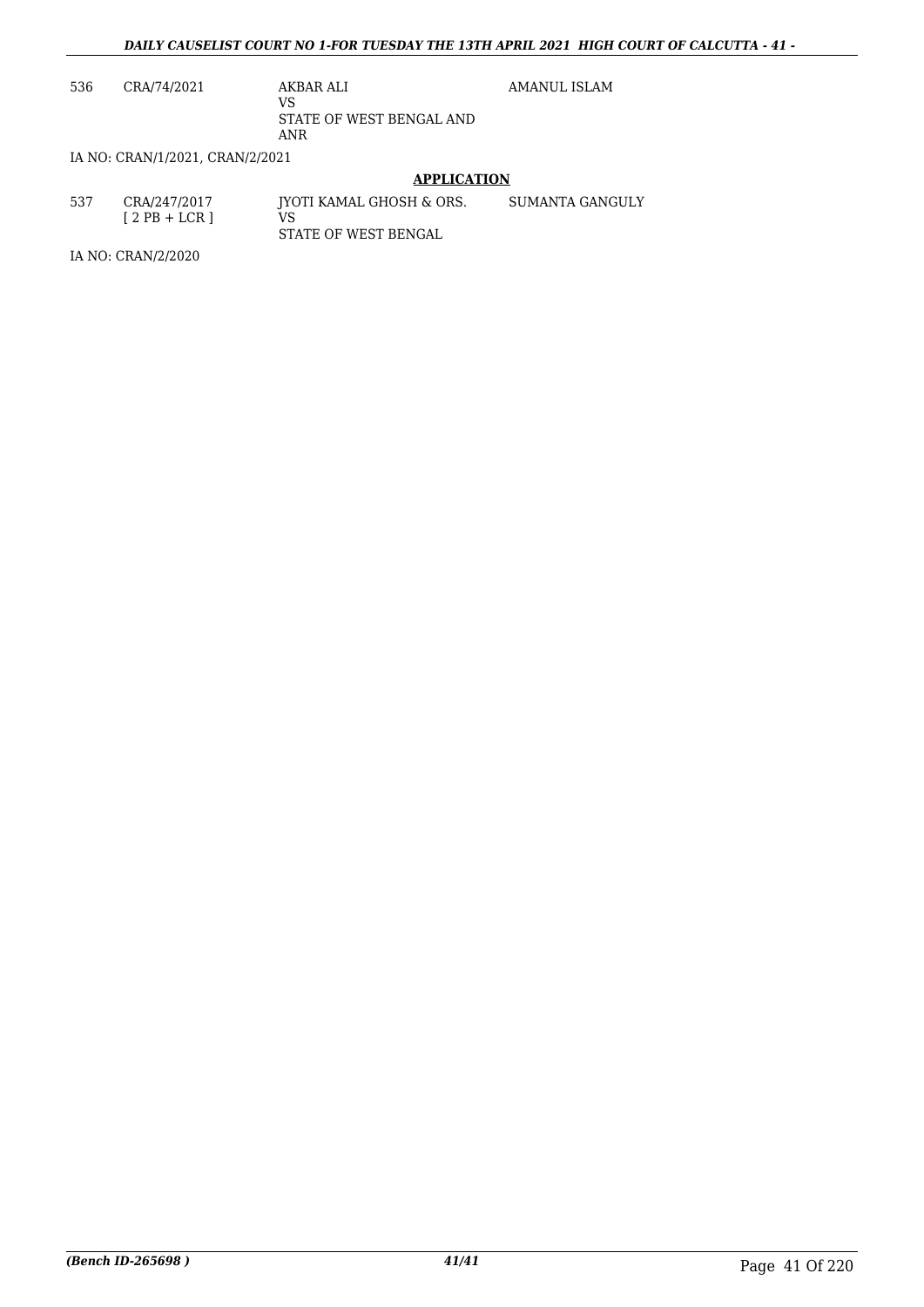

### **Appellate Side**

**DAILY CAUSELIST For Tuesday The 13th April 2021**

**COURT NO. 16**

**DIVISION BENCH (DB - II)**

**AT 10:30 AM**

### **HON'BLE JUSTICE RAJESH BINDAL HON'BLE JUSTICE ANIRUDDHA ROY (VIA VIDEO CONFERENCE)**

**ON AND FROM MONDAY, THE 1st MARCH,, 2021 – APPEALS RELATING TO LABOUR UNDER GROUP III AND APPLICATION CONNECTED THERETO;**

**APPEALS FROM ORDERS RELATING TO REVENUE UNDER GROUP – IV & ORHER STATUTORY REVENUE APPEALS EXCEPT LAND REVENUE TO BE HEARD BY DIVISION BENCH;**

**APPEALS RELATING TO CHARTERED ACCOUNTANTS ACT, COMPANY SECRETARIES ACT AND TAX TRIBUNAL MATTERS; INCOME TAX REFERENCE UNDER SECTION 256 OF THE INCOME TAX ACT;**

**MATTERS RELATING TO TRIBUNALS UNDER ARTICLE 323A & 323B OF THE CONSTITUTION OF INDIA INCLUDING APPLICATION CONNECTED THERETO;**

**NOTE:**

**E-MENTIONING WILL BE TAKEN UP AT THE FIRST SITTING OF THE COURT. OUT OF WHICH ORIGINAL SIDE MATTERS WILL BE TAKEN UP FIRST AND THEN APPELLATE SIDE MATTERS WILL BE TAKEN UP.**

**ON AND FROM FRIDAY i.e., 19-02-2021, AFTER COMPLETION OF ORIGINAL SIDE MATTERS, APPELLATE SIDE MATTERS WILL BE TAKEN UP SERIALLY.**

**NOTE: MATTERS WILL BE TAKEN UP THROUGH PHYSICAL HEARING ONLY WHEN BOTH THE PARTIES ARE AGREED.**

### **FOR JUDGMENT**

1 WP.ST/211/2013 PRASANTA KR. MUKHERJEE VS STATE OF WEST BENGAL & ORS. SWAPAN KR. NANDI 2 WP.ST/22/2014 TAPAN KR. GHOSH & ORS. VS STATE OF WEST BENGAL & ORS. RAJU BHATTACHARYYA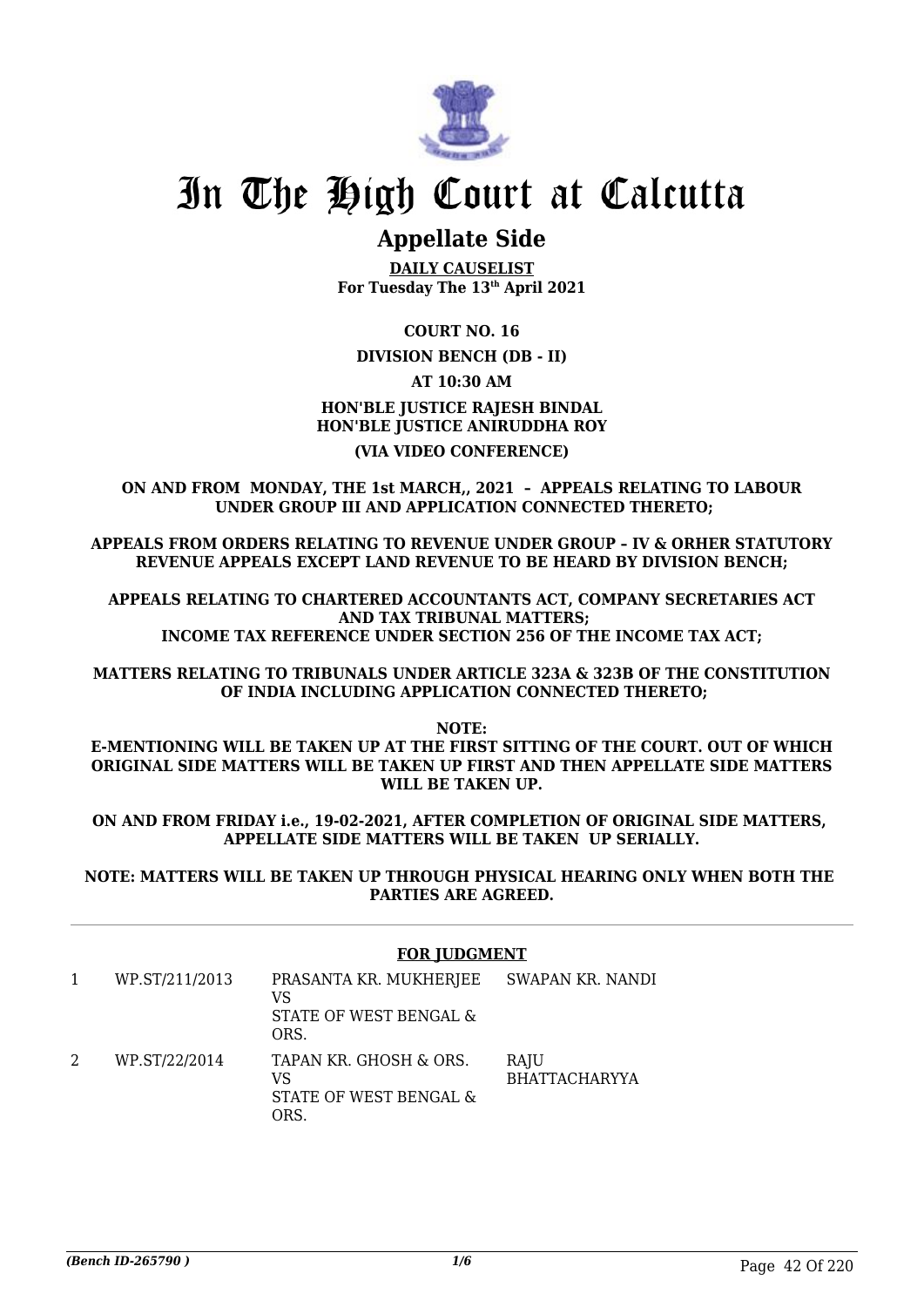| 3  | WP.ST/96/2018                                             | MANTU LAL SASMAL<br><b>VS</b>                                             | <b>GOUTAM DINDA</b>          |
|----|-----------------------------------------------------------|---------------------------------------------------------------------------|------------------------------|
|    |                                                           | STATE OF WEST BENGAL &<br><b>ORS</b>                                      |                              |
| 4  | WP.ST/128/2018                                            | DR. DEB NARAYAN<br><b>SAMANTA</b>                                         | MASTAFIZUR<br><b>RAHAMAN</b> |
|    |                                                           | <b>VS</b><br><b>STATE OF WEST BENGAL &amp;</b><br><b>ORS</b>              |                              |
|    |                                                           | <b>APPLICATION</b>                                                        |                              |
| 5  | RVW/53/2020                                               | NIRMAL KUMAR MANNA<br><b>VS</b>                                           | SANDIPAN PAL                 |
|    |                                                           | STATE OF WEST BENGAL &<br><b>ORS</b>                                      |                              |
|    | IA NO: CAN/1/2021                                         |                                                                           |                              |
|    |                                                           | <b>MOTION</b>                                                             |                              |
| 6  | COLRT/4/2002                                              | <b>MOLLA YUSUF ALI</b><br><b>VS</b>                                       | ZAFIRUL ISLAM                |
|    |                                                           | <b>TEHAMINA KHATOON</b>                                                   |                              |
| 7  | WPLRT/280/2012                                            | RUMKI DAS @<br><b>MAHASWEATA DAS</b><br><b>VS</b><br>STATE OF W.B. & ORS. | <b>SOURAV SEN</b>            |
|    |                                                           | IA NO: CAN/1/2017(Old No:CAN/8565/2017), CAN/3/2020                       |                              |
| 8  | WP.CT/437/2012                                            | RADHE SHYAM CHAWLA                                                        | <b>SUKANTA</b>               |
|    |                                                           | <b>VS</b><br><b>UNION OF INDIA &amp;ORS</b>                               | <b>CHAKRABORTY</b>           |
| 9  | WP.CT/155/2014<br>(4PB)                                   | DR AKBAR ALI KHAN<br><b>VS</b><br>UNION OF INDIA & ORS                    | <b>BARUN CHATTERIEE</b>      |
|    | IA NO: CAN/3/2018(Old No:CAN/8904/2018)                   |                                                                           |                              |
| 10 | WP.ST/148/2015                                            | PARIMAL KUMAR BASU                                                        | <b>MALOY GHOSH</b>           |
|    |                                                           | VS.<br>STATE OF WEST BENGAL &                                             |                              |
|    |                                                           | <b>ORS</b>                                                                |                              |
| 11 | IA NO: CAN/1/2015(Old No:CAN/5088/2015)<br>WP.ST/168/2015 |                                                                           | <b>BIKASH GOSWAMI</b>        |
|    |                                                           | SHIBDAS CHATTERJEE<br><b>VS</b>                                           |                              |
|    |                                                           | STATE OF WEST BENGAL &<br><b>ORS</b>                                      |                              |
| 12 | WPLRT/15/2018                                             | UMA GANGULY & ORS<br><b>VS</b>                                            | KOUSHIK ROY                  |
|    |                                                           | STATE OF WEST BENGAL<br>&ORS                                              |                              |
|    | IA NO: CAN/1/2018(Old No:CAN/7934/2018)                   |                                                                           |                              |
| 13 | WP.CT/16/2018                                             | UNION OF INDIA & ORS<br><b>VS</b><br>ANGAD MAHATO & ANR                   | ARPA CHAKRABORTY             |
| 14 | WP.CT/54/2018                                             | UNION OF INDIA & ORS.                                                     | MAHENDRA PRASAD              |
|    |                                                           | <b>VS</b><br>SAILA NATH CHOUDHARY                                         | <b>GUPTA</b>                 |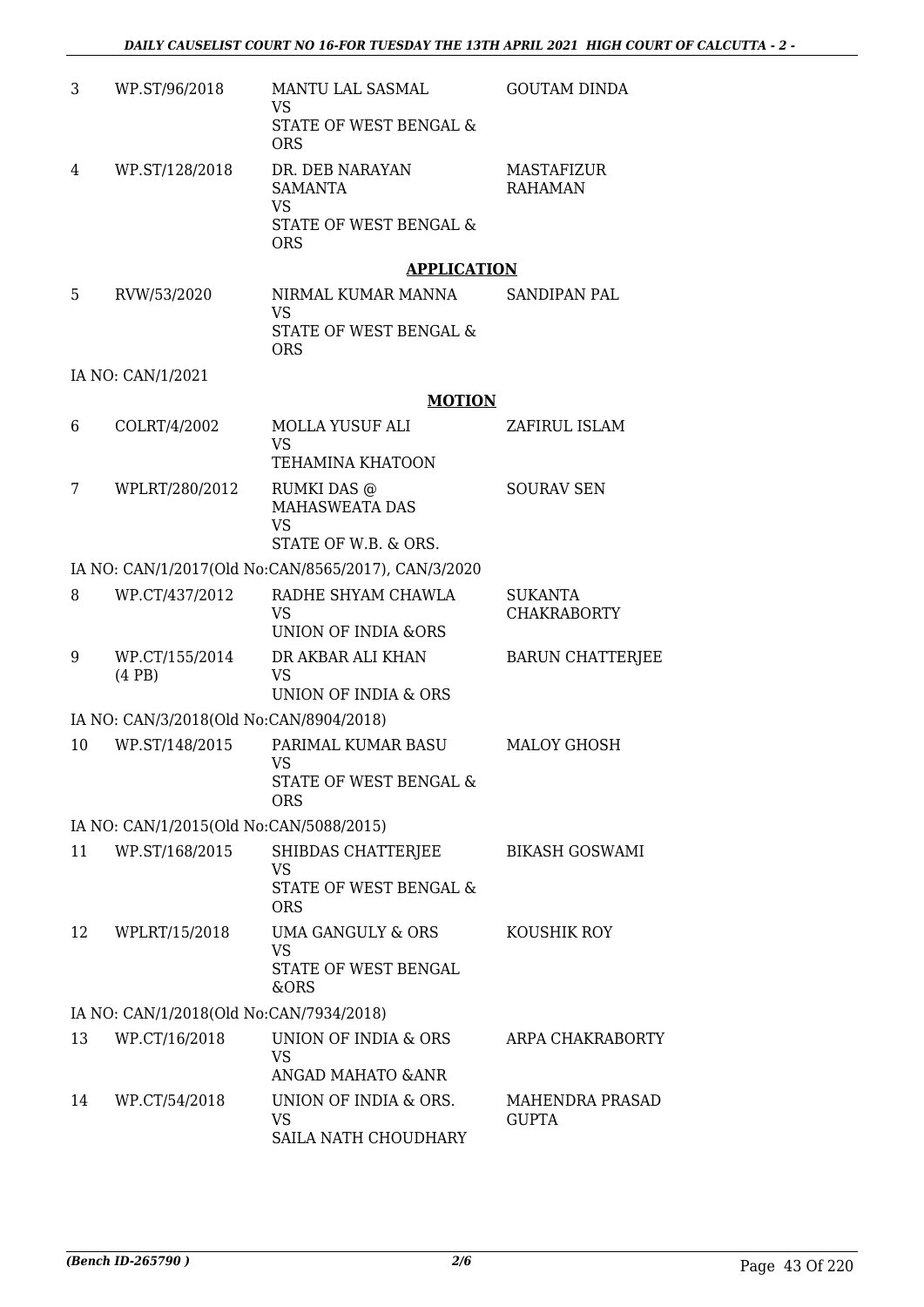| 15 | WP.CT/69/2018                           | DIBYENDU CHAKRABORTY<br><b>VS</b>                            | <b>INDRANATH MITRA</b>                |
|----|-----------------------------------------|--------------------------------------------------------------|---------------------------------------|
|    |                                         | UNION OF INDIA & ORS                                         |                                       |
| 16 | WP.CT/102/2018                          | MUKUL CH. MONDAL<br><b>VS</b>                                | VICTOR CHATTERJEE                     |
|    |                                         | UNION OF INDIA & ORS.                                        |                                       |
| 17 | WP.ST/140/2018                          | SANJOY BHATTACHARYA<br><b>VS</b>                             | MAHABOOB AHMED                        |
|    |                                         | STATE OF WEST BENGAL &<br><b>ORS</b>                         |                                       |
| 18 | WP.ST/141/2018                          | SAILEN GHOSAL & ORS.<br><b>VS</b>                            | MD. HAFIZ ALI                         |
|    |                                         | STATE OF WEST BENGAL &<br>ORS.                               |                                       |
| 19 | WP.ST/146/2018                          | <b>MANSUR RAHAMAN</b><br><b>VS</b>                           | MADHURIMA SARKAR                      |
|    |                                         | STATE OF WEST BENGAL &<br><b>ORS</b>                         |                                       |
|    | IA NO: CAN/1/2020(Old No:CAN/2401/2020) |                                                              |                                       |
| 20 | WP.ST/9/2019                            | <b>ASIT BARAN SAHA</b>                                       | <b>NIRBANESH</b>                      |
|    |                                         | <b>VS</b><br><b>STATE OF WEST BENGAL &amp;</b><br><b>ORS</b> | <b>CHATTERJEE</b>                     |
|    | wt21 WP.ST/64/2018                      | <b>GOURI SEN MALLICK</b>                                     | <b>ARUNESH PATHAK</b>                 |
|    |                                         | <b>VS</b><br>STATE OF WEST BENGAL &<br>ORS.                  |                                       |
| 22 | WP.ST/91/2019                           | SUDHANSU KARMAKAR &<br><b>ORS</b><br><b>VS</b>               | <b>ASIT BARAN</b><br><b>MUKHERJEE</b> |
|    |                                         | STATE OF WEST BENGAL &<br><b>ORS</b>                         |                                       |
|    | IA NO: CAN/1/2019(Old No:CAN/8407/2019) |                                                              |                                       |
|    | 23 WPLRT/102/2019 MAMATA DAS            | VS                                                           | TANMOY KR DEY                         |
|    |                                         | STATE OF WEST BENGAL &<br><b>ORS</b>                         |                                       |
| 24 | WP.ST/11/2020                           | SMRITIKANA DEY<br><b>VS</b>                                  | <b>INDRAJIT BISWAS</b>                |
|    |                                         | STATE OF WEST BENGAL &<br><b>ORS</b>                         |                                       |
| 25 | WP.ST/15/2020                           | <b>BISWANATH GAYEN</b><br><b>VS</b>                          | <b>ANINDA</b><br><b>BHATTACHARYA</b>  |
|    |                                         | STATE OF WEST BENGAL &<br><b>ORS</b>                         |                                       |
| 26 | WP.ST/21/2020                           | SUBHAS CH. KONAR<br><b>VS</b>                                | <b>SUMITRA</b>                        |
|    |                                         | STATE OF WEST BENGAL &<br>ORS.                               |                                       |
|    |                                         |                                                              |                                       |

IA NO: CAN/1/2021, CAN/2/2021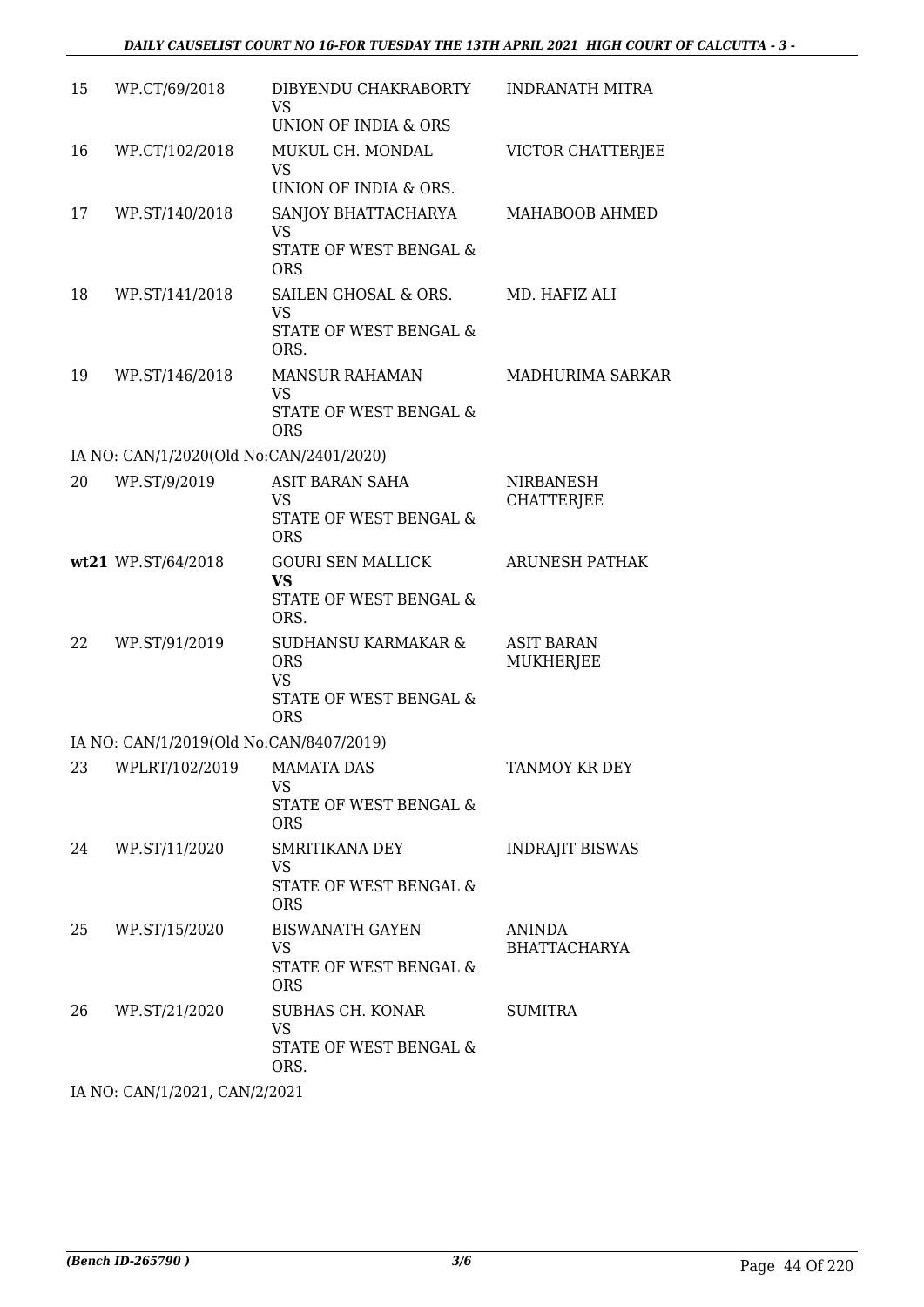| 27 | WPLRT/22/2020     | HAREKRISHNA MONDAL &<br><b>ORS</b><br><b>VS</b><br>STATE OF WEST BENGAL &<br><b>ORS</b> | LAKSHMINATH<br><b>VHATTACHARYA</b> |
|----|-------------------|-----------------------------------------------------------------------------------------|------------------------------------|
| 28 | WPLRT/24/2020     | SK BARSHED ALI<br><b>VS</b><br>STATE OF WEST BENGAL &<br><b>ORS</b>                     | SK. BARSHED ALI                    |
| 29 | WP.CT/26/2020     | JOYDEEP MUKHERJEE<br><b>VS</b><br>UNION OF INDIA & ORS                                  | RANANJAY<br><b>CHATTERJEE</b>      |
| 30 | WPLRT/26/2020     | <b>DINESH AGARWAL</b><br><b>VS</b><br>STATE OF WEST BENGAL &<br><b>ORS</b>              | DINESH AGARWAL                     |
| 31 | WPLRT/28/2020     | NAMITA GHOSH<br><b>VS</b><br>STATE OF WEST BENGAL &<br><b>ORS</b>                       | <b>DEBASIS SUR</b>                 |
| 32 | WP.ST/31/2020     | <b>BAHAUDDIN</b><br><b>VS</b><br>STATE OF WEST BENGAL &<br><b>ORS</b>                   | SANJUKTA<br><b>BHATTACHARYA</b>    |
| 33 | WPLRT/31/2020     | STATE OF WEST BENGAL<br>AND ORS.<br><b>VS</b><br>PRASANTA KUMAR PAL                     | nilotpol chatterjee                |
| 34 | WPLRT/33/2020     | TARAPADA GHOSH<br><b>VS</b><br><b>STATE OF WEST BENGAL</b><br>AND ORS.                  | <b>DEBASHISH SARKAR</b>            |
|    | IA NO: CAN/1/2021 |                                                                                         |                                    |
| 35 | WP.ST/35/2020     | ALOKE CHANDRA SAHANA<br>VS<br>STATE OF WEST BENGAL &<br><b>ORS</b>                      | <b>SOUMI KUNDU</b>                 |
| 36 | WPLRT/38/2020     | <b>SOMA AICH</b><br><b>VS</b><br>STATE OF WEST BENGAL<br>AND ORS.                       | <b>ABDUS SALAM</b>                 |
| 37 | WPLRT/42/2020     | STATE OF WEST BENGAL<br>AND ORS.<br><b>VS</b><br>NARAYAN CHANDRA SAHA<br><b>AND ORS</b> | NILOTPAL<br><b>CHATTERJEE</b>      |
| 38 | WPLRT/51/2020     | LATIKA GHOSH AND ORS<br><b>VS</b><br>STATE OF WEST BENGAL<br><b>AND ANR</b>             | J.L. ROY                           |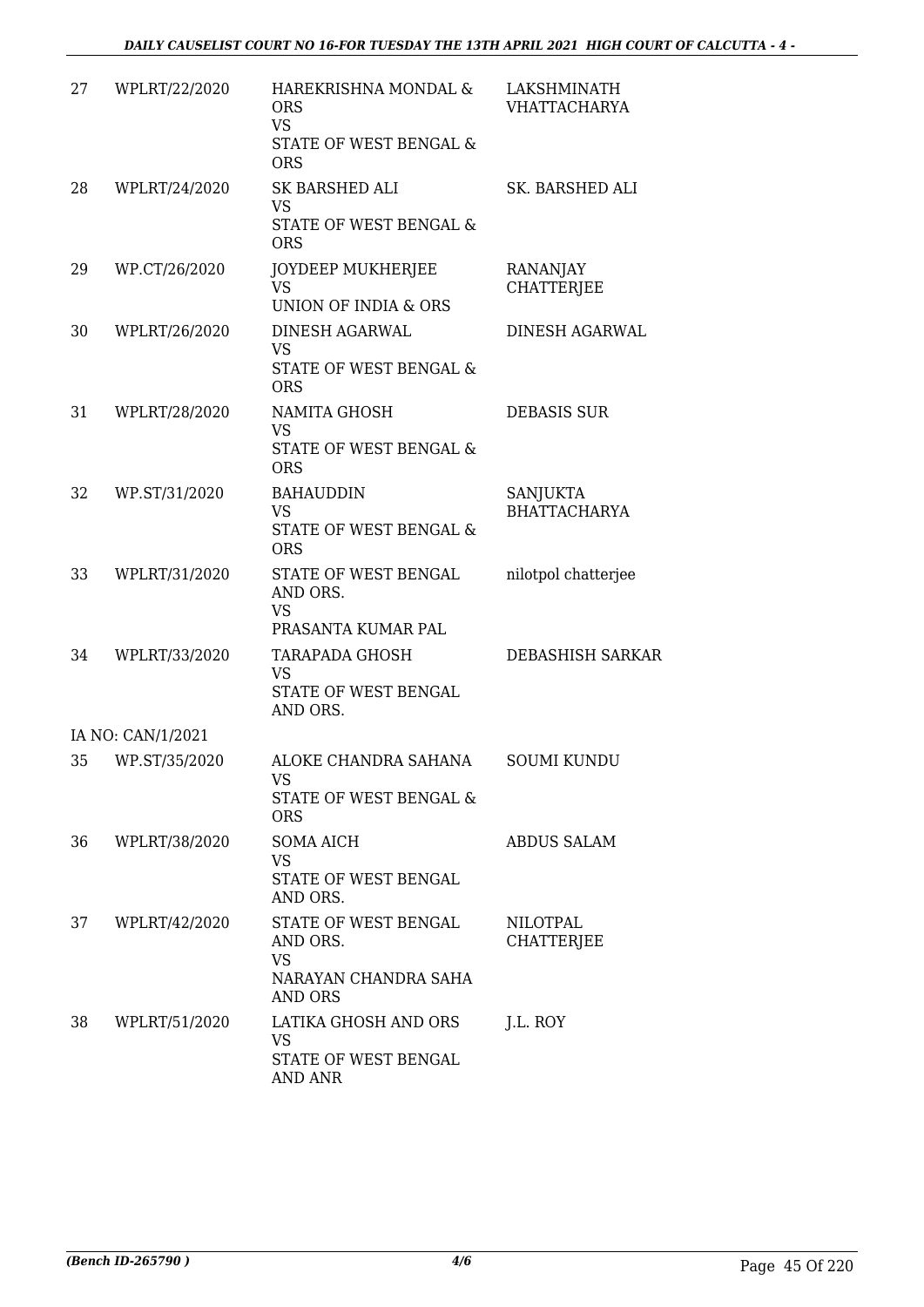| 39 | WP.CT/58/2020 | THE DIRECTOR (HR<br><b>BHARAT SANCHAR NIGAM</b><br>LTD AND ORS<br><b>VS</b><br>MANIKLAL KAR AND ORS | SUDIPTO PANDA                             |
|----|---------------|-----------------------------------------------------------------------------------------------------|-------------------------------------------|
| 40 | WP.CT/61/2020 | UTPAL MITRA<br><b>VS</b><br>UNION OF INDIA AND ORS.                                                 | <b>SUMITAVA</b><br><b>CHAKRABORTY</b>     |
| 41 | WP.ST/88/2020 | STATE OF WEST BENGAL<br>AND ORS.<br><b>VS</b><br><b>ANKUR GHOSH</b>                                 | <b>NILOTPAL</b><br><b>CHATTERJEE</b>      |
| 42 | WP.ST/97/2020 | PRADIP KR. CHATTERJEE<br>VS<br>STATE OF WEST BENGAL<br>AND ORS.                                     | <b>MANOJIT PAL</b>                        |
| 43 | WPLRT/3/2021  | NIRMAL KUMAR<br><b>CHATTERJEE</b><br><b>VS</b><br>STATE OF WEST BENGAL<br>AND ORS.                  | <b>D BANERJEE</b>                         |
| 44 | WPLRT/4/2021  | <b>SUBODH JANA</b><br><b>VS</b><br>STATE OF WEST BENGAL<br>AND ORS.                                 | <b>AMITAVA DASGUPTA</b>                   |
| 45 | WPLRT/5/2021  | <b>ASRAFUL HAQUE</b><br>VS<br>STATE OF WEST BENGAL<br>AND ORS.                                      | <b>ARPITA BASU</b>                        |
| 46 | WPLRT/6/2021  | <b>BIVAS DE</b><br><b>VS</b><br>STATE OF WEST BENGAL<br>AND ORS.                                    | PRANTICK GHOSH                            |
| 47 | WP.ST/8/2021  | STATE OF WEST BENGAL<br>AND ORS.<br><b>VS</b><br>DR TUHIN CHAKRABORTY                               | <b>NILOTPAL</b><br><b>CHATTERJEE</b>      |
| 48 | WPLRT/9/2021  | SAFIUDDIN MONDAL<br>VS<br>STATE OF WEST BENGAL<br>AND ORS.                                          | <b>SUBIR KUMAR</b><br><b>BHATTACHRYYA</b> |
| 49 | WPLRT/10/2021 | ARUN KUMAR JANA<br><b>VS</b><br>STATE OF WEST BENGAL<br>AND ORS.                                    | <b>SAMIRAN GIRI</b>                       |
| 50 | WPLRT/12/2021 | <b>GOUR MONDAL AND ORS</b><br><b>VS</b><br>STATE OF WEST BENGAL<br>AND ORS.                         | SATYAJIT MAHATA                           |
| 51 | WPLRT/14/2021 | ASISH KUAMR HAZRA<br><b>VS</b><br>STATE OF WEST BENGAL<br>AND ORS.                                  | PUNDARIKAKSHYA<br><b>BHATTACHARYA</b>     |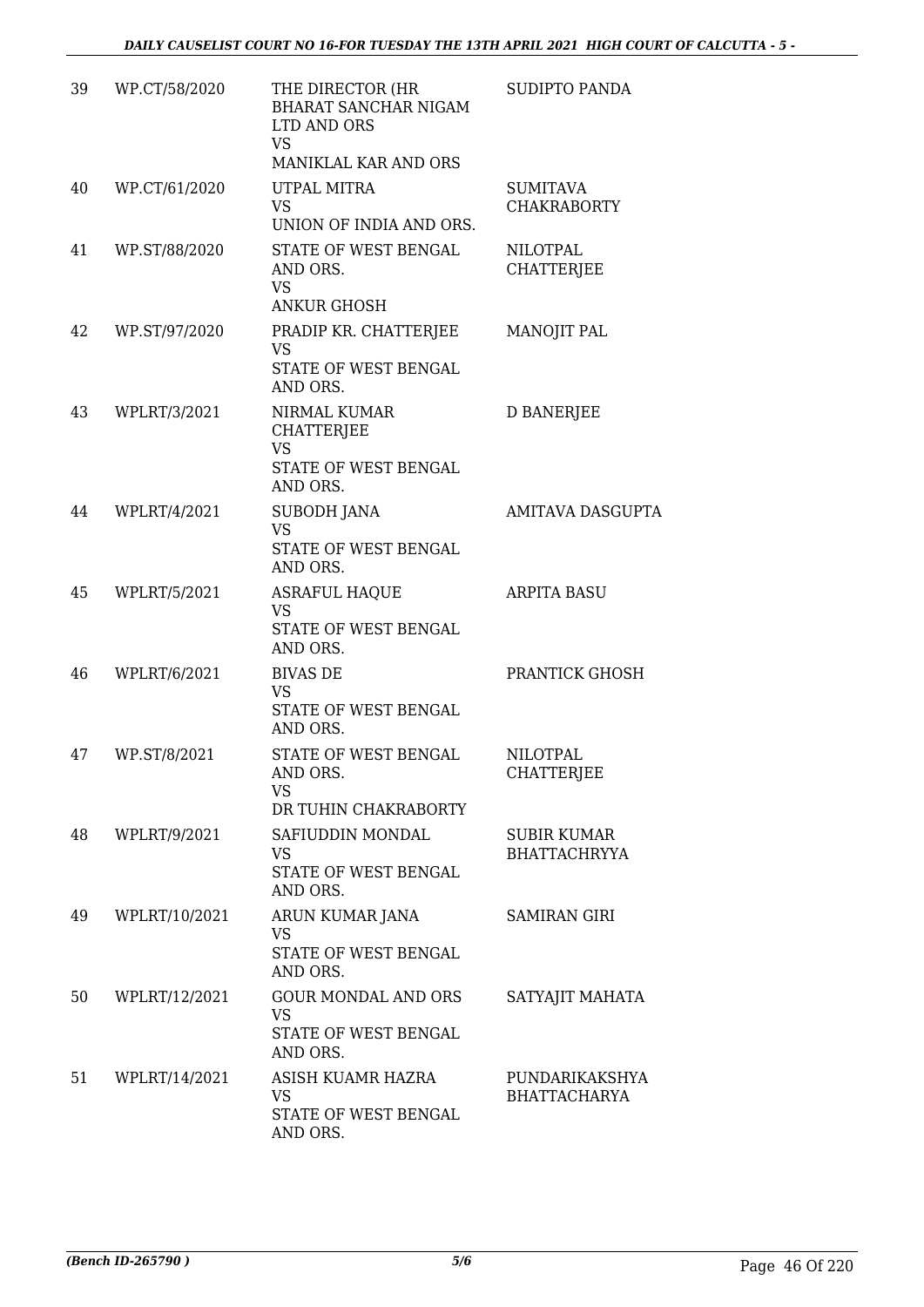| 52 | WP.CT/16/2021     | <b>SMEETA PAUL</b><br>VS.<br>UNION OF INDIA AND ORS.                                                                             | <b>JOYJIT DUTTA</b>                     |
|----|-------------------|----------------------------------------------------------------------------------------------------------------------------------|-----------------------------------------|
| 53 | WPLRT/16/2021     | HEMANT CHABRIA AND<br><b>ANR</b><br><b>VS</b><br>STATE OF WEST BENGAL<br>AND ORS.                                                | <b>ANINDITA</b><br>AUDDY(DAS)           |
| 54 | WP.CT/17/2021     | UNIION OF INDIA AND<br><b>OTHERS</b><br><b>VS</b><br>TREASURY OFFICER,<br><b>TREASURY I PURBA</b><br><b>BARDHAMAN AND OTHERS</b> | ANURAN SAMANTA                          |
| 55 | WPLRT/18/2021     | MAYFAIR DEVELOPERS PVT<br>LD<br><b>VS</b><br>STATE OF WEST BENGAL<br>AND ORS                                                     | SUBHAM GHOSH                            |
| 56 | WPLRT/19/2021     | MAYFAIR VILLA PVT LTD<br><b>VS</b><br>STATE OF WEST BENGAL<br>AND ORS.                                                           | <b>APURBA KUMAR</b><br><b>GHOSH</b>     |
| 57 | WP.CT/19/2021     | SANDHYA DUTTA AND ANR<br><b>VS</b><br>UNION OF INDIA AND ORS.                                                                    | <b>SK SAYEDUL HAQUE</b><br><b>MOLLA</b> |
|    | IA NO: CAN/1/2021 |                                                                                                                                  |                                         |
| 58 | WP.CT/20/2021     | UNION OF INDIA AND ORS.<br><b>VS</b><br><b>SURAJ BANSFORE</b>                                                                    | A.K. GAYEN                              |
| 59 | WPLRT/20/2021     | MAYFAIR ASHIANA PVT LTD<br>VS<br>STATE OF WEST BENGAL<br>AND ORS.                                                                | ASHISH KUMAR<br><b>DUTTA</b>            |
| 60 | WP.CT/21/2021     | PROGYADYUTI DUTTA<br><b>VS</b><br>UNION OF INDIA AND ORS.                                                                        | <b>BARUN CHATTERJEE</b>                 |
| 61 | WP.CT/22/2021     | BHANU CHARAN SINGH<br>SINCE DECEASED REP BY<br><b>LEGAL HEIRS</b><br><b>VS</b><br>UNION OF INDIA AND ORS.                        | MUKUNDA LAL<br><b>SARKAR</b>            |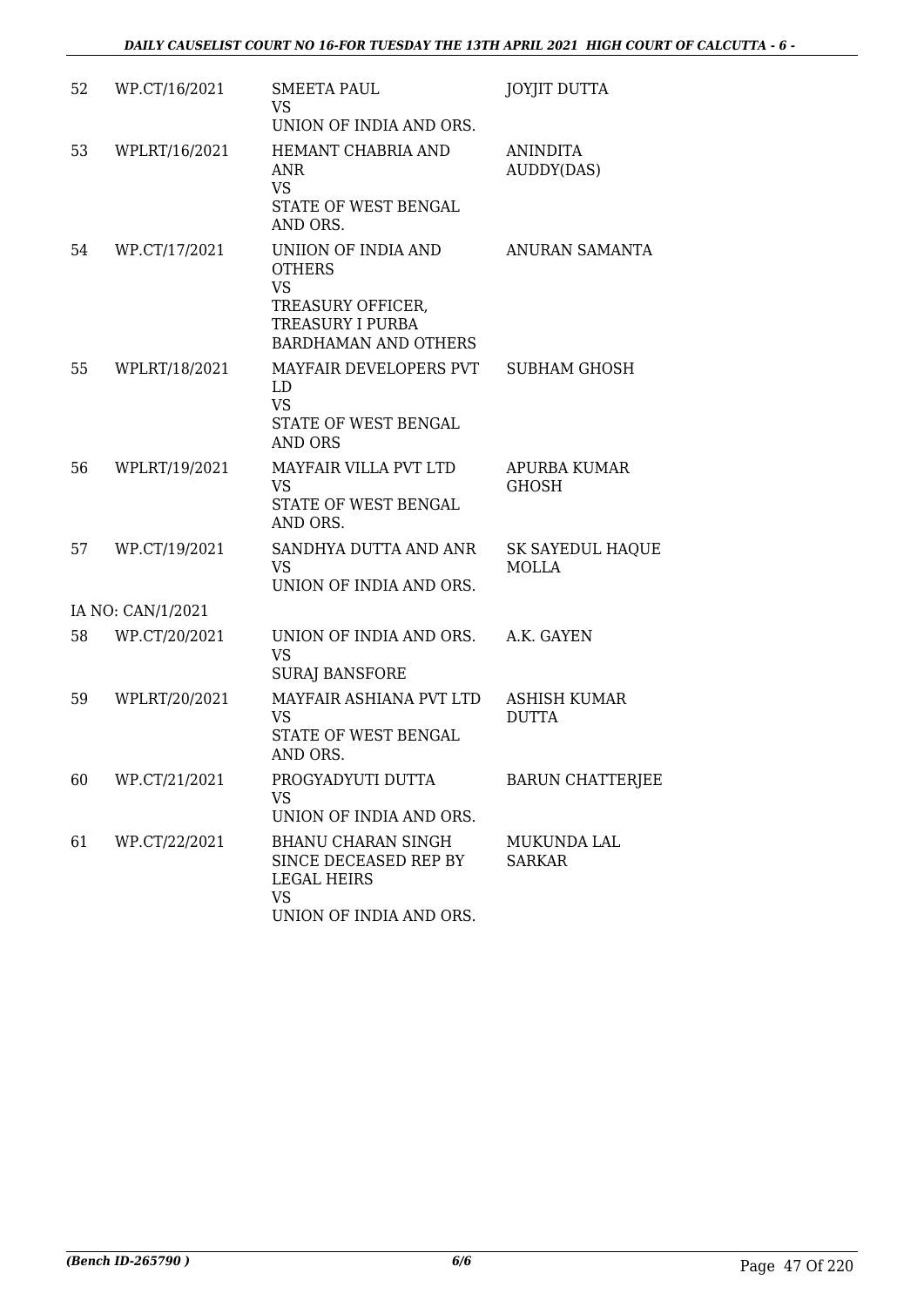

### **Appellate Side**

**DAILY CAUSELIST For Tuesday The 13th April 2021**

**COURT NO. 37 DIVISION BENCH (DB - III) AT 10:30 AM HON'BLE JUSTICE I. P. MUKERJI HON'BLE JUSTICE MD. NIZAMUDDIN**

#### **(VIA VIDEO CONFERENCE)**

#### **ON AND FROM TUESDAY, THE 23RD FEBRUARY, 2021 – ROSTER NOTIFIED ON 8TH JANUARY, 2021 IS MODIFIED TO THE FOLLOWING EXTENT :- WILL SIT TOGETHER TO TAKE UP ALL APPEALS UNDER COMMERCIAL COURTS, COMMERCIAL DIVISION AND COMMERCIAL APPELLATE DIVISION OF THE HIGH COURT'S ACT, 2015**

**SPECIAL NOTE: (1) IF THERE IS NO COMMERCIAL COURT MATTER THEN MENTIONING OF COMMERCIAL COURT MATTERS WILL BE ENTERTAINED AT COURT NO. 3 ON REGULAR BASIS.**

**(2) COMMERCIAL COURT WILL NOT SIT AT COURT NO. 37 IF THERE IS NO COMMERCIAL COURT MATTER IN THE LIST.**

**APPELLATE SIDE COMMERCIAL MATTERS WILL BE TAKEN UP ON EVERY TUESDAY AND THURSDAY NOT LATER THAN 1 P.M.**

**ORIGINAL SIDE COMMERCIAL MATTERS WILL BE TAKEN UP ON EVERY MONDAY, WEDNESDAY AND FRIDAY NOT LATER THAN 1 P.M.**

**NOTE: MATTERS WILL BE TAKEN UP THROUGH PHYSICAL HEARING ONLY WHEN BOTH THE PARTIES ARE AGREED.**

**ON 13.04.2021 i.e. TUESDAY APPELLATE SIDE COMMERCIAL COURT MATTERS WILL BE TAKEN UP AT 12.15 HRS.**

**-------------------------------------------------------------------------------------------------------------------------------------------------------------- OR IMMEDIATELY AFTER EXHAUSTION OF ORIGINAL SIDE COMMERCIAL MATTERS WHICHEVER IS EARLIER. -------------------------------------------------------------------------------------------------------------------------------------------------------------**

|                |                               | <b>APPLICATION</b>                                                                                            |                     |
|----------------|-------------------------------|---------------------------------------------------------------------------------------------------------------|---------------------|
| 1              | FMAT/427/2020                 | M/S EASTERN METEC PVT LTD<br>VS.<br>M/S QUALITY POWER ELECTRICAL<br>EOUIPMENT PVT LTD                         | SUPRIYA RANJAN SAHA |
|                | IA NO: CAN/1/2020, CAN/2/2020 |                                                                                                               |                     |
| $\mathfrak{D}$ | FMAT/124/2021                 | STATE OF WEST BENGAL AND ORS.<br>VS<br>M/S CHOWDHURY CONSTRUCTION                                             | <b>MANALI ALI</b>   |
|                | IA NO: CAN/1/2021, CAN/2/2021 |                                                                                                               |                     |
| 3              | FMAT/258/2021                 | ABHIJIT BARUI AND ANR.<br>VS.<br>RUBY MUKHERJEE AND ORS.                                                      | HARPAL SINGH        |
|                | IA NO: CAN/1/2021             |                                                                                                               |                     |
| 4              | FMAT/262/2021                 | NATIONAL BUILDING CONSTRUCTION<br>CORPORATION LTD<br>VS.<br>ASANSOL DURGAPUR DEVELOPMENT<br>AUTHORITY AND ANR | ISHITA CHATTERJEE   |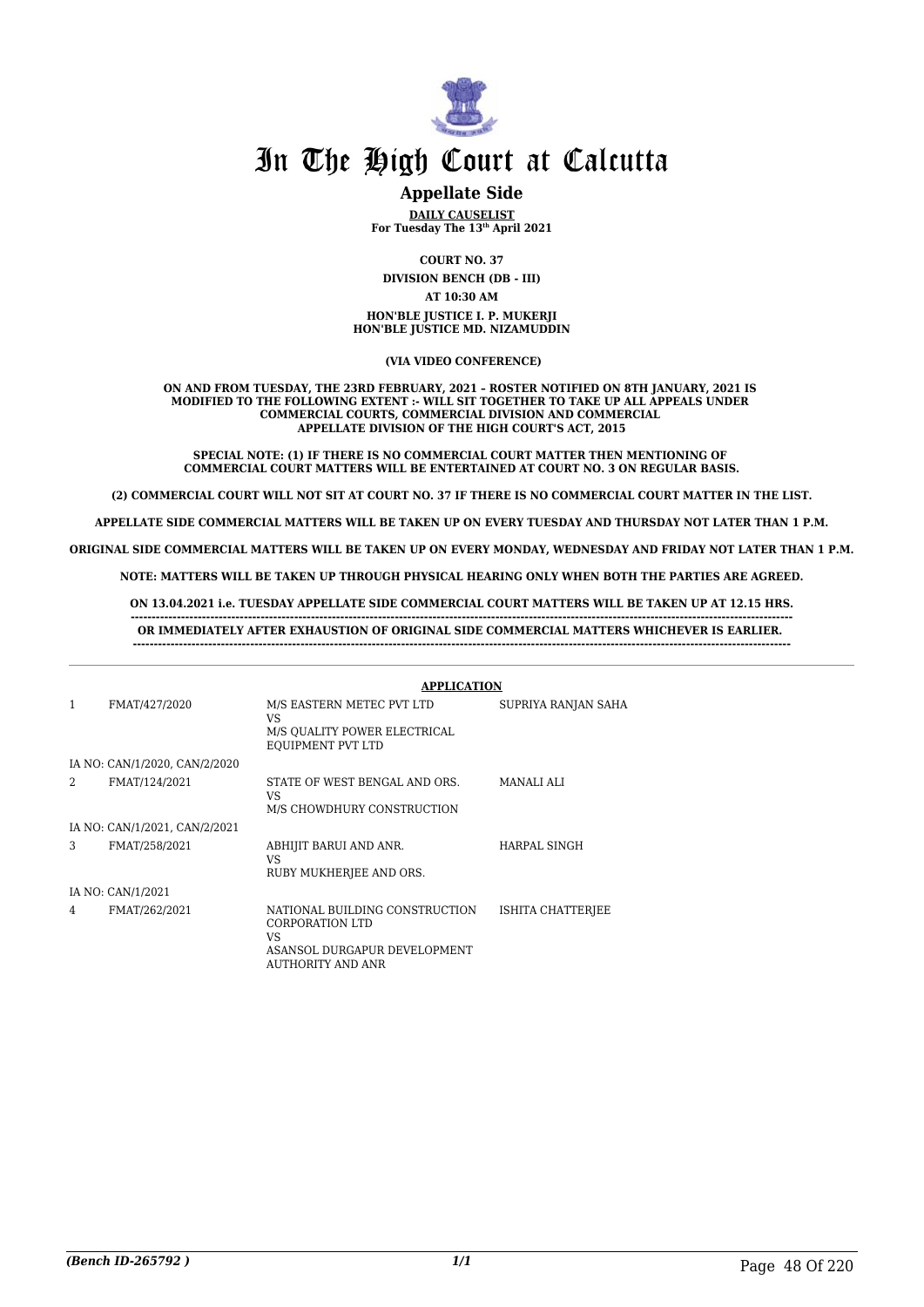

### **Appellate Side**

**DAILY CAUSELIST For Tuesday The 13th April 2021**

**COURT NO. 3**

**DIVISION BENCH (DB - III)**

**AT 10:30 AM**

**HON'BLE JUSTICE I. P. MUKERJI HON'BLE JUSTICE MD. NIZAMUDDIN**

 **(VIA VIDEO CONFERENCE)**

**ON AND FROM MONDAY, THE 11TH JANUARY 2021 - AFTER COMPLETION OF COMMERCIAL APPELLATE DIVISION BENCH – WILL TAKE UP APPEALS UNDER ARBITRATION ACT, 1940 AND ARBITRATION & CONCILIATION ACT, 1996, INCLUDING APPLICATIONS CONNECTED THERETO;**

**HEARING OF WRIT APPEALS IRRESPECTIVE OF CLASSIFICATION INCLUDING APPLICATIONS CONNECTED THERETO.**

**AND**

**ON AND FROM THURSDAY, 8TH APRIL, 2021 TO MONDAY, 19TH APRIL, 2021 (THIS DETERMINATION WILL BE IN FORCE FROM 2:00 PM OF 8TH APRIL, 2021 AND WILL BE OPERATIVE FOR THE WHOLE DAY ON THE REMAINING DAYS) IN ADDITION TO THEIR OWN LIST AND DETERMINATION, WILL TAKE UP THE REGULAR LIST AND DETERMINATION OF HON'BLE JUSTICE HARISH TANDON AND HON'BLE JUSTICE KAUSIK CHANDA AND THE REGULAR LIST AND DETERMINATION OF HON'BLE JUSTICE SOUMEN SEN AND HON'BLE JUSTICE SAUGATA BHATTACHARYYA.** 

**ON AND FROM MONDAY i.e. 12.04.2021 APPELLATE SIDE MATTERS WILL BE TAKEN UP FROM 3:00 P.M. OR IMMEDIATELY AFTER EXHAUSTION OF ORIGINAL SIDE LIST WHICHEVER IS EARLIER.** 

**SPECIAL NOTE: (1) IF THERE IS NO COMMERCIAL COURT MATTER THEN MENTIONING OF COMMERCIAL COURT MATTERS WILL BE ENTERTAINED AT COURT NO. 3 ON REGULAR BASIS.**

**(2) COMMERCIAL COURT SHALL NOT SIT AT COURT NO. 37 IF THERE IS NO COMMERCIAL COURT MATTER IN THE LIST.** 

### **(3) MENTIONING WILL BE ENTERTAINED ONLY ON MONDAYS.**

**NOTE: MATTERS WILL BE TAKEN UP THROUGH PHYSICAL HEARING ONLY WHEN BOTH THE PARTIES ARE AGREED.**

|                |                                         | <b>TO BE MENTIONED</b>                                |                       |
|----------------|-----------------------------------------|-------------------------------------------------------|-----------------------|
| 1              | FMAT/254/2021<br><b>IFILE NOT HEREI</b> | <b>JULIET GOMES AND ORS</b><br>VS<br>KAHKAKASHAN BANO | MANAS DASGUPTA        |
|                | IA NO: CAN/1/2021                       |                                                       |                       |
| $\mathfrak{D}$ | FMA/533/2021<br><b>IFILE NOT HEREI</b>  | ANAMIKA LODHA<br>VS<br>NANDINI NOPANY AND ORS         | <b>BISWAJIT KUMAR</b> |
|                | IA NO: CAN/1/2021                       |                                                       |                       |
| 3              | FMA/534/2021<br>[FILE NOT HERE]         | ANAMIKA LODHA<br>VS<br>NANDINI NOPANY AND ORS         | <b>BISWAJIT KUMAR</b> |
|                | IA NO: CAN/1/2021                       |                                                       |                       |
| 4              | FMA/535/2021<br>[FILE NOT HERE]         | ANAMIKA LODHA<br>VS<br>NANDINI NOPANY AND ORS         | <b>BISWAJIT KUMAR</b> |

IA NO: CAN/1/2021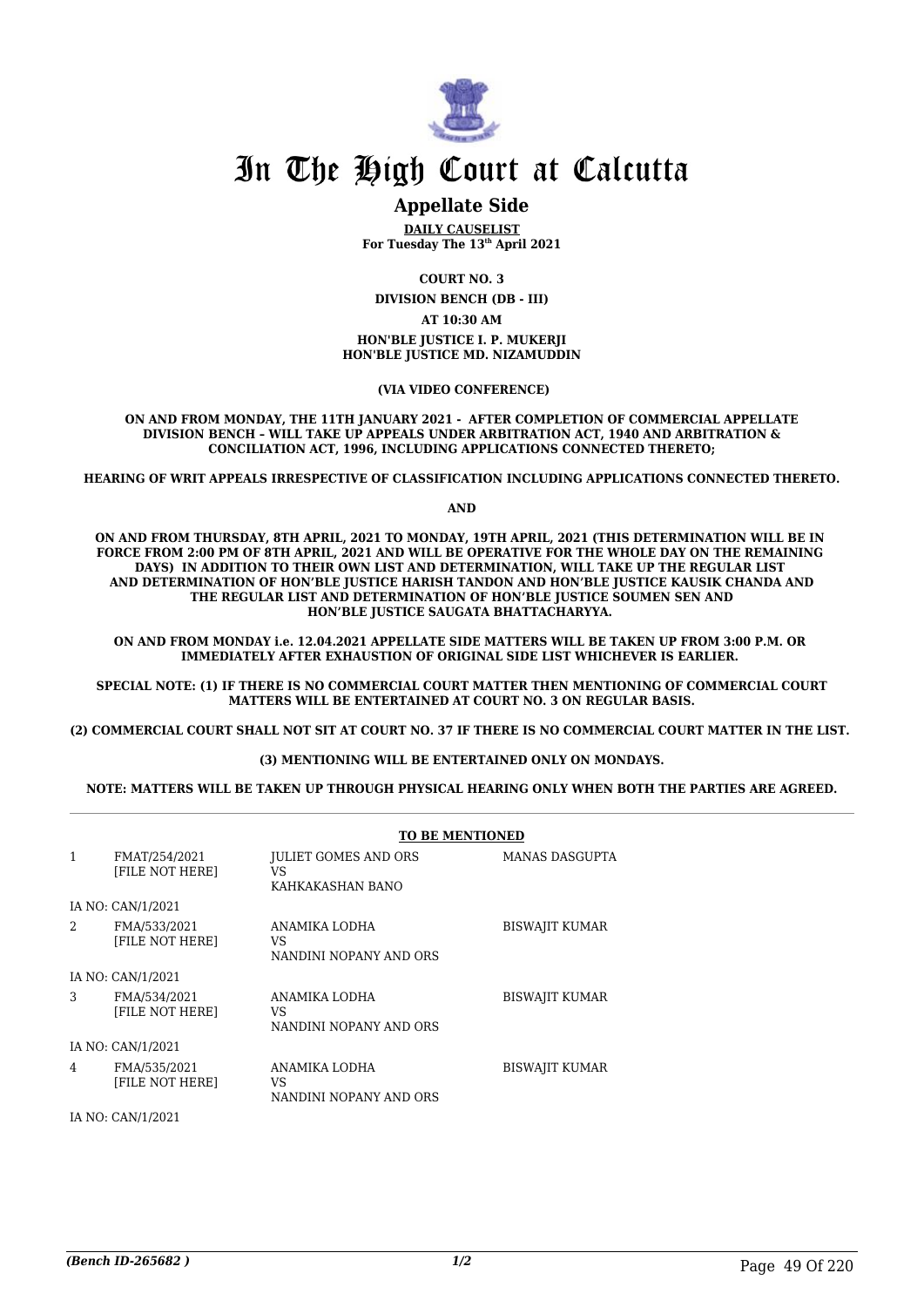| 5  | FMA/536/2021<br>[FILE NOT HERE]                     | ANAMIKA LODHA<br>VS                                           | <b>BISWAJIT KUMAR</b>      |
|----|-----------------------------------------------------|---------------------------------------------------------------|----------------------------|
|    |                                                     | NANDINI MOPANY AND ORS                                        |                            |
|    | IA NO: CAN/1/2021                                   |                                                               |                            |
|    |                                                     | <b>ADMISSION OF APPEAL</b>                                    |                            |
| 6  | SAT/54/2021                                         | SMT DIPALI PATTANAYAK<br><b>VS</b><br>ASIT PATTANAYAK AND ORS | SEAGATA DUTTA              |
|    | IA NO: CAN/1/2021                                   |                                                               |                            |
| 7  | FMAT/525/2017                                       | CRABEL PROJECTS PVT. LTD.                                     | P. GHOSH                   |
|    |                                                     | <b>VS</b><br>M/S BENGAL UNITECH UNIVERSAL                     |                            |
|    |                                                     | INFRASTRUCTURE PVT LTD                                        |                            |
|    | IA NO: CAN/1/2017(Old No:CAN/4719/2017)             |                                                               |                            |
| 8  | SAT/410/2019                                        | ASHA DEVI SHAW & ORS<br>VS.                                   | SUSMITA CHATTERJEE         |
|    |                                                     | SMT. KALPANA ROY                                              |                            |
|    | IA NO: CAN/1/2021                                   |                                                               |                            |
| 9  | FMAT/102/2021                                       | M/S KRIS DEVELOPERS<br>VS                                     | MOUMITA MUKHERJEE          |
|    |                                                     | <b>SUSHIL SARDAR</b>                                          |                            |
|    | IA NO: CAN/1/2021, CAN/2/2021<br>MAT/195/2021       |                                                               |                            |
| 10 |                                                     | SANDHYA SINGHYA ROY<br>VS                                     | <b>ANISUR RAHMAN</b>       |
|    |                                                     | MADHUMITA SINGHA RAY AND<br><b>OTHERS</b>                     |                            |
|    | IA NO: CAN/1/2021                                   |                                                               |                            |
| 11 | FMAT/270/2021<br>[FILE NOT HERE]                    | SUBHASIS CHANDA AND ORS<br>VS                                 | ARITRA SHANKAR ROY         |
|    |                                                     | MADHABENDRANATH ROY AND<br><b>ORS</b>                         |                            |
|    | IA NO: CAN/1/2021                                   |                                                               |                            |
| 12 | FMAT/273/2021                                       | ASHOK CHOWDHURY<br>VS                                         | <b>BIMALENDU DAS</b>       |
|    |                                                     | JASPAL SINGH AND ANR                                          |                            |
|    | IA NO: CAN/1/2021                                   |                                                               |                            |
| 13 | MAT/452/2021                                        | NITISH KUMAR BISWAS                                           | <b>SUNNY NANDY</b>         |
|    |                                                     | VS<br>STATE OF WEST BENGAL AND ORS.                           |                            |
|    | IA NO: CAN/1/2021                                   |                                                               |                            |
| 14 | FMA/483/2021                                        | AMITA SARKAR                                                  | <b>SUBHADIP BISWAS</b>     |
|    |                                                     | VS<br>M/S NEW LOOK ENTERPRISE REP<br>BY ITS PARTNERS          |                            |
|    | IA NO: CAN/1/2021                                   |                                                               |                            |
|    |                                                     | <b>APPLICATION</b>                                            |                            |
| 15 | FMAT/153/2021                                       | CHITRA DAS PARUI AND ORS                                      | Sobhan Majumder            |
|    |                                                     | VS                                                            |                            |
|    |                                                     | SIPRA CHAKRABORTY                                             |                            |
|    | IA NO: CAN/1/2021, CAN/2/2021                       |                                                               |                            |
|    | wt16 FMAT/289/2021                                  | CHITRA DAS PARUI AND ORS<br>VS.                               | SIPRA CHAKRABORTY          |
|    |                                                     | SIPRA CHAKRABORTY AND ANR                                     |                            |
|    | IA NO: CAN/1/2021                                   |                                                               |                            |
| 17 | FAT/431/2015                                        | MOUSUMI BISWAS & ORS<br>VS.                                   | SHAKEEL MOHAMMED<br>AKHTER |
|    |                                                     | BANDANA GHOSH & ORS                                           |                            |
|    | IA NO: CAN/1/2015(Old No:CAN/8499/2015), CAN/2/2021 |                                                               |                            |
| 18 | FMAT/280/2021                                       | NHPC LIMITED<br>VS.                                           | SUPRATIC ROY               |
|    |                                                     | M/S P AND R ENGINEERING<br><b>SERVICES</b>                    |                            |
|    |                                                     |                                                               |                            |

IA NO: CAN/1/2021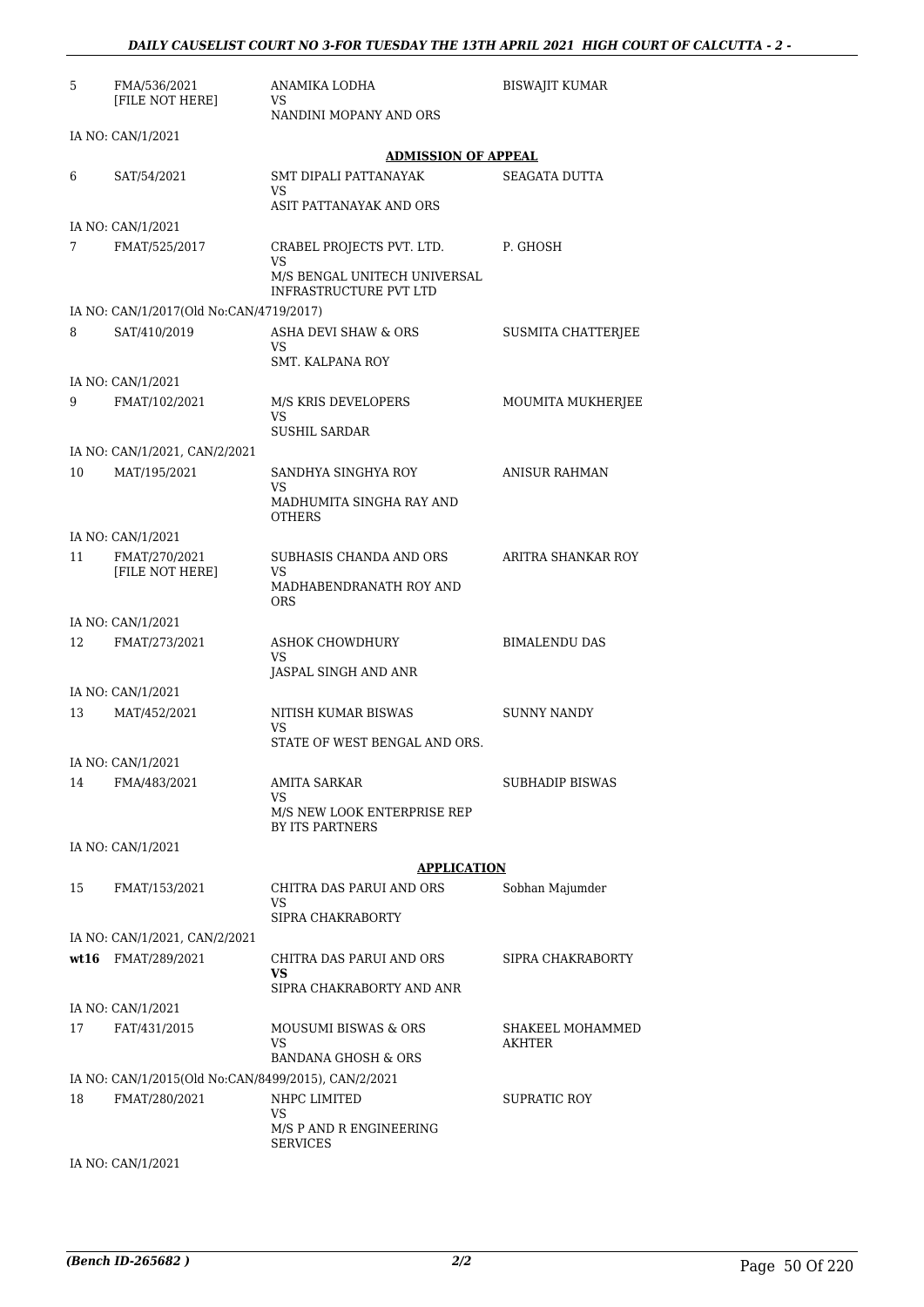

### **Appellate Side**

**DAILY CAUSELIST For Tuesday The 13th April 2021**

**COURT NO. 28**

**DIVISION BENCH (DB - V)**

### **AT 10:30 AM HON'BLE JUSTICE SOUMEN SEN HON'BLE JUSTICE TIRTHANKAR GHOSH (VIA VIDEO CONFERENCE)**

#### **ON AND FROM 08-04-2021 TO 19-04-2021**

**ON AND FROM THURSDAY, 8 TH APRIL, 2021 TO MONDAY, 19TH APRIL, 2021 (THE BENCH WILL CONVENE AT 2 P.M. ON 8TH APRIL, 2021 AND WILL BE OPERATIVE FOR THE WHOLE DAY ON THE REMAINING DAYS) – WILL SIT TOGETHER AND TAKE UP THE MATTERS RELATED TO THE FOLLOWING DETERMINATION – ANTICIPATORY BAIL UNDER SECTION 438 OF THE CODE OF CRIMINAL PROCEDURE INCLUDING MODIFICATION/CANCELLATIO AND RELAXATION OF THE SAME;**

**BAIL UNDER SECTION 439 OF THE CODE OF CRIMINAL PROCEDURE (PUNISHMENT ABOVE 7 YEARS) INCLUDING MODIFICATION/CANCELLATION AND RELAXATION OF THE SAME.**

**TODAY, i.e., ON 13-04-2021, AFTER "TO BE MENTIONED" AND "FIXED MATTER", BAIL MATTERS WILL BE TAKEN UP SERIALLY FROM CRM 1609/2021 ONWARDS. FROM 2 P.M. ANTICIPATORY BAIL MATTERS WILL BE TAKEN UP SERIALLY FROM CRM 824/2021.**

**NOTE: MATTERS WILL BE TAKEN UP THROUGH PHYSICAL HEARING ONLY WHEN BOTH THE PARTIES ARE AGREED**

|                |                                                         | <u>TO DE MENTIONED</u>                                                                    |                                           |
|----------------|---------------------------------------------------------|-------------------------------------------------------------------------------------------|-------------------------------------------|
| $\mathbf{1}$   | CRM/749/2021<br>(Personal Appearance)<br>$(19-04-2021)$ | MD. REJWANUL HOQUE<br><b>VS</b><br>State of West Bengal                                   | <b>MAZHAR HOSSAIN</b><br><b>CHOWDHURY</b> |
| $\mathfrak{D}$ | CRM/904/2021<br>(Non-Prosecution)                       | <b>CHANDAN SEN</b><br>VS<br>State of West Bengal                                          | KALYAN KUMAR<br><b>BHATTACHARJEE</b>      |
| 3              | CRM/1202/2021<br>$(16-04-2021)$                         | NITIN JAISWAL<br><b>VS</b><br><b>STATE OF WEST BENGAL</b>                                 | Sujoy Sarkar                              |
| 4              | CRM/1427/2021<br>(Non-Prosecution)                      | <b>AZIZUL HAOUE</b><br>VS<br>STATE OF WEST BENGAL                                         | <b>MANAS KUMAR DAS</b>                    |
| 5              | CRM/1443/2021<br>(Non-Prosecution)                      | <b>SANCHITA SARKAR</b><br>VS<br><b>STATE OF WEST BENGAL</b>                               | Asraf Mandal                              |
| 6              | CRM/2436/2021<br>(Not Pressed)                          | <b>TAPESH MANDAL</b><br>VS<br><b>STATE OF WEST BENGAL</b>                                 | Kalidas Saha                              |
| 7              | CRM/2504/2021<br>(Non-Prosecution)                      | BHIKSHU MANDAL @ BHIKHU<br><b>MANDAL</b><br><b>VS</b><br>STATE OF WEST BENGAL AND<br>ORS. | Kalidas Saha                              |
| 8              | CRM/2864/2021<br>(Non-Prosecution)                      | <b>SUFAL MONDAL</b><br>VS<br>STATE OF WEST BENGAL                                         | Kalidas Saha                              |

### **TO BE MENTIONED**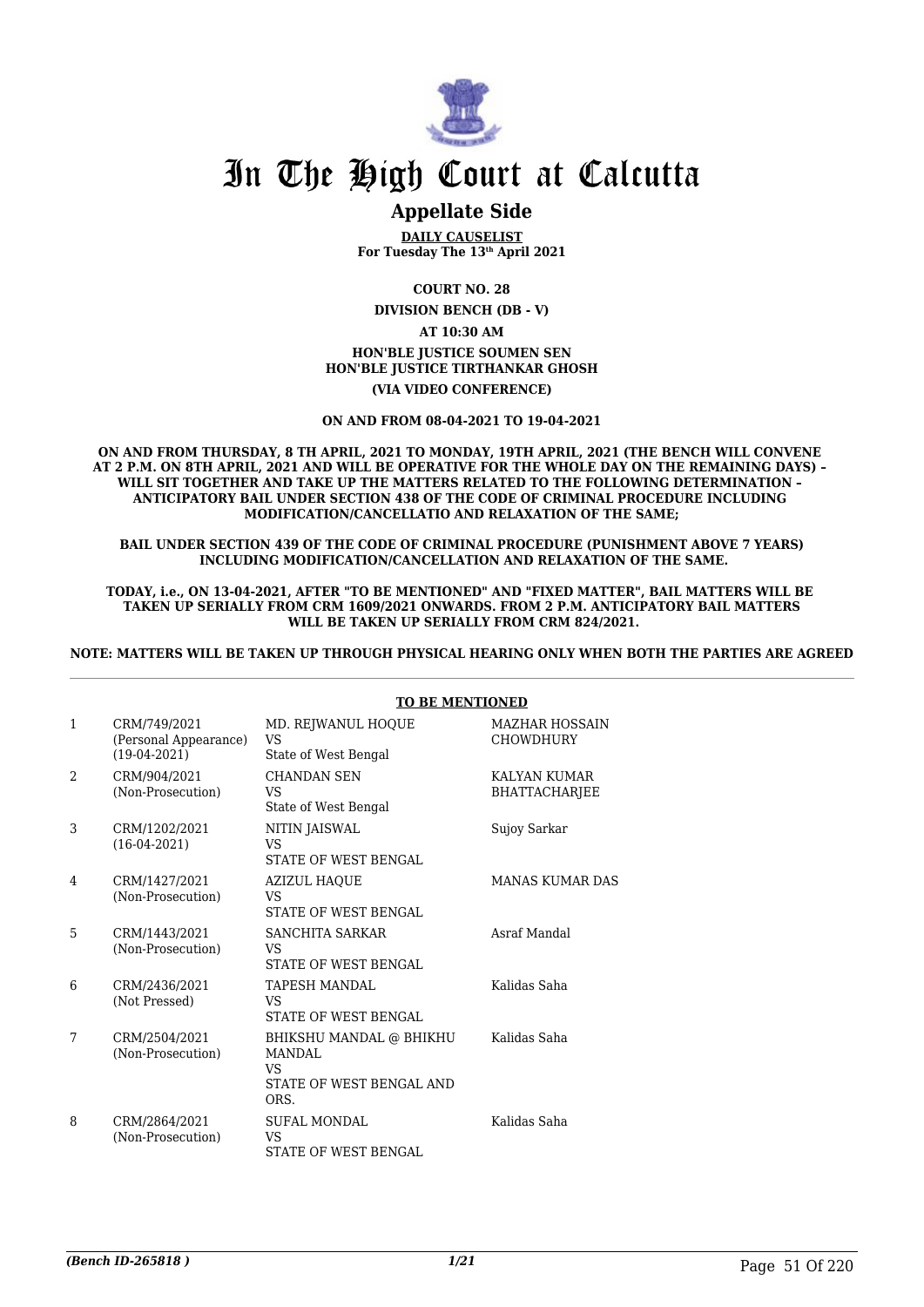| 9  | CRM/2961/2021        | BHIM CHARAN KHALUYA @<br>BHIM CHARAN KHALUA AND<br>ANR<br>VS.<br>STATE OF WEST BENGAL | ASHOK HALDER                        |
|----|----------------------|---------------------------------------------------------------------------------------|-------------------------------------|
| 10 | CRM/3152/2021        | RAKESH SINGH @ RAKESH<br>KUMAR SINGH<br>VS.<br>STATE OF WEST BENGAL                   | <b>ABHIJIT SINGH</b>                |
|    |                      | <b>FIXED MATTER</b>                                                                   |                                     |
| 11 | CRM/2896/2020        | AKHTAR PARWEZ<br>VS                                                                   | DHANANJAY BANERJEE                  |
|    |                      | STATE OF WEST BENGAL                                                                  |                                     |
|    |                      | IA NO: CRAN/2/2020(Old No:CRAN/2401/2020), CRAN/3/2020                                |                                     |
| 12 | CRM/11095/2020       | SANTOSH BARMAN<br>VS<br>State of West Bengal                                          | <b>BUSRA KHATOON</b>                |
| 13 | CRM/819/2021         | <b>HASIMUDDIN</b><br>VS                                                               | <b>AMIT RAY</b>                     |
|    |                      | State of West Bengal                                                                  |                                     |
| 14 | CRM/1585/2021        | NAFISA KHATUN @ NAPISA<br>KHATUN @ ASHH AND ORS<br>VS                                 | RAFIKUL ISLAM SARDAR                |
|    |                      | STATE OF WEST BENGAL                                                                  |                                     |
| 15 | CRM/2407/2021        | MOHASHIN SK @ MOHASIN SK<br><b>AND ANR</b><br>VS.                                     | RAJNANDINI DAS                      |
|    |                      | STATE OF WEST BENGAL                                                                  |                                     |
|    | $wt16$ CRM/2406/2021 | FARUK SK AND ORS<br>VS                                                                | RAJNANDINI DAS                      |
|    |                      | STATE OF WEST BENGAL                                                                  |                                     |
|    |                      |                                                                                       |                                     |
|    |                      | <b>APPLICATION FOR BAIL</b>                                                           |                                     |
| 17 | CRM/2662/2020        | SANJAY DAS<br>VS                                                                      | ANKITA DAS CHAKRABORTY              |
|    |                      | SUPERINTENDENT OF<br>CUSTOMS, SPECIAL<br><b>INVESTIGATION BRANCH</b>                  |                                     |
| 18 | CRM/7496/2020        | AZAD SK ALIAS ABUL KALAM<br>AZAD                                                      | SOUMYA NAG                          |
|    |                      | <b>VS</b>                                                                             |                                     |
|    | IA NO: CRAN/1/2020   | State of West Bengal                                                                  |                                     |
| 19 | CRM/9610/2020        | SANJIB KUMAR MONDAL<br>VS                                                             | ARGHYA CHAKRABARTI                  |
|    |                      | State of West Bengal                                                                  |                                     |
| 20 | CRM/10765/2020       | <b>SAMIR DEY</b>                                                                      | KARAN DUDHWEWALA                    |
|    | $(23-04-2021)$       | VS<br>UNION OF INDIA                                                                  |                                     |
| 21 | CRM/10818/2020       | <b>SANTU SAHA</b>                                                                     | ANKITA BOSE                         |
|    | $(23-04-2021)$       | VS<br>UNION OF INDIA AND ORS.                                                         |                                     |
| 22 | CRM/10898/2020       | VIKASH KUMAR YADAV @<br>VIVESH YADAV @ BIKASH YADAV<br><b>VS</b>                      | SOUMYA BASU ROY<br><b>CHOWDHURY</b> |
| 23 | CRM/11054/2020       | State of West Bengal<br><b>SUNNY HELA</b><br><b>VS</b>                                | GAGANJYOT SINGH                     |
| 24 | CRM/11181/2020       | Union of India<br>MITHUN DHARA                                                        | KOUSTAV BAGCHI                      |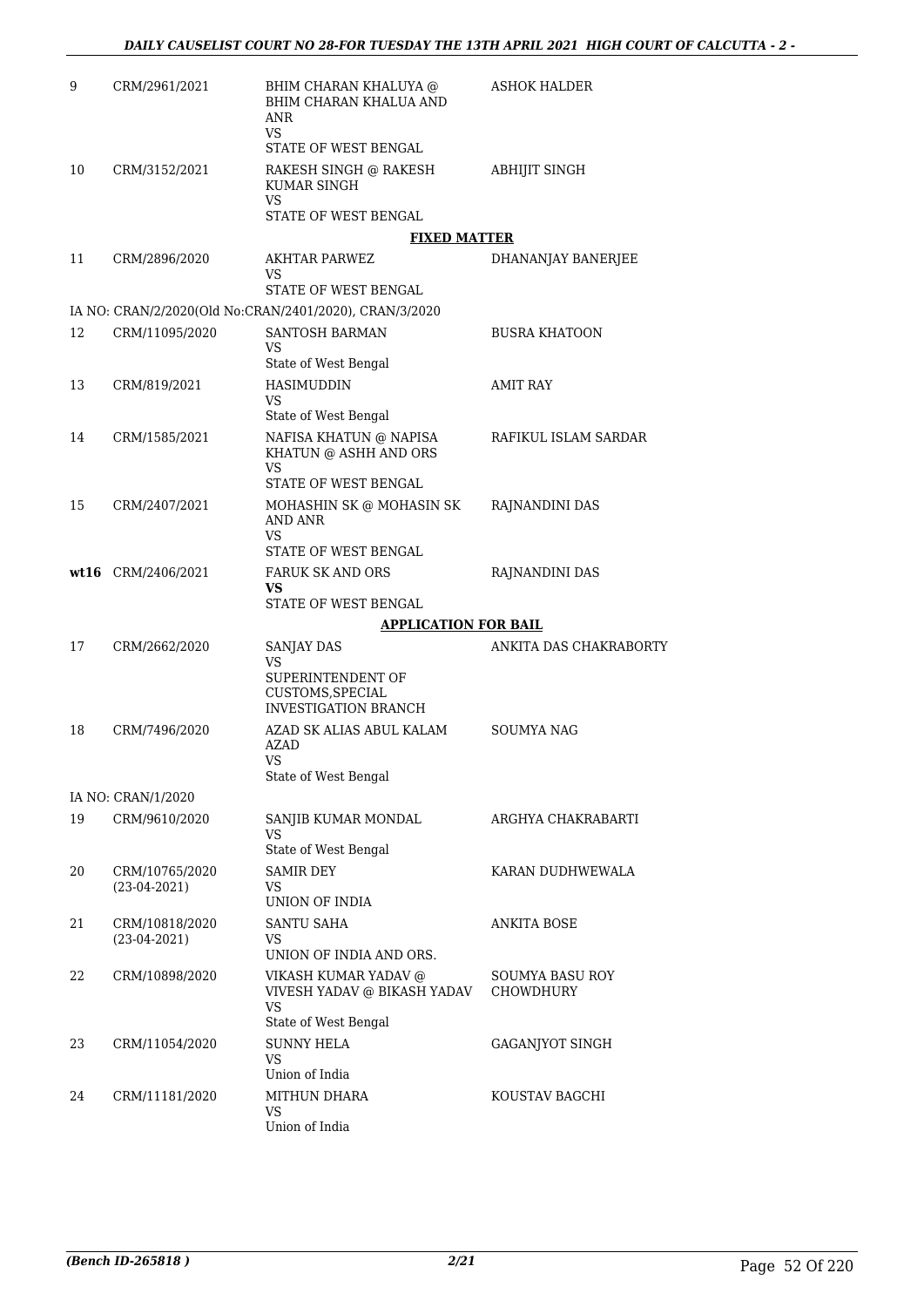### *DAILY CAUSELIST COURT NO 28-FOR TUESDAY THE 13TH APRIL 2021 HIGH COURT OF CALCUTTA - 3 -*

| 25 | CRM/341/2021                              | MD SHAMI @ MOHAMMAD<br><b>SHAMI</b><br><b>VS</b>                                                              | NAZIR AHMED             |
|----|-------------------------------------------|---------------------------------------------------------------------------------------------------------------|-------------------------|
|    |                                           | State of West Bengal                                                                                          |                         |
|    | wt26 CRM/117/2021                         | MITHUN CHANDRA<br>VS.<br>STATE OF WEST BENGAL AND                                                             | <b>AMRIN KHATOON</b>    |
|    |                                           | ORS.                                                                                                          |                         |
| 27 | CRM/370/2021                              | ANIRUDDHA GHOSH<br>VS                                                                                         | DATTATREYA DUTTA        |
|    |                                           | State of West Bengal                                                                                          |                         |
| 28 | CRM/633/2021                              | BAPI SAMANTA @ NILMONI<br>SAMANTA<br>VS                                                                       | RAMASHIS MUKHERJEE      |
|    |                                           | State of West Bengal                                                                                          |                         |
| 29 | CRM/701/2021                              | SHANKAR PROSAD SHARMA @<br><b>SHANKAR SHARMA</b><br><b>VS</b>                                                 | APURBA KUMAR DUTTA      |
|    |                                           | State of West Bengal                                                                                          |                         |
| 30 | CRM/782/2021                              | AYUB ALI MOLLA                                                                                                | SHASHANKA SHEKHAR SAHA  |
|    |                                           | VS<br>State of West Bengal                                                                                    |                         |
| 31 | CRM/816/2021                              | <b>SUMAN BARMAN</b><br>VS                                                                                     | ROMA ROY                |
|    |                                           | State of West Bengal                                                                                          |                         |
| 32 | CRM/1002/2021<br>$(16-04-2021)$           | SOUMEN MONDAL<br>VS                                                                                           | RAJESWAR CHAKRABORTY    |
|    |                                           | STATE OF WEST BENGAL                                                                                          |                         |
|    |                                           | <b>FOR ORDERS</b>                                                                                             |                         |
| 33 | CRM/11017/2020                            | UTPAL MONDAL @ IMAM<br>SAMUNUR @ SABNUR MONDAL<br>@ ALAUDDIN MONDAL AND ORS<br>VS<br>THE STATE OF WEST BENGAL | MADHUMITA BASAK         |
|    |                                           |                                                                                                               |                         |
|    |                                           | <b>BAIL APPLICATION</b>                                                                                       |                         |
| 34 | CRM/7263/2019                             | HASIBUL HAQUE<br>VS<br>THE C.B.I.                                                                             | PARTHA SARATHI DAS      |
|    | IA NO: CRAN/1/2021                        |                                                                                                               |                         |
|    |                                           | SHYAMAL KUNDU                                                                                                 | SNEHANSU MAJUMDER       |
|    | 35 CRM/562/2020                           | VS<br>STATE OF WEST BENGAL                                                                                    |                         |
|    | IA NO: CRAN/1/2020                        |                                                                                                               |                         |
| 36 | CRM/3248/2020                             | SOVAN CHAKRABORTY @ TUKAI<br>VS.                                                                              | ASHISH DEY              |
|    |                                           | STATE OF WEST BENGAL                                                                                          |                         |
|    | IA NO: CRAN/2/2021                        |                                                                                                               |                         |
| 37 | CRM/3277/2020                             | CHANDAN KHATICK                                                                                               | <b>BITASOK BANERJEE</b> |
|    |                                           | VS                                                                                                            |                         |
|    |                                           | STATE OF WEST BENGAL                                                                                          |                         |
| 38 | CRM/5808/2020                             | ARUN KUMAR DAS<br>VS.                                                                                         | RAJDEEP HALDAR          |
|    |                                           | STATE OF WEST BENGAL & ANR                                                                                    |                         |
|    | IA NO: CRAN/1/2020(Old No:CRAN/4219/2020) |                                                                                                               |                         |
| 39 | CRM/7610/2020                             | <b>SK.SADDAM HOSSAIN</b><br><b>VS</b><br>State of West Bengal                                                 | DATTATREYA DUTTA        |
| 40 | CRM/8129/2020                             | TARIKUL ISLAM @ TARIK                                                                                         | SANTANU MAJI            |
|    |                                           | VS<br>State of West Bengal                                                                                    |                         |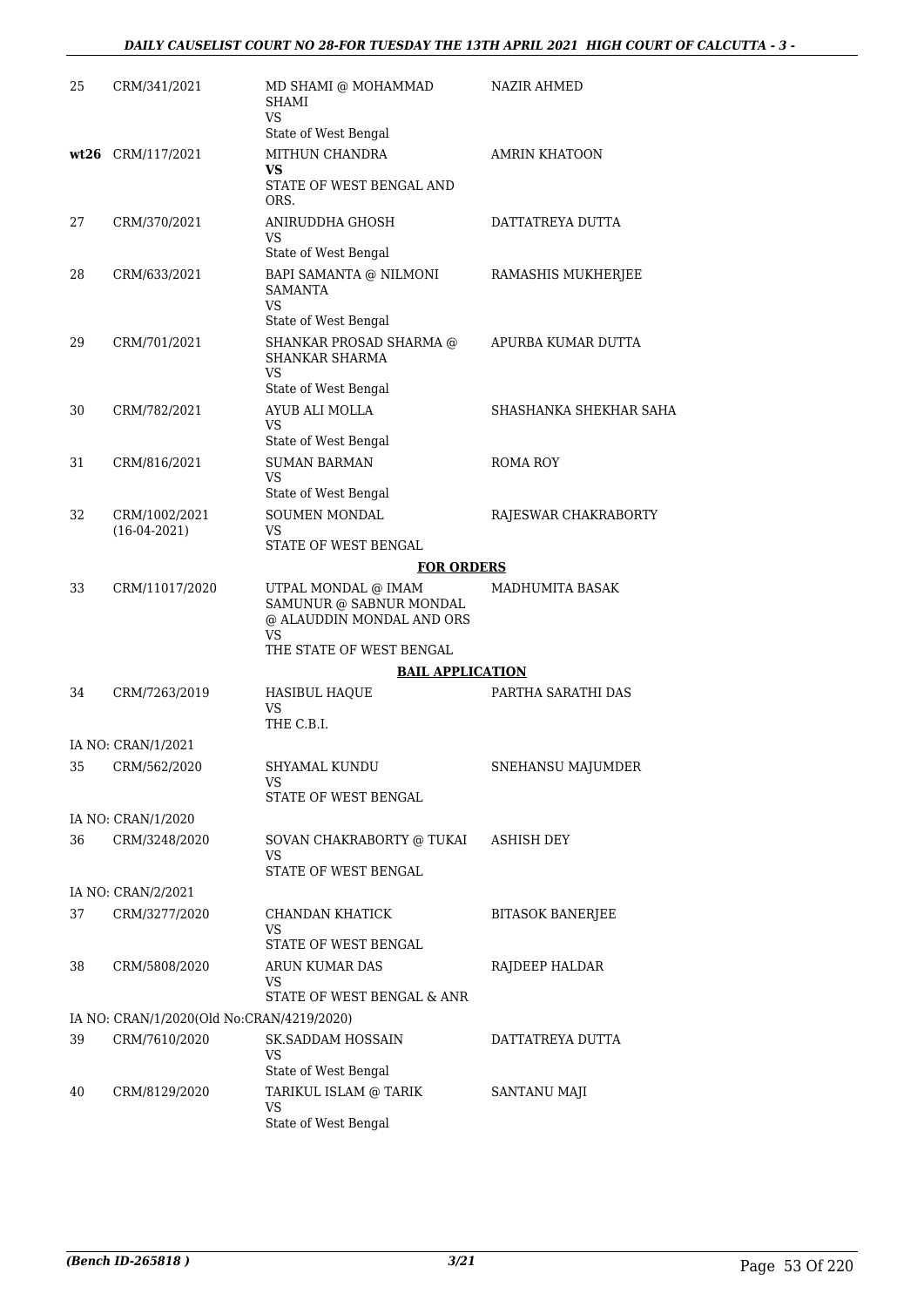### *DAILY CAUSELIST COURT NO 28-FOR TUESDAY THE 13TH APRIL 2021 HIGH COURT OF CALCUTTA - 4 -*

| 41 | CRM/8246/2020       | JAYNAL GAZI<br>VS<br>State of West Bengal                                                           | SUDARSHAN GHOSH                            |
|----|---------------------|-----------------------------------------------------------------------------------------------------|--------------------------------------------|
| 42 | CRM/8560/2020       | <b>BHASKAR MUKHERJEE</b><br>VS<br>State of West Bengal                                              | TANMAY BASU                                |
| 43 | CRM/8667/2020       | SUTPAL GHOSH AND ORS<br>VS<br>State of West Bengal                                                  | PRABIR MAJUMDER                            |
| 44 | CRM/8697/2020       | DEB KUAMR CHAKRABORTY<br>VS<br>State of West Bengal                                                 | ANKITA DAS CHAKRABORTY                     |
| 45 | CRM/9535/2020       | SISHUTOSH SOREN<br>VS<br>State of West Bengal                                                       | KAZI M RAHMAN                              |
| 46 | CRM/9991/2020       | <b>BIPLAB DAS @ BAPAN</b><br><b>VS</b><br>State of West Bengal                                      | Ramashis Mukherjee                         |
| 47 | CRM/10162/2020      | ALIM KHAN@ALI@MD ALI<br>@MUBARAK<br>VS.<br>State of West Bengal                                     | SANJIB MITRA                               |
|    | wt48 CRM/10091/2020 | SK. KALAM<br>VS.<br>STATE OF WEST BENGAL                                                            | <b>SOUMYA BASU ROY</b><br><b>CHOWDHURI</b> |
| 49 | CRM/10244/2020      | NIZAMUDDIN GAZI<br>VS<br>State of West Bengal                                                       | Ramashis Mukherjee                         |
| 50 | CRM/10439/2020      | PARDEEP KUMAR AND ANR<br>VS<br>State of West Bengal                                                 | MD N RABBEER                               |
| 51 | CRM/10486/2020      | <b>SANTAN BHUIYA</b><br>VS<br>State of West Bengal                                                  | <b>SOUVIK DAS</b>                          |
| 52 | CRM/10687/2020      | MRI REJAUL ALI@RIKUL<br>VS.<br>State of West Bengal                                                 | <b>SAGAR SAHA</b>                          |
| 53 | CRM/10910/2020      | SHAMIM HUSSAIN @<br>GILL921782<br>VS<br>State of West Bengal                                        | <b>HUSEN MUSTAFI</b>                       |
| 54 | CRM/11058/2020      | SOLEMAN MOLLA<br>VS<br>State of West Bengal                                                         | MD ZEESHAN UDDIN                           |
| 55 | CRM/11108/2020      | SANOJ SINGH AND ORS<br>VS<br>State of West Bengal                                                   | KOMAL SINGH                                |
| 56 | CRM/11109/2020      | KALYAN MURMU<br>VS<br>State of West Bengal                                                          | <b>BITASOK BANERJEE</b>                    |
| 57 | CRM/11122/2020      | PALASH CHANDRA DEY @ PALAS<br>CH. DEY @ APPU DEY @ BAPI<br>DEY<br><b>VS</b><br>State of West Bengal | SUMANTA GANGULY                            |
| 58 | CRM/11128/2020      | <b>SANDEEP LAKRA</b><br>VS<br>State of West Bengal                                                  | BISWAJIT MITRA                             |
| 59 | CRM/11153/2020      | <b>SUJOY MONDAL</b><br>VS<br>State of West Bengal                                                   | SHAMIK BAGCHI                              |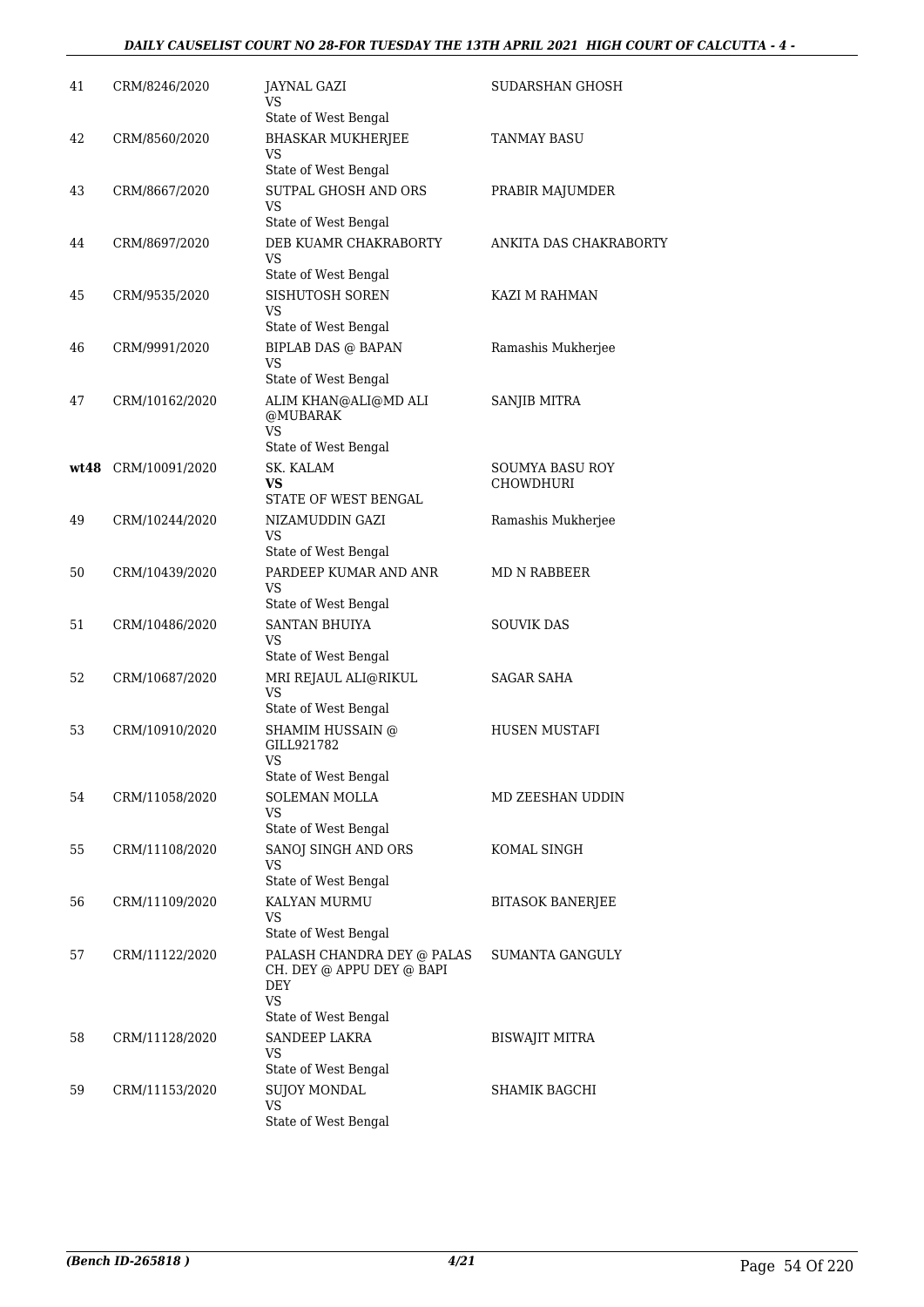| 60 | CRM/11214/2020 | DR. DILIP GHOSH @ DILIP<br>KUMAR GHOSH<br>VS       | MINAL PALANA                       |
|----|----------------|----------------------------------------------------|------------------------------------|
|    |                | State of West Bengal                               |                                    |
| 61 | CRM/11227/2020 | TAHIJUDDIN SHAIKH@RAJU<br>VS                       | ANGSHUMAN CHAKRABORTY              |
|    |                | State of West Bengal                               |                                    |
| 62 | CRM/11261/2020 | <b>NASIR MALLICK</b><br>VS                         | <b>SUMAN DE</b>                    |
|    |                | State of West Bengal                               |                                    |
|    |                | <b>BAIL APPLICATION [NEW]</b>                      |                                    |
| 63 | CRM/469/2021   | MD KALU @ ATAUR RAHAMAN<br>VS.                     | SOUMYA NAG                         |
|    |                | Union of India                                     |                                    |
| 64 | CRM/747/2021   | LAKHAN GHOSH<br>VS<br>State of West Bengal AND ANR | SNEHASISH PAL                      |
|    |                |                                                    |                                    |
| 65 | CRM/750/2021   | <b>BIREN MANDAL</b><br>VS<br>State of West Bengal  | PRITHVIRAJ SINHA ROY               |
| 66 | CRM/766/2021   | HASAN IMAM @ HASNU @                               | PRATIK GHOSH                       |
|    |                | ZUBAIR AHMED @ ASIF<br>HOSSAIN @ ARIF HASAN<br>VS  |                                    |
|    |                | State of West Bengal                               |                                    |
| 67 | CRM/809/2021   | TINKU KUMAR SINGH<br>VS                            | DEV KUMAR SHARMA                   |
|    |                | State of West Bengal                               |                                    |
| 68 | CRM/834/2021   | SOMNATH DUTTA<br>VS<br>State of West Bengal        | KAUSTAV SHOME                      |
| 69 | CRM/835/2021   | <b>SATTAR AHAMED</b><br>VS                         | <b>ASIF DEWAN</b>                  |
|    |                | State of West Bengal                               |                                    |
| 70 | CRM/838/2021   | MONORANJAN DAS<br>@MONORANJAN DAS<br>VS            | NAZIR AHMED                        |
|    |                | State of West Bengal                               |                                    |
| 71 | CRM/851/2021   | DEBASISH BAR<br><b>VS</b><br>State of West Bengal  | sk. sahjahan ali                   |
|    |                |                                                    |                                    |
| 72 | CRM/861/2021   | KOHINOOR BIBI<br>VS<br>State of West Bengal        | SOURAV MUKHERJEE                   |
| 73 | CRM/878/2021   | SHUBHANKAR HALDER                                  | <b>DONA AKTER</b>                  |
|    |                | VS<br>State of West Bengal                         |                                    |
| 74 | CRM/881/2021   | <b>BISWAJIT SHIL</b><br>VS                         | Jeenia Rudra                       |
|    |                | State of West Bengal                               |                                    |
| 75 | CRM/886/2021   | BAPPADITYA PAN @ BAPPA<br>VS                       | SIDHANT CHOWDHURY                  |
|    |                | State of West Bengal                               |                                    |
| 76 | CRM/938/2021   | RAKIBUL MONDAL<br>VS                               | Asraf Mandal                       |
|    |                | State of West Bengal                               |                                    |
| 77 | CRM/940/2021   | TANMOY HOWLADAR<br>VS<br>State of West Bengal      | MAZHAR HOSSAIN<br><b>CHOWDHURY</b> |
| 78 | CRM/943/2021   | <b>SANTOSH ROUT</b>                                | MAZHAR HOSSAIN                     |
|    |                | VS<br>State of West Bengal                         | <b>CHOWDHURY</b>                   |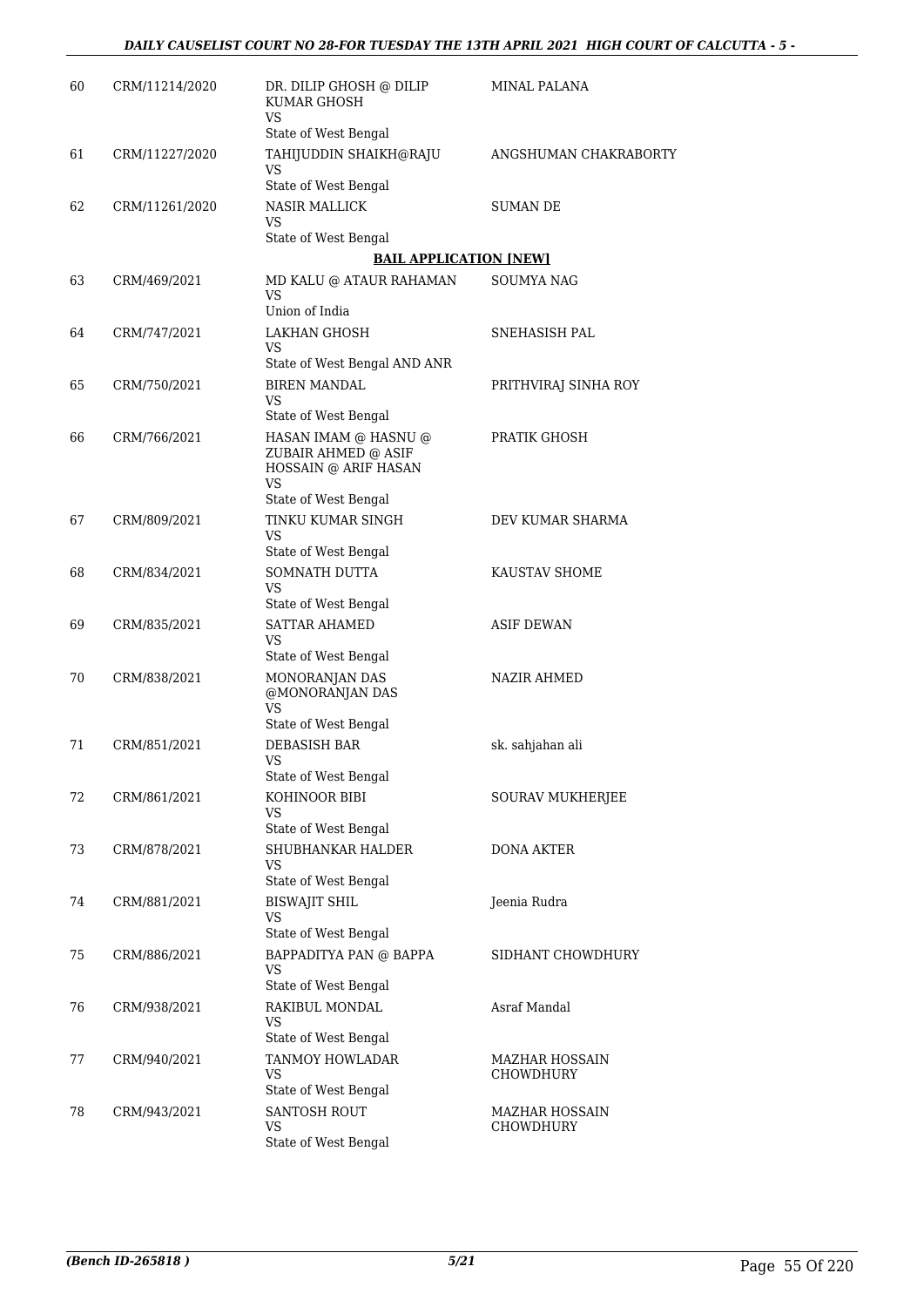### *DAILY CAUSELIST COURT NO 28-FOR TUESDAY THE 13TH APRIL 2021 HIGH COURT OF CALCUTTA - 6 -*

| 79 | CRM/968/2021  | AINAL HAQUE<br>VS<br>State of West Bengal                                                         | ARNAB SAHA            |
|----|---------------|---------------------------------------------------------------------------------------------------|-----------------------|
| 80 | CRM/982/2021  | PRADIP RUIDAS<br>VS<br>State of West Bengal                                                       | PINTU KARAR           |
| 81 | CRM/986/2021  | TAPAS SARKAR<br>VS                                                                                | PINTU KARAR           |
| 82 | CRM/998/2021  | State of West Bengal<br>RABJEL MONDAL@KALU<br>VS                                                  | Anisur Rahaman        |
| 83 | CRM/1039/2021 | State of West Bengal<br>SAILEN GHARAI<br>VS<br>STATE OF WEST BENGAL AND                           | SUMAN DE              |
| 84 | CRM/1046/2021 | ORS.<br>SAMAR BISWAS ALIAS GUYE<br>VS<br>STATE OF WEST BENGAL AND<br>ORS.                         | <b>AMIT SINGH</b>     |
| 85 | CRM/1048/2021 | <b>SUBRATA GHOSH</b><br>VS                                                                        | ARKA CHAKRABORTY      |
| 86 | CRM/1052/2021 | STATE OF WEST BENGAL<br>NIDUL PAUL<br>VS.<br>STATE OF WEST BENGAL AND                             | SUMANTA CHAKRABORTY   |
| 87 | CRM/1058/2021 | ORS.<br>RABI SHARMA @RABI KUMAR<br><b>SHARMA</b><br>VS                                            | SOURADEEP DUTTA       |
| 88 | CRM/1067/2021 | STATE OF WEST BENGAL<br>ASRAF @ ARSHAD @ ARSAD<br>VS                                              | SEKHAR MUKHERJEE      |
| 89 | CRM/1080/2021 | STATE OF WEST BENGAL<br><b>ARUN BASAK</b><br>VS                                                   | KOUSTUV SHOME         |
| 90 | CRM/1089/2021 | STATE OF WEST BENGAL<br>KANCHAN SONKAR<br>VS<br>THE STATE OF WEST BENGAL                          | Subhabrata Chowdhury  |
| 91 | CRM/1105/2021 | LAL MAHAMMAD DHUKRE @<br>LAL MAHAMMAD DUKRE<br>@LALTUU<br>VS.<br>STATE OF WEST BENGAL AND<br>ORS. | <b>SUMIT ROUTH</b>    |
| 92 | CRM/1108/2021 | SAJIB BISWAS @ SANJIT<br>VS<br>STATE OF WEST BENGAL AND<br>ORS.                                   | NARAYAN DEBNATH       |
| 93 | CRM/1110/2021 | SANJIB BISWAS @ SANJIT<br>VS<br>STATE OF WEST BENGAL                                              | NARAYAN DEBNATH       |
| 94 | CRM/1111/2021 | SAHARAB MONDAL<br>VS<br>STATE OF WEST BENGAL AND<br>ORS.                                          | ASHOK KUMAR CHOWDHURY |
| 95 | CRM/1112/2021 | RAJ CHAKRABORTY<br>VS.<br>STATE OF WEST BENGAL                                                    | ASHOK KR. CHOWDHURY   |
| 96 | CRM/1130/2021 | NIYAJUL SK<br>VS<br>STATE OF WEST BENGAL                                                          | Anisur Rahaman        |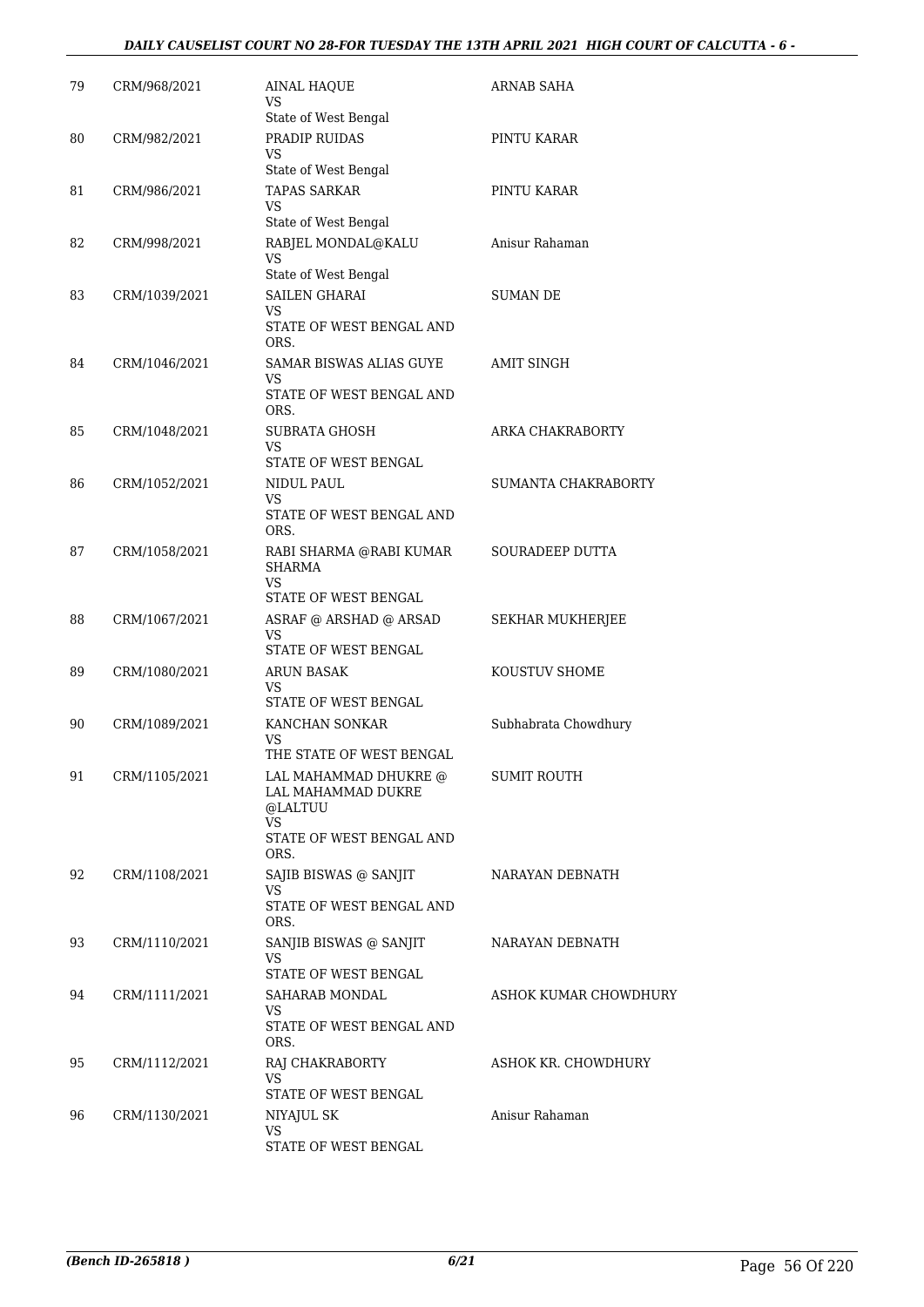| 97  | CRM/1132/2021 | RUBEL ALI @ ABDUL AZIZ<br>VS.<br><b>STATE OF WEST BENGAL</b>                                                                              | HABIBUR RAHAMAN                     |
|-----|---------------|-------------------------------------------------------------------------------------------------------------------------------------------|-------------------------------------|
| 98  | CRM/1143/2021 | PRODIP CHOWDHURY@PRADIP<br>KR CHOWDHURY@PRDEEP<br>KUMAR CHOWDHURY<br>VS.                                                                  | PRONOJIT ROY                        |
|     |               | STATE OF WEST BENGAL                                                                                                                      |                                     |
| 99  | CRM/1149/2021 | <b>GORA CHAND</b><br>MUKHERJEE@HARU<br>VS                                                                                                 | SUMITAVA CHAKRABORTY                |
| 100 | CRM/1173/2021 | STATE OF WEST BENGAL<br>PREM KUMAR MANDAL<br>VS<br>STATE OF WEST BENGAL AND<br>ORS.                                                       | <b>MOUNICK GHOSH</b>                |
| 101 | CRM/1178/2021 | SUKANTA KUMAR SAHOO<br>VS<br>STATE OF WEST BENGAL AND<br>ORS.                                                                             | SOUMYA BASU ROY<br><b>CHOWDHURY</b> |
| 102 | CRM/1206/2021 | SAMIR ADHIKARY<br>VS.<br>STATE OF WEST BENGAL                                                                                             | SHASANKAR SEKHAR SAHA               |
| 103 | CRM/1213/2021 | JIYARUL MONDAL<br>VS                                                                                                                      | ARUNIMA DAS SHARMA                  |
| 104 | CRM/1221/2021 | STATE OF WEST BENGAL<br>FULLARA MONDAL<br>VS.<br>CENTRAL BUREAU OF<br><b>INVESTIGATION</b>                                                | SANTANU MAJI                        |
| 105 | CRM/1253/2021 | S.K.CHAND @CHAND<br>VS.<br>STATE OF WEST BENGAL                                                                                           | DEVRANJAN DAS                       |
| 106 | CRM/1255/2021 | <b>TAHERUL HOSSAIN</b><br>VS<br>STATE OF WEST BENGAL AND<br>ORS.                                                                          | ABDUS SALAM                         |
| 107 | CRM/1257/2021 | KARTICK SAMMADAR<br>VS<br>STATE OF WEST BENGAL AND<br>ORS.                                                                                | <b>HUSEN MUSTAFI</b>                |
| 108 | CRM/1258/2021 | SUJOY CHANDRA @SUJOY<br><b>CHANDA</b><br><b>VS</b><br>STATE OF WEST BENGAL                                                                | <b>BITASOK BANERJEE</b>             |
| 109 | CRM/1291/2021 | <b>BIKASH HARI</b><br>VS<br>STATE OF WEST BENGAL                                                                                          | AMIT SINGH                          |
| 110 | CRM/1313/2021 | ARIF ALI MOLLA<br>VS<br>STATE OF WEST BENGAL AND<br>ORS.                                                                                  | ARUPO KUMAR BHOWMICK                |
| 111 | CRM/1325/2021 | AMIN AKHTAR @AMIM AKTAR<br>VS<br>STATE OF WEST BENGAL                                                                                     | SAGAR SAHA                          |
| 112 | CRM/1350/2021 | ASHOK KUMAR CHOUDHURY<br>@ASHOK CHOUDHURY<br>@ASHOKE<br>CHOWDHURY@RAMESH<br>PRAJAPATI@CHOWDHURY<br>VS<br>STATE OF WEST BENGAL AND<br>ORS. | SOUMYA NAG                          |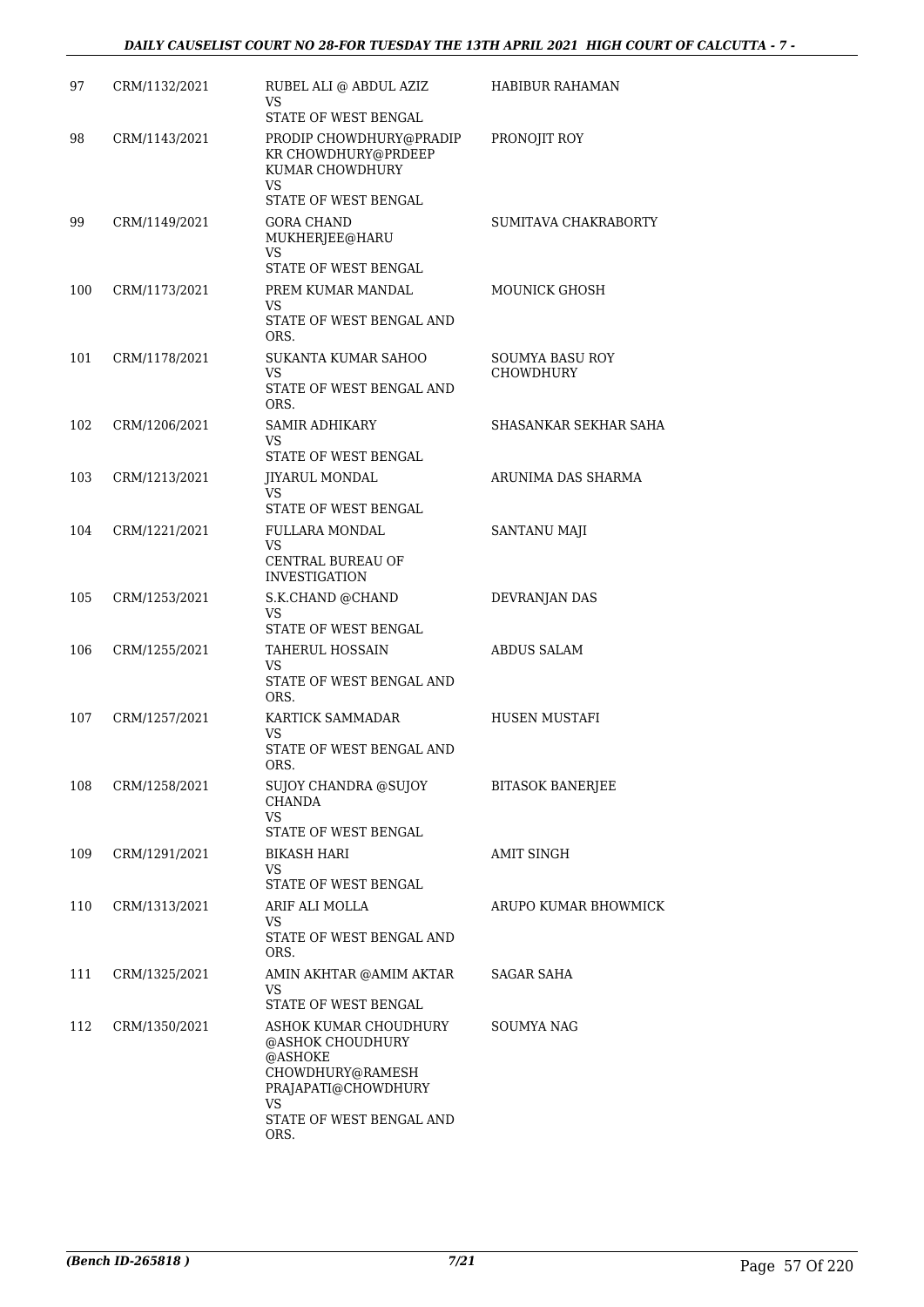| 113 | CRM/1352/2021                         | MD. SAUKAT SEKH<br>VS<br>UNION OF INDIA, AIR<br>INTELLIGENCE UNIT, ,       | <b>ARKACHAKRABORTY</b>             |
|-----|---------------------------------------|----------------------------------------------------------------------------|------------------------------------|
| 114 | CRM/1354/2021                         | MEHER ALI SK AND OTHERS<br>VS<br>STATE OF WEST BENGAL                      | KRISHNENDU DE                      |
| 115 | CRM/1357/2021                         | SK SAKIR ALI @SK JIKSARUL ALI<br>VS<br>STATE OF WEST BENGAL                | ANINDYA GHOSH                      |
| 116 | CRM/1373/2021                         | <b>SAMIRAN KR DAS</b><br>VS<br>STATE OF WEST BENGAL                        | MAZHAR HOSSAIN<br><b>CHOWDHURY</b> |
| 117 | CRM/1380/2021                         | ABARUN SHARMA@VARUN<br>KUMAR SHARMA<br>VS.                                 | Kunal Ganguly                      |
| 118 | CRM/1399/2021                         | STATE OF WEST BENGAL<br>RAHUL SK @ BABU SK<br><b>VS</b>                    | <b>ABDUS SALAM</b>                 |
| 119 | CRM/1400/2021                         | STATE OF WEST BENGAL<br>SUSANTA GHOSH @ LAL<br>VS.                         | PRABIR MAJUMDER                    |
| 120 | CRM/1404/2021                         | STATE OF WEST BENGAL<br><b>SURENDRA RAI</b><br>VS                          | ANAMITRA BANERJEE                  |
| 121 | CRM/1405/2021                         | STATE OF WEST BENGAL<br>ANSARUL ALAM<br>VS                                 | PARVEJ ANAM                        |
| 122 | CRM/1429/2021                         | STATE OF WEST BENGAL<br>ANIMESH ADAK AND ANR<br>VS<br>STATE OF WEST BENGAL | MAIDUL ISLAM KAYAL                 |
| 123 | CRM/1461/2021<br>$(16-04-2021)(S)$    | <b>ABHIJIT DAS</b><br><b>VS</b><br>STATE OF WEST BENGAL                    | <b>GAURAV KUMAR BASU</b>           |
| 124 | CRM/1462/2021<br>$(16-04-2021)$       | UTTAM MALO<br>VS<br>STATE OF WEST BENGAL                                   | <b>SUJAN CHATTERJEE</b>            |
| 125 | CRM/1473/2021<br>$(16-04-2021)(S)(D)$ | HUMAYUN SK. @ HUMAYN SK.<br>VS<br>STATE OF WEST BENGAL                     | <b>TAPODIP GUPTA</b>               |
| 126 | CRM/1591/2021                         | RAHIMA BIBI<br>VS<br>STATE OF WEST BENGAL                                  | SOUMA SUBHRA ROY                   |
| 127 | CRM/1609/2021                         | JAYDEB MALLICK AND ORS.<br>VS<br>STATE OF WEST BENGAL                      | SOURAV MUKHERJEE                   |
| 128 | CRM/1610/2021                         | BISWAJIT OJHA @ BISWA<br>VS<br>STATE OF WEST BENGAL                        | KOUSTAV BAGCHI                     |
| 129 | CRM/1611/2021                         | DIPAK @ PUSPA ROY AND ANR.<br>VS<br>STATE OF WEST BENGAL                   | SOURAV MUKHERJEE                   |
| 130 | CRM/1619/2021                         | RITIK RAM @ RITTIK<br>VS<br>STATE OF WEST BENGAL                           | Ramashis Mukherjee                 |
| 131 | CRM/1620/2021                         | MOSHARAF MOLLA<br>VS<br>STATE OF WEST BENGAL                               | SAYAN MUKHERJEE                    |
| 132 | CRM/1621/2021                         | RASID LASKAR @ RASID LASKAR<br>@ BACHHU<br>VS.<br>STATE OF WEST BENGAL     | SUCHISMITA DUTTA                   |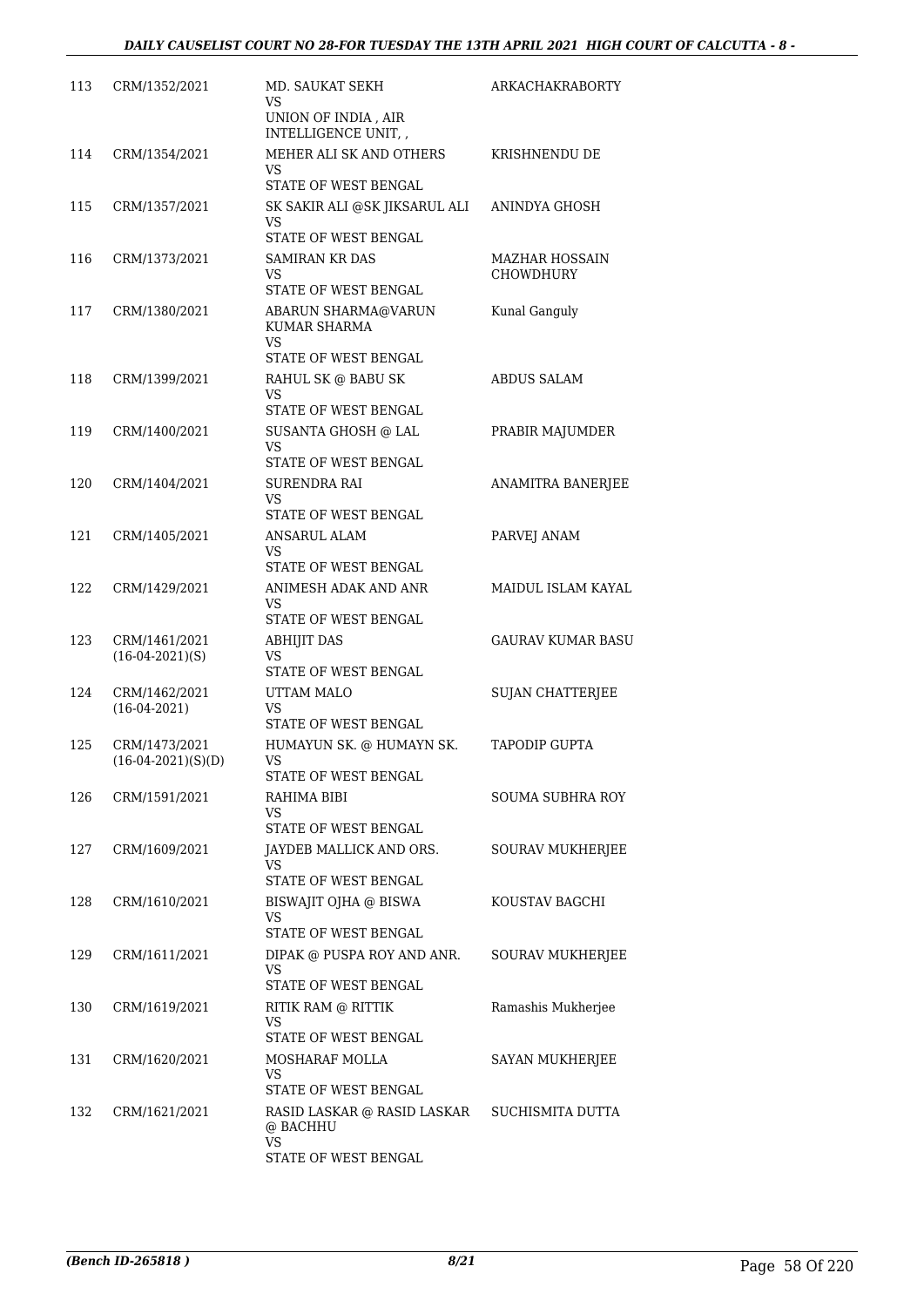| 133 | CRM/1623/2021 | <b>UTTAM DAS</b><br>VS                                                     | PRIYANKAR GANGULY      |
|-----|---------------|----------------------------------------------------------------------------|------------------------|
|     |               | STATE OF WEST BENGAL                                                       |                        |
| 134 | CRM/1634/2021 | BABU ROY @ BAPI ROY<br>VS                                                  | SANJIB MITRA           |
|     |               | STATE OF WEST BENGAL                                                       |                        |
| 135 | CRM/1635/2021 | NAJIMA BIBI<br>VS.                                                         | ARUP KUMAR BHOWMICK    |
|     |               | STATE OF WEST BENGAL                                                       |                        |
| 136 | CRM/1637/2021 | SANJIT SAHA<br>VS.                                                         | <b>AVISHEK PRASAD</b>  |
|     |               | STATE OF WEST BENGAL                                                       |                        |
| 137 | CRM/1640/2021 | RAFIKUL ISLAM<br>VS                                                        | ANCHITA SARKAR         |
|     |               | STATE OF WEST BENGAL                                                       |                        |
| 138 | CRM/1641/2021 | HARIHAR MAHATO<br>VS                                                       | DIPAYAN DAN            |
|     |               | STATE OF WEST BENGAL                                                       |                        |
| 139 | CRM/1642/2021 | AMIRUL SK@RAMJAN SK<br>VS.                                                 | SANDIP CHAKRABORTY     |
|     |               | STATE OF WEST BENGAL                                                       |                        |
| 140 | CRM/1647/2021 | SALAMAT SK<br>VS                                                           | Ali Ahsan Alamgir      |
|     |               | STATE OF WEST BENGAL                                                       |                        |
| 141 | CRM/1657/2021 | <b>BARI SHAK AND ANR</b>                                                   | KAMAL CHANDRA SAHA     |
|     |               | VS<br>STATE OF WEST BENGAL                                                 |                        |
| 142 | CRM/1658/2021 | UJJAL MONDAL @ BABU                                                        | KAMALESH CH SAHA       |
|     |               | VS                                                                         |                        |
|     |               | STATE OF WEST BENGAL                                                       |                        |
| 143 | CRM/1660/2021 | SHAHNAZ PERWEEN@ BICHHIA<br>VS                                             | APURBA KR. DUTTA       |
|     |               | STATE OF WEST BENGAL                                                       |                        |
| 144 | CRM/1667/2021 | <b>BABLU SK AND ANR</b><br>VS                                              | SHASHANKA SEKHAR SAHA  |
|     |               | STATE OF WEST BENGAL                                                       |                        |
| 145 | CRM/1669/2021 | RAJESH MONDAL @ RAJU @<br>KALU AND ANR                                     | KUNAL KUMAR MUKHERJEE  |
|     |               | VS                                                                         |                        |
|     |               | STATE OF WEST BENGAL                                                       |                        |
| 146 | CRM/1671/2021 | <b>BASU DEBNATH</b><br>VS<br>STATE OF WEST BENGAL                          | DEEPAK KR. SHAW        |
| 147 | CRM/1672/2021 | <b>DILIP MANDAL</b>                                                        | MOUNICK GHOSH          |
|     |               | VS.                                                                        |                        |
|     |               | STATE OF WEST BENGAL                                                       |                        |
| 148 | CRM/1675/2021 | DIN MOHAMMAD @ SANTU<br><b>BISWAS</b><br>VS.                               | PRABIR MAJUMDER        |
|     |               | STATE OF WEST BENGAL                                                       |                        |
| 149 | CRM/1678/2021 | NANKI YADAV @ MAHANTH<br>YADAV                                             | SANAT KUMAR DAS        |
|     |               | <b>VS</b><br>THE COMMISSIONER OF<br><b>CUSTOMS (PREVENTIVE) AND</b><br>ANR |                        |
| 150 | CRM/1680/2021 | UTTAM CHATTERJEE                                                           | SHASHANKA SHEKHAR SAHA |
|     |               | VS                                                                         |                        |
|     |               | UNION OF INDIA                                                             |                        |
| 151 | CRM/1681/2021 | SK. SALAUDDIN<br>VS                                                        | TANMOY CHOWDHURY       |
|     |               | STATE OF WEST BENGAL                                                       |                        |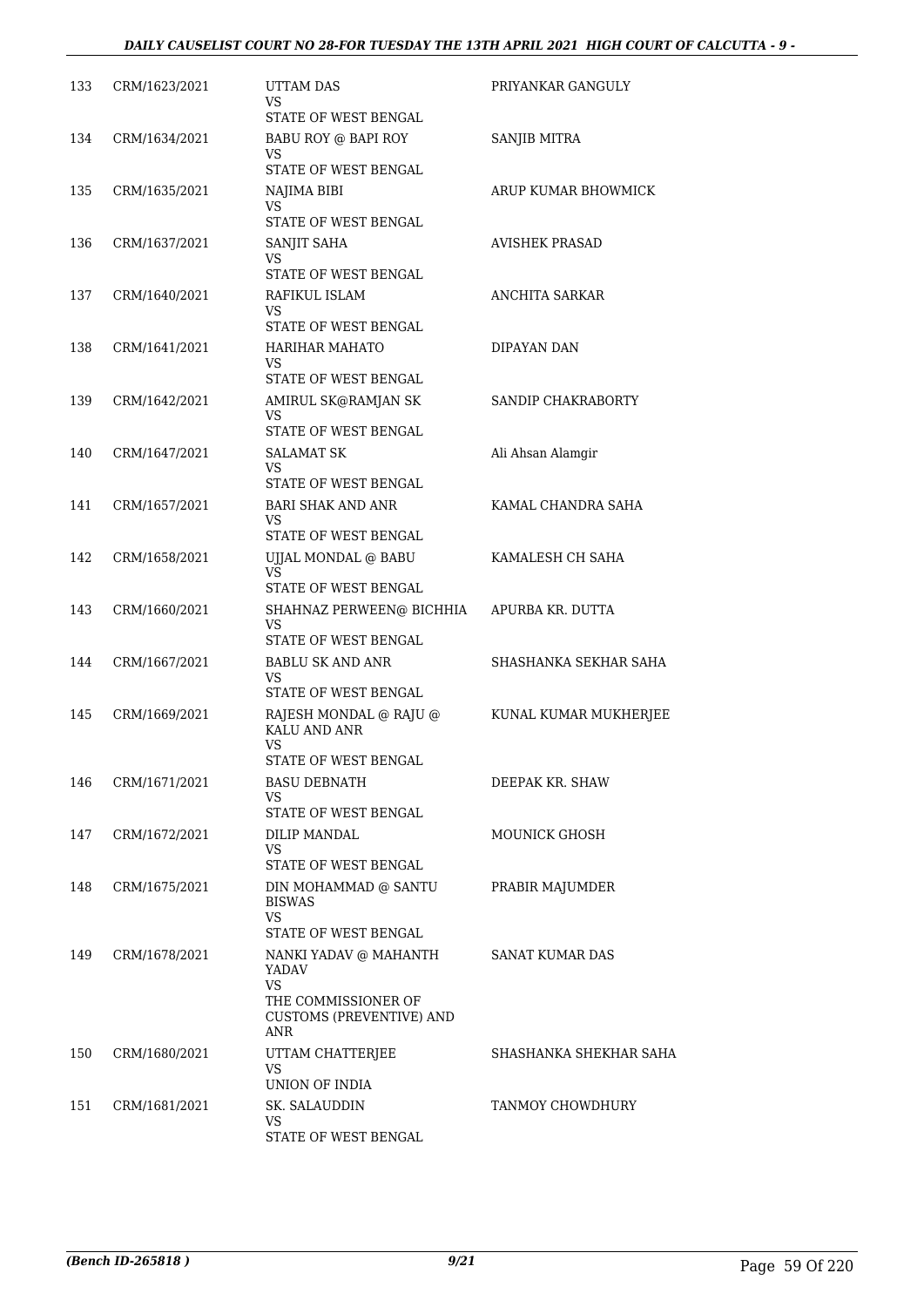| 152 | CRM/1684/2021 | MD SOYEB @ SOHEB<br>VS                                              | ARUNAVA GANGULY        |
|-----|---------------|---------------------------------------------------------------------|------------------------|
|     |               | STATE OF WEST BENGAL                                                |                        |
| 153 | CRM/1686/2021 | RABI DAS<br>VS.                                                     | ARUNAVA GANGULY        |
|     |               | STATE OF WEST BENGAL                                                |                        |
| 154 | CRM/1691/2021 | <b>BABUL AKTAR</b><br>VS                                            | RAJENDRA BANERJEE      |
|     |               | STATE OF WEST BENGAL                                                |                        |
| 155 | CRM/1692/2021 | RAJU MUKHERJEE<br>VS.<br>STATE OF WEST BENGAL                       | DHANANJOY BANERJEE     |
|     |               |                                                                     |                        |
| 156 | CRM/1697/2021 | TANMOY GHORUI<br>VS<br>STATE OF WEST BENGAL                         | <b>GAUTAM BANERJEE</b> |
| 157 | CRM/1701/2021 | ASIF HOSSAIN@BIKI@BIKI SK                                           | PRIYANKAR GANGULY      |
|     |               | VS<br>STATE OF WEST BENGAL                                          |                        |
| 158 | CRM/1702/2021 | MITUL SK @ MITHUN SEKH<br>VS                                        | <b>MANAS KUMAR DAS</b> |
|     |               | STATE OF WEST BENGAL                                                |                        |
| 159 | CRM/1706/2021 | MD. TAHIRUL ISLAM<br>VS.                                            | Ali Ahsan Alamgir      |
|     |               | NARCOTICS CONTROL BUREAU,<br>KOLKATA ZONAL UNIT                     |                        |
| 160 | CRM/1708/2021 | <b>INJAMMUL SK@SEKH</b><br>VS.                                      | <b>SUMANTA DAS</b>     |
|     |               | STATE OF WEST BENGAL                                                |                        |
| 161 | CRM/1709/2021 | RAHUL ADHIKARY @ ASHOK<br><b>ADHIKARY</b>                           | ARINDAM SEN            |
|     |               | VS.<br>STATE OF WEST BENGAL                                         |                        |
| 162 | CRM/1712/2021 | RANJIT DAS<br>VS                                                    | SUBHASISH PACHCHAL     |
|     |               | STATE OF WEST BENGAL                                                |                        |
| 163 | CRM/1713/2021 | TINKU SENAPATI @ MANTI<br><b>VS</b>                                 | PRANTICK GHOSH         |
|     |               | STATE OF WEST BENGAL                                                |                        |
| 164 | CRM/1715/2021 | <b>SAMIRAN BISWAS</b><br>VS<br>STATE OF WEST BENGAL                 | <b>SAYAN DE</b>        |
| 165 | CRM/1722/2021 | <b>ALAM HOSSAIN</b>                                                 | BENAJIR HASNA          |
|     |               | VS<br>N.C.B. AND ANR                                                |                        |
| 166 | CRM/1723/2021 | ARSAD GAZI                                                          | KAMALESH CH. SAHA      |
|     |               | VS.<br>STATE OF WEST BENGAL                                         |                        |
| 167 | CRM/1724/2021 | <b>GOLAM RAHAMAN @ LALTU</b><br>VS                                  | KAMALESH CH SAHA       |
|     |               | STATE OF WEST BENGAL                                                |                        |
| 168 | CRM/1728/2021 | MUSHIAR RAHAMAN MOLLA @<br>MASHIER RAHAMAN @ MOSIAR<br>MOLLA<br>VS. | SHASHANKA SHEKHAR SAHA |
|     |               | STATE OF WEST BENGAL                                                |                        |
| 169 | CRM/1730/2021 | TAMAL SANTRA<br>VS<br>STATE OF WEST BENGAL                          | <b>BHASKAR HUTAIT</b>  |
|     |               |                                                                     |                        |
| 170 | CRM/1735/2021 | MANAB MUKHERJEE<br>VS.<br>STATE OF WEST BENGAL                      | HUSEN MUSTAFI          |
|     |               |                                                                     |                        |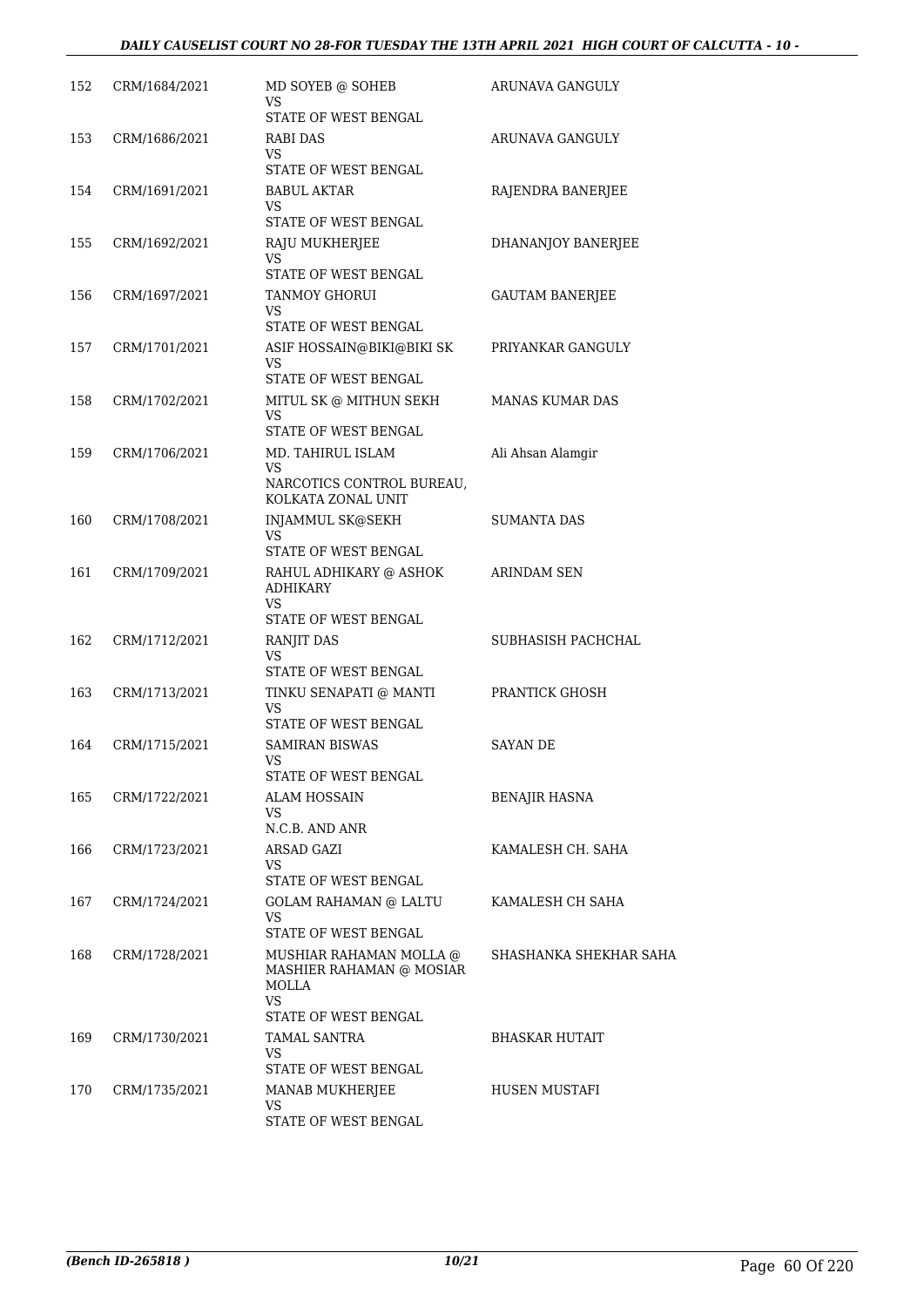| 171 | CRM/1736/2021 | YEASIN SK @YASIN SK<br>VS                                | <b>MD BANI ISRAIL</b>              |
|-----|---------------|----------------------------------------------------------|------------------------------------|
| 172 | CRM/1738/2021 | STATE OF WEST BENGAL<br><b>TAPAN MANNA</b><br>VS         | Srimoyee Mukherjee                 |
| 173 | CRM/1740/2021 | STATE OF WEST BENGAL<br>RAMESHWAR HEMBRAM AND<br>ANR.    | RAJIT LAL MAIRA                    |
|     |               | VS.<br>STATE OF WEST BENGAL                              |                                    |
| 174 | CRM/1742/2021 | SK. AKBAR                                                | SIDDHARTHA SARKAR                  |
|     |               | VS<br>STATE OF WEST BENGAL                               |                                    |
| 175 | CRM/1747/2021 | DILSHAD ALI                                              | SIDDHARTHA SARKAR                  |
|     |               | VS<br>STATE OF WEST BENGAL                               |                                    |
| 176 | CRM/1755/2021 | SADHU SARAN PASWAN<br>VS.<br>STATE OF WEST BENGAL        | DATTATREYA DUTTA                   |
| 177 | CRM/1756/2021 | SIRAJUL HAQUE @ ISLAM<br>VS                              | ASHOK KUMAR CHOWDHURY              |
|     |               | STATE OF WEST BENGAL                                     |                                    |
| 178 | CRM/1758/2021 | RUHUL AMIN @ KALU<br>VS<br>STATE OF WEST BENGAL          | MD JANNAT FIRDOUS                  |
| 179 | CRM/1759/2021 | IJAZ UDDIN MONDAL @ FJAJUL<br>VS                         | MD JANNAT UL FIRDOUS               |
| 180 | CRM/1761/2021 | STATE OF WEST BENGAL<br>MANOTOSH GHOSH<br>VS             | MOHAMMAD KHAIRUL                   |
|     |               | STATE OF WEST BENGAL                                     |                                    |
| 181 | CRM/1763/2021 | KRISHNA PRAMANIK<br>VS                                   | SOHAM DE DHARA                     |
|     |               | STATE OF WEST BENGAL                                     |                                    |
| 182 | CRM/1770/2021 | SUKANTA MONDAL<br>VS<br>STATE OF WEST BENGAL             | MRITYUNJOY CHATTERJEE              |
| 183 | CRM/1777/2021 | DHARMENDRA SINGH AND ORS<br>VS                           | SUBHAJIT CHOWDHURY                 |
|     |               | STATE OF WEST BENGAL                                     |                                    |
| 184 | CRM/1779/2021 | <b>ANARUL MONDAL</b><br>VS<br>STATE OF WEST BENGAL       | DEBARSHI BRAHMA                    |
| 185 | CRM/1780/2021 | REKHA BIBI                                               | TAPODIP GUPTA                      |
|     |               | VS<br>STATE OF WEST BENGAL                               |                                    |
| 186 | CRM/1781/2021 | <b>DILIP GORAI</b><br>VS<br>STATE OF WEST BENGAL         | LAKSHMINATH<br><b>BHATTACHARYA</b> |
| 187 | CRM/1787/2021 | MAKBUL AKTAR SK AND ANR<br>VS                            | BHQASKAR CHATTERJEE                |
|     |               | STATE OF WEST BENGAL                                     |                                    |
| 188 | CRM/1789/2021 | ISRAIL SK @ ESRAIL AND ANR<br>VS<br>STATE OF WEST BENGAL | PRATIMA BANERJEE                   |
| 189 | CRM/1791/2021 | SHIBU MANDAL                                             | MUSHARRAF ALAM SK.                 |
|     |               | VS<br>STATE OF WEST BENGAL AND<br>ANOTHER                |                                    |
| 190 | CRM/1792/2021 | SAHAN SK@SAHAMUDDIN<br>@SAMARUDDIN<br>VS                 | Santanu Chatterjee                 |
|     |               | STATE OF WEST BENGAL                                     |                                    |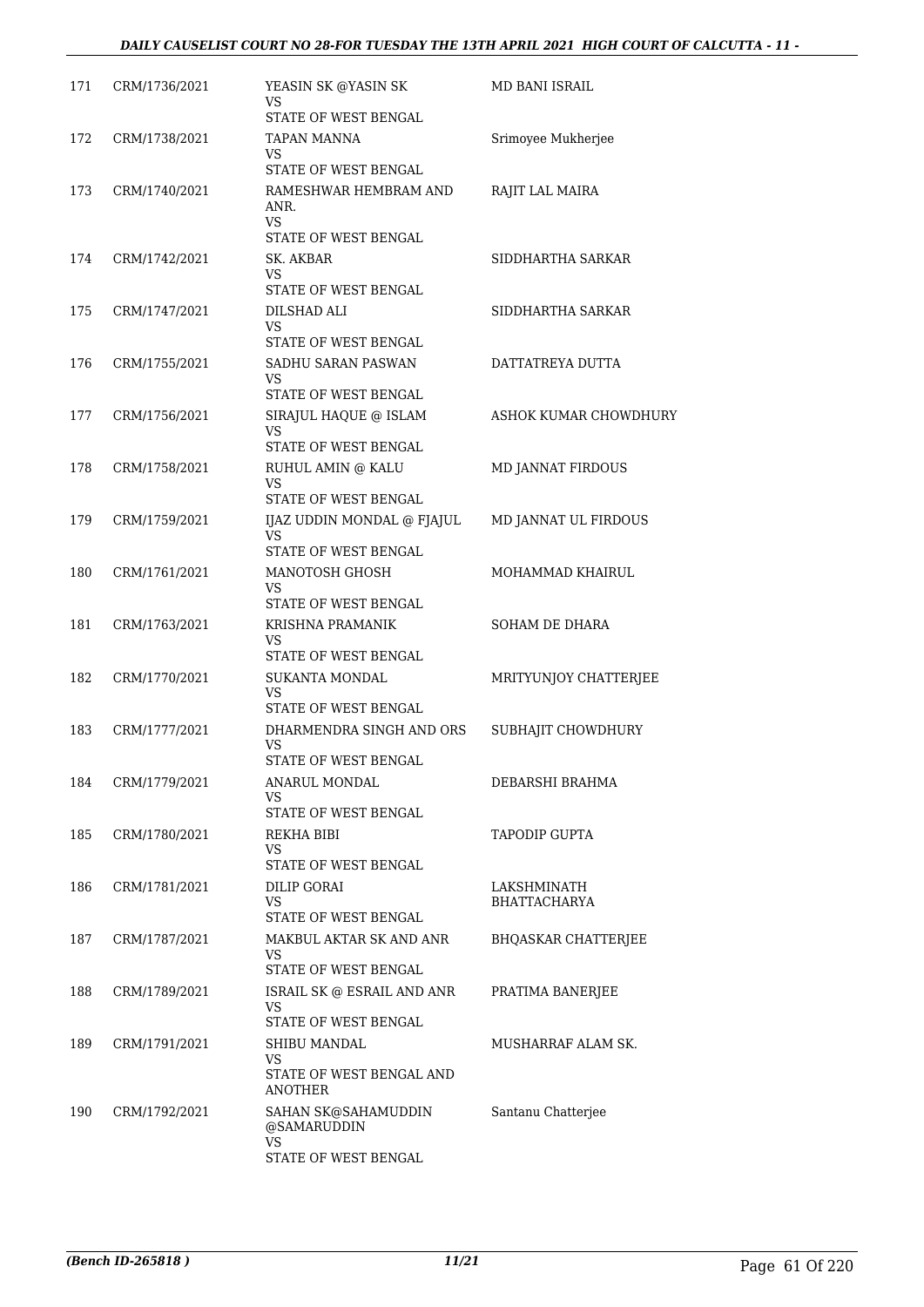| 191 | CRM/1793/2021 | BHUPATI @ MOHAN ROY<br>VS<br>STATE OF WEST BENGAL                          | PAMPA DEY (DHABAL)       |
|-----|---------------|----------------------------------------------------------------------------|--------------------------|
| 192 | CRM/1797/2021 | BINAY KUMAR SHAW @ BINOY<br>KUMJAR SHAW @ BIJOY KUMAR<br><b>SHAW</b>       | BHASKAR CHATTERJEE       |
|     |               | <b>VS</b><br>STATE OF WEST BENGAL                                          |                          |
| 193 | CRM/1798/2021 | AMRUL SK@BABUA@AMIRUL<br>AND ANR<br>VS                                     | <b>MUSHARRAF ALAM SK</b> |
|     |               | STATE OF WEST BENGAL                                                       |                          |
| 194 | CRM/1800/2021 | MAJNU SK AND ANR<br>VS<br>STATE OF WEST BENGAL                             | PRABIR MAJUMDER          |
| 195 | CRM/1801/2021 | HALIM KAZI ALIAS ABDUL<br><b>HALIM KAZI</b><br><b>VS</b><br>UNION OF INDIA | SHASHANKA SHEKHAR SAHA   |
| 196 | CRM/1803/2021 | MD. UMAR ALI @ UMAR ALI<br>VS<br>STATE OF WEST BENGAL                      | Ali Ahsan Alamgir        |
| 197 | CRM/1804/2021 | SOMNATH GHOSH                                                              | PRABIR MAJUMDER          |
|     |               | VS                                                                         |                          |
| 198 | CRM/1805/2021 | STATE OF WEST BENGAL<br><b>BISWARUP GIRI ALIAS BISU</b>                    | KESHAB CHANDRA DAS       |
|     |               | VS<br>STATE OF WEST BENGAL                                                 |                          |
| 199 | CRM/1808/2021 | JAGANNATH GHOSH<br>VS<br>STATE OF WEST BENGAL                              | KRISHNENDU DE            |
| 200 | CRM/1814/2021 | <b>JHANTU DOLUI</b>                                                        | Srimoyee Mukherjee       |
|     |               | VS<br>STATE OF WEST BENGAL                                                 |                          |
| 201 | CRM/1819/2021 | YASHWANT MISHRA<br>VS<br>STATE OF WEST BENGAL                              | <b>SUJAN CHATTERJEE</b>  |
| 202 | CRM/1822/2021 | <b>EZAZUL ISLAM</b><br>VS                                                  | SHASANKA SEKHAR SAHA     |
|     |               | STATE OF WEST BENGAL                                                       |                          |
| 203 | CRM/1823/2021 | <b>ARBIND PRASAD</b><br>VS                                                 | SHASANKA SEKHAR GHOSH    |
|     |               | STATE OF WEST BENGAL                                                       |                          |
| 204 | CRM/1825/2021 | JAHAR ALI MONDAL@JHAR<br>VS<br>STATE OF WEST BENGAL                        | SHIBAJI KUMAR DAS        |
| 205 | CRM/1827/2021 | BAPI DAS                                                                   | HUSEN MUSTAFI            |
|     |               | VS<br>STATE OF WEST BENGAL                                                 |                          |
| 206 | CRM/1829/2021 | SUNIL SINGH CHOWHAN @<br><b>SANJAY KUMAR</b><br>VS.                        | GAGANJYOT SINGH          |
|     |               | STATE OF WEST BENGAL                                                       |                          |
| 207 | CRM/1830/2021 | RAJIB BERA<br>VS                                                           | SUGATA MAITI             |
|     |               | STATE OF WEST BENGAL                                                       |                          |
| 208 | CRM/1832/2021 | JALAL MONDAL<br>VS.                                                        | MINOTI GOMES             |
|     |               | STATE OF WEST BENGAL                                                       |                          |
| 209 | CRM/1833/2021 | SUKUMONI SOREN @<br>SUKURMANI HEMRAM<br><b>VS</b>                          | <b>BUSRA KHATOON</b>     |
|     |               | STATE OF WEST BENGAL                                                       |                          |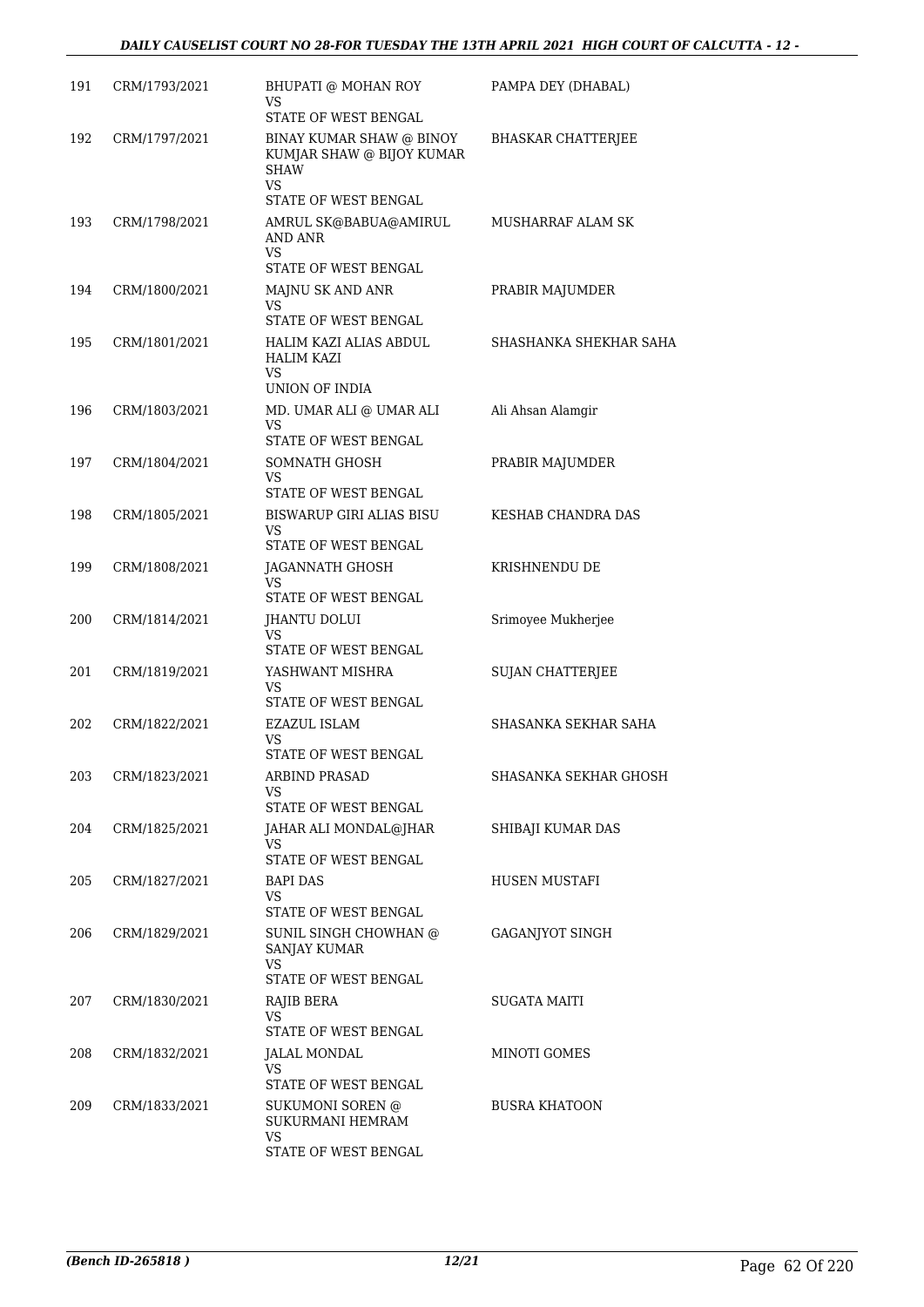| 210 | CRM/1836/2021      | <b>LAXMAN ROY</b><br>VS                                                                         | SANANDA BHATTACHARYYA   |
|-----|--------------------|-------------------------------------------------------------------------------------------------|-------------------------|
| 211 | CRM/1838/2021      | STATE OF WEST BENGAL<br>SK NADEEM AKHTER @ NADIM<br>AKHTAR AK @ NADEEM AKHTAR<br><b>AND ANR</b> | SHAREQUL HAQUE          |
|     |                    | VS<br>STATE OF WEST BENGAL                                                                      |                         |
| 212 | CRM/1845/2021      | TAPAS BISWAS                                                                                    | MINOTI GOMES            |
|     |                    | VS.<br>STATE OF WEST BENGAL                                                                     |                         |
| 213 | CRM/1846/2021      | SUKUMAR HALDAR@SUJIT<br>HALDAR                                                                  | <b>BUSRA KHATUN</b>     |
|     |                    | VS.<br>STATE OF WEST BENGAL                                                                     |                         |
| 214 | CRM/1848/2021      | <b>BAPPA SARDAR</b><br>VS.<br>STATE OF WEST BENGAL                                              | TAPAS KUMAR DEY         |
| 215 | CRM/1851/2021      | HASAN MONDAL AND ANR                                                                            | SUMANTA CHAKRABORTY     |
|     |                    | VS                                                                                              |                         |
|     |                    | STATE OF WEST BENGAL                                                                            |                         |
| 216 | CRM/1855/2021      | DABLU SINGH<br>VS.                                                                              | <b>TAPODIP GUPTA</b>    |
|     |                    | STATE OF WEST BENGAL                                                                            |                         |
| 217 | CRM/1856/2021      | MIHID SK                                                                                        | SIDDHARTHA SARKAR       |
|     |                    | VS<br>STATE OF WEST BENGAL                                                                      |                         |
| 218 | CRM/1857/2021      | <b>ALAUDDIN KHAN</b><br>VS                                                                      | Ramashis Mukherjee      |
|     |                    | STATE OF WEST BENGAL                                                                            |                         |
| 219 | CRM/1864/2021      | JOLLY BASU<br>VS                                                                                | SK. MUJIBAR RAHMAN      |
|     |                    | STATE OF WEST BENGAL                                                                            |                         |
| 220 | CRM/1866/2021      | SUBALCHANDRA SARKAR @<br><b>BARMAN</b><br>VS                                                    | <b>BARNA KHATOON</b>    |
|     |                    | STATE OF WEST BENGAL                                                                            |                         |
| 221 | CRM/1869/2021      | JAHIRUDDIN @BABUA<br>VS                                                                         | Md. Safiur Rahaman      |
|     |                    | STATE OF WEST BENGAL                                                                            |                         |
| 222 | CRM/1871/2021      | JASHODA DEVI@JASODHA DEBI<br>VS                                                                 | S G GHOSHCHOUDHURY      |
| 223 | CRM/1873/2021      | STATE OF WEST BENGAL<br>KABER @ KUBER SK @ KABIR SK                                             | RAJESHWAR CHAKRABORTY   |
|     |                    | AND ANR<br>VS<br>STATE OF WEST BENGAL                                                           |                         |
|     |                    | <b>APPLICATION FOR ANTICIPATORY BAIL</b>                                                        |                         |
| 224 | CRM/2425/2020      | BAL KRISHNA JHA @ BALAK JHA<br>VS                                                               | <b>NOOR ALAM</b>        |
|     |                    | STATE OF WEST BENGAL                                                                            |                         |
| 225 | CRM/3056/2020      | MINAKSHI ROY & ANR<br>VS<br>STATE OF WEST BENGAL                                                | S DAS MAHAPATRA         |
|     | IA NO: CRAN/2/2021 |                                                                                                 |                         |
| 226 | CRM/3154/2020      | SWARNALI CHANDA & ORS                                                                           | SOUMYAJIT DAS MAHAPATRA |
|     |                    | VS.<br>STATE OF WEST BENGAL                                                                     |                         |
|     |                    | IA NO: CRAN/1/2020(Old No:CRAN/1533/2020), CRAN/2/2021                                          |                         |
| 227 | CRM/3830/2020      | ABDUL ALIM MONDAL & ORS<br>VS                                                                   | SATADRU LAHIRI          |
|     |                    | STATE OF WEST BENGAL                                                                            |                         |
|     |                    | IA NO: CRAN/1/2020(Old No:CRAN/2086/2020), CRAN/2/2020                                          |                         |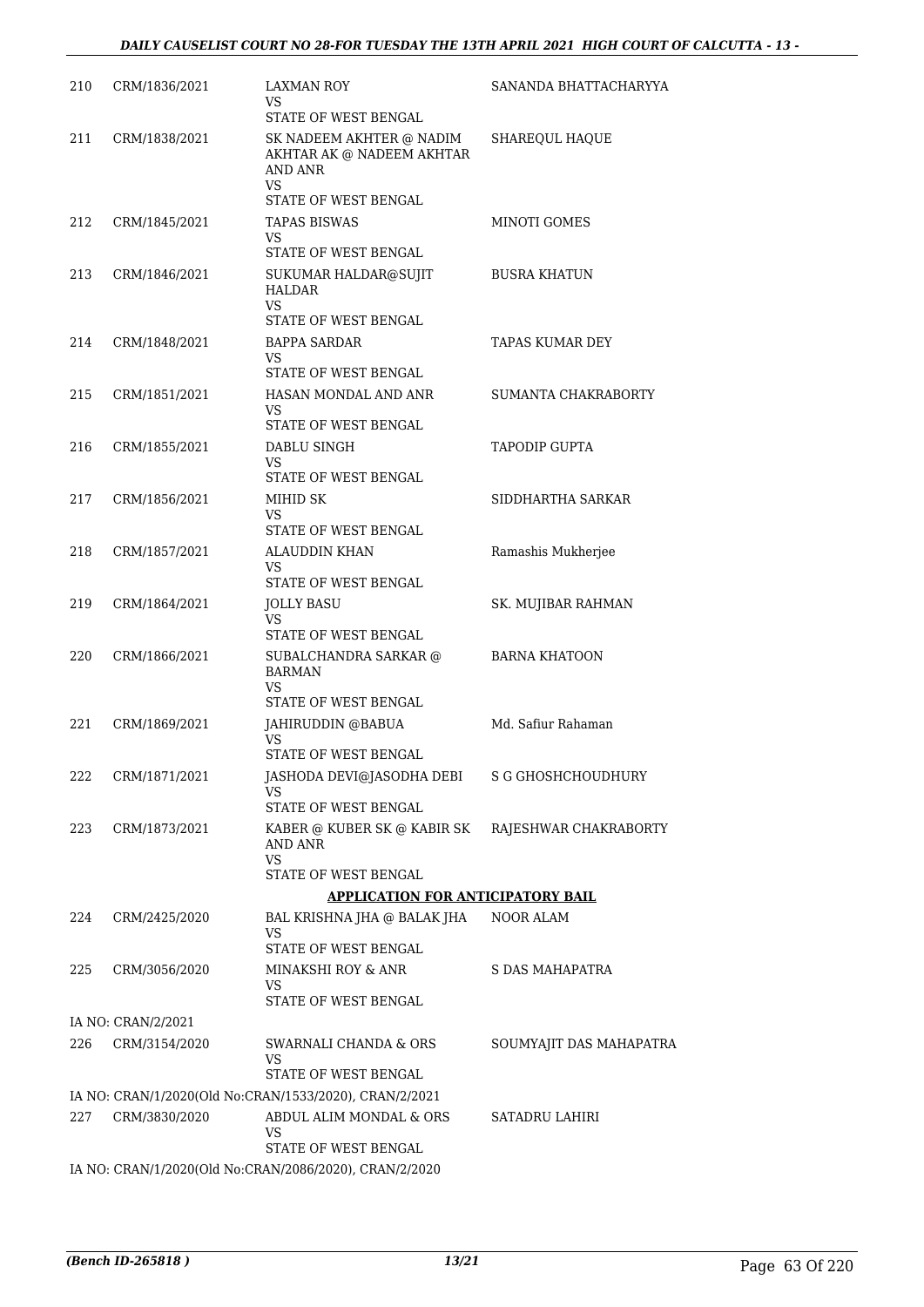| 228 | CRM/8367/2020  | GOLAP RAHAMAN ALIAS MD.                                                | MD. GOLAM NURE IMROHI  |
|-----|----------------|------------------------------------------------------------------------|------------------------|
|     |                | <b>GOLAM RAHAMAN BISWAS</b><br><b>VS</b><br>State of West Bengal       |                        |
| 229 | CRM/8436/2020  | AJOY PRAMANIK<br>VS                                                    | KAZI M. RAHMAN         |
| 230 | CRM/8692/2020  | State of West Bengal<br>SISIR PAKHIRA AND ORS                          | <b>BIVASH BANERJEE</b> |
|     |                | VS<br>STATE OF WEST BENGAL AND<br>ORS.                                 |                        |
| 231 | CRM/8791/2020  | AFJAL HOSSAIN<br>VS                                                    | SHABANA HASIN          |
| 232 | CRM/8826/2020  | State of West Bengal<br>FARAJ ALI SK. ALIAS FARAJ SK.<br>VS            | JISAN IQUBAL HOSSAIN   |
| 233 | CRM/9529/2020  | State of West Bengal<br><b>ANIMESH DAS</b><br><b>VS</b>                | KAZI M RAHMAN          |
| 234 | CRM/9559/2020  | State of West Bengal<br><b>BASUDEB PAL</b><br>VS                       | <b>SAIDUR RAHAMAN</b>  |
| 235 | CRM/9654/2020  | State of West Bengal<br>SUBHAS CHANDRA GHOSHAL<br>VS                   | SALONI BHATTACHARYA    |
| 236 | CRM/10593/2020 | State of West Bengal<br>MIJANUR RAHAMAN<br>VS.                         | KALIDAS SAHA           |
|     |                | STATE OF WEST BENGAL AND<br>ORS.                                       |                        |
| 237 | CRM/10778/2020 | SANJAY DAS<br>VS<br>State of West Bengal                               | DEVI PRIYA MITRA       |
| 238 | CRM/10899/2020 | AYAN PAKRASHI<br><b>VS</b>                                             | <b>SATADRU LAHIRI</b>  |
| 239 | CRM/10930/2020 | State of West Bengal<br><b>BAPAN BHAKTA</b><br>VS                      | Atis Kumar Biswas      |
| 240 | CRM/10945/2020 | State of West Bengal<br>JANHABI MISTRY @JANNABI<br><b>MISTRI</b><br>VS | BIKASH CHAKRABORTY     |
|     |                | State of West Bengal                                                   |                        |
| 241 | CRM/10962/2020 | HARIDAS BISWAS ANDANR<br>VS<br>State of West Bengal                    | AMANUL ISLAM           |
| 242 | CRM/10965/2020 | PRASENJIT ADHIKARY AND ORS<br>VS<br>State of West Bengal               | KAUSTAV SHOM           |
| 243 | CRM/10967/2020 | MD AKTAR ALI SK @ MD AKTAR<br>ALI<br>VS                                | AMANUL ISLAM           |
| 244 | CRM/10972/2020 | State of West Bengal<br>MANIK DEBNATH                                  | AMANUL ISLAM           |
|     |                | VS<br>State of West Bengal                                             |                        |
| 245 | CRM/10975/2020 | ABDUL KADER SEKH @ KADER<br>SK<br>VS<br>State of West Bengal           | RIYA DAS               |
|     |                |                                                                        |                        |

### **ANTICIPATORY BAIL**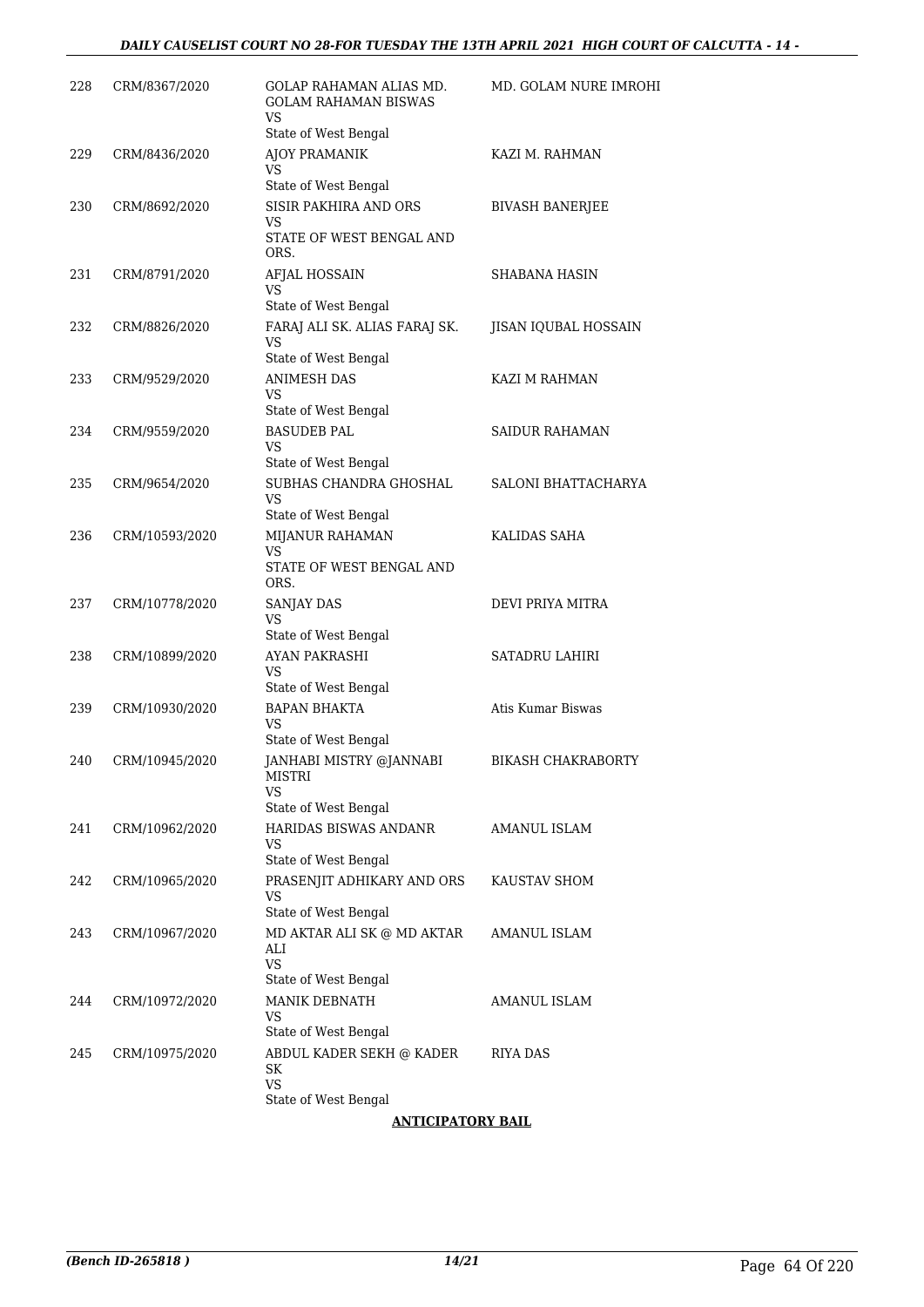### *DAILY CAUSELIST COURT NO 28-FOR TUESDAY THE 13TH APRIL 2021 HIGH COURT OF CALCUTTA - 15 -*

| 246 | CRM/478/2021 | <b>BISWANATH DAS</b><br>VS<br>State of West Bengal                        | Supratick Syamal                    |
|-----|--------------|---------------------------------------------------------------------------|-------------------------------------|
| 247 | CRM/581/2021 | ASHOKE KR. DAS @ ASHOKE<br>DAS<br><b>VS</b>                               | PALASH BAPARI                       |
|     |              | State of West Bengal                                                      |                                     |
| 248 | CRM/613/2021 | ARUP GHOSH<br>VS<br>State of West Bengal                                  | FARAH ANJUM                         |
| 249 | CRM/617/2021 | BABUL ALI@BABUL HOSSAIN<br>AND ORS<br>VS                                  | ARUP SARKAR                         |
| 250 | CRM/624/2021 | State of West Bengal<br><b>BABLI DAS AND ANR</b><br>VS                    | TINA BISWAS                         |
| 251 | CRM/627/2021 | State of West Bengal<br>MAHENDRA MANDAL<br>VS                             | DEBASIS MITRA                       |
| 252 | CRM/630/2021 | State of West Bengal<br>NIRANJAN MIDDE AND ORS<br><b>VS</b>               | <b>BAPIN BAIDYA</b>                 |
| 253 | CRM/632/2021 | State of West Bengal<br>MD SAMFUL AND ORS<br>VS<br>State of West Bengal   | ARUP KUMAR BHOWMICK                 |
| 254 | CRM/634/2021 | MAJLUM SK @MAJLUM<br><b>VS</b>                                            | ARUP KUMAR BHOWMICK                 |
| 255 | CRM/640/2021 | State of West Bengal<br>ASGAR ALI<br>VS<br>State of West Bengal           | BISWAJIT MITRA                      |
| 256 | CRM/642/2021 | AJMAT SARDAR@AZMAT<br><b>SARDAR AND ORS</b><br>VS<br>State of West Bengal | SOUMYS BASU ROY<br><b>CHOWDHURY</b> |
| 257 | CRM/649/2021 | SIDHYESWAR SAMANTA<br>@DABLU AND ANOTHER<br>VS<br>State of West Bengal    | <b>SUMAN CHAKRABORTY</b>            |
| 258 | CRM/682/2021 | PACHU CHOWHAN AND ORS.<br>VS<br>State of West Bengal                      | <b>BISWAJIT MITRA</b>               |
| 259 | CRM/824/2021 | <b>MASUD ABIALA</b><br>VS<br>State of West Bengal                         | <b>SAMIRUL SARDAR</b>               |
| 260 | CRM/826/2021 | <b>HEMANTA GHOSH</b><br>VS<br>State of West Bengal                        | Sujoy Sarkar                        |
| 261 | CRM/827/2021 | SURMAN DAFADAR AND ORS<br>VS<br>State of West Bengal                      | KARABI ROY                          |
| 262 | CRM/828/2021 | <b>SK SAHABUL</b><br>VS<br>State of West Bengal                           | <b>SUJAY SARKAR</b>                 |
| 263 | CRM/829/2021 | JALIL SK<br>VS<br>State of West Bengal                                    | PARAMITA BANERJEE                   |
| 264 | CRM/831/2021 | AKUB BAR ALI AND ANR<br>VS<br>State of West Bengal                        | RAJDEEP BHATTACHARYA                |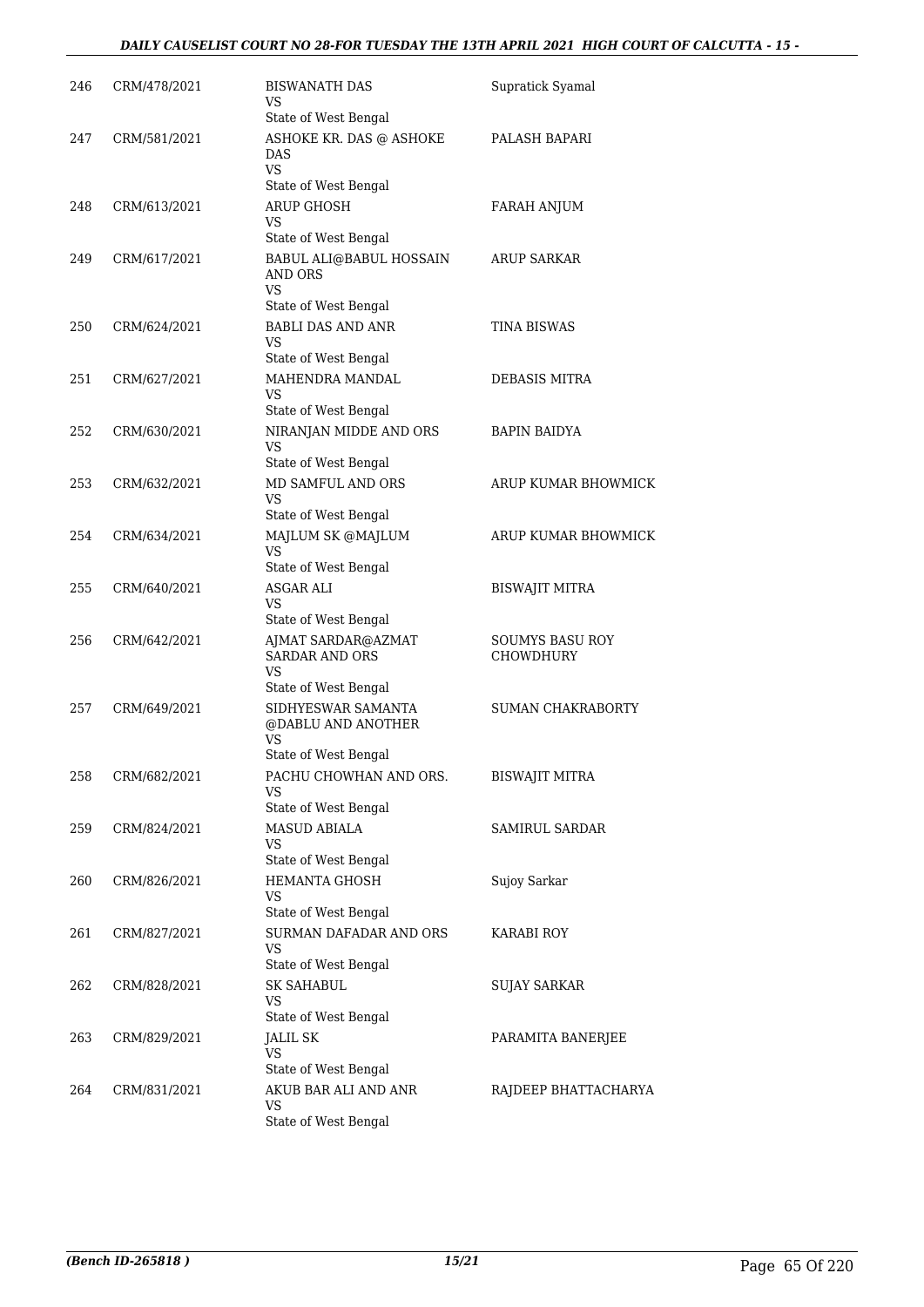### *DAILY CAUSELIST COURT NO 28-FOR TUESDAY THE 13TH APRIL 2021 HIGH COURT OF CALCUTTA - 16 -*

| 265 | CRM/833/2021 | BHARATI RUIDAS AND ORS<br>VS.                                                                | PINTU KARAR               |
|-----|--------------|----------------------------------------------------------------------------------------------|---------------------------|
| 266 | CRM/836/2021 | State of West Bengal<br>DIPA RANI DUTTA<br>VS.                                               | KAUSTAV SHOME             |
| 267 | CRM/837/2021 | State of West Bengal<br>MOJID ANSARY<br><b>VS</b>                                            | APURBA KUMAR DATTA        |
| 268 | CRM/839/2021 | State of West Bengal<br><b>BISWANATH MONDAL</b><br>VS                                        | <b>SUBHADEEP GHOSH</b>    |
| 269 | CRM/840/2021 | State of West Bengal<br>ESHRAFIL@ESHRAFIL<br>ALI@ISRAFIL ALI AND ORS<br>VS                   | Jeenia Rudra              |
| 270 | CRM/841/2021 | State of West Bengal<br>PANKAJ GHOSH<br>VS<br>State of West Bengal                           | JEENIA RUDRA              |
| 271 | CRM/842/2021 | PRAKASH RANA<br>VS                                                                           | SIDDHARTHA SARKAR         |
| 272 | CRM/843/2021 | State of West Bengal<br><b>AMIYA KOLE</b><br>VS                                              | ANJAN BHATTACHARYA        |
| 273 | CRM/845/2021 | State of West Bengal<br>SK EJAHAR AND ORS<br>VS                                              | <b>BHASKAR CHATTERJEE</b> |
| 274 | CRM/848/2021 | State of West Bengal<br><b>DULAL BISWAS</b><br>VS                                            | PRIANJIT KUNDU            |
| 275 | CRM/850/2021 | State of West Bengal<br><b>SRIMANTA ADAK</b><br>VS                                           | SUMAN DE                  |
| 276 | CRM/853/2021 | State of West Bengal<br>RAMCHANDRA SING ALIAS RAM<br>CHANDRA SINGHA AND ANR<br><b>VS</b>     | <b>KUNTAL RAY</b>         |
| 277 | CRM/854/2021 | State of West Bengal<br>SAMIM SK.<br><b>VS</b><br>State of West Bengal                       | Apan Saha                 |
| 278 | CRM/855/2021 | SK. AMIRUL AND ANR.<br>VS<br>State of West Bengal                                            | TANMAY CHOWDHURY          |
| 279 | CRM/856/2021 | <b>DURGA PRAMANIK</b><br>VS<br>State of West Bengal                                          | SUMAN CHAKRABORTY         |
| 280 | CRM/857/2021 | BADIRUDDIN @ MANTU AND<br>ORS.<br><b>VS</b>                                                  | SAGAR SAHA                |
| 281 | CRM/858/2021 | State of West Bengal<br>RAMESH PRASAD GUPTA AND<br>ANOTHER<br><b>VS</b>                      | DEBARISHI BRAHMA          |
| 282 | CRM/862/2021 | State of West Bengal<br>SARASWATI BAIRAGI @BAIRAGY<br>AND ANOTHER<br>VS                      | SOURAV MUKHERJEE          |
| 283 | CRM/863/2021 | State of West Bengal<br>PIAR MONDAL @ RAKIBUL<br>MONDAL<br><b>VS</b><br>State of West Bengal | SOURAV MUKHERJEE          |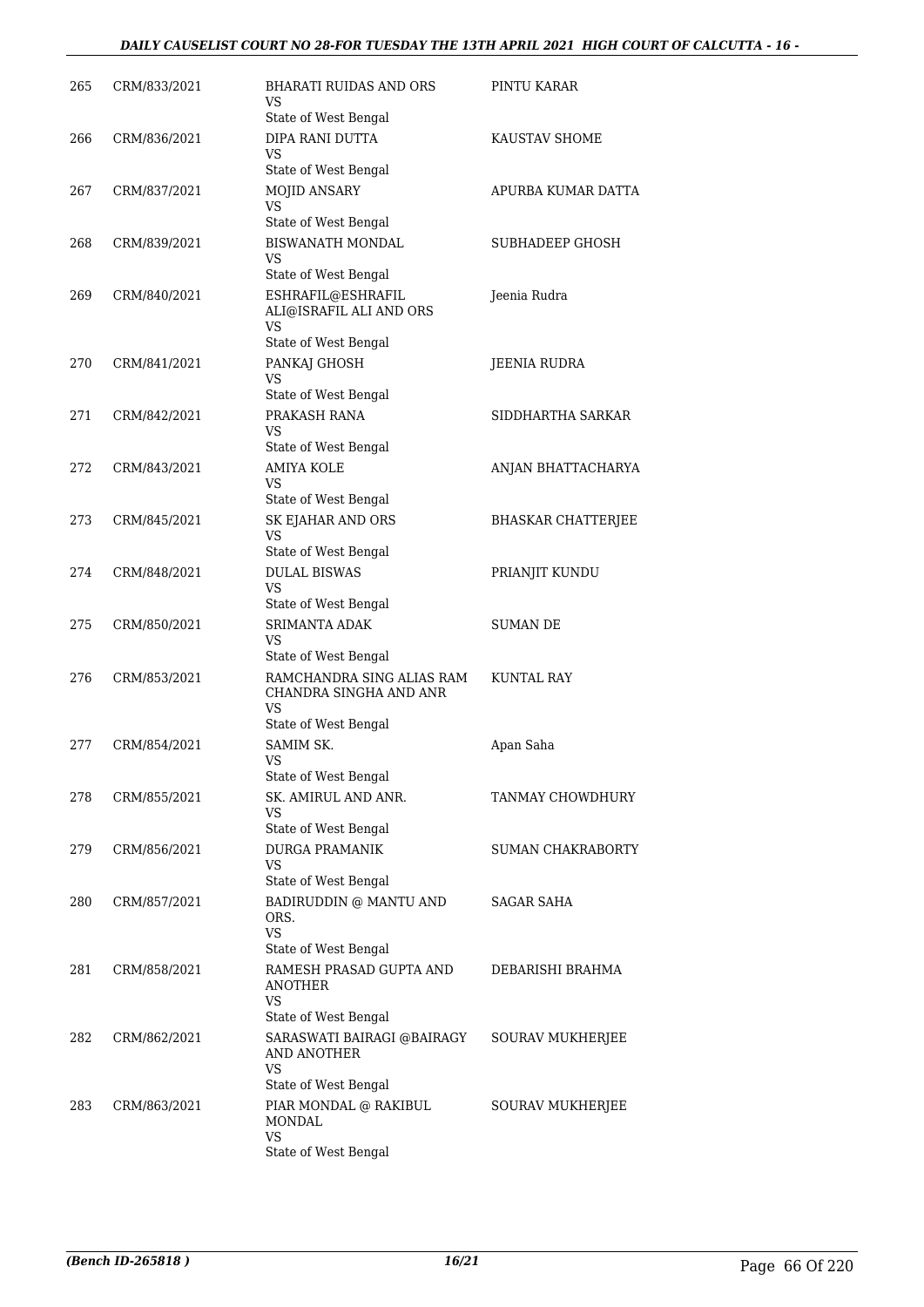### *DAILY CAUSELIST COURT NO 28-FOR TUESDAY THE 13TH APRIL 2021 HIGH COURT OF CALCUTTA - 17 -*

| 284 | CRM/866/2021 | SK. MIRAJ<br>VS<br>State of West Bengal                                                            | SNIGDA SAHA                        |
|-----|--------------|----------------------------------------------------------------------------------------------------|------------------------------------|
| 285 | CRM/867/2021 | ARGHYA MALIK<br>VS                                                                                 | SUMAN CHAKRABORTY                  |
| 286 | CRM/869/2021 | State of West Bengal<br>NAJRUL ISLAM AND ORS.<br>VS                                                | <b>SAGAR SAHA</b>                  |
| 287 | CRM/873/2021 | State of West Bengal<br>AYUB NABI SK<br>VS                                                         | DHANANJAY BANERJEE                 |
| 288 | CRM/874/2021 | State of West Bengal<br>TAPAN GHOSH @ PATLA<br>VS                                                  | ARUP KUMAR BHOWMICK                |
| 289 | CRM/875/2021 | State of West Bengal<br>ISMATARA KHATUN @ CHHOBI<br>BIBI<br>VS                                     | ARUP KUMAR BHOWMICK                |
| 290 | CRM/876/2021 | State of West Bengal<br><b>BAJIRUDDIN SEKH @</b><br><b>BADIRUSSIN SK AND ANR</b><br><b>VS</b>      | <b>SALMAN HASAN</b>                |
| 291 | CRM/877/2021 | State of West Bengal<br>JOYDEB DEBNATH AND OTHERS<br>VS                                            | DILIP KUMAR SHYAMAL                |
| 292 | CRM/882/2021 | State of West Bengal<br>JASIM SK @ JOSHIM SK<br>VS<br>State of West Bengal                         | MAZHAR HOSSAIN<br>CHOWDHURY        |
| 293 | CRM/883/2021 | MD. KALU SK @ KAYUM<br><b>VS</b><br>State of West Bengal                                           | MAZHAR HOSSAIN<br><b>CHOWDHURY</b> |
| 294 | CRM/884/2021 | RAMIJ RAJA<br>VS<br>State of West Bengal                                                           | MAZHAR HOSSAIN<br>CHOWDHURY        |
| 295 | CRM/885/2021 | PINTU DEY SARKAR<br>VS<br>State of West Bengal                                                     | <b>BUSRA KHATUN</b>                |
| 296 | CRM/888/2021 | SUKUMAR MONDAL AND<br>ANOTHER<br><b>VS</b>                                                         | <b>JISAN IQBAL HOSSAIN</b>         |
| 297 | CRM/891/2021 | State of West Bengal<br>DOI SAHA @SHANTI SAHA AND<br><b>OTHERS</b><br><b>VS</b>                    | SOUPAL CHATTERJEE                  |
| 298 | CRM/892/2021 | State of West Bengal<br><b>NANTU SK AND ORS</b><br>VS                                              | JISAN IQUBAL HOSSAIN               |
| 299 | CRM/893/2021 | State of West Bengal<br>REKHA MONDAL<br>VS                                                         | JISAN IQUBAL HOSSAIN               |
| 300 | CRM/894/2021 | State of West Bengal<br>SUJOY TALUKDER ALIAS SUJAY<br>TALUDAR<br><b>VS</b><br>State of West Bengal | SUMANTA GANGULY                    |
| 301 | CRM/896/2021 | KRISHNA KANTA MANDAL AND<br>ANOTHER<br>VS<br>State of West Bengal                                  | Kausik Biswas                      |
| 302 | CRM/898/2021 | RAJU SAH AND OTHERS<br>VS<br>State of West Bengal                                                  | TIRTHA PATI ACHARYYA               |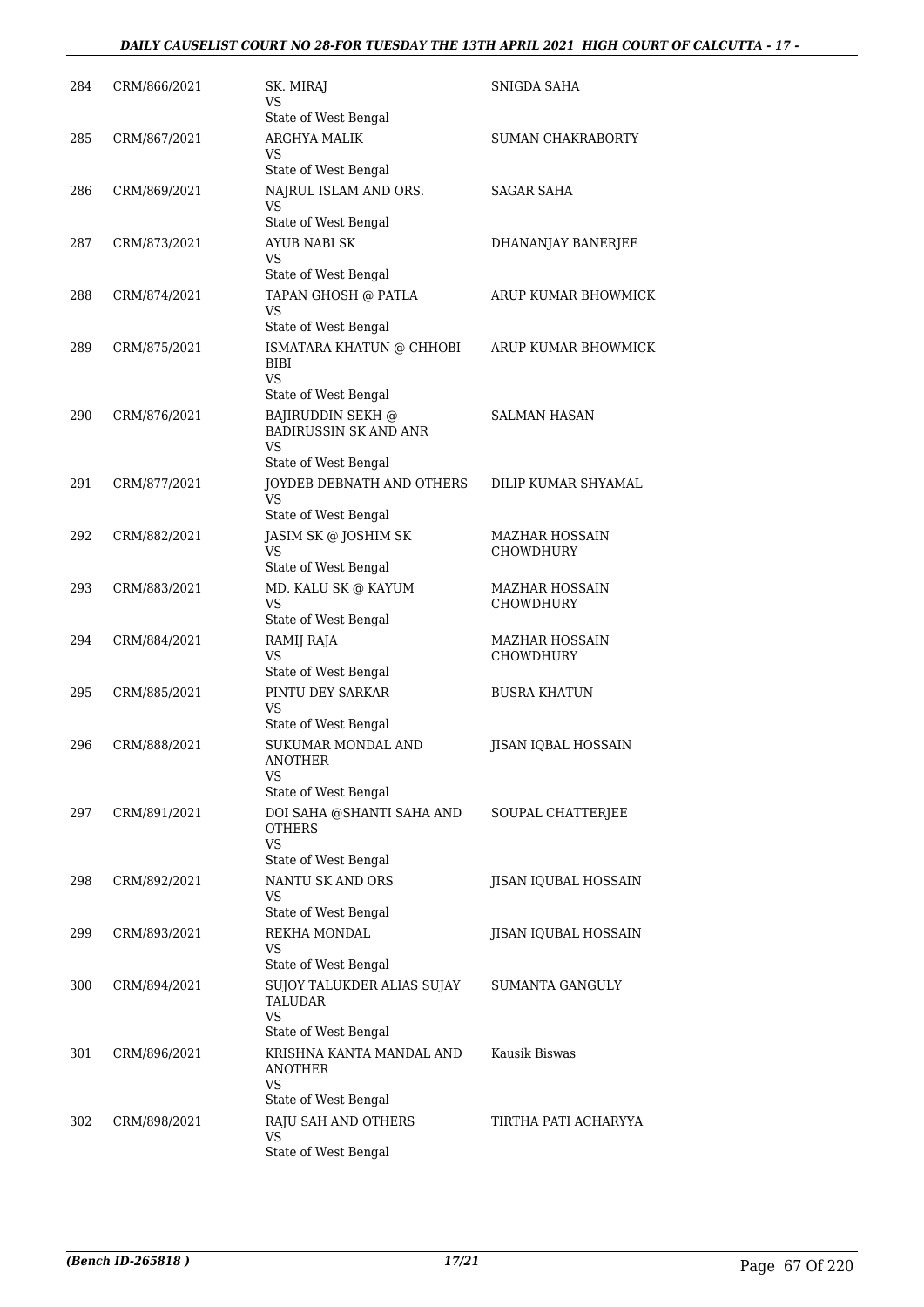| 303 | CRM/899/2021 | KAZI AHYSAN ALI @ TIPU @<br>KAZI AHESAN ALI<br><b>VS</b> | TAPASI SINHA PALIT         |
|-----|--------------|----------------------------------------------------------|----------------------------|
|     |              | State of West Bengal                                     |                            |
| 304 | CRM/900/2021 | MD. DANIAL RAJ AND ANR<br>VS<br>State of West Bengal     | MOFAKKERUL ISLAM           |
| 305 | CRM/901/2021 | BADIRUDDIN @MONTU AND                                    | SAGAR SAHA                 |
|     |              | <b>OTHERS</b><br>VS.<br>State of West Bengal             |                            |
| 306 | CRM/905/2021 | SK. IUSUF ALI @SK YUSUF ALI                              | SUMAN DE                   |
|     |              | <b>VS</b><br>State of West Bengal                        |                            |
| 307 | CRM/907/2021 | SK. SANJUR                                               | MUSHARRAF ALAM             |
|     |              | VS<br>State of West Bengal                               |                            |
| 308 | CRM/909/2021 | SUBHODEEP MANDAL AND<br><b>ANOTHER</b><br>VS             | <b>SAYAN MUKHERJEE</b>     |
|     |              | State of West Bengal                                     |                            |
| 309 | CRM/911/2021 | <b>BASUDEB GHOSH AND OTHERS</b><br>VS                    | ROMA ROY                   |
|     |              | State of West Bengal                                     |                            |
| 310 | CRM/912/2021 | sougata dey<br><b>VS</b><br>State of West Bengal         | SOMNATH CHAKRABORTY        |
| 311 | CRM/913/2021 | KANISHKA SETHIA                                          | <b>RAJIV KUMAR</b>         |
|     |              | VS<br>STATE OF WEST BENGAL AND<br>ORS.                   |                            |
| 312 | CRM/914/2021 | SAKINA BEGUM @ SAKILA<br><b>MALLIK AND ORS</b><br>VS     | RAFIKUL ISLAM SARDAR       |
|     |              | State of West Bengal                                     |                            |
| 313 | CRM/915/2021 | PATASI DAS @ BATASHI<br>MONDAL<br><b>VS</b>              | MD.<br>JANNAT003@GMAIL.COM |
|     |              | State of West Bengal                                     |                            |
| 314 | CRM/917/2021 | TAPAS KUMAR MANDAL @<br>IAPAS MANDAL<br>VS               | <b>ASIF DEWAN</b>          |
|     |              | State of West Bengal                                     |                            |
| 315 | CRM/924/2021 | RAHEMA BIBI AND ORS<br>VS<br>State of West Bengal        | PRABIR MAJUMDER            |
| 316 | CRM/930/2021 | SK MASUD RAHAMAN@LALTU                                   | ABHIJIT KUMAR ADHYA        |
|     |              | VS<br>State of West Bengal                               |                            |
| 317 | CRM/932/2021 | ASANUR ISLAM@RENTU<br><b>MONDAL</b><br>VS                | TAPODIP GUPTA              |
|     |              | State of West Bengal                                     |                            |
| 318 | CRM/934/2021 | ABUTOARAB SK@ABU TOARAB<br><b>HOSSAIN</b><br>VS          | PRONOJIT MUKHERJEE         |
|     |              | State of West Bengal                                     |                            |
| 319 | CRM/936/2021 | ENAMUL@INAMUL@BABU<br>MALITHA<br>VS                      | MD GOLAM NURE IMROHI       |
|     |              | State of West Bengal                                     |                            |
| 320 | CRM/941/2021 | <b>SK KURBAN</b><br>VS<br>State of West Bengal           | ARUP KUMAR BHOWMICK        |
|     |              |                                                          |                            |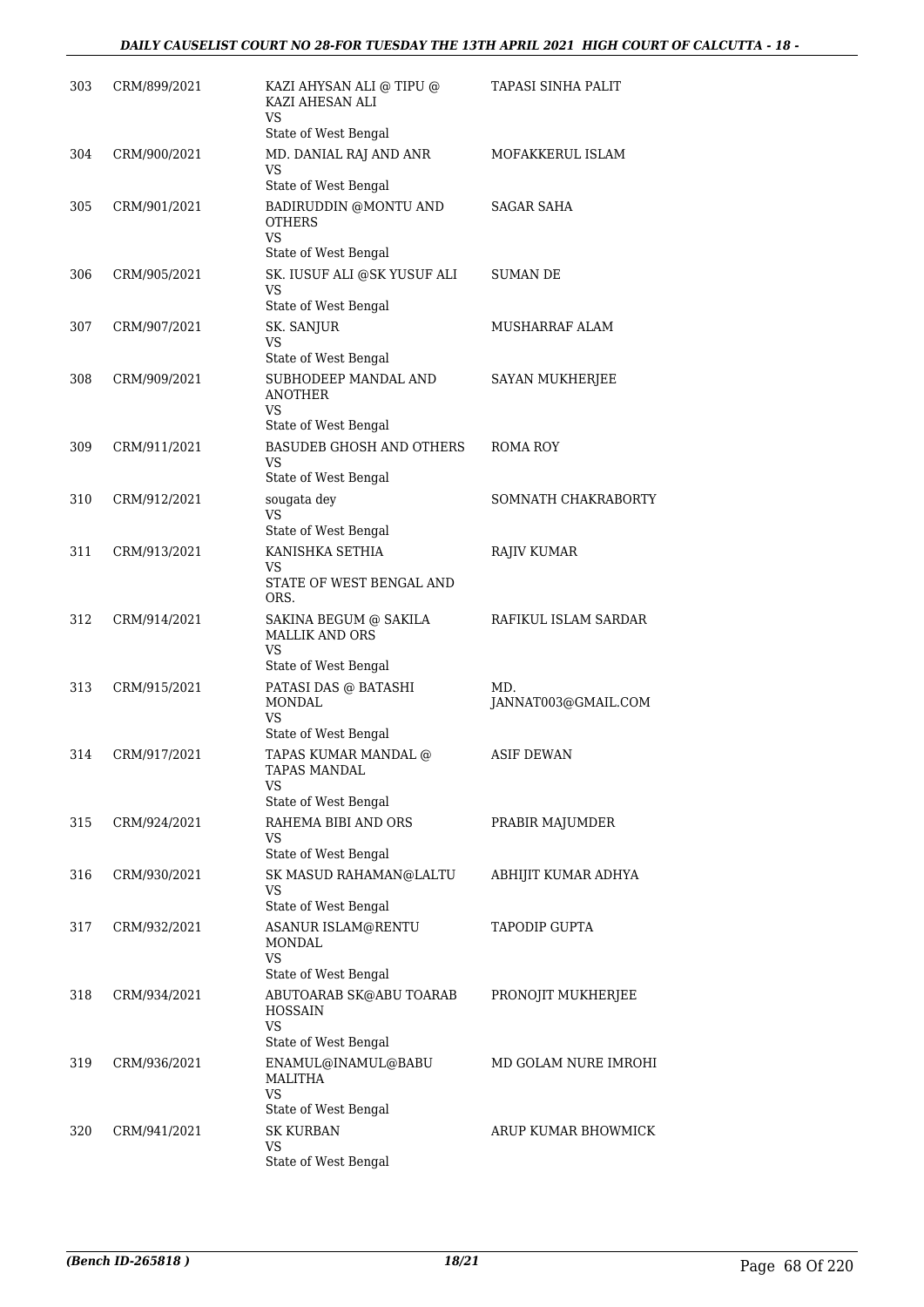| 321 | CRM/942/2021 | <b>BASU KHAN @ MAFIJUL KHAN</b><br>VS                                            | SOUMYAJIT DAS MAHAPATRA |
|-----|--------------|----------------------------------------------------------------------------------|-------------------------|
| 322 | CRM/944/2021 | State of West Bengal<br>FAROJ SK @ FAROZ ALI ANDANR<br>VS                        | MOUNICK GHOSH           |
| 323 | CRM/945/2021 | State of West Bengal AND ANR<br>ANIKUL HAWK@MD ANIKUL<br>HAWK@ANIKUL HAQUE<br>VS | <b>MOUNIK GHOSH</b>     |
| 324 | CRM/946/2021 | State of West Bengal AND ANR<br>MALEK SK @ MALEK SEIKH                           | MD. GOLAM NURE IMROHI   |
|     |              | VS<br>State of West Bengal                                                       |                         |
| 325 | CRM/948/2021 | <b>JITEN SAHA</b><br><b>VS</b><br>State of West Bengal                           | MOUNICK GHOSH           |
| 326 | CRM/950/2021 | BADIRUDDIN@BHODU<br><b>VS</b>                                                    | SOURAV MUKHERJEE        |
| 327 | CRM/951/2021 | State of West Bengal<br>REKHA GHOSH<br><b>VS</b>                                 | SOUPAL CHATTERJEE       |
|     |              | State of West Bengal                                                             |                         |
| 328 | CRM/952/2021 | <b>KAKALI SIL</b><br>VS<br>State of West Bengal                                  | RAJNANDINI DAS          |
| 329 | CRM/955/2021 | ABDUL HADI@MD ABDUL HADI<br>VS                                                   | <b>AVINABA PATRA</b>    |
| 330 | CRM/956/2021 | State of West Bengal<br>PRADIP MOLLICK AND ORS<br>VS                             | MD JAMAT UL FIRDOUS     |
| 331 | CRM/957/2021 | State of West Bengal<br>SANATAN MONDAL @ KARTICK<br>MONDAL<br>VS                 | Kunal Ganguly           |
|     |              | State of West Bengal                                                             |                         |
| 332 | CRM/958/2021 | ABDULLA MONDAL<br><b>VS</b><br>State of West Bengal                              | MD JANNAT UL FIRDOUS    |
| 333 | CRM/959/2021 | MADHUSUDAN ROY<br>VS                                                             | <b>AMIT HALDER</b>      |
| 334 | CRM/960/2021 | State of West Bengal<br>AMIT KHATIK AND ANR<br>VS                                | <b>BUSRA KHATUN</b>     |
| 335 | CRM/961/2021 | State of West Bengal<br>HASANUR MONDAL<br>VS                                     | <b>BUSRA KHATUN</b>     |
| 336 | CRM/964/2021 | State of West Bengal<br>JAHANARA BEGUM AND ANR<br>VS                             | ARUN BANDYOPADHYAY      |
| 337 | CRM/965/2021 | State of West Bengal<br>RAMJAN BARATI AND ORS<br>VS                              | SOURAV MUKHERJEE        |
| 338 | CRM/966/2021 | State of West Bengal<br>SEKH MANU @ SEKH MANOYAR<br>VS                           | SANJIB KUMAR DAN        |
| 339 | CRM/970/2021 | State of West Bengal<br><b>RUBEL SK</b><br>VS                                    | <b>ARNAB SAHA</b>       |
| 340 | CRM/975/2021 | State of West Bengal<br>UTTAM GHOSH AND ANR<br>VS<br>State of West Bengal        | ABHINABA DAN            |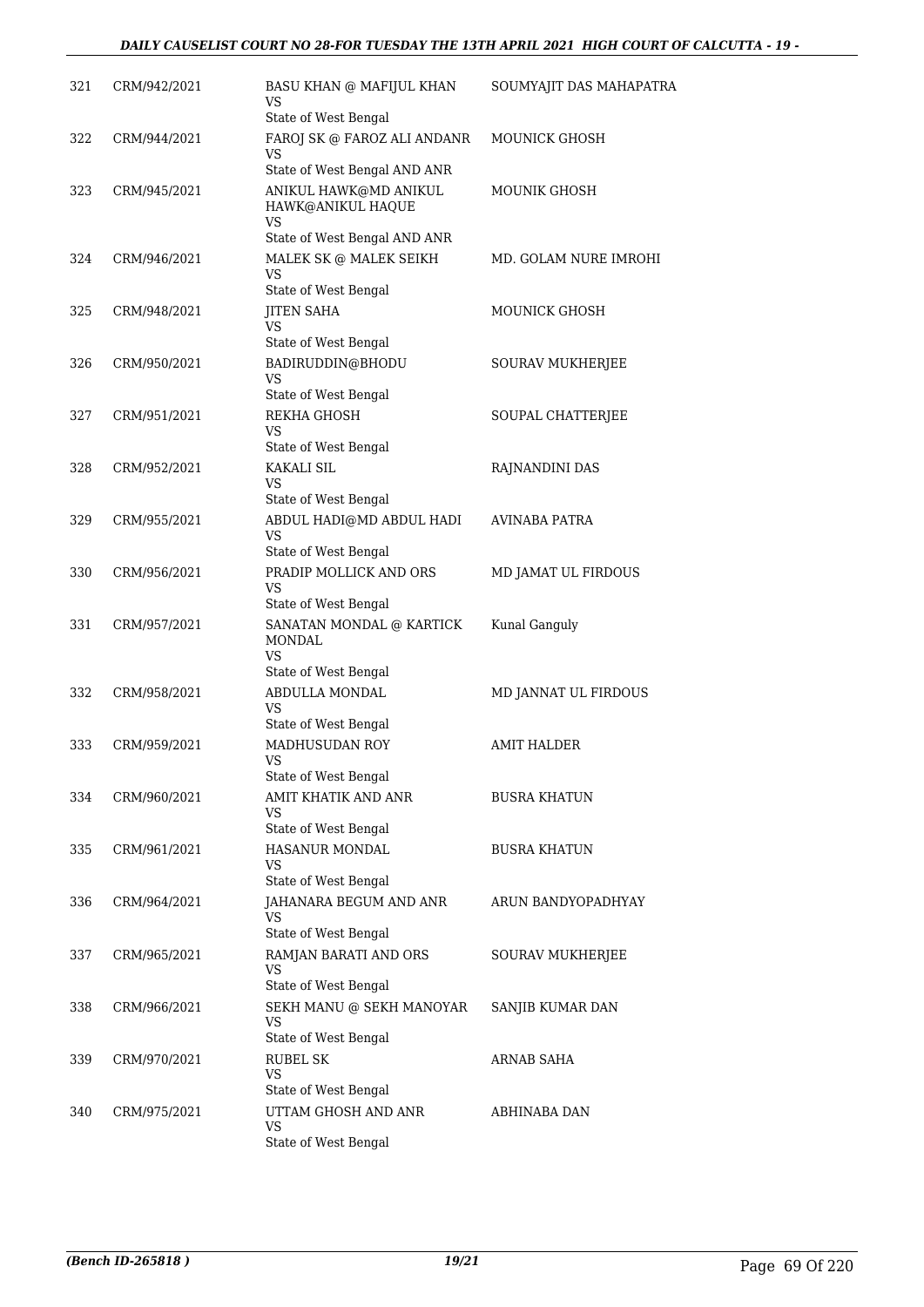| 341 | CRM/977/2021  | MINA BEGUM AND ORS.<br>VS<br>State of West Bengal                              | <b>SUDAKSHINA DEY</b>               |
|-----|---------------|--------------------------------------------------------------------------------|-------------------------------------|
| 342 | CRM/978/2021  | <b>BISWAJIT HALDER@SAHEB</b><br>VS                                             | AMIT SINGH                          |
| 343 | CRM/979/2021  | State of West Bengal<br>ASHRAF ALI KHAN @ ASHRAF<br>VS<br>State of West Bengal | nazir ahmed                         |
| 344 | CRM/981/2021  | ARIF DOCTOR @ ARIF HOSSAIN<br>@ MD. ARIF HOSSAIN<br>VS                         | MUSHARRAF ALAM SK                   |
| 345 | CRM/984/2021  | State of West Bengal<br>EJABUL MIA @ EJABUL SEKH<br>VS<br>State of West Bengal | MUSHARRAF ALAM SK                   |
| 346 | CRM/989/2021  | <b>ANWAR HOSSAIN</b><br>VS<br>State of West Bengal                             | <b>IQBAL HOSSAIN</b>                |
| 347 | CRM/991/2021  | SK. HASSAN ALI<br>VS                                                           | ARUNABHA JANA                       |
| 348 | CRM/993/2021  | State of West Bengal<br><b>SUMAN MANDAL</b><br>VS                              | ARUP KUMAR BHOWMICK                 |
| 349 | CRM/995/2021  | State of West Bengal<br>SOKIR HAOUI MONDAL@SAKEL<br>MONDAL AND ORS<br>VS       | PRABIR MAJIMDER                     |
| 350 | CRM/996/2021  | State of West Bengal<br><b>BUDHO MONDAL@BUDH</b><br>MANDAL@MONDAL BUDH<br>VS   | ANISUR RAHAMAN                      |
| 351 | CRM/1000/2021 | State of West Bengal<br>HABIBUR SK ALIAS HABIBUR<br>RAHAMAN<br>VS              | <b>ANISUR RAHAMAN</b>               |
| 352 | CRM/1183/2021 | State of West Bengal<br><b>JAYDEB GHOSH</b><br>VS<br>STATE OF WEST BENGAL      | MUSHARRAF ALAM SK                   |
| 353 | CRM/1241/2021 | <b>BISWANATH BERA</b><br>VS<br>STATE OF WEST BENGAL AND<br>ORS.                | SABERI SAHA                         |
| 354 | CRM/1285/2021 | TIMPA SINGHA ROY<br>VS<br>STATE OF WEST BENGAL                                 | RAHUL SHARMA                        |
| 355 | CRM/1655/2021 | SUBRATA GUPTA<br>VS<br>STATE OF WEST BENGAL                                    | MANI SANKAR<br><b>CHATTOPADHYAY</b> |
| 356 | CRM/2011/2021 | SUJAN MISTRI AND ANR<br>VS<br>STATE OF WEST BENGAL                             | KANAI LAL MONDAL                    |
| 357 | CRM/2037/2021 | SEKH FAJAL @ FAJAL SEKH AND<br>ORS<br><b>VS</b><br>STATE OF WEST BENGAL        | SANJIB KUMAR DAN                    |
| 358 | CRM/2303/2021 | abul hossain @ abul hossain sekh<br>VS<br>STATE OF WEST BENGAL                 | SANJIB KR. DAN                      |
| 359 | CRM/2556/2021 | PRADIP GHOSH<br>VS<br>STATE OF WEST BENGAL                                     | SOURAV MUKHERJEE                    |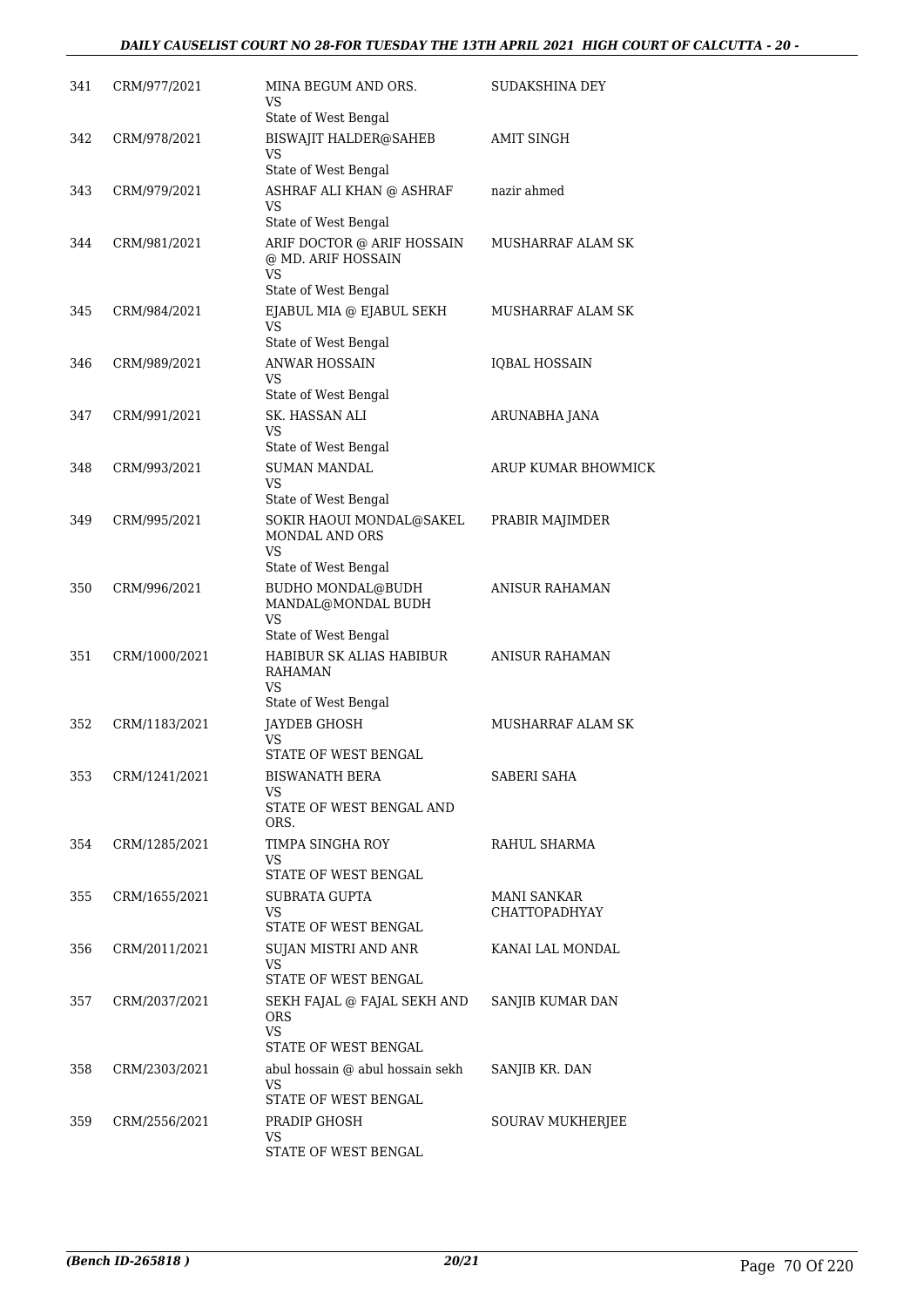| 360 | CRM/2656/2021 | AVIRUP CHOWDHURY @<br>ABHIROOP CHOWDHURY<br>VS<br>STATE OF WEST BENGAL | ARUSHI RATHORE   |
|-----|---------------|------------------------------------------------------------------------|------------------|
| 361 | CRM/2759/2021 | RIKTA GHOSH AND ORS<br>VS<br>STATE OF WEST BENGAL AND<br>ORS.          | SANJIB KUMAR DAN |
| 362 | CRM/3174/2021 | AJMIRA BIBI @ TAJMIRA BIBI<br>VS<br><b>STATE OF WEST BENGAL</b>        | MANAS KUMAR DAS  |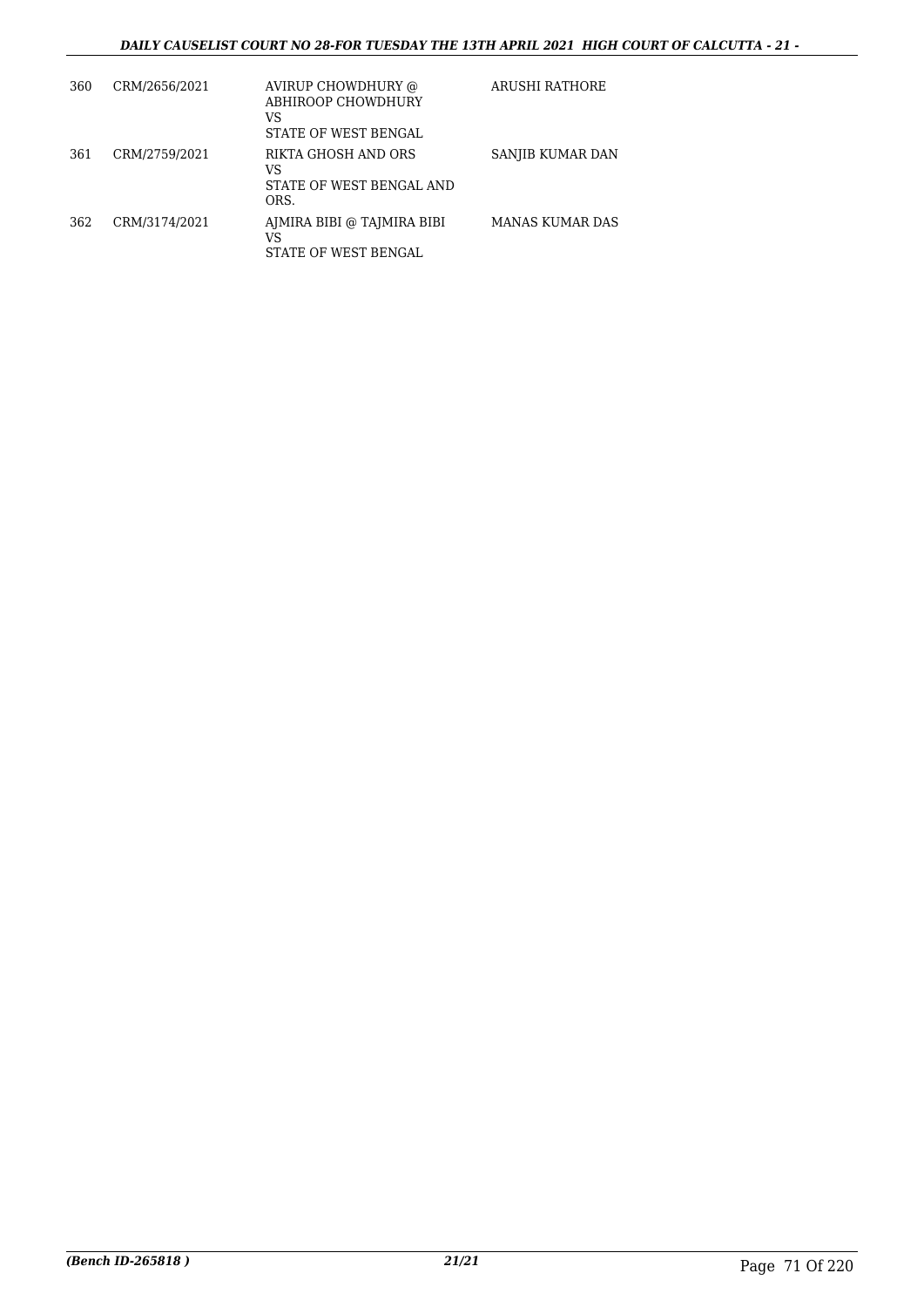

# **Appellate Side**

**DAILY CAUSELIST For Tuesday The 13th April 2021**

**COURT NO. 11**

## **DIVISION BENCH (DB - VI)**

**AT 10:30 AM**

**HON'BLE JUSTICE SUBRATA TALUKDAR HON'BLE JUSTICE HIRANMAY BHATTACHARYYA (VIA VIDEO CONFERENCE)**

#### **ON AND FROM MONDAY, THE 11TH JANUARY 2021 - APPEALS FROM ORDERS RELATING TO MUNICIPALITIES, CO-OPERATIVES & PANCHAYATS UNDER GROUP-V INCLUDING APPLICATIONS CONNECTED THERETO;**

**HEARING OF WRIT APPEALS IRRESPECTIVE OF CLASSIFICATION INCLUDING APPLICATIONS CONNECTED THERETO;**

**SPECIAL NOTE: 1.(A) MENTIONING OF REALLY URGENT MATTERS WILL BE ALLOWED ON EVERY MONDAY AND WEDNESDAY AT THE FIRST SITTING OF THE COURT. (B) MENTIONING SLIPS MUST BE FILED STATING THE GROUNDS OF URGENCY WITH SERVICE OF NOTICE ON THE OPPOSITE SIDE(S). (C) FIXED MATTERS MARKED IN EACH GROUP WILL BE CALLED ON FIRST FROM THE GROUP. 2. APPELLATE SIDE MATTERS WILL BE TAKEN UP UPTO RECESS ON EVERY TUESDAY AND THURSDAY. 3. ON TUESDAYS AND THURSDAYS APPEALS FOR HEARING (SENT FROM DEPARTMENTS) WILL BE CALLED ON FIRST, THEREAFTER, MATTERS WILL BE CALLED ON AS PER LIST.**

**NOTE: MATTERS WILL BE TAKEN UP THROUGH PHYSICAL HEARING ONLY WHEN BOTH THE PARTIES ARE AGREED**

### **ORDER XLI RULE II**

- 1 FMAT/435/2020  $[At 2]$ P.M.][21.04.2021] [Assigned] rais ahmed and ors VS STATE OF WEST BENGAL AND ORS. tanoy roy IA NO: CAN/1/2020, CAN/2/2020, CAN/3/2021 2 FMAT/389/2020 HOOGHLY MOTORS PVT. SOUVIK MAJUMDER
- $[At 2 P.M.]$ 21.04.2021] [Assigned] LTD VS KANISHK SINHA

IA NO: CAN/1/2020, CAN/2/2020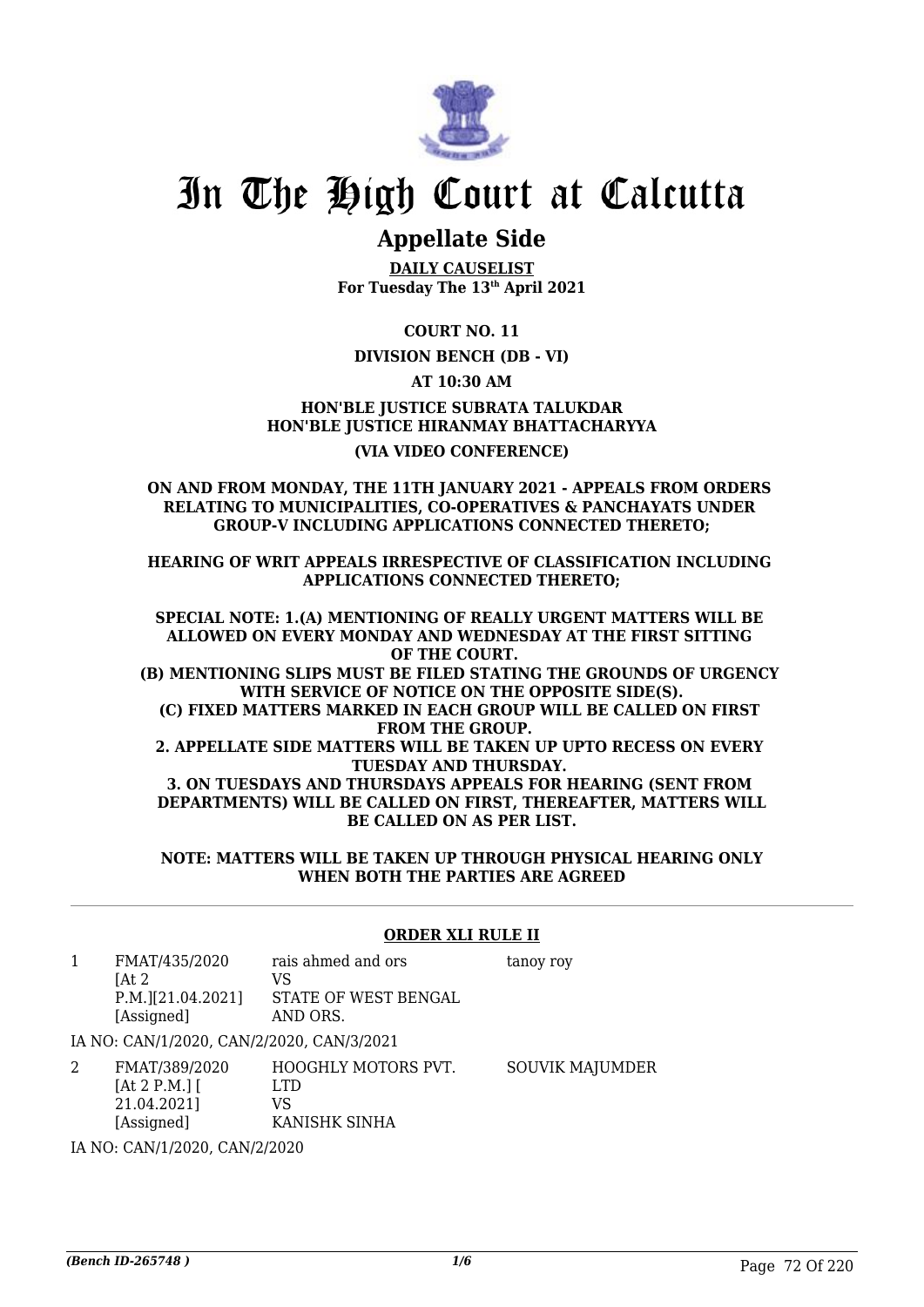| 3  | SA/120/2012<br>[Assigned]<br>[21.04.2021] | SONA BHANU BIBI<br>VS<br><b>SAKENA BIBI &amp; ORS</b>                                                    | SHABANA HASIN               |
|----|-------------------------------------------|----------------------------------------------------------------------------------------------------------|-----------------------------|
|    |                                           |                                                                                                          |                             |
|    | IA NO: CAN/5/2020(Old No:CAN/1737/2020)   |                                                                                                          |                             |
|    |                                           | <b>TO BE MENTIONED</b>                                                                                   |                             |
| 4  | FMA/422/2021                              | THE NORTH DUDM DUM<br>MUNICIPALITY & ANR<br>VS<br><b>MALABIKA SAHA &amp; ORS</b>                         | <b>SUDARSHAN ROY</b>        |
|    | IA NO: CAN/1/2020(Old No:CAN/1495/2020)   |                                                                                                          |                             |
| 5  | MAT/797/2020                              | NORTH DUM DUM<br>MUNICIPALITY AND ANR<br><b>VS</b><br><b>GOUTAM GANGULY AND</b><br><b>ORS</b>            | <b>SUDARSAN ROY</b>         |
|    | IA NO: CAN/1/2020                         |                                                                                                          |                             |
| 6  | MAT/932/2018<br>[2 P.B.]                  | STATE OF WEST BENGAL &<br><b>ANR</b><br><b>VS</b><br>PRASANTA KUMAR<br><b>GOSWAMI &amp; ORS</b>          | SHUVRO P LAHIRI             |
| 7  | FMA/112/2020                              | <b>STATE OF WB</b><br><b>VS</b><br><b>JYOTIRMOY LAHIRI &amp; ORS</b>                                     | SABYASACHI<br><b>MONDAL</b> |
| 8  | MAT/839/2020<br>[Assigned] [N.T.W.]       | STATE OF WEST BENGAL<br>AND ORS.<br><b>VS</b><br><b>JYOTI PRASAD</b><br>BANDYOPADHAYAY AND<br><b>ORS</b> | <b>ARKA KUMAR NAG</b>       |
|    | IA NO: CAN/1/2020, CAN/2/2020             |                                                                                                          |                             |
|    |                                           | <b>APPLICATION(S)</b>                                                                                    |                             |
| 9  | MAT/364/2020<br>[FIXED]<br>[13.04.2021]   | THE WEST BENGAL STATE<br>ELECTION COMMISSION<br><b>VS</b><br><b>ARUP DEY &amp; ORS</b>                   | PAPIYA BIHANI               |
|    | IA NO: CAN/1/2020(Old No:CAN/2425/2020)   |                                                                                                          |                             |
| 10 | MAT/28/2021<br>[Fixed]                    | ATUL BARIK AND ANR<br>VS<br>STATE OF WEST BENGAL                                                         | Manish Kumar Das            |

IA NO: CAN/1/2021

| 11 | MAT/394/2021 | <b>BUBUN KUMAR MAITY</b> | DILIP KUMAR SADHU |
|----|--------------|--------------------------|-------------------|
|    | [FIXED]      | VS.                      |                   |
|    |              | MD MD NURUZZAMAN AND     |                   |
|    |              | ORS                      |                   |

AND ORS.

IA NO: CAN/1/2021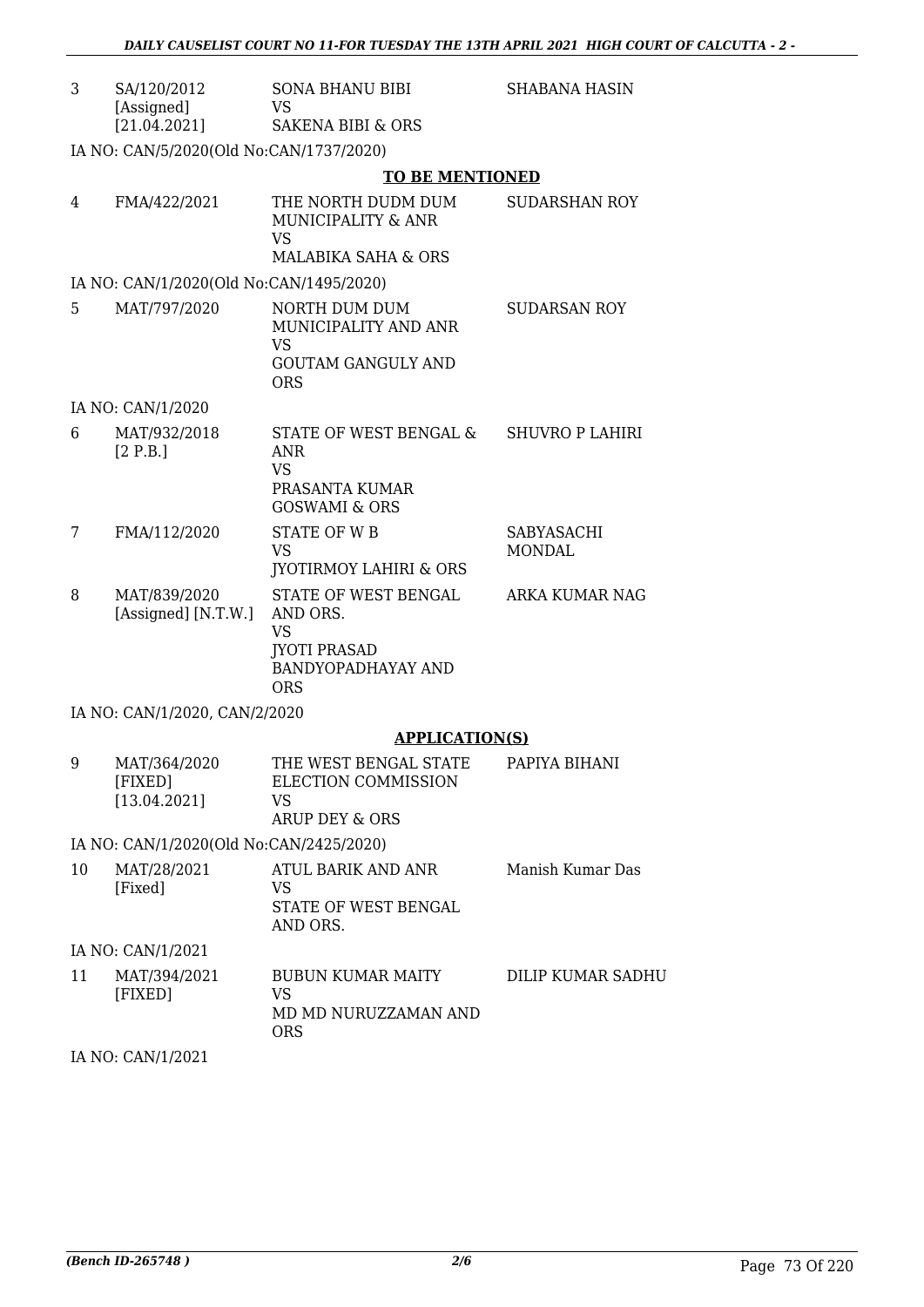| 12 | MAT/173/2021<br>[Fixed]                                                   | SUBRATA CHOWDHURY<br>AND ORS<br><b>VS</b><br>RAJ NARAYAN GHOSH AND<br><b>ORS</b>       | DEBARSHI BRAHMA                        |  |
|----|---------------------------------------------------------------------------|----------------------------------------------------------------------------------------|----------------------------------------|--|
|    | IA NO: CAN/1/2021, CAN/2/2021                                             |                                                                                        |                                        |  |
| 13 | MAT/850/2020                                                              | PRATIMA ACHARJEE<br><b>VS</b><br>STATE OF WEST BENGAL<br>AND ORS.                      | <b>SUJIT MITRA</b>                     |  |
| 14 | MAT/407/2020                                                              | CHANDI CHARAN ROY &<br><b>ORS</b><br><b>VS</b><br>STATE OF WEST BENGAL &<br><b>ORS</b> | PARASH NATH YADAV                      |  |
|    | IA NO: CAN/1/2020                                                         |                                                                                        |                                        |  |
| 15 | MAT/322/2021                                                              | <b>BULAND JAVED AND ANR</b><br><b>VS</b><br>STATE OF WEST BENGAL<br>AND ORS.           | <b>CHANDRAKANTA</b><br><b>KUSHWAHA</b> |  |
|    | IA NO: CAN/1/2021                                                         |                                                                                        |                                        |  |
| 16 | MAT/320/2021                                                              | <b>TAPAN KUMAR DAS</b><br><b>VS</b><br><b>ANIMA GUHA ALIAS</b><br>CHATTERJEE AND ORS   | <b>UTTIYA RAY</b>                      |  |
|    | IA NO: CAN/1/2021                                                         |                                                                                        |                                        |  |
| 17 | FMA/530/2021                                                              | SUDHINDRA NATH GHOSH<br>& ANR<br><b>VS</b><br><b>KMC &amp; ORS</b>                     | <b>BRATIN KUMAR DEY</b>                |  |
|    | IA NO: CAN/1/2019(Old No:CAN/8364/2019)                                   |                                                                                        |                                        |  |
| 18 | MAT/200/2021                                                              | MRINAL KANTI BANERJEE<br><b>VS</b><br><b>GOVT OF WEST BENGAL</b><br><b>AND ORS</b>     | DEBLINA CHATTARAJ                      |  |
|    |                                                                           | IA NO: CAN/1/2021, CAN/2/2021, CAN/3/2021, CAN/4/2021                                  |                                        |  |
| 19 | MAT/133/2020                                                              | CHANCHAL HALDER<br>VS<br>THE BHATPARA<br>MUNICIPALITY & ORS.                           | TANUJA BASAK                           |  |
|    |                                                                           | IA NO: CAN/1/2020(Old No:CAN/1584/2020), CAN/2/2020(Old No:CAN/1585/2020)              |                                        |  |
| 20 | MAT/134/2020                                                              | TUMPA SANYAL<br>VS<br>THE BHATPARA<br>MUNICIPALITY & ORS.                              | TANUJA BASAK                           |  |
|    |                                                                           | IA NO: CAN/1/2020(Old No:CAN/1591/2020), CAN/2/2020(Old No:CAN/1592/2020)              |                                        |  |
| 21 | MAT/169/2020                                                              | JAUHAR JAMAL<br><b>VS</b><br>STATE OF WEST BENGAL &<br><b>ORS</b>                      | TANUJA BASAK                           |  |
|    | IA NO: CAN/1/2020(Old No:CAN/1588/2020), CAN/2/2020(Old No:CAN/1589/2020) |                                                                                        |                                        |  |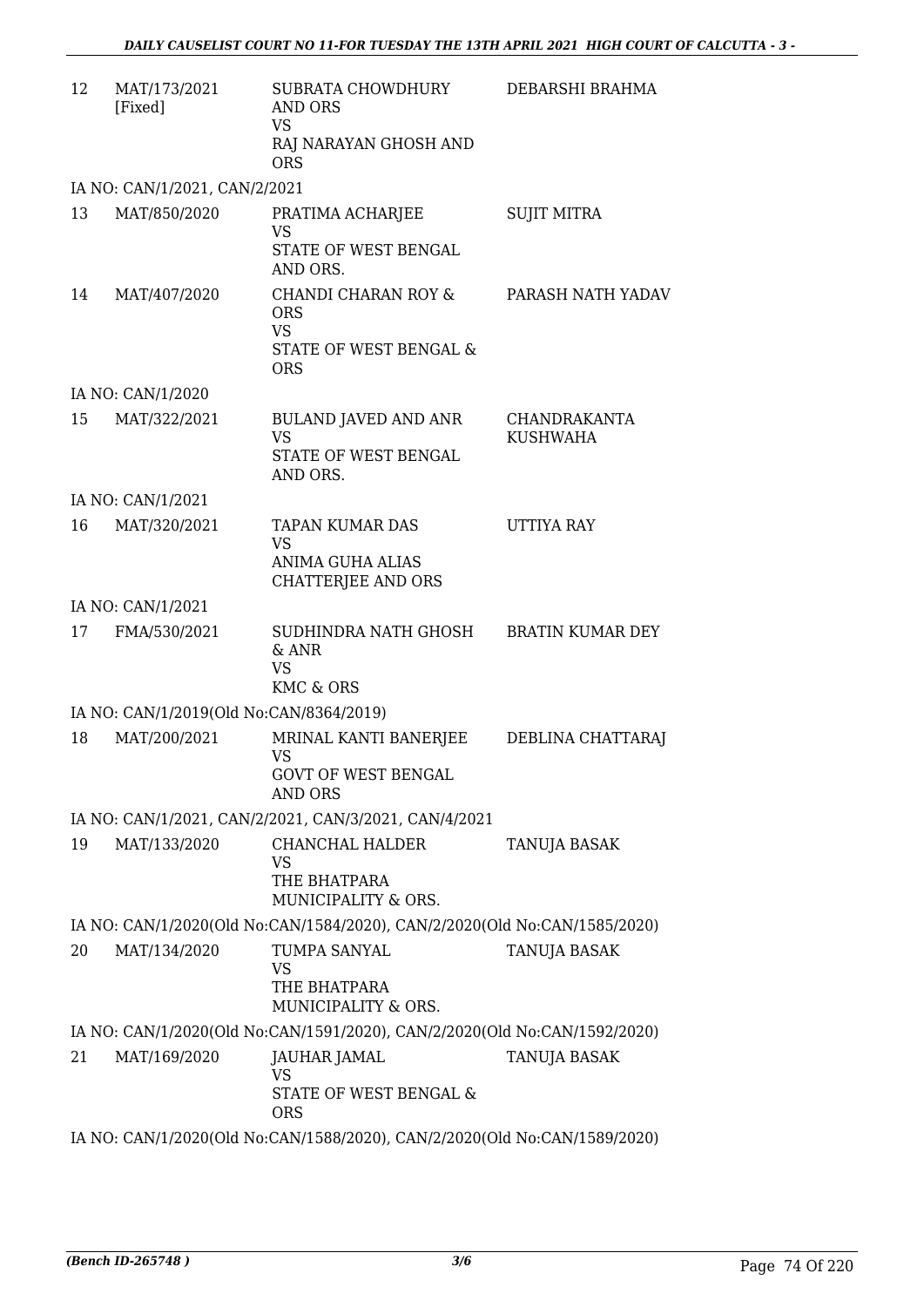| 22 | MAT/276/2017                            | FARIDA KHATOON @<br><b>LASKAR</b><br><b>VS</b><br>STATE OF WEST BENGAL &<br><b>ORS</b>                     | <b>JASOBANTA RAKSHIT</b>            |
|----|-----------------------------------------|------------------------------------------------------------------------------------------------------------|-------------------------------------|
|    |                                         | IA NO: CAN/1/2020(Old No:CAN/2664/2020), CAN/2/2020(Old No:CAN/2669/2020)                                  |                                     |
| 23 | MAT/1139/2019<br>[2nd Time]             | NETAJEE MONDAL<br><b>VS</b><br>STATE OF WEST BENGAL &<br><b>ORS</b>                                        | <b>GOUTAM ACHARYA</b>               |
|    |                                         | IA NO: CAN/1/2019(Old No:CAN/12429/2019), CAN/3/2020(Old No:CAN/977/2020)                                  |                                     |
| 24 | MAT/297/2020<br>[Contempt]              | <b>MUKTA ARYA</b><br>VS<br><b>BASED HALDER &amp; ORS</b>                                                   | <b>MANJULI</b><br><b>CHOUDHURI</b>  |
|    | IA NO: CAN/1/2020(Old No:CAN/2144/2020) |                                                                                                            |                                     |
| 25 | MAT/319/2021                            | AMITABHA DE BHOWMICK<br><b>AND ORS</b><br><b>VS</b><br>THE KOLKATA MUNICIPAL<br><b>CORPORATION AND ORS</b> | <b>GOUTA ACHARYA</b>                |
|    | IA NO: CAN/1/2021, CAN/2/2021           |                                                                                                            |                                     |
| 26 | FMA/2400/2004                           | <b>SUMIT SINHA</b><br><b>VS</b><br>JAGIGRAM GRAM<br><b>PANCHAYAT</b>                                       | <b>IPSITA</b><br><b>CHAKRABORTY</b> |
|    |                                         | IA NO: CAN/2/2016(Old No:CAN/11264/2016), CAN/3/2016(Old No:CAN/11265/2016)                                |                                     |
| 27 | FMA/501/2020<br>[Stay]                  | RUPA DASGUPTA @<br><b>CHOWDHURY</b><br><b>VS</b><br>TAPAS CHATTERJEE & ANR                                 | <b>SHIBENDU PATRA</b>               |
| 28 | MAT/401/2021                            | NANDITA MONDAL<br>VS<br><b>GOUTAM GHOSH AND ORS</b>                                                        | TANUJA BASAK                        |
|    | IA NO: CAN/1/2021                       |                                                                                                            |                                     |
| 29 | MAT/221/2020                            | <b>SUJOY MONDAL</b><br><b>VS</b><br>STATE OF WEST BENGAL &<br><b>ORS</b>                                   | KALYANI<br><b>BHATTACHARYA</b>      |
|    | IA NO: CAN/1/2020(Old No:CAN/1451/2020) |                                                                                                            |                                     |
| 30 | FMA/815/2019                            | SHASHI AGARWAL<br><b>VS</b><br><b>BIDHANNAGAR MUNICIPAL</b>                                                | <b>SHOVAN GHOSH</b>                 |
|    |                                         | <b>CORPORATION &amp; ORS</b>                                                                               |                                     |
|    | IA NO: CAN/1/2019(Old No:CAN/7447/2019) |                                                                                                            |                                     |
| 31 | MAT/1976/2019                           | JOTEGHANASHAYM<br>SAMABAY KRISHI UNNAYAN<br><b>SAMITI</b><br><b>VS</b><br>MANAS KUAMR GUCHHAIT             | <b>UTTAM BANIK</b>                  |
|    |                                         | IA NO: CAN/1/2020(Old No:CAN/579/2020), CAN/2/2020(Old No:CAN/580/2020), CAN/3/2021                        |                                     |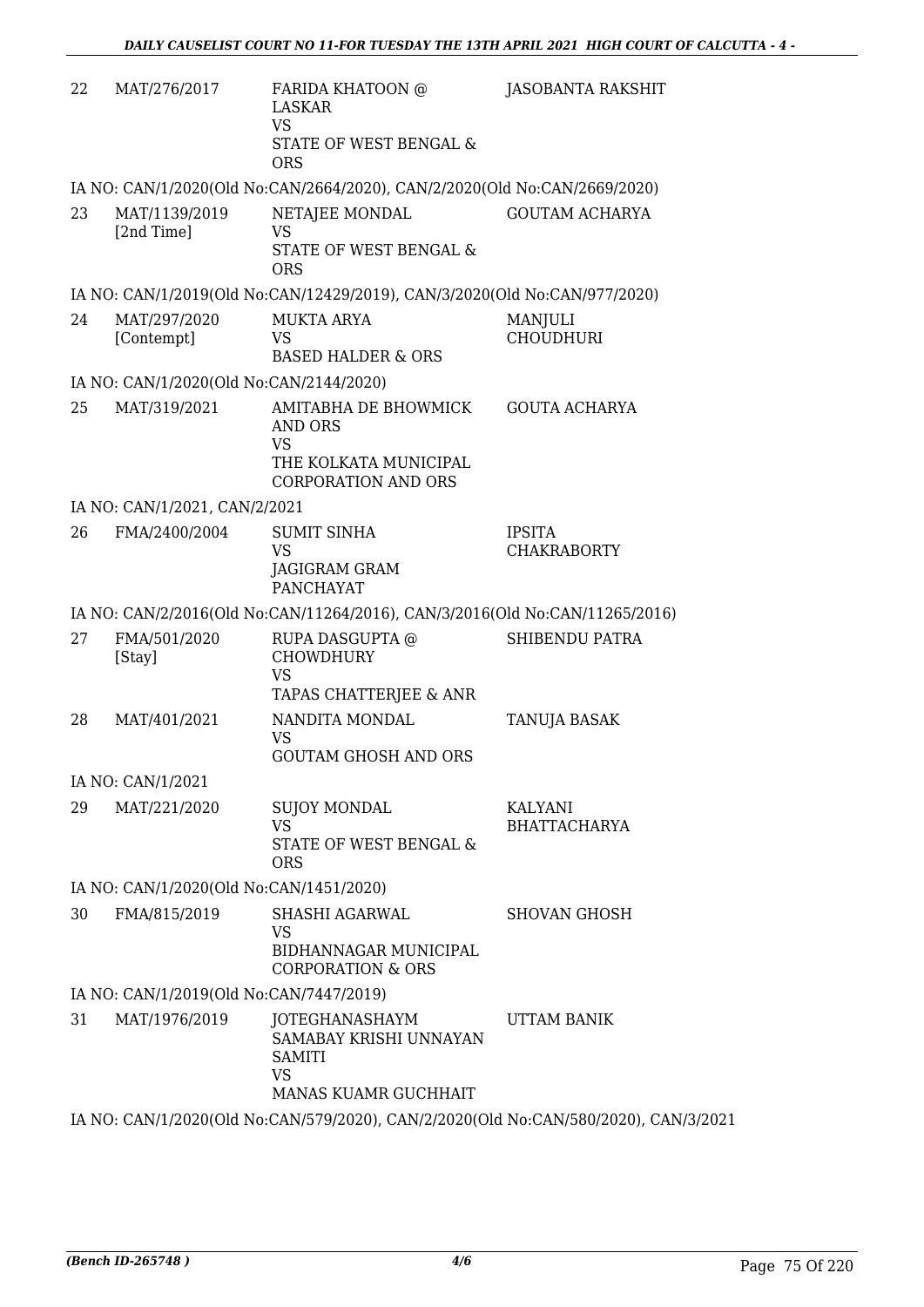| 32 | CPAN/70/2021<br>[Contempt]               | PRABHAT KUMAR<br><b>CHAKRAVARTY</b><br><b>VS</b><br>PRASANTA RAY AND<br><b>OTHERS</b>        | <b>SOMOULI SARKAR</b>               |  |  |
|----|------------------------------------------|----------------------------------------------------------------------------------------------|-------------------------------------|--|--|
|    | wt33 FMA/1171/2019                       | <b>SK GOLAP ALI</b><br><b>VS</b><br>PRABHAT KUMAR<br><b>CHAKRAVARTY &amp; ORS</b>            | <b>BISWARANJAN</b><br><b>BHAKAT</b> |  |  |
| 34 | FMA/469/2021                             | <b>SANGHITA SHAW</b><br><b>VS</b><br>THE CHAIRMAN, BHATPARA<br><b>MUNICIPALITY &amp; ORS</b> | SAURABH SANKAR<br><b>SENGUPTA</b>   |  |  |
|    | IA NO: CAN/1/2020(Old No:CAN/765/2020)   |                                                                                              |                                     |  |  |
| 35 | FMA/356/2021                             | SANDIPAN CHAKRABORTY<br><b>VS</b><br>STATE OF WEST BENGAL &<br>ORS.                          | MD. IDRISH                          |  |  |
|    | IA NO: CAN/2/2019(Old No:CAN/10020/2019) |                                                                                              |                                     |  |  |
| 36 | FMA/764/2020                             | LATA BOSE & ANR<br><b>VS</b><br>MAHESHTALA<br><b>MUNICIPALITY &amp; ORS</b>                  | <b>SHREYA BASU</b>                  |  |  |
|    |                                          | IA NO: CAN/2/2019(Old No:CAN/10183/2019), CAN/3/2021                                         |                                     |  |  |
| 37 | FMA/459/2021                             | KOLKATA MUNICIPAL<br><b>CORPORATION AND</b><br><b>ANOTHER</b><br><b>VS</b>                   | ANINDYA SUNDAR<br><b>CHATTERJEE</b> |  |  |
|    |                                          | UNION OF INDIA AND ORS.                                                                      |                                     |  |  |
|    | IA NO: CAN/1/2021                        |                                                                                              |                                     |  |  |
|    |                                          | <b>APPEALS FOR HEARING (SENT FROM DEPARTMENTS)</b>                                           |                                     |  |  |
| 38 | MAT/176/2020                             | SANTOSH KR. KAR & ORS.<br>VS<br>STATE OF WEST BENGAL &<br>ORS.                               | <b>SUFI KAMAL</b>                   |  |  |
|    | IA NO: CAN/1/2020(Old No:CAN/1036/2020)  |                                                                                              |                                     |  |  |
| 39 | MAT/1788/2013                            | LUCY MONDAL & ANR<br><b>VS</b><br>STATE OF WEST BENGAL &<br><b>ORS</b>                       | PRANTICK GHOSH                      |  |  |
| 40 | MAT/184/2020                             | ATANU MAHAPATRA<br><b>VS</b><br>STATE OF WEST BENGAL &<br><b>ORS</b>                         | MADAN MOHAN ROY                     |  |  |
|    |                                          | IA NO: CAN/1/2020(Old No:CAN/2210/2020), CAN/2/2020(Old No:CAN/2211/2020)                    |                                     |  |  |
| 41 | MAT/717/2018                             | TARAPADA NANDY<br>VS<br>STATE OF WEST BENGAL &<br><b>ORS</b>                                 | KAJAL RAY                           |  |  |
|    | IA NO: CAN/1/2021, CAN/2/2021            |                                                                                              |                                     |  |  |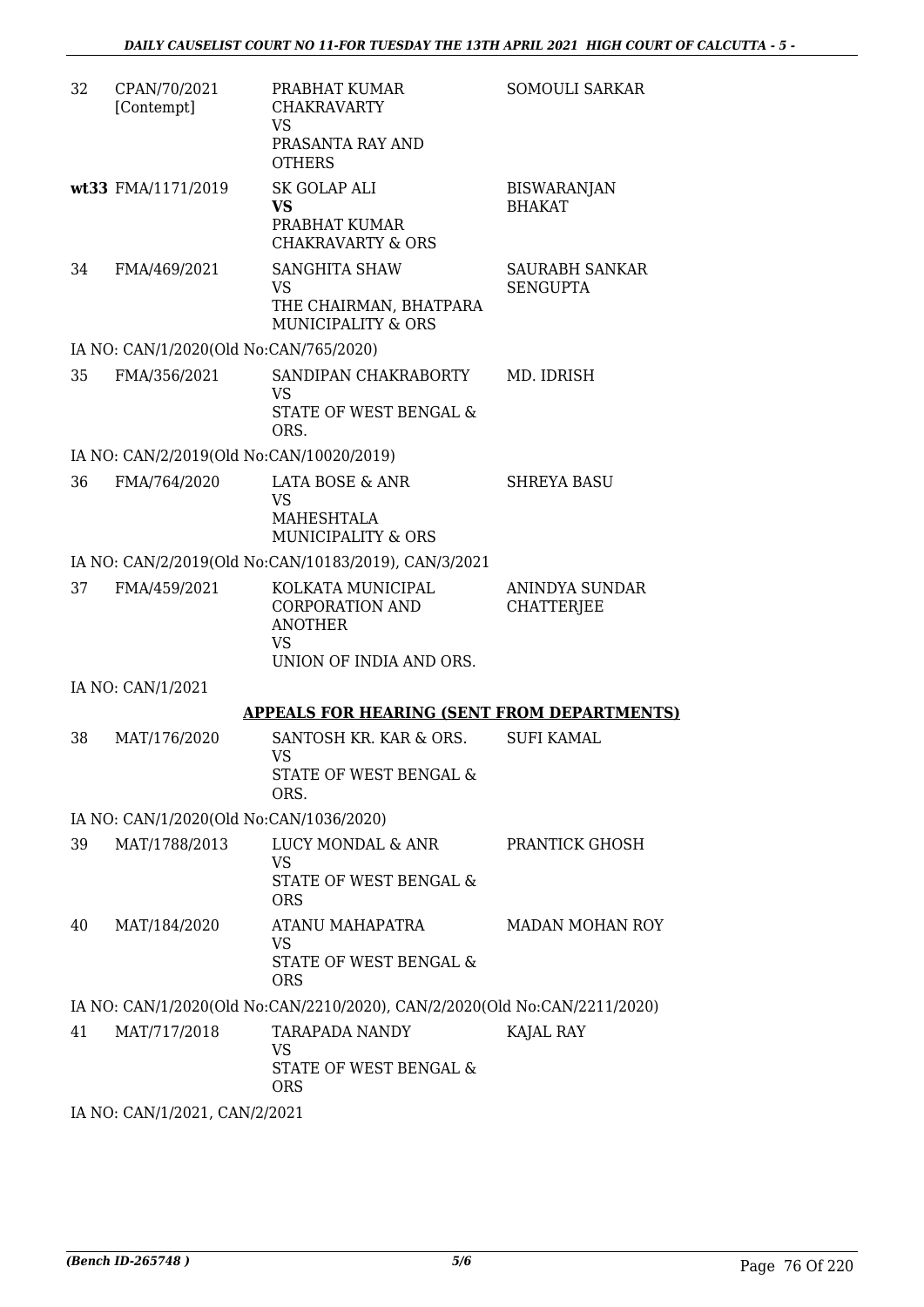| 42 | MAT/525/2018      | THE STATE OF W B & ANR<br>VS<br>SONAMANI MAJHI & ORS                                      | SWAPAN KR PAL                 |
|----|-------------------|-------------------------------------------------------------------------------------------|-------------------------------|
|    | IA NO: CAN/1/2021 |                                                                                           |                               |
| 43 | MAT/115/2020      | JAGADISH CHANDRA<br><b>GHOSH &amp; ORS</b><br>VS.<br>STATE OF WEST BENGAL &<br><b>ORS</b> | SUNANDA MOHAN<br><b>GHOSH</b> |
|    |                   | IA NO: CAN/1/2020(Old No:CAN/771/2020), CAN/2/2020(Old No:CAN/881/2020)                   |                               |
| 44 | MAT/998/2018      | <b>SRIKANTA DOLUI</b><br>VS.<br>STATE OF WEST BENGAL &<br><b>ORS</b>                      | <b>SNEHASIS JANA</b>          |

IA NO: CAN/1/2021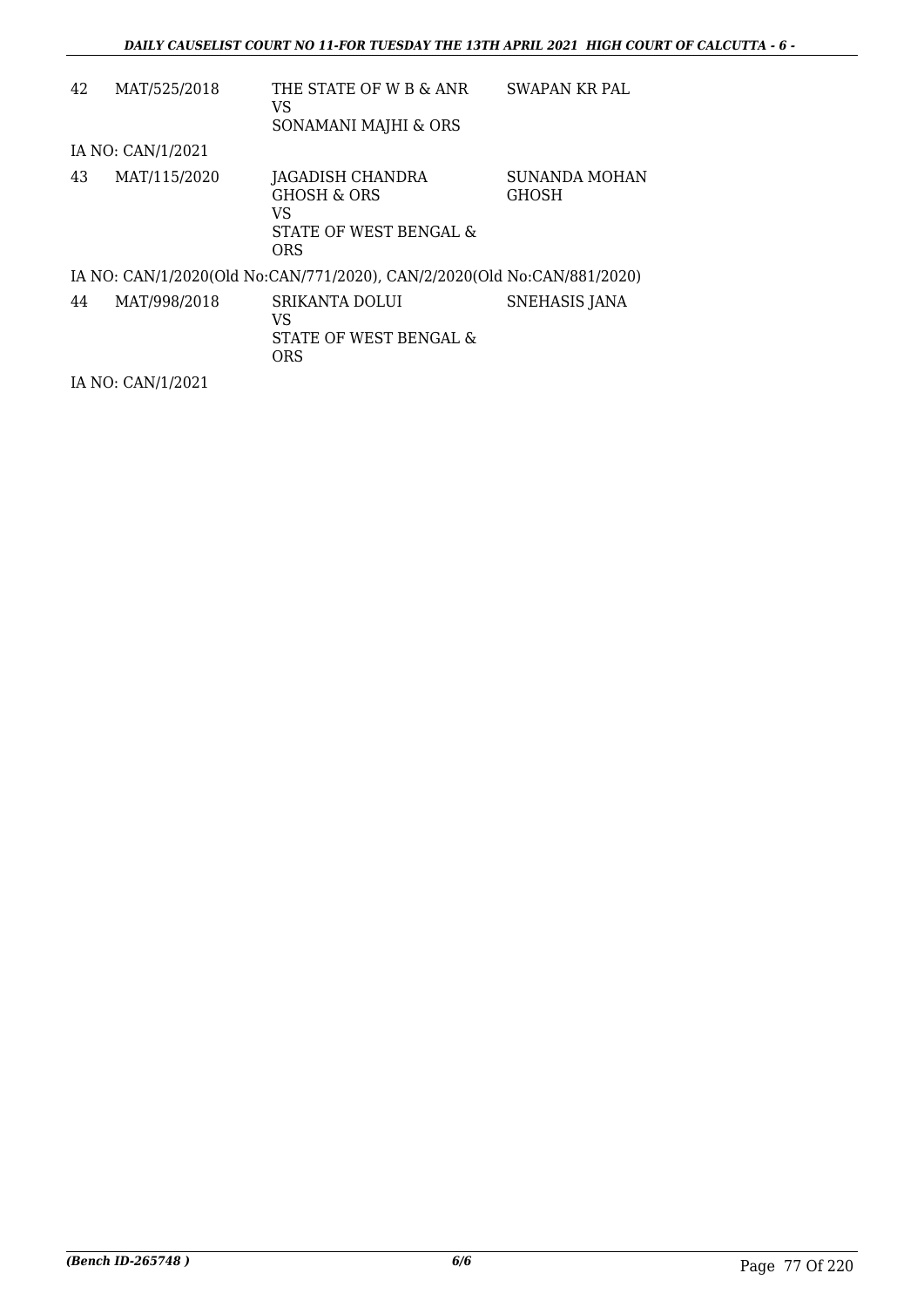

## **Appellate Side**

**DAILY CAUSELIST For Tuesday The 13th April 2021**

**COURT NO. 4 DIVISION BENCH (DB - VIII) AT 10:30 AM HON'BLE JUSTICE ARINDAM SINHA HON'BLE JUSTICE SUVRA GHOSH (VIA VIDEO CONFERENCE)**

**ON AND FROM MONDAY, THE 11TH JANUARY , 2021 – APPEALS RELATING TO SERVICE UNDER GROUP VI AND APPLICATIONS CONNECTED THERETO;**

**MATRIMONIAL & FAMILY COURT APPEALS & MATTERS RELATING TO GUARDIANSHIP INCLUDING APPLICATIONS CONNECTED THERETO;**

**ADMISSION OF APPEALS UNDER SECTION 30 OF THE EMPLOYEES' COMPENSATION ACT, 1923;**

**HEARING OF WRIT APPEALS IRRESPECTIVE OF CLASSIFICATION INCLUDING APPLICATIONS CONNECTED THERETO.**

**AND**

**ON AND FROM WEDNESDAY, 10TH MARCH, 2021 (IN ADDITION TO THEIR OWN LISTS AND DETERMINATIONS) - THE DIVISION BENCH PRESIDED OVER BY HON'BLE JUSTICE ARINDAM SINHA SHALL TAKE UP MATTERS (FROM ITEM NO. 262 TO 338) FROM THE LIST OF HON'BLE JUSTICE TAPABRATA CHAKRABORTY AND HON'BLE JUSTICE TIRTHANKAR GHOSH DATED 9TH MARCH, 2021.** 

**SPL. NOTE:** 

**1. NO INCLUSION WILL BE ALLOWED UNTIL FURTHER ORDER. 2. NO MENTIONING WILL BE ALLOWED FOR LISTED MATTERS FOR UPGRADATION. 3. ON EVERY TUESDAY, APPEALS WILL BE TAKEN UP FIRST. 4. ON FRIDAY, ANTICIPATORY BAIL WILL BE TAKEN UP AT 10.30 A.M.**

**NOTE: MATTERS WILL BE TAKEN UP THROUGH PHYSICAL HEARING ONLY WHEN BOTH THE PARTIES ARE AGREED.**

### **TO BE MENTIONED**

1 MAT/470/2021 TARUN KUMAR MITRA  $V<sup>Q</sup>$ NATIONAL INSURANCE CO. LIMITED AND ORS. PRATIK MAJUMDER

IA NO: CAN/1/2021

### **APPLICATION**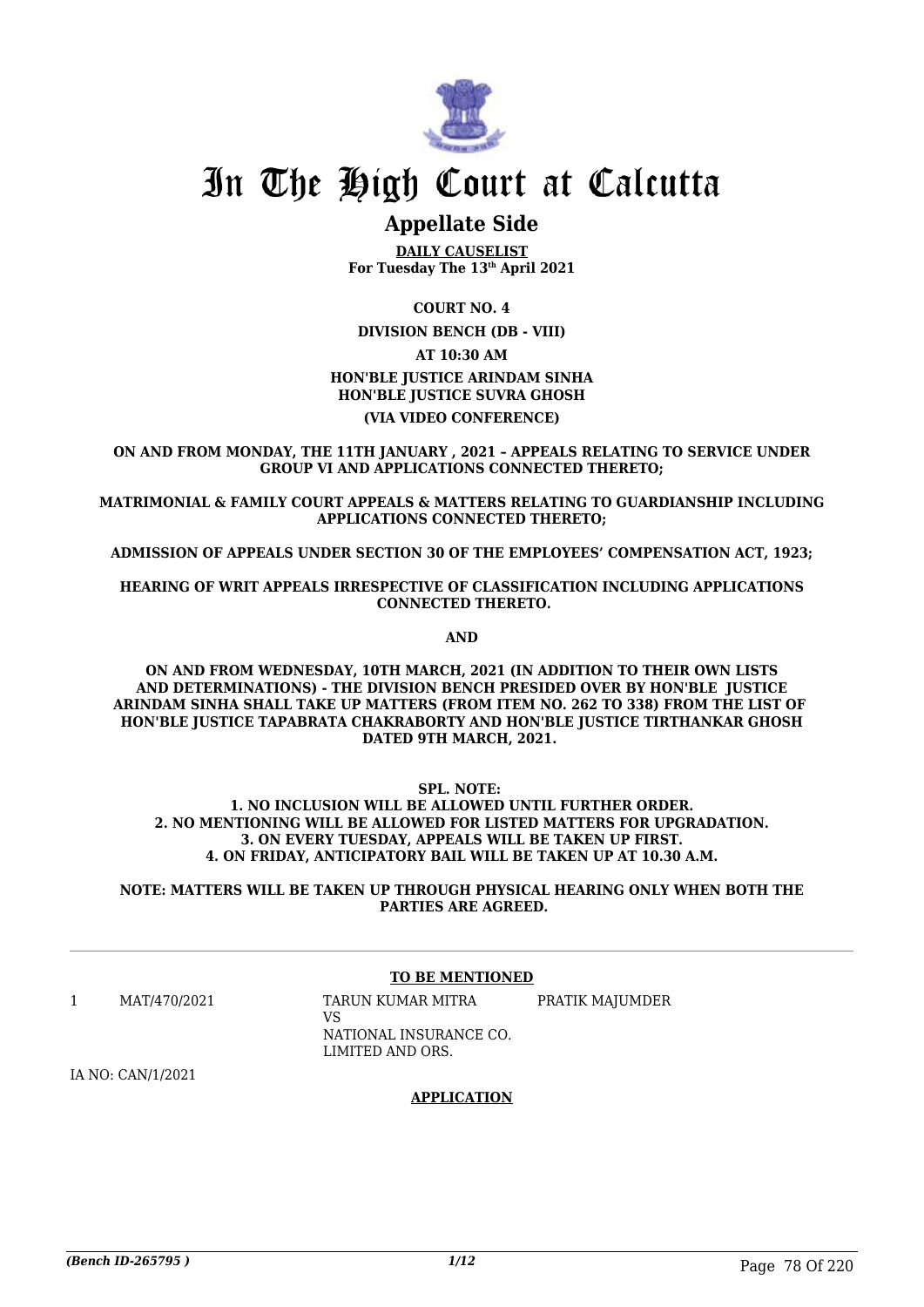| $\overline{2}$ | MAT/3210/2003<br>$(03-05-2021)$                                             | UNION OF INDIA & ORS.<br>VS.<br>SUBHAS CHANDRA DAS                                                      | <b>SARBANI GHOSH</b>                |  |
|----------------|-----------------------------------------------------------------------------|---------------------------------------------------------------------------------------------------------|-------------------------------------|--|
|                | No:CAN/4215/2010)                                                           | IA NO: CAN/1/2003(Old No:CAN/9663/2003), CAN/2/2003(Old No:CAN/9664/2003), CAN/3/2010(Old               |                                     |  |
| 3              | FA/41/2016                                                                  | <b>SAMPA ROY</b><br>VS<br>TRIDIP RANJAN ROY                                                             | ANURAN SAMANTA                      |  |
|                | IA NO: CAN/4/2019(Old No:CAN/1042/2019)                                     |                                                                                                         |                                     |  |
| wt4            | CPAN/71/2019                                                                | <b>SAMPA ROY</b><br><b>VS</b><br>TRIDIB RANJAN ROY                                                      | <b>ANURAN SAMANTA</b>               |  |
| 5              | FA/301/2016<br>$(03-05-2021)(AR)$                                           | <b>MALAY RANJAN</b><br><b>CHAKRABORTY</b><br><b>VS</b><br><b>RITA CHAKRABORTY</b>                       | <b>BRATIN KUMAR DEY</b>             |  |
|                |                                                                             | IA NO: CAN/1/2016(Old No:CAN/3568/2016), CAN/2/2019(Old No:CAN/8983/2019), CAN/3/2021                   |                                     |  |
| 6              | FMA/4648/2016                                                               | NISAKAR CHATTOPADHYAY                                                                                   | P. BOSE                             |  |
|                | (NTW)                                                                       | <b>VS</b><br>STATE OF WEST BENGAL $\&$<br>$&$ ORS                                                       |                                     |  |
|                | IA NO: CAN/1/2016(Old No:CAN/9606/2016)                                     |                                                                                                         |                                     |  |
| 7              | FAT/460/2017<br>(NTW)                                                       | PRATIBHA DUTTA<br>VS.<br><b>AMITAVA DUTTA</b>                                                           | <b>SUKANTA DAS</b>                  |  |
|                |                                                                             | IA NO: CAN/3/2018(Old No:CAN/9092/2018), CAN/4/2019(Old No:CAN/5990/2019)                               |                                     |  |
| 8              | MAT/2080/2017<br>$(16-04-2021)$                                             | <b>SHANTA PRAMANIK</b><br><b>VS</b>                                                                     | S. SAHA                             |  |
|                |                                                                             | <b>BANGIYA GRAMIN VIKASH</b><br><b>BANK &amp; ORS</b>                                                   |                                     |  |
|                |                                                                             | IA NO: CAN/1/2020(Old No:CAN/1869/2020), CAN/2/2020(Old No:CAN/1870/2020)                               |                                     |  |
| 9              | FMA/740/2018<br>(CAN 5599/2019 not found)                                   | GOUTAM MAJI @ GOUTAM<br>MAJHI<br><b>VS</b>                                                              | <b>SK MUJIBAR RAHMAN</b>            |  |
|                |                                                                             | UNION OF INDIA & ORS                                                                                    |                                     |  |
|                |                                                                             | IA NO: CAN/1/2017(Old No:CAN/12057/2017), CAN/2/2019(Old No:CAN/5599/2019), CAN/3/2021                  |                                     |  |
| 10             | FAT/96/2019                                                                 | SWAPAN RANA<br>VS.<br><b>SURAJIT RANA</b>                                                               | DEBAPRATIM<br><b>BANERJEE</b>       |  |
|                | IA NO: CAN/2/2019(Old No:CAN/2852/2019)                                     |                                                                                                         |                                     |  |
| 11             | FMA/160/2019<br>(CAN 467/2020) (2PBS)                                       | <b>DEBASIS DAS</b><br><b>VS</b><br>THE MANAGING<br>COMMITTEE OF<br>BEGUNBARI HIGH SCHOOL<br>$&$ ORS     | RAMDULALA MANNA                     |  |
|                | wt12 WPA/8601/2013                                                          | THE MANAGING<br>COMMITTEE OF<br>BEGUNABARI HIGH<br><b>SCHOOL</b><br><b>VS</b><br><b>STATE &amp; ORS</b> | TANUJA BASAK                        |  |
| 13             | FAT/515/2019<br>$(03-05-2021)$                                              | ANJANA BISWAS(SARKAR)<br><b>VS</b><br><b>TUSHAR KANTI BISWAS</b>                                        | <b>DHANANJAY</b><br><b>BANERJEE</b> |  |
|                | IA NO: CAN/1/2019(Old No:CAN/11576/2019), CAN/2/2019(Old No:CAN/11594/2019) |                                                                                                         |                                     |  |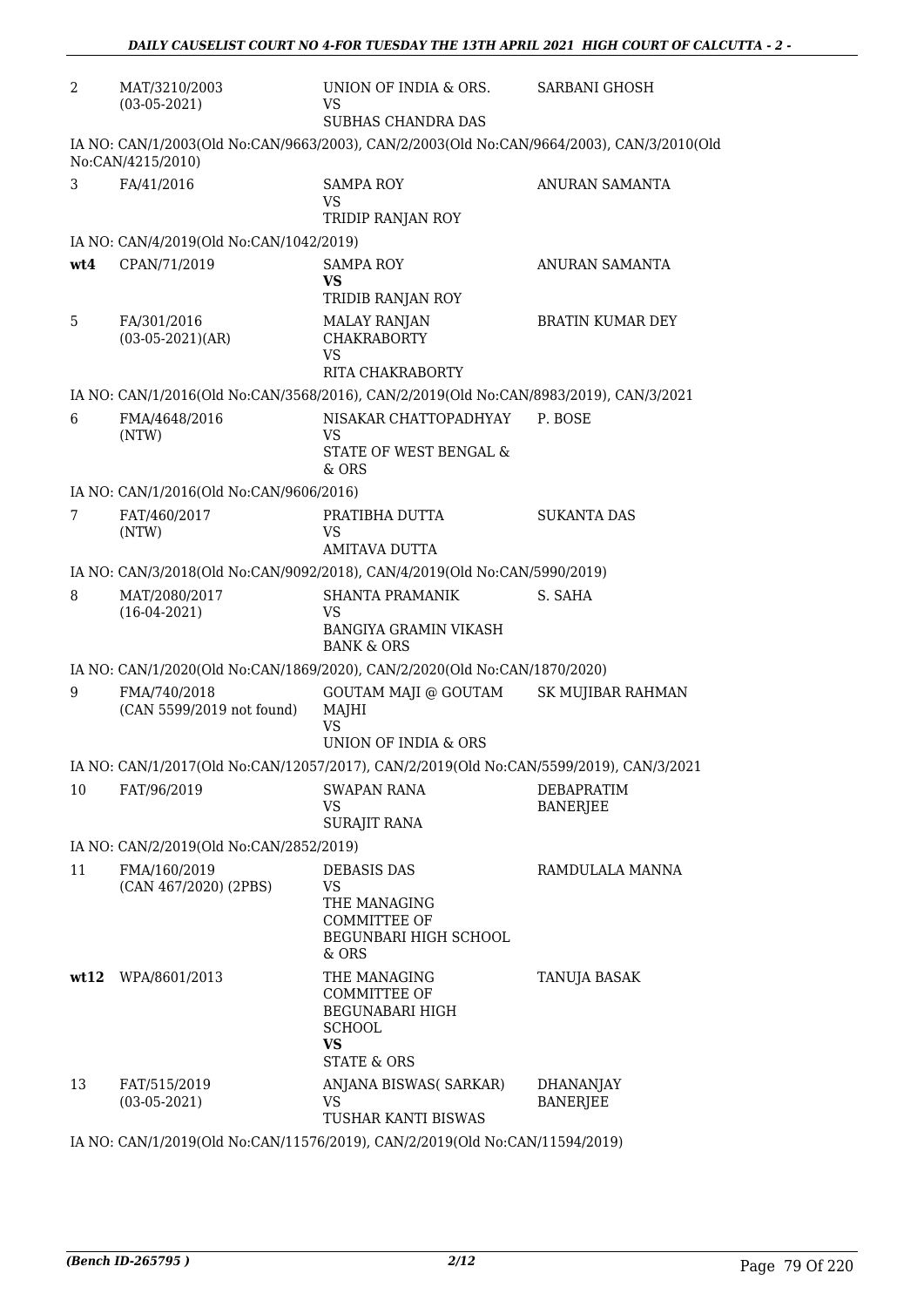| 14 | FMA/1058/2019<br>(CAN 1925/2020 not<br>found)(4PBS)(03-05-2021)(AR) SOL NOAH & ORS                                                                                                                                                                        | A. M. COHEN & ORS<br><b>VS</b>                                             | <b>GARGI GOSWAMI</b>                     |                 |  |
|----|-----------------------------------------------------------------------------------------------------------------------------------------------------------------------------------------------------------------------------------------------------------|----------------------------------------------------------------------------|------------------------------------------|-----------------|--|
|    | IA NO: CAN/1/2019(Old No:CAN/6683/2019), CAN/2/2019(Old No:CAN/7208/2019), CAN/3/2019(Old<br>No:CAN/8889/2019), CAN/4/2019(Old No:CAN/8890/2019), CAN/6/2020(Old No:CAN/1925/2020), CAN/7/2020(Old<br>No:CAN/4737/2020), CAN/8/2020(Old No:CAN/4738/2020) |                                                                            |                                          |                 |  |
| 15 | FMAT/1215/2019<br>$(16-04-2021)$                                                                                                                                                                                                                          | THE ORIENTAL INS CO LTD<br>VS<br><b>GOURI JANA</b>                         | <b>SUCHARITA PAUL</b>                    |                 |  |
|    | IA NO: CAN/2/2019(Old No:CAN/11749/2019)                                                                                                                                                                                                                  |                                                                            |                                          |                 |  |
| 16 | FMAT/1216/2019<br>$(16-04-2021)$                                                                                                                                                                                                                          | THE ORIENTAL INS CO LTD<br><b>VS</b><br><b>PARUL DAS</b>                   | <b>SUCHARITA PAUL</b>                    |                 |  |
|    | IA NO: CAN/2/2019(Old No:CAN/11751/2019)                                                                                                                                                                                                                  |                                                                            |                                          |                 |  |
| 17 | MAT/1881/2019<br>$(03-05-2021)(AR)$                                                                                                                                                                                                                       | <b>TARAK NATH KAR</b><br><b>VS</b><br>STATE OF WEST BENGAL &<br><b>ORS</b> | <b>SUBRATA</b><br><b>BHATTACHARYA</b>    | SAIKAT BANERJEE |  |
|    |                                                                                                                                                                                                                                                           | IA NO: CAN/1/2020(Old No:CAN/1923/2020), CAN/2/2021, CAN/3/2021            |                                          |                 |  |
| 18 | FA/51/2020<br>(NTW)                                                                                                                                                                                                                                       | <b>BAGBUL ISLAM</b><br><b>VS</b><br>ROJIFA BEGUM                           | <b>SHARANYA</b><br><b>CHATTERJEE</b>     |                 |  |
| 19 | FAT/138/2020<br>$(03-05-2021)(AR)$                                                                                                                                                                                                                        | JHUMPA BANERJEE<br><b>VS</b><br><b>SUDIPTA BANERJEE</b>                    | PARTHA PRATIM<br>MUKHOPADHYAY            |                 |  |
|    | IA NO: CAN/1/2020(Old No:CAN/2778/2020)                                                                                                                                                                                                                   |                                                                            |                                          |                 |  |
| 20 | FAT/327/2020<br>$(12-05-2021)$                                                                                                                                                                                                                            | <b>MOUMI DAS</b><br><b>VS</b><br><b>AVIJIT DAS</b>                         | <b>TAPAS KUMAR</b><br><b>MANNA</b>       |                 |  |
|    | IA NO: CAN/2/2020                                                                                                                                                                                                                                         |                                                                            |                                          |                 |  |
| 21 | MAT/603/2020<br>(05-05-2021) [Office Report]                                                                                                                                                                                                              | Union of India AND ORS<br><b>VS</b><br>VIRENDRA SINGH                      | ARITRI MAJUMDER                          |                 |  |
|    | IA NO: CAN/1/2020, CAN/2/2020, CAN/3/2020                                                                                                                                                                                                                 |                                                                            |                                          |                 |  |
| 22 | MAT/751/2020<br>(NTW)                                                                                                                                                                                                                                     | THE STATE OF WEST<br><b>BENGAL AND ORS</b><br><b>VS</b>                    | <b>SOMNATH NASKAR</b>                    |                 |  |
|    |                                                                                                                                                                                                                                                           | ARPITA SAHA AND ORS                                                        |                                          |                 |  |
|    | IA NO: CAN/1/2020, CAN/2/2020, CAN/3/2021                                                                                                                                                                                                                 |                                                                            |                                          |                 |  |
| 23 | FAT/29/2021<br>$(03-05-2021)(Depth)(AR)$                                                                                                                                                                                                                  | TAPAS BANDOPADHYAY<br><b>VS</b><br><b>INDRANI BANDOPADHYAY</b>             | KALYAN CHATTERJEE                        |                 |  |
|    | IA NO: CAN/1/2021, CAN/2/2021                                                                                                                                                                                                                             |                                                                            |                                          |                 |  |
| 24 | FA/30/2021<br>$(Pt-I+II)(NTW)$                                                                                                                                                                                                                            | KANCHAN GUPTA<br><b>VS</b><br><b>SACHIN GUPTA</b>                          | <b>SUMAN SANKAR</b><br><b>CHATTERJEE</b> |                 |  |
|    | IA NO: CAN/1/2021                                                                                                                                                                                                                                         |                                                                            |                                          |                 |  |
| 25 | FMAT/45/2021<br>(NTW)                                                                                                                                                                                                                                     | UMA KARMAKAR<br>VS<br><b>MRITUNJOY SAHA</b>                                | <b>SURAJIT BASU</b>                      |                 |  |
|    |                                                                                                                                                                                                                                                           | IA NO: CAN/1/2020(Old No:CAN/1661/2020), CAN/2/2020(Old No:CAN/1674/2020)  |                                          |                 |  |
| 26 | FAT/47/2021<br>$(03-05-2021)(AR)$                                                                                                                                                                                                                         | KRISHNA CHAKRABORTY<br><b>VS</b><br><b>SUBHANKAR</b>                       | ASOK KR.<br><b>BHATTACHARYYA</b>         |                 |  |
|    |                                                                                                                                                                                                                                                           | <b>CHAKRABORTY</b>                                                         |                                          |                 |  |
|    | IA NO: CAN/1/2021, CAN/2/2021                                                                                                                                                                                                                             |                                                                            |                                          |                 |  |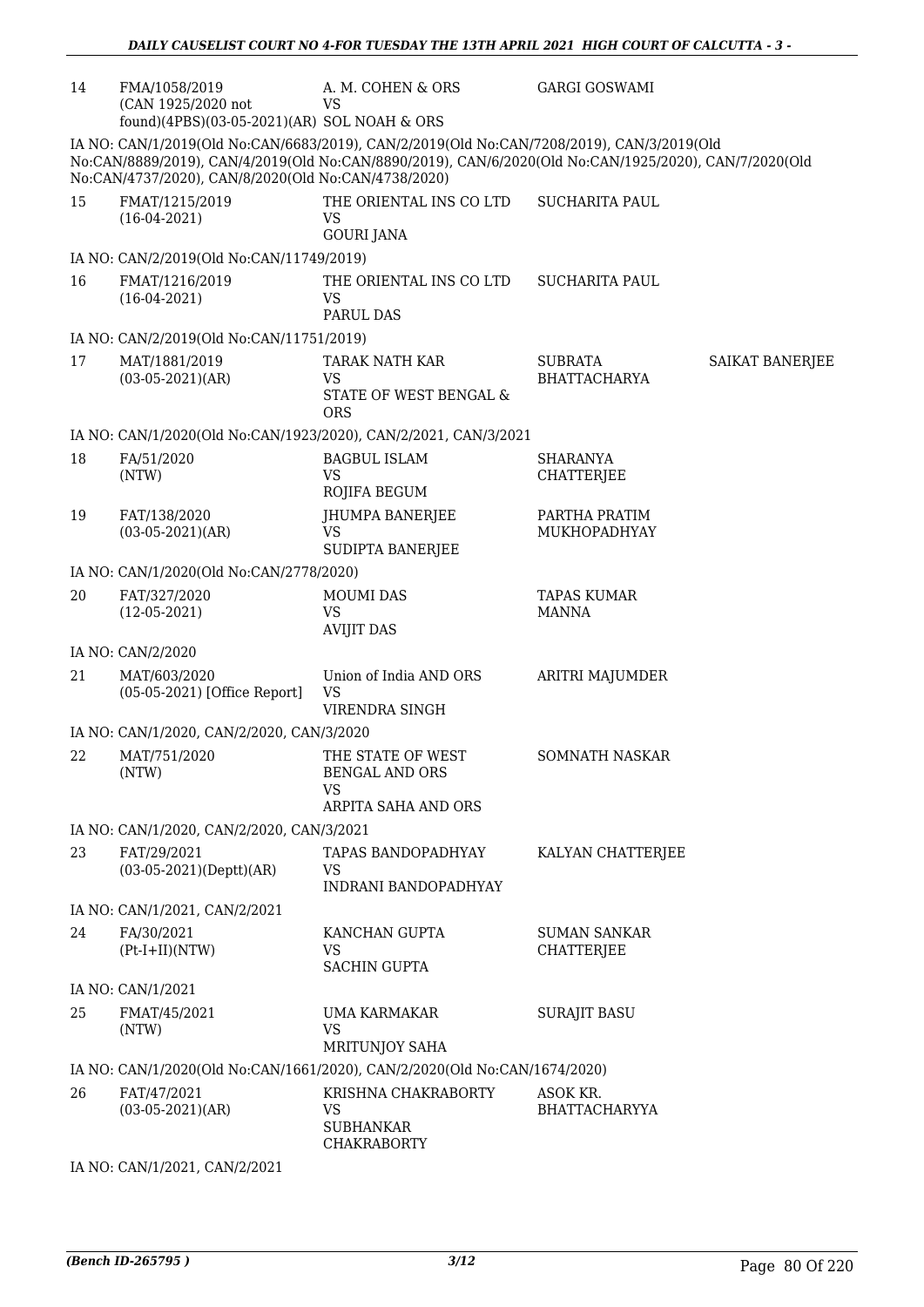| 27 | FAT/77/2021                                | KAMALIKA MUKHERJEE<br>VS                                                                            | <b>SUMITRA DAS</b>                |
|----|--------------------------------------------|-----------------------------------------------------------------------------------------------------|-----------------------------------|
|    |                                            | <b>TANAY SANKAR</b><br>MUKHERJEE                                                                    |                                   |
|    | IA NO: CAN/1/2021                          |                                                                                                     |                                   |
| 28 | FAT/81/2021                                | <b>BINITA BARIK</b><br>VS.<br>BAPPADITYA BARIK                                                      | PROSENJIT<br><b>MUKHERJEE</b>     |
|    | IA NO: CAN/1/2021, CAN/2/2021              |                                                                                                     |                                   |
| 29 | FMA/99/2021<br>(AT 10.30 AM)(13-04-2021)   | ASIT KUMAR NASKAR<br>VS<br><b>COAL INDIA LTD</b>                                                    | ARIJIT BORAL                      |
|    | IA NO: CAN/1/2020, CAN/2/2020, CAN/3/2020  |                                                                                                     |                                   |
| 30 | MAT/114/2021<br>(AT 10.30 AM) (13-04-2021) | BANGIYA GRAMIN VIKASH<br><b>BANK AND OTHERS</b><br>VS.<br><b>RAISUDDIN</b>                          | ANINDA<br><b>BHATTACHARYA</b>     |
|    | IA NO: CAN/1/2021, CAN/2/2021              |                                                                                                     |                                   |
| 31 | MAT/131/2021                               | UTPAL CHAKRABORTY<br>VS<br>STATE OF WEST BENGAL<br>AND ORS.                                         | PRATIP KUMAR<br><b>CHATTERJEE</b> |
|    | IA NO: CAN/1/2021, CAN/2/2021              |                                                                                                     |                                   |
| 32 | MAT/136/2021<br>(V-Volumes)                | DIPANKAR<br>BANDYOPADHYAY<br><b>VS</b><br>DURGAPUR CHEMICALS<br>LTD AND ORS                         | SOUMOULI SARKAR                   |
|    | IA NO: CAN/1/2021                          |                                                                                                     |                                   |
| 33 | MAT/283/2021                               | PARITOSH SHARMA<br>VS<br>CENTRAL BANK OF INDIA<br>AND ORS                                           | <b>MALAY DHAR</b>                 |
|    | IA NO: CAN/1/2021                          |                                                                                                     |                                   |
| 34 | FMA/520/2021                               | <b>TUSHAR KANTI DAS</b><br>VS.<br>KAJAL SAHA                                                        | <b>KRISHNA KISHORE</b><br>GANGULY |
|    | IA NO: CAN/1/2020, CAN/2/2020              |                                                                                                     |                                   |
|    |                                            | <b>NEW APPLICATION</b>                                                                              |                                   |
| 35 | FA/278/2010                                | <b>NAMITA BISWAS</b><br>VS<br>TAPAN KR. BISWAS                                                      | <b>AMIT BANERJEE</b>              |
|    | No:CAN/4555/2018), CAN/13/2020             | IA NO: CAN/1/2010(Old No:CAN/9233/2010), CAN/11/2018(Old No:CAN/4553/2018), CAN/12/2018(Old         |                                   |
| 36 | FAT/121/2019<br>$(Pt-I+II)$                | KARABI CHAKRABORTY<br>VS                                                                            | DIPAK CHOWDHURY                   |
|    |                                            | SOVANLAL CHAKRABORTY<br>$&$ ANR                                                                     |                                   |
|    | IA NO: CAN/2/2019(Old No:CAN/11640/2019)   |                                                                                                     |                                   |
| 37 | FMA/720/2019                               | THE CHAIRMAN, W.B.STATE<br>MINOR IRRIGATION CORP<br>LTD & ORS<br><b>VS</b>                          | <b>SUBIR PAL</b>                  |
|    |                                            | TAMAL CHATTERJEE & ORS<br>IA NO: CAN/2/2020(Old No:CAN/2156/2020), CAN/3/2020(Old No:CAN/2226/2020) |                                   |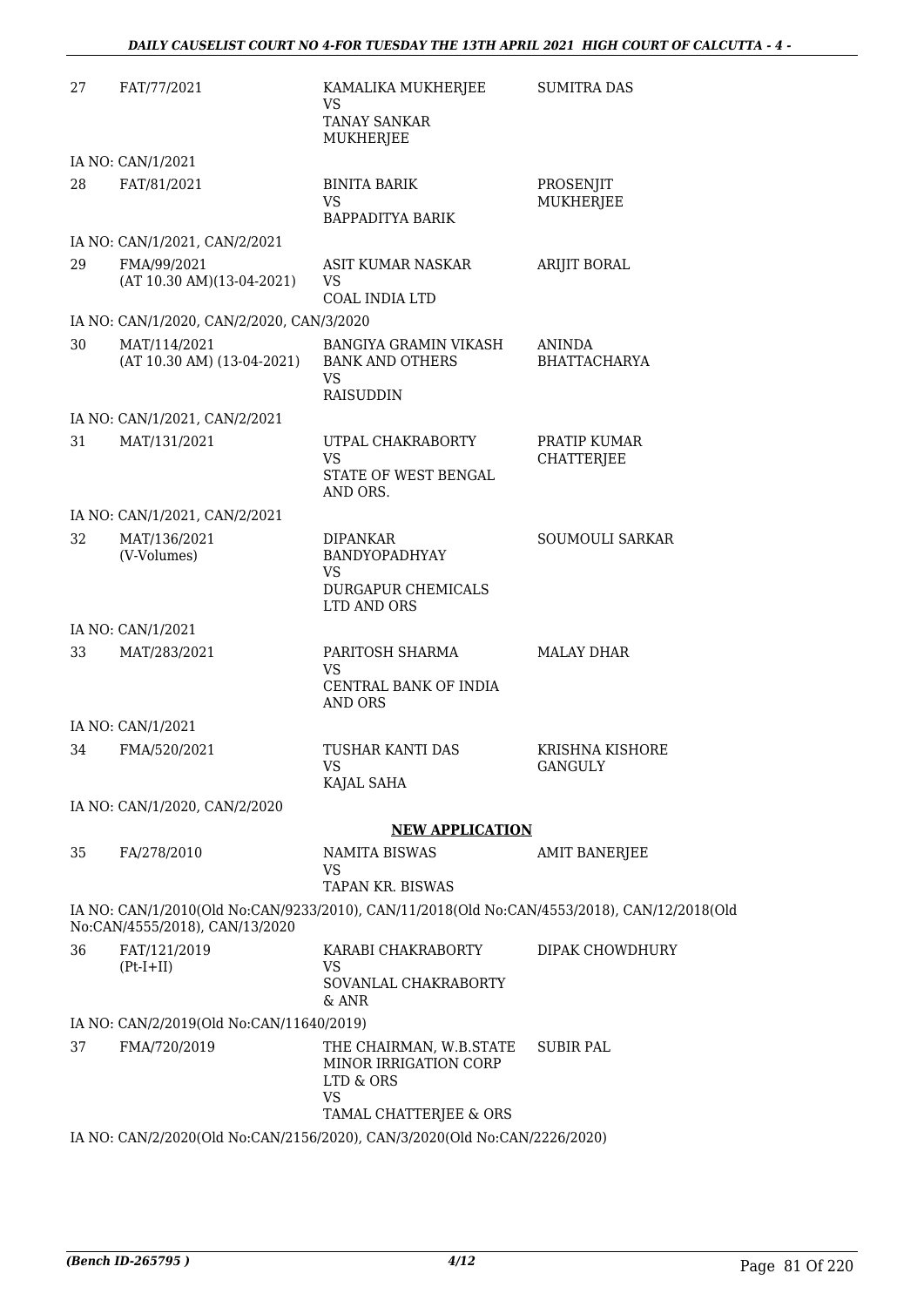| 38 | MAT/868/2019                                                                                                                                               | <b>BHABANI DE &amp; ANR</b><br>VS<br>THE KMC & ORS                         | <b>KIRAN KUMARI</b><br><b>MAHATO</b>   |
|----|------------------------------------------------------------------------------------------------------------------------------------------------------------|----------------------------------------------------------------------------|----------------------------------------|
|    | IA NO: CAN/3/2019(Old No:CAN/8747/2019), CAN/4/2021                                                                                                        |                                                                            |                                        |
| 39 | FMA/1398/2019                                                                                                                                              | UNION OF INDIA & ORS<br>VS<br>DILIP KUMAR VERMA &<br><b>ANR</b>            | SANAJIT KUMAR<br><b>GHOSH</b>          |
|    | IA NO: CAN/2/2019(Old No:CAN/8623/2019)                                                                                                                    |                                                                            |                                        |
| 40 | MAT/1988/2019                                                                                                                                              | UNION OF INDIA<br>VS<br><b>RAJEEV RANJAN</b>                               | PARTHA GHOSH                           |
|    | IA NO: CAN/1/2020(Old No:CAN/733/2020)                                                                                                                     |                                                                            |                                        |
| 41 | FAT/177/2020                                                                                                                                               | <b>BIKASH JANA</b><br><b>VS</b><br>SATIBRATA MANDAL JANA                   | <b>NABANKUR PAUL</b>                   |
|    | IA NO: CAN/3/2021                                                                                                                                          |                                                                            |                                        |
| 42 | MAT/248/2020<br>(Defectieve)                                                                                                                               | <b>SK KAMRUL HOSSEN</b><br>VS<br>STATE OF WEST BENGAL &<br><b>ORS</b>      | SK JAYED HOSSAIN                       |
|    | IA NO: CAN/1/2020(Old No:CAN/2094/2020)                                                                                                                    |                                                                            |                                        |
| 43 | MAT/251/2021                                                                                                                                               | PARDESHI JESWARA<br>VS<br>UNION OF INDIA AND ORS.                          | SURENDRA KUMAR<br><b>SHARMA</b>        |
|    | IA NO: CAN/1/2021                                                                                                                                          |                                                                            |                                        |
| 44 | MAT/256/2021                                                                                                                                               | <b>SK SAIP RAHAMAN</b><br>VS<br>STATE OF WEST BENGAL<br>AND ORS.           | KAMAL KRISHNA<br><b>GUHA</b>           |
|    | IA NO: CAN/1/2021                                                                                                                                          |                                                                            |                                        |
| 45 | FMA/306/2021                                                                                                                                               | <b>NEKBAR HOSSAIN</b><br>VS<br>UNION OF INDIA AND ORS.                     | SK. MUJIBAR<br><b>RAHMAN</b>           |
|    | IA NO: CAN/1/2021                                                                                                                                          |                                                                            |                                        |
| 46 | MAT/339/2021<br>(Defective)                                                                                                                                | DR SUBHRA JANA<br><b>VS</b><br>UNION OF INDIA AND ORS.                     | <b>SURAJIT</b><br><b>CHAKRABORTY</b>   |
|    | IA NO: CAN/1/2021                                                                                                                                          |                                                                            |                                        |
| 47 | MAT/341/2021                                                                                                                                               | UTTAM BATABYAL<br><b>VS</b><br>PASCHIM BANGA GRAMIN<br><b>BANK AND ORS</b> | <b>NEIL BASU</b>                       |
|    | IA NO: CAN/1/2021                                                                                                                                          |                                                                            |                                        |
| 48 | MAT/344/2021<br>(Defective)                                                                                                                                | BHISHMA KUMAR SINGH<br><b>VS</b><br>UNION OF INDIA AND ORS.                | <b>ANGSHUMAN</b><br><b>CHAKRABORTY</b> |
|    | IA NO: CAN/1/2021                                                                                                                                          |                                                                            |                                        |
| 49 | MAT/370/2021                                                                                                                                               | BISWAJIT MAJEE AND ORS<br>VS<br>STATE OF WEST BENGAL<br>AND ORS.           | DIPTENDU MONDAL                        |
|    | $\overline{10}$ $\overline{0}$ $\overline{11}$ $\overline{11}$ $\overline{10}$<br>$Q$ $\lambda$ $\lambda$ $\tau$ $\mu$ $\Omega$ $\Omega$ $\Omega$ $\Omega$ |                                                                            |                                        |

IA NO: CAN/1/2021, CAN/2/2021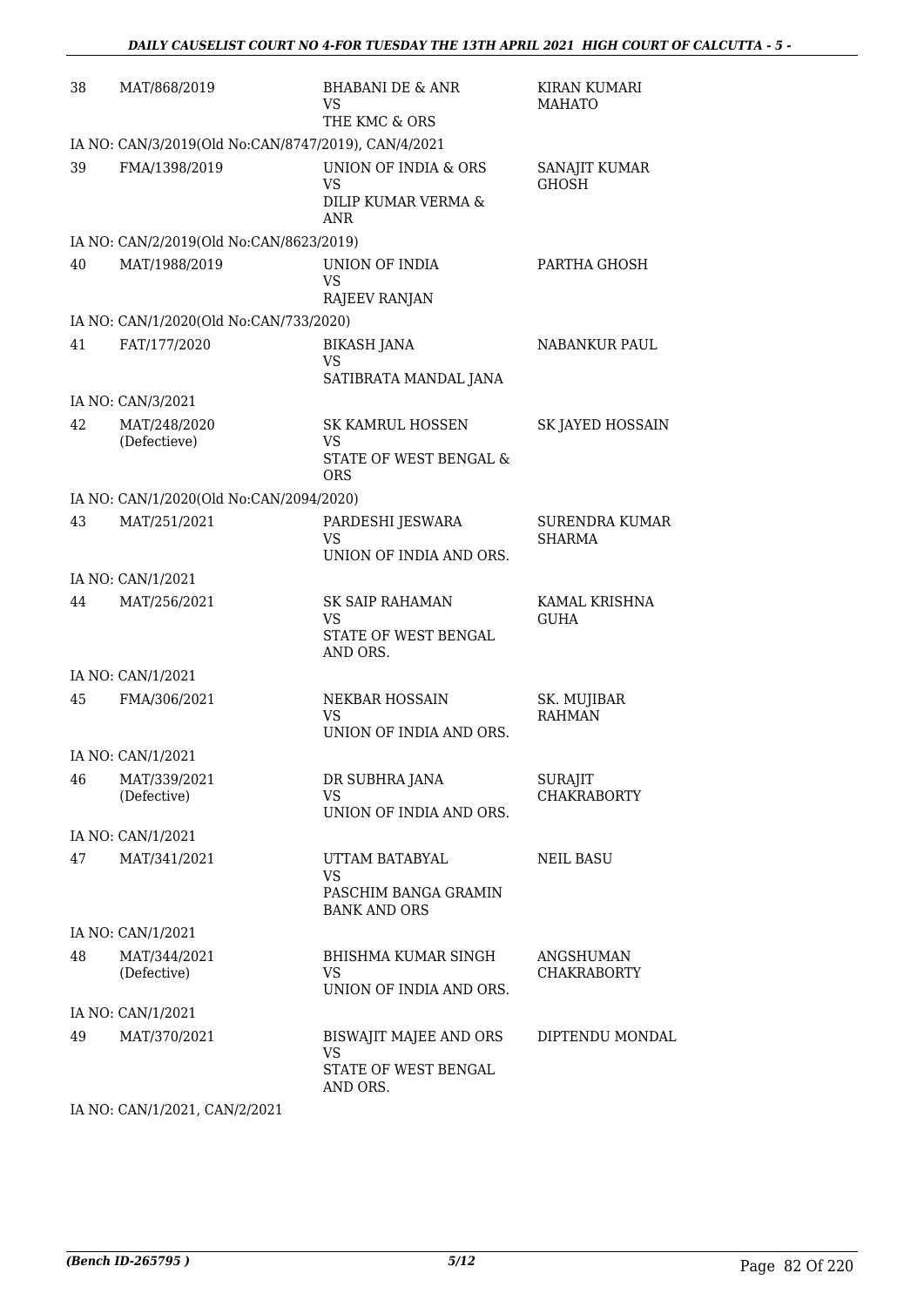| 50         | MAT/381/2021                                        | <b>ANUPAM DAS</b><br><b>VS</b><br>ALLAHABAD BANK AND<br><b>OTHERS</b>                                 | <b>SALONI</b><br><b>BHATTACHARJEE</b>                                                                                                                                                                               |
|------------|-----------------------------------------------------|-------------------------------------------------------------------------------------------------------|---------------------------------------------------------------------------------------------------------------------------------------------------------------------------------------------------------------------|
|            | IA NO: CAN/1/2021                                   |                                                                                                       |                                                                                                                                                                                                                     |
| 51         | MAT/391/2021                                        | KULJIT SINGH NANRAH<br><b>INSPECTOR OF RAILWAY</b><br>PROTECTION FORCE<br><b>VS</b>                   | PRATIK MAJIMDER                                                                                                                                                                                                     |
|            |                                                     | UNION OF INDIA AND ORS.                                                                               |                                                                                                                                                                                                                     |
|            | IA NO: CAN/1/2021                                   |                                                                                                       |                                                                                                                                                                                                                     |
| 52         | MAT/413/2021<br>(Defective)                         | STATE OF WEST BENGAL<br>AND ORS.<br><b>VS</b><br>SABINA EASMIN AND ORS                                | <b>MUNMUN TEWARY</b>                                                                                                                                                                                                |
|            | IA NO: CAN/1/2021, CAN/2/2021                       |                                                                                                       |                                                                                                                                                                                                                     |
| 53         | MAT/421/2021                                        | KOYALA MAZDOOR<br><b>CONGRESS REP BY ITS</b><br>PRESIDENT<br><b>VS</b><br>UNION OF INDIA AND ORS.     | AMAL KUMAR DUTTA                                                                                                                                                                                                    |
|            | IA NO: CAN/1/2021                                   |                                                                                                       |                                                                                                                                                                                                                     |
| 54         | FMA/472/2021                                        | DEBASIS MUKHERJEE<br><b>VS</b><br><b>IDBI LTD &amp; ORS</b>                                           | <b>CHANDRA SEKHAR</b><br><b>BANERJEE</b>                                                                                                                                                                            |
|            | IA NO: CAN/1/2019(Old No:CAN/12506/2019)            |                                                                                                       |                                                                                                                                                                                                                     |
|            |                                                     | <b>APPEALS WHICH ARE READY FOR HEARING</b>                                                            |                                                                                                                                                                                                                     |
| 55         | FA/605/1974                                         | <b>SRI RAMESHWAR LAL</b>                                                                              | MR. B. DAS                                                                                                                                                                                                          |
|            | (2 PBS) [13.04.2021]                                | MARWARI & ORS<br><b>VS</b><br>RADHANATH DAS<br>SUBSTITUTED BY SMT.<br><b>BHAGABATI DAS &amp; ORS.</b> |                                                                                                                                                                                                                     |
| CAN/7/2021 |                                                     |                                                                                                       | IA NO: CAN/1/2004(Old No:CAN/5754/2004), CAN/2/2017(Old No:CAN/9076/2017), CAN/3/2018(Old No:CAN/328/2018),<br>CAN/4/2018(Old No:CAN/4897/2018), CAN/5/2018(Old No:CAN/8106/2018), CAN/6/2020(Old No:CAN/530/2020), |
| 56         | MAT/1174/2012<br>(2 PBS)[13.04.2021]                | UNION OF INDIA & ORS<br><b>VS</b><br>UMESH PRASAD SINGH                                               | <b>JYOTI PRAKASH</b><br><b>CHATTERJEE</b>                                                                                                                                                                           |
| 57         | FMA/3276/2012<br>$(Pt-I+OB+2 PBS)$                  | UNION OF INDIA & ORS<br>VS<br>S. K. AJMER                                                             | MR. SYAMAL DE                                                                                                                                                                                                       |
|            |                                                     | IA NO: CAN/3/2012(Old No:CAN/11496/2012), CAN/4/2018(Old No:CAN/5864/2018)                            |                                                                                                                                                                                                                     |
| 58         | FA/170/2014                                         | PARTHA SAKHA MONDAL<br><b>VS</b><br>SHAMPA MONDAL                                                     | <b>SUSMITA</b><br><b>CHATTERJEE</b>                                                                                                                                                                                 |
| 59         | FMA/2011/2015<br>$(2$ PBS)                          | <b>BIJOY KUMAR DHARA</b><br><b>VS</b><br>UNION OF INDIA & ORS                                         | <b>SUBRATA</b><br><b>BHATTACHARYYA</b>                                                                                                                                                                              |
| 60         | FA/186/2016                                         | TANMOY CHOWDHURY<br><b>VS</b><br>CHANDRIKA DAWN                                                       | KRISHNA KESHAB<br>PAUL                                                                                                                                                                                              |
|            | IA NO: CAN/3/2020                                   |                                                                                                       |                                                                                                                                                                                                                     |
| 61         | FAT/345/2016<br>$(6$ PBS $)$                        | VISHA; AGARWALLA<br><b>VS</b><br>HARJYOTI AGARWALLA                                                   | <b>SUBHRANSU</b><br>GANGULY                                                                                                                                                                                         |
|            | IA NO: CAN/1/2016(Old No:CAN/7246/2016), CAN/2/2021 |                                                                                                       |                                                                                                                                                                                                                     |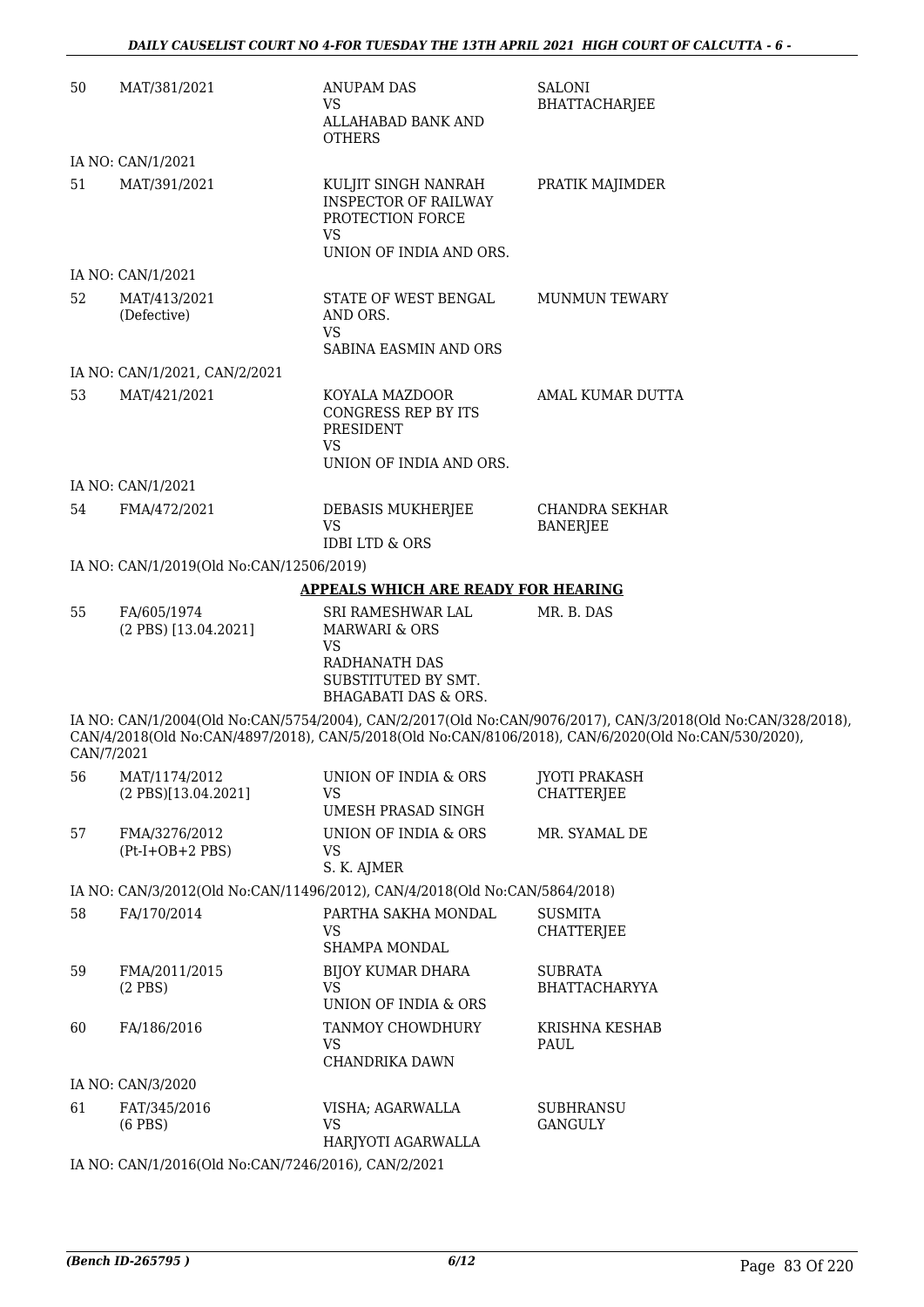| wt62 | FAT/289/2016                                                                | SMT HARJYOTI AGARWALLA<br>VS<br>VISHAL AGARWALLA                            | A CHKARABORTY                 |  |  |
|------|-----------------------------------------------------------------------------|-----------------------------------------------------------------------------|-------------------------------|--|--|
|      | IA NO: CAN/1/2016(Old No:CAN/4881/2016)                                     |                                                                             |                               |  |  |
| 63   | FMA/1001/2016<br>$(2$ PBS $)$                                               | KHAIRUL MONDAL<br>VS<br>COAL INDIA LIMITED & ORS                            | <b>DURGADAS GANGULY</b>       |  |  |
|      | IA NO: CAN/1/2020(Old No:CAN/273/2020)                                      |                                                                             |                               |  |  |
| 64   | FMA/2797/2016<br>(Assigned)(H.F.)                                           | PUNJAB & SIND BANK AND<br><b>ORS</b><br>VS                                  | SANAJIT KUMAR<br><b>GHOSH</b> |  |  |
|      |                                                                             | KASHMIR SING KANG @<br>K.S. KANG                                            |                               |  |  |
| 65   | MAT/1014/2017<br>$(2$ PBS)                                                  | <b>JITENDRA PRASAD</b><br><b>VS</b><br>UNION OF INDIA & ORS                 | PRATIK MAJUMDER               |  |  |
| 66   | FMAT/92/2018<br>$(5$ PBS)                                                   | MADHUMALA SINGHA<br>VS<br><b>SWARUP CHAKRABORTY</b>                         | PAMPA DEY (DHABAL)            |  |  |
|      | IA NO: CAN/2/2019(Old No:CAN/4836/2019)                                     |                                                                             |                               |  |  |
| 67   | FAT/673/2018<br>$(Pt-I+II+OB)$                                              | <b>SOMA MAITY</b><br><b>VS</b><br><b>BIBHAS MAITY</b>                       | S. ROY                        |  |  |
|      | IA NO: CAN/1/2018(Old No:CAN/9700/2018)                                     |                                                                             |                               |  |  |
| 68   | FA/41/2019<br>$(4$ PBS $)$                                                  | RANJAN SINHA<br>VS<br>CHHANDA SINHA                                         | <b>ARPITA SAHA</b>            |  |  |
|      | IA NO: CAN/3/2020(Old No:CAN/647/2020)                                      |                                                                             |                               |  |  |
| 69   | FAT/187/2019<br>$(Pt-I+II+2 PBS+OB)$                                        | SMT SHIPRA KUMARI<br>(AGARWAL)<br>VS<br><b>SUMIT AGARWAL</b>                | <b>SAPTARSHI DUTT</b>         |  |  |
|      | IA NO: CAN/1/2019(Old No:CAN/4093/2019), CAN/2/2021                         |                                                                             |                               |  |  |
| 70   | FAT/285/2019                                                                | SHANKAR DAYAL GUPTA<br><b>VS</b><br>SMT RAKHI GUPTA                         | <b>TANMOY MUKHERJEE</b>       |  |  |
| 71   | FAT/345/2019<br>$(Pt-I+II+4 LCRs)$                                          | BAISAKHI DUTTA<br>VS<br>CHANDAN DUTTA                                       | SURANJIT GHOSH                |  |  |
|      | IA NO: CAN/1/2020(Old No:CAN/1966/2020)                                     |                                                                             |                               |  |  |
| 72   | FAT/474/2019<br>$(Pt-I+II)$                                                 | AMITAVA CHANDRA<br>VS<br>SNIGHDHA CHANDRA<br><b>CHAKRABORTY</b>             | RAJNANDINI DAS                |  |  |
|      | IA NO: CAN/1/2019(Old No:CAN/10346/2019)                                    |                                                                             |                               |  |  |
| 73   | FMA/1175/2019<br>$(2$ PBS $)$                                               | SHAHLA KHOKHAR<br><b>VS</b><br>THE STATE BANK OF<br><b>MYSORE &amp; ORS</b> | ZIAUL ISLAM                   |  |  |
| 74   | MAT/1415/2019<br>$(10$ PBS)                                                 | <b>SANKAR KUMAR DAS</b><br>VS.<br><b>ALLAHABAD BANK &amp; ORS</b>           | ANIRBAN MITRA                 |  |  |
|      | $10010(011)$ $\overline{M_2}$ $0.1$ $\overline{M1401}$ $\overline{M201010}$ |                                                                             |                               |  |  |

IA NO: CAN/1/2019(Old No:CAN/10162/2019)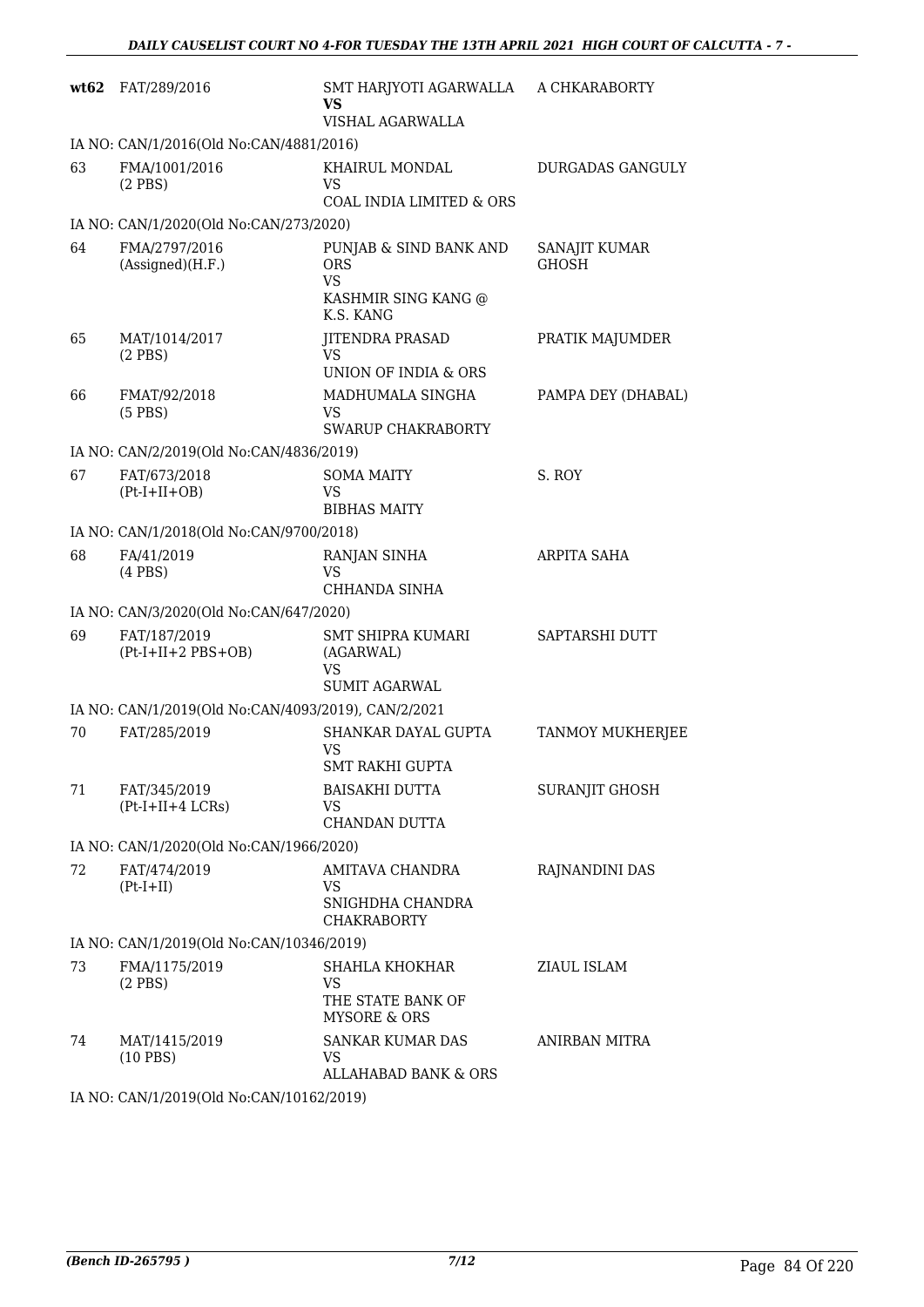| 75 | FMA/1457/2019                             | LICI & ORS.<br>VS<br>HIMACHAL CHAKRABORTY<br>& ORS.                                                                                                                                | JAHADAR ALAM                           |
|----|-------------------------------------------|------------------------------------------------------------------------------------------------------------------------------------------------------------------------------------|----------------------------------------|
|    | IA NO: CAN/1/2020(Old No:CAN/862/2020)    |                                                                                                                                                                                    |                                        |
| 76 | MAT/104/2020                              | DIPAK DASGUPTA<br>VS<br>STATE OF WEST BENGAL &<br>ORS                                                                                                                              | <b>KRISHNADAS</b><br><b>PODDAR</b>     |
|    | IA NO: CAN/1/2020(Old No:CAN/1722/2020)   |                                                                                                                                                                                    |                                        |
| 77 | FAT/146/2020<br>(PT-I+II+2 LCRs+2 PBS)    | SANJIB SARKAR<br>VS<br><b>RAJASREE ROY</b>                                                                                                                                         | PRANTICK GHOSH                         |
|    | IA NO: CAN/1/2020                         |                                                                                                                                                                                    |                                        |
| 78 | FMA/150/2020                              | COAL INDIA LIMITED<br><b>VS</b><br><b>GOURI SANKAR BANERJEE</b><br>& ORS                                                                                                           | PARTHA BASU                            |
|    | IA NO: CAN/1/2020(Old No:CAN/1650/2020)   |                                                                                                                                                                                    |                                        |
| 79 | FAT/160/2020<br>(Pt-I+II+One LCR+2 PBS)   | TAMOJIT BOSE<br>VS<br><b>MOUMITA ROY</b>                                                                                                                                           | <b>ABHISHEK DUTT</b>                   |
| 80 | FAT/330/2020<br>$(30$ PBS)                | <b>AMIT MEHARIA</b><br>VS<br>ABHILASHA MALHOTRA<br><b>AND ORS</b>                                                                                                                  | PARAMITA BANERJEE                      |
|    | IA NO: CAN/1/2020, CAN/2/2021, CAN/3/2021 |                                                                                                                                                                                    |                                        |
| 81 | FMA/332/2020                              | NARU GOPAL ADAK & ORS.<br>VS<br>UNION OF INDIA & ORS.                                                                                                                              | MONIKA SINHA                           |
| 82 | MAT/356/2020                              | RAM DAYAL RAI<br><b>VS</b><br>UNION OF INDIA & ORS                                                                                                                                 | PAMPA DEY DHABAL                       |
|    | IA NO: CAN/1/2020(Old No:CAN/2445/2020)   |                                                                                                                                                                                    |                                        |
| 83 | MAT/484/2020<br>$(2$ PBS)                 | MD. JAHIDUL ISLAM & ORS<br>VS –<br>STATE OF WEST BENGAL&<br><b>ORS</b>                                                                                                             | <b>SALONI</b><br>BHATTACHARJEE         |
|    |                                           | IA NO: CAN/1/2020(Old No:CAN/4135/2020), CAN/2/2020(Old No:CAN/4619/2020), CAN/3/2020(Old<br>No:CAN/4621/2020), CAN/4/2020(Old No:CAN/4623/2020), CAN/5/2020(Old No:CAN/4624/2020) |                                        |
| 84 | MAT/519/2020<br>$(2$ PBS $)$              | SAHAR ALI LASKAR<br><b>VS</b><br>STATE OF WEST BENGAL&<br><b>ORS</b>                                                                                                               | <b>SALONI</b><br><b>BHATTACHARAJEE</b> |
|    | No:CAN/5392/2020), CAN/4/2020             | IA NO: CAN/1/2020(Old No:CAN/5389/2020), CAN/2/2020(Old No:CAN/5390/2020), CAN/3/2020(Old                                                                                          |                                        |
| 85 | MAT/577/2020<br>$(4$ PBS $)$              | <b>JAYANTA SARKAR</b><br>VS<br>NATIONAL JUTE BOARD                                                                                                                                 | VICTOR CHATTERJEE                      |
|    | IA NO: CAN/1/2020                         |                                                                                                                                                                                    |                                        |
| 86 | FMA/605/2020<br>$(2$ PBS)                 | KALIKA PATHAK<br><b>VS</b><br>UNION OF INDIA & ORS                                                                                                                                 | <b>ACHIN KUMAR</b><br><b>MAJUMDER</b>  |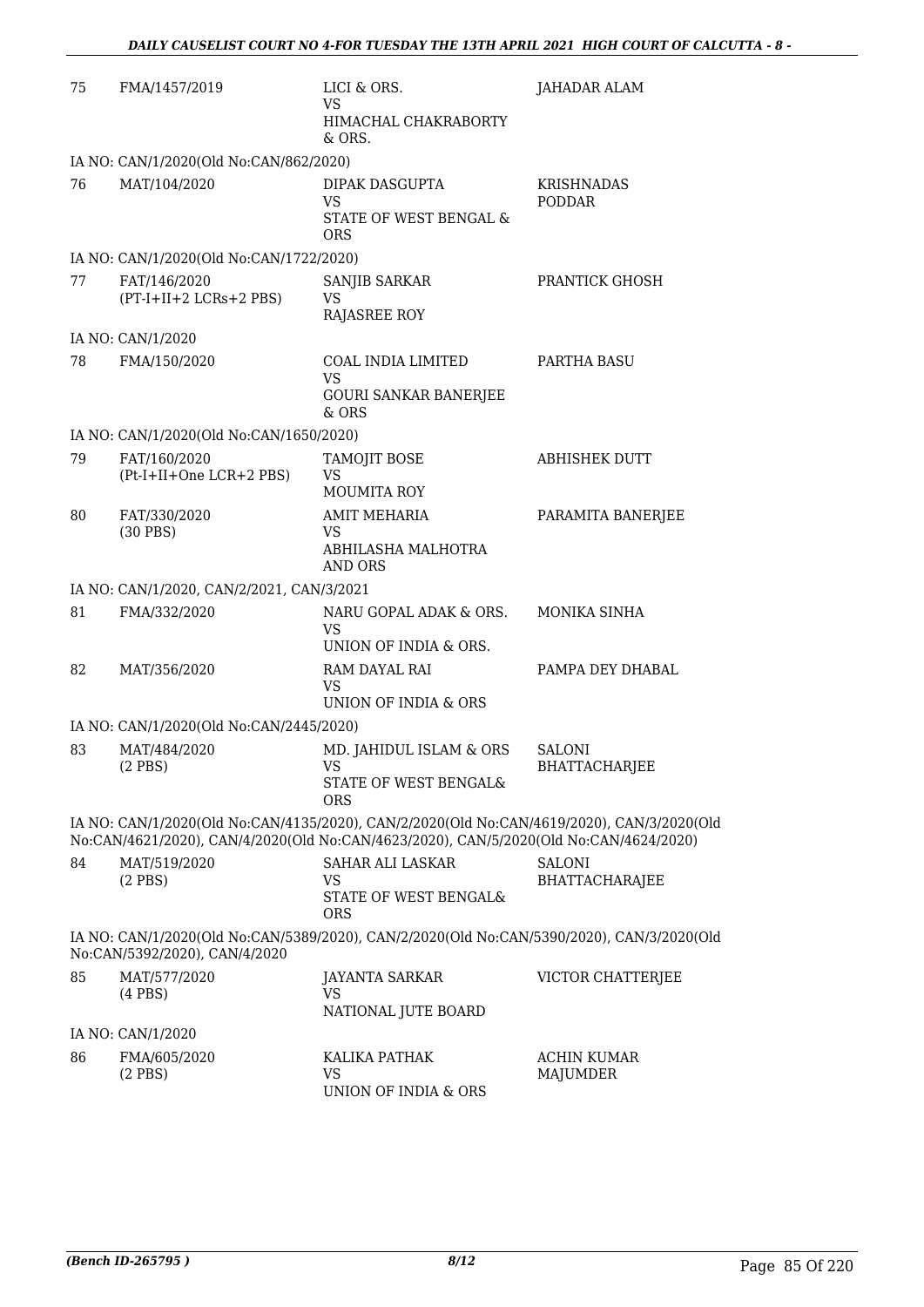| 87 | FMA/920/2020<br>$(6$ PBS $)$             | <b>SANTANA DAS</b><br>VS<br>UNION OF INDIA & ORS                                          | <b>ABHIJIT PAL</b> |
|----|------------------------------------------|-------------------------------------------------------------------------------------------|--------------------|
|    |                                          | IA NO: CAN/3/2020(Old No:CAN/3502/2020), CAN/4/2020(Old No:CAN/3503/2020)                 |                    |
| 88 | FA/11/2021                               | SILADITYA GUPTA                                                                           | DEB KUMAR SEN      |
|    | (PT-I+II+4 LCRs+2 PBS)                   | VS                                                                                        |                    |
|    |                                          | BASEENA ZAHIR @ DISHA<br><b>GUPTA @ SONIA</b>                                             |                    |
| 89 | FA/12/2021                               | TANUSREE KLARMAKAR                                                                        | L. GHOSH           |
|    | $(Pt-I+OB+4 LCRs)$                       | NEE DE<br><b>VS</b>                                                                       |                    |
|    |                                          | NIRANJAN KARMAKAR                                                                         |                    |
|    |                                          | IA NO: CAN/1/2018(Old No:CAN/4123/2018), CAN/2/2021, CAN/3/2021, CAN/4/2021               |                    |
| 90 | MAT/140/2021<br>$(10$ PBS)               | THE BRAITHWAITE BURN<br>AND JESSOP<br>CONSTRUCTION COMPANY<br><b>LIMITED</b><br><b>VS</b> | VICTOR CHATTERJEE  |
|    |                                          | SAROJ AGARWAL AND<br><b>OTHERS</b>                                                        |                    |
|    | IA NO: CAN/1/2021                        |                                                                                           |                    |
|    | wt91 MAT/141/2021                        | THE BRAITHWAITE BURN                                                                      | VICTOR CHATTERJEE  |
|    |                                          | AND JESSOP<br>CONSTRUCTION COMPANY                                                        |                    |
|    |                                          | <b>LIMITED</b>                                                                            |                    |
|    |                                          | VS                                                                                        |                    |
|    |                                          | SAROJ AGARWAL AND<br><b>OTHERS</b>                                                        |                    |
|    | IA NO: CAN/1/2021                        |                                                                                           |                    |
| 92 | MAT/147/2021                             | SMT RASHMONI HELA                                                                         | CHIRANJIB SINHA    |
|    |                                          | <b>VS</b><br><b>SBI AND ORS</b>                                                           |                    |
|    | IA NO: CAN/1/2021                        |                                                                                           |                    |
|    |                                          | <b>APPEAL FOR HEARING</b>                                                                 |                    |
| 93 | FA/40/2005                               | <b>LALU ROY</b>                                                                           | <b>SATYABROTO</b>  |
|    | $(Pt-I+II+2 PBS)$                        | <b>VS</b><br>KABITA ROY                                                                   | <b>CHAKRABORTI</b> |
|    | IA NO: CAN/2/2017(Old No:CAN/2000/2017)  |                                                                                           |                    |
| 94 | FMA/2689/2015                            | JULFICAR SARDAR                                                                           | <b>SUJIT SAHA</b>  |
|    | $(2$ PBS)                                | <b>VS</b>                                                                                 |                    |
|    |                                          | STATE OF WEST BENGAL &<br><b>ORS</b>                                                      |                    |
| 95 | FMA/2699/2015                            | <b>GENERAL MANAGER</b>                                                                    | <b>BIJAY KUMAR</b> |
|    | $(2$ PBS)                                | (PROJECT) EASTERN<br><b>COALFIELDS LTD &amp; ANR</b>                                      |                    |
|    |                                          | <b>VS</b>                                                                                 |                    |
|    |                                          | <b>GOPAL CHANDRA</b><br>MUKHOPADHYAY & ORS                                                |                    |
| 96 | FMA/3290/2015                            | ALOK KUMAR YADAV                                                                          | PRATIK MAJUMDER    |
|    | $(2$ PBS)                                | VS                                                                                        |                    |
|    |                                          | UNION OF INDIA & ORS                                                                      |                    |
| 97 | IA NO: CAN/1/2015(Old No:CAN/11163/2015) |                                                                                           |                    |
|    | MAT/1742/2016                            | UNION OF INDIA & ORS<br><b>VS</b>                                                         | ARPA CHAKRABORTY   |
|    |                                          | IRLA NO 19461373, DR RAM<br>KRISHNA PATHAK & ANR                                          |                    |
|    |                                          | IA NO: CAN/1/2016(Old No:CAN/10372/2016), CAN/2/2016(Old No:CAN/10375/2016)               |                    |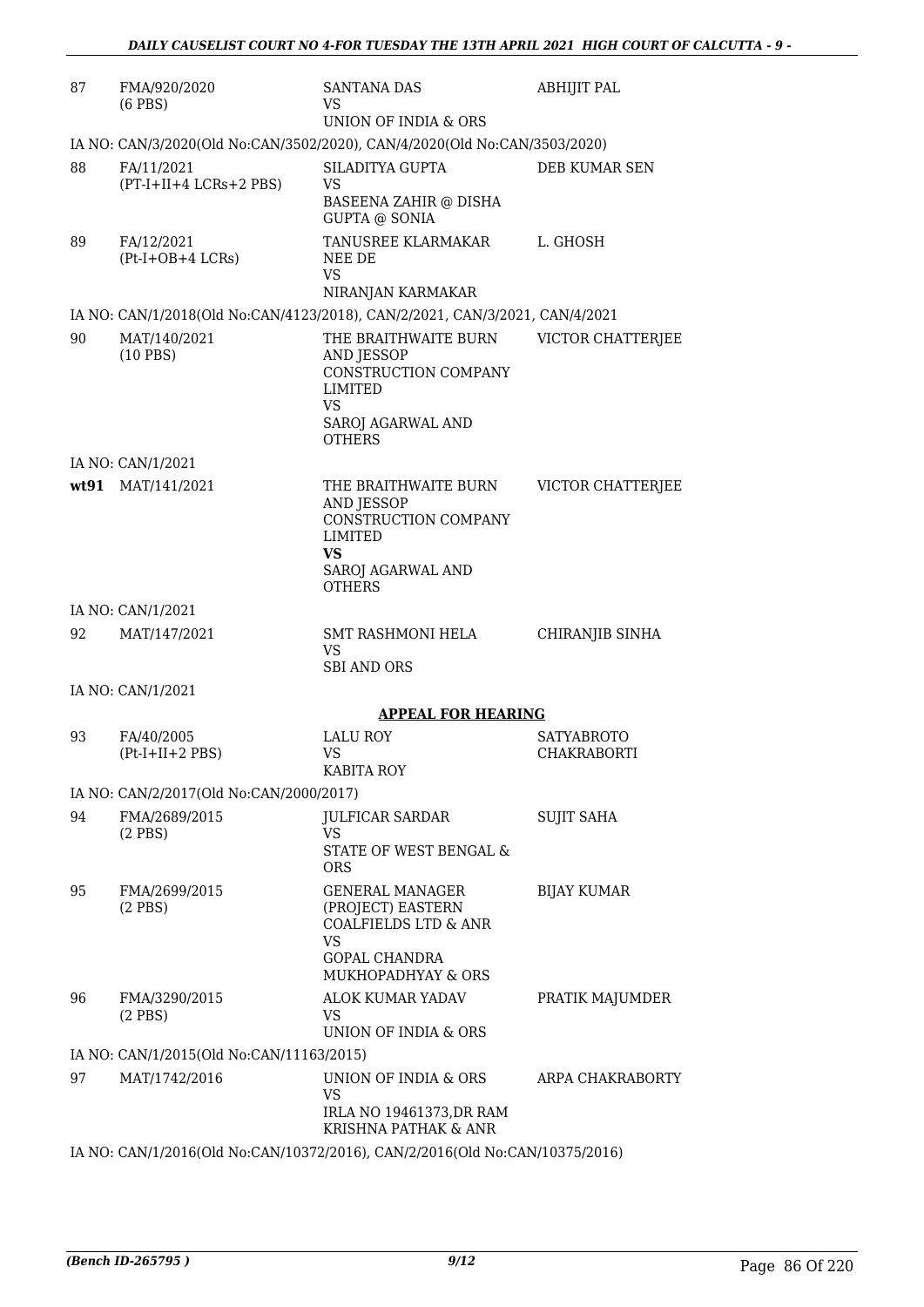| 98  | FMA/3351/2016<br>$(2$ PBS $)$                       | <b>UJJWAL KANTI</b><br><b>BANDYOPADHYAY &amp; ORS</b><br><b>VS</b><br>STATE OF WEST BENGAL &                                             | <b>TAPAS KUMAR</b><br>MONDAL                |
|-----|-----------------------------------------------------|------------------------------------------------------------------------------------------------------------------------------------------|---------------------------------------------|
|     |                                                     | <b>ORS</b>                                                                                                                               |                                             |
| 99  | FMA/3446/2016<br>$(8$ PBS $)$                       | THE CALCUTTA STOCK<br>EXCHANGE LIMITED & ANR<br><b>VS</b><br><b>SECURITIES AND</b><br><b>EXCHANGE BOARD OF</b><br><b>INDIA &amp; ORS</b> | ARUNABHA DEB                                |
|     | No:CAN/9027/2017), CAN/4/2020                       | IA NO: CAN/1/2016(Old No:CAN/4747/2016), CAN/2/2016(Old No:CAN/5173/2016), CAN/3/2017(Old                                                |                                             |
|     | wt100 FMA/4398/2016                                 | THE CALCUTTA STOCK<br><b>EXCHANGE LIMITED</b><br><b>VS</b>                                                                               | <b>ARUNABHA DEB</b>                         |
|     |                                                     | <b>SECURITIES AND</b><br><b>EXCHANGE BOARD OF</b><br><b>INDIA &amp; ORS</b>                                                              |                                             |
|     | No:CAN/9028/2017), CAN/4/2020                       | IA NO: CAN/1/2016(Old No:CAN/4753/2016), CAN/2/2016(Old No:CAN/5172/2016), CAN/3/2017(Old                                                |                                             |
| 101 | FA/36/2017<br>$(2$ PBS)                             | <b>SOURAV SEN</b><br><b>VS</b><br><b>JUHI DUTTA</b>                                                                                      | <b>ANIRBAN</b><br><b>ROYCHOWDHURY</b>       |
| 102 | FA/62/2017<br>(PT-I+II+2 LCRs+2 PBS)                | ARUP KUMAR PAL<br>VS.<br><b>RITA PAL</b>                                                                                                 | SHEBATEE DATTA                              |
| 103 | FAT/216/2017<br>$(2$ PBS $)$                        | <b>CHANDRANI BISWAS</b><br>VS.<br><b>AMIT BISWAS</b>                                                                                     | <b>BIKASH KUMAR</b><br><b>CHATTOPADHYAY</b> |
|     | IA NO: CAN/3/2019(Old No:CAN/1668/2019), CAN/4/2021 |                                                                                                                                          |                                             |
| 104 | MAT/576/2017                                        | UNION OF INDIA & ANR<br>VS<br><b>MANENDRA KUMAR</b>                                                                                      | <b>SWAPAN KUMAR</b><br><b>NANDI</b>         |
|     |                                                     | IA NO: CAN/1/2017(Old No:CAN/5575/2017), CAN/2/2017(Old No:CAN/5576/2017)                                                                |                                             |
| 105 | FMA/868/2017<br>$(4$ PBS $)$                        | JNAN RANAJAN DAS & ORS<br><b>VS</b><br>SBSTC & ORS                                                                                       | <b>MRINAL RANJAN</b><br><b>PRAMANIK</b>     |
|     | IA NO: CAN/3/2019(Old No:CAN/6479/2019)             |                                                                                                                                          |                                             |
|     | wt106 WPA/13475/2003                                | SUDARSANMOY GHOSH &<br>ORS.<br><b>VS</b><br><b>SOUTH BENGAL STATE</b><br>TRANSPORT CORPN.                                                | B.K. SAMANTA                                |
| 107 | FMA/1375/2017                                       | ARUP BASU CHOWDHURY<br>VS.<br><b>UCO BANK &amp; ORS</b>                                                                                  | PRATIK MAJUMDER                             |
| 108 | FMA/1402/2017                                       | MANUEL PURTI & & ANR<br>VS.<br>STATE OF WEST BENGAL &<br>ORS                                                                             | <b>BIBHASADITYA</b><br><b>CHAKRABARTY</b>   |
|     | IA NO: CAN/1/2017(Old No:CAN/3302/2017)             |                                                                                                                                          |                                             |
| 109 | FAT/38/2018<br>(PT I+II+2 LCR+2 PBS+One<br>Tin Box) | JAYANTA CHOWDHURY<br><b>VS</b><br><b>SMT TUMPA</b><br>CHOWDHURY(SARKAR)                                                                  | SUSMITA<br>MUKHERJEE                        |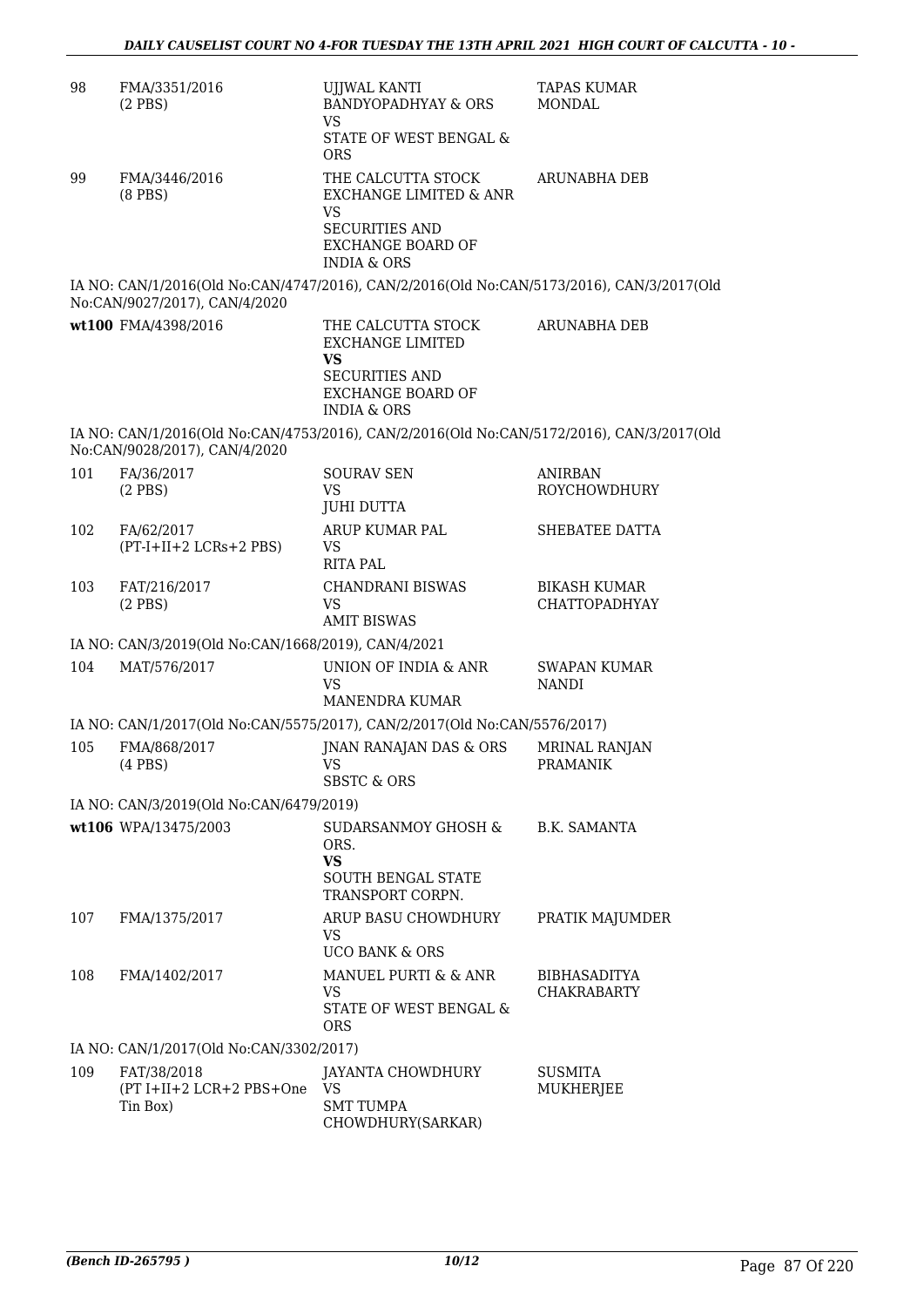| 110 | FAT/152/2018<br>$(Pt-I+II+2PBS)$         | <b>SMT SUSMITA PAL</b><br>VS<br><b>DIPAK PAL</b>                                      | <b>MANALI BISWAS</b>                   |
|-----|------------------------------------------|---------------------------------------------------------------------------------------|----------------------------------------|
|     | IA NO: CAN/2/2019(Old No:CAN/2846/2019)  |                                                                                       |                                        |
| 111 | FAT/181/2018<br>(PT-I+OS+4 LCRs+4 PBS)   | DIPANWITA DAS(SARKAR)<br>VS<br><b>MOLOY DAS</b>                                       | <b>BHABANI PRASAD</b><br><b>MONDAL</b> |
|     | IA NO: CAN/4/2018(Old No:CAN/7774/2018)  |                                                                                       |                                        |
|     | wt112 FAT/182/2018                       | DIPANWITA DAS (SARKAR)<br><b>VS</b><br><b>MOLOY DAS</b>                               | <b>BHABANI PRASAD</b><br>MONDAL        |
|     | IA NO: CAN/1/2018(Old No:CAN/7776/2018)  |                                                                                       |                                        |
| 113 | MAT/360/2018<br>$(2$ PBS $)$             | MANGAL SINGH<br><b>VS</b><br>C.S.T.C. & ORS                                           | <b>SUSMITA DEY BASU</b>                |
| 114 | MAT/367/2018<br>$(2$ PBS)                | THE STATE OF WEST<br><b>BENGAL &amp; ORS</b><br><b>VS</b>                             | <b>DILIP KUMAR</b><br>MONDAL IN PERSON |
|     |                                          | DR. NAMITA DE & ANR                                                                   |                                        |
|     |                                          | IA NO: CAN/1/2018(Old No:CAN/2291/2018), CAN/2/2018(Old No:CAN/2293/2018), CAN/3/2020 |                                        |
| 115 | MAT/368/2018<br>$(2$ PBS $)$             | THE STATE OF WEST<br><b>BENGAL &amp; ORS</b><br>VS                                    | <b>DILIP KUMAR</b><br>MONDAL IN PERSON |
|     |                                          | ASHISH GANGOPADHYAY<br><b>GANGULY &amp;ANR</b>                                        |                                        |
|     |                                          | IA NO: CAN/1/2018(Old No:CAN/2285/2018), CAN/2/2018(Old No:CAN/2294/2018), CAN/3/2020 |                                        |
| 116 | FAT/558/2018<br>$(PT I+II+2 LCRs+2 PBS)$ | LAKSHMAN SUTRADHAR<br><b>VS</b><br>JHUMA SUTRADHAR NEE<br><b>ROY SHARMA</b>           | <b>ARNAB SAHA</b>                      |
| 117 | FMA/3/2019<br>$(4$ PBS $)$               | ANNAPURNA MAITY<br>VS.<br>UNION OF INDIA & ORS                                        | MD KUTUBUDDIN                          |
| 118 | FMA/74/2019                              | <b>RATAN DAS &amp; ORS</b><br><b>VS</b><br>STATE OF WEST BENGAL &<br><b>ORS</b>       | AISWARJYA GUPTA                        |
| 119 | FAT/196/2019                             | SUTAPA MUKHERJEE<br><b>VS</b><br>DIPAK MUKHERJEE                                      | ARPITA SAHA                            |
|     | IA NO: CAN/2/2019(Old No:CAN/5770/2019)  |                                                                                       |                                        |
| 120 | FA/228/2019<br>$(2$ PBS $)$              | <b>SAMPA ROY</b><br>VS<br><b>AMIT KUMAR ROY</b>                                       | D. MITRA                               |
| 121 | FMA/484/2019                             | UNION OF INDIA & ORS.<br>VS<br>RADHE PROSAD                                           | KRISHNA DAS<br><b>PODDAR</b>           |
| 122 | FMA/700/2019<br>$(2$ PBS $)$             | <b>INDRANIL BOSE</b><br>VS.<br>STATE OF WEST BENGAL &<br><b>ORS</b>                   | ANINDITA PAL                           |

IA NO: CAN/2/2017(Old No:CAN/12127/2017), CAN/3/2021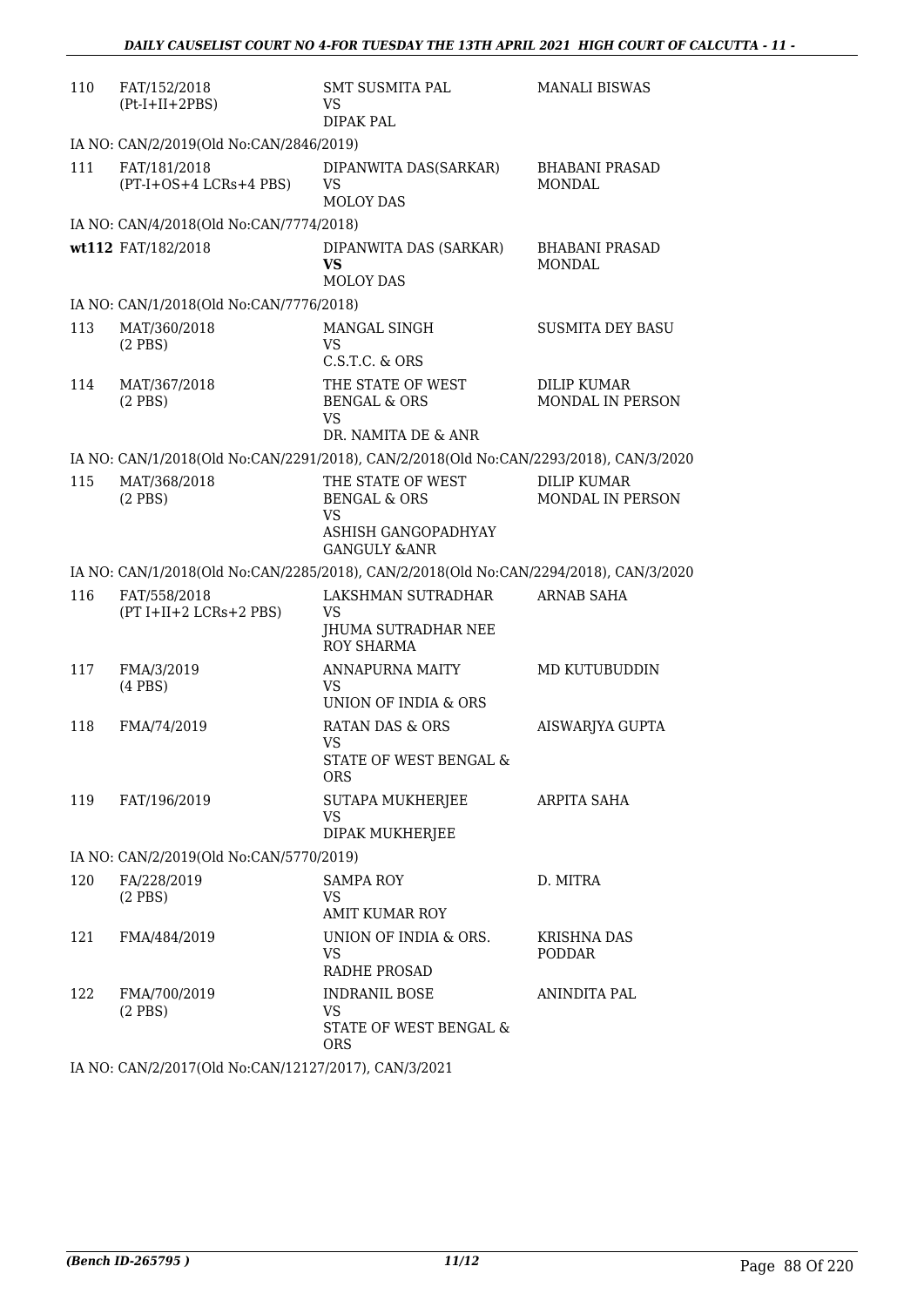| 123 | FMA/762/2019<br>[ CAN 4488/2017 ] [ CAN<br>4487/2017] | <b>CSTC RETIRES &amp;</b><br>PENSIONERS ASSON. &<br>ANR<br>VS.<br>STATE OF WEST BENGAL &<br><b>ORS</b> | <b>TAPAN SARKAR</b>                |
|-----|-------------------------------------------------------|--------------------------------------------------------------------------------------------------------|------------------------------------|
| 124 | FMA/895/2019<br>$(2$ PBS $)$                          | THE INDIAN OVERSEAS<br><b>BANK &amp; ANR</b><br><b>VS</b><br>SRI HARI SHANKAR                          | SOURAV<br><b>CHAKRABORTY</b>       |
|     | wt125 LPA/2/2019                                      | <b>CHATURVEDI &amp; ORS</b><br>NIKHIL BAIDYA<br><b>VS</b><br><b>HARAN LASKAR &amp; ORS</b>             | LAKSHMINATH<br><b>BHATTACHARYA</b> |
|     | wt126 WPA/10529/2014                                  | <b>HARI SHANKAR</b><br>CHATURVEDI @ H.S.<br><b>CHATURVEDI</b><br><b>VS</b><br>THE INDIAN OVERSEAS      | ANWESHA SAHA                       |
|     | wt127 WPA/20581/2015                                  | <b>BANK &amp; ORS</b><br><b>HARAN LASKAR &amp; ORS</b><br>VS<br>STATE OF WEST BENGAL &<br><b>ORS</b>   | TIMIR BARAN SAHA                   |
|     | wt128 WPCRC/86/2018                                   | <b>HARAN LASKAR &amp; ORS</b><br>VS.<br>NIKHIL BADYA                                                   | TIMIR BARAN SAHA                   |
| 129 | FMA/64/2020<br>$(2$ PBS $)$                           | RAJENDRA PRASAD TIWARI<br><b>VS</b><br>UNION OF INDIA & ORS                                            | <b>MIR ANOWAR</b>                  |
|     | IA NO: CAN/3/2020                                     |                                                                                                        |                                    |
| 130 | FMAT/86/2021                                          | PINKI DEY (PODDER)<br><b>VS</b><br>MRINAL KANTI DEY                                                    | MUNMUN DUBEY                       |
|     | IA NO: CAN/1/2019(Old No:CAN/9893/2019)               |                                                                                                        |                                    |
| 131 | MAT/98/2021                                           | MD. MOHBASIR<br><b>VS</b><br>UNION OF INDIA AND ORS.                                                   | SALONI<br><b>BHATTACHARYA</b>      |
|     | IA NO: CAN/1/2021                                     |                                                                                                        |                                    |
|     |                                                       | <b>ANTICIPATORY BAIL</b>                                                                               |                                    |
| 132 | CRM/11150/2020<br>$(16-04-2021)$                      | PARTHA PRATIM BISWAS<br><b>VS</b><br>State of West Bengal                                              | SHIBAJI KUMAR DAS                  |
| 133 | CRM/11179/2020<br>$(16-04-2021)$                      | SUFIYA BIBI AND ANR.<br><b>VS</b><br>State of West Bengal                                              | RESHMI REHMAN                      |
|     | IA NO: CRAN/1/2021                                    |                                                                                                        |                                    |
| 134 | CRM/11287/2020<br>$(16-04-2021)$                      | SHUDDHA SATYA BAGCHI<br><b>VS</b><br>STATE OF WEST BENGAL<br>AND ORS.                                  | MD YOUNUSH<br>MONDAL               |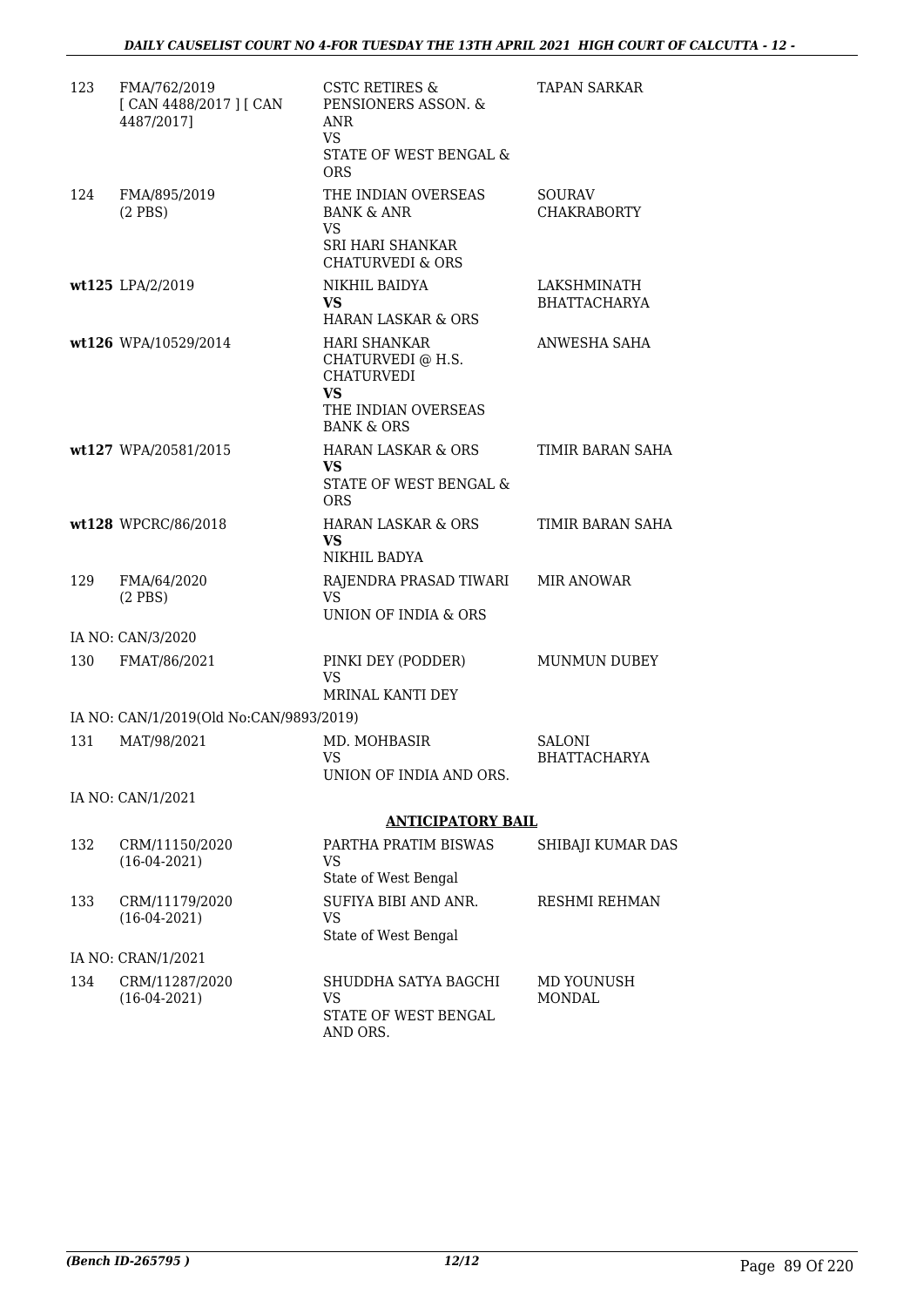

# **Appellate Side**

**DAILY CAUSELIST For Tuesday The 13th April 2021**

## **COURT NO. 6 SINGLE BENCH (SB) AT 2:00 PM HON'BLE JUSTICE ARIJIT BANERJEE (VIA VIDEO CONFERENCE)**

## **ON 13.04.2021 AT 2.00 P.M.**

**APPELLATE SIDE MATTERS WILL BE TAKEN UP AT THE FIRST SITTING OF THE BENCH TILL RECESS.**

**ON TUESDAY, 13TH APRIL, 2021 AT 2:00 P.M. - WILL SIT SINGLY TO TAKE UP PART HEARD, CONTEMPT, ASSIGNED, REVIEW, MODIFICATION / CLARIFICATION MATTERS.**

**AND**

#### **ON TUESDAY, THE 13TH APRIL, 2021 AT 2.00 P.M. AND THEREAFTER AS AND WHEN SITS SINGLY - WILL TAKE IN ADDITION TO HIS OWN LIST, MATTERS FROM THE LIST OF HON'BLE JUSTICE ANIRUDDHA ROY DATED, 08TH APRIL, 2021 (EXCEPT MATTERS WHICH ARE ALREADY DISPOSED OF).**

### **NOTE : MATTERS WILL BE TAKEN UP THROUGH PHYSICAL HEARING ONLY WHEN BOTH THE PARTIES ARE AGREED. MENTIONING WILL BE PERMITTED ONLY ON THE VIRTUAL MODE INDICATING GROUP(S) OR SECTION(S) ALONG WITH GROUND OF URGENCY.**

### **CONTEMPT APPLICATION**

| $\mathbf{1}$ | WPCRC/137/2017<br>(16.04.21)            | KONNAGAR RISHRA WATER<br>TRANSPORT PASSENGERS<br>WELFARE ASS, & ANR<br>VS<br>BAPPADITYA CHATTERJEE                        | SAMIRAN MANDAL |
|--------------|-----------------------------------------|---------------------------------------------------------------------------------------------------------------------------|----------------|
|              | IA NO: CAN/1/2017(Old No:CAN/8411/2017) |                                                                                                                           |                |
|              | $wt2$ CPAN/354/2021                     | KONNAGAR RISHRA WATER<br>TRANSPORT PARSEENGERS<br>WELFARE ASSOCIATION<br>AND ANR<br>VS<br>DR MS DEEPAP PRIYA P<br>AND ANR | SAMIRAN MANDAL |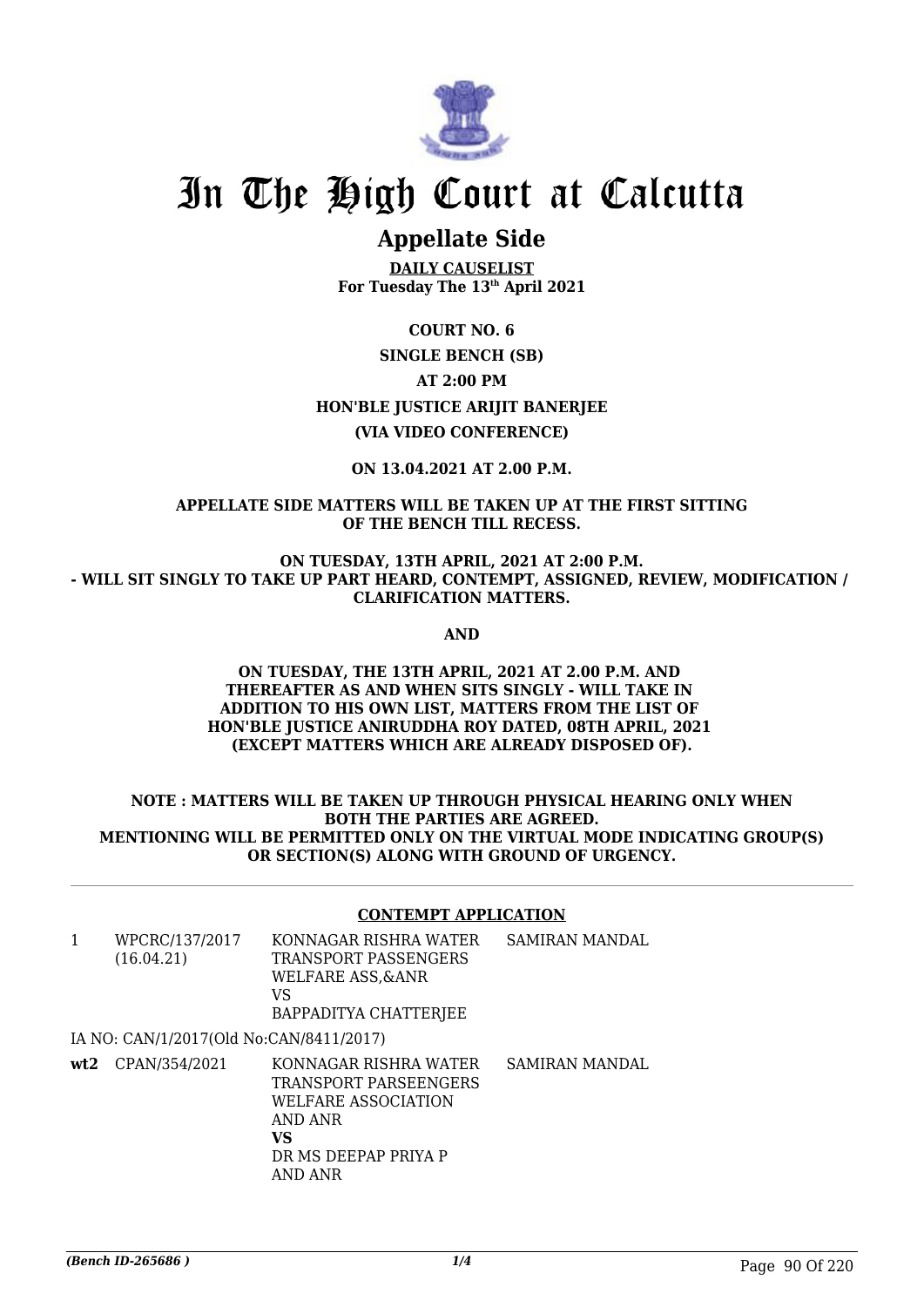|     | wt3 WPA/3187/2015                       | KONNAGAR RISHRA WATER<br>TRANSPORT PASSENGER<br><b>WELFARE ASSO &amp; ANR</b><br><b>VS</b><br>STATE OF WEST BENGAL &<br><b>ORS</b> | SAMIRAN MANDAL                                                       |
|-----|-----------------------------------------|------------------------------------------------------------------------------------------------------------------------------------|----------------------------------------------------------------------|
|     | IA NO: CAN/3/2021                       |                                                                                                                                    |                                                                      |
| 4   | WPCRC/170/2017<br>(16.04.21)            | <b>GOUTAM BISWAS &amp; ORS</b><br><b>VS</b><br>MRS MITALI DUTTA                                                                    | SIMANTIKA<br><b>DASGUPTA</b>                                         |
| wt5 | WPA/24102/2009                          | <b>ASIM MONDAL</b><br><b>VS</b><br>STATE OF WEST BENGAL                                                                            | <b>ABHISHEK GUPTA</b>                                                |
| 6   | CPAN/225/2017<br>(26.04.2021)           | <b>SWAPAN KR. SAHU</b><br>VS<br>SUJIT KR. MAITY                                                                                    | SUJIT KR. RATH                                                       |
| wt7 | WPA/9788/2016                           | <b>SWAPAN KUMAR SAHU</b><br><b>VS</b><br>STATE OF WEST BENGAL &<br><b>ORS</b>                                                      | <b>SUJIT KUMAR RATH</b>                                              |
| 8   | WPCRC/46/2018<br>(NTW)                  | BHARAT CHANDRA BERA<br><b>VS</b><br><b>RIKTA DE</b>                                                                                | T. CHOWDHURY                                                         |
| wt9 | WPA/34436/2014                          | BHARAT CHANDRA BERA<br><b>VS</b><br>STATE OF WEST BENGAL &<br><b>ORS</b>                                                           | <b>ANIRBAN SAHA</b>                                                  |
|     | IA NO: CAN/1/2018(Old No:CAN/8938/2018) |                                                                                                                                    |                                                                      |
| 10  | CPAN/1111/2018<br>[ADJ. FOR 2 WKS]      | GIRIDHARI MONDAL & ORS.<br><b>VS</b><br>ANIL KR. JHA & ORS.                                                                        | PRADIP KR. GHOSH                                                     |
|     | wt11 WPA/14212/2012                     | GIRIDHARI MONDAL & ORS.<br><b>VS</b><br>UNION OF INDIA & ORS.                                                                      | PRADIP KUMAR<br><b>GHOSH</b>                                         |
| 12  | WPCRC/116/2019<br>(16.04.2021)          | SURAJ PALERIA & ORS<br><b>VS</b><br>A K JHA & ANR                                                                                  | VICTOR CHATTERJEE                                                    |
|     | wt13 WPA/11044/2012                     | ARUN KUMAR SINGH &<br>ORS.<br><b>VS</b>                                                                                            | PRADIP KUMAR<br><b>GHOSH</b>                                         |
|     |                                         | UNION OF INDIA & ORS.                                                                                                              |                                                                      |
|     |                                         | <b>FOR HEARING</b>                                                                                                                 |                                                                      |
| 14  | WPA/16104/2012<br>[PT. HD.]             | <b>ARUP DAS</b><br><b>VS</b><br>STATE & ORS.                                                                                       | <b>SUVADIP</b><br><b>BHATTACHARYYA</b>                               |
|     |                                         |                                                                                                                                    | ("LISTED MATTERS OF HON'BLE JUSTICE ANIRUDDHA ROY DATED 08/04/2021") |
|     |                                         | <b>NEW MOTION</b>                                                                                                                  |                                                                      |

( "FOLLOWING FILES ARE LYING IN CT. NO. 16" )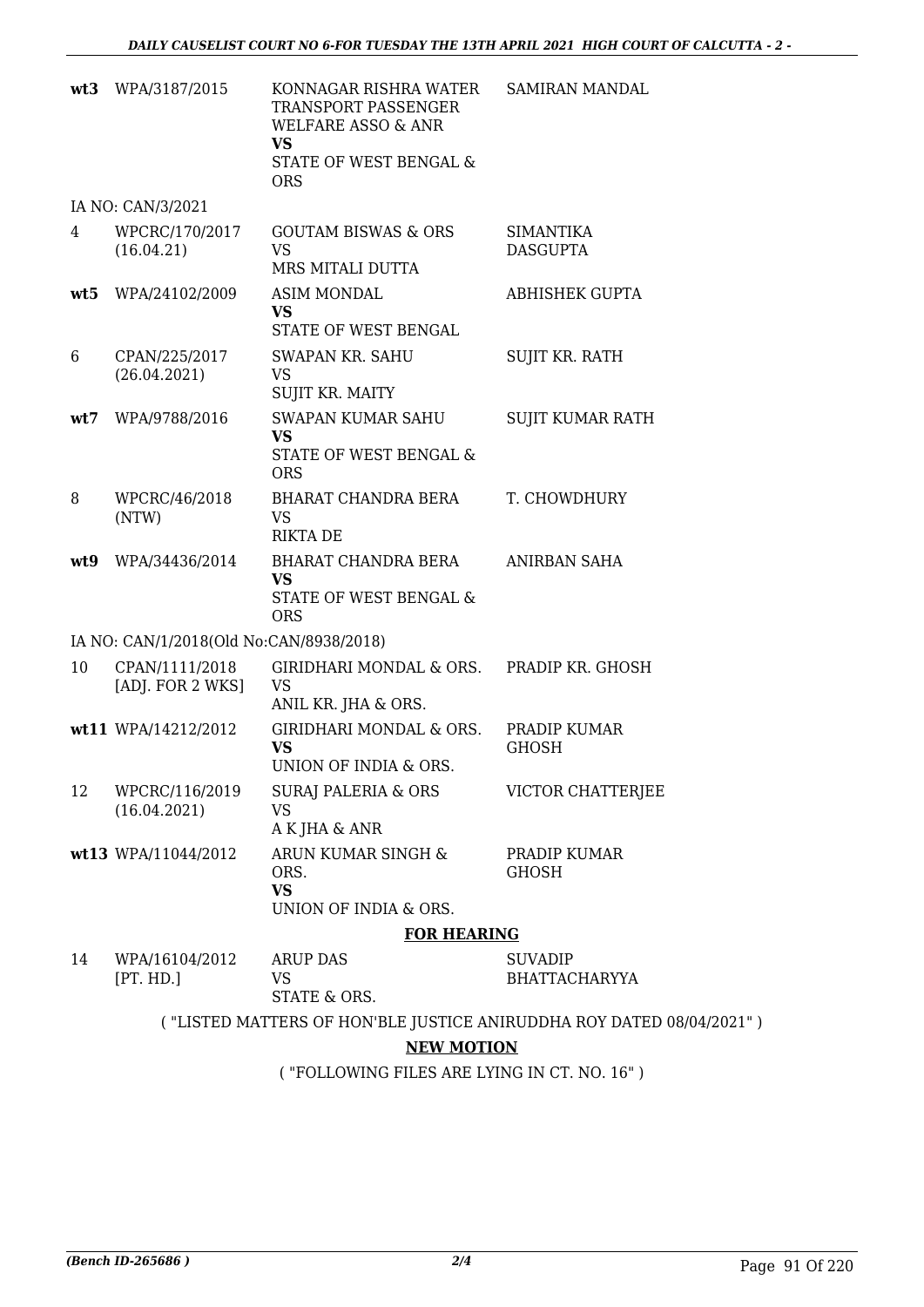| 15 | WPA/5536/2021                           | MAHENDRA NATH SAU AND KASHISWAR GHOSAL<br><b>OTHERS</b><br><b>VS</b><br>STATE OF WEST BENGAL<br>AND ORS. |                                      |
|----|-----------------------------------------|----------------------------------------------------------------------------------------------------------|--------------------------------------|
|    |                                         | <b>NEW MOTION 1</b>                                                                                      |                                      |
| 16 | WPA/2519/2020                           | SOUMITRA DAS & ORS<br><b>VS</b><br>STATE OF WEST BENGAL &<br><b>ORS</b>                                  | <b>MRINAL KANTI</b><br><b>SARDAR</b> |
| 17 | WPA/4073/2020                           | PROSENJIT PURKAIT<br><b>VS</b><br>STATE OF WEST BENGAL &<br>ORS.                                         | PRABIR REJ                           |
| 18 | WPA/5649/2020                           | DEBJIT MITRA ROY<br><b>VS</b><br>STATE OF WEST BENGAL&<br><b>ORS</b>                                     | <b>RAKESH ROY</b>                    |
|    | IA NO: CAN/1/2020(Old No:CAN/3509/2020) |                                                                                                          |                                      |
| 19 | WPA/7759/2020                           | <b>RIPTA SARKAR</b><br><b>VS</b><br>STATE OF WEST BENGAL<br>AND ORS.                                     | KAMAL KANTA KAR                      |
| 20 | WPA/8012/2020                           | MOUMITA CHATTERJEE<br><b>VS</b><br>THE STATE OF WEST<br><b>BENGAL</b>                                    | SANKHA GHOSH                         |
| 21 | WPA/9101/2020                           | TARAK NATH MONDAL<br><b>VS</b><br>STATE OF WEST BENGAL<br>AND ORS.                                       | MOLLY SAHA                           |
| 22 | WPA/9268/2020                           | WEST BENGAL PRIMARY<br>TEACHERS ASSOCIATION<br><b>VS</b><br>State of West Bengal                         | MOLLY SAHA                           |
| 23 | WPA/10497/2020                          | PUJA SANTRA<br><b>VS</b><br>STATE OF WEST BENGAL<br>AND ORS.                                             | SIDDHARTHA SARKAR                    |
| 24 | WPA/10570/2020                          | MANASH KUMAR SARKAR<br><b>VS</b><br>STATE OF WEST BENGAL<br>AND ORS.                                     | <b>ANINDA</b><br><b>BHATTACHARYA</b> |
| 25 | WPA/11040/2020                          | PARTHA PRATIM MONDAL<br><b>VS</b><br>STATE OF WEST BENGAL<br>AND ORS.                                    | LAKSHMINATH<br><b>BHATTACHARYA</b>   |
| 26 | WPA/11460/2020                          | RAKESH AHMED<br><b>VS</b><br>THE STATE OF WEST<br><b>BENGAL AND ORS</b>                                  | <b>GOLAM MOHIUDDIN</b>               |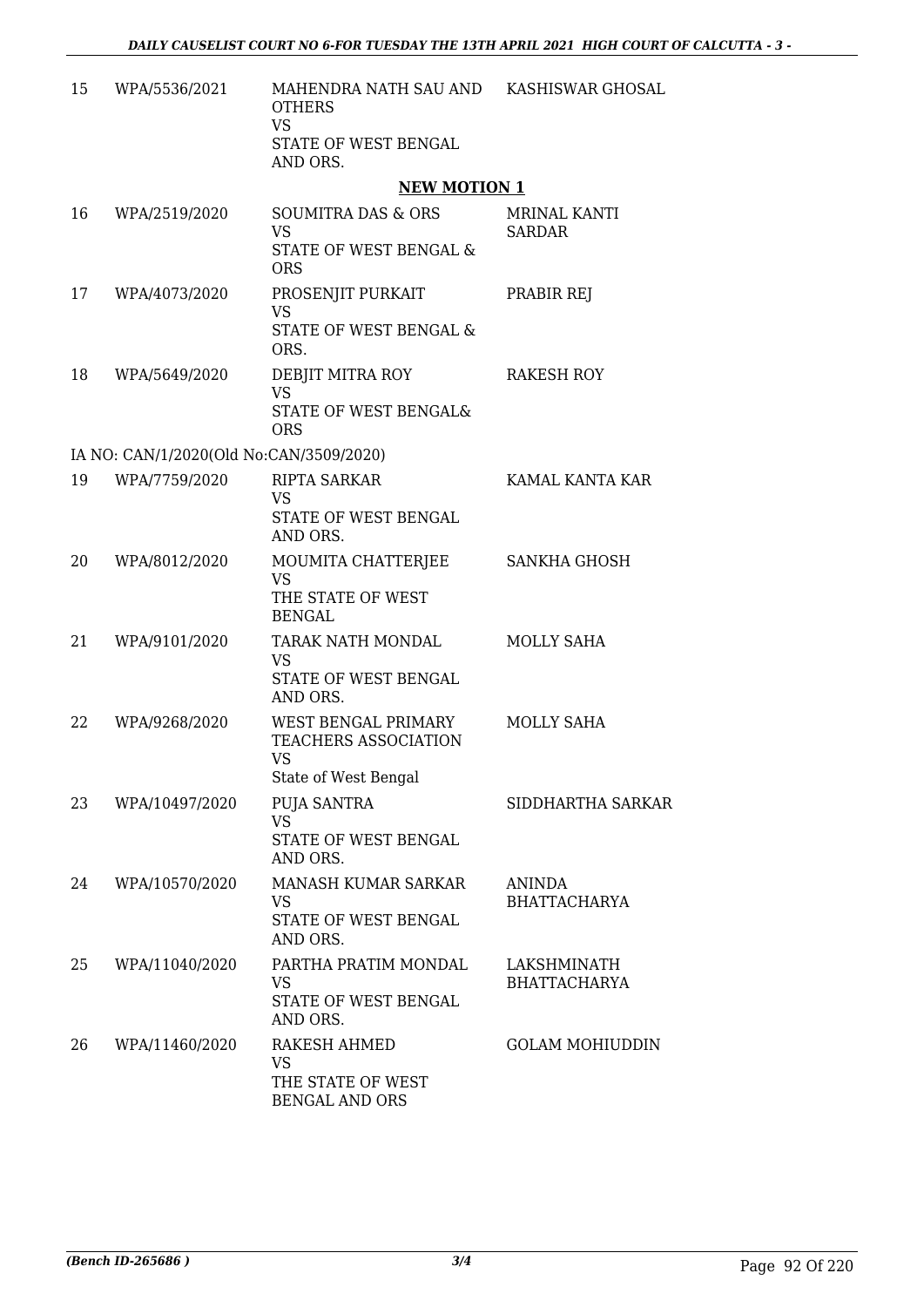| 27 | WPA/11619/2020 | <b>SYED HASIBUL ISLAM</b><br>VS<br>STATE OF WEST BENGAL<br>AND ORS. | ABDUS RAKIB     |
|----|----------------|---------------------------------------------------------------------|-----------------|
| 28 | WPA/11634/2020 | PINTU BISWAS AND ORS<br>VS<br>THE STATE OF WEST<br>BENGAL AND ORS   | GOLAM MOHIUDDIN |
| 29 | WPA/11947/2020 | ABDUL NAIM MONDAL<br>VS<br>STATE OF WEST BENGAL<br>AND ORS.         | GOLAM MOHIUDDIN |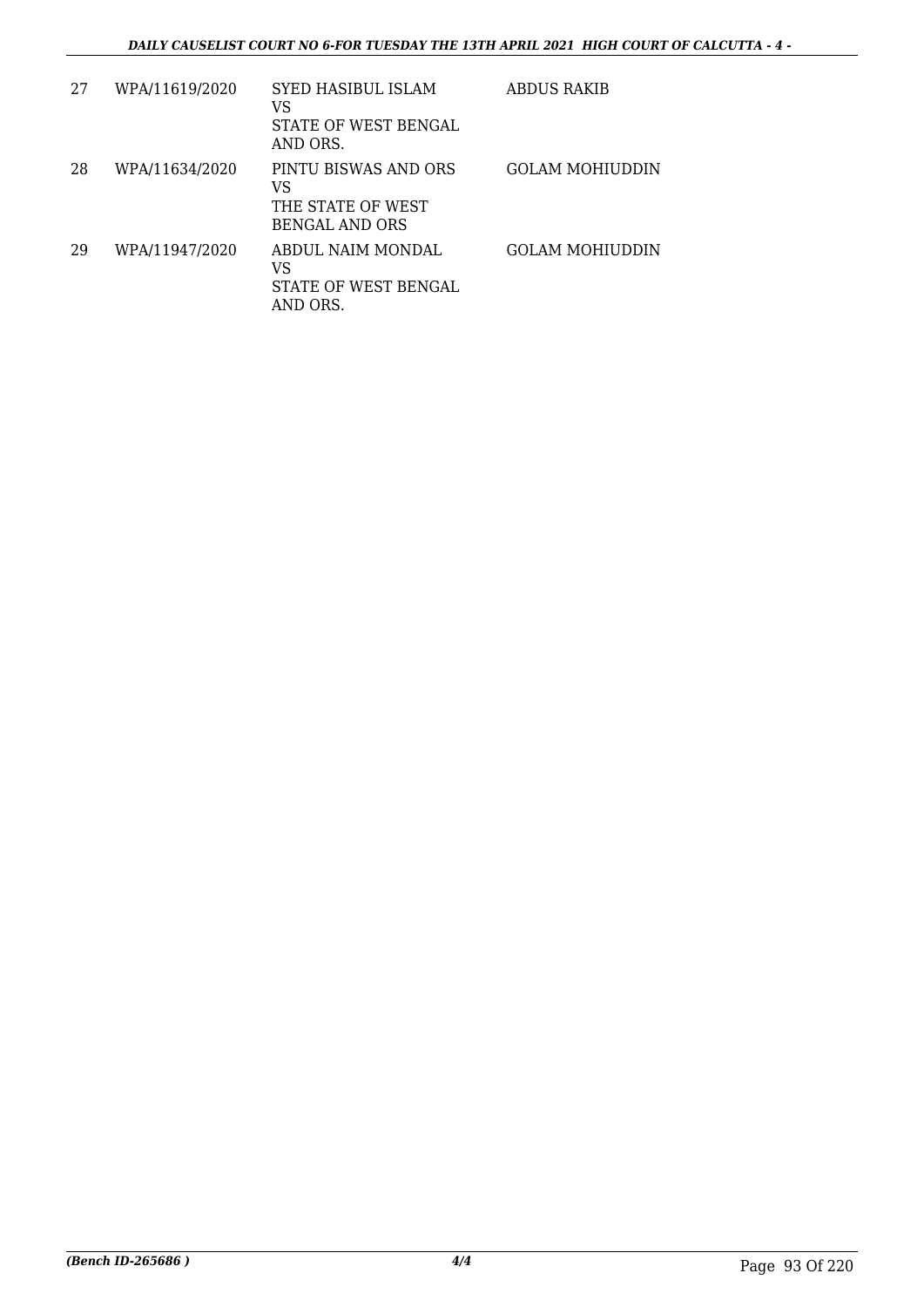

## **Appellate Side**

**DAILY CAUSELIST For Tuesday The 13th April 2021**

**COURT NO. 9**

**SINGLE BENCH (SB - II)**

**AT 10:30 AM**

#### **HON'BLE JUSTICE SHIVAKANT PRASAD**

**(VIA VIDEO CONFERENCE)**

#### **ON AND FROM MONDAY, THE 11TH JANUARY, 2021 – APPLICATIONS UNDER SECTION 24 OF THE CODE OF CIVIL PROCEDURE, SECOND APPEAL, FIRST MISCELLANEOUS APPEAL, SECOND MISCELLANEOUS APPEAL IRRESPECTIVE OF YEARS INCLUDING APPLICATIONS CONNECT THERETO;**

**MATTERS RELATING TO CONTEMPT (CIVIL) OF SUB-ORDINATE COURTS TO BE HEARD BY A JUDGE SITTING SINGLY.**

**NOTE: TODAY LIST WILL BE CALLED ON SERIALLY.**

|                                                                           |                                                                                       | <b>TO BE MENTIONED</b>                                                                                                     |                                     |
|---------------------------------------------------------------------------|---------------------------------------------------------------------------------------|----------------------------------------------------------------------------------------------------------------------------|-------------------------------------|
| 1                                                                         | SA/495/1999                                                                           | NEMAI CHANDRA MONDAL                                                                                                       | <b>FAZIUL HAQUE</b>                 |
|                                                                           | (REPORT OF ASSTT. REGISTRAR IX)                                                       | VS<br><b>BASANTI PORE</b>                                                                                                  |                                     |
|                                                                           |                                                                                       |                                                                                                                            |                                     |
|                                                                           | IA NO: CAN/3/2014(Old No:CAN/6074/2014)                                               |                                                                                                                            |                                     |
|                                                                           |                                                                                       | <b>APPLICATION</b>                                                                                                         |                                     |
| $\mathcal{L}$                                                             | SA/437/2007<br>(PTI+II+OB+IP.B+7 LCR+R.I. CARD) VS                                    | KANAILAL DEY                                                                                                               | A.K.TIWARY                          |
|                                                                           |                                                                                       | HINDUSTAN COPPER LTD.                                                                                                      |                                     |
|                                                                           | IA NO: CAN/2/2009(Old No:CAN/4300/2009), CAN/3/2011(Old No:CAN/7966/2011), CAN/4/2021 |                                                                                                                            |                                     |
| 3                                                                         | SAT/380/2018                                                                          | MAHA, AD ABDUR RASID<br>VS                                                                                                 | <b>MD ABDUR RAHAMAN</b>             |
|                                                                           |                                                                                       | AFAJUDDIN MIAH & ORS                                                                                                       |                                     |
| IA NO: CAN/1/2018(Old No:CAN/7286/2018), CAN/2/2018(Old No:CAN/8500/2018) |                                                                                       |                                                                                                                            |                                     |
| 4                                                                         | SAT/422/2019                                                                          | SARBOJANIN SRI SRI<br>SITALA PUJA COMM REP BY MUKHOPADHYAY<br><b>SUSHANTA SAMANTA</b><br><b>VS</b><br>TULSHI CHARAN NASKAR | SUGATA                              |
|                                                                           | IA NO: CAN/1/2019(Old No:CAN/12485/2019), CAN/2/2021                                  |                                                                                                                            |                                     |
| 5                                                                         | SAT/113/2020                                                                          | PARIMAL CHANDRA DEB<br><b>ROY</b><br>VS<br><b>TAPATI NATH</b>                                                              | SUBHAJIT MANNA                      |
|                                                                           | IA NO: CAN/1/2020, CAN/2/2020, CAN/3/2020                                             |                                                                                                                            |                                     |
| 6                                                                         | FMA/185/2020<br>(PTI+II+OB+6LCR+2 COVER FILES) VS                                     | <b>DURGA MONDAL</b><br>PRITIKANA SAHA ROY                                                                                  | PARTHAPRATIM<br><b>MUKHOPADHYAY</b> |
|                                                                           | IA NO: CAN/1/2019(Old No:CAN/10798/2019), CAN/2/2021                                  |                                                                                                                            |                                     |
|                                                                           |                                                                                       | <b>NEW MOTION</b>                                                                                                          |                                     |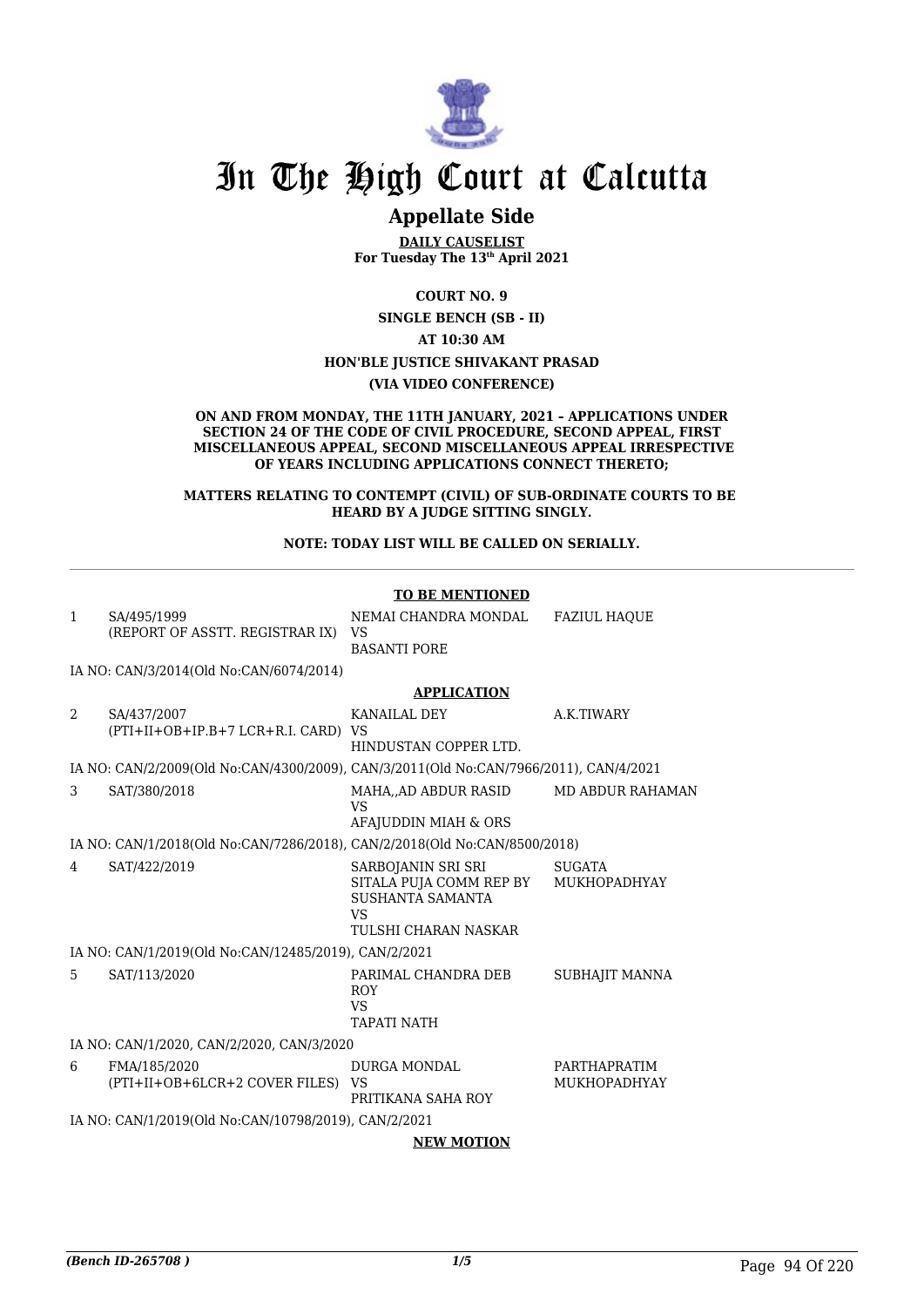| 7  | CO/580/2021                             | <b>SAROJ SHAW</b><br>VS                                          | ARPITA SAHA                          |
|----|-----------------------------------------|------------------------------------------------------------------|--------------------------------------|
|    |                                         | RITESH KUMAR SHAW                                                |                                      |
| 8  | CO/919/2021                             | BARNALI PAL ALIAS BANYA<br>PAL<br><b>VS</b><br>KAUSHIK KUMAR PAL | SARBANANDA<br>SANYAL                 |
| 9  | CO/921/2021                             | MOUSUMI BISWAS                                                   | <b>DILIP KUMAR</b>                   |
|    |                                         | <b>VS</b>                                                        | SHYAMAL                              |
|    |                                         | <b>ASHIS BISWAS</b>                                              |                                      |
|    |                                         | <b>ADJOURNED MOTIONS</b>                                         |                                      |
| 10 | CO/4212/2019                            | <b>DIPAK MAITY</b><br>VS                                         | SOUMYA BANERJEE                      |
|    |                                         | RANENDRA NATH MAILTY                                             |                                      |
|    | IA NO: CAN/1/2020(Old No:CAN/1756/2020) |                                                                  |                                      |
| 11 | CO/4218/2019                            | TUMPA GORAI<br>VS.<br><b>SANDIP GORAI</b>                        | KUNAL GANGULY                        |
| 12 | CO/248/2020                             | KALYANI HANSDA                                                   | AISWARJYA GUPTA                      |
|    |                                         | VS                                                               |                                      |
|    |                                         | DHIRENDRA NATH HANSDA                                            |                                      |
|    | IA NO: CAN/1/2021                       |                                                                  |                                      |
| 13 | CO/385/2020                             | <b>SOMDATTA HALDER</b><br>VS.                                    | DEBASISH MITRA                       |
|    |                                         | NILOTPAL GHOSH                                                   |                                      |
| 14 | CO/399/2020                             | <b>SMT ANANYA DAS</b><br>VS                                      | MADHUSHRI DUTTA<br>MAJUMDER          |
|    |                                         | <b>SUDIP DAS</b>                                                 |                                      |
| 15 | CO/948/2020                             | DIPANITA NANDI ROY @<br>DIPANNITA RAY NANDI                      | <b>SOURAV MUKHERJEE</b>              |
|    |                                         | VS<br><b>BISWAJIT NANDI</b>                                      |                                      |
| 16 | CO/985/2020                             | <b>KEKA PANDEY</b><br>VS                                         | <b>SOMPURNA</b><br><b>CHATTERJEE</b> |
|    |                                         | ANINDYA BHATTACHARYYA                                            |                                      |
| 17 | CO/1102/2020                            | SUMITA SHARMA<br><b>VS</b>                                       | <b>BANDANA DAS</b>                   |
|    |                                         | RAJESH SHARMA                                                    |                                      |
| 18 | CO/1274/2020                            | SIKHA KARJEE @ SHIKHA<br>KARKEE<br><b>VS</b>                     | KAUSIK BISWAS                        |
|    |                                         | PROSENJIT MANDAL                                                 |                                      |
| 19 | CO/1296/2020                            | RAWNAKI BANDYOPADHYAY<br><b>DUTTA</b>                            | <b>RAJU MONDAL</b>                   |
|    |                                         | <b>VS</b><br>ARGHYA BANDYOPADHYAY                                |                                      |
| 20 | CO/1420/2020                            | ANTARA KARAR<br>CHOUDHURY                                        | KARABI ROY                           |
|    |                                         | <b>VS</b><br>CHIRANJIT KARAR                                     |                                      |
| 21 | CO/1422/2020                            | ANAMIKA SINHA PAL                                                | <b>KARABI ROY</b>                    |
|    |                                         | VS.<br><b>SAIBAL PAL</b>                                         |                                      |
| 22 | CO/1429/2020                            | SHILI ADHIKARI NEE DAS<br>BAIRAGYA<br>VS.<br>RAHUL ADHIKARI      | AMIT SINGH                           |
| 23 | CO/1459/2020                            | <b>SARAMA BASAK</b>                                              | JYOTI PRAKASH                        |
|    |                                         | VS.<br>RAJIB KUMAR BASAK                                         | <b>CHATTERJEE</b>                    |
|    |                                         |                                                                  |                                      |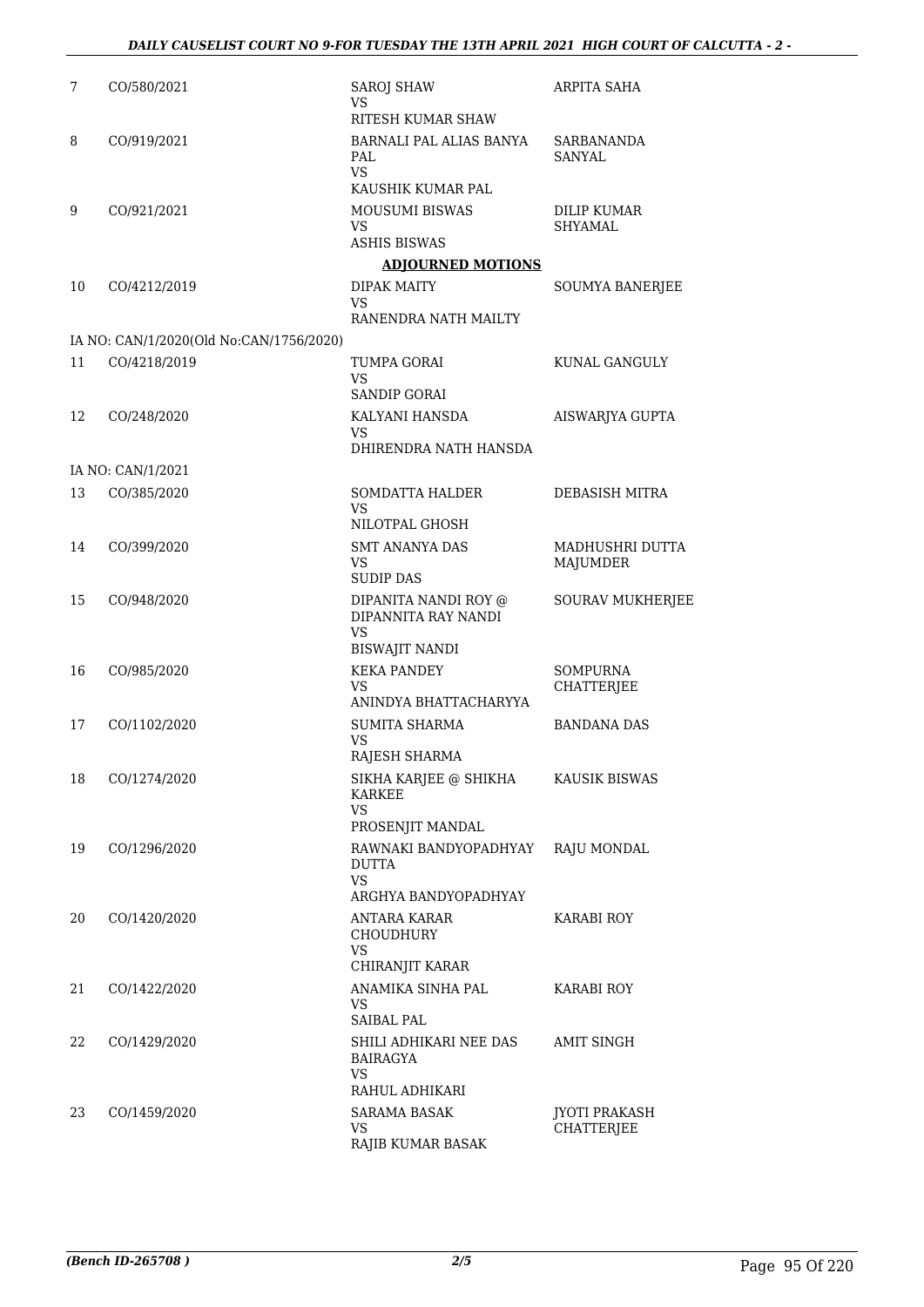| 24 | CO/1477/2020      | <b>SMT DEBJANI</b><br>CHATTERJEE(ROY)<br>VS      | SAPTARSHI<br><b>CHATTERJEE</b> |
|----|-------------------|--------------------------------------------------|--------------------------------|
|    |                   | <b>SRABAN KUMAR</b><br>CHATTERJEE@SHRABAN        |                                |
| 25 | CO/1624/2020      | ANNAPURNA KARMAKAR                               | <b>BHABANI PRASAD</b>          |
|    |                   | <b>VS</b><br><b>BISHWESHWAR KARMAKAR</b>         | MONDAL                         |
| 26 | CO/1673/2020      | PALLAVI ROY                                      | <b>SUPRATK BASU</b>            |
|    |                   | <b>VS</b><br>PRIYANKO GUHA<br><b>THAKURTA</b>    |                                |
| 27 | CO/4/2021         | SHREYASI NAG<br>VS.                              | SARBANANDA<br>SANYAL           |
| 28 | CO/5/2021         | SUDIP KUMAR DUTTA<br>MOUSUMI SARKAR NEE          | ARUP KRISHNA DAS               |
|    |                   | <b>GHOSH</b><br>VS.                              |                                |
| 29 | CO/12/2021        | <b>INDRANIL SARKAR</b><br>SMT SAMPITA DAS NEE    | <b>AMIT PAN</b>                |
|    |                   | <b>SADHUKHAN</b><br>VS<br><b>SHRI SOUTIK DAS</b> |                                |
| 30 | CO/24/2021        | SANGITA MUKHERJEE                                | Md. Habibur Rahaman            |
|    |                   | (BHAUMIK)<br>VS                                  |                                |
| 31 | CO/34/2021        | SUBHAJYOTI BHAUMIK<br>ARIJIT BHATTACHARJEE       | RUPAYAN DEB                    |
|    |                   | <b>ALIAS CHAYAN</b><br>BHATTACHARJEE<br>VS       |                                |
|    |                   | <b>SMT SUSMITA</b><br><b>CHAKRABARTY</b>         |                                |
| 32 | CO/37/2021        | OINDRILA GHOSH NEE DAS<br>VS<br>ARIJIT GHOSH     | SUDIPTA GHOSH                  |
| 33 | CO/175/2021       | <b>SOMA ROY BANERJEE</b>                         | <b>SNEHANSHU</b>               |
|    |                   | <b>VS</b><br><b>TAPAN ROY</b>                    | MAJUMDER                       |
|    | IA NO: CAN/1/2021 |                                                  |                                |
| 34 | CO/185/2021       | MITA AICH NEE ROY<br>CHOWDHURY<br>VS.            | SARBANANDA SAN<br>YAL          |
|    |                   | KOUSHIK AICH                                     |                                |
| 35 | CO/206/2021       | <b>SIMA RUIDAS</b><br>VS                         | PRADIP KUMAR<br><b>PATRA</b>   |
|    |                   | PANCHANAN RUIDAS                                 |                                |
| 36 | CO/257/2021       | <b>SUSMITA MONDAL</b><br>VS.                     | SANJIB DAN                     |
|    |                   | <b>SUBRATA MONDAL</b>                            |                                |
| 37 | CO/277/2021       | KUMKUM SINGHA                                    | PROSENJIT                      |
|    |                   | <b>VS</b><br>RABINDRA NATH SEBAIT                | MUKHERJEE                      |
| 38 | CO/279/2021       | KIRAN SUREKHA NEE<br>AGARWAL                     | PALASH BAPARI                  |
|    |                   | VS<br>PRATIK SUREKHA                             |                                |
|    | IA NO: CAN/1/2021 |                                                  |                                |
|    | wt39 CO/594/2021  | KIRAN SUREKA NEE<br><b>AGARWAL</b><br><b>VS</b>  | PALASH BAPARI                  |
|    |                   | PRATIK SUREKA                                    |                                |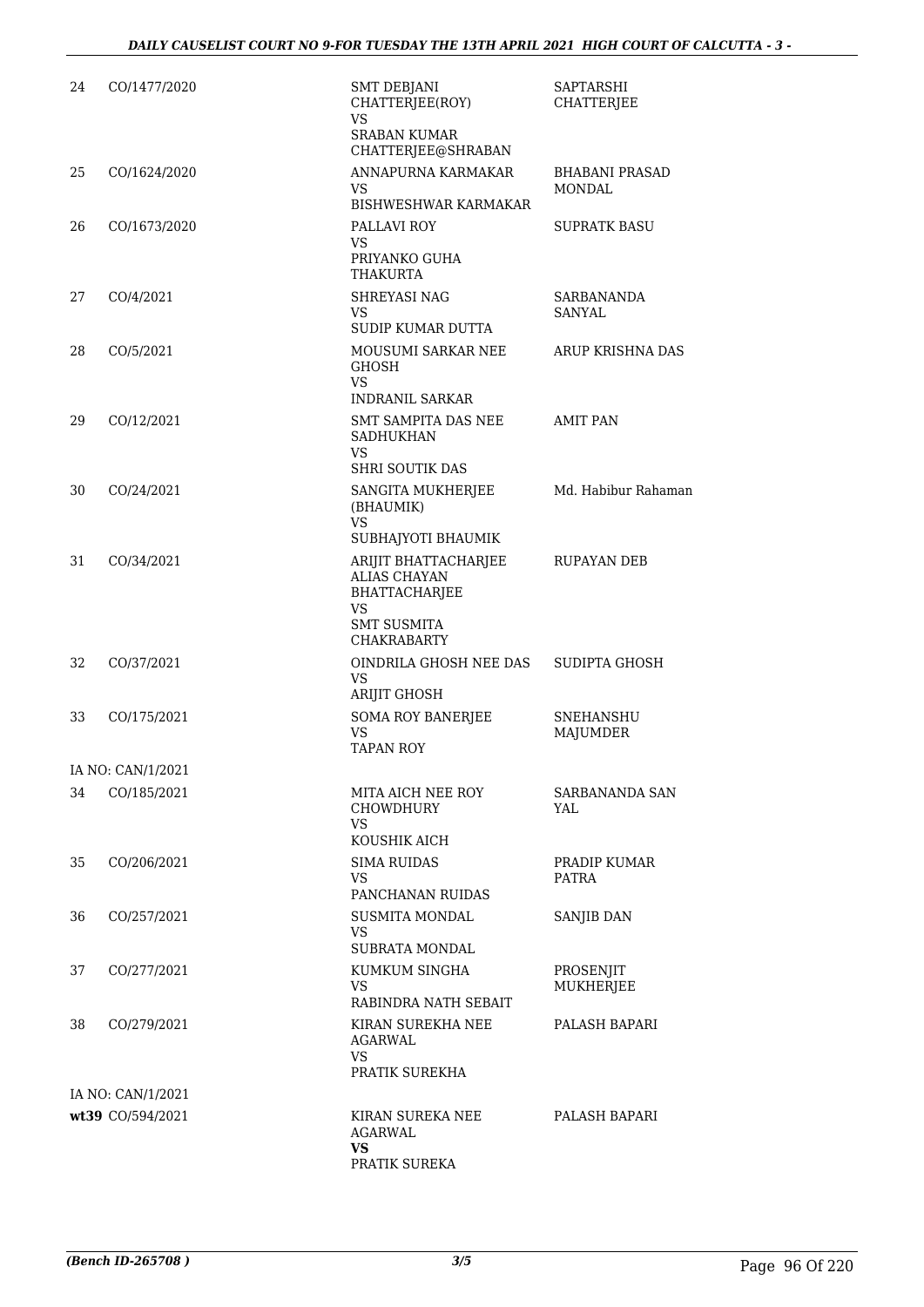| 40 | CO/310/2021                                                               | NIRMALENDU ROY<br>VS.<br>SUPRIYA MUKHERJEE (ROY)          | NABANKUR PAUL                         |
|----|---------------------------------------------------------------------------|-----------------------------------------------------------|---------------------------------------|
| 41 | CO/311/2021                                                               | NIRMALENDU ROY<br><b>VS</b>                               | <b>NABANKUR PAUL</b>                  |
|    |                                                                           | MINOR SHINJINI ROY<br><b>MUKHERJEE</b>                    |                                       |
| 42 | CO/316/2021                                                               | DIPANWITA GUPTA<br><b>CHAKRABORTY</b><br>VS.              | <b>SUMITRA DAS</b>                    |
|    |                                                                           | MALYABAN GUPTA                                            |                                       |
| 43 | CO/324/2021                                                               | MRS AMRITA GHOSH<br>VS<br><b>SINCHAN SARKAR</b>           | Kausik Biswas                         |
| 44 | CO/346/2021                                                               | <b>SMT SHELLY</b><br><b>CHAKRABORTY</b>                   | <b>BIKRAM BANERJEE</b>                |
|    |                                                                           | VS.                                                       |                                       |
|    |                                                                           | DR ARNAB CHAKRABORTY                                      | <b>NANDADULAL</b>                     |
| 45 | CO/394/2021                                                               | CHANDRIKA RAY BISWAS<br>VS.<br><b>SOURAV BISWAS</b>       | BANDYOPADHYAY                         |
| 46 | CO/397/2021                                                               | DOLAN MONDAL                                              | <b>AMANUL ISLAM</b>                   |
|    |                                                                           | VS<br>DEBASHIS SARKAR                                     |                                       |
| 47 | CO/404/2021                                                               | SUVENDU ADHIKARI                                          | DEBANIK BANERJEE                      |
|    |                                                                           | <b>VS</b><br>ABHISHEK BANERJEE                            |                                       |
|    | IA NO: CAN/1/2021                                                         |                                                           |                                       |
| 48 | CO/416/2021                                                               | DEBOLINA MUKHERJEE<br><b>VS</b><br>RANBIR MUKHERJEE       | <b>ATANU BISWAS</b>                   |
| 49 | CO/432/2021                                                               | KHUKU GHOSH AND ANR<br>VS.                                | CHINMOYEE ROY<br><b>BHATTACHARYYA</b> |
|    |                                                                           | RATNA DAS AND ORS                                         |                                       |
| 50 | CO/450/2021                                                               | SONALI BISWAS (SARKAR)<br><b>VS</b><br><b>RAJU BISWAS</b> | <b>ANIRBAN DAS</b>                    |
| 51 | CO/460/2021                                                               | SMT RIMPA MANDAL NEE<br><b>DAS</b><br>VS                  | AYAN CHAKRABORTY                      |
|    |                                                                           | DEBABRATA MANDAL                                          |                                       |
| 52 | CO/712/2021                                                               | SUSMITA DUTTA BERA<br>VS<br><b>SOURAV DUTTA</b>           | BHASKAR HUTAIT                        |
| 53 | CO/818/2021                                                               | JYOTIRUPA BANERJEE<br><b>VS</b>                           | SOURAV SENGUPTA                       |
|    |                                                                           | <b>AMIT BANERJEE</b>                                      |                                       |
|    |                                                                           | <b>PART HEARD MATTERS</b>                                 |                                       |
| 54 | SA/770/1991<br>(PT I+II+OB+1 PB+7 LCR+ONE TIN VS<br>BOX+R1 CARD)          | MD. SAHID & ORS<br><b>MEMUNNESSA</b>                      |                                       |
|    | IA NO: CAN/4/2017(Old No:CAN/8000/2017)                                   |                                                           |                                       |
| 55 | FMA/3453/2013                                                             | KUMAR BOSE<br>VS                                          | BHUSHAN JAIN                          |
|    |                                                                           | SWAPAN BAGCHI & ORS.                                      |                                       |
|    | IA NO: CAN/2/2015(Old No:CAN/2181/2015), CAN/3/2018(Old No:CAN/3103/2018) |                                                           |                                       |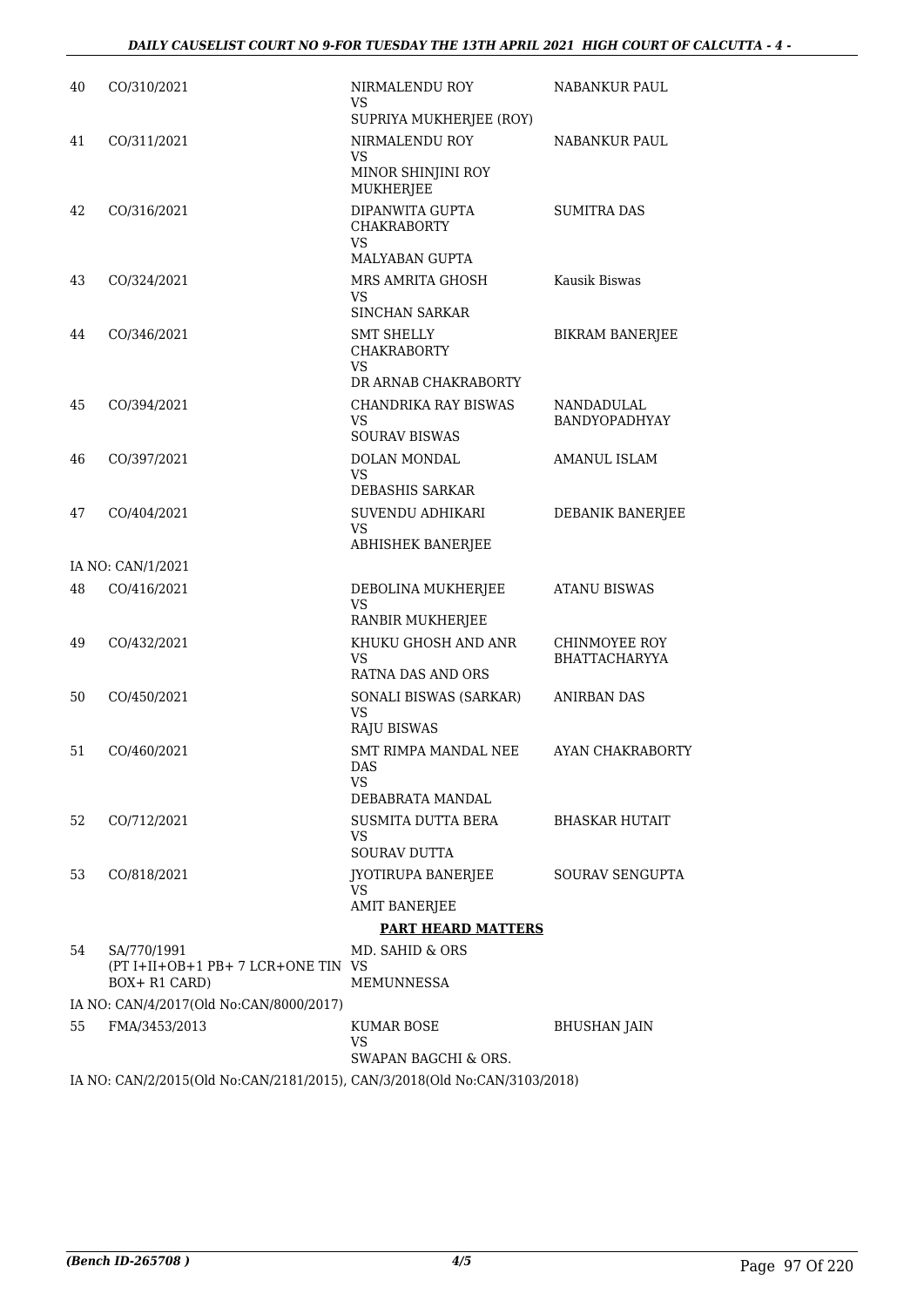| 56 | SA/217/2008<br>$(PT I+II+OB+1 PB+ 6 LCR+RI Card)$                            | YUNUS MOLLA & ORS<br>VS<br>ABDUL HAOUE SK. | APARNA SAMANTA                                                                                              |
|----|------------------------------------------------------------------------------|--------------------------------------------|-------------------------------------------------------------------------------------------------------------|
|    | CAN/7/2014(Old No:CAN/5868/2014), CAN/9/2016(Old No:CAN/683/2016)            |                                            | IA NO: CAN/1/2007(Old No:CAN/862/2007), CAN/3/2007(Old No:CAN/6772/2007), CAN/4/2009(Old No:CAN/3279/2009), |
| 57 | CRA/12/2015<br>(PTI+OS(BOTH)+PTII+PB+3LCR,3RD VS<br>FILE HAS TWO PARTS, A&B) | SUJIT KUMAR PANDEY<br>CBI                  | D. DUTT                                                                                                     |
|    | wt58 CRA/14/2015                                                             | SUNIL KUMAR SHAW<br>VS<br>CBI              | A. BHATTACHARYA                                                                                             |
|    | IA NO: CRAN/1/2015(Old No:CRAN/384/2015)                                     |                                            |                                                                                                             |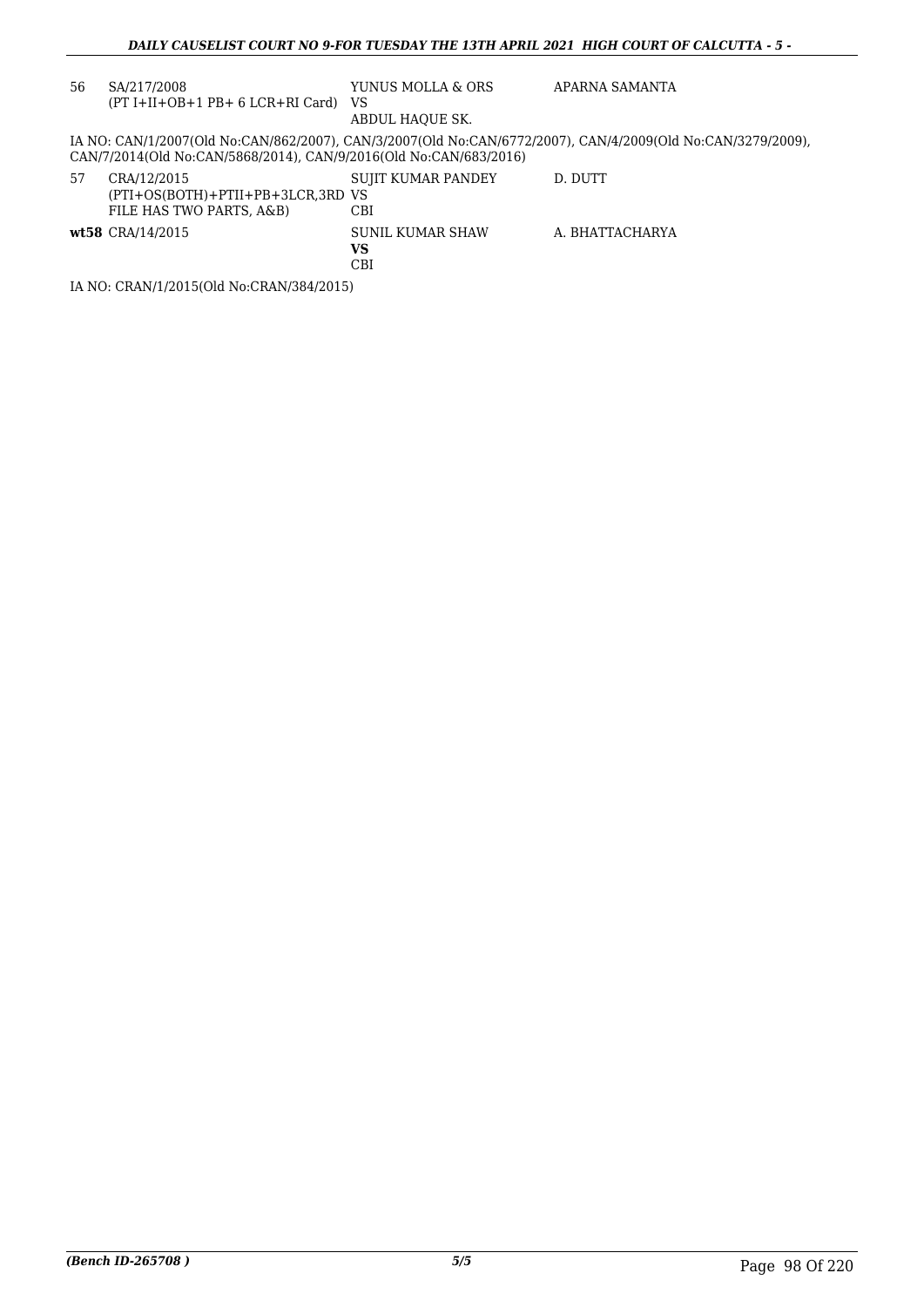

# **Appellate Side**

**DAILY CAUSELIST For Tuesday The 13th April 2021**

**COURT NO. 13**

**SINGLE BENCH (SB - III)**

**AT 10:30 AM**

**HON'BLE JUSTICE RAJASEKHAR MANTHA**

**(VIA VIDEO CONFERENCE)**

**ON AND FROM MONDAY, THE 11TH JANUARY, 2021- ROSTER NOTIFIED ON 8TH JANUARY, 2021 IS MODIFIED TO THE FOLLOWING EXTENT :- MATTERS (MOTIONS & HEARING) UNDER ARTICLE 226 OF THE CONSTITUTION RELATING TO SERVICE UNDER GROUP VI AND APPLICATIONS CONNECTED THERETO; MATTERS (MOTIONS & HEARING) UNDER ARTICLE 226 OF THE CONSTITUTION RELATING TO ALL SERVICE MATTERS RELATING TO PANCHAYATS AND CO-OPERATIVE SOCIETIES UNDER GROUP V AND APPLICATIONS CONNECTED THERETO; HEARING OF WRIT PETITIONS IRRESPECTIVE OF CLASSIFICATIONS AND APPLICATIONS CONNECTED THERETO; NOTE :**

**1. MENTIONING WILL BE ALLOWED, AT THE FIRST SITTING OF THE COURT, UPON BEING LISTED AS "TO BE MENTIONED" IN THE VIRTUAL MODE AS PER NOTIFICATION NO. 4286-RG DATED 27.11.2020 AND IN PHYSICAL FORM. 2. ALL THE LISTED MATTERS WILL BE TAKEN UP SERIALLY, UNLESS OTHERWISE FIXED. 3. APPELLATE SIDE MATTERS WILL CONTINUE AFTER COMPLETION OF ORIGINAL SIDE. 4. ON WEDNESDAY, PART-HEARD MATTERS SHALL BE TAKEN UP FIRST. 5. WITH EFFECT FROM MONDAY (15.02.2021) GROUP-V MOTIONS SHALL BE TAKEN UP FIRST ON TUESDAY AND THURSDAY.**

## **SPECIALLY FIXED MATTERS**

| $\mathbf{1}$ | WPA/30558/2016<br>(20.04.2021 at 10.30 VS<br>a.m. | <b>MOUSUMI SINHA</b><br>UNION OF INDIA & ORS                                  | ASHIS KUMAR<br><b>CHOWDHURY</b> |
|--------------|---------------------------------------------------|-------------------------------------------------------------------------------|---------------------------------|
|              |                                                   | IA NO: CAN/1/2017(Old No:CAN/3764/2017), CAN/4/2021                           |                                 |
| 2            | WPA/758/2021                                      | <b>TOTA ROY</b><br>VS<br>STATE OF WEST BENGAL<br>AND ORS.                     | Malay Bhattacharyya             |
| 3            | WPA/4076/2021<br>(At 2.00 p.m.)                   | KOUSHIK MGHOSH AND<br>ORS<br>VS<br>THE STATE OF WEST<br><b>BENGAL AND ORS</b> | MONIRUZZAMAN                    |

IA NO: CAN/1/2021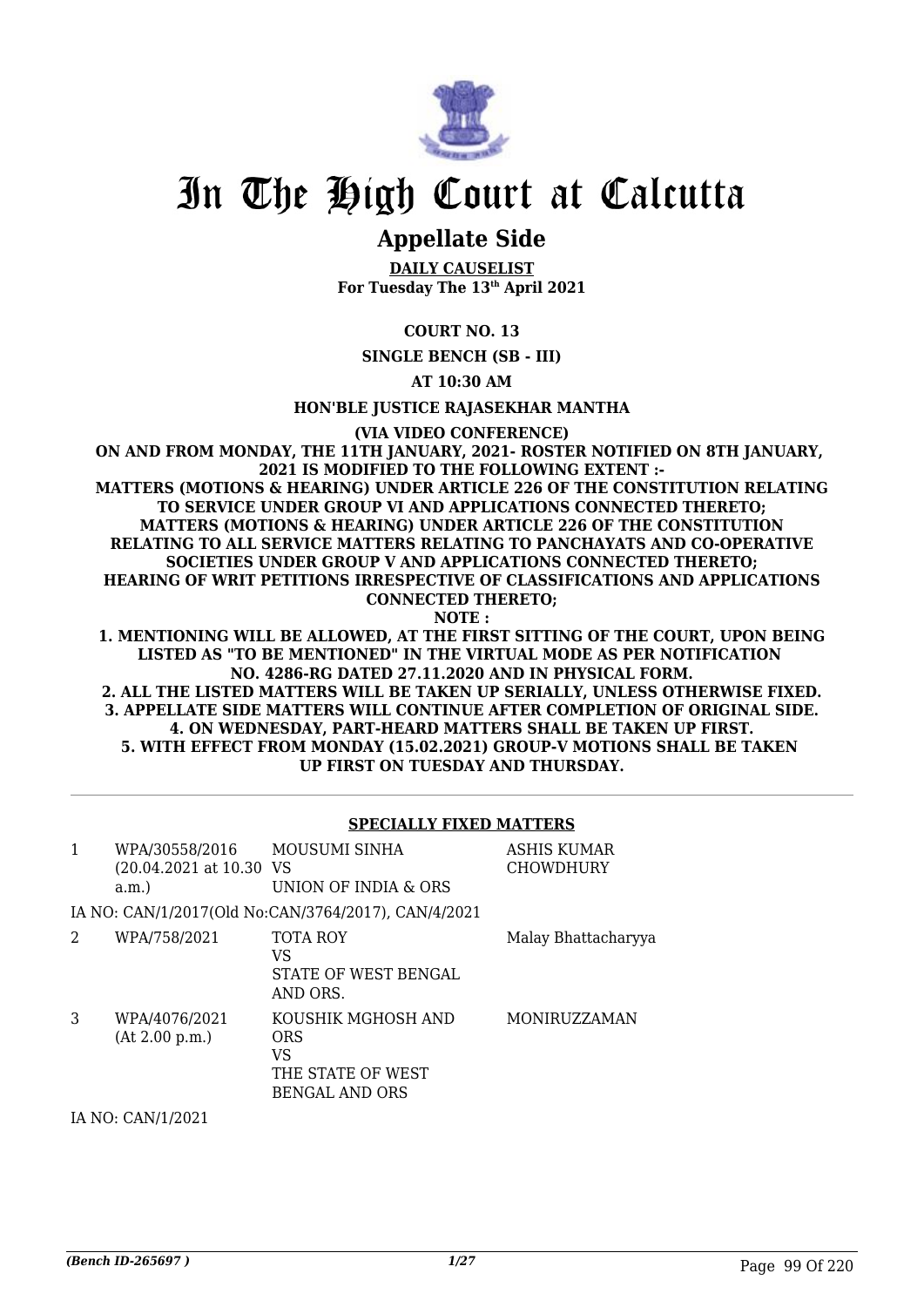| 4   | WPA/8620/2021<br>$(16.04.2021)$ (At     | RAVI PRAKASH<br><b>VS</b>                                       | ARPA CHAKRABORTY                    |
|-----|-----------------------------------------|-----------------------------------------------------------------|-------------------------------------|
|     | 10.30 a.m.) (Upon<br>Mentioning)        | UNION OF INDIA AND ORS.                                         |                                     |
| 5   | WPA/8626/2021<br>$(16.04.2021)$ (At     | JAGANNATH MONDAL<br><b>VS</b>                                   | ARPA CHAKRABORTY                    |
|     | 10.30 a.m.) (Upon<br>Mentioning)        | UNION OF INDIA AND ORS.                                         |                                     |
|     |                                         | <b>CONTEMPT APPLICATION</b>                                     |                                     |
| 6   | WPA/13084/2018                          | AHHOKE KUMAR DUTTA<br><b>VS</b>                                 | <b>SUSMITA DEY (BASU)</b>           |
|     |                                         | STATE OF WEST BENGAL &<br><b>ORS</b>                            |                                     |
| wt7 | CPAN/100/2019                           | ASHOKE KUMAR DUTTA                                              | <b>SUSMITA DEY (BASU)</b>           |
|     |                                         | VS<br>NARAYAN SWAROOP NIGAM                                     |                                     |
| 8   | WPCRC/33/2021                           | PARTHA PRATIM GHOSH<br>AND ORS                                  | <b>BANDHU BRATA</b><br><b>BHULA</b> |
|     |                                         | <b>VS</b>                                                       |                                     |
|     |                                         | ARUN BANERJEE AND ORS                                           |                                     |
| wt9 | WPA/6948/2020                           | PARTHA PRATIM GHOSH<br><b>AND ORS</b><br><b>VS</b>              | <b>BANDHU BRATA</b><br><b>BHULA</b> |
|     |                                         | THE STATE OF WEST<br><b>BENGAL AND ORS</b>                      |                                     |
|     | IA NO: CAN/1/2020, CAN/2/2020           |                                                                 |                                     |
|     |                                         | <b>APPLICATION</b>                                              |                                     |
| 10  | WPA/6861/2020                           | SHYAM KUMAR CHAURASIA                                           | <b>SUJIT SAHA</b>                   |
|     | (19.04.2021)(2)                         | VS<br>COAL INDIA LIMITED & ANR                                  |                                     |
|     |                                         | IA NO: CAN/1/2020(Old No:CAN/5918/2020), CAN/2/2020, CAN/3/2021 |                                     |
|     | wt11 WPA/5769/2020                      | SHYAM KUMAR CHAURASIA<br><b>VS</b>                              | AJAY DEBNATH                        |
|     |                                         | COAL INDIA LIMITED & ANR                                        |                                     |
|     | IA NO: CAN/1/2020(Old No:CAN/3751/2020) |                                                                 |                                     |
|     |                                         | <b>ASSIGN MOTION</b>                                            |                                     |
| 12  | WPA/4810/2020                           | <b>SUKLA BHOWMICK</b>                                           | <b>MARY DATTA</b>                   |
|     | $(Gr. - I) (3)$                         | <b>VS</b>                                                       |                                     |
|     | (22.04.2021)                            | STATE OF WEST BENGAL &<br><b>ORS</b>                            |                                     |
| 13  | WPA/9573/2020                           | SHAIKH RAFATULLAH AND                                           | <b>DIBYENDU</b>                     |
|     | (19.04.2021)                            | <b>ANR</b><br><b>VS</b>                                         | <b>CHATTERIEE</b>                   |
|     |                                         | STATE OF WEST BENGAL<br>AND ORS.                                |                                     |
|     |                                         | <b>MOTION (GROUP VI)</b>                                        |                                     |
| 14  | WPA/6066/2016                           | MD GULAM MOHIUDDIN &                                            | MAHESWARI                           |
|     | (16.04.2021)                            | <b>ORS</b><br><b>VS</b>                                         | SHARMA                              |
|     |                                         | STATE OF WEST BENGAL &                                          |                                     |

ORS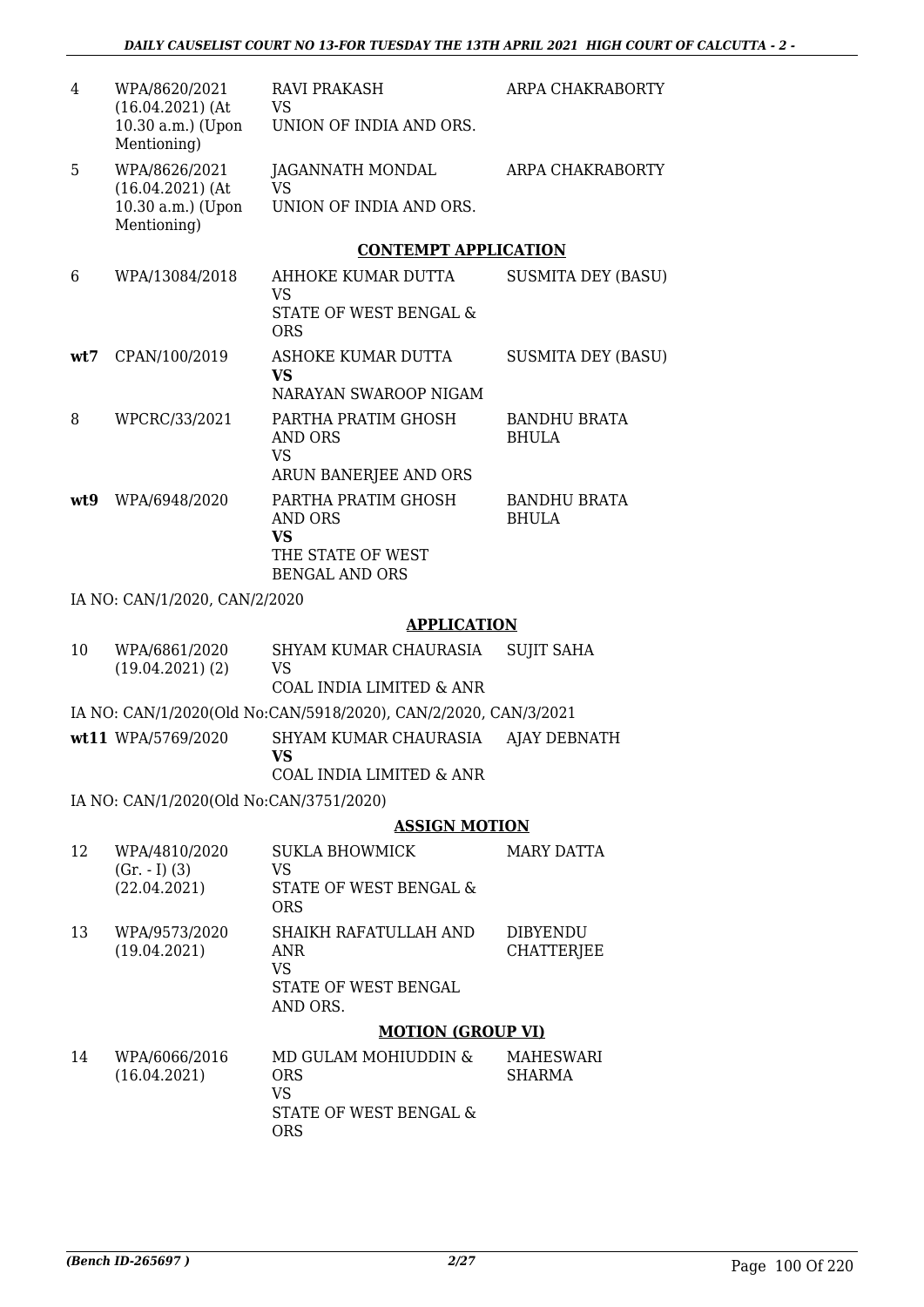| 15 | WPA/22854/2019<br>(23.04.2021)        | JANARDAN SINGH<br><b>VS</b><br>UNION OF INDIA & ORS                                       | PARAMITA ROY              |
|----|---------------------------------------|-------------------------------------------------------------------------------------------|---------------------------|
| 16 | WPA/3479/2020<br>$(1)$ $(23.04.2021)$ | NAZRUL ISLAM<br><b>VS</b><br><b>STATE OF WEST BENGAL &amp;</b><br>ORS.                    | <b>SUSMITA DEY (BASU)</b> |
| 17 | WPA/3537/2020<br>$(1)$ $(30.04.2021)$ | <b>ARABINDA ROY</b><br><b>VS</b><br>STATE OF WEST BENGAL &<br><b>ORS</b>                  | <b>SUSMITA DEY (BASU)</b> |
| 18 | WPA/3621/2020<br>(19.04.2021)         | AKHILESH KR. SHARMA<br>VS.<br>UNION OF INDIA & ORS.                                       | <b>DYUTI ROY</b>          |
| 19 | WPA/4216/2020<br>$(19.04.2021)$ $(1)$ | TRIDIP ROYCHOUDHURY<br><b>VS</b><br><b>EASTERN COALFIELDS</b><br><b>LIMITED &amp; ORS</b> | <b>DAISY BASU</b>         |
| 20 | WPA/4320/2020                         | PARESH CH. GORAI<br><b>VS</b><br><b>BHARAT COOKING COAL</b><br>LTD. & ORS.                | SARBANANDA<br>SANYAL      |
| 21 | WPA/4532/2020                         | PRASANTA KUMAR DE &<br><b>ORS</b><br><b>VS</b><br>STATE OF WEST BENGAL &<br><b>ORS</b>    | JAYANTA MITRA             |
| 22 | WPA/4624/2020                         | <b>NABANITA DAS</b><br><b>VS</b><br><b>STATE OF WEST BENGAL &amp;</b><br><b>ORS</b>       | <b>SUBRATA KARMAKAR</b>   |
| 23 | WPA/4658/2020<br>(19.04.2021)         | <b>EX- SEPOY RAMBABU</b><br><b>BAMMIDI</b><br><b>VS</b><br>UNION OF INDIA & ORS           | <b>INDRANI GUPTA</b>      |
| 24 | WPA/4759/2020                         | CHAPALA BHANDARI<br><b>VS</b><br>STATE OF WEST BENGAL &<br><b>ORS</b>                     | ARUNABHA JANA             |
| 25 | WPA/4998/2020<br>(23.04.2021)         | <b>SUKLA BARMAN</b><br>VS<br>STATE OF WEST BENGAL &<br><b>ORS</b>                         | NIVEDITA BARUI            |
|    | wt26 WPA/8514/2021                    | <b>FULAN DAS</b><br><b>VS</b><br>STATE OF WEST BENGAL<br>AND ORS.                         | <b>TANUJA BASAK</b>       |
| 27 | WPA/5005/2020<br>(19.04.2021)         | KAJAL CHAKRABORTY<br><b>VS</b><br>UNION OF INDIA & ORS                                    | KAMAL KANTA KAR           |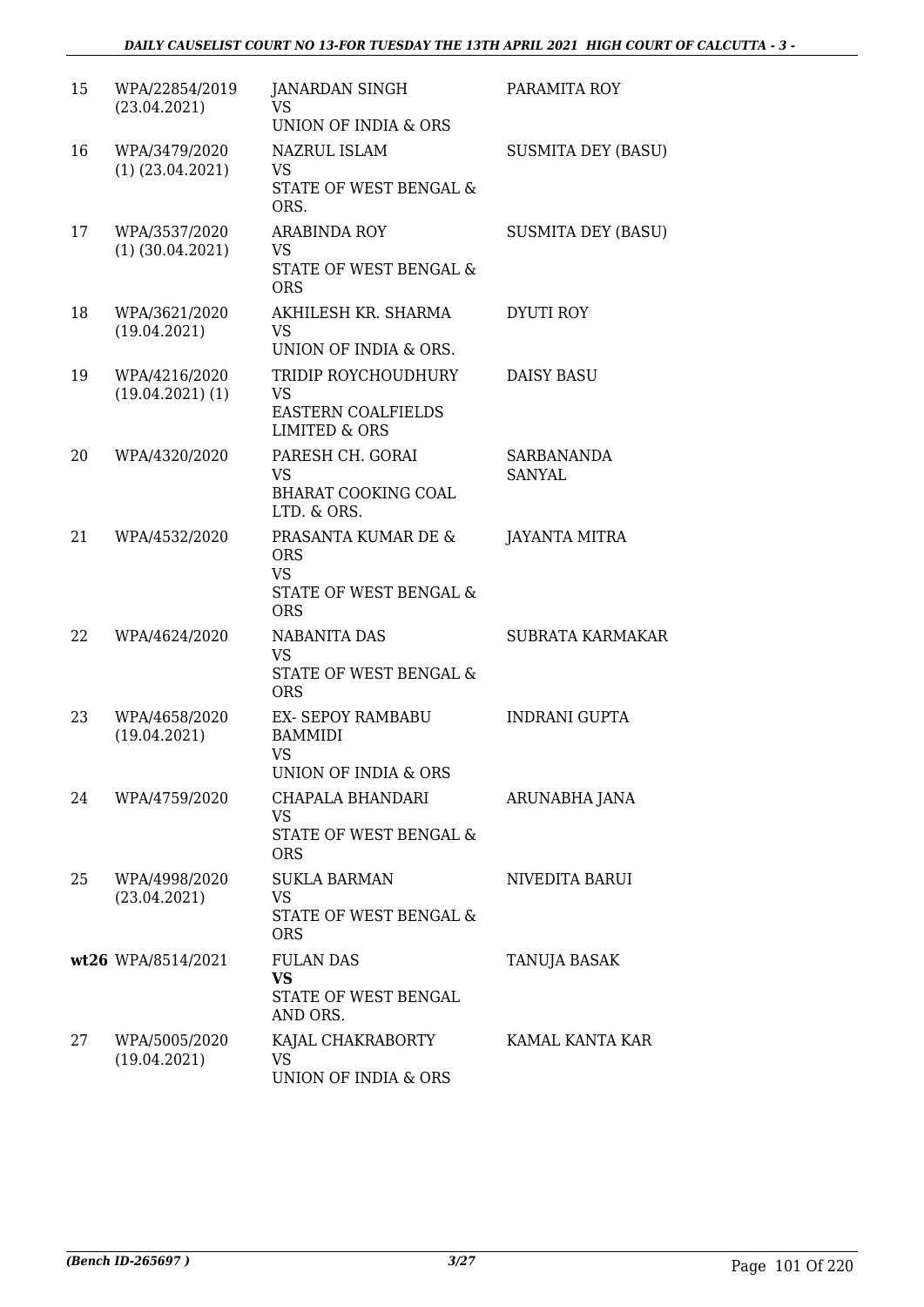| 28 | WPA/5025/2020                         | <b>MANTI MALLICK</b><br><b>VS</b><br>DIRECTOR OF HEALTH<br>SERVICE, GOVT. OF W.B. &<br><b>ORS</b>                                   | <b>BIJOY BRATA DE</b>                      |
|----|---------------------------------------|-------------------------------------------------------------------------------------------------------------------------------------|--------------------------------------------|
| 29 | WPA/9403/2020                         | <b>ABDUL KADIR</b><br><b>VS</b><br>STATE OF WEST BENGAL<br>AND ORS.                                                                 | CHAITALI<br><b>CHATTOPADHYAY</b>           |
| 30 | WPA/9984/2020<br>(19.04.2021)         | <b>BINOD DOM</b><br><b>VS</b><br>UNITED BANK OF INDIA<br><b>AND ORS</b>                                                             | <b>GOUTAM DEY</b>                          |
| 31 | WPA/10522/2020<br>(19.04.2021)        | <b>MONISHA</b><br><b>VS</b><br>UNION OF INDIA AND ORS.                                                                              | TIMIR KANTI BISWAS                         |
| 32 | WPA/10526/2020<br>(19.04.2021)        | <b>CHHATHU SINGH</b><br><b>VS</b><br>UNION OF INDIA AND ORS.                                                                        | TIMIR KANTI BISWAS                         |
| 33 | WPA/11411/2020<br>(26.04.2021)        | <b>MANASH GHOSH</b><br><b>VS</b><br>UNION OF INDIA AND ORS.                                                                         | DEBABRATA MANDAL                           |
| 34 | WPA/2592/2021<br>(AT 2.00 P.M.)       | SK. ESANUL HAQUE<br><b>VS</b><br>STATE OF WEST BENGAL<br>AND ORS.                                                                   | <b>MANISHANKAR</b><br><b>CHATTOPADHYAY</b> |
| 35 | WPA/3219/2021<br>(1)(Last Chance)     | <b>MANAS HALDER</b><br><b>VS</b><br>UNION OF INDIA AND ORS.                                                                         | ARPAN SINHA                                |
| 36 | WPA/3551/2021<br>(1)(19.04.2021)      | DHIRENDRA NATH<br>MONDAL<br><b>VS</b><br>STATE OF WEST BENGAL<br>AND ORS.                                                           | <b>SUSMITA DEY(BASU)</b>                   |
| 37 | WPA/3743/2021<br>(22.04.2021)         | AMAR SHIT AND OTHERS<br><b>VS</b><br>STATE OF WEST BENGAL<br>AND ORS.                                                               | SOUMIK GANGULI                             |
| 38 | WPA/4091/2021<br>$(16.04.2021)$ $(2)$ | DILIP KUMAR GANGULY<br><b>VS</b><br><b>BANGIYA GRAMIN VIKASH</b><br><b>BANK</b>                                                     | KMAKSHYA PRASAD<br>MUKHOPADHYAY            |
| 39 | WPA/4614/2021<br>(19.04.2021)(2)      | MAINUDDIN SARDAR<br><b>VS</b><br><b>INSPECTOR GENERAL, FTR</b><br>HEADQUARTERS BORDER<br><b>SECURITY FORCE AND</b><br><b>OTHERS</b> | <b>SUBHAM GHOSH</b>                        |
| 40 | WPA/5036/2021                         | <b>DINESH MAHATO</b><br><b>VS</b><br>STATE OF WEST BENGAL<br>AND ORS.                                                               | ASHIS KUMAR PAUL                           |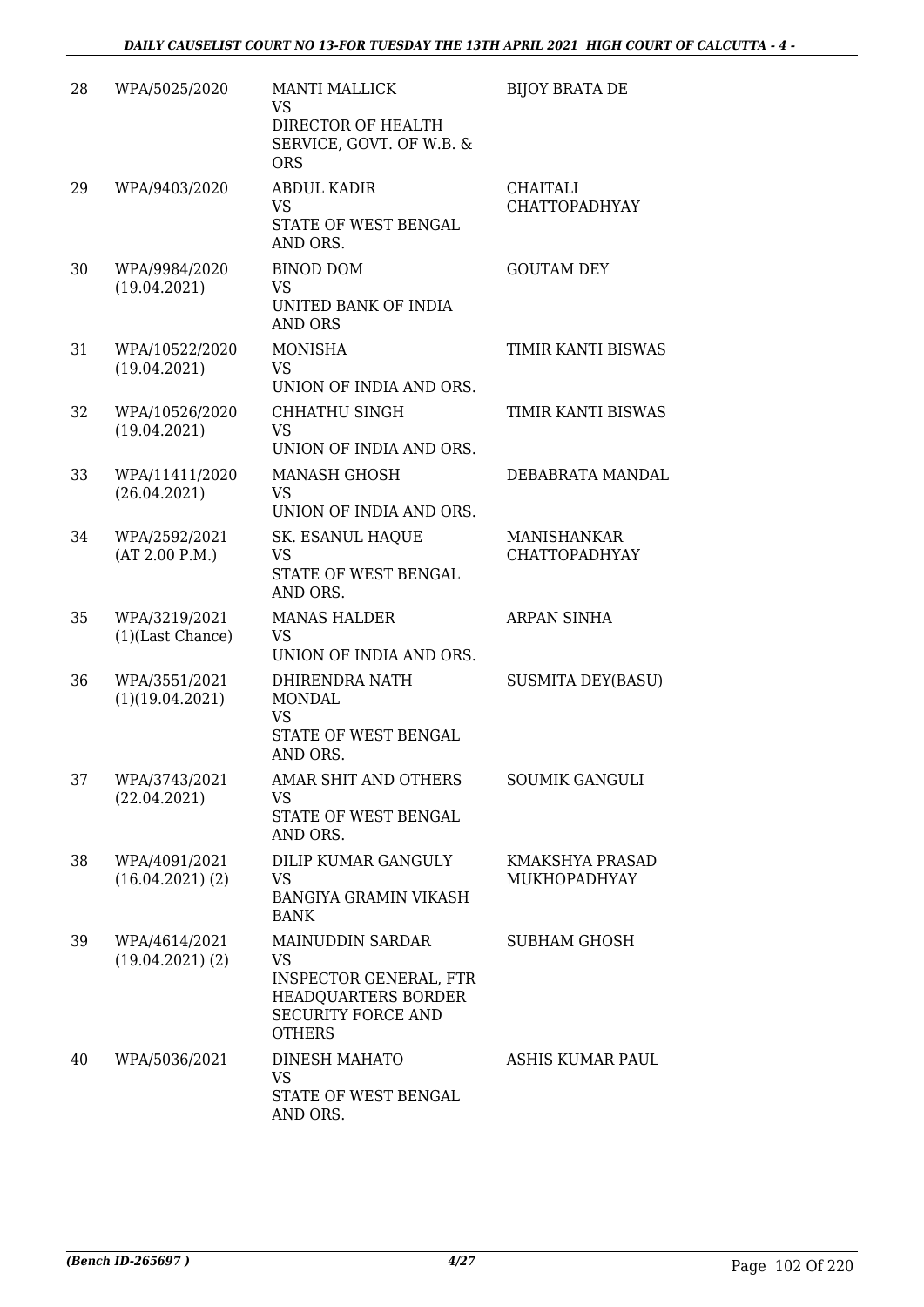| 41 | WPA/5166/2021        | <b>ANIMESH SAHA</b><br><b>VS</b><br>STATE OF WEST BENGAL<br>AND ORS.                                               | KARUNAMOYEE<br><b>SAMANTA</b>               |
|----|----------------------|--------------------------------------------------------------------------------------------------------------------|---------------------------------------------|
| 42 | WPA/5206/2021        | <b>SUJOY LAI</b><br><b>VS</b><br>UNION OF INDIA AND ORS.                                                           | ARPA CHAKRABORTY                            |
| 43 | WPA/5211/2021        | KHOKON RAJBANSHI<br><b>VS</b><br>STATE OF WEST BENGAL<br>AND ORS.                                                  | <b>BIDYUT BARAN</b><br><b>BISWAS</b>        |
| 44 | WPA/5244/2021        | PINAKI DAS AND OTHERS<br><b>VS</b><br>STATE OF WEST BENGAL<br>AND ORS.                                             | SAKTIPADA JANA                              |
| 45 | WPA/5254/2021<br>(1) | <b>MAYARUN BIBI</b><br><b>VS</b><br>UNION OF INDIA AND ORS.                                                        | <b>BEANZIR SHAIKH</b>                       |
| 46 | WPA/5329/2021<br>(1) | ANWESHA GANGULY<br><b>BANERJEE AND ORS</b><br><b>VS</b><br>STATE OF WEST BENGAL<br>AND ORS.                        | <b>SUMAN BANERJEE</b>                       |
| 47 | WPA/5460/2021        | <b>BOSE INSTITUTE</b><br>PENSIONERS WELFARE<br>ASSOCIATION AND ANR.<br><b>VS</b><br>THE BOSE INSTITUTE AND<br>ORS. | <b>ASWINI BERA</b>                          |
| 48 | WPA/5562/2021        | KRISHNA KANTA BAPARI<br><b>VS</b><br>THE BANK OF INDIA AND<br><b>ORS</b>                                           | PRITHVIRAJ SINHA<br><b>ROY</b>              |
| 49 | WPA/5564/2021        | <b>SHIBNATH DAS</b><br>VS<br>STATE OF WEST BENGAL<br>AND ORS.                                                      | MD. AHSANUZZAMAN                            |
| 50 | WPA/5622/2021        | RAKIB KHAN AND OTHERS<br><b>VS</b><br>STATE OF WEST BENGAL<br>AND ORS.                                             | MD. KUTUBUDDIN                              |
| 51 | WPA/5727/2021        | <b>SANJOY SEN</b><br><b>VS</b><br>THE STATE OF WEST<br><b>BENGAL AND ORS</b>                                       | <b>MANI SHANKAR</b><br><b>CHATTOPADHYAY</b> |
| 52 | WPA/5744/2021        | <b>SABINA KHATUN</b><br><b>VS</b><br>STATE OF WEST BENGAL<br>AND ORS.                                              | <b>MD MOSIAR</b><br><b>RAHAMAN</b>          |
| 53 | WPA/5746/2021        | <b>SAMIMA BEGUM</b><br><b>VS</b><br>THE BOARD OF TRUSTEES<br>OF CALCUTTA PORT AND<br><b>OTHERS</b>                 | SK. REJAUL ALAM                             |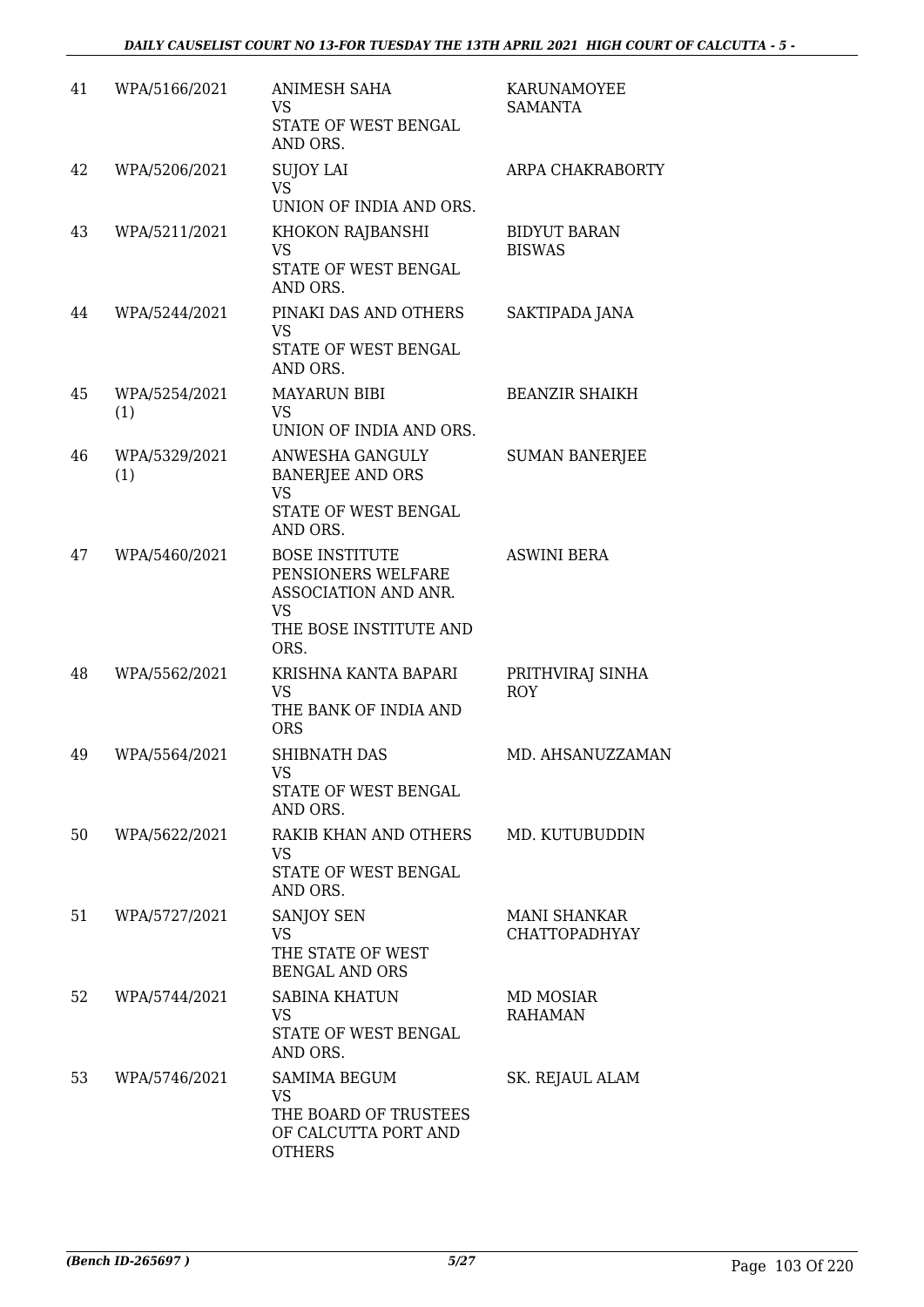| 54 | WPA/5770/2021      | DULAL CHANDRA PAUL<br><b>VS</b><br>STATE OF WEST BENGAL<br>AND ORS.                  | <b>SANKAR PAUL</b>                    |
|----|--------------------|--------------------------------------------------------------------------------------|---------------------------------------|
| 55 | WPA/5778/2021      | SUDIPTA KARMAKAR AND<br><b>ORS</b><br><b>VS</b><br>STATE OF WEST BENGAL<br>AND ORS.  | <b>DIBYENDU</b><br><b>CHATTERJEE</b>  |
| 56 | WPA/5886/2021      | MD NASIRUDDIN AND ORS<br><b>VS</b><br>STATE OF WEST BENGAL<br>AND ORS.               | HARADHAN MONDAL                       |
| 57 | WPA/5915/2021      | DHARAMDEO RAY<br><b>VS</b><br>UNION OF INDIA AND ORS.                                | DEBASISH KUNDU                        |
| 58 | WPA/6027/2021      | <b>ANUJ SHAW</b><br><b>VS</b><br>THE EASTERN COALFIELD<br><b>LIMITED AND OTHERS</b>  | <b>PRALAY</b><br><b>BHATTACHARJEE</b> |
| 59 | WPA/6056/2021      | <b>CHINA DAS</b><br><b>VS</b><br>STATE OF WEST BENGAL<br>AND ORS.                    | SIDDHADEV ADAK                        |
| 60 | WPA/6071/2021      | DR. SANJIT BISWAS<br><b>VS</b><br>UNION OF INDIA AND<br><b>ANOTHER</b>               | RANANEESH GUPTA<br>THAKURTA           |
| 61 | WPA/6074/2021      | DR.SANJIT BISWAS<br><b>VS</b><br>UNION OF INDIA AND ORS.                             | RANANEESH GUHA<br>THAKURTA            |
| 62 | WPA/6102/2021      | AMALENDU BIKASH PANDA<br><b>VS</b><br>STATE OF WEST BENGAL<br>AND ORS.               | KAMAL KANTA KAR                       |
| 63 | WPA/6104/2021      | SHIVAJI ANANDRAO YADAV<br><b>VS</b><br>COAL INDIA LIMITED                            | <b>SUJIT SAHA</b>                     |
| 64 | WPA/6160/2021      | NAJIMUDDIN<br><b>VS</b><br>STATE OF WEST BENGAL<br>AND ORS.                          | Md. Habibur Rahaman                   |
| 65 | WPA/6185/2021      | NARGISA BIBI<br>VS<br>UNION OF INDIA AND ORS.                                        | <b>SUSMITA</b><br><b>CHOWDHURY</b>    |
|    | wt66 WPA/6190/2021 | PABITRAMAYEE MAJHI<br><b>VS</b><br>STATE OF WEST BENGAL<br>AND ORS.                  | KASHISWAR GHOSAL                      |
| 67 | WPA/6212/2021      | SANTOSH KUMAR MAHATO<br>AND ORS<br><b>VS</b><br>THE UNION OF INDIA AND<br><b>ORS</b> | SUKHENDU BIKASH<br>MUKHERJEE          |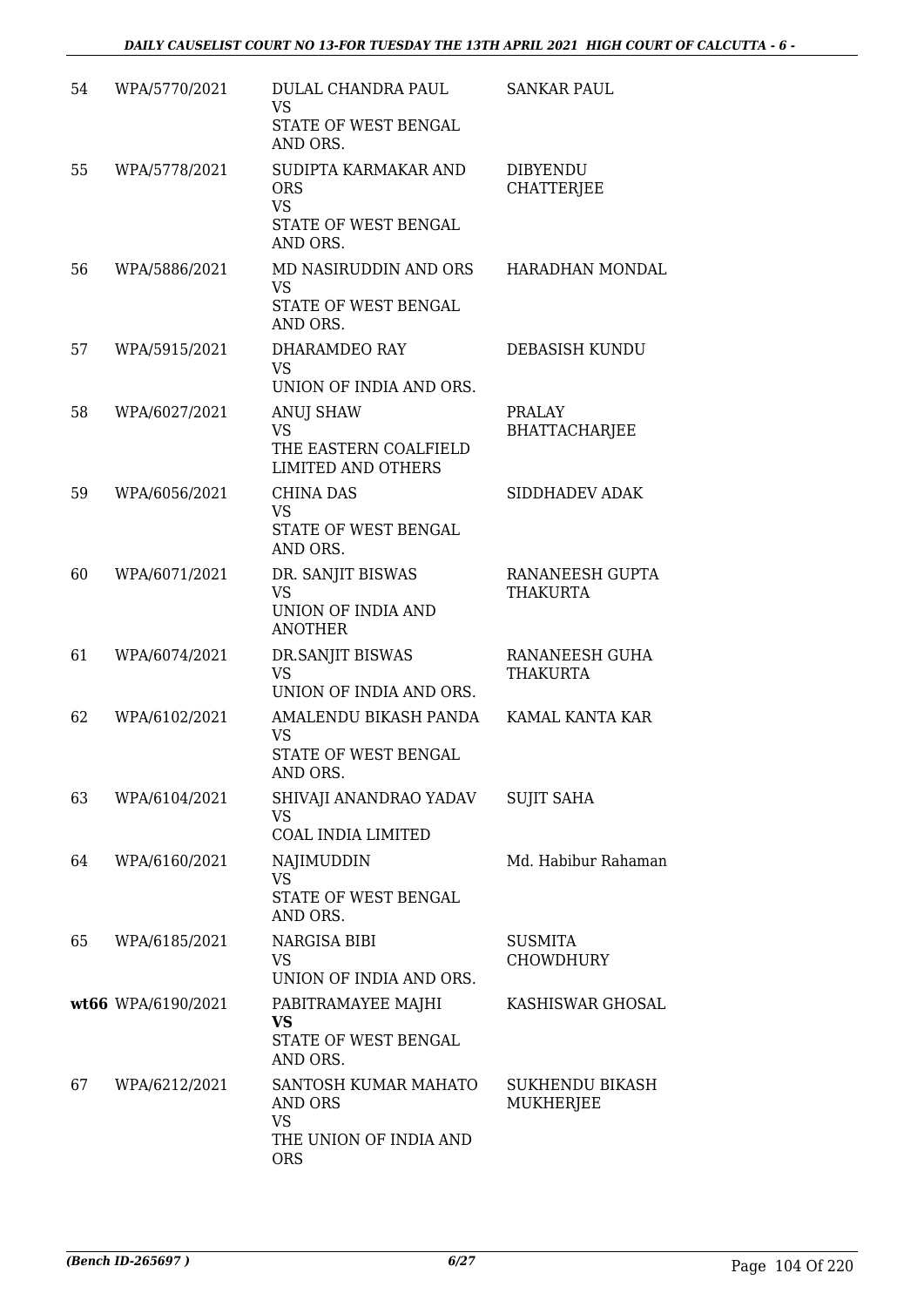| 68 | WPA/6321/2021     | ARCHITA MANNA<br>VS<br>STATE OF WEST BENGAL<br>AND ORS.                                              | <b>ANIL KUMAR</b><br><b>CHATTOPADHYAYA</b> |
|----|-------------------|------------------------------------------------------------------------------------------------------|--------------------------------------------|
| 69 | WPA/6323/2021     | KAILAS GORAI<br><b>VS</b><br>WBSEDCL AND ORS.                                                        | TANUJA BASAK                               |
| 70 | WPA/6331/2021     | PARIMAL MANDAL<br><b>VS</b><br>STATE OF WEST BENGAL<br>AND ORS.                                      | JOYDEEP ROY                                |
| 71 | WPA/6348/2021     | PRASANTA BESRA<br>VS<br>STATE OF WEST BENGAL<br>AND ORS.                                             | <b>GORA CHAND</b><br><b>SAMANTA</b>        |
| 72 | WPA/6377/2021     | RAJ KUMAR PAL AND ORS<br><b>VS</b><br>STATE OF WEST BENGAL<br>AND ORS.                               | <b>UDAY NARAYAN</b><br><b>BETAL</b>        |
| 73 | WPA/6385/2021     | TAFFAZZUL HUSSAIN<br>GILANI<br><b>VS</b><br>STATE OF WEST BENGAL<br>AND ORS.                         | ADITYA MONDAL                              |
|    | IA NO: CAN/1/2021 |                                                                                                      |                                            |
| 74 | WPA/6400/2021     | <b>IMTIAZ HUSSAIN</b><br>VS<br>STATE OF WEST BENGAL<br>AND ORS.                                      | ADITYA MONDAL                              |
|    | IA NO: CAN/1/2021 |                                                                                                      |                                            |
| 75 | WPA/6464/2021     | TAPAN KUMAR MANA<br>VS<br><b>STATE OF WEST BENGAL</b><br>AND ORS.                                    | <b>INDRAJIT BISWAS</b>                     |
| 76 | WPA/6481/2021     | <b>AMAR DAS</b><br><b>VS</b><br>STATE OF WEST BENGAL<br>AND ORS.                                     | <b>AYAN MITRA</b>                          |
| 77 | WPA/6511/2021     | SOMNATH NANDI<br><b>VS</b><br>STATE OF WEST BENGAL<br>AND ORS.                                       | MONIRUZZAMAN                               |
| 78 | WPA/6530/2021     | RAJDIPTA BARMAN<br><b>VS</b><br><b>EMPLOYEES PROVIDENT</b><br>FUND ORGANISATION AND<br><b>OTHERS</b> | DEBOPRIYO KARAN                            |
| 79 | WPA/6536/2021     | SMT KAJOL BADYAKAR<br>VS<br>M/S. EASTERN COAL<br>FIELDS LTD AND ORS                                  | AMAL KUMAR DUTTA                           |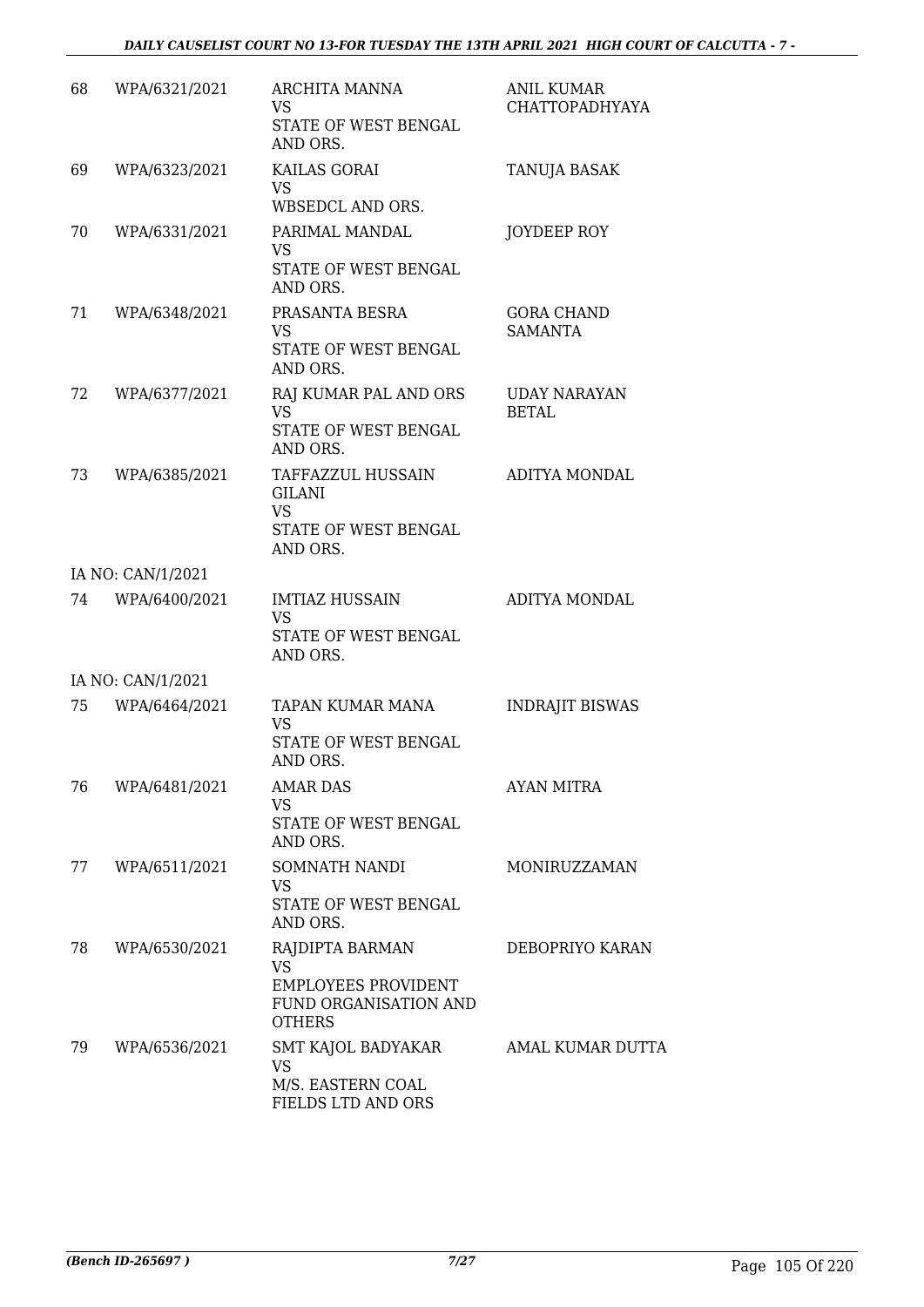| 80 | WPA/6544/2021 | KRISHNA BHUIYA<br><b>VS</b><br>EASTERN COAL FIELDS LTD<br><b>AND ORS</b>              | AMAL KR DATTA                               |
|----|---------------|---------------------------------------------------------------------------------------|---------------------------------------------|
| 81 | WPA/6551/2021 | <b>MAHESH BAURI</b><br><b>VS</b><br>THE COAL INDIA LTD AND<br><b>ORS</b>              | AMAL KUMAR DATTA                            |
| 82 | WPA/6587/2021 | JYOTISH MONDAL AND<br><b>ANOTHER</b><br><b>VS</b><br>STATE OF WEST BENGAL<br>AND ORS. | TANUJA BASAK                                |
| 83 | WPA/6646/2021 | <b>SHIKHA DAS</b><br><b>VS</b><br>THE KOLKATA PORT TRUST<br>AND ORS.                  | <b>MOHINI MOHAN</b><br><b>BHATTACHARJEE</b> |
| 84 | WPA/6695/2021 | PIJUSH KANTI ROY<br><b>CHOWDHURY</b><br><b>VS</b><br>STATE OF WEST BENGAL<br>AND ORS. | <b>JAMIRUDDIN KHAN</b>                      |
| 85 | WPA/6696/2021 | <b>SUPRIYA GUCHAIT</b><br><b>VS</b><br>STATE OF WEST BENGAL<br>AND ORS.               | JAMIRUDDIN KHAN                             |
| 86 | WPA/6699/2021 | <b>BINDU BIHARI SAHA</b><br><b>VS</b><br>STATE OF WEST BENGAL<br>AND ORS.             | <b>JAMIRUDDIN KHAN</b>                      |
| 87 | WPA/6713/2021 | <b>AJAY KUMAR</b><br><b>VS</b><br>STATE OF WEST BENGAL<br>AND ORS.                    | JAMIRUDDIN KHAN                             |
| 88 | WPA/6716/2021 | <b>DINANATH THAKUR</b><br>VS<br>STATE OF WEST BENGAL<br>AND ORS.                      | JAMIRUDDIN KHAN                             |
| 89 | WPA/6717/2021 | PULAK SANKAR<br><b>CHOUDHURY</b><br><b>VS</b><br>STATE OF WEST BENGAL<br>AND ORS.     | JAMIRUDDIN KHAN                             |
| 90 | WPA/6719/2021 | <b>SUSHANTA MITRA</b><br><b>VS</b><br>STATE OF WEST BENGAL<br>AND ORS.                | <b>JAMIRUDDIN KHAN</b>                      |
| 91 | WPA/6721/2021 | DEBAPRIYA NAG ROY<br><b>VS</b><br>STATE OF WEST BENGAL<br>AND ORS.                    | PRITAM CHOUDHURY                            |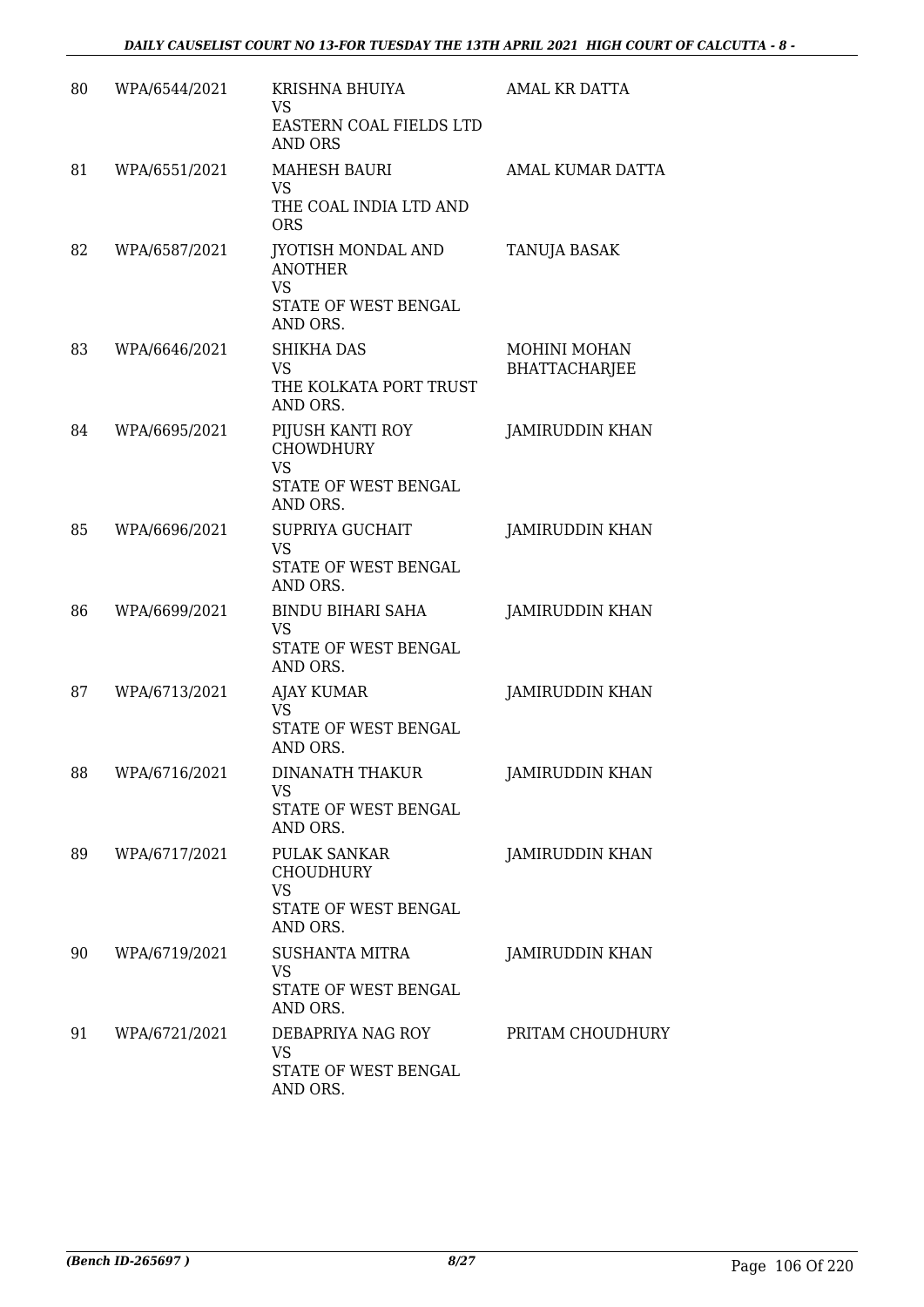| 92  | WPA/6729/2021 | PRIYA KARMAKAR<br><b>VS</b><br>STATE OF WEST BENGAL<br>AND ORS.                 | <b>BAISAKHI SINGHA</b>         |
|-----|---------------|---------------------------------------------------------------------------------|--------------------------------|
| 93  | WPA/6733/2021 | <b>GURUPADA MURMU</b><br><b>VS</b><br>UNION OF INDIA AND ORS.                   | kashiswar ghosal               |
| 94  | WPA/6781/2021 | MANTULAL MONDAL<br>VS<br>KOLKATA PORT TRUST AND<br>ORS.                         | RAJIB KUMAR KUNDU              |
| 95  | WPA/6832/2021 | <b>BEAUTY CHAKRABORTY</b><br><b>VS</b><br>STATE OF WEST BENGAL<br>AND ORS.      | PARTHA<br><b>CHAKRABORTY</b>   |
| 96  | WPA/6848/2021 | KRISHNENDU CHATTERJEE<br><b>VS</b><br>STATE OF WEST BENGAL<br>AND ORS.          | MONIRUZZAMAN                   |
| 97  | WPA/6859/2021 | AMIT KUMAR HOWLADAR<br><b>VS</b><br>UNION OF INDIA AND ORS.                     | PROBAL SARKAR                  |
| 98  | WPA/7007/2021 | PRASANTA KUMAR PAHARI<br><b>VS</b><br>STATE OF WEST BENGAL<br>AND ORS.          | SALONI<br><b>BHATTACHARJEE</b> |
| 99  | WPA/7055/2021 | JAYANTI SARKAR ROY<br><b>VS</b><br>STATE OF WEST BENGAL<br>AND ORS.             | Anirban Banerjee               |
| 100 | WPA/7072/2021 | TARUN KUMAR MANDAL<br><b>VS</b><br>CENTRAL BANK OF INDIA<br>AND ORS.            | ABHINABA DAN                   |
| 101 | WPA/7088/2021 | PRADIP KUMAR SARKAR<br><b>VS</b><br>WEST BENGAL HOUSING<br><b>BOARD AND ORS</b> | <b>UDAYAN DUTTA</b>            |
| 102 | WPA/7124/2021 | <b>MIRA PANDA</b><br><b>VS</b><br>STATE OF WEST BENGAL<br>AND ORS.              | ABHILASH SINHA<br><b>ROY</b>   |
| 103 | WPA/7179/2021 | <b>SAHINA YASMIN</b><br><b>VS</b><br>STATE OF WEST BENGAL<br>AND ORS.           | <b>ARUNAVA PATI</b>            |
| 104 | WPA/7208/2021 | SANJIT KUMAR KOLEY<br><b>VS</b><br>STATE OF WEST BENGAL<br>AND ORS.             | PRADEEP PANDEY                 |
| 105 | WPA/7220/2021 | KALLOL CHOWDHURY<br><b>VS</b><br>UNION OF INDIA AND ORS.                        | <b>INDRAJIT BISWAS</b>         |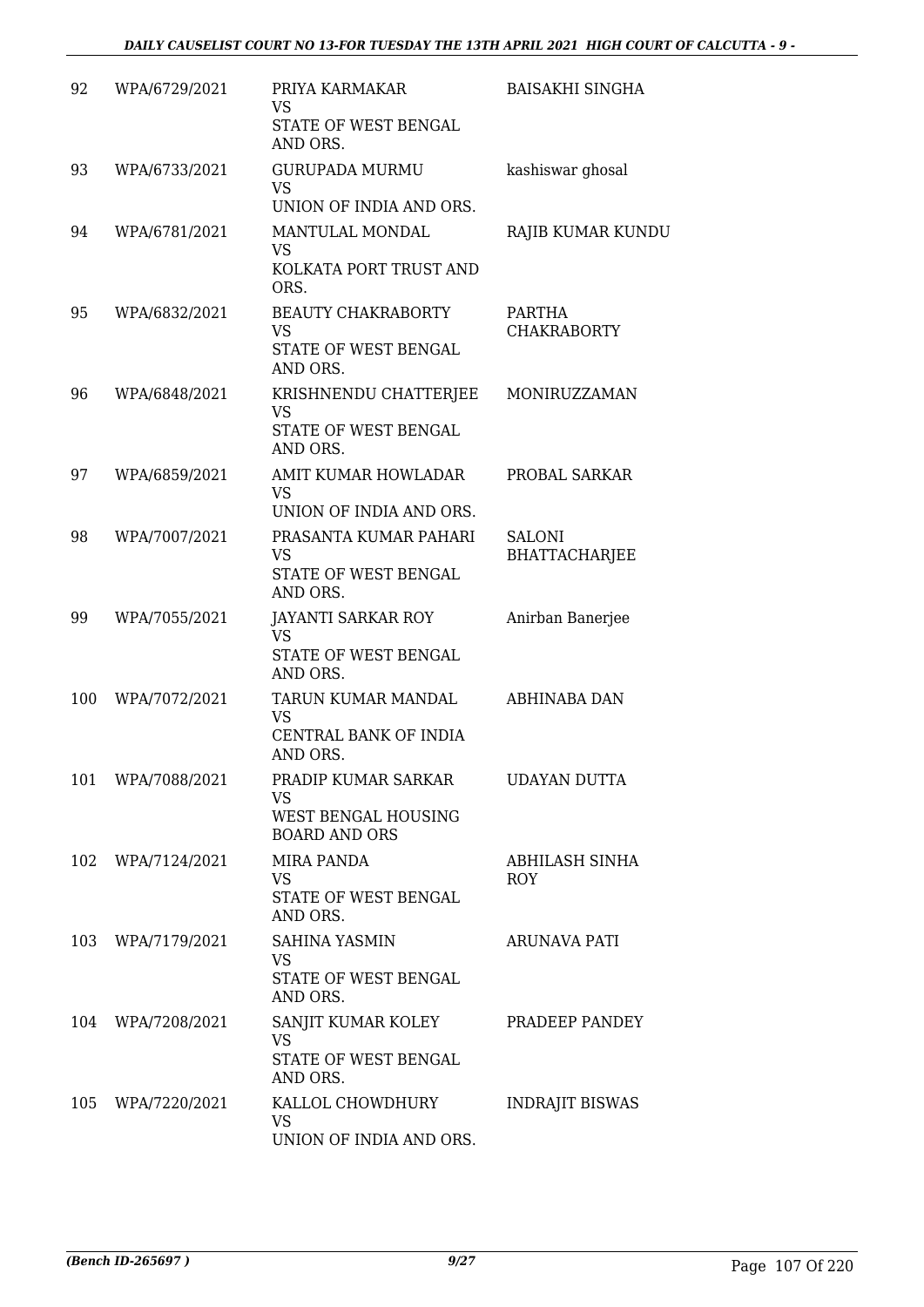| 106 | WPA/7221/2021     | WASIM AKHTAR ANSARI<br><b>VS</b><br>UNION OF INDIA AND ORS.                                                  | MD. ALI MANSOOR                         |
|-----|-------------------|--------------------------------------------------------------------------------------------------------------|-----------------------------------------|
| 107 | WPA/7232/2021     | <b>BIRENDRA NATH ROY</b><br><b>VS</b><br>EASTERN COALFIELDS LTD<br><b>AND ORS</b>                            | <b>DURGA BHUSAN</b><br><b>MUKHERJEE</b> |
| 108 | WPA/7247/2021     | PAPIYA BHADURI<br><b>VS</b><br>STATE OF WEST BENGAL<br>AND ORS.                                              | ARPA CHAKRABORTY                        |
| 109 | WPA/7287/2021     | <b>DOLI SARKAR</b><br>VS<br>STATE BANK OF INDIA AND<br><b>OTHERS</b>                                         | CHIRANJIB SINHA                         |
| 110 | WPA/7311/2021     | HAFIJUL SK.<br><b>VS</b><br>STATE OF WEST BENGAL<br>AND ORS.                                                 | <b>SANDIP KUMAR</b><br><b>MONDAL</b>    |
| 111 | WPA/7370/2021     | RAJENDRA PRATAP SINGH<br><b>VS</b><br>UNION OF INDIA AND ORS.                                                | <b>UJJAL RAY</b>                        |
| 112 | WPA/7402/2021     | MAHUYA CHAKRABORTY<br><b>AND ANOTHER</b><br><b>VS</b><br>UNION OF INDIA AND ORS.                             | <b>SAMRAT DEY PAUL</b>                  |
| 113 | WPA/7406/2021     | <b>BRAJESH KRISHNA DAS</b><br><b>VS</b><br>STATE OF WEST BENGAL<br>AND ORS.                                  | <b>GOPAL MONDAL</b>                     |
| 114 | WPA/7409/2021     | <b>JIBESH ADHIKARY</b><br><b>VS</b><br>THE DIRECTOR GENERA,<br>RAILWAY PROTECTION<br><b>FORCE AND OTHERS</b> | <b>SANJIB KUMAR</b><br>MUKHOPADHYAY     |
|     | 115 WPA/7438/2021 | <b>ARATI SUR</b><br><b>VS</b><br>WEST BENGAL TRANSPORT<br><b>CORPORATION AND</b><br><b>OTHERS</b>            | <b>AMAR MITRA</b>                       |
| 116 | WPA/7443/2021     | <b>SAMIN SK</b><br><b>VS</b><br>UNION OF INDIA AND<br><b>ANOTHER</b>                                         | PRASANTA KUMAR<br>PAKRASHI              |
| 117 | WPA/7450/2021     | MONOJENDRA<br>CHAKRABORTY AND<br><b>OTHERS</b><br><b>VS</b><br>STATE OF WEST BENGAL<br>AND ORS.              | <b>MASUM ALI SARDAR</b>                 |
| 118 | WPA/7465/2021     | PRADIP KUMAR BOSE<br><b>VS</b><br>STATE OF WEST BENGAL<br>AND ORS.                                           | JAMIRUDDIN KHAN                         |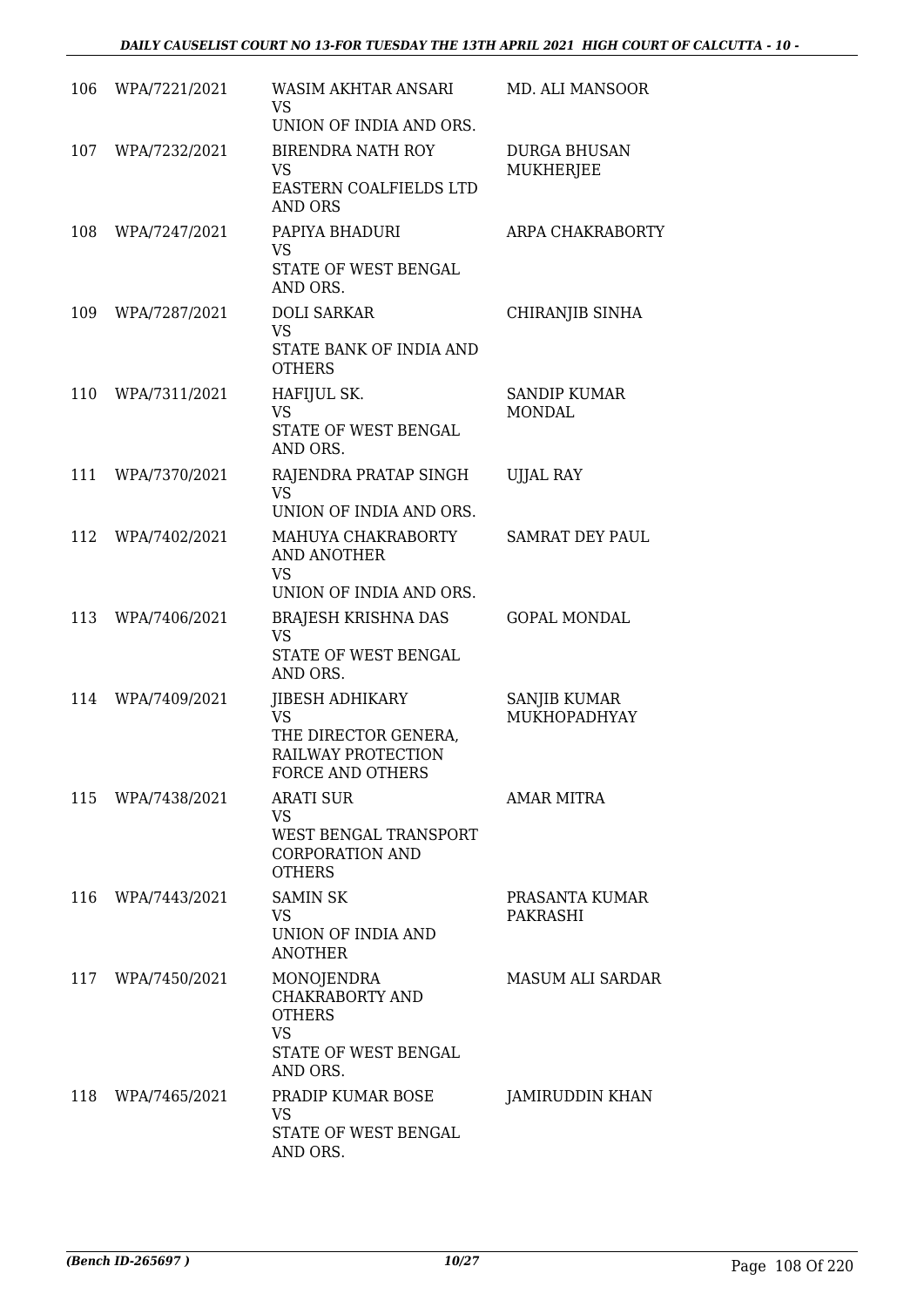| 119 | WPA/7468/2021     | <b>GUNASINDHU MONDAL</b><br><b>VS</b><br>STATE OF WEST BENGAL<br>AND ORS.             | JAMIRUDDIN KHAN              |
|-----|-------------------|---------------------------------------------------------------------------------------|------------------------------|
| 120 | WPA/7473/2021     | RANJAN KUMAR MONDAL<br><b>VS</b><br>STATE OF WEST BENGAL<br>AND ORS.                  | JAMIRUDDIN KHAN              |
| 121 | WPA/7477/2021     | <b>BIJOY MAITY</b><br>VS<br>STATE OF WEST BENGAL<br>AND ORS.                          | JAMIRUDDIN KHAN              |
| 122 | WPA/7478/2021     | RABINDRA NATH DEY<br>VS<br>STATE OF WEST BENGAL<br>AND ORS.                           | JAMIRUDDIN KHAN              |
| 123 | WPA/7482/2021     | RABINDRA PROSAD SINGH<br><b>VS</b><br>STATE OF WEST BENGAL<br>AND ORS.                | <b>JAMIRUDDIN KHAN</b>       |
| 124 | WPA/7485/2021     | AMAL KUMAR CHATTERJEE<br>VS<br>STATE OF WEST BENGAL<br>AND ORS.                       | JAMIRUDDIN KHAN              |
| 125 | WPA/7488/2021     | TAPAN BHATTACHARJEE<br>VS<br>STATE OF WEST BENGAL<br>AND ORS.                         | JAMIRUDDIN KHAN              |
| 126 | WPA/7489/2021     | <b>BHAJA HARI MAHATO</b><br><b>VS</b><br>UNION OF INDIA AND ORS.                      | <b>SOUGATA MITRA</b>         |
| 127 | WPA/7490/2021     | <b>VIVEKANANDA HALDER</b><br>AND ORS<br><b>VS</b><br>STATE OF WEST BENGAL<br>AND ORS. | PARVEJ ALAM                  |
|     | 128 WPA/7504/2021 | <b>MRINAL NATH</b><br><b>VS</b><br>PUNJAB AND SIND BANK<br><b>AND OTHERS</b>          | SULENA KUMARI JHA            |
|     | 129 WPA/7521/2021 | <b>SANJOY SAHA</b><br>VS.<br>UNION OF INDIA AND ORS.                                  | <b>SUBODH BANERJEE</b>       |
| 130 | WPA/7563/2021     | <b>SAMIR SARKAR AND ORS</b><br><b>VS</b><br>UNION OF INDIA AND ORS.                   | TRIPTIMOY<br><b>TALUKDER</b> |
| 131 | WPA/7587/2021     | NOJIMODDIN SK. AND ORS<br><b>VS</b><br>UNION OF INDIA AND ORS.                        | <b>ANKITA DEY</b>            |
|     | 132 WPA/7595/2021 | SANAT KUMAR GHOSH AND<br><b>ORS</b><br><b>VS</b><br>STATE OF WEST BENGAL<br>AND ANR   | SAMIRAN MANDAL               |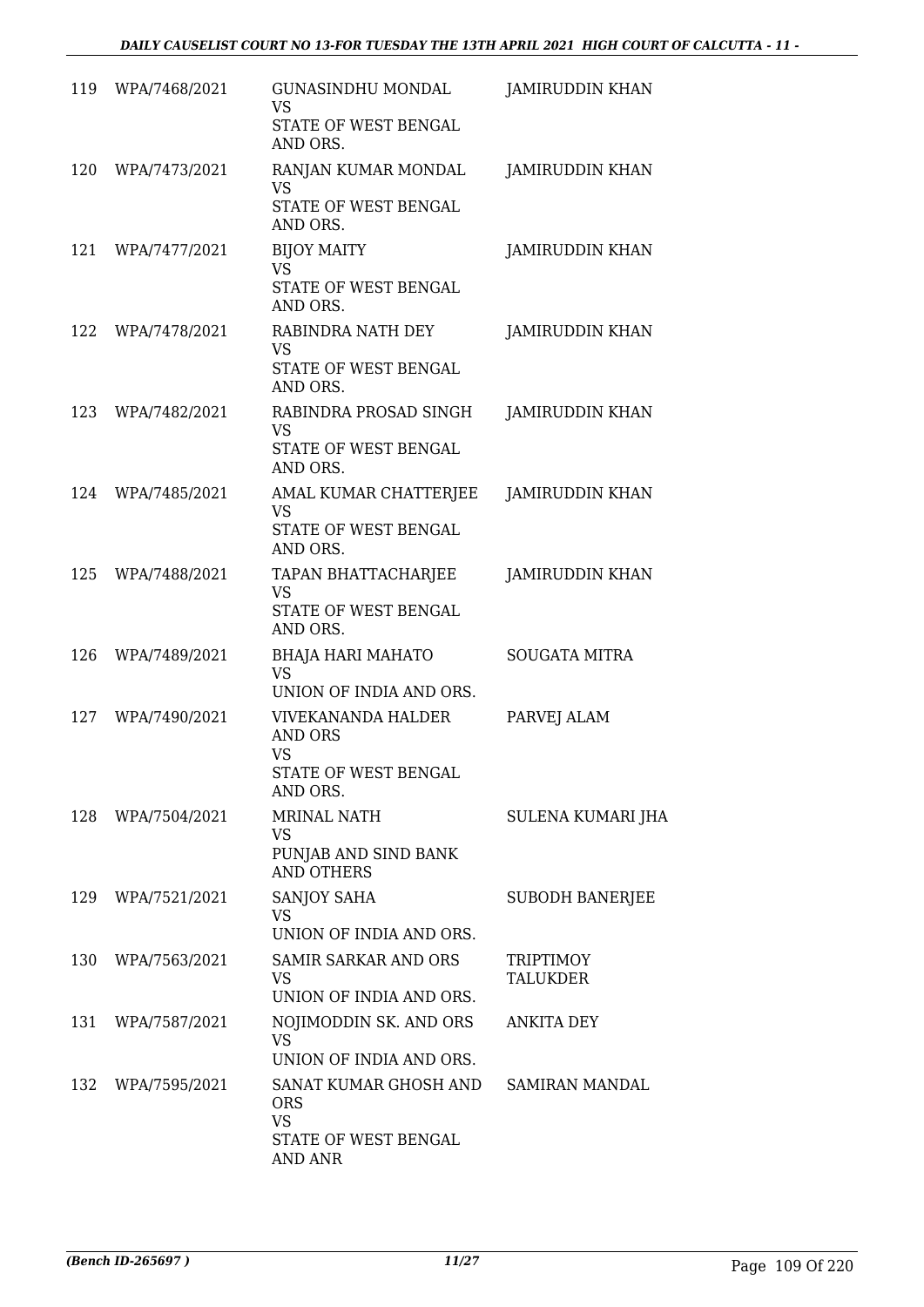|     | 133 WPA/7612/2021 | SUPRIYA BISWAS AND ANR<br><b>VS</b><br>UNION OF INDIA AND ORS.                                        | SANKHA SUBHRA<br><b>ROY</b>         |
|-----|-------------------|-------------------------------------------------------------------------------------------------------|-------------------------------------|
| 134 | WPA/7618/2021     | <b>TIRTHANKAR BASU</b><br><b>VS</b><br>STATE OF WEST BENGAL<br>AND ORS.                               | <b>ANUJIT MOOKERJEE</b>             |
| 135 | WPA/7632/2021     | <b>BHASHKAR JYOTI</b><br><b>BHATTACHARJEE</b><br><b>VS</b><br>STATE BANK OF INDIA AND<br><b>ORS</b>   | <b>BISWAPRIYA</b><br><b>SAMANTA</b> |
| 136 | WPA/7669/2021     | <b>BISWANATH BOSE AND</b><br><b>OTHERS</b><br><b>VS</b><br>STATE OF WEST BENGAL<br>AND ORS.           | SAKTI PADA JANA                     |
| 137 | WPA/7678/2021     | SAFDER ALI<br><b>VS</b><br>UNION OF INDIA AND ANR                                                     | MD RIZWAN ALAM                      |
| 138 | WPA/7715/2021     | DR SASANKA SEKHAR<br><b>DEBNATH</b><br><b>VS</b><br>THEUNIVERSITY GRANTS<br><b>COMMISSION AND ORS</b> | PRIYANKA LAMA                       |
| 139 | WPA/7924/2021     | KISHORE KUMAR DEY<br><b>VS</b><br>STATE OF WEST BENGAL<br>AND ORS.                                    | <b>SAURAV ROY</b>                   |
| 140 | WPA/7925/2021     | BISHNU PADA PAUL<br><b>VS</b><br>STATE OF WEST BENGAL<br>AND ORS.                                     | <b>SAURAV ROY</b>                   |
| 141 | WPA/7927/2021     | SAMBHU CHANDRA DAS<br>VS<br>STATE OF WEST BENGAL<br>AND ORS.                                          | <b>SAURAV ROY</b>                   |
|     | 142 WPA/7931/2021 | ASOK KUMAR GUHA<br>VS<br>STATE OF WEST BENGAL<br>AND ORS.                                             | <b>SAURAV ROY</b>                   |
|     | 143 WPA/7933/2021 | <b>BASUDEB BISWAS</b><br>VS<br>STATE OF WEST BENGAL<br>AND ORS.                                       | <b>SAURAV ROY</b>                   |
|     | 144 WPA/7936/2021 | ASHOKE KUMAR<br><b>CHAKROBORTY</b><br><b>VS</b><br>STATE OF WEST BENGAL<br>AND ORS.                   | <b>SAURAV ROY</b>                   |
| 145 | WPA/7939/2021     | RANJIT KUMAR DAS<br><b>VS</b><br>STATE OF WEST BENGAL<br>AND ORS.                                     | <b>SAURAV ROY</b>                   |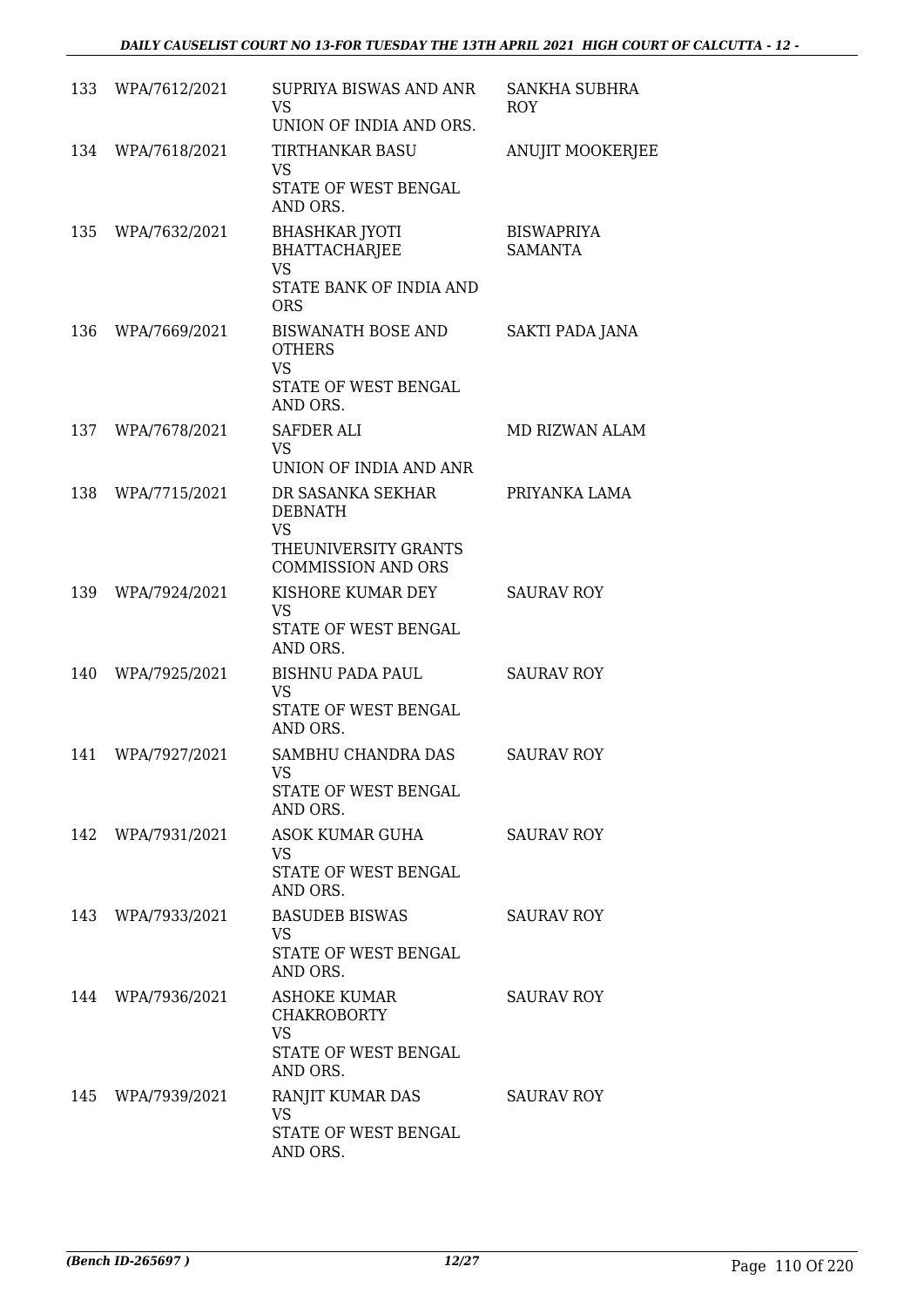| 146 | WPA/7940/2021     | <b>ASIF MALLICK</b><br>VS<br>STATE OF WEST BENGAL                                          | ROBIUL ISLAM      |
|-----|-------------------|--------------------------------------------------------------------------------------------|-------------------|
| 147 | WPA/7942/2021     | AND ORS.<br>MINU GUHA<br><b>VS</b><br>STATE OF WEST BENGAL                                 | <b>SAURAV ROY</b> |
| 148 | WPA/7945/2021     | AND ORS.<br>AJOY KUMAR DUTTA<br><b>VS</b><br>STATE OF WEST BENGAL                          | <b>SAURAV ROY</b> |
| 149 | WPA/7947/2021     | AND ORS.<br><b>SAGARIKA PALIT</b><br><b>VS</b><br>STATE OF WEST BENGAL<br>AND ORS.         | <b>SAURAV ROY</b> |
| 150 | WPA/7950/2021     | <b>TAPAN KUMAR</b><br><b>BHATTACHARYA</b><br><b>VS</b><br>STATE OF WEST BENGAL<br>AND ORS. | <b>SOURAV ROY</b> |
| 151 | WPA/7953/2021     | SUBODH RANJAN SARKAR<br><b>VS</b><br>STATE OF WEST BENGAL<br>AND ORS.                      | <b>SAURAV ROY</b> |
| 152 | WPA/7954/2021     | <b>BARUN DEV MUKHERJEE</b><br><b>VS</b><br>STATE OF WEST BENGAL<br>AND ORS.                | <b>SOURAV ROY</b> |
| 153 | WPA/7958/2021     | <b>GURUDAS NAYAK</b><br><b>VS</b><br>STATE OF WEST BENGAL<br>AND ORS.                      | <b>SAURAV ROY</b> |
|     | 154 WPA/7961/2021 | <b>ANAJALI MUKHERJEE</b><br>VS<br>STATE OF WEST BENGAL<br>AND ORS.                         | <b>SAURAV ROY</b> |
|     | 155 WPA/7965/2021 | RUNU DUTTA<br><b>VS</b><br>STATE OF WEST BENGAL<br>AND ORS.                                | <b>SAURAV ROY</b> |
|     | 156 WPA/7967/2021 | <b>JOYDEV GHOSH</b><br>VS<br>STATE OF WEST BENGAL<br>AND ORS.                              | <b>SAURAV ROY</b> |
|     | 157 WPA/7969/2021 | CHANDRA NATH DEB<br>VS.<br>STATE OF WEST BENGAL<br>AND ORS.                                | <b>SAURAV ROY</b> |
|     | 158 WPA/7980/2021 | RATNA BUDUK @TUTUL<br><b>BUDUK</b><br><b>VS</b><br>STATE OF WEST BENGAL<br>AND ORS.        | <b>SAURAV ROY</b> |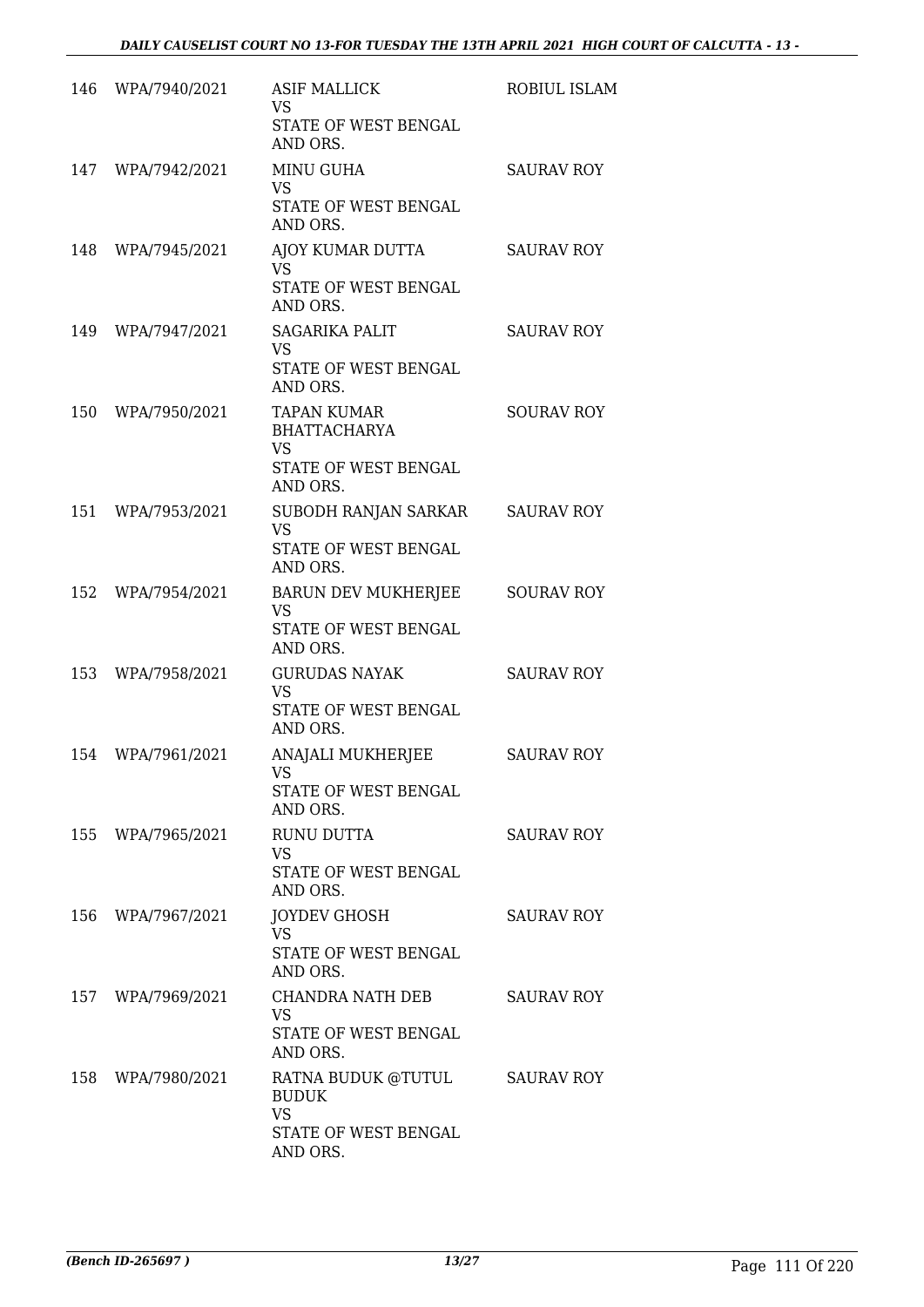|     | 159 WPA/7984/2021 | NIBASH CHANDRA SARKAR<br><b>VS</b><br>STATE OF WEST BENGAL<br>AND ORS.     | <b>SOURAV ROY</b>   |
|-----|-------------------|----------------------------------------------------------------------------|---------------------|
| 160 | WPA/7994/2021     | <b>ABHISHEK NAG</b><br><b>VS</b><br>PUNJAB NATIONAL BANK<br><b>AND ORS</b> | <b>RISHAV MAITY</b> |
| 161 | WPA/8009/2021     | AMARESH BHATTACHARYA SAURAV ROY<br>VS.<br>STATE OF WEST BENGAL<br>AND ORS. |                     |
|     | 162 WPA/8012/2021 | TUSHAR KANTI MITRA<br><b>VS</b><br>STATE OF WEST BENGAL<br>AND ORS.        | <b>SAURAV ROY</b>   |
| 163 | WPA/8015/2021     | NARENDRA PROSAD ROY<br><b>VS</b><br>STATE OF WEST BENGAL<br>AND ORS.       | <b>SAURAV ROY</b>   |
|     | 164 WPA/8016/2021 | <b>SWAPAN BODHAK</b><br><b>VS</b><br>STATE OF WEST BENGAL<br>AND ORS.      | <b>SAURAV ROY</b>   |
| 165 | WPA/8018/2021     | <b>BRIJ LAL SHAW</b><br><b>VS</b><br>STATE OF WEST BENGAL<br>AND ORS.      | <b>SAURAV ROY</b>   |
| 166 | WPA/8022/2021     | TAPAN KUMAR DEY<br><b>VS</b><br>STATE OF WEST BENGAL<br>AND ORS.           | <b>SAURAV ROY</b>   |
| 167 | WPA/8025/2021     | <b>BHOLA SHAW</b><br><b>VS</b><br>STATE OF WEST BENGAL<br>AND ORS.         | <b>SAURAV ROY</b>   |
| 168 | WPA/8028/2021     | GYAN CHANDRA PATHAK<br><b>VS</b><br>STATE OF WEST BENGAL<br>AND ORS.       | <b>SAURAV ROY</b>   |
|     | 169 WPA/8033/2021 | MALAY KUMAR RAY<br>VS.<br>STATE OF WEST BENGAL<br>AND ORS.                 | <b>SAURAV ROY</b>   |
|     | 170 WPA/8035/2021 | TAPAN KUMAR SINHA<br>VS<br>STATE OF WEST BENGAL<br>AND ORS.                | <b>SAURAV ROY</b>   |
| 171 | WPA/8043/2021     | ASOK KUMAR DATTA<br><b>VS</b><br>STATE OF WEST BENGAL<br>AND ORS.          | JAMIRUDDIN KHAN     |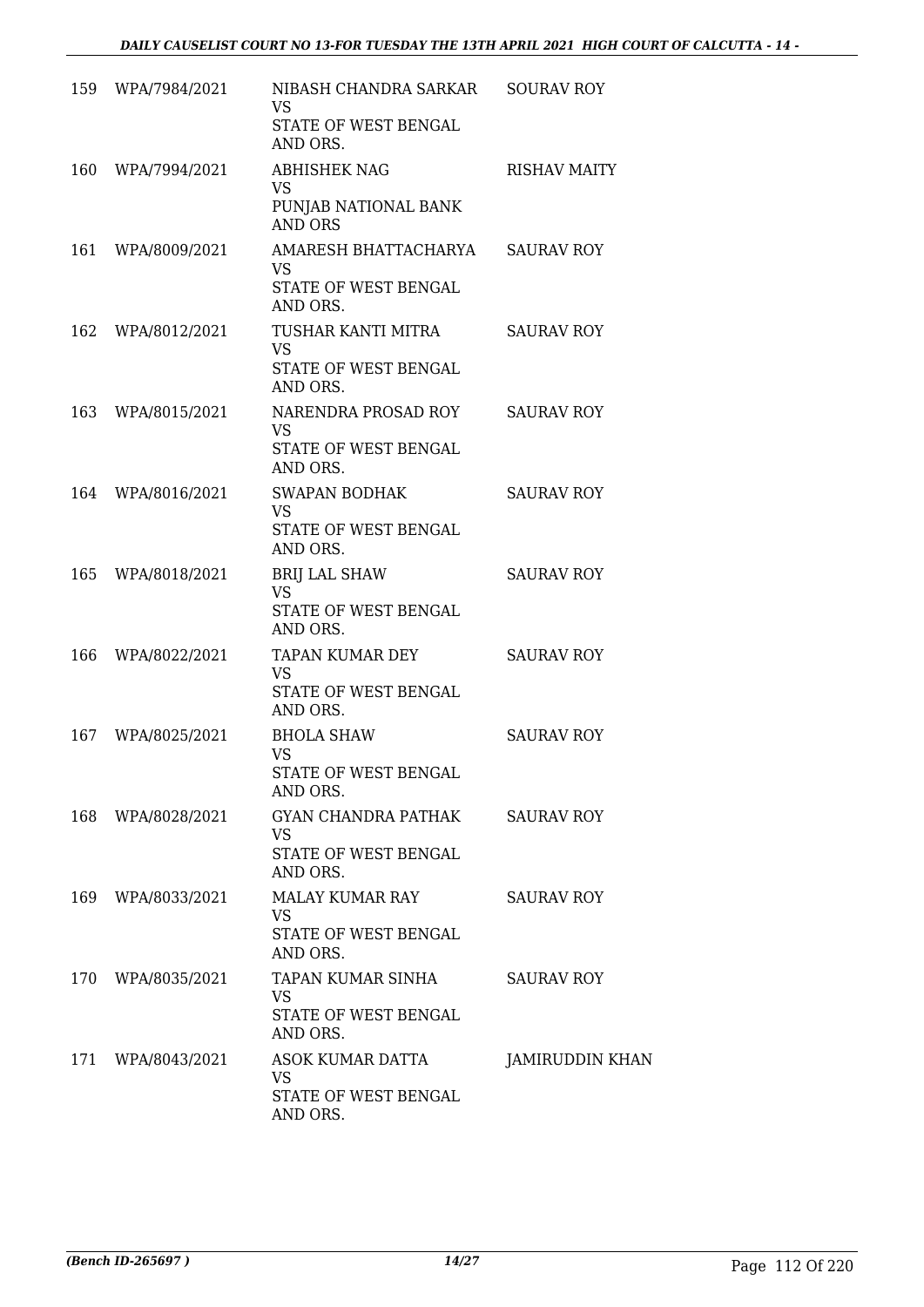| 172 | WPA/8044/2021     | ARUN KUMAR SINGH<br><b>VS</b><br>STATE OF WEST BENGAL<br>AND ORS.                   | <b>JAMIRUDDIN KHAN</b> |
|-----|-------------------|-------------------------------------------------------------------------------------|------------------------|
| 173 | WPA/8047/2021     | <b>SWAPAN CHOWDHURY</b><br><b>VS</b><br>STATE OF WEST BENGAL<br>AND ORS.            | <b>JAMIRUDDIN KHAN</b> |
| 174 | WPA/8049/2021     | <b>DUSSHASAN BERA</b><br><b>VS</b><br>STATE OF WEST BENGAL<br>AND ORS.              | <b>JAMIRUDDIN KHAN</b> |
| 175 | WPA/8054/2021     | <b>BALMUKUND PRASAD</b><br>VS<br>STATE OF WEST BENGAL<br>AND ORS.                   | JAMIRUDDIN KHAN        |
| 176 | WPA/8056/2021     | <b>RAJENDRA RAM</b><br><b>VS</b><br>STATE OF WEST BENGAL<br>AND ORS.                | JAMIRUDDIN KHAN        |
| 177 | WPA/8058/2021     | <b>BISWANATH DEY</b><br><b>VS</b><br>STATE OF WEST BENGAL<br>AND ORS.               | JAMIRUDDIN KHAN        |
| 178 | WPA/8059/2021     | <b>SAMIR KUMAR DAS</b><br><b>VS</b><br>STATE OF WEST BENGAL<br>AND ORS.             | JAMIRUDDIN KHAN        |
| 179 | WPA/8060/2021     | <b>SAMIR CHAKRABORTY</b><br>VS<br>STATE OF WEST BENGAL<br>AND ORS.                  | JAMIRUDDIN KHAN        |
| 180 | WPA/8063/2021     | RADHASHYAM DAS<br><b>VS</b><br>STATE OF WEST BENGAL<br>AND ORS.                     | JAMIRUDDIN KHAN        |
| 181 | WPA/8064/2021     | <b>MANORANJAN</b><br>BHATTACHARJEE<br><b>VS</b><br>STATE OF WEST BENGAL<br>AND ORS. | JAMIRUDDIN KHAN        |
|     | 182 WPA/8067/2021 | ASIT KUMAR MANDAL<br>VS<br>STATE OF WEST BENGAL<br>AND ORS.                         | JAMIRUDDIN KHAN        |
| 183 | WPA/8070/2021     | MANOJ BHATTACHARJEE<br><b>VS</b><br>STATE OF WEST BENGAL<br>AND ORS.                | JAMIRUDDIN KHAN        |
| 184 | WPA/8071/2021     | SAIBAL CHATTERJEE<br>VS<br>STATE OF WEST BENGAL<br>AND ORS.                         | JAMIRUDDIN KHAN        |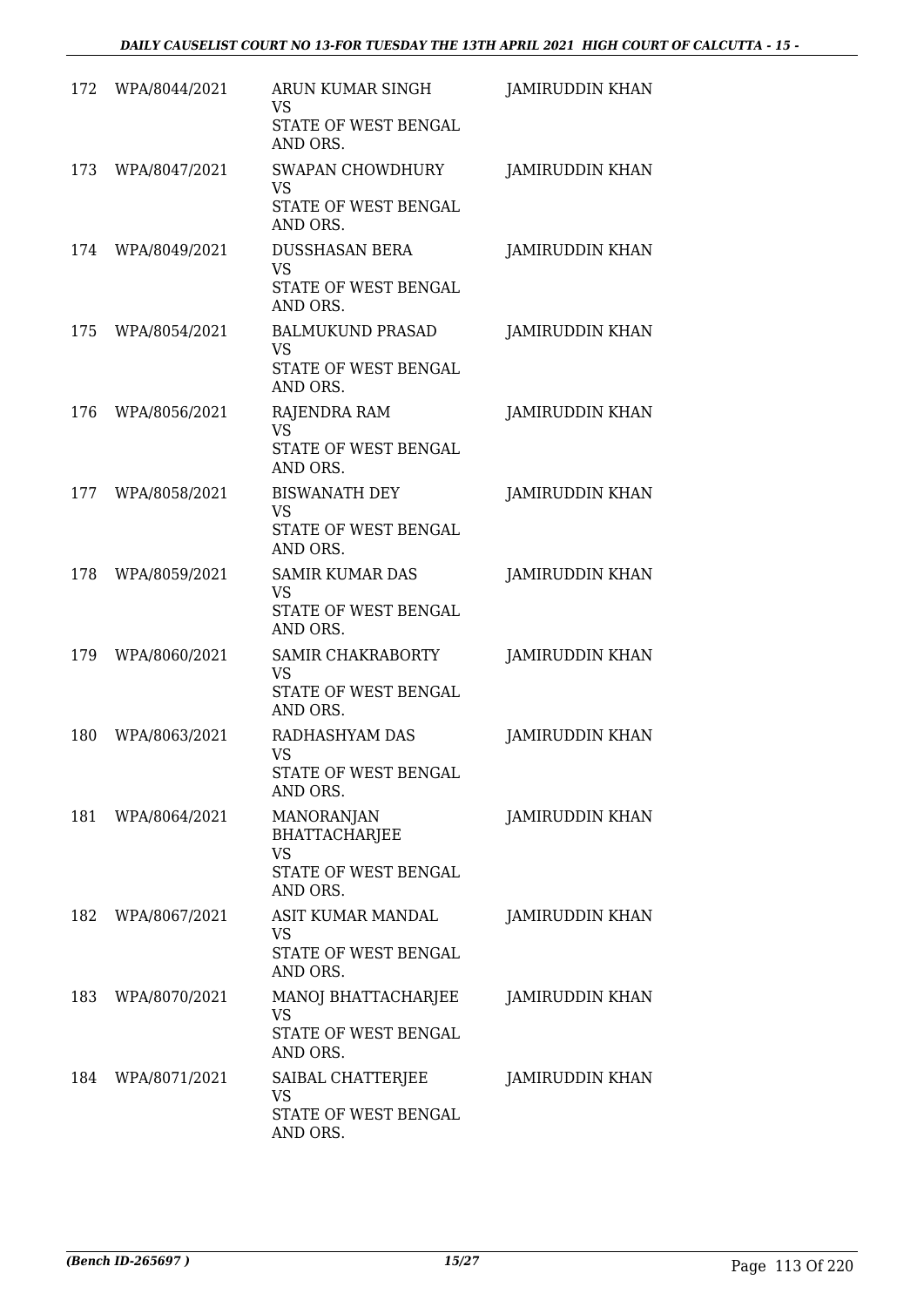| 185 | WPA/8072/2021 | <b>SHAFI AHMED</b><br>VS                                                            | JAMIRUDDIN KHAN          |
|-----|---------------|-------------------------------------------------------------------------------------|--------------------------|
|     |               | STATE OF WEST BENGAL<br>AND ORS.                                                    |                          |
| 186 | WPA/8073/2021 | <b>ASHOK KUMAR SINGH</b><br>VS<br>STATE OF WEST BENGAL                              | JAMIRUDDIN KHAN          |
|     |               | AND ORS.                                                                            |                          |
| 187 | WPA/8074/2021 | <b>GOUTAM GANGULY</b><br><b>VS</b>                                                  | JAMIRUDDIN KHAN          |
|     |               | STATE OF WEST BENGAL<br>AND ORS.                                                    |                          |
| 188 | WPA/8076/2021 | <b>SANKAR PRASAD ROY</b><br>VS                                                      | <b>JAMIRUDDIN KHAN</b>   |
|     |               | STATE OF WEST BENGAL<br>AND ORS.                                                    |                          |
| 189 | WPA/8078/2021 | JAGAT JYOTI KUNDU<br><b>VS</b>                                                      | JAMIRUDDIN KHAN          |
|     |               | STATE OF WEST BENGAL<br>AND ORS.                                                    |                          |
| 190 | WPA/8097/2021 | <b>MAHESH PRASAD</b><br>VS                                                          | <b>SUDIP SARKAR</b>      |
|     |               | THE FOOD CORPORATION<br>OF INDIA AND OTHERS                                         |                          |
| 191 | WPA/8101/2021 | <b>MOHAN RAM</b><br><b>VS</b>                                                       | <b>SUDIP SARKAR</b>      |
|     |               | THE FOOD CORPORATION<br>OF INDIA AND OTHERS                                         |                          |
| 192 | WPA/8104/2021 | <b>ASIATIC SOCIETY AND</b><br><b>EMPLOYEES UNION AND</b><br><b>ANR</b><br><b>VS</b> | <b>SUMAN BANERJEE</b>    |
|     |               | UNION OF INDIA AND ORS.                                                             |                          |
| 193 | WPA/8105/2021 | RAM JANAM SINGH<br><b>VS</b>                                                        | <b>SUDIP SARKAR</b>      |
|     |               | THE FOOD CORPORATION<br>OF INDIA AND OTHERS                                         |                          |
| 194 | WPA/8106/2021 | SOURENDRA NATH BISWAS<br><b>VS</b><br>UNION OF INDIA AND ORS.                       | <b>SUJIT KUMAR GHOSH</b> |
| 195 | WPA/8109/2021 | <b>B ASHOK</b>                                                                      | SWARNALI                 |
|     |               | <b>VS</b><br>UNION OF INDIA AND ORS.                                                | <b>DASGUPTA</b>          |
| 196 | WPA/8112/2021 | <b>BABAN SINGH</b><br><b>VS</b>                                                     | <b>SUDIP SARKAR</b>      |
|     |               | THE FOOD CORPORATION<br>OF INDIA AND OTHERS                                         |                          |
| 197 | WPA/8116/2021 | <b>RAM PRIT RAM</b><br>VS                                                           | <b>SUDIP SARKAR</b>      |
|     |               | THE FOOD CORPORATION<br>OF INDIA AND OTHERS                                         |                          |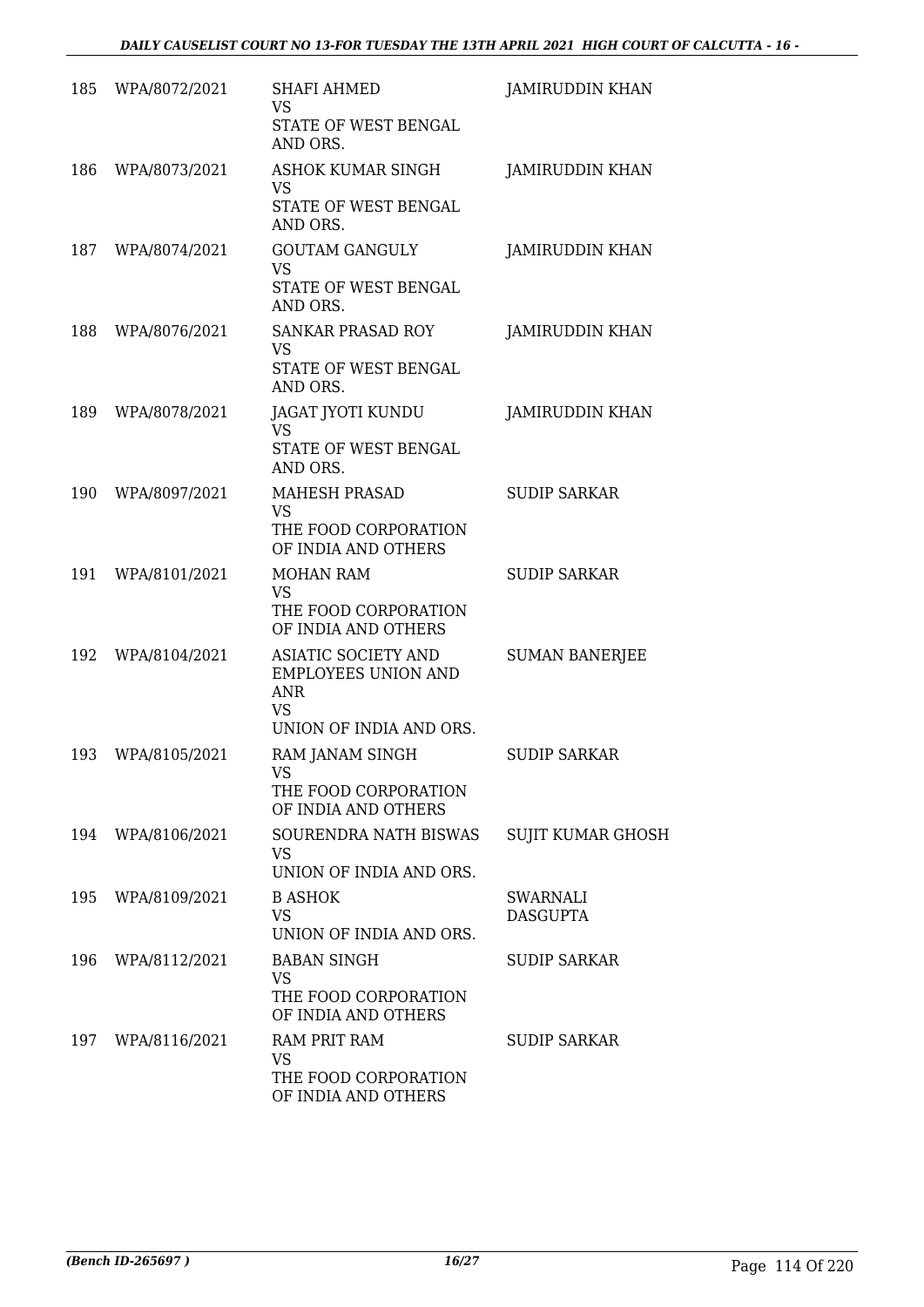| 198 | WPA/8200/2021     | TANMOY CHATTOPADHYAY<br>VS<br>STATE OF WEST BENGAL<br>AND ORS.                         | <b>DIBYENDU</b><br><b>CHATTERJEE</b> |
|-----|-------------------|----------------------------------------------------------------------------------------|--------------------------------------|
| 199 | WPA/8203/2021     | <b>ARATI SARKAR</b><br><b>VS</b><br>THE DURGAPUR PROJECTS<br><b>LIMITED AND ORS</b>    | <b>SOUMO CHOUDHURY</b>               |
| 200 | WPA/8206/2021     | SWAPAN KUMAR DUTTA<br><b>VS</b><br>STATE OF WEST BENGAL<br>AND ORS.                    | <b>SAURAV ROY</b>                    |
| 201 | WPA/8209/2021     | <b>INDRA NATH DAS</b><br><b>VS</b><br>STATE OF WEST BENGAL<br>AND ORS.                 | <b>SAURAV ROY</b>                    |
| 202 | WPA/8211/2021     | KALPANA RANI DEY<br><b>VS</b><br>THE DURGAPUR PROJECTS<br><b>LIMITED AND ORS</b>       | SOUMO CHOUDHURY                      |
| 203 | WPA/8212/2021     | <b>ASIT CHAKRABORTY</b><br><b>VS</b><br>STATE OF WEST BENGAL<br>AND ORS.               | <b>SAURAV ROY</b>                    |
| 204 | WPA/8213/2021     | <b>BHARATI SAHA AND ORS</b><br><b>VS</b><br>STATE OF WEST BENGAL<br>AND ORS.           | <b>JOY CHAKRABORTY</b>               |
| 205 | WPA/8215/2021     | <b>SAHADEV PURKAIT</b><br><b>VS</b><br>THE DURGAPUR PROJECTS<br><b>LIMITED AND ORS</b> | <b>SOUMO CHAUDHURY</b>               |
| 206 | WPA/8216/2021     | <b>SANKAR KUMAR DAS</b><br>VS<br>STATE OF WEST BENGAL<br>AND ORS.                      | <b>SAURAV ROY</b>                    |
|     | 207 WPA/8219/2021 | GOBINDA MOHAN KUNDU<br><b>VS</b><br>STATE OF WEST BENGAL<br>AND ORS.                   | <b>SAURAV ROY</b>                    |
| 208 | WPA/8222/2021     | SK HABIB<br><b>VS</b><br>STATE OF WEST BENGAL<br>AND ORS.                              | <b>SAURAV ROY</b>                    |
| 209 | WPA/8224/2021     | GOPAL CHANDRA BERA<br><b>VS</b><br>STATE OF WEST BENGAL<br>AND ORS.                    | <b>SAURAV ROY</b>                    |
| 210 | WPA/8227/2021     | RAJENDRA PRASAD SINGH<br>VS.<br>STATE OF WEST BENGAL<br>AND ORS.                       | <b>SAURAV ROY</b>                    |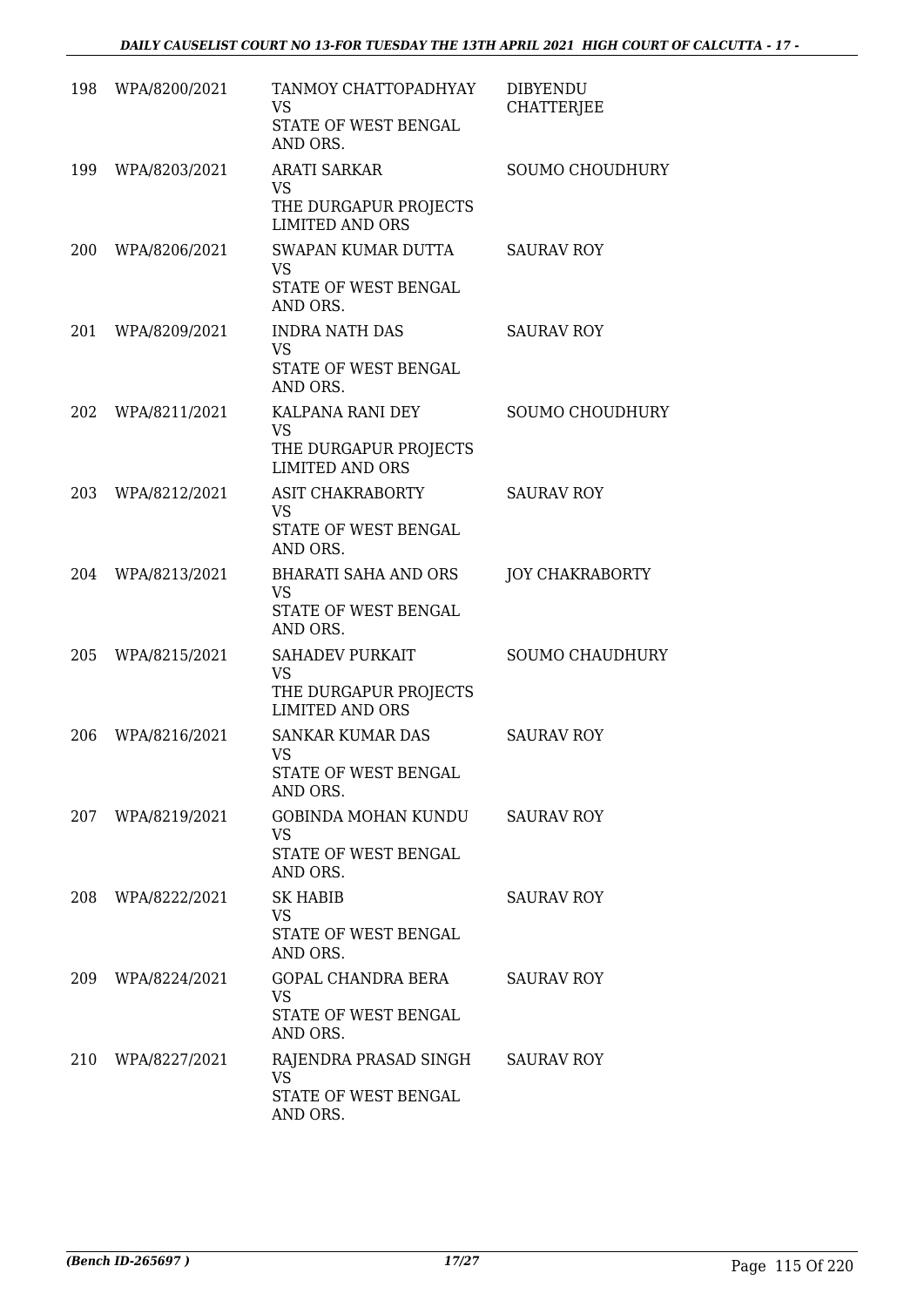|     | 211 WPA/8229/2021 | KUNTAL HALDER<br><b>VS</b><br>STATE OF WEST BENGAL<br>AND ORS.                     | <b>SAURAV ROY</b>                    |
|-----|-------------------|------------------------------------------------------------------------------------|--------------------------------------|
| 212 | WPA/8232/2021     | <b>BHOLA MAHATO</b><br><b>VS</b><br>STATE OF WEST BENGAL<br>AND ORS.               | <b>SAURAV ROY</b>                    |
|     | 213 WPA/8235/2021 | KANTI RAM BASU<br><b>VS</b><br>STATE OF WEST BENGAL<br>AND ORS.                    | <b>SAURAV ROY</b>                    |
| 214 | WPA/8238/2021     | RANJIT KUMAR SANFUI<br>VS<br>STATE OF WEST BENGAL<br>AND ORS.                      | <b>SAURAV ROY</b>                    |
| 215 | WPA/8242/2021     | TARIT KUMAR DUTTA<br><b>VS</b><br>STATE OF WEST BENGAL<br>AND ORS.                 | <b>SAURAV ROY</b>                    |
|     | 216 WPA/8244/2021 | SUCHETA DASGUPTA<br><b>VS</b><br>STATE OF WEST BENGAL<br>AND ORS.                  | <b>SAURAV ROY</b>                    |
| 217 | WPA/8247/2021     | JITENDRA KUMAR SINGH SAURAV ROY<br><b>VS</b><br>STATE OF WEST BENGAL<br>AND ORS.   |                                      |
| 218 | WPA/8250/2021     | ASISH KUMAR SEN<br>VS<br>STATE OF WEST BENGAL<br>AND ORS.                          | Saurav Basu                          |
| 219 | WPA/8252/2021     | PRADIP KUMAR DUTTA<br><b>VS</b><br>THE DURGAPUR PROJECTS<br><b>LIMITED AND ORS</b> | <b>SOUMO CHOUDHURY</b>               |
| 220 | WPA/8256/2021     | MRIDANGA BANERJEE<br><b>VS</b><br>THE DURGAPUR PROJECTS<br><b>LIMITED AND ORS</b>  | <b>SOUMO CHOUDHURY</b>               |
| 221 | WPA/8259/2021     | <b>SAMARESH BAG</b><br>VS<br>STATE OF WEST BENGAL<br>AND ORS.                      | <b>SAURAV ROY</b>                    |
| 222 | WPA/8260/2021     | <b>SUPRIYA DE</b><br>VS.<br>UNION OF INDIA AND ORS.                                | APURBA KUAMR<br><b>BANDYOPADHYAY</b> |
| 223 | WPA/8262/2021     | KRISHNA PADA<br>CHAKRABORTY AND ORS<br><b>VS</b><br>UNION OF INDIA AND ORS.        | APURBA KUMAR<br><b>BADYOPADHYAY</b>  |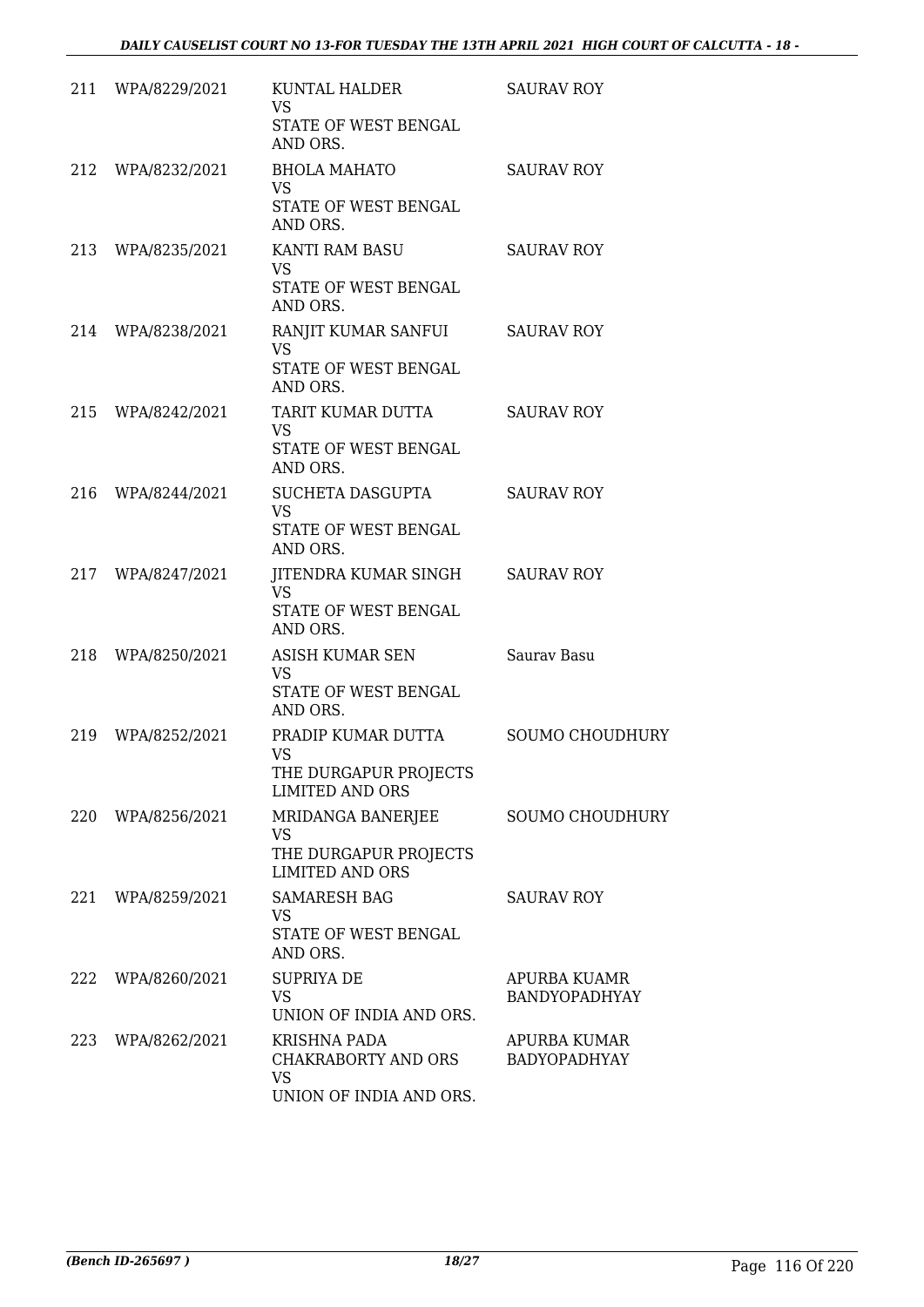| 224 | WPA/8265/2021 | SANAT CHAKRABORTY<br><b>VS</b><br>STATE OF WEST BENGAL<br>AND ORS.                                        | <b>SAURAV ROY</b>      |
|-----|---------------|-----------------------------------------------------------------------------------------------------------|------------------------|
| 225 | WPA/8268/2021 | TRIDIB PRASAD SINHA<br><b>VS</b><br>THE DURGAPUR PROJECTS<br>LIMITED AND ORS.                             | <b>SOUMO CHAUDHURY</b> |
| 226 | WPA/8270/2021 | <b>ANIL RANJAN</b><br><b>CHAKRABORTY</b><br><b>VS</b><br>THE DURGAPUR PROJECTS<br>LIMITED AND ORS.        | <b>SOUMO CHAUDHURY</b> |
| 227 | WPA/8274/2021 | SAHADEV SAHA<br><b>VS</b><br>THE DURGAPUR PROJECTS<br>LIMITED AND ORS.                                    | <b>SOUMO CHAUDHURY</b> |
| 228 | WPA/8276/2021 | <b>TARAK NATH BAG</b><br><b>VS</b><br>THE DURGAPUR PROJECTS<br>LIMITED AMD ORS.                           | <b>SOUMO CHAUDHURY</b> |
| 229 | WPA/8277/2021 | PROSENJIT GHOSH<br><b>VS</b><br>W.B.S.E.D.C.L. AND ORS                                                    | SAKKHA SUBHRA RAY      |
| 230 | WPA/8282/2021 | ASHIM CHAKRABORTY<br><b>VS</b><br>THE DURGAPUR PROJECTS<br>LIMITED AND ORS.                               | <b>SOUMO CHAUDHURY</b> |
| 231 | WPA/8310/2021 | BOBY PANDAY@PANDEY<br><b>VS</b><br>W.B.S.E.D.C.L. AND ORS                                                 | <b>ANKITA DEY</b>      |
| 232 | WPA/8313/2021 | PURNIMA PRAMANIK<br><b>VS</b><br>THE DURGAPUR PROJECTS<br>LIMITED AND ORS.                                | <b>SOUMO CHAUDHURY</b> |
| 233 | WPA/8315/2021 | UNNATI RANI GHOSH<br><b>VS</b><br>THE DURGAPUR PROJECTS<br>LIMITED AND ORS.                               | <b>SOUMO CHAUDHURY</b> |
| 234 | WPA/8333/2021 | PARTHA BISWAS<br><b>VS</b><br>STATE OF WEST BENGAL<br>AND ORS.                                            | <b>ANJANA MEHEBUB</b>  |
| 235 | WPA/8400/2021 | PRABAHAMAN SHIKHAK<br>KALYAN SAMITY AND<br><b>OTHERS</b><br><b>VS</b><br>STATE OF WEST BENGAL<br>AND ORS. | ASHIS KUMAR PAUL       |
| 236 | WPA/8428/2021 | PRADIP KR.NAG @PRADIP<br><b>KUMAR NAG</b><br><b>VS</b><br>STATE OF WEST BENGAL<br>AND ORS.                | <b>GOLAM MOHAMMAD</b>  |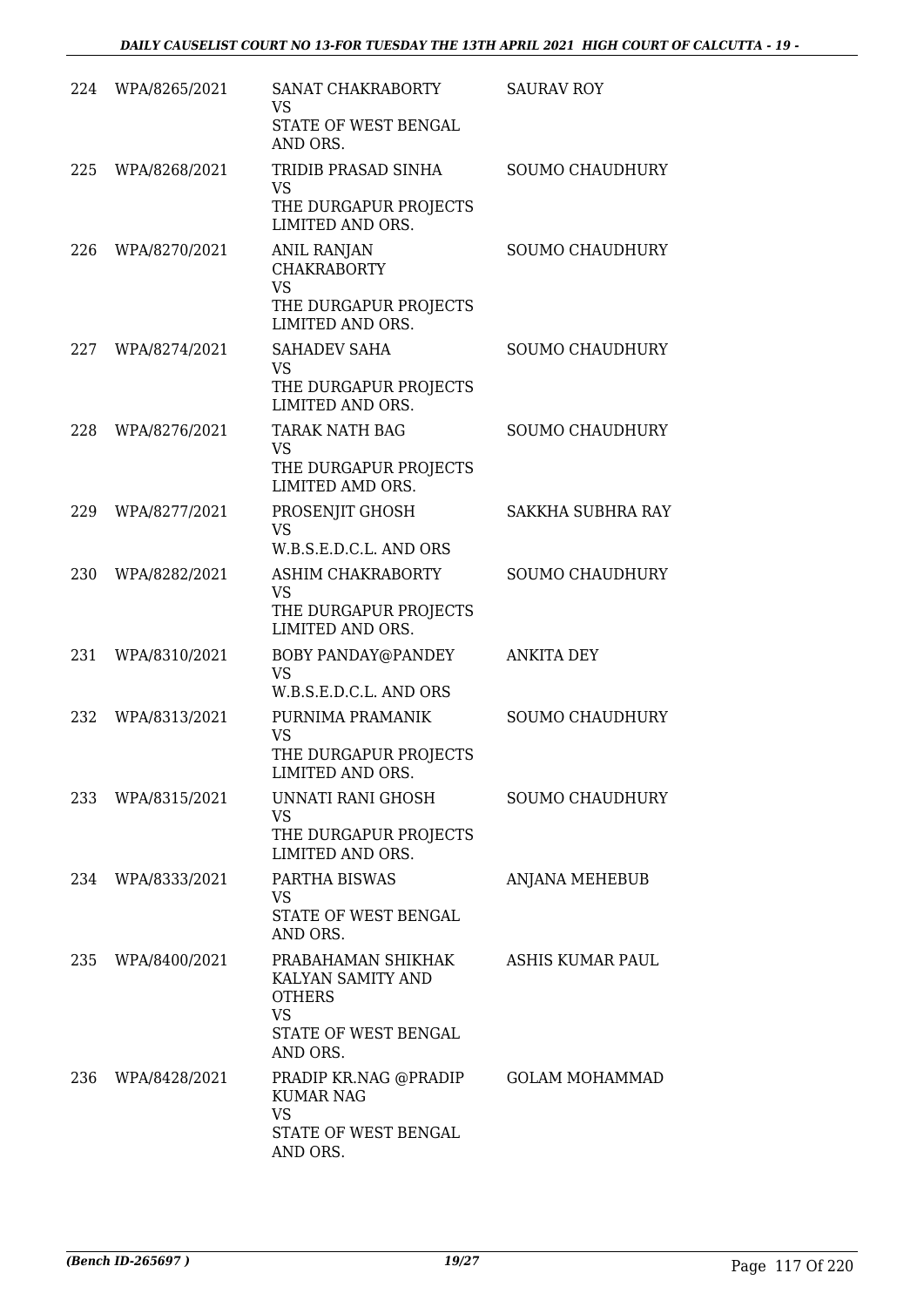|     | 237 WPA/8489/2021 | GANDHI BAGDI AND ORS<br>VS<br>STATE OF WEST BENGAL                              | <b>SUSANTA PAL</b>                    |
|-----|-------------------|---------------------------------------------------------------------------------|---------------------------------------|
| 238 | WPA/8506/2021     | <b>AND ANR</b><br>SYED MOHAMMAD ALI AND                                         | RAJIB GHOSH                           |
|     |                   | <b>OTHERS</b><br><b>VS</b><br>STATE OF WEST BENGAL<br>AND ORS.                  |                                       |
| 239 | WPA/8519/2021     | RABINDRA NATH KUNDU<br><b>VS</b><br>STATE OF WEST BENGAL<br>AND ORS.            | <b>SUKLA DAS</b><br><b>CHANDRA</b>    |
| 240 | WPA/8522/2021     | SANJIB KR. BAIRAGI<br><b>VS</b><br>STATE OF WEST BENGAL<br>AND ORS.             | <b>SUKLA DAS</b><br><b>CHANDRA</b>    |
| 241 | WPA/8554/2021     | PRIYA NATH MONDAL<br><b>VS</b>                                                  | <b>SANKHA SUBHRA</b><br><b>RAY</b>    |
|     |                   | THE BIRBHUM CENTRAL<br><b>CO-OPERATIVE BANK LTD</b><br><b>AND ORS</b>           |                                       |
| 242 | WPA/8573/2021     | PRABIR BASU RAY<br><b>VS</b><br>STATE OF WEST BENGAL<br>AND ORS.                | LAKSHMAN<br><b>CHANDRA HALDER</b>     |
| 243 | WPA/8575/2021     | <b>SATYA RANJAN</b><br><b>CHAKRABORTY</b><br><b>VS</b>                          | <b>SUBHAS CJHANDRA</b><br><b>ATHA</b> |
|     |                   | THE LIFE INSURANCE<br>CORPORATION OF INDIA<br><b>AND OTHERS</b>                 |                                       |
| 244 | WPA/8577/2021     | <b>ANUPAM DAS</b><br><b>VS</b><br>STATE OF WEST BENGAL<br>AND ORS.              | LAKSHMAN<br><b>CHANDRA HALDER</b>     |
|     | 245 WPA/8581/2021 | PARTHA BHATTACHARYA<br><b>VS</b><br>STATE OF WEST BENGAL<br>AND ORS.            | LAKSHMAN<br><b>CHANDRA HALDER</b>     |
|     | 246 WPA/8596/2021 | <b>BIJAY MITRA</b><br><b>VS</b><br>STATE OF WEST BENGAL<br>AND ORS.             | LAKSHMAN<br><b>CHANDRA HALDER</b>     |
|     | 247 WPA/8598/2021 | MADHU SUDAN<br>CHATTERJEE<br><b>VS</b><br>STATE OF WEST BENGAL                  | LAKSHMAN<br><b>CHANDRA HALDAR</b>     |
| 248 | WPA/8601/2021     | AND ORS.<br>DEBASISH MUKHERJEE<br><b>VS</b><br>STATE OF WEST BENGAL<br>AND ORS. | LAKSHMAN<br>CHANDRA HALDAR            |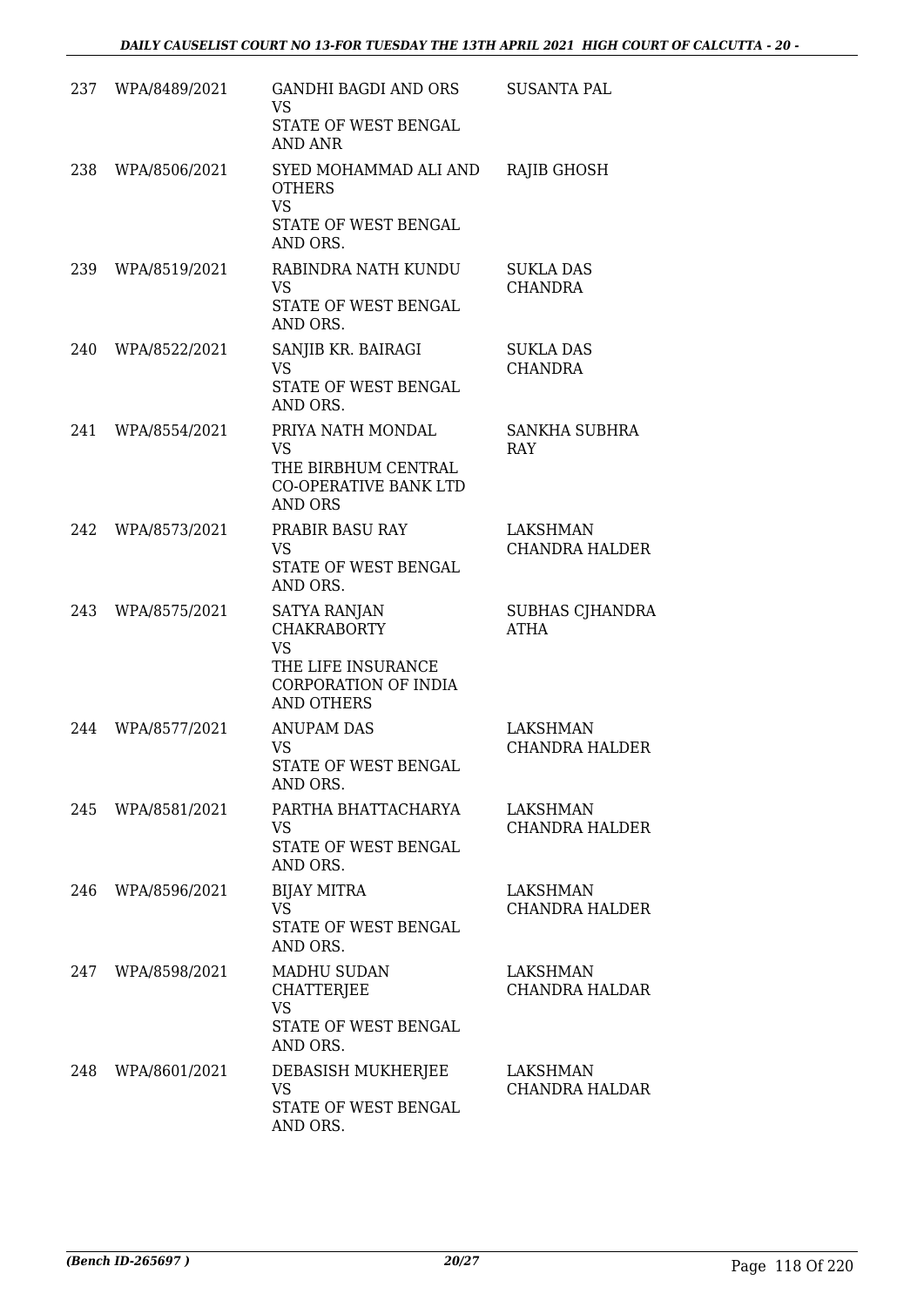| 249 | WPA/8604/2021 | <b>SAMIR KR GHOSH</b><br><b>VS</b><br>STATE OF WEST BENGAL<br>AND ORS.                    | <b>LAKSHMAN</b><br><b>CHANDRA HALDER</b> |
|-----|---------------|-------------------------------------------------------------------------------------------|------------------------------------------|
| 250 | WPA/8607/2021 | <b>SANDIP KR</b><br><b>BHATTACHARYYA</b><br><b>VS</b><br>STATE OF WEST BENGAL<br>AND ORS. | <b>LAKSHMAN</b><br><b>CHANDRA HALDAR</b> |
| 251 | WPA/8609/2021 | <b>BASUDEB CHATTERJEE</b><br><b>VS</b><br>STATE OF WEST BENGAL<br>AND ORS.                | <b>LAKSHMAN</b><br><b>CHANDRA HALDAR</b> |
| 252 | WPA/8615/2021 | <b>TAPAS DUTTA</b><br><b>VS</b><br>STATE OF WEST BENGAL<br>AND ORS.                       | LAKSHMAN<br><b>CHANDRA HALDER</b>        |
| 253 | WPA/8616/2021 | <b>RABI BASAK</b><br>VS.<br>STATE OF WEST BENGAL<br>AND ORS.                              | LAKSHMAN<br><b>CHANDRA HALDAR</b>        |
| 254 | WPA/8619/2021 | SWAPAN KR DEY<br><b>VS</b><br>STATE OF WEST BENGAL<br>AND ORS.                            | LAKSHMAN<br><b>CHANDRA HALDAR</b>        |
| 255 | WPA/8623/2021 | <b>SOMA SEN BISWAS</b><br><b>VS</b><br>FOOD CORPORATION OF<br><b>INDIA AND ORS</b>        | JAYA SAHA                                |
| 256 | WPA/8754/2021 | DR SUDIP KUMAR DAS<br><b>VS</b><br>STATE OF WEST BENGAL<br>AND ORS.                       | PRODYUT BANERJEE                         |
| 257 | WPA/8762/2021 | <b>SMT PINKY SINGH</b><br>VS<br>UNION OF INDIA AND ORS.                                   | <b>ANIMESH PAUL</b>                      |
| 258 | WPA/8774/2021 | <b>BIMAL KUMAR DAS</b><br><b>VS</b><br>STATE OF WEST BENGAL<br>AND ORS.                   | UMESH KUMAR<br>SINGH                     |
| 259 | WPA/8777/2021 | PRABIR GHOSH<br><b>VS</b><br>STATE OF WEST BENGAL<br>AND ORS.                             | <b>UMESH KUMAR</b><br>SINGH              |
| 260 | WPA/8779/2021 | DEB KUMAR ROY<br><b>VS</b><br>STATE OF WEST BENGAL<br>AND ORS.                            | UMESH SINGH                              |
| 261 | WPA/8781/2021 | TAPAN MISTRI<br><b>VS</b><br>STATE OF WEST BENGAL<br>AND ORS.                             | UMESH KUMAR<br>SINGH                     |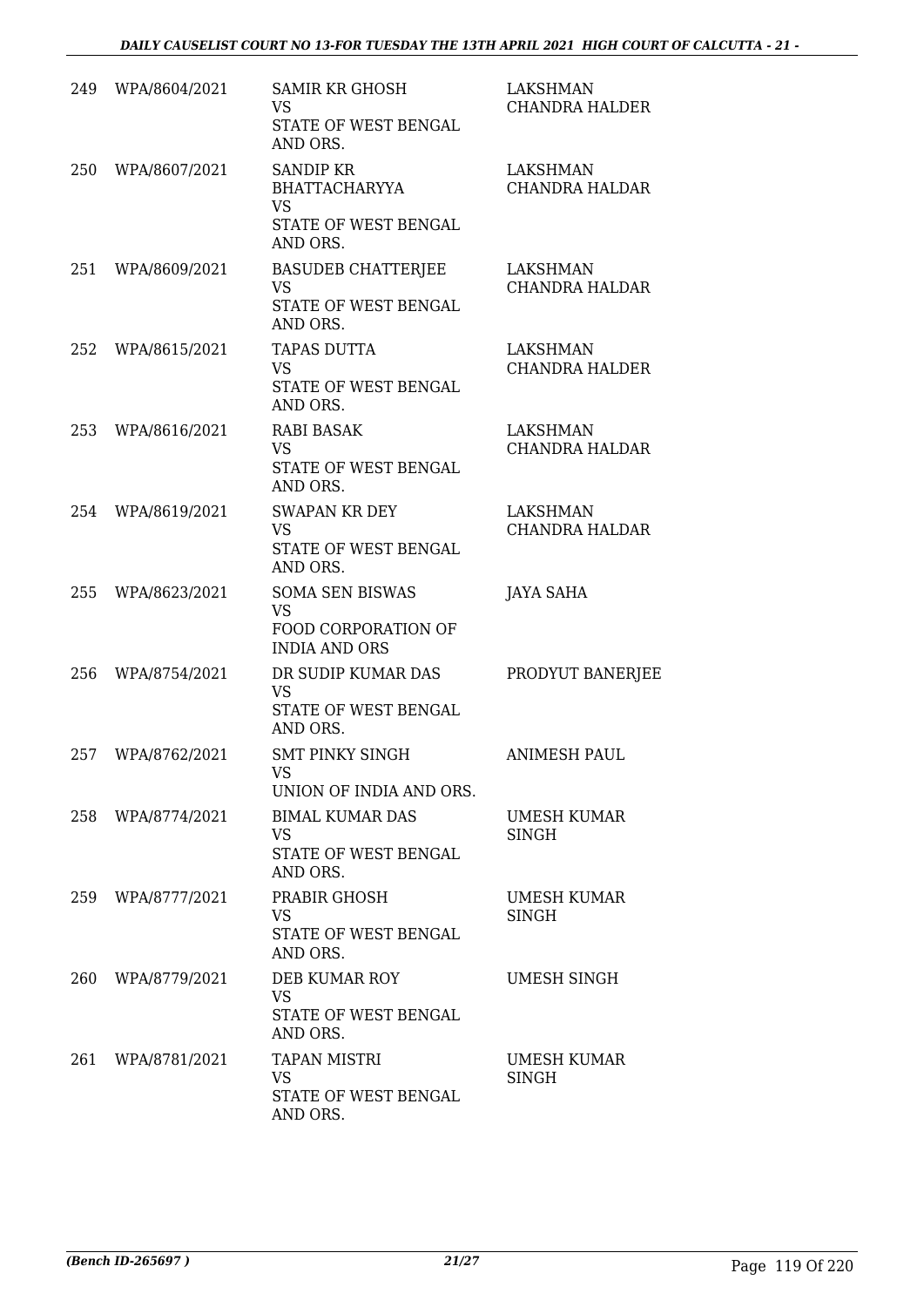| 262 | WPA/8785/2021     | <b>GANESH DEY</b><br>VS<br>STATE OF WEST BENGAL<br>AND ORS.                              | UMESH KUMAR<br>SINGH                       |
|-----|-------------------|------------------------------------------------------------------------------------------|--------------------------------------------|
| 263 | WPA/8788/2021     | RAM PRASAD SINGH<br><b>VS</b><br>STATE OF WEST BENGAL<br>AND ORS.                        | UMESH KUMAR<br><b>SINGH</b>                |
| 264 | WPA/8792/2021     | NIRMALENDU GOSWAMI<br><b>VS</b><br>STATE OF WEST BENGAL<br>AND ORS.                      | <b>UMESH KUMAR</b><br>SINGH                |
| 265 | WPA/8795/2021     | <b>KEDAR NATH PRUSTY</b><br>VS<br>UNION OF INDIA AND ORS.                                | ANITA KAUNDA                               |
| 266 | WPA/8820/2021     | PROVASH CHANDRA<br><b>SARDAR</b><br><b>VS</b><br>DIR, , INDIAN MUSEUM AND<br><b>ORS</b>  | <b>MASUM ALI SARDAR</b>                    |
|     | IA NO: CAN/1/2021 |                                                                                          |                                            |
| 267 | WPA/8827/2021     | RASANA SING SARDER AND<br><b>OTHERS</b><br><b>VS</b><br>STATE OF WEST BENGAL<br>AND ORS. | <b>SUCHGINDRAM</b><br><b>BHATTACHARJEE</b> |
| 268 | WPA/8934/2021     | MD. KHALILUR RAHAMAN<br><b>VS</b><br>STATE OF WEST BENGAL<br>AND ORS.                    | Md. Habibur Rahaman                        |
| 269 | WPA/9009/2021     | DEB PRASANNA GHOSAL<br><b>VS</b><br>THE DURGAPUR PROJECTS<br><b>LTD AND ORS</b>          | <b>SUMAN BANERJEE</b>                      |
|     | 270 WPA/9010/2021 | DILIP KUMAR BHAGAT<br><b>VS</b><br>THE DURGAPUR PROJECTS<br>LTD AND ORS                  | <b>SUMAN BANERJEE</b>                      |
|     | 271 WPA/9011/2021 | NETAI KUMBHAKAR<br>VS<br>THE DURGAPUR PROJECTS<br>LTD AND ORS                            | <b>SUMAN BANERJEE</b>                      |
| 272 | WPA/9012/2021     | <b>SADHAN BOURI</b><br><b>VS</b><br>THE DURGAPUR PROJECTS<br>LTD AND ORS                 | <b>SUMAN BANERJEE</b>                      |
|     | 273 WPA/9013/2021 | SUSANTA KUMAR BASU<br>VS<br>THE DURGAPUR PROJECTS<br>LTD AND ORS                         | <b>SUMAN BANERJEE</b>                      |
|     | 274 WPA/9014/2021 | SMT PANMANI MURMU<br><b>VS</b><br>THE DURGAPUR PROJECTS<br>LTD AND ORS                   | <b>SUMAN BANERJEE</b>                      |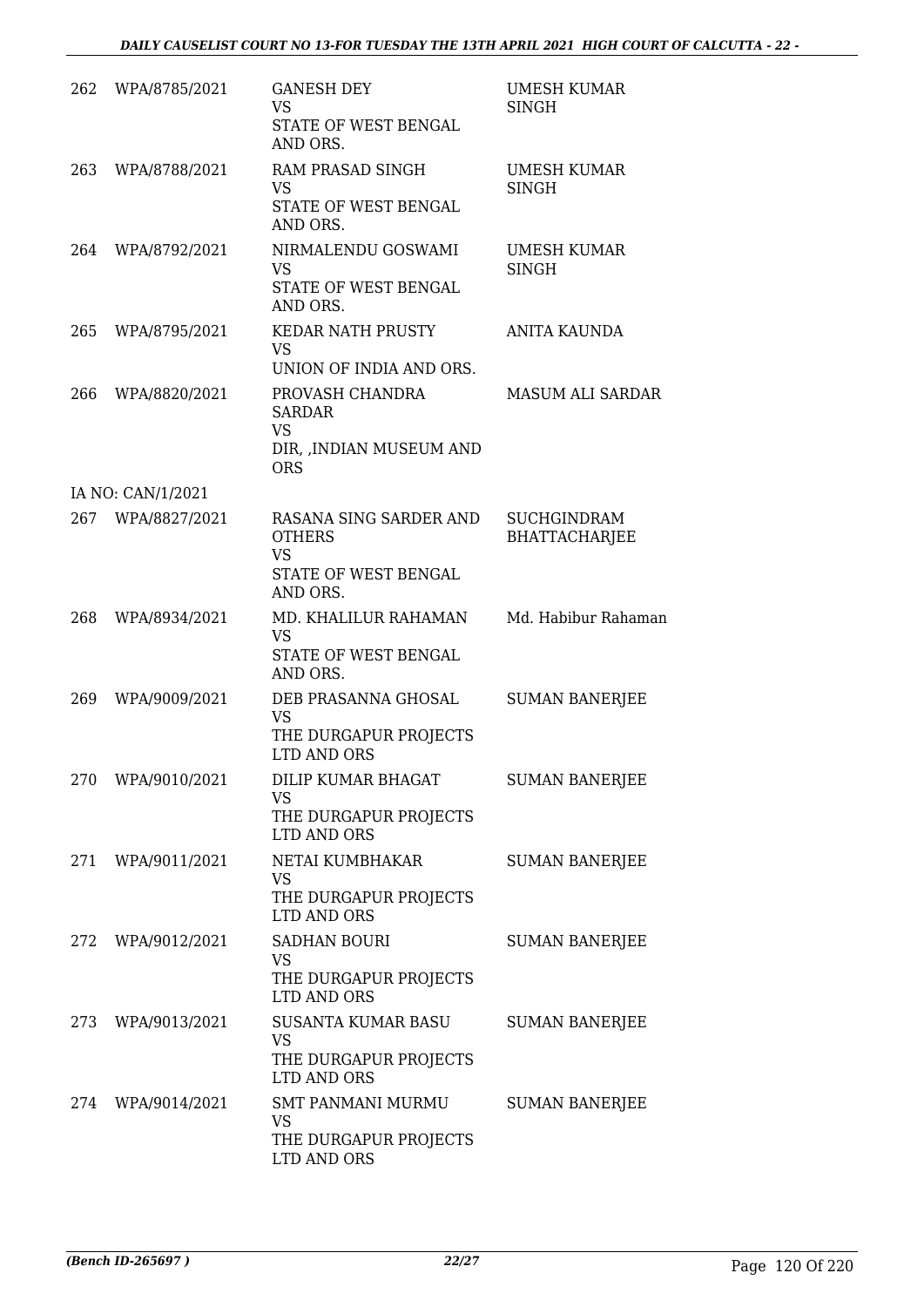| 275 | WPA/9015/2021     | <b>SANTOSH KHAN</b><br>VS                   | <b>SUMAN BANERJEE</b>              |
|-----|-------------------|---------------------------------------------|------------------------------------|
|     |                   | THE DURGAPUR PROJECTS<br>LTD AND ORS        |                                    |
| 276 | WPA/9018/2021     | DUKHA HARAN KHAN<br><b>VS</b>               | <b>SUMAN BANERJEE</b>              |
|     |                   | THE DURGAPUR PROJECTS<br>LTD AND ORS        |                                    |
| 277 | WPA/9020/2021     | MADHU GOPAL ROY<br>VS                       | <b>SUMAN BANERJEE</b>              |
|     |                   | THE DURGAPUR PROJECTS<br>LTD AND ORS        |                                    |
| 278 | WPA/9023/2021     | MOHITOSH DAS<br><b>VS</b>                   | <b>SUMAN BANERJEE</b>              |
|     |                   | THE DURGAPUR PROJECTS<br><b>LTD AND ORS</b> |                                    |
| 279 | WPA/9025/2021     | <b>SHYAMA PROSAD ROY</b><br><b>VS</b>       | <b>SUMAN BANERJEE</b>              |
|     |                   | THE DURGAPUR PROJECTS<br><b>LTD AND ORS</b> |                                    |
| 280 | WPA/9028/2021     | DEBENDRA NATH PAUL<br><b>VS</b>             | <b>SUMAN BANERJEE</b>              |
|     |                   | THE DURGAPUR PROJECTS<br>LTD AND ORS        |                                    |
| 281 | WPA/9030/2021     | ARUN CHANDRA MONDAL<br>VS                   | <b>SUMAN BANERJEE</b>              |
|     |                   | THE DURGAPUR PROJECTS<br>LTD AND ORS        |                                    |
| 282 | WPA/9033/2021     | TARUN KUMAR GHOSH<br>HAZRA<br><b>VS</b>     | <b>SUMAN BANERJEE</b>              |
|     |                   | THE DURGAPUR PROJECTS<br>LTD AND ORS        |                                    |
| 283 | WPA/9180/2021     | MASUDAL HOQUE AND ORS<br><b>VS</b>          | MD. KUTUBUDDIN                     |
|     |                   | STATE OF WEST BENGAL<br>AND ORS.            |                                    |
|     | 284 WPA/9421/2021 | SATYA NARAYAN CHANDRA<br>VS                 | <b>SUKLA DAS</b><br>CHANDRA        |
|     |                   | STATE OF WEST BENGAL<br>AND ORS.            |                                    |
| 285 | WPA/9422/2021     | UTPAL BHATTACHARJEE<br>VS                   | SUKLA DAS<br><b>CHANDRA</b>        |
|     |                   | STATE OF WEST BENGAL<br>AND ORS.            |                                    |
| 286 | WPA/9425/2021     | <b>SANKAR BOSE</b><br><b>VS</b>             | <b>SUKLA DAS</b><br><b>CHANDRA</b> |
|     |                   | STATE OF WEST BENGAL<br>AND ORS.            |                                    |
| 287 | WPA/9432/2021     | <b>SAMIRAN MAITY</b><br>VS                  | <b>SUKLA DAS</b><br>CHANDRA        |
|     |                   | STATE OF WEST BENGAL<br>AND ORS.            |                                    |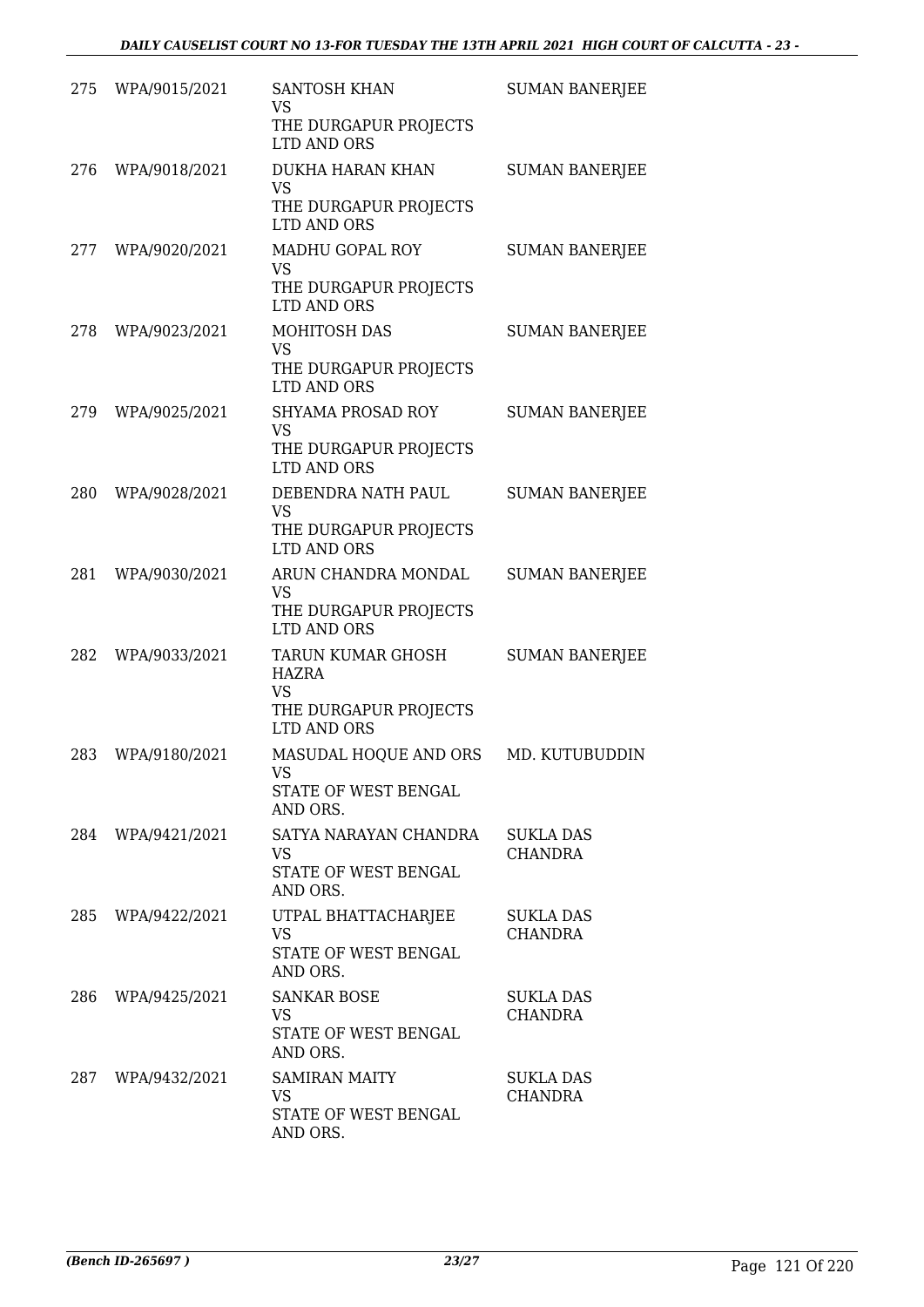| 288 | WPA/9435/2021     | SACHIDANANDA PAHARI<br>VS<br>STATE OF WEST BENGAL<br>AND ORS.                             | <b>SUKLA DAS</b><br><b>CHANDRA</b> |
|-----|-------------------|-------------------------------------------------------------------------------------------|------------------------------------|
| 289 | WPA/9437/2021     | ASIT MODAK CHOUDHURY<br><b>VS</b><br>STATE OF WEST BENGAL<br>AND ORS.                     | <b>SUKLA DAS</b><br><b>CHANDRA</b> |
| 290 | WPA/9440/2021     | TARAK CHANDRA DAS<br><b>VS</b><br>STATE OF WEST BENGAL<br>AND ORS.                        | <b>SUKLA DAS</b><br><b>CHANDRA</b> |
| 291 | WPA/9445/2021     | GAUTAM CHATTOPADHYAY<br>VS<br>STATE OF WEST BENGAL<br>AND ORS.                            | <b>SUKLA DAS</b><br><b>CHANDRA</b> |
| 292 | WPA/9450/2021     | <b>PRAVAKAR</b><br><b>BHATTACHARJEE</b><br><b>VS</b><br>STATE OF WEST BENGAL<br>AND ORS.  | <b>SUKLA DAS</b><br><b>CHANDRA</b> |
| 293 | WPA/9454/2021     | NANI GOPAL SAMANTA<br><b>VS</b><br>STATE OF WEST BENGAL<br>AND ORS.                       | <b>SUKLA DAS</b><br><b>CHANDRA</b> |
| 294 | WPA/9459/2021     | <b>ARUN KUMAR</b><br><b>CHATTOPADHYA</b><br><b>VS</b><br>STATE OF WEST BENGAL<br>AND ORS. | <b>SUKLA DAS</b><br><b>CHANDRA</b> |
| 295 | WPA/9461/2021     | DHRUBA CHANDRA<br>MUKHERJEE<br><b>VS</b><br>STATE OF WEST BENGAL<br>AND ORS.              | <b>SUKLA DAS</b><br><b>CHANDRA</b> |
| 296 | WPA/9464/2021     | NARENDRANATH NASKAR<br><b>VS</b><br>STATE OF WEST BENGAL<br>AND ORS.                      | SUKLA DAS<br><b>CHANDRA</b>        |
|     | 297 WPA/9468/2021 | TARAK NATH DAS<br><b>VS</b><br>STATE OF WEST BENGAL<br>AND ORS.                           | SUKLA DAS<br><b>CHANDRA</b>        |
| 298 | WPA/9470/2021     | PRABIR KUMAR<br><b>MUKHERJEE</b><br>VS<br>BANK OF INDIA AND ANR                           | <b>SOURIYA DAS</b>                 |
| 299 | WPA/9473/2021     | SHREE MOHAN JHA<br><b>VS</b><br>STATE OF WEST BENGAL<br>AND ORS.                          | SUKLA DAS<br><b>CHANDRA</b>        |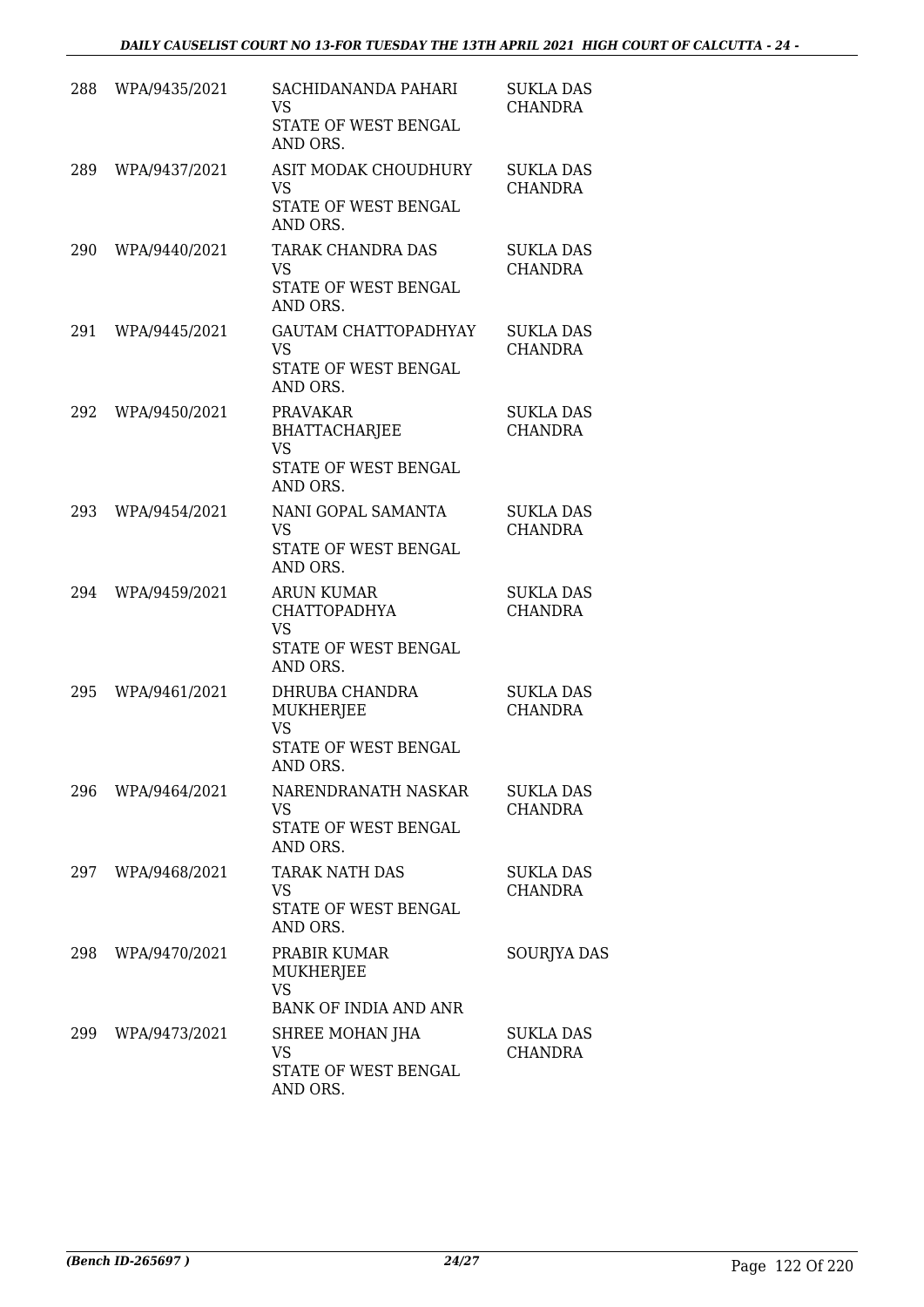| 300 | WPA/9475/2021                           | TAPAN KR BALA<br><b>VS</b><br>STATE OF WEST BENGAL<br>AND ORS.                     | <b>SUKLA DAS</b><br><b>CHANDRA</b>    |
|-----|-----------------------------------------|------------------------------------------------------------------------------------|---------------------------------------|
|     |                                         | <b>MOTION GROUP - V</b>                                                            |                                       |
| 301 | WPA/27406/2014<br>(1)                   | SURENDRA NATH SAHA<br><b>VS</b><br><b>STATE OF WEST BENGAL &amp;</b><br><b>ORS</b> | MD HABIBUR<br><b>RAHAMAN</b>          |
|     | IA NO: CAN/1/2019(Old No:CAN/7771/2019) |                                                                                    |                                       |
| 302 | WPA/25374/2016<br>(1)                   | <b>KARTICK SARKAR</b><br><b>VS</b><br>STATE OF WEST BENGAL &<br><b>ORS</b>         | <b>ATIS KUMAR BISWAS</b>              |
| 303 | WPA/24119/2018                          | CHANDRA MAHATO<br><b>VS</b><br><b>STATE OF WEST BENGAL &amp;</b><br><b>ORS</b>     | VIVEKANANDA BAURI                     |
| 304 | WPA/10328/2020<br>(1)                   | CHITTARANJAN<br><b>PARAMANIK</b><br><b>VS</b><br>STATE OF WEST BENGAL<br>AND ORS.  | ANJAN<br><b>BHATTACHARYA</b>          |
| 305 | WPA/1095/2021<br>(1)                    | CHAITALI BARMAN<br><b>VS</b><br>STATE OF WEST BENGAL<br>AND ORS.                   | <b>SALONI</b><br><b>BHATTACHARJEE</b> |
| 306 | WPA/1394/2021<br>$(20.04.2021)$ (3)     | SUSMITA MONDAL AND<br><b>ORS</b><br><b>VS</b><br>STATE OF WEST BENGAL<br>AND ORS.  | <b>SUNNY NANDY</b>                    |
| 307 | WPA/2181/2021                           | <b>SWAPNA BISWAS</b><br><b>VS</b><br>State of West Bengal                          | <b>HIMANGSHU GHOSH</b>                |
| 308 | WPA/2190/2021                           | DIPIKA SINGHA<br><b>VS</b><br>STATE OF WEST BENGAL<br>AND ORS.                     | <b>SUFI KAMAL</b>                     |
| 309 | WPA/3155/2021<br>(1)                    | DEBDULAL PRADHAN<br><b>VS</b><br>STATE OF WEST BENGAL<br>AND ORS.                  | TANUJA BASAK                          |
| 310 | WPA/3636/2021<br>(1)                    | <b>SANU DOLUI</b><br><b>VS</b><br>STATE OF WEST BENGAL<br>AND ORS.                 | SK. SAMSUL AREFIN                     |
| 311 | WPA/6803/2021                           | <b>ANKITA DOLUI</b><br><b>VS</b><br>STATE OF WEST BENGAL<br>AND ORS.               | <b>BHASKAR CHANDRA</b><br>MANNA       |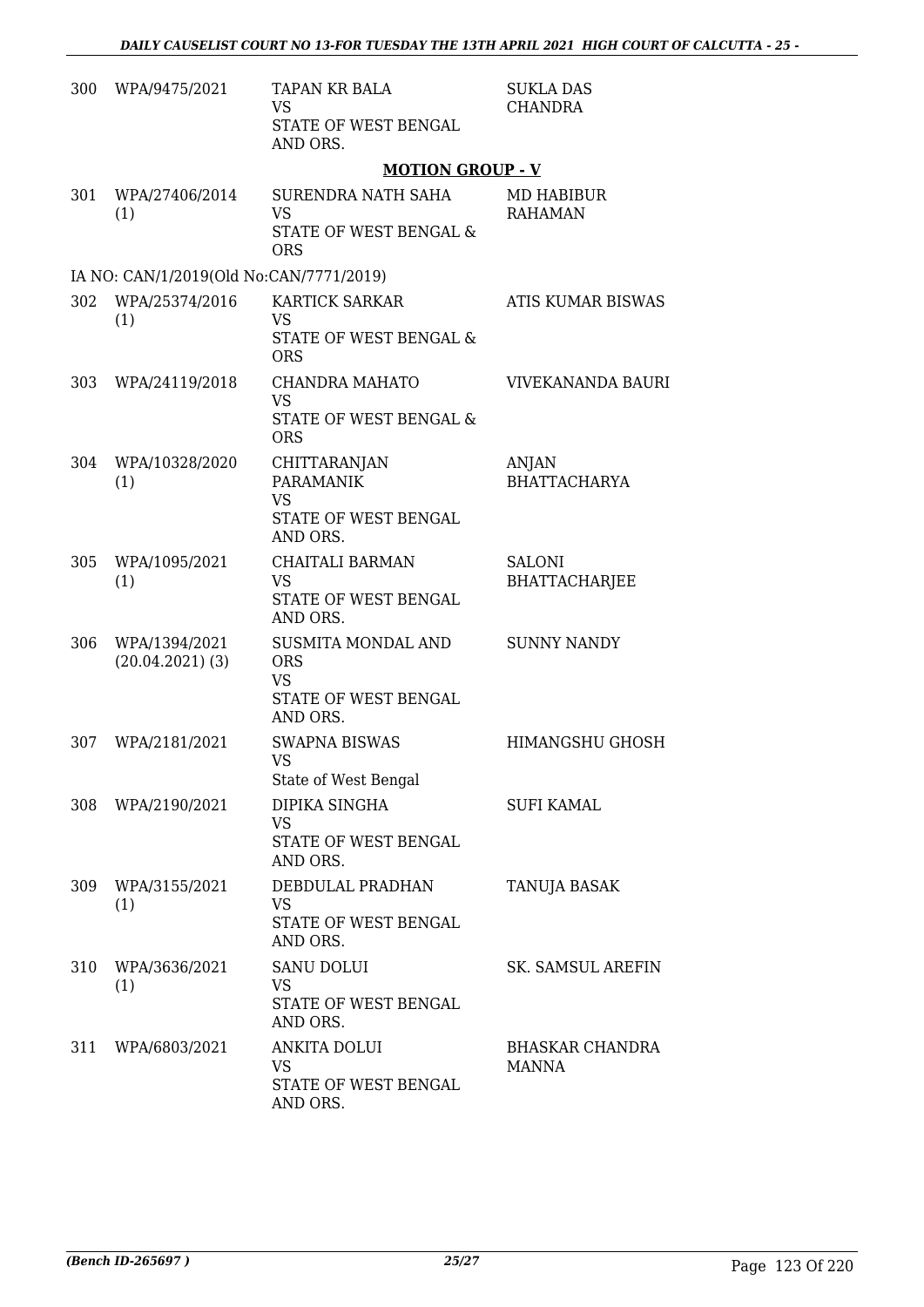| 312 | WPA/6900/2021                         | SOURAV BARUI AND ANR.<br><b>VS</b><br>STATE OF WEST BENGAL<br>AND ORS.                                         | FALGUNI<br><b>BANDYOPADHYAY</b>     |
|-----|---------------------------------------|----------------------------------------------------------------------------------------------------------------|-------------------------------------|
| 313 | WPA/6901/2021<br>(1)                  | <b>GANGADHAR SEN</b><br><b>VS</b><br>STATE OF WEST BENGAL<br>AND ORS.                                          | FALGUNI<br><b>BANDYOPADHYAY</b>     |
| 314 | WPA/6986/2021<br>(1)                  | CHARANDHULI LET<br><b>VS</b><br>STATE OF WEST BENGAL<br>AND ORS.                                               | SRIKANTA DATTA                      |
| 315 | WPA/7119/2021<br>Co. op. Soc.) (1)    | SADAY CHAND MONDAL<br><b>VS</b><br>STATE OF WEST BENGAL<br>AND ORS.                                            | <b>SOMESH KUMAR</b><br><b>GHOSH</b> |
| 316 | WPA/7761/2021<br>(1)                  | <b>ANIL GIRI</b><br><b>VS</b><br>STATE OF WEST BENGAL<br>AND ORS.                                              | <b>SANTI DAS</b>                    |
| 317 | WPA/7779/2021<br>(1)                  | <b>SAGAR DOM</b><br><b>VS</b><br>STATE OF WEST BENGAL<br>AND ORS.                                              | <b>BISWAJIT MAL</b>                 |
| 318 | WPA/8131/2021<br>$(22.04.2021)$ $(1)$ | <b>TAPAN KUMAR</b><br><b>BHATTACHARYA</b><br><b>VS</b><br>STATE OF WEST BENGAL<br>AND ORS.                     | TARAPRASAD<br><b>HALDER</b>         |
| 319 | WPA/8408/2021<br>(1)                  | REKHA SARKAR AND ANR.<br><b>VS</b><br>STATE OF WEST BENGAL<br>AND ORS.                                         | <b>BISWARUP BISWAS</b>              |
| 320 | WPA/8551/2021                         | RATAN SARKAR AND ANR.<br><b>VS</b><br>STATE OF WEST BENGAL<br>AND ORS.                                         | <b>BASUDEB BAG</b>                  |
|     | 321 WPA/8571/2021                     | RABINDRA NATH HALDER<br><b>VS</b><br>STATE OF WEST BENGAL<br>AND ORS.                                          | <b>BIDHAN BISWAS</b>                |
| 322 | WPA/8683/2021                         | RABINDRA NATH HALDER<br>VS<br>STATE OF WEST BENGAL<br>AND ORS.                                                 | <b>BIDHAN BISWAS</b>                |
| 323 | WPA/8744/2021                         | <b>SUKRIT GHOSH</b><br><b>VS</b><br>THE BIRBHUM DISTRICT<br>CENTRAL CO-OPERATIVE<br><b>BANK LTD AND OTHERS</b> | SANKHA SUBHRA<br><b>RAY</b>         |
| 324 | WPA/9431/2021                         | <b>SOUMENDU KARAN</b><br>VS.<br>STATE OF WEST BENGAL<br>AND ORS.                                               | ANUP DASGUPTA                       |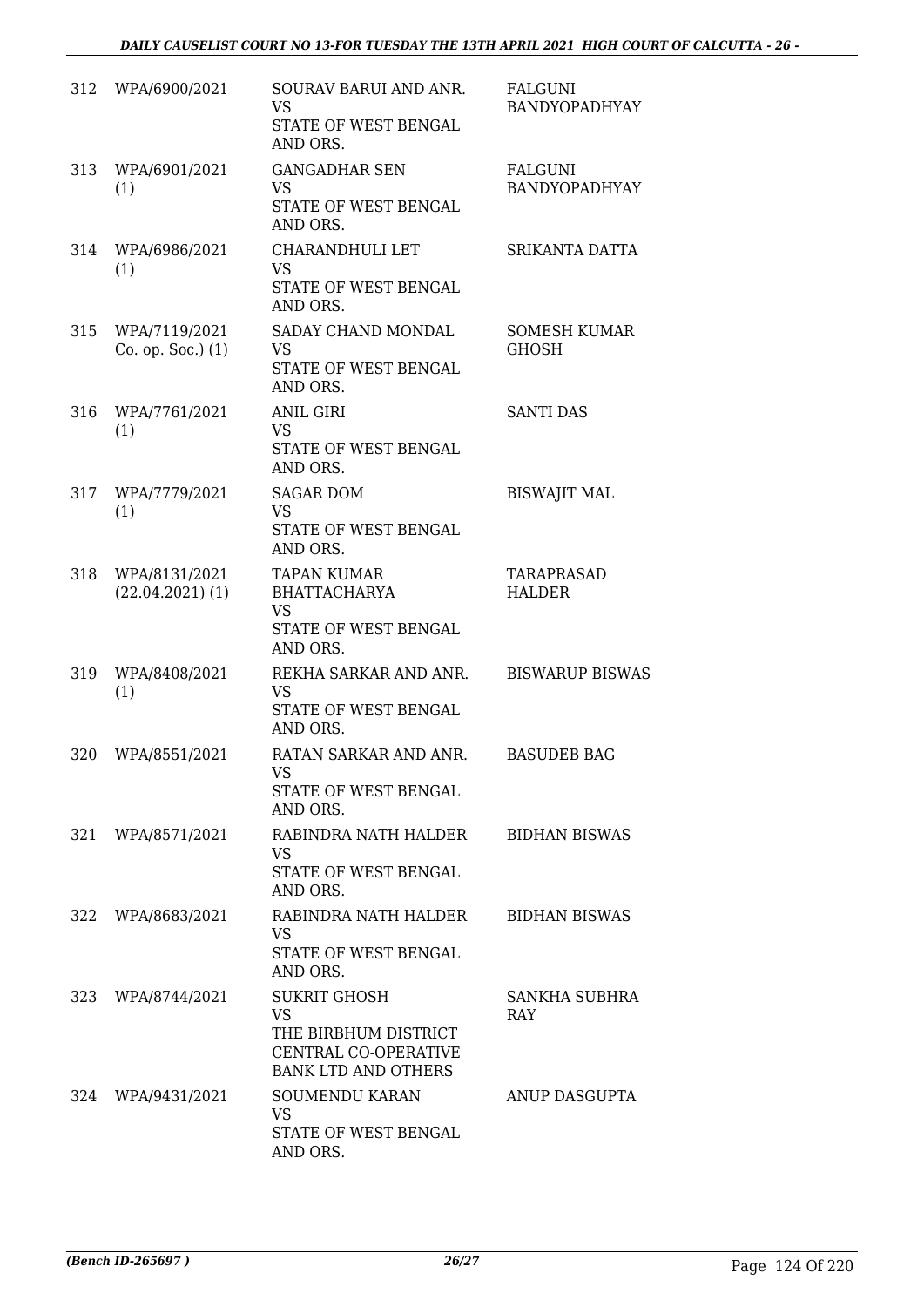| 325 | WPA/9466/2021 | PANKAJ KUMAR JANA<br><b>VS</b><br>STATE OF WEST BENGAL<br>AND ORS.                   | TAMAL TARU PANDA |
|-----|---------------|--------------------------------------------------------------------------------------|------------------|
| 326 | WPA/9471/2021 | SACHI RANI SARDAR AND<br><b>ORS</b><br><b>VS</b><br>STATE OF WEST BENGAL<br>AND ORS. | TAMAL TARU PANDA |
| 327 | WPA/9474/2021 | GHANASHYAM SARDER<br>VS<br><b>STATE OF WEST BENGAL</b><br>AND ORS.                   | TAMAL TARU PANDA |
| 328 | WPA/9476/2021 | <b>BESHMANI BIBI</b><br><b>VS</b><br><b>STATE OF WEST BENGAL</b><br>AND ORS.         | TAMAL TARU PANDA |
| 329 | WPA/9477/2021 | KUNJABALA JALANI<br><b>VS</b><br><b>STATE OF WEST BENGAL</b><br>AND ORS.             | TAMAL TARU PANDA |
| 330 | WPA/9479/2021 | GOKUL CH. BHAUMIK<br><b>VS</b><br>STATE OF WEST BENGAL<br>AND ORS.                   | ANUP DASGUPTA    |
| 331 | WPA/9483/2021 | PRANAB KR. JANA<br><b>VS</b><br>STATE OF WEST BENGAL<br>AND ORS.                     | ANUP DASGUPTA    |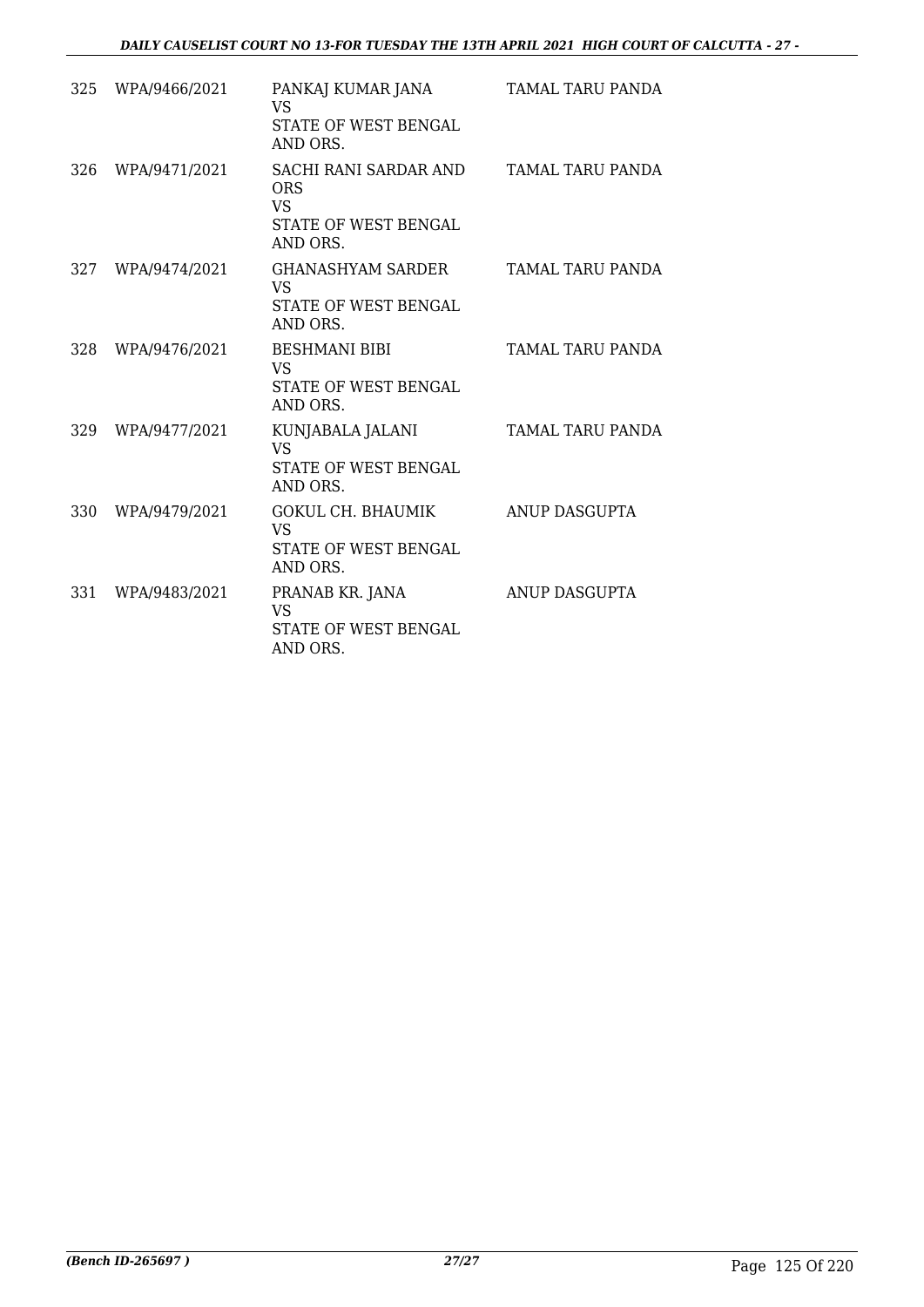

### **Appellate Side**

**DAILY CAUSELIST For Tuesday The 13th April 2021**

### **COURT NO. 8**

**SINGLE BENCH (SB - IV)**

### **AT 10:30 AM**

#### **HON'BLE JUSTICE SABYASACHI BHATTACHARYYA**

#### **(VIA VIDEO CONFERENCE) ON AND FROM MONDAY, THE 11TH JANUARY, 2021 – MATTERS (MOTION & HEARING ) UNDER ARTICLE 226 OF THE CONSTITUTION RELATING TO RESIDUARY UNDER GROUP IX [EXCLUDING ELECTRICITY MATTERS AND MATTERS UNDER PUBLIC PREMISES (UNAUTHORISED OCCUPANTS) ACT, 1971] INCLUDING APPLICATIONS CONNECTED THERETO.**

**NOTE (1) : ORIGINAL SIDE MATTERS WILL BE TAKEN UP FROM 10:30 A.M. TILL RECESS, ONLY ON TUESDAYS AND THURSDAYS.**

**NOTE ( 2) : APPELLATE SIDE MATTERS WILL BE TAKEN UP FROM 2 P.M. ONWARDS OR IMMEDIATELY AFTER COMPLETION OF ORIGINAL SIDE MATTERS, WHICHEVER IS EARLIER, ON TUESDAY AND THURSDAYS.**

**NOTE (3) : ON MONDAYS, WEDNESDAYS AND FRIDAYS, APPELLATE SIDE MATTERS WILL BE TAKEN THROUGHOUT THE DAY.**

**NOTE (4) : ON FRIDAY, 'APPLICATION' WILL BE TAKEN UP FIRST, THEN OTHER MATTERS OF THE DAILY LIST WILL BE CALLED SERIALLY.**

**NOTE (5) : DIN MATTERS SHALL NOT BE TAKEN UP TILL APRIL 30, 2021**

**NOTE (6) : MENTIONING SHALL NOT BE TAKEN UP UNTIL FURTHER ORDER**

**MATTERS WILL BE TAKEN UP THROUGH PHYSICAL HEARING ONLY WHEN BOTH THE PARTIES ARE AGREED.**

### **TO BE MENTIONED**

1 WPA/1060/2020 (NON PROSECUTION) AMIT SHAW VS STATE OF WEST BENGAL & **ORS** KAMAL KANTA KAR

### **EXTENSION OF INTERIM ORDER**

2 WPA/621/2021 DWARKA DAS MULCHAND MANDANI VS STATE OF WEST BENGAL AND ORS. AISHWARYA **CHATTERIEE**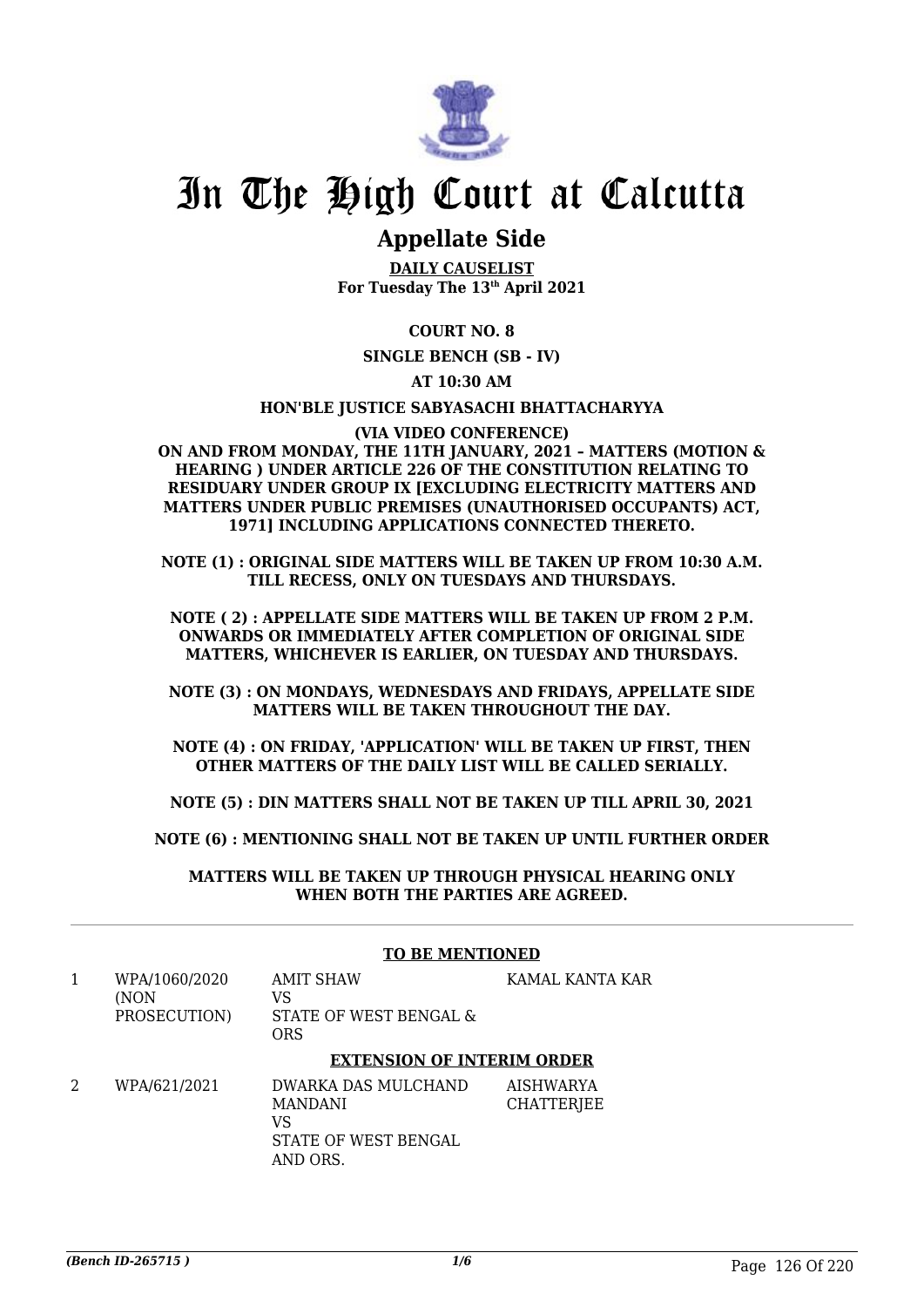| $wt3$ CPAN/135/2021 | DWARKA DAS MULCHAND<br>MANDANI<br>VS<br>SWARUP KANTI PAHARI<br>AND ANR | AJAY KUMAR DAS |
|---------------------|------------------------------------------------------------------------|----------------|
|                     |                                                                        |                |

### **TOP**

( URGENT MOTION MATTERS )

| 4  | WPA/4597/2021                | SHREEPARNA MITRA<br>VS<br>STATE OF WEST BENGAL<br>AND ORS.                                                                      | MONOJIT<br><b>BHATTACHARYYA</b> |
|----|------------------------------|---------------------------------------------------------------------------------------------------------------------------------|---------------------------------|
| 5  | WPA/5612/2021                | <b>BIBHAS KUMAR SAU</b><br><b>VS</b>                                                                                            | ANAND FARMANIA                  |
|    |                              | STATE OF WEST BENGAL<br>AND ORS.                                                                                                |                                 |
| 6  | WPA/6282/2021                | RAWALWASIA AND SONS<br><b>EXIM LTD</b><br><b>VS</b><br>STATE OF WEST BENGAL<br>AND ORS.                                         | <b>ALOTRIYA</b><br>MUKHERJEE    |
| 7  | WPA/8776/2020                | BIBEKANANDA MAHATO<br>AND ORS<br><b>VS</b><br>STATE OF WEST BENGAL<br>AND ORS.                                                  | <b>ATANU BASU</b>               |
| 8  | WPA/8958/2020<br>[2:00 P.M.] | DURAGAPUR FERRO SCRAP<br>NIGAM LTD PERMANENT<br><b>EMPLOYEES UNION ANR</b><br><b>ORS</b><br><b>VS</b><br>Union of India AND ORS | <b>ANKITA POUL</b>              |
|    |                              | IA NO: CAN/1/2021, CAN/2/2021, CAN/3/2021, CAN/4/2021                                                                           |                                 |
| 9  | WPA/10545/2020               | RENUKA SARKAR<br><b>VS</b><br>STATE OF WEST BENGAL<br>AND ORS.                                                                  | <b>SHAMIK CHATTERJEE</b>        |
|    |                              | <b>URGENT MOTION</b>                                                                                                            |                                 |
|    |                              | (TOP MATTERS)                                                                                                                   |                                 |
| 10 | WPA/7662/2020                | <b>NAVADIGANTA</b><br><b>VS</b><br>State of West Bengal                                                                         | <b>ABHIK SARKAR</b>             |
|    | IA NO: CAN/1/2020            |                                                                                                                                 |                                 |
| 11 | WPA/7914/2020                | MANOJ KUMAR GUPTA<br><b>VS</b><br>STATE OF WEST BENGAL<br>AND ORS.                                                              | <b>ATANU BASU</b>               |
| 12 | WPA/11233/2020               | FROSTEES INDIA PVT LTD<br><b>VS</b><br>STATE OF WEST BENGAL<br>AND ORS.                                                         | KUSHAL DAS                      |
|    | IA NO: CAN/1/2021            |                                                                                                                                 |                                 |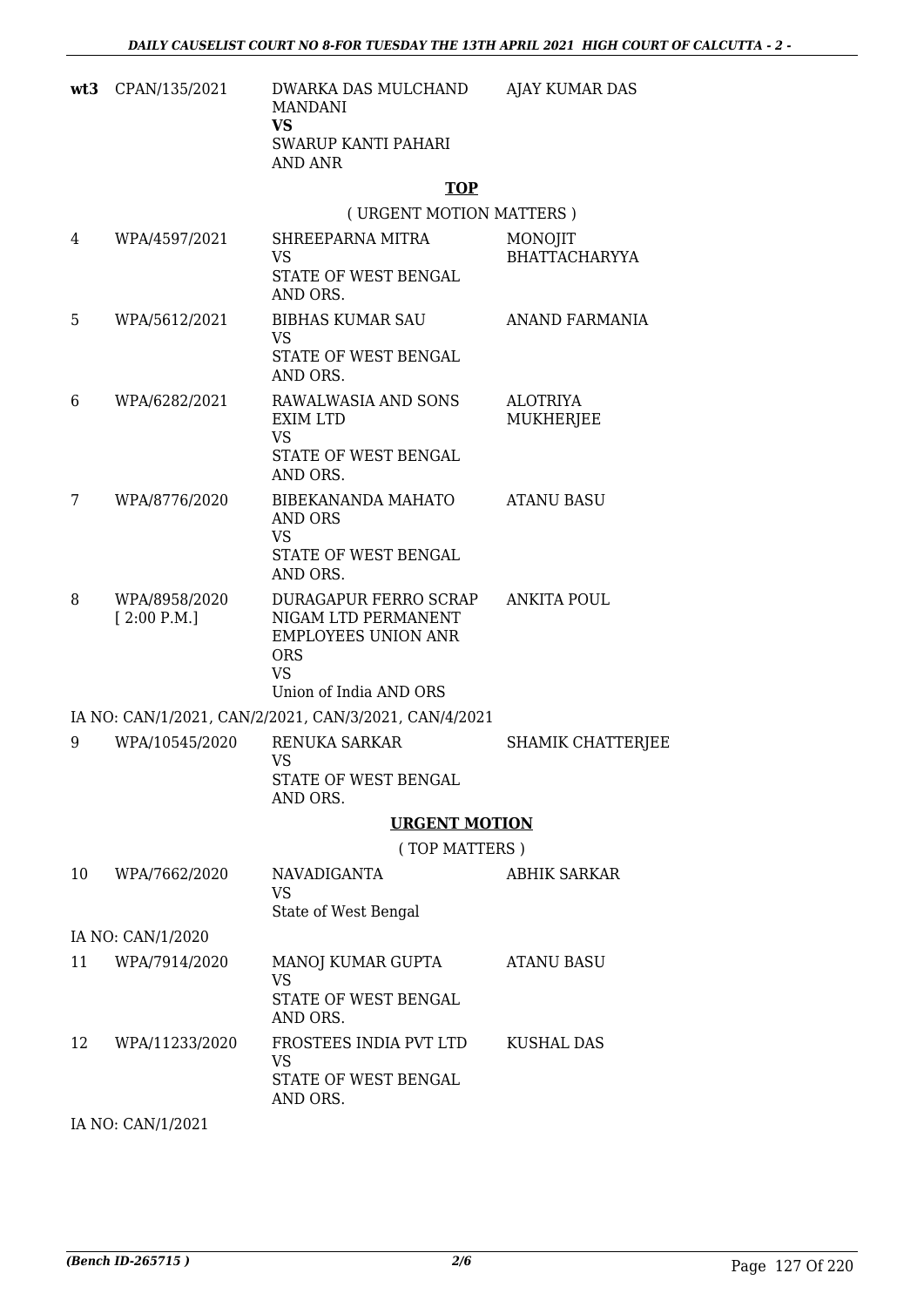| 13 | WPA/11388/2020                           | <b>SK SALAM</b><br>VS<br>STATE OF WEST BENGAL<br>AND ORS.                                                        | <b>DEBASIS SUR</b>                  |
|----|------------------------------------------|------------------------------------------------------------------------------------------------------------------|-------------------------------------|
| 14 | WPA/11502/2020                           | BIJAY KUMAR GARODIA<br>AND ANOTHER<br><b>VS</b><br><b>BANK OF BARODA AND</b><br>ORS.                             | <b>DEBASHIS</b><br><b>KARMAKAR</b>  |
| 15 | WPA/23851/2019                           | NILKANTH MINING<br><b>COMPANY &amp; ANR</b><br><b>VS</b><br>COAL INDIA LTD & ORS                                 | <b>DIPANKAR SAHA</b>                |
|    |                                          | IA NO: CAN/1/2020(Old No:CAN/1046/2020), CAN/2/2021                                                              |                                     |
| 16 | CRC/1/2019                               | ABHISHEK CHAKRABORTY<br>VS<br>RANJIT DAS                                                                         | <b>SUMAN DEY</b>                    |
|    | wt17 CO/687/2018                         | ABHISHEK CHAKRABORTY<br><b>VS</b><br><b>RANJIT DAS</b>                                                           | <b>SUMAN DEY</b>                    |
|    | wt18 CRC/2/2019                          | ABHISHEK CHAKRABORTY<br><b>VS</b><br><b>RANJIT DAS</b>                                                           | <b>SUMAN DEY</b>                    |
| 19 | WPA/18171/2016                           | <b>SANGHITA MAITY</b><br><b>VS</b><br>STATE OF WEST BENGAL &<br><b>ORS</b>                                       | <b>ANJAN</b><br><b>BHATTACHARYA</b> |
|    | IA NO: CAN/2/2019(Old No:CAN/10975/2019) |                                                                                                                  |                                     |
| 20 | WPA/823/2021                             | MD. SABIR<br><b>VS</b><br>STATE OF WEST BENGAL<br>AND ORS.                                                       | MD. HOSSAIN                         |
| 21 | WPA/1328/2021                            | ARUP DAS BAIRAGYA<br>VS<br>STATE OF WEST BENGAL<br>AND ORS.                                                      | RAJ KUMAR GUPTA                     |
| 22 | WPA/3865/2021                            | <b>TAPASI SAHA</b><br>VS<br>STATE OF WEST BENGAL<br>AND ORS.                                                     | <b>MANASI ROY</b>                   |
| 23 | WPA/5210/2021                            | <b>MAHAVIR RATHI</b><br>VS.<br>UNITED BANK OF INDIA<br>(MERGED WITH P.N.B BANK<br>AND ORS)                       | <b>ASOK BANERJEE</b>                |
| 24 | WPA/7412/2021                            | BONGAON, CENTRAL CO-<br>OPERATIVE MARKETING<br>SOCIETY LIMITED AND ANR<br>VS<br>STATE OF WEST BENGAL<br>AND ORS. | SURYANEEL DAS                       |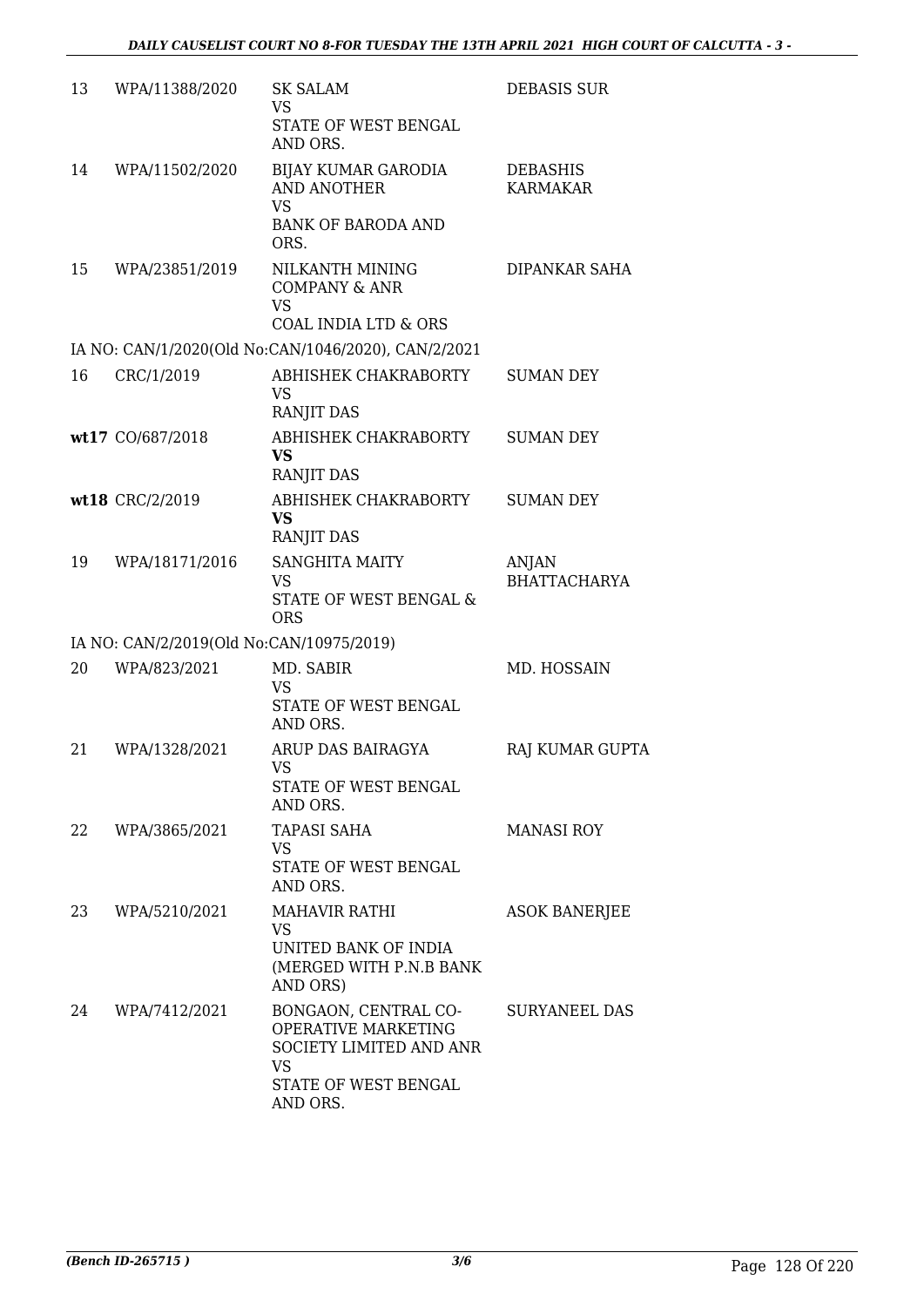|    | wt25 WPA/2008/2021                      | STATE BANK OF INDIA AND<br>ANR.<br><b>VS</b><br>STATE OF WEST BENGAL<br>AND ORS.                                    | <b>INDRAJIT</b><br>BHATTACHARJEE      |
|----|-----------------------------------------|---------------------------------------------------------------------------------------------------------------------|---------------------------------------|
| 26 | WPA/2730/2020                           | <b>VIVEKANANDA</b><br><b>MUKHOPADHYAY</b><br>VS<br>STATE OF WEST BENGAL &<br>ORS.                                   | <b>BIPLAB GUHA</b>                    |
| 27 | WPA/6688/2020                           | <b>GOUTAM CHOUDHURY</b><br><b>VS</b><br>STATE OF WEST BENGAL &<br><b>ORS</b>                                        | SEKHAR SENGUPTA                       |
|    | IA NO: CAN/1/2020(Old No:CAN/5576/2020) |                                                                                                                     |                                       |
| 28 | WPA/8182/2020                           | KESHAB MUKHERJEE<br><b>VS</b><br>STATE OF WEST BENGAL                                                               | SOURAV PRASANNA<br>MUKHERJEE          |
| 29 | WPA/8738/2020                           | <b>AND ANR</b><br><b>SWAPAN SARDAR AND</b><br><b>OTHERS</b><br><b>VS</b><br>STATE OF WEST BENGAL                    | <b>SANJIB SETH</b>                    |
| 30 | WPA/9499/2020                           | AND ORS.<br><b>SUNANDA SANTRA</b><br>VS<br>STATE OF WEST BENGAL<br>AND ORS.                                         | <b>SYED MOSIHAR</b><br><b>RAHAMAN</b> |
|    | IA NO: CAN/1/2020                       |                                                                                                                     |                                       |
| 31 | WPA/10442/2020                          | PROMOD RANJAN ROY AND<br><b>ANOTHER</b><br><b>VS</b><br>RESERVE BANK OF INDIA                                       | <b>GARGI GOSWAMI</b>                  |
| 32 | WPA/10890/2020                          | <b>AND OTHERS</b><br>M/S HICO MULTIFIN<br>PRODUCTS PVT LTD<br><b>VS</b><br>INDIAN CORPORATION LTD<br><b>AND ORS</b> | PRIYANKA AGARWAL                      |
| 33 | WPA/37/2021                             | SUSTAIN ENERGY PVT LTD<br>VS<br>STATE OF WEST BENGAL<br>AND ORS.                                                    | PAPIYA<br><b>CHATTOPADHYAY</b>        |
| 34 | WPA/1272/2021                           | <b>MALA SIL</b><br><b>VS</b><br>STATE OF WEST BENGAL<br>AND ORS.                                                    | <b>SALIL KUMAR MAITI</b>              |
| 35 | WPA/4853/2021                           | M/S JSW CEMENT LIMITED<br><b>VS</b><br>STATE OF WEST BENGAL<br>AND ORS.                                             | RAHUL DHANUKA                         |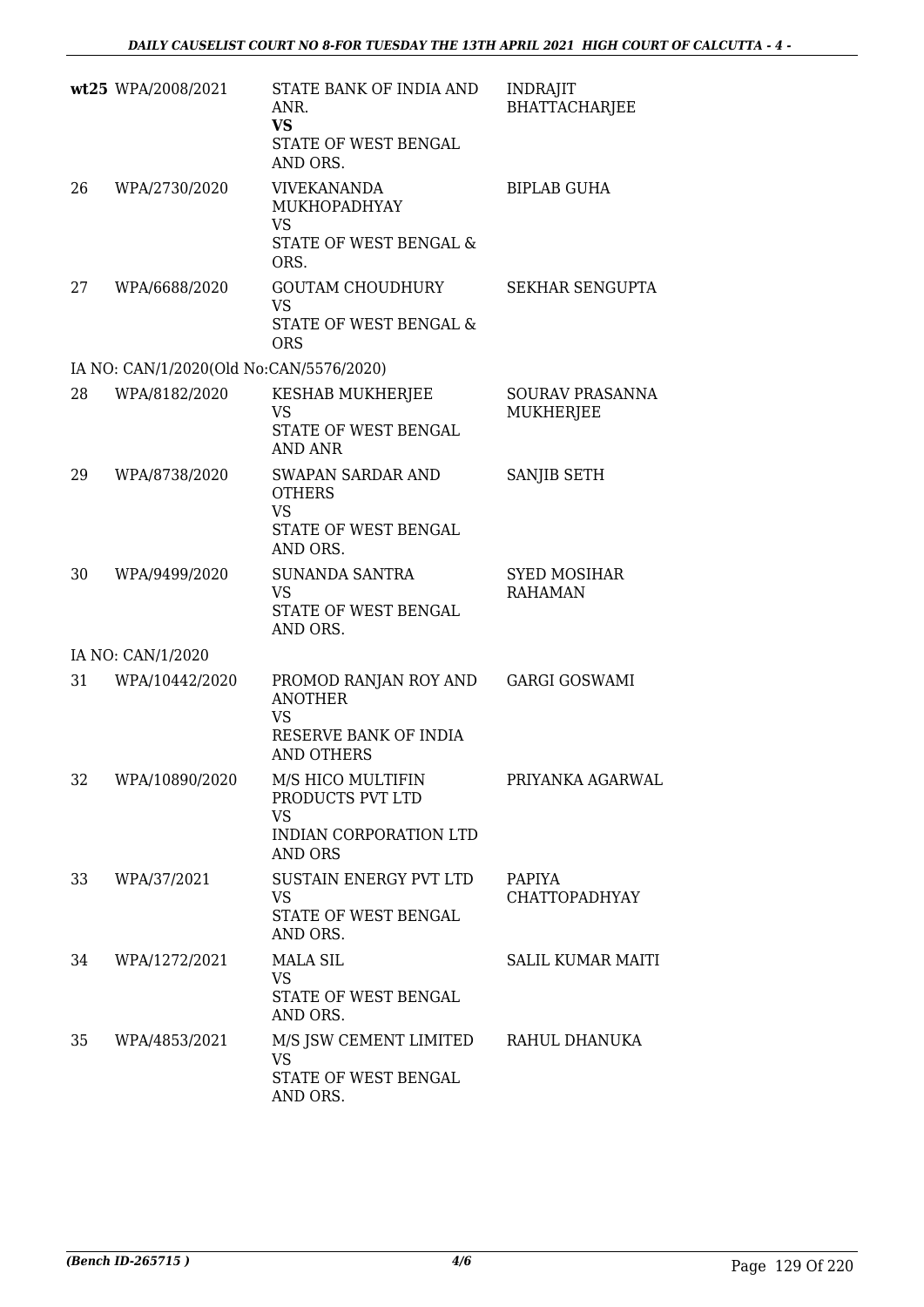| 36 | WPA/4862/2021 | <b>SANDHYA NATH</b><br><b>VS</b><br>STATE OF WEST BENGAL<br>AND ORS.                                                             | <b>RAJESH NASKAR</b>                    |
|----|---------------|----------------------------------------------------------------------------------------------------------------------------------|-----------------------------------------|
| 37 | WPA/5137/2021 | SK. AMINUDDIN AND<br><b>OTHERS</b><br><b>VS</b><br>STATE OF WEST BENGAL<br>AND ORS.                                              | <b>INDRAJIT</b><br><b>BHATTACHARJEE</b> |
| 38 | WPA/5629/2021 | <b>BHAGIRATH AGARWAL</b><br><b>VS</b><br>STATE OF WEST BENGAL<br>AND ORS.                                                        | RAMIJ MUNSI                             |
| 39 | WPA/486/2020  | SHARAD VARMA & ANR<br><b>VS</b><br>UNION OF INDIA & ORS                                                                          | RAHUL AUDDY                             |
| 40 | WPA/2827/2020 | PIYUSH TODI<br><b>VS</b><br>STATE OF WEST BENGAL &<br><b>ORS</b>                                                                 | SAIBAL KRISHNA<br><b>DASGUPTA</b>       |
| 41 | WPA/4099/2020 | ABDUL KALAM MONDAL &<br>ORS.<br><b>VS</b><br>STATE OF WEST BENGAL &<br>ORS.                                                      | KOUSHIKEE<br><b>BANERJEE</b>            |
|    |               | <b>NEW MOTION</b>                                                                                                                |                                         |
| 42 | WPA/8113/2021 | <b>ACHINTA KUMAR</b><br><b>BANERJEE AND OTHERS</b><br><b>VS</b><br>THE CHIEF ELECTION<br><b>COMMISSIONER AND</b><br><b>OTHER</b> | <b>SOUMITRA DEB</b>                     |
| 43 | WPA/8843/2021 | M/S. TORRENT MINERALS<br>PVT LTD AND ANR<br>VS<br>UNION OF INDIA AND ORS.                                                        | <b>TRIPTIMOY</b><br><b>TALUKDER</b>     |
| 44 | WPA/9049/2021 | JAYANT KUMAR AND ORS<br><b>VS</b><br>UNION OF INDIA AND ORS.                                                                     | <b>JITENDRA PATNAIK</b>                 |
| 45 | WPA/9051/2021 | CIVTECT (INDIA) PVT. LTD.<br><b>AND ANOTHER</b><br><b>VS</b><br>STATE OF WEST BENGAL<br>AND ORS.                                 | RITWIK PATTANAYAK                       |
| 46 | WPA/9119/2021 | DALIA MITRA<br>VS<br><b>COMMISSIONER OF</b><br><b>IMMIGRATION AND</b><br><b>OTHERS</b>                                           | <b>JITENDRA PATNAIK</b>                 |
| 47 | WPA/9309/2021 | <b>BASUDEB CHAKRABORTY</b><br>AND ORS.<br><b>VS</b><br>THE ELECTION COM. OF<br>INDIA AND ORS.                                    | SIRSENDU SINHA<br><b>ROY</b>            |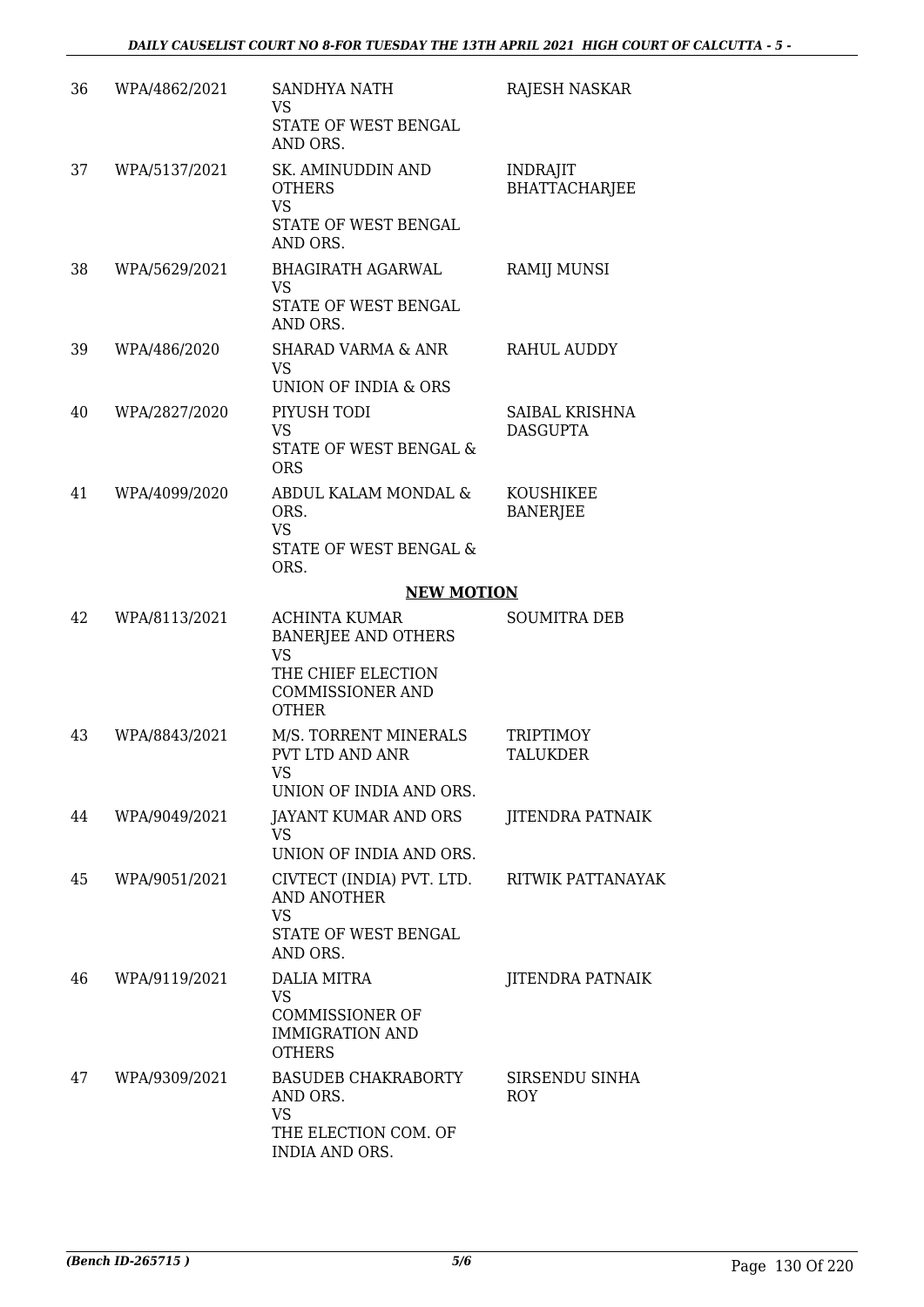| 48 | WPA/9314/2021 | NIRJHAR MUKHERJEE<br><b>VS</b><br>C.E.C OF INDIA AND ORS.                                           | SIRSENDU SINHA<br><b>ROY</b>        |
|----|---------------|-----------------------------------------------------------------------------------------------------|-------------------------------------|
| 49 | WPA/9327/2021 | <b>SWATI MOLLAH</b><br><b>VS</b><br>THE ELECTION<br><b>COMMISSION OF INDIA</b><br><b>AND ORS</b>    | SIRSENDU SINHA<br><b>ROY</b>        |
| 50 | WPA/9329/2021 | SREI EQUIPMENT FINANCE<br><b>LIMITED</b><br><b>VS</b><br>RESERVE BANK OF INDIA                      | DIPEN CHATTERJEE                    |
| 51 | WPA/9383/2021 | ANAND JYOTI KOTHARI<br><b>VS</b><br>UNION OF INDIA AND ORS.                                         | SAHANA MUKHERJEE                    |
| 52 | WPA/9392/2021 | M/S P MUKHOPADHYAY<br>AND CO AND OTHERS<br><b>VS</b><br>RESERVE BANK OF INDIA<br><b>AND ANOTHER</b> | <b>SURYANEEL DAS</b>                |
| 53 | WPA/9447/2021 | PRANAY JHUNJHUNWALA<br><b>VS</b><br>UNION OF INDIA AND ORS.                                         | <b>SOMESH KUMAR</b><br><b>GHOSH</b> |
| 54 | WPA/9452/2021 | VARUN AGARWAL<br><b>VS</b><br>STATE OF WEST BENGAL<br>AND ORS.                                      | <b>SOMESH KUMAR</b><br><b>GHOSH</b> |
| 55 | WPA/9458/2021 | <b>DULI CHAND KAREL</b><br><b>VS</b><br>UNION OF INDIA AND ORS.                                     | <b>SOMESH KUMAR</b><br><b>GHOSH</b> |
| 56 | WPA/9467/2021 | <b>SUSMITA SAHOO</b><br><b>VS</b><br>UNION OF INDIA AND ORS.                                        | <b>SOMESH KUMAR</b><br><b>GHOSH</b> |
| 57 | WPA/9472/2021 | <b>SAYANTAN SETH</b><br><b>VS</b><br>UNION OF INDIA AND ORS.                                        | <b>SOMESH KUMAR</b><br><b>GHOSH</b> |
| 58 | WPA/9481/2021 | RASHMI JHUNJHUNWALA<br><b>VS</b><br>UNION OF INDIA AND ORS.                                         | <b>SOMESH KUMAR</b><br><b>GHOSH</b> |
| 59 | WPA/9541/2021 | <b>MALINA BISWAS</b><br>VS<br>STATE OF WEST BENGAL<br>AND ORS.                                      | SILADITYA BARMAN                    |
| 60 | WPA/9566/2021 | <b>KESHAV KANORIA</b><br><b>VS</b><br>UNION OF INDIA AND ORS.                                       | PARAGYA SARAF                       |
| 61 | WPA/9569/2021 | SIVAM SINGH<br><b>VS</b><br>UNION OF INDIA AND ORS.                                                 | PRAGYA SARAF                        |
| 62 | WPA/9574/2021 | OM PRAKASH KANORIA<br><b>VS</b><br>UNION OF INDIA AND ORS.                                          | PRAGYA SARAF                        |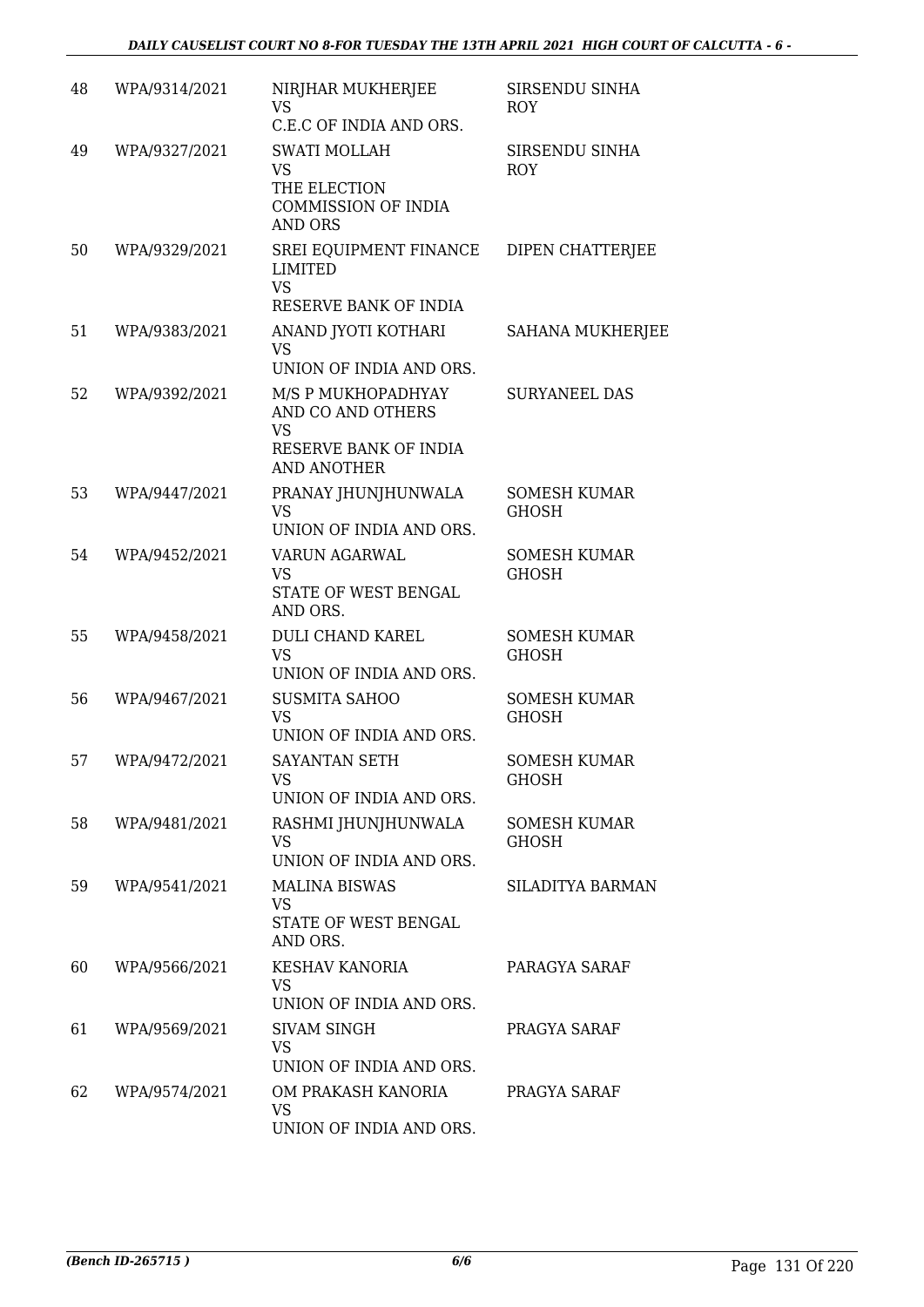

### **Appellate Side**

**DAILY CAUSELIST For Tuesday The 13th April 2021**

**COURT NO. 26 SINGLE BENCH (SB - VI) AT 10:30 AM HON'BLE JUSTICE SHEKHAR B. SARAF (VIA VIDEO CONFERENCE)**

**ON AND FROM MONDAY, THE 1ST. MARCH, 2021 – MATTERS (MOTION & HEARING) UNDER ARTICLE 226 OF THE CONSTITUTION RELATING TO SECONDARY AND HIGHER SECONDARY EDUCATION UNDER GROUP II INCLUDING SERVICES AND APPLICATIONS CONNECTED THERETO AND EDUCATIONAL MATTERS NOT ASSIGNED TO ANY OTHER BENCH.**

> **MATTERS (MOTION & HEARING) RELATING TO REVENUE AND TAX LAWS (EXCLUDING LAND REVENUE) UNDER GROUP IV INCLUDING APPLICATIONS CONNECTED THERETO;**

**HEARING OF WRIT PETITIONS IRRESPECTIVE OF CLASSIFICATION AND APPLICATIONS CONNECTED THERETO.**

**NOTE : MATTERS WILL BE TAKEN UP THROUGH PHYSICAL HEARING WHEN BOTH THE PARTIES ARE AT CONSENSUS-AD-IDEM**

**SPL.NOTE : I) ORIGINAL SIDE MATTERS WILL NORMALLY BE TAKEN UP AT 3.00 P.M.OR UPON EXHAUSTION OF THE APPELLATE SIDE LIST WHICHEVER IS EARLIER.**

**II) NO MENTIONING FOR INCLUSION IN THE LIST WILL BE ALLOWED UNTIL FURTHER ORDERS. ONLY EXTREMELY URGENT MATTERS MAY BE MENTIONED ON TUESDAY & WEDNESDAY UPON SERVING PROPER NOTICES.**

**III) REVENUE AND TAX MATTERS (GR. IV) WILL BE TAKEN UP FROM MONDAY AFTER RECESS AND ON WEDNESDAY FROM 12.00 P.M. OF EACH WEEK.**

> **NOTE : MATTERS WILL BE TAKEN UP THROUGH PHYSICAL HEARING ONLY WHEN BOTH PARTIES ARE AGREED.**

#### **TO BE MENTIONED**

1 WPA/13078/2016 M/S MANAKSIA LIMITED & ANR VS THE ASSISTANT COMMISSIONER OF SALES TAX, CORPORATE DIVISION BHASKAR SENGUPTA

IA NO: CAN/1/2021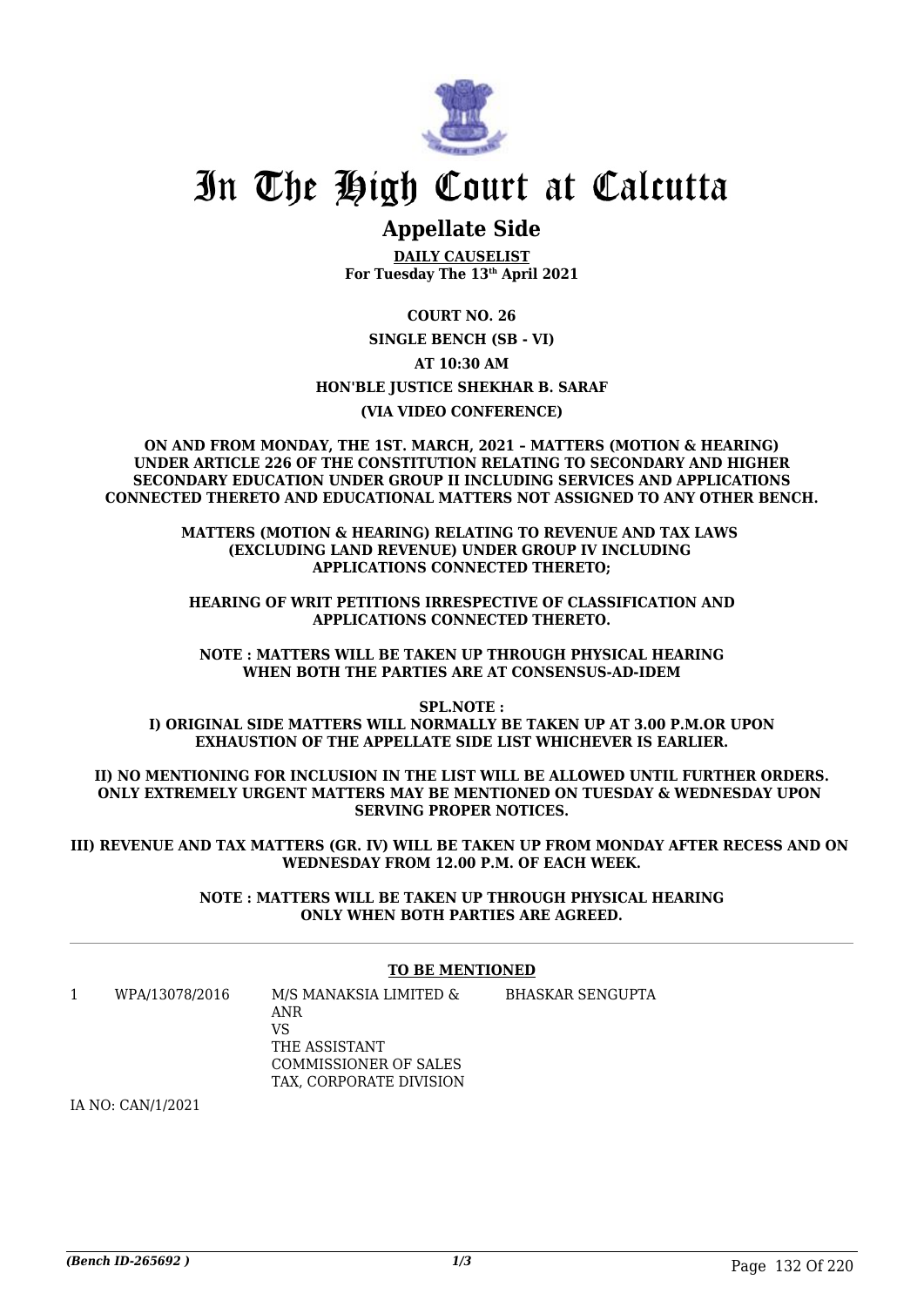| 2   | WPA/11783/2020                          | <b>SWAPAN KUMAR BARIK</b><br>VS<br>UNION OF INDIA AND ORS.                                       | NANDADULAL<br><b>BANDYOPADHYAY</b> |
|-----|-----------------------------------------|--------------------------------------------------------------------------------------------------|------------------------------------|
|     |                                         | <b>RETURNABLE MOTION</b>                                                                         |                                    |
| 3   | WPA/8765/2019                           | TATHAGATA BANERJEE<br>VS                                                                         | <b>JOYDEEP SEN</b>                 |
|     |                                         | STATE OF WEST BENGAL &<br><b>ORS</b>                                                             |                                    |
| 4   | WPA/15386/2019                          | NAZRUL ISLAM MONDAL<br><b>VS</b><br>STATE OF WEST BENGAL                                         | S.K. HUMAYAN REZA                  |
| 5.  | WPA/17235/2019                          | <b>SWAPAN KR DAS</b>                                                                             | DEBASISH                           |
|     |                                         | <b>VS</b><br>STATE OF WEST BENGAL &<br><b>ORS</b>                                                | <b>CHATTOPADHYAY</b>               |
| 6   | WPA/17311/2019                          | KOUSIK PANDA<br><b>VS</b>                                                                        | SANTI PADA PAHARI                  |
|     |                                         | STATE OF WEST BENGAL &<br><b>ORS</b>                                                             |                                    |
| 7   | WPA/931/2020                            | KUMKUM BALSARA                                                                                   | <b>SOURAV HALDAR</b>               |
|     |                                         | <b>VS</b><br>STATE OF WEST BENGAL &<br><b>ORS</b>                                                |                                    |
|     | IA NO: CAN/1/2020(Old No:CAN/1931/2020) |                                                                                                  |                                    |
| 8   | WPA/2561/2020                           | <b>ASHISH KR TIWARI</b><br><b>VS</b><br>STATE OF WEST BENGAL &                                   | <b>SALMAN SULTANA</b>              |
|     |                                         | <b>ORS</b>                                                                                       |                                    |
| wt9 | WPA/22714/2018                          | M.C. OF SHREE BALKRISHNA<br>VITHALNATH VIDYALAYA &<br><b>ANR</b>                                 | ANINDYA BOSE                       |
|     |                                         | <b>VS</b><br>STATE OF WEST BENGAL &<br><b>ORS</b>                                                |                                    |
|     | wt10 WPA/22721/2018                     | M.C. OF SHREE BALKRISHNA<br>VITHALNATH VIDYALAYA &<br>ANR<br><b>VS</b><br>STATE OF WEST BENGAL & | <b>ANINDYA BOSE</b>                |
|     |                                         | <b>ORS</b>                                                                                       |                                    |
|     | wt11 WPA/2562/2020                      | SUSHIL KR RAI<br><b>VS</b>                                                                       | SABNAM SULTANA                     |
|     |                                         | STATE OF WEST BENGAL &<br><b>ORS</b>                                                             |                                    |
| 12  | WPA/2898/2021                           | <b>MOUMITA PAUL</b><br><b>VS</b>                                                                 | <b>TAPAS KUMAR HALDER</b>          |
|     |                                         | STATE OF WEST BENGAL AND<br>ORS.                                                                 |                                    |
| 13  | WPA/2903/2021                           | MOUSUMI GHOSH<br><b>VS</b>                                                                       | <b>TAPAS KUMAR HALDER</b>          |
|     |                                         | STATE OF WEST BENGAL AND<br>ORS.                                                                 |                                    |
| 14  | WPA/4483/2021                           | VISWA VEDIC<br><b>SIKSHANIKETAN</b><br><b>VS</b>                                                 | <b>BARNALI GUPTA</b>               |
|     |                                         | STATE OF WEST BENGAL AND<br>ORS.                                                                 |                                    |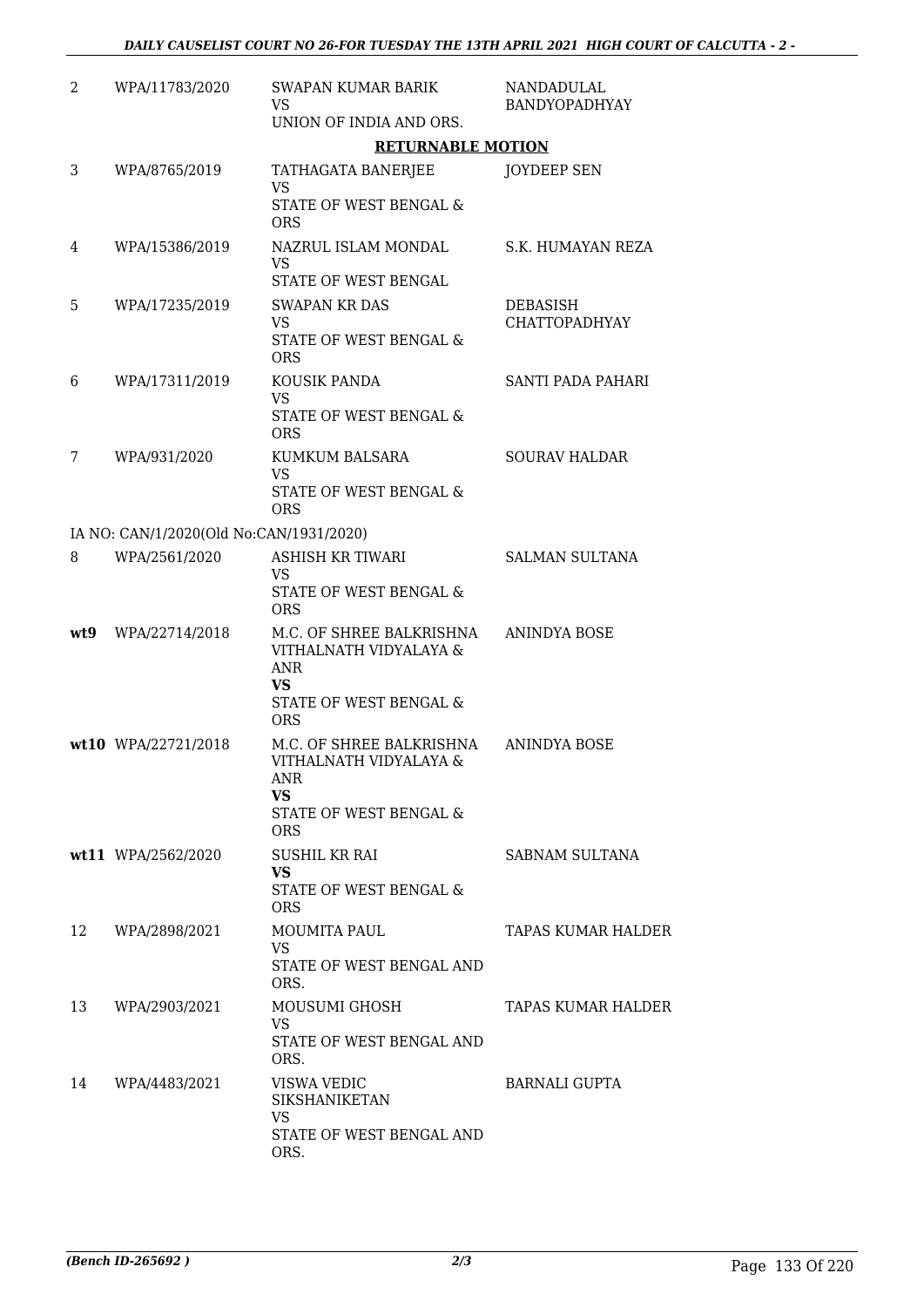|    | wt15 WPA/170/2020 | KRISHANAPRASAD MAITY &<br><b>ORS</b><br><b>VS</b><br>STATE OF WEST BENGAL &<br><b>ORS</b> | <b>SATYAM MUKHERJEE</b>             |
|----|-------------------|-------------------------------------------------------------------------------------------|-------------------------------------|
| 16 | WPA/6694/2021     | NEMAI HEMROM AND ANR<br><b>VS</b><br>STATE OF WEST BENGAL AND<br>ORS.                     | <b>SUBHAS JANA</b>                  |
| 17 | WPA/7258/2021     | PLABONI HOSSAIN<br>VS<br>STATE OF WEST BENGAL AND<br>ORS.                                 | <b>HAKIR HOSSAIN</b>                |
|    |                   | <b>GR-II (MOTION)</b>                                                                     |                                     |
| 18 | WPA/12609/2019    | ABHISHEK ANTHONY<br>THOMAS<br><b>VS</b><br>STATE OF WEST BENGAL &<br><b>ORS</b>           | PARTHA BANERJEE                     |
| 19 | WPA/18317/2019    | KARTICK KONAI ALIAS<br>KARTIC KONAI<br>VS.<br>STATE OF WEST BENGAL &<br><b>ORS</b>        | SUDAKSHINA DEY                      |
| 20 | WPA/3367/2020     | KALI KINKAR MANDAL<br>VS<br>STATE OF WEST BENGAL &<br><b>ORS</b>                          | SK REJAUL ALAM                      |
| 21 | WPA/4257/2020     | SUDHIR CHANDRA SAU<br>VS<br>STATE OF WEST BENGAL &<br><b>ORS</b>                          | PRITIKANA GANTAIT                   |
| 22 | WPA/5710/2021     | HIMADRI CHOWDHURY<br>VS<br>THE STATE OF WEST BENGAL<br><b>AND ORS</b>                     | MANI SANKAR<br><b>CHATTAPADHYAY</b> |
| 23 | WPA/8648/2021     | ARUN KUMAR DAS<br><b>VS</b><br>STATE OF WEST BENGAL AND<br>ORS.                           | <b>SIMA GHOSH</b>                   |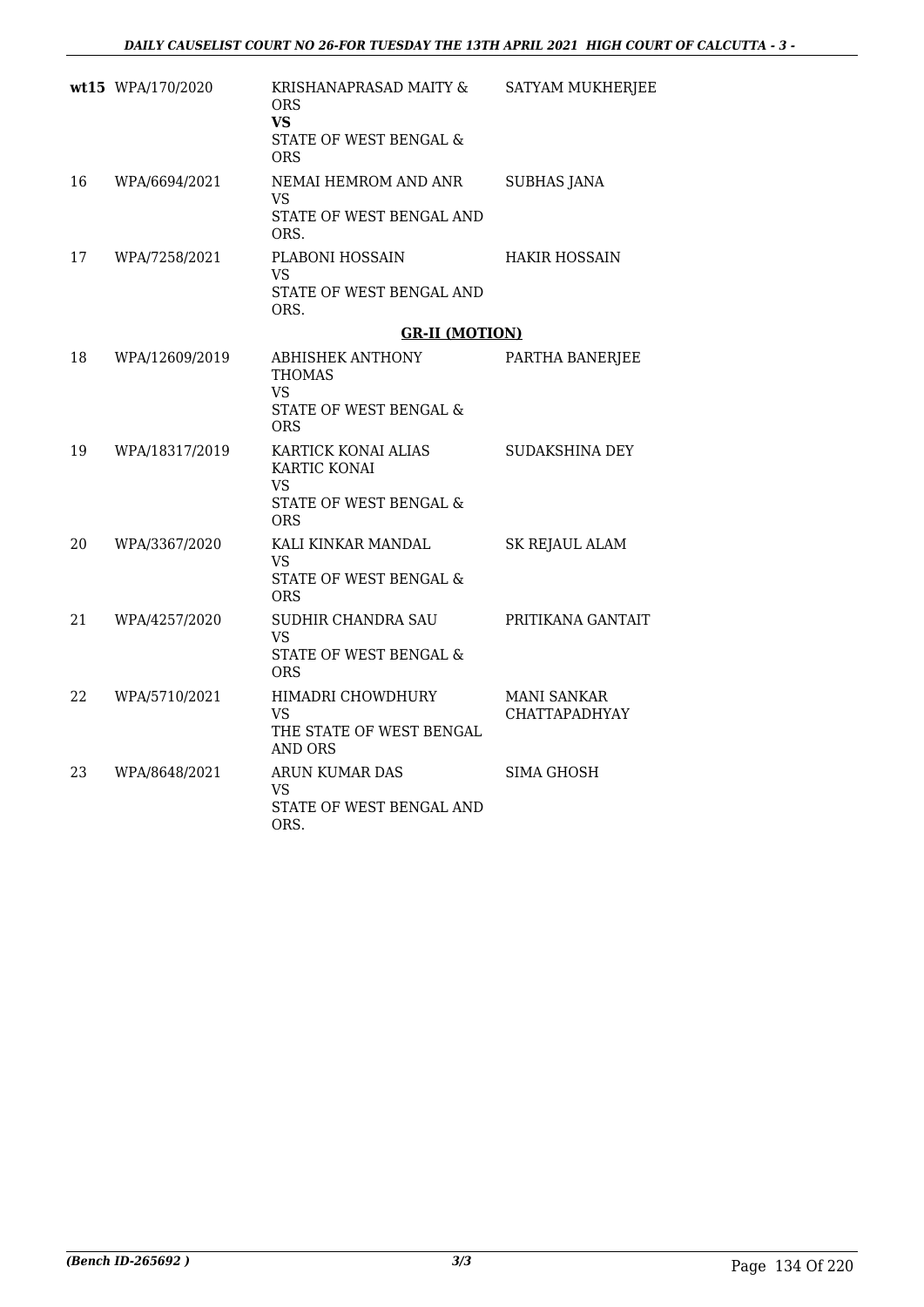

## **Appellate Side**

**DAILY CAUSELIST For Tuesday The 13th April 2021**

### **COURT NO. 15**

### **SINGLE BENCH (SB - VII) AT 10:30 AM HON'BLE JUSTICE RAJARSHI BHARADWAJ (VIA VIDEO CONFERENCE)**

#### **ON AND FROM MONDAY, THE 11TH JANUARY, 2021 - MATTERS (MOTION & HEARING) UNDER ARTICLE 226 OF THE CONSTITUTION RELATING TO PRIMARY EDUCATION UNDER GROUP-II INCLUDING SERVICES AND APPLICATIONS CONNECTED THERETO;**

**MATTERS (MOTION & HEARING) UNDER ARTICLE 226 OF THE CONSTITUTION RELATING TO COLLEGES, UNIVERSITIES AND LIBRARIES UNDER GROUP - II INCLUDING SERVICES AND APPLICATIONS CONNECTED THERETO.**

**HEARING OF WRIT PETITIONS IRRESPECTIVE OF CLASSIFICATION AND APPLICATIONS CONNECTED THERETO.**

**NOTE : EVERY MONDAY AND WEDNESDAY NEW MOTION (2021) WILL BE TAKEN UP SERIALLY.**

**NOTE : EVERY TUESDAY AND THURSDAY MOTION WILL BE TAKEN UP SERIALLY.**

**NOTE : EVERY FRIDAY MOTION AND APPLICATION WILL BE TAKEN UP SERIALLY.**

**NOTE : ON 12TH & 13TH APRIL, 2021 ONLY "NEW MOTION (2021)" WILL BE TAKEN UP SERIALLY.**

**NOTE : MENTIONING WILL BE ALLOWED ONLY ON VIRTUAL MODE AND ON MONDAY & WEDNESDAY.**

### **NOTE : NO UPGRADATION WILL BE ALLOWED.**

**NOTE : MATTERS WILL BE TAKEN UP THROUGH PHYSICAL HEARING ONLY WHEN BOTH THE PARTIES ARE AGREED.**

### **TO BE MENTIONED**

|   | WPA/7019/2019<br>(Extension of Interim (CHAUDHURI)<br>Order) | DR. MRS. INDRANI DATTA<br>VS<br>VIDYASAGAR UNIVERSITY &<br>ORS            | RATUL BISWAS |
|---|--------------------------------------------------------------|---------------------------------------------------------------------------|--------------|
| 2 | WPA/4561/2020<br>(Non-Prosecution)                           | <b>SHASHWATI GIRI</b><br>(MAHAKUL)<br>VS<br>STATE OF WEST BENGAL &<br>ORS | MANIKA ROY   |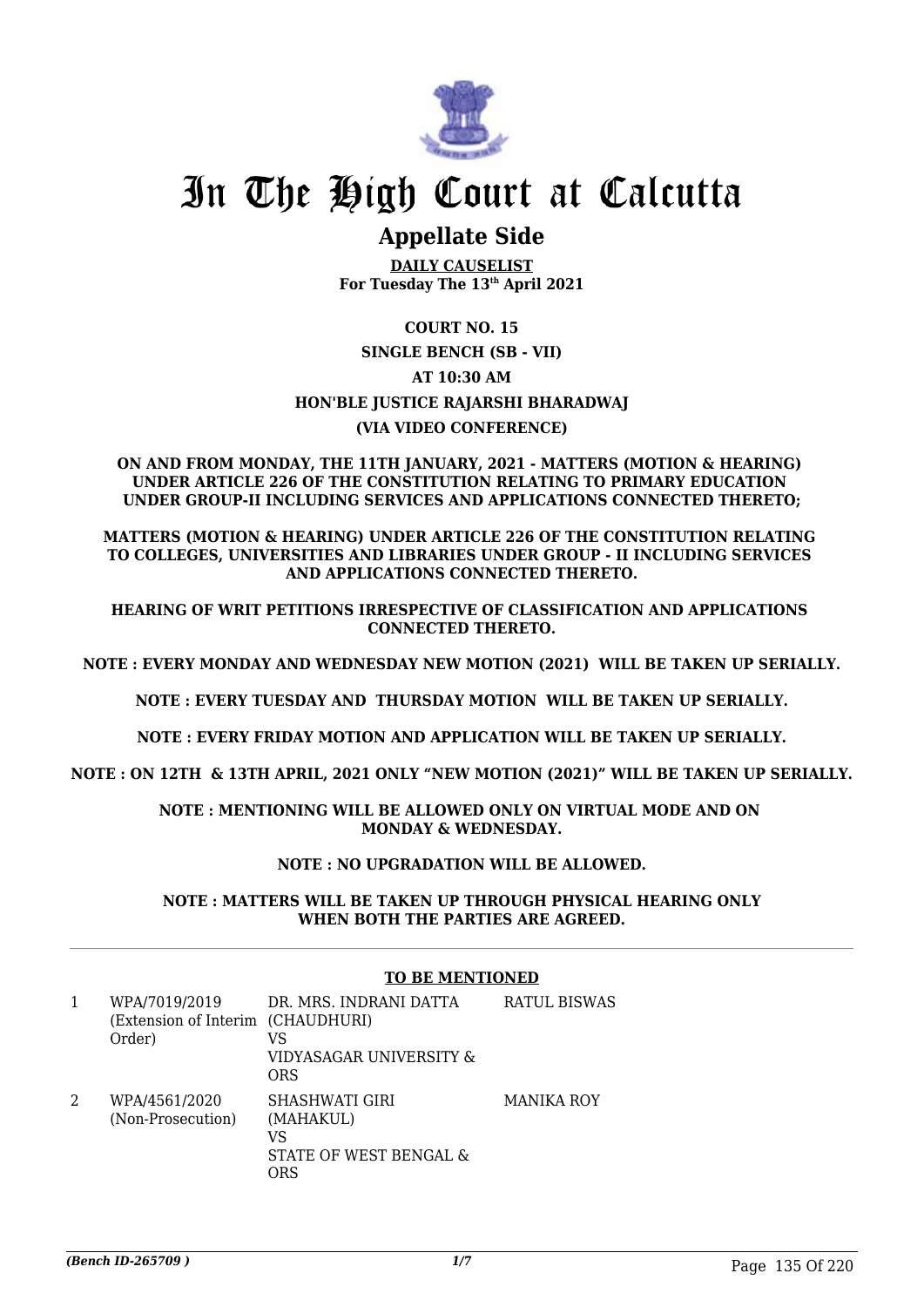| 3  | WPA/5372/2020<br>(Non-Prosecution)              | PROF DHANANJOY DUTTA<br><b>VS</b><br><b>BCKV&amp;ORS</b>                                    | RANAJIT CHATTERJEE                  |
|----|-------------------------------------------------|---------------------------------------------------------------------------------------------|-------------------------------------|
| 4  | WPA/9294/2020<br>(Non-Prosecution)              | DEVANSH BHARADWAJ<br><b>VS</b><br>STATE OF WEST BENGAL<br>AND ORS.                          | SUBHODEEP GHOSH                     |
|    |                                                 | <b>D. EL. EDUCATION</b>                                                                     |                                     |
| 5  | WPA/165/2021<br>(13.04.2021 AT 10:30 VS<br>A.M. | SWARNAJIT BASU AND ORS<br>UNION OF INDIA AND ORS.                                           | SOMESH KR GHOSH                     |
|    | IA NO: CAN/1/2021, CAN/2/2021, CAN/3/2021       |                                                                                             |                                     |
|    |                                                 | <b>NEW MOTION</b>                                                                           |                                     |
|    |                                                 | (2021)                                                                                      |                                     |
| 6  | WPA/6541/2021                                   | RADHASHYAM MONDAL<br><b>VS</b>                                                              | <b>NAMITA BASU</b>                  |
|    |                                                 | STATE OF WEST BENGAL<br>AND ORS.                                                            |                                     |
| 7  | WPA/6958/2021                                   | RINA BRAHMACHARI<br>(BHATTACHARYYA)<br><b>VS</b>                                            | PRADIP KUMAR<br><b>GHOSH</b>        |
|    |                                                 | STATE OF WEST BENGAL<br>AND ORS.                                                            |                                     |
| 8  | WPA/7207/2021                                   | MD ASADUL ISLAM<br><b>VS</b><br>STATE OF WEST BENGAL<br>AND ORS.                            | <b>SHETPARNA RAY</b>                |
| 9  | WPA/7213/2021                                   | MD. SIRAJUL ISLAM<br><b>VS</b><br>STATE OF WEST BENGAL<br>AND ORS.                          | <b>SHETPARNA RAY</b>                |
| 10 | WPA/7246/2021                                   | ASHOK KUMAR DHARA<br><b>VS</b><br>STATE OF WEST BENGAL<br>AND ORS.                          | PANKAJ HALDER                       |
| 11 | WPA/7356/2021                                   | <b>BALARAM GHOSH</b><br>VS<br>STATE OF WEST BENGAL<br>AND ORS.                              | Miss Molly Saha                     |
| 12 | WPA/7430/2021                                   | RAJAT DEY AND OTHERS<br><b>VS</b><br>STATE OF WEST BENGAL<br>AND ORS.                       | <b>SOEMSH KUMAR</b><br><b>GHOSH</b> |
| 13 | WPA/7451/2021                                   | RENUBALA COLLEGE OF<br>EDUCATION AND ANOTHER<br><b>VS</b>                                   | ARKADIPTA<br><b>SENGUPTA</b>        |
|    |                                                 | NATIONAL COUNCIAL FOR<br>TEACHER EDUCATION AND<br><b>ANOTHER</b>                            |                                     |
| 14 | WPA/7475/2021                                   | BASANTI ROUTH AND ANR<br>VS<br><b>VICE</b><br>CHANCELLOR, UNIVERSITY<br>OF CALCUTTA AND ORS | SUBHANKAR<br><b>CHAKRABORTY</b>     |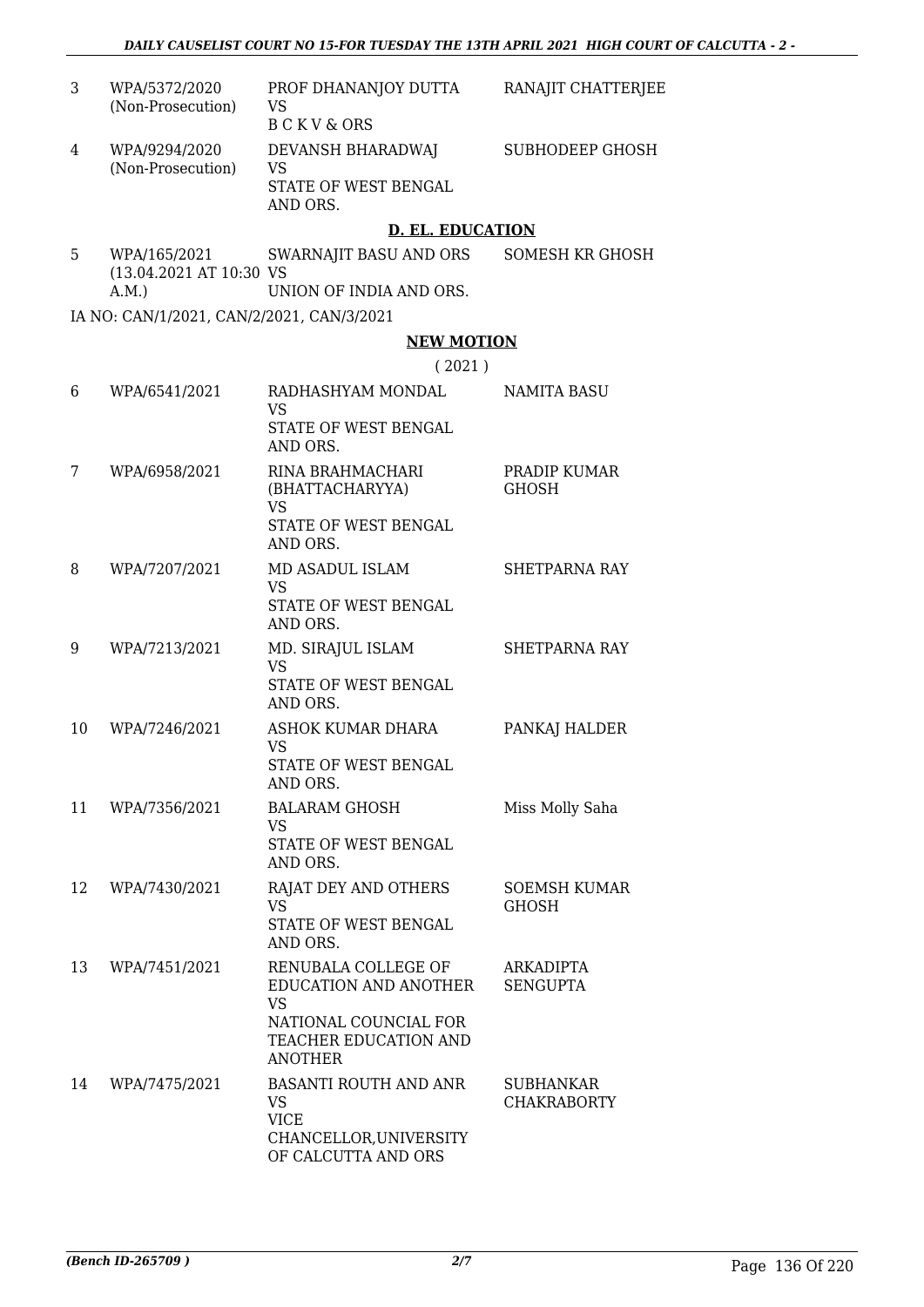| 15 | WPA/7505/2021 | <b>SUMANTA NAYEK</b><br>VS<br>STATE OF WEST BENGAL<br>AND ORS.                                                                                      | <b>SHYAMAL RAY</b>              |
|----|---------------|-----------------------------------------------------------------------------------------------------------------------------------------------------|---------------------------------|
| 16 | WPA/7667/2021 | SUBHASIS REJ AND ORS.<br><b>VS</b><br>STATE OF WEST BENGAL<br>AND ORS.                                                                              | JAYANTA<br><b>BHATTACHARYYA</b> |
| 17 | WPA/7668/2021 | DEBABRATA BHAUMIK<br><b>VS</b><br>STATE OF WEST BENGAL<br>AND ORS.                                                                                  | <b>ASIF DEWAN</b>               |
| 18 | WPA/7671/2021 | PRASANTA KUMIR AND ORS.<br><b>VS</b><br>STATE OF WEST BENGAL<br>AND ORS.                                                                            | JAYANTA<br><b>BHATTACHARYYA</b> |
| 19 | WPA/7672/2021 | ARCHANA KUMBHAKAR AND<br><b>ORS</b><br><b>VS</b><br>STATE OF WEST BENGAL<br>AND ORS.                                                                | <b>ANKITA DEY</b>               |
| 20 | WPA/7675/2021 | <b>MOUSUMI SANTRA</b><br><b>VS</b><br>STATE OF WEST BENGAL<br>AND ORS.                                                                              | SUDIPTA DASGUPTA                |
| 21 | WPA/7679/2021 | <b>SMT ANINDITA DE</b><br>SARKAR@ANINDITA<br><b>BANERJEE</b><br><b>VS</b><br>STATE OF WEST BENGAL<br>AND ORS.                                       | SAMRAT DEY PAUL                 |
| 22 | WPA/7682/2021 | ASSOCIATION OF SCHOOL<br>FINAL MADHYAMIK HIGH<br><b>MADRASA HIGHER</b><br><b>SECONDARY AND ANR</b><br><b>VS</b><br>STATE OF WEST BENGAL<br>AND ORS. | SOHAM DE DHARA                  |
| 23 | WPA/7689/2021 | <b>JADAV GAYEN</b><br>VS<br>STATE OF WEST BENGAL<br>AND ORS.                                                                                        | PANKAJ HALDER                   |
| 24 | WPA/7697/2021 | <b>GOPI NATH SAREN</b><br>VS<br>STATE OF WEST BENGAL<br>AND ORS.                                                                                    | DILIP KUMAR SADHU               |
| 25 | WPA/7701/2021 | USHA LATA PANI<br><b>VS</b><br>STATE OF WEST BENGAL<br>AND ORS.                                                                                     | <b>TIRTHANKAR ROY</b>           |
| 26 | WPA/7704/2021 | <b>BEBI PAL</b><br><b>VS</b><br>STATE OF WEST BENGAL<br>AND ORS.                                                                                    | DEBSOUMYA BASAK                 |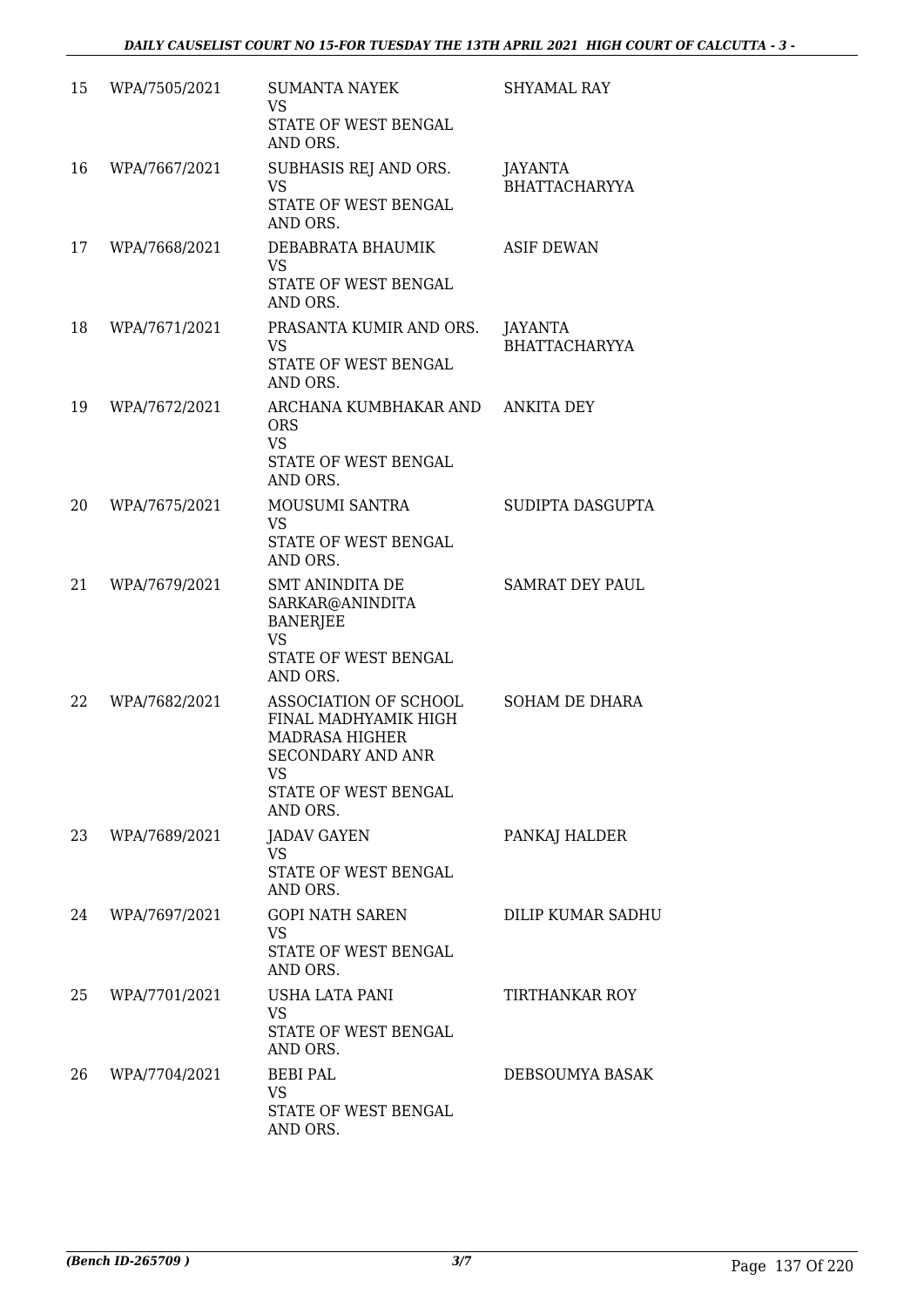| 27 | WPA/7718/2021 | MD.MONIRUL ISLAM AND<br><b>OTHERS</b><br><b>VS</b><br>STATE OF WEST BENGAL<br>AND ORS.            | <b>ABHIK SARKAR</b>                       |
|----|---------------|---------------------------------------------------------------------------------------------------|-------------------------------------------|
| 28 | WPA/7721/2021 | RAGHUNATH DAS<br><b>VS</b><br>STATE OF WEST BENGAL<br>AND ORS.                                    | DIPENDU MONDAL                            |
| 29 | WPA/7739/2021 | UDAY CHAND MONDAL<br><b>VS</b><br>STATE OF WEST BENGAL<br>AND ORS.                                | <b>JYOTI PRAKASH</b><br><b>CHATTERJEE</b> |
| 30 | WPA/7750/2021 | PIPASA BITTAR @ PIPASA<br><b>VBITTAR THANDER</b><br><b>VS</b><br>STATE OF WEST BENGAL<br>AND ORS. | <b>GULSANWARA PERVIN</b>                  |
| 31 | WPA/7763/2021 | RAM PRASAD DAS<br>VS<br>STATE OF WEST BENGAL<br>AND ORS.                                          | <b>DILIP KUMAR</b><br>SHYAMAL             |
| 32 | WPA/7768/2021 | KALIPADA PAL<br>VS.<br>STATE OF WEST BENGAL<br>AND ORS.                                           | <b>DILIP KUMAR</b><br>SHYAMAL             |
| 33 | WPA/7772/2021 | JAMAL UDDIN MONDAL<br><b>VS</b><br>STATE OF WEST BENGAL<br>AND ORS.                               | <b>KAUSHIK</b><br><b>CHOUDHURY</b>        |
| 34 | WPA/7794/2021 | ISHITA DATTA ROTY<br>VS.<br>STATE OF WEST BENGAL<br>AND ORS.                                      | <b>BANDHU BRATA</b><br><b>BHULA</b>       |
| 35 | WPA/7798/2021 | MANGALA MANDAL<br>VS<br>STATE OF WEST BENGAL<br>AND ORS.                                          | <b>BIKRAM BANERJEE</b>                    |
| 36 | WPA/7802/2021 | <b>SUDESHNA PAUL</b><br>VS<br>STATE OF WEST BENGAL<br>AND ORS.                                    | SOUMYA MUKHERJEE                          |
| 37 | WPA/7803/2021 | <b>MOUMITA SARKAR</b><br><b>SAMANTA</b><br>VS<br>STATE OF WEST BENGAL<br>AND ORS.                 | <b>SOUMYA MUKHERJEE</b>                   |
| 38 | WPA/7804/2021 | PALLAVI SENGUPTA AND<br><b>OTHERS</b><br><b>VS</b><br>STATE OF WEST BENGAL<br>AND ORS.            | SOUMYA MUKHERJEE                          |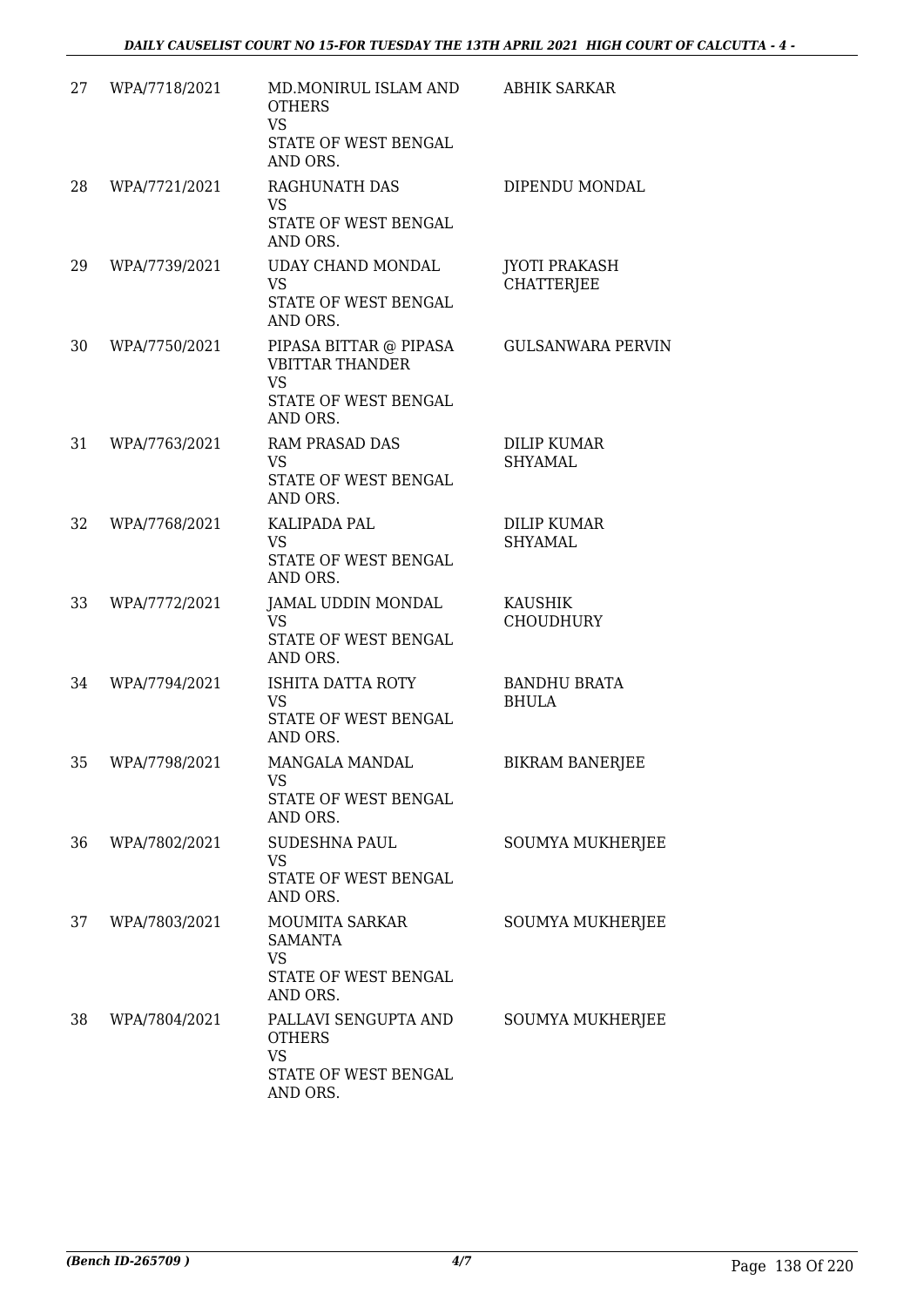| 39 | WPA/7805/2021 | RUPA CHAKRABORTY AND<br><b>ANOTHER</b><br><b>VS</b><br>STATE OF WEST BENGAL<br>AND ORS.    | SOUMYA MUKHERJEE                 |
|----|---------------|--------------------------------------------------------------------------------------------|----------------------------------|
| 40 | WPA/7806/2021 | CHAITALI KUNDU<br><b>VS</b><br>STATE OF WEST BENGAL<br>AND ORS.                            | SOUMYA MUKHERJEE                 |
| 41 | WPA/7822/2021 | KHONDAKAR SHER ALI AND<br>ANR<br><b>VS</b><br>STATE OF WEST BENGAL<br>AND ORS.             | <b>ARUN SHAW</b>                 |
| 42 | WPA/7830/2021 | MILAN CHANDRA SARKAR<br><b>VS</b><br>STATE OF WEST BENGAL<br>AND ORS.                      | SAMARENDRA NATH<br><b>BISWAS</b> |
| 43 | WPA/7833/2021 | <b>SAMPA SARDAR AND ORS</b><br>VS<br>STATE OF WEST BENGAL<br>AND ORS.                      | TAMAL TARU PANDA                 |
| 44 | WPA/7901/2021 | RUNU HALDER AND ORS.<br>VS<br>STATE OF WEST BENGAL<br>AND ORS.                             | TAMAL TARU PANDA                 |
| 45 | WPA/7988/2021 | RENUKA DAS AND ORS<br>VS<br>STATE OF WEST BENGAL<br>AND ORS.                               | <b>GOPA BISWAS</b>               |
| 46 | WPA/7991/2021 | MOSTAKIM SEIKH AND ORS<br><b>VS</b><br>THE STATE OF WEST<br><b>BENGAL AND ORS</b>          | <b>GOPA BISWAS</b>               |
| 47 | WPA/8001/2021 | SUBHAS CHANDRA KUIRY<br><b>AND ORS</b><br>VS<br>THE STATE OF WEST<br><b>BENGAL AND ORS</b> | RAMESHWAR SINHA                  |
| 48 | WPA/8029/2021 | JHUMA BISWAS ALIAS<br><b>JHUMA NASKAR</b><br><b>VS</b><br>STATE OF WEST BENGAL<br>AND ORS. | TANUJA BASAK                     |
| 49 | WPA/8032/2021 | ADITI MONDAL AND ORS.<br>VS<br>STATE OF WEST BENGAL<br>AND ORS.                            | TANUJA BASAK                     |
| 50 | WPA/8037/2021 | IBRAHIM MONDAL AND<br>ORS.<br>VS<br>STATE OF WEST BENGAL<br>AND ORS.                       | <b>GULSANWARA PERVIN</b>         |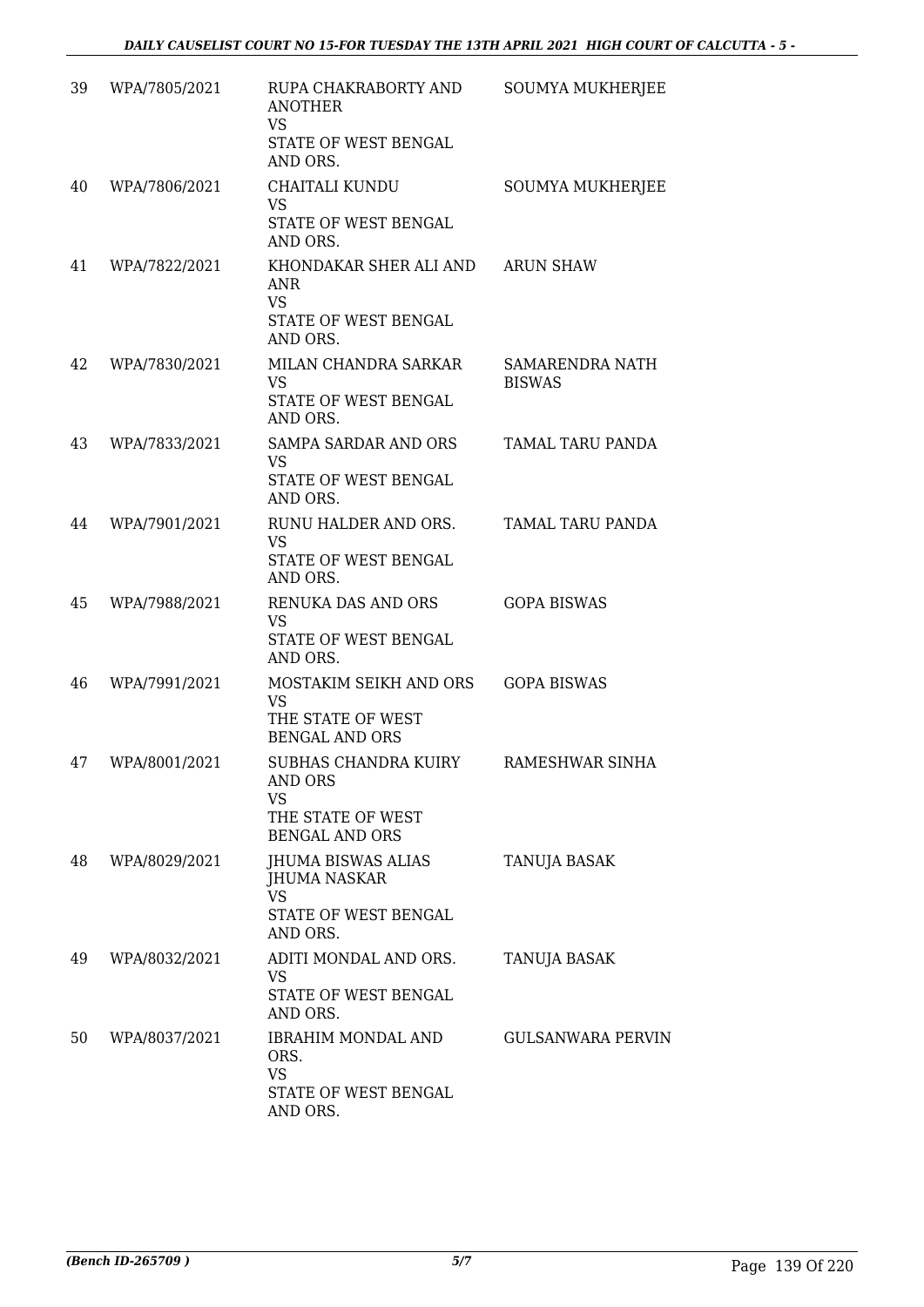| 51 | WPA/8042/2021 | <b>ABDUL BARI</b><br><b>VS</b><br>STATE OF WEST BENGAL<br>AND ORS.                         | <b>SURENDRA KUMAR</b><br>SHARMA            |
|----|---------------|--------------------------------------------------------------------------------------------|--------------------------------------------|
| 52 | WPA/8045/2021 | <b>SHIULI PARVEEN</b><br>VS<br>STATE OF WEST BENGAL<br>AND ORS.                            | <b>SURENDRA KUMAR</b><br><b>SHARMA</b>     |
| 53 | WPA/8046/2021 | <b>MILAN MONDAL</b><br><b>VS</b><br>STATE OF WEST BENGAL<br>AND ORS.                       | <b>SURENDRA KUMAR</b><br>SHARMA            |
| 54 | WPA/8061/2021 | <b>MILAN MONDAL</b><br><b>VS</b><br>STATE OF WEST BENGAL<br>AND ORS.                       | <b>SURENDRA KUMAR</b><br><b>SHARMA</b>     |
| 55 | WPA/8083/2021 | TRISITA GHOSH<br>VS<br>STATE OF WEST BENGAL<br>AND ORS.                                    | K M HOSSAIN                                |
| 56 | WPA/8108/2021 | <b>INDRAJEET BANNERJIE</b><br><b>VS</b><br>STATE OF WEST BENGAL<br>AND ORS.                | KISHWAR RAHAMAN                            |
| 57 | WPA/8135/2021 | <b>GARIB NAWAJ AND</b><br><b>ANOTHER</b><br><b>VS</b><br>STATE OF WEST BENGAL<br>AND ORS.  | <b>AVIROOP</b><br><b>BHATTACHARYA</b>      |
| 58 | WPA/8140/2021 | ANANDA MOHAN SING<br><b>VS</b><br>STATE OF WEST BENGAL<br>AND ORS.                         | DEBASIS DEY                                |
| 59 | WPA/8176/2021 | <b>BULTIGHOSH</b><br>VS<br>UNION OF INDIA AND ORS.                                         | Ali Ahsan Alamgir                          |
| 60 | WPA/8237/2021 | RANJAN SAHA<br><b>VS</b><br>STATE OF WEST BENGAL<br>AND ORS.                               | <b>SALIM AHMED</b><br>LASKAR               |
| 61 | WPA/8240/2021 | ASGAR SAIKH AND ORS.<br>VS<br>STATE OF WEST BENGAL<br>AND ORS.                             | SANTOSH KR.<br><b>CHAKRABARTI</b>          |
| 62 | WPA/8320/2021 | SWAPAN KUMAR KHATUA<br><b>AND ANOTHER</b><br><b>VS</b><br>STATE OF WEST BENGAL<br>AND ORS. | <b>UTTAM KUMAR</b><br><b>BHATTACHARYYA</b> |
| 63 | WPA/8334/2021 | PINKEY DEY<br>VS.<br>STATE OF WEST BENGAL<br>AND ORS.                                      | RAJLAKSHMI GHATAK                          |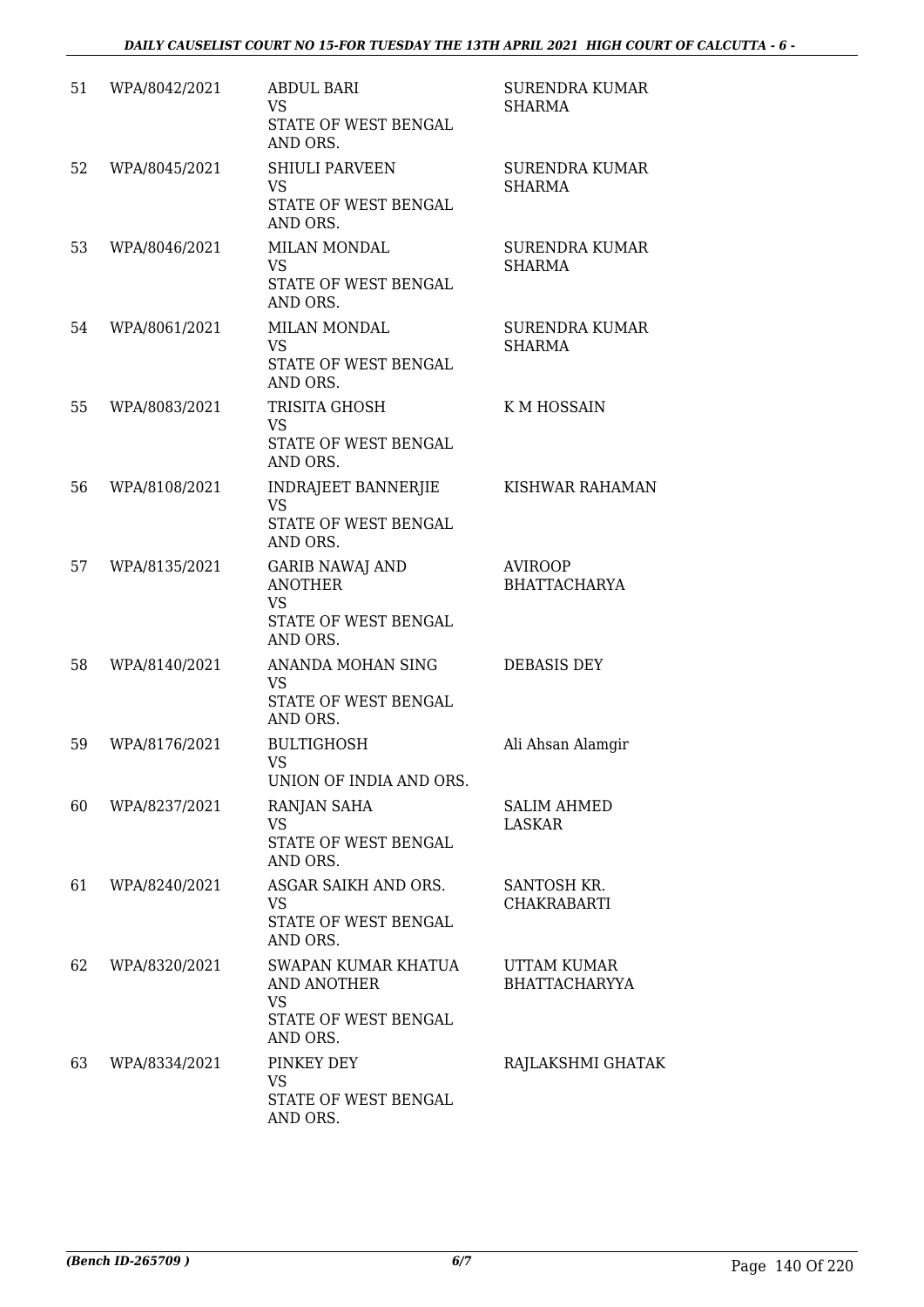| 64 | WPA/8348/2021                    | RAMIJ RAHAMAN<br>VS<br>THE PRESIDENCY<br>UNIVERSITY AND ORS          | UMESH KR SHAW          |
|----|----------------------------------|----------------------------------------------------------------------|------------------------|
| 65 | WPA/8364/2021                    | AVIJIT NATH AND ORS.<br>VS<br>STATE OF WEST BENGAL<br>AND ORS.       | TANUJA BASAK           |
| 66 | WPA/8836/2021<br>(AT 10.30 A.M.) | PRIYANKA KUMARI AND<br>ANR<br>VS<br>STATE OF WEST BENGAL<br>AND ORS. | <b>SUNIT KUMAR ROY</b> |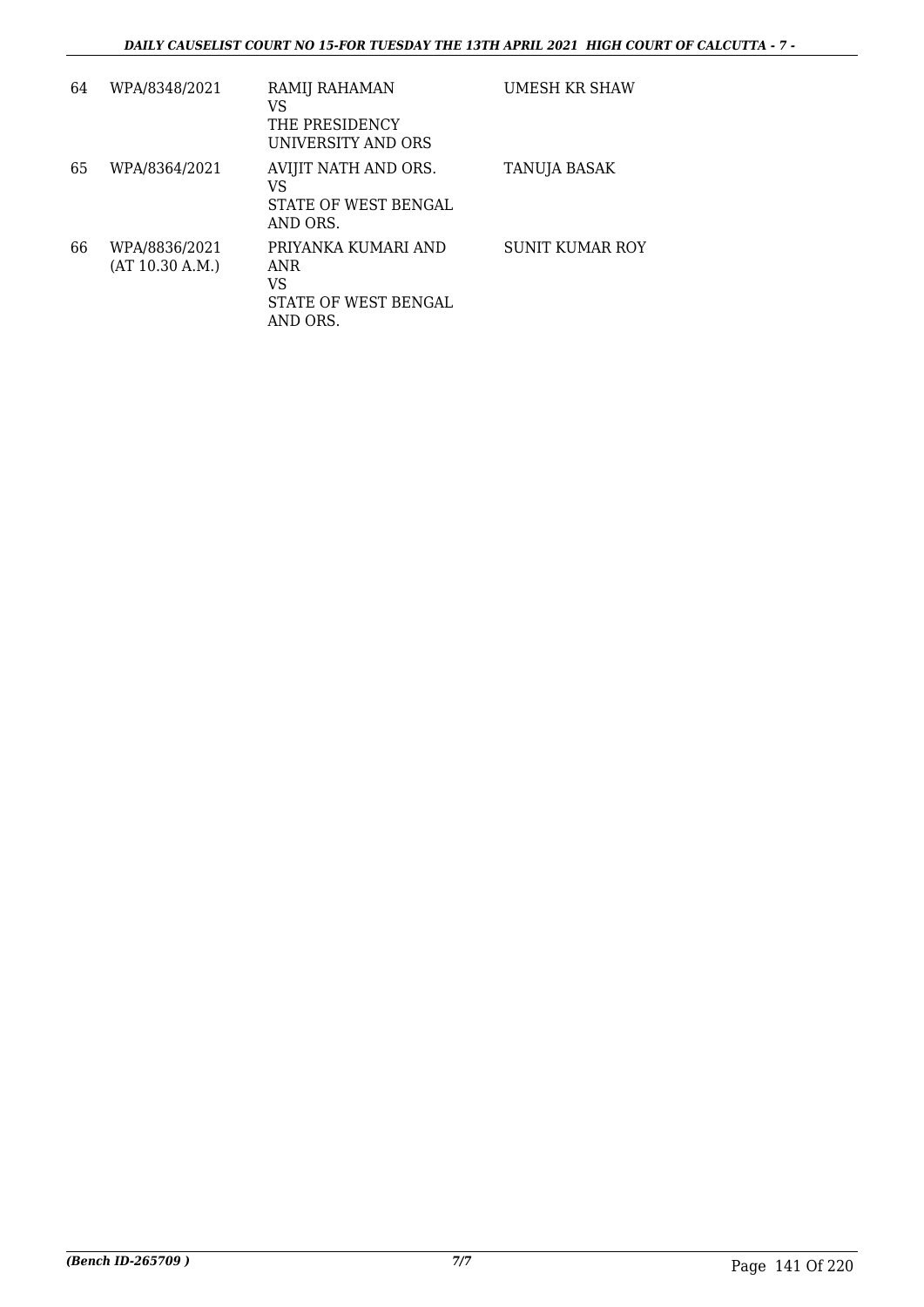

## **Appellate Side**

**DAILY CAUSELIST For Tuesday The 13th April 2021**

**COURT NO. 19**

**SINGLE BENCH (SB - VIII)**

**AT 10:30 AM**

**HON'BLE JUSTICE SHAMPA SARKAR**

**(VIA VIDEO CONFERENCE)**

**ON AND FROM MONDAY, THE 11TH JANUARY, 2021 - ADMISSION AND HEARING OF CIVIL REVISION APPLICATIONS AND APPLICATIONS UNDER ARTICLE 227 OF THE CONSTITUTION INCLUDING APPLICATIONS CONNECTED THERETO [EXCLUDING CIVIL REVISIONS ARISING OUT OF TESTAMENTARY AND EJECTMENT / EVICTION SUITS AND PUBLIC PREMISES (UNAUTHORISED OCCUPANTS) ACT, 1971**

**IF 'HEARING' MATTERS ARE EXHAUSTED, THERAFTER 'MOTION' WILL BE TAKEN UP.**

**NOTE : MENTIONING ONLY ON MONDAYS AT THE FIRST SITTING OF THE COURT.**

**SPECIAL NOTE : 1) NO PHYSICAL MENTIONING WILL BE ALLOWED.**

**SPECIAL NOTE : 2) MATTERS WHICH ARE NOT IN THE LIST BUT HAVE BEEN MENTIONED WILL BE TAKEN UP ON EVERY FRIDAY IN THE FIRST HALF.**

### **NOTE: MATTERS WILL BE TAKEN UP THROUGH PHYSICAL HEARING ONLY WHEN BOTH THE PARTIES ARE AGREED.**

| 1 | CO/3029/2019<br>(NTW) | <b>SABIR MONDAL</b><br>VS<br>UIJALA BIBI & ORS   | <b>JOY CHAKRABORTY</b> |
|---|-----------------------|--------------------------------------------------|------------------------|
| 2 | CO/4107/2019<br>(NTW) | SHIB KINKAR GHOSH<br>VS<br><b>GOUTAM GHOSH</b>   | PRIYANKA SAHA          |
| 3 | CO/4192/2019<br>(NTW) | SUDHIR CHANDRA MALIK<br>VS<br>BEJOLI KOLEY & ORS | <b>SUHRID SUR</b>      |
| 4 | CO/4314/2019          | RANJAN BANERJEE<br>VS<br>CHAITALI BANERJEE       | SUDIPTA DASGUPTA       |
| 5 | CO/42/2020            | SANJAY KUMAR SINHA<br>VS<br>THAKUR SINGH         | <b>PRASUN GHOSH</b>    |
|   |                       |                                                  |                        |

### **EXTENSION OF INTERIM ORDER**

### **URGENT MOTION**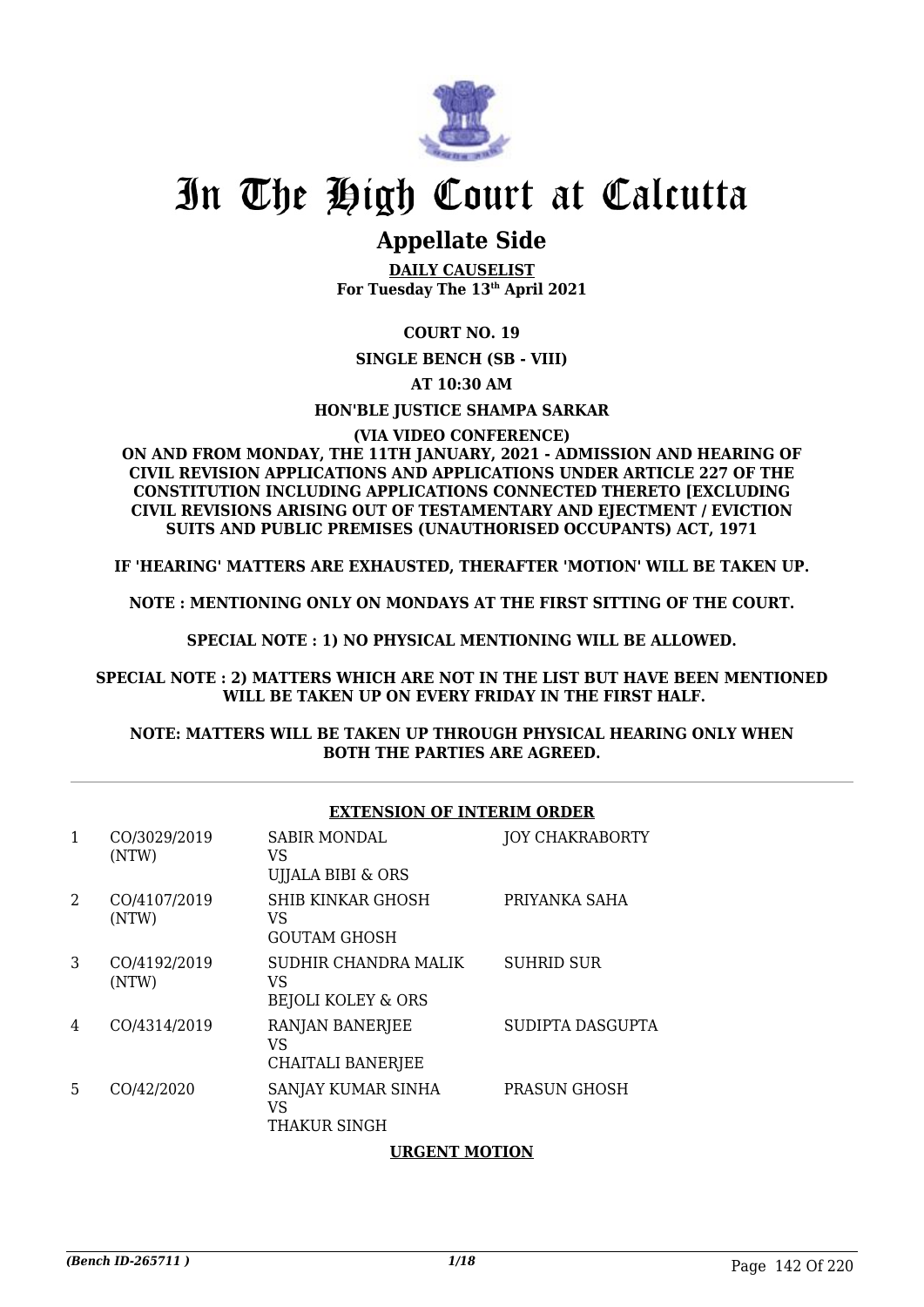| 6  | CO/565/2021 | HALIM CHOWDHURY AND<br><b>ANR</b><br><b>VS</b><br>AI HAJ HAZRAT MOULANA<br><b>SYED MISBAHUL ARUFIN</b><br><b>AND ORS</b> | MAHAMUDUL<br><b>HASSAN</b>          |
|----|-------------|--------------------------------------------------------------------------------------------------------------------------|-------------------------------------|
| 7  | CO/566/2021 | HALIM CHOWDHURY AND<br><b>ANR</b><br><b>VS</b><br>AL HAJ HAZRAT MOULANA<br><b>SYED BISBAUL AREFIN AND</b><br><b>ORS</b>  | MAHAMUDUL<br><b>HASSAN</b>          |
| 8  | CO/587/2021 | rajiv agarwalla and anr<br><b>VS</b><br>jitendra lohia and ors                                                           | roopa seth mitra                    |
| 9  | CO/662/2021 | <b>BIJOY KUMAR MOOKIM</b><br><b>VS</b><br><b>BALGOBIND MOOKIM AND</b><br><b>ORS</b>                                      | <b>SIDDHARTHA</b><br><b>GOSWAMI</b> |
| 10 | CO/697/2021 | <b>DIPAK KUMAR ROY</b><br><b>VS</b><br><b>ASHOK KUMAR ROY AND</b><br>ORS.                                                | PALLAB MHAN<br><b>CHAKRABORTI</b>   |
| 11 | CO/850/2021 | DEVENDRA KUMAR MISHRA<br><b>VS</b><br>RAJENDRA KUAMR MISHRA<br><b>AND ORS</b>                                            | <b>SRITA MUKHERJEE</b>              |
| 12 | CO/880/2021 | KHALIL MONDAL<br><b>VS</b><br><b>STATION MANAGER</b><br>MONTESWAR GROUP<br>ELECTRICITY SUPPLY                            | SNIGDHA SAHA                        |
| 13 | CO/884/2021 | <b>GAUTAM NANDY</b><br>VS<br>ADWAITA CHARAN NUNDY<br>AND ORS.                                                            | TEESHAM DAS                         |
| 14 | CO/886/2021 | <b>ALOK PATWARI</b><br><b>VS</b><br><b>SHIV SHAKTI FOOD</b><br><b>PRODUCTS</b>                                           | PRATYUSH PATWARI                    |
| 15 | CO/900/2021 | SMT SWAPNA SAHA AND<br><b>ANR</b><br><b>VS</b><br><b>SMT KRISHNA PAUL</b>                                                | SATYA MUKHERJEE                     |
| 16 | CO/911/2021 | <b>SANJAY SHAW</b><br><b>VS</b><br>PRATIMA SAHA AND<br><b>OTHERS</b>                                                     | DIPANKAR PAL                        |
| 17 | CO/918/2021 | TANDRA ADHIKARI<br><b>VS</b><br>SANJIDA SULTANA AND<br><b>OTHERS</b>                                                     | <b>ASHRAFUL HUQ</b>                 |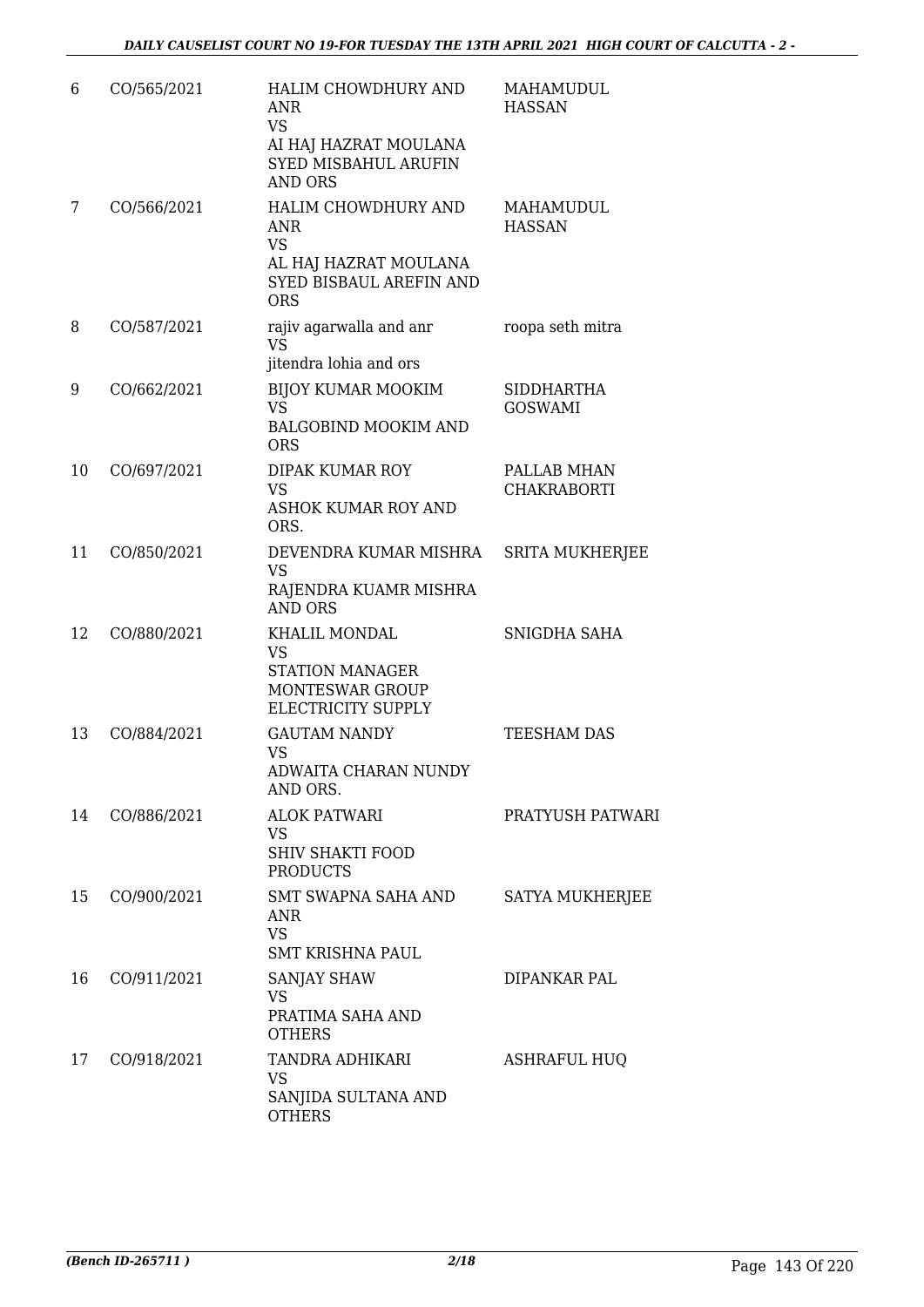| 18 | CO/933/2021                                      | SOMNATH BHOWMIK<br><b>VS</b><br>TINKU BHOWMIK                                                                         | <b>JUIN DUTTA</b><br><b>CHAKRABORTY</b> |
|----|--------------------------------------------------|-----------------------------------------------------------------------------------------------------------------------|-----------------------------------------|
| 19 | CO/942/2021                                      | HIMALAYAN PLYWOOD<br>PRIVATE LIMITED<br>VS<br><b>VERDANT FASHION</b><br>PRIVATE LIMITED AND ORS.                      | <b>TANMOY ROY</b>                       |
|    |                                                  | <b>TOP</b>                                                                                                            |                                         |
| 20 | CO/433/2021                                      | MD. TAMIJUDDIN<br><b>VS</b><br>THE CHIEF EXECUTIVE<br>OFFICER, BOARD OF<br><b>WAKFS WEST BENGAL AND</b><br><b>ORS</b> | <b>SARBANANDA</b><br><b>SANYAL</b>      |
| 21 | CO/549/2021                                      | A.N. JOHN PVT LTD<br><b>VS</b><br>L.I.C.I. AND ANR                                                                    | MANWENDRA SINGH<br><b>YADAV</b>         |
|    |                                                  | <b>NEW MOTION</b>                                                                                                     |                                         |
| 22 | CO/416/2019                                      | OM PRAKASH JHAWAR                                                                                                     | REEMA COOMAR                            |
|    |                                                  | <b>VS</b><br>KANA DUTTA & ORS.                                                                                        |                                         |
|    | IA NO: CAN/1/2019(Old No:CAN/12275/2019)         |                                                                                                                       |                                         |
| 23 | CO/254/2021<br>(19/04/2021)                      | PRANABESH MONDAL AND<br><b>ANOTHER</b><br>VS<br><b>INDRAPRASTHA</b><br>DEVELOPER AND OTHERS                           | <b>SUBRATA</b><br><b>MOOKHERJEE</b>     |
|    | IA NO: CAN/1/2021                                |                                                                                                                       |                                         |
| 24 | CO/288/2021<br>$(20/04/2021)$ (AT<br>12:30 P.M.) | <b>GUNJAN JAISWAL</b><br>VS<br>SANJAY JAISWAL                                                                         | DIANA GHOSH<br><b>DASTIDAR</b>          |
| 25 | CO/470/2021                                      | KAZI EQUEBAL HOSSAIN<br>VS<br>JOGMAYA GHOSH AND ORS                                                                   | DYUTIMAN BANERJEE                       |
| 26 | CO/490/2021                                      | <b>SUKDEV SAHA@SUKDEB</b><br>SAHA<br><b>VS</b><br>TUSHAR KANTI SENGUPTA                                               | <b>MARY DUTTA</b>                       |
| 27 | CO/500/2021                                      | <b>AMIT KAR</b><br>VS.<br>KOYEL DEY (KAR)                                                                             | DEBASISH KAR                            |
| 28 | CO/509/2021                                      | SAILEN MUKHERJEE<br>VS<br><b>GOUTAM CHATTERJEE @</b><br><b>ASHOKE</b>                                                 | <b>BARUN KUMAR</b><br>SAMANTA           |
| 29 | CO/511/2021                                      | <b>SOMNATH</b><br>BHATTACHARJEE AND ANR<br>VS<br>THE AUTHORISED OFFICER                                               | PRASANTA KUMAR<br>PARKRASHI             |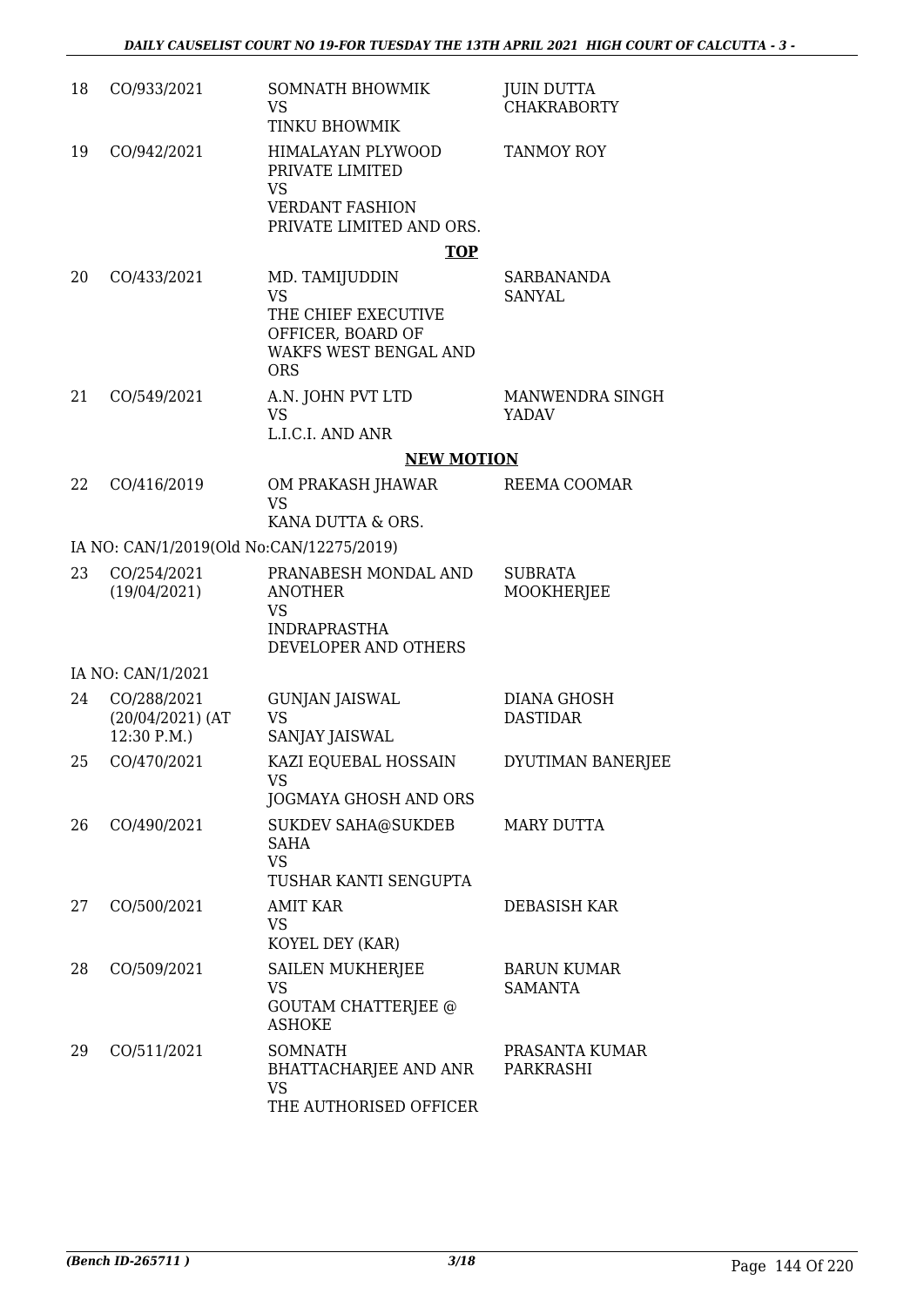| 30 | CO/514/2021                    | SAROJ KUMAR NANDI<br><b>VS</b><br><b>GOURHARI NANDI</b>                                              | <b>SAGARMAY GHOSH</b>                 |
|----|--------------------------------|------------------------------------------------------------------------------------------------------|---------------------------------------|
| 31 | CO/523/2021<br>(AT 12:00 NOON) | ARUN KUMAR AGARWAL<br><b>AND ORS</b><br><b>VS</b><br>KALPANA BANERJEE AND<br><b>ORS</b>              | PRAJAININ DAS                         |
| 32 | CO/541/2021                    | <b>BHOLANATH GOSWAMI</b><br><b>VS</b><br>HIRALAL KEDIA AND ORS.                                      | <b>AMITABHA GHOSH</b>                 |
| 33 | CO/543/2021                    | <b>BIJOY KRISHNA BANERJEE</b><br><b>VS</b><br><b>DIPTI DAS</b>                                       | <b>SANKAR NARAYAN</b><br>SAHA         |
| 34 | CO/558/2021                    | SK. BOLDO @ SK. ABDUL<br><b>RASID</b><br><b>VS</b><br>MORJINA BEGUM                                  | SK. TOSLIM ALI                        |
| 35 | CO/560/2021                    | <b>SIRAJ MOLLA</b><br><b>VS</b><br>SIDDIK MOLLA                                                      | <b>ALOK KUMAR POIRA</b>               |
| 36 | CO/576/2021                    | <b>GEORGE DANIEL</b><br><b>VS</b><br>MD. SHAMIM                                                      | <b>SOHINI</b><br><b>BHATTACHARYYA</b> |
| 37 | CO/598/2021                    | SANTOSH CHATTERJEE<br><b>AND ANR</b><br><b>VS</b><br>SUSHIL CHATTOPADHYAY<br><b>AND ORS</b>          | <b>TIRTHA PATI</b><br><b>ACHARYYA</b> |
| 38 | CO/599/2021                    | LIPA SINHA (SINHA ROY)<br><b>VS</b><br><b>BIKRAM KESHARI SINHA</b>                                   | MAHABOOB AHMED                        |
| 39 | CO/604/2021                    | MRS MAMULI BISWAS<br>VS<br>THE MANAGER,<br>SAKTINAGAR SAMABAYA<br>KRISHI UNNYAN SAMITY<br><b>LTD</b> | <b>DIGANTA DAS</b>                    |
| 40 | CO/605/2021                    | <b>TUHIN DAS</b><br><b>VS</b><br>CASTLE LIQUORS PVT LTD<br><b>AND ORS</b>                            | ASIF SOHAIL<br><b>TARAFDAR</b>        |
| 41 | CO/609/2021                    | ALOKE KUMAR BERA<br><b>VS</b><br>ASHIOKE KUMAR BERA<br><b>AND ORS</b>                                | SUDIPTA MONDAL                        |
| 42 | CO/611/2021                    | APARESH ADHIKARI AND<br><b>ORS</b><br><b>VS</b><br>DIPAK KUMAR KAR AND<br><b>ORS</b>                 | ANIRUDDHA<br><b>BHATTACHARYA</b>      |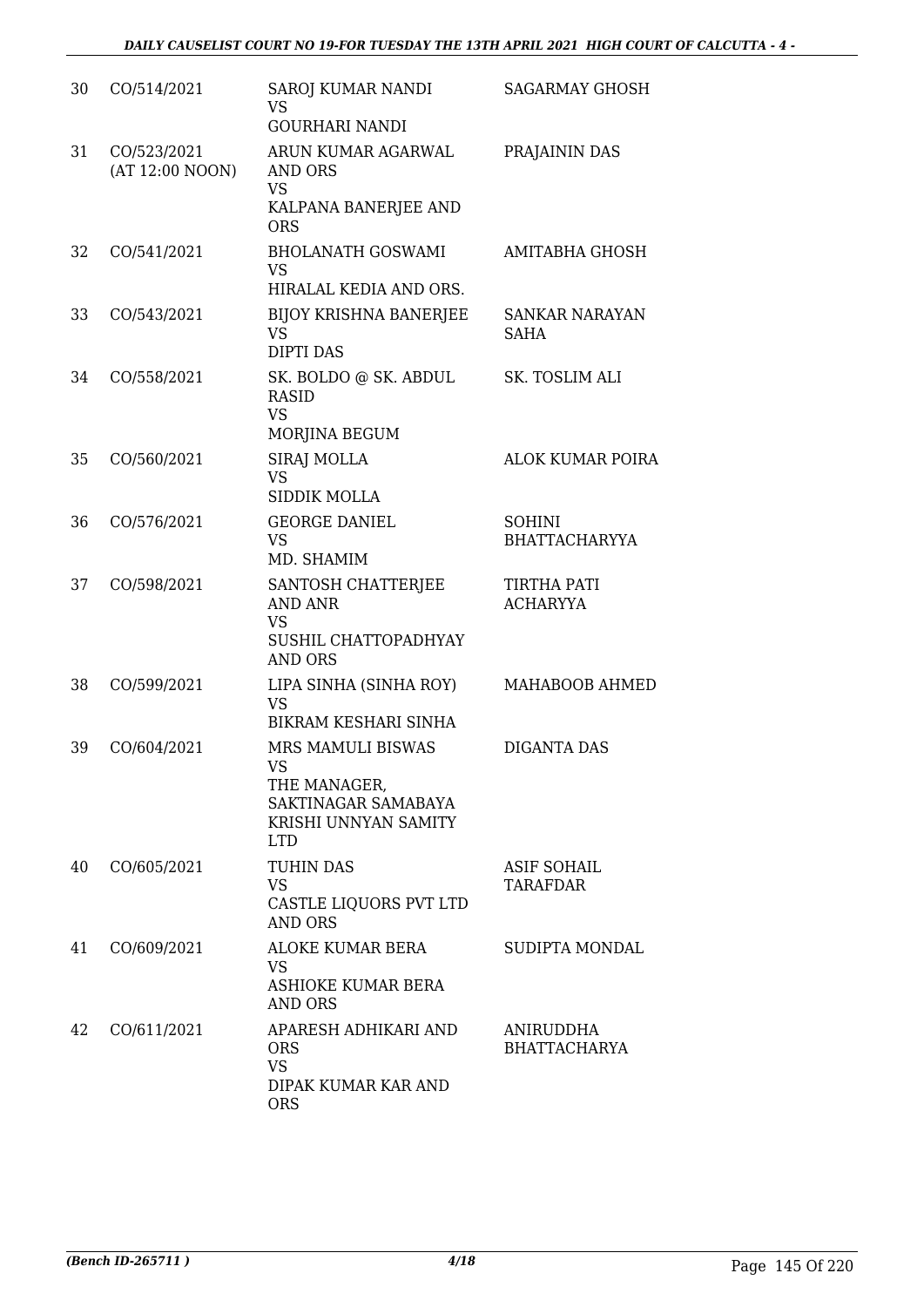| 43 | CO/612/2021 | BIMAL MANNA AND ANR<br>VS<br>DIPAK KUMAR SHAW AND<br><b>ORS</b>                            | SK MUSTAK ALI                |
|----|-------------|--------------------------------------------------------------------------------------------|------------------------------|
| 44 | CO/622/2021 | LAL MOHAN KULSI AND<br><b>ANR</b><br><b>VS</b><br><b>SUNIL GHOSH AND ORS</b>               | <b>SUKUMAR SARKAR</b>        |
| 45 | CO/626/2021 | SUBHASH CHANDRA JANA<br><b>VS</b><br>NISHI KANTA JANA AND<br><b>ORS</b>                    | RADHASHYAM MAITI             |
| 46 | CO/627/2021 | SYED ABDUL RAHAMNAN<br><b>VS</b><br>MOHAR DASCHOUDHURI                                     | PRADYOT KUMAR<br><b>DAS</b>  |
| 47 | CO/628/2021 | <b>BAIJNATH MAHATO</b><br><b>VS</b><br><b>MANJU MAHATO</b>                                 | RAMESHWAR SINHA              |
| 48 | CO/630/2021 | PRABHANGSHU KUMAR<br>MAITY<br><b>VS</b><br>TUSHAR KANTI MAITY AND<br><b>ANR</b>            | KAPIL CHANDRA<br><b>SHOO</b> |
| 49 | CO/631/2021 | SUTAPA MUKHERJEE AND<br><b>ANR</b><br><b>VS</b><br><b>KAMAL KUMAR</b><br>MUKHERJEE AND ANR | <b>MANAS DASGUPTA</b>        |
| 50 | CO/634/2021 | KARTICK KANCHRA<br><b>VS</b><br>MAIDUL ISLAM MOLLA AND<br><b>ORS</b>                       | ANINDITA HALDER              |
| 51 | CO/636/2021 | MD ISHAQUE MADANI AND<br><b>ANR</b><br>VS<br>ABDUL LATIF SARKAR                            | Shibasis Chatterjee          |
| 52 | CO/637/2021 | <b>BISWANATH DEY</b><br><b>VS</b><br>TAPAN KUNDU AND ORS                                   | <b>ABHIJIT RAY</b>           |
| 53 | CO/638/2021 | LAV PAL LALIAS PRABIR<br>PAL AND ANR<br><b>VS</b><br>THE CHIEF EXECUTIVE<br><b>OFFICER</b> | SAGNIK CHATTERJEE            |
| 54 | CO/641/2021 | SK. SAMSUR RAHMAN<br>ALIAS SHUMSUR RAHAMAN<br><b>VS</b><br>THE BOARD OF WAKF AND<br>ORS.   | <b>SALMA SULTANA</b><br>SHAH |
| 55 | CO/644/2021 | NUCLEAR PAUL<br>VS<br>MRIDULA BARMAN                                                       | ANJANA BANERJEE              |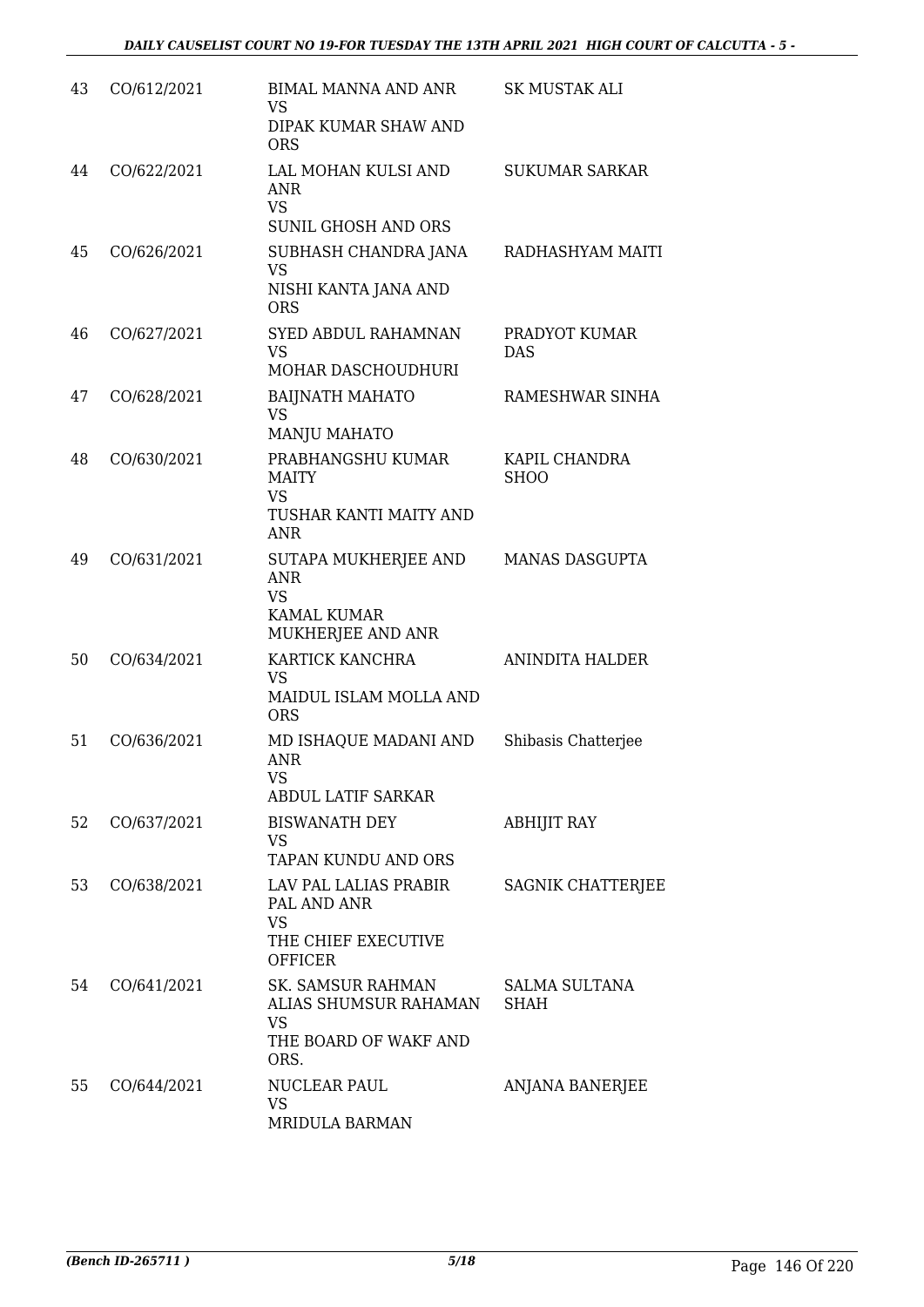| 56 | CO/647/2021 | SHAYAMA PRASAD POREL<br><b>VS</b><br><b>BASHANTI POREL AND ORS</b>                                                                                                                               | <b>SK TOSLIM ALI</b>               |
|----|-------------|--------------------------------------------------------------------------------------------------------------------------------------------------------------------------------------------------|------------------------------------|
| 57 | CO/648/2021 | SIRAJ MIDDYA AND ORS<br><b>VS</b><br><b>INSAN MIDDYA AND ORS</b>                                                                                                                                 | <b>SK TOSLIMA ALI</b>              |
| 58 | CO/649/2021 | REHANA BIBI ALIAS<br><b>SUNDARI BIBI</b><br><b>VS</b><br>TANJILA BEGUM                                                                                                                           | <b>SONALI DAS</b>                  |
| 59 | CO/651/2021 | <b>MOMIN BISWAS</b><br><b>VS</b><br><b>SK MANSUR ALI AND ORS</b>                                                                                                                                 | <b>SONALI DAS</b>                  |
| 60 | CO/654/2021 | SAYANTANI GHOSH<br><b>VS</b><br>SUKESH RANJAN KOLEY                                                                                                                                              | MAHABOOB AHMED                     |
| 61 | CO/658/2021 | SAJEDUR RAHAMAN REP BY<br><b>HASIBUR RAHAMAN AND</b><br><b>ORS</b><br><b>VS</b><br>MD NAJIRUDDIN AND ORS                                                                                         | <b>SAIFUL ALAM</b>                 |
| 62 | CO/659/2021 | sibrani ghosh since deceased<br>rep by bandana pal and ors<br><b>VS</b><br>barun chgakraborty and ans                                                                                            | diptendu majumder                  |
| 63 | CO/663/2021 | <b>MOMIN BISWAS</b><br><b>VS</b><br>TANJILA BEGUM AND ORS                                                                                                                                        | <b>SONALI DAS</b>                  |
| 64 | CO/664/2021 | MAA MANGAL CHANDI<br><b>BRICK FIELD PVT LTD REP</b><br>BY MOHIT LAL GHOSH AND<br><b>ORS</b><br><b>VS</b><br>SMT ANJALI SINGH LEGAL<br>HAIR OF KANTA PRASAD<br>SINGH (DECEASED) AND<br><b>ORS</b> | <b>SREYA</b><br><b>CHAKRABORTY</b> |
| 65 | CO/666/2021 | <b>SUMAN ROY</b><br><b>VS</b><br><b>SUDESHNA ROY</b>                                                                                                                                             | SOVAN DASGUPTA                     |
| 66 | CO/667/2021 | shyamal kumar saha<br><b>VS</b><br><b>CHIEF EXECUTIVE OFFICER</b><br><b>BOARD OF WAKF WEST</b><br><b>BENGAL AND ORS</b>                                                                          | <b>IFTEKAR MUNSHI</b>              |
| 67 | CO/668/2021 | <b>BIKASH DAS</b><br><b>VS</b><br>CHIEF EXECUTIVE OFFICER<br><b>BOARD OF WAKF AND ORS</b>                                                                                                        | <b>FATIMA HASSAN</b>               |
| 68 | CO/669/2021 | <b>DULAL SHAIKH</b><br><b>VS</b><br><b>CHIEF EXECUTIVE</b><br>OFFIICER OF WAKFS AND<br><b>ORS</b>                                                                                                | DEBABRATA ROY                      |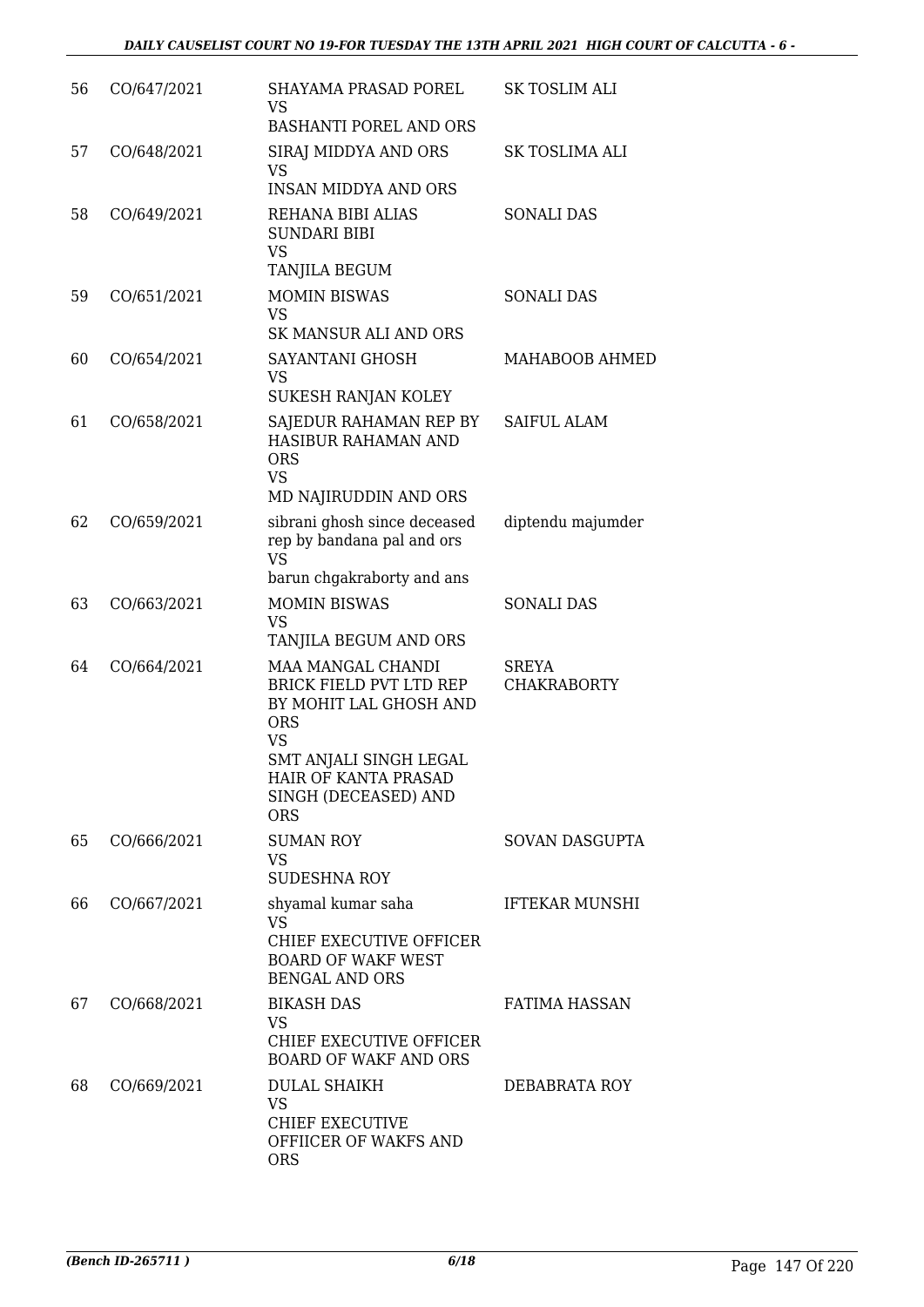| 69 | CO/670/2021 | SHIPRA GHOSH<br>VS<br>KAMAL NANDY AND ORS                                                                                                     | Omar Faruk Gazi                       |
|----|-------------|-----------------------------------------------------------------------------------------------------------------------------------------------|---------------------------------------|
| 70 | CO/675/2021 | CHANDRANATH GANGULY<br><b>VS</b><br><b>RASHIDUL SK AND ANR</b>                                                                                | <b>SUBHAS CHANDAR</b><br><b>DUTTA</b> |
| 71 | CO/678/2021 | SASWATI MUKHOPADHAYA<br><b>VS</b><br>TANMOY MUKHOPADHAYAY                                                                                     | PRAJAYINI DAS                         |
| 72 | CO/679/2021 | DIPAK HARI AND ORS<br><b>VS</b><br>RENU MOHTA AND ORS                                                                                         | ASIS BHATTACHARYA                     |
| 73 | CO/680/2021 | <b>BUJU SEKH ALIAS RUJU</b><br><b>SEKH</b><br><b>VS</b><br>AMIR SEKH AND ANR                                                                  | <b>ANIRBAN DAS</b>                    |
| 74 | CO/683/2021 | KAUSHALYA PANDEY<br><b>VS</b><br>JAHARLAL HATI AND ORS                                                                                        | DEBJANI SENGUPTA                      |
| 75 | CO/684/2021 | SANTOSH MAHATO AND<br><b>ORS</b><br><b>VS</b><br><b>GANDHARAJ MAHATO</b><br>LEGAL HEIR OF KHANDU<br><b>MAHATO (SINCE</b><br>DEACESED) AND ORS | Nemai Chandra Saha                    |
| 76 | CO/685/2021 | KANU GOPAL DAS AND ORS<br><b>VS</b><br>SIRDHARTHA KRISHNA DAS<br><b>AND ORS</b>                                                               | SRIKANTA DATTA                        |
| 77 | CO/686/2021 | <b>BANDANA DAS</b><br><b>VS</b><br>MANJU SEN AND ORS                                                                                          | <b>SUSHANTA KUMAR</b><br>LAHA         |
| 78 | CO/688/2021 | HASNEHARA BIBI AND ORS<br><b>VS</b><br>CHANDBANU BIBI, LEGAL<br><b>HEIR OF TAHID</b><br>MIRZA(DECEASED) AND<br><b>ORS</b>                     | MD. YAMIN ALI                         |
| 79 | CO/690/2021 | REHANA KHATUN<br><b>VS</b><br><b>ARUNIMA AHMED</b>                                                                                            | <b>SUKANTA DAS</b>                    |
| 80 | CO/694/2021 | ARUP RATAN GOOPTU<br>VS.<br><b>ANIL RATHI</b>                                                                                                 | <b>GARGI MANNA</b>                    |
| 81 | CO/696/2021 | NIMAI MONDAL @ NIMAI<br>CHANDRA MONDAL AND<br><b>OTHERS</b><br><b>VS</b><br><b>JOYDEB PAL</b>                                                 | <b>SALONI</b><br><b>BHATTACHARJEE</b> |
| 82 | CO/701/2021 | SURAJIT SADHUKHAN<br><b>VS</b><br>ASIF KHAN ALIAS NABI<br><b>KHAN</b>                                                                         | MS FATIMA HASSAN                      |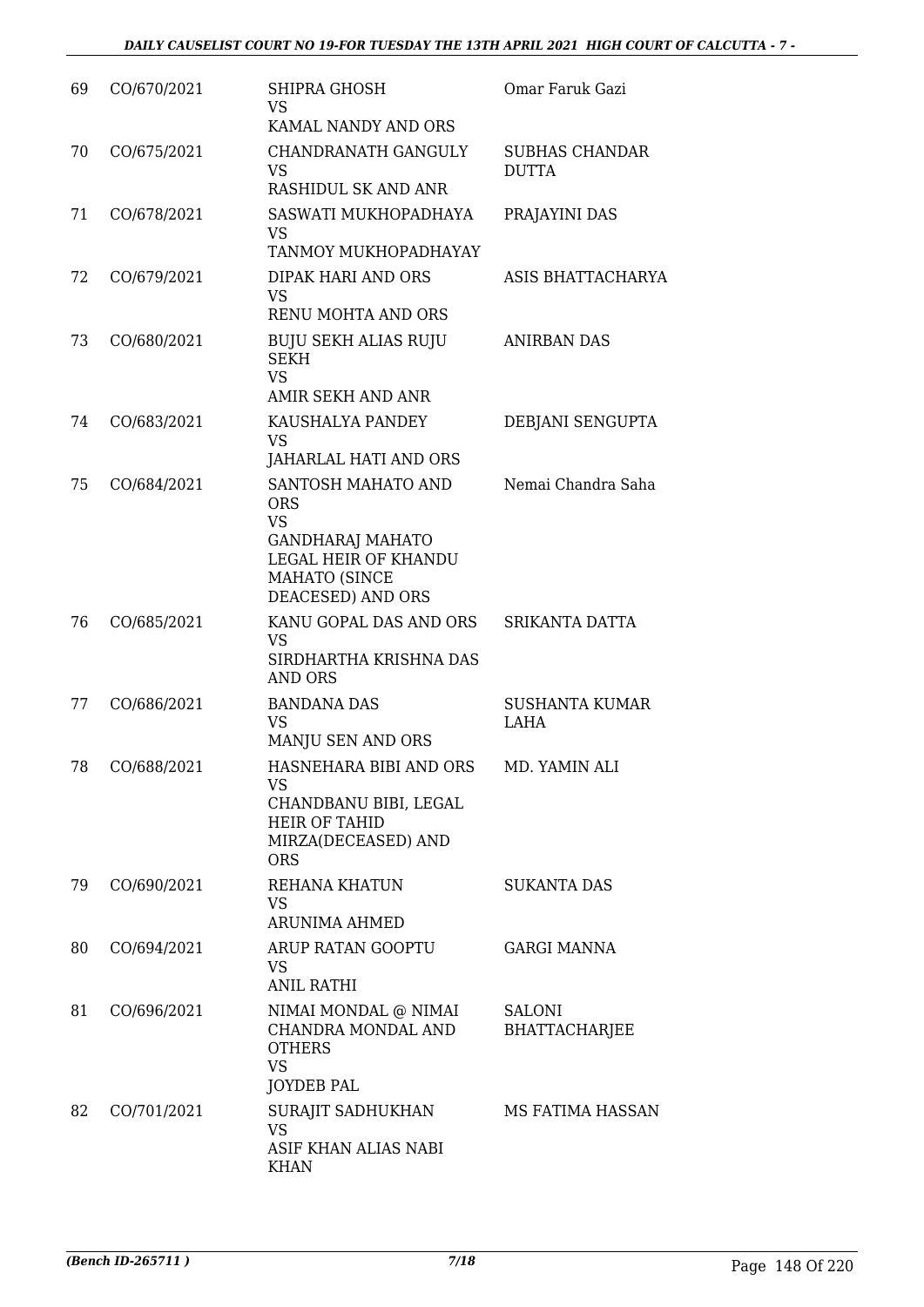| 83 | CO/704/2021 | MANJU SHAW AND ORS<br><b>VS</b><br>ALPANA GANGULY AND<br><b>ORS</b>                            | ASISH KUMAR DUTTA                     |
|----|-------------|------------------------------------------------------------------------------------------------|---------------------------------------|
| 84 | CO/707/2021 | PRABHAS MONDAL<br><b>VS</b><br>SHIKHA BARUI AND<br><b>OTHERS</b>                               | AMAL KUMAR SAHA                       |
| 85 | CO/709/2021 | NIRAPADA HAZRA AND<br><b>OTHERS</b><br><b>VS</b><br><b>SEKH SARFUDDIN AND</b><br><b>OTHERS</b> | ANIRBAN DUTTA                         |
| 86 | CO/713/2021 | NIRAPADA HAZRA AND<br><b>OTHERS</b><br><b>VS</b><br><b>SEKH SARFUDDIN AND</b><br><b>OTHERS</b> | ANIRBAN DATTA                         |
| 87 | CO/715/2021 | <b>SUKUMAR SETH AND</b><br><b>OTHERS</b><br><b>VS</b><br>REKHA SHARMA AND<br><b>OTHERS</b>     | <b>GOUR BARAN SAU</b>                 |
| 88 | CO/722/2021 | MEGHNAD MONDAL<br><b>VS</b><br>MANORANJAN KALI AND<br><b>ORS</b>                               | <b>SUJJIT BHUNIA</b>                  |
| 89 | CO/723/2021 | THE KOLKATA MUNICIPAL<br>CORPORATION<br><b>VS</b><br>M/S. REDROSE<br>DEVELOPERS PVT LTD        | <b>DWIJADAS</b><br><b>CHAKRABORTY</b> |
| 90 | CO/725/2021 | THE KOLKATA MUNICIPAL<br>CORP.<br><b>VS</b><br>SUMIT CHOWDHURY AND<br><b>ANR</b>               | <b>DWIJADAS</b><br><b>CHAKRABORTY</b> |
| 91 | CO/728/2021 | AMIT KUMAR PRADHAN<br><b>VS</b><br>TRIPTI PRADHAN NEE<br><b>DEBNATH</b>                        | <b>GOPAL MONDAL</b>                   |
| 92 | CO/729/2021 | <b>DILIP ADHIKARY</b><br><b>VS</b><br>PAROMITA ADHIKARY                                        | MUKESH KUMAR<br><b>SAHA</b>           |
| 93 | CO/730/2021 | THE KOLKATA MUNICIPAL<br><b>CORPORATION</b><br><b>VS</b><br>M/S. GOPAL RESIDENCY               | <b>DWIJADAS</b><br><b>CHAKRABORTY</b> |
| 94 | CO/734/2021 | <b>MILAN MANDAL</b><br><b>VS</b><br>KUTTU MANDAL AND ORS                                       | SURANJAN MANDAL                       |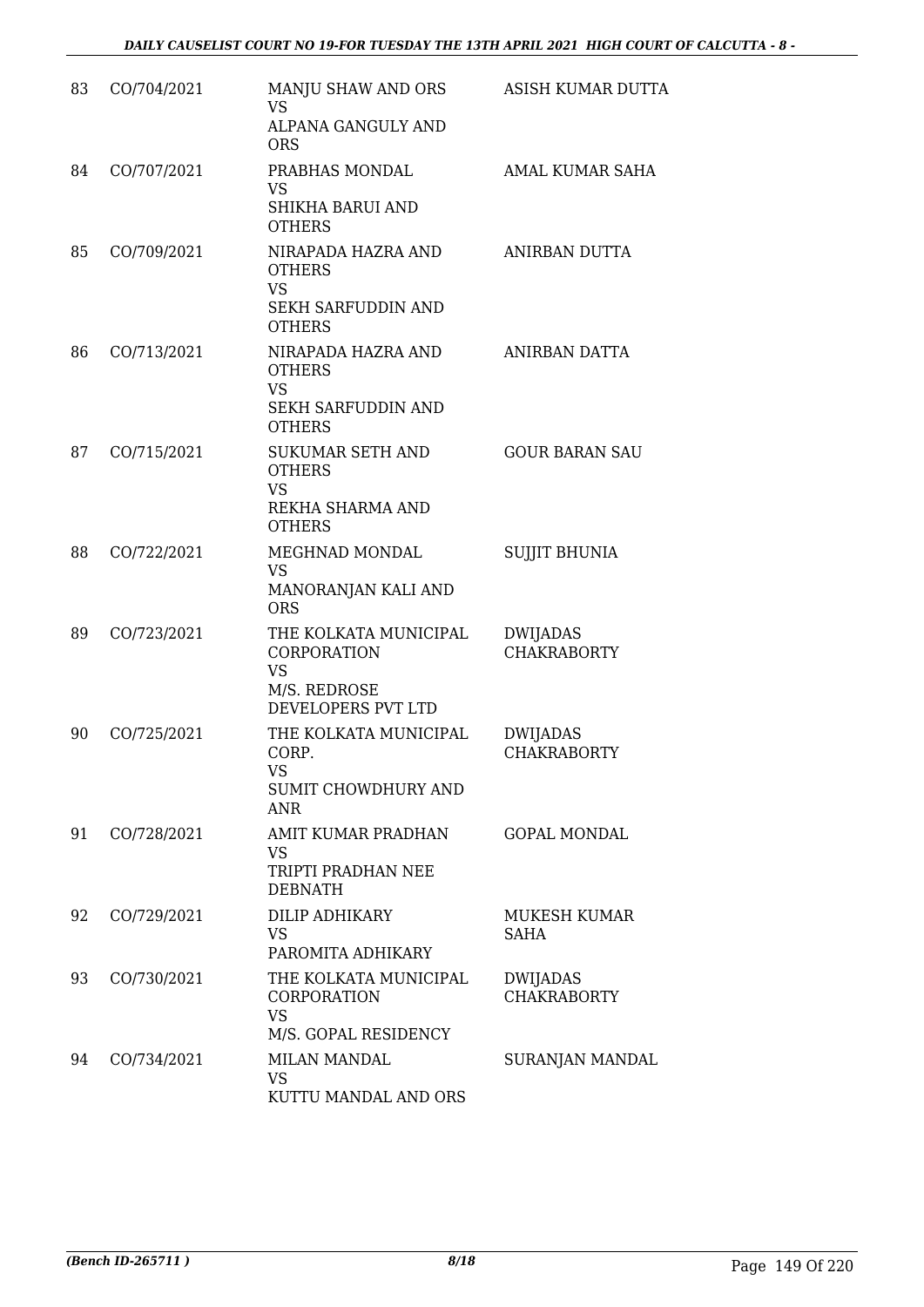| 95  | CO/735/2021     | <b>RAJAN GUPTA</b><br>VS.<br>SUBHAS CHANDRA GUPTA<br><b>AND ORS</b>     | <b>SUBRATA</b><br><b>BHATTACHARYA</b> |
|-----|-----------------|-------------------------------------------------------------------------|---------------------------------------|
| 96  | CO/738/2021     | SASTHI MANDAL<br><b>VS</b><br>SANJITA DAS                               | MUSHARAF ALAM SK                      |
| 97  | CO/739/2021     | M/S DELTA LIMITED<br><b>VS</b><br>HARADHAN PANTU AND<br><b>ANR</b>      | <b>AMRITA PANDEY</b>                  |
| 98  | CO/740/2021     | M/S DELTA LTD<br><b>VS</b><br>MADHABA NANDA AND ANR                     | <b>AMRITA PANDEY</b>                  |
| 99  | CO/741/2021     | M/S DELTA LIMITED<br><b>VS</b><br>KAMAL KRISHNA BOSE AND<br><b>ANR</b>  | <b>AMRITA PANDEY</b>                  |
|     | 100 CO/743/2021 | M/S DELTA LTD<br><b>VS</b><br>JIGIRA SK AND ANR                         | <b>AMRITA PANDEY</b>                  |
| 101 | CO/746/2021     | <b>GAUTAM GHOSH</b><br>VS.<br>THE LAKE CLUB LTD AND<br><b>ORS</b>       | <b>SUDESHNA BASU</b><br><b>THAKUR</b> |
|     | 102 CO/747/2021 | <b>SUNDAR YADAB</b><br><b>VS</b><br><b>GITA RAJBHAR</b>                 | RAJNIL MUKHERJEE                      |
|     | 103 CO/750/2021 | MONOTOSH PAL<br><b>VS</b><br>MENOKA GHOSH AND ORS                       | <b>SMITA PAL</b>                      |
|     | 104 CO/751/2021 | <b>AMARESH SAHA</b><br><b>VS</b><br>SAMARESH SAHA                       | DEBASREE DHAMALI                      |
|     | 105 CO/753/2021 | MD ISHA AND ORS<br><b>VS</b><br>FIROJ ALI                               | NILANJAN ADHIKARI                     |
|     | 106 CO/755/2021 | CHAITANYA MONDAL<br><b>VS</b><br><b>GUDAR MANDAL AND ORS</b>            | <b>JAKIR HOSSAIN</b>                  |
|     | 107 CO/760/2021 | POLLY GHOSH<br><b>VS</b><br>KALPANA DUTTA AND ANR                       | ABHIRUP<br><b>CHAKRABORTY</b>         |
|     | 108 CO/764/2021 | <b>BHANUNATH BERA AND</b><br>ORS.<br><b>VS</b><br>SHYAMAL JANA          | SATYAJIT SENAPATI                     |
|     | 109 CO/766/2021 | CALICUT ENGINEERING<br><b>WORKS LIMITED</b><br>VS.<br>ALOK JHA AND ORS. | <b>RITTICK</b><br><b>CHOWDHURY</b>    |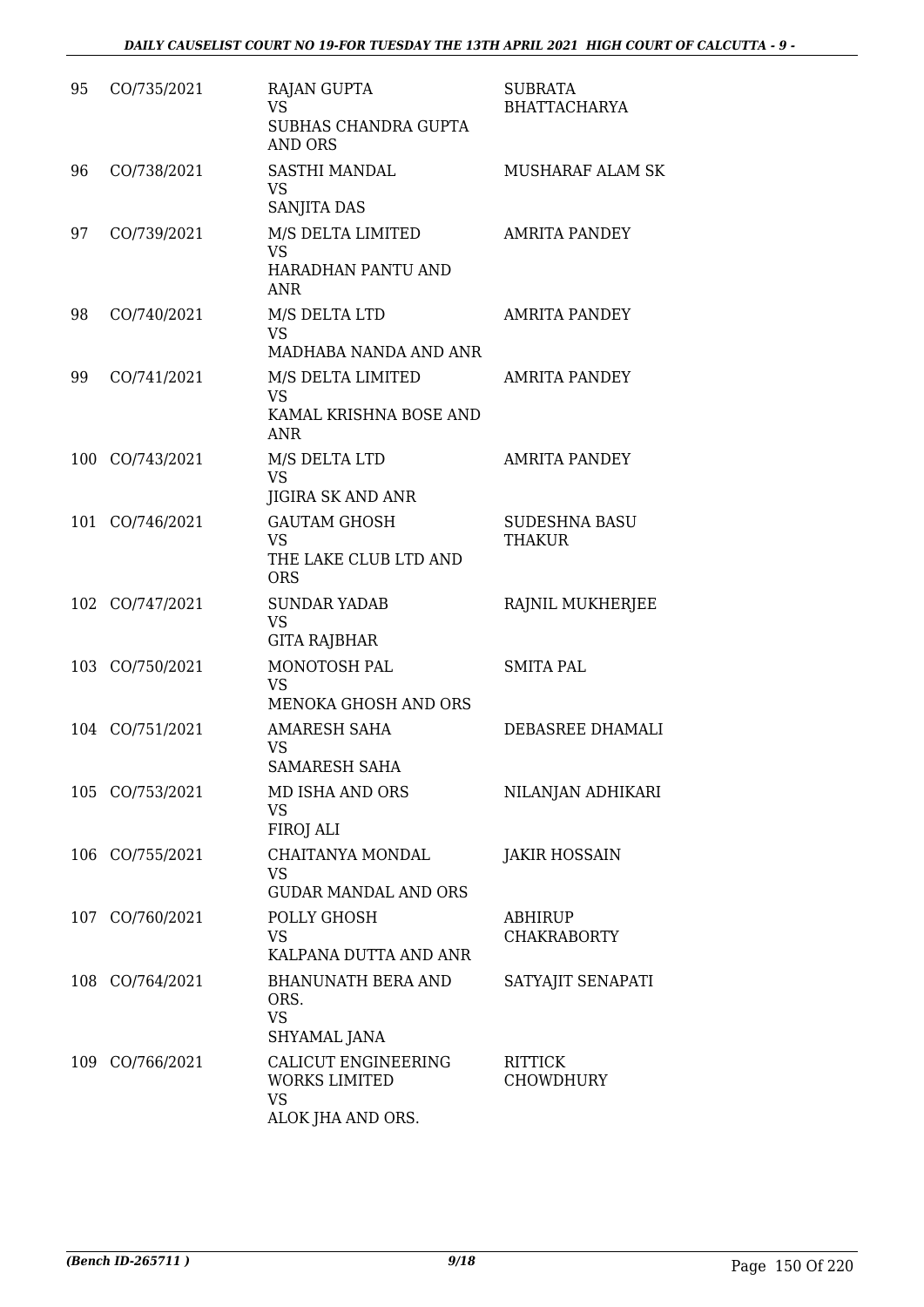|     | 110 CO/767/2021 | <b>SADHANA BOSE</b><br><b>VS</b><br><b>CHANDANA ROY NEE</b><br>MITRA AND ANR                                            | SOMNATH GHOSHAL                       |
|-----|-----------------|-------------------------------------------------------------------------------------------------------------------------|---------------------------------------|
| 111 | CO/768/2021     | RASHID ALI MOLLA AND<br><b>ORS</b><br><b>VS</b><br><b>BOARD OF WAKF AND ORS</b>                                         | <b>BHUSHAN JAIN</b>                   |
|     | 112 CO/776/2021 | <b>RAJASHREE RAY</b><br><b>BANDYOPADHYAY</b><br><b>VS</b><br>PARTHA SARATHI ROY                                         | <b>SOHINI</b><br><b>BHATTACHARYYA</b> |
|     | 113 CO/780/2021 | RAMAPRASAD HATI AND<br>ORS.<br><b>VS</b><br>TAPAS MONDAL AND ORS.                                                       | <b>SWETANK RAI</b>                    |
|     | 114 CO/785/2021 | SK. ABDUL ODUD ALI<br><b>VS</b><br><b>EMANULLA KHAN AND</b><br>ORS.                                                     | <b>ARITRA SHANKAR</b><br><b>RAY</b>   |
|     | 115 CO/788/2021 | MADHUSUDAN CHANDRA<br>AND ORS.<br><b>VS</b><br>SRI SRI NRADHA KRISHNA<br><b>JUGAL MURTI</b>                             | RITAM CHOWDHURY                       |
|     | 116 CO/789/2021 | <b>BIJAN BEHARI ROY</b><br><b>CHOWDHURI</b><br><b>VS</b><br>SOMA SARKAR AND ANR.                                        | <b>SAMIRAN GIRI</b>                   |
|     | 117 CO/790/2021 | <b>SK SAIDUL</b><br><b>VS</b><br><b>SK SAHABANI</b>                                                                     | <b>ARUN KUMAR ROY</b>                 |
|     | 118 CO/791/2021 | SK. MOHAMMAD ABU NAIM<br>@ SK. MAHAMMAD ABU<br><b>NOYEEM</b><br><b>VS</b><br><b>ABUL KALAM BISWAS AND</b><br><b>ORS</b> | DYUTIMAN BANERJEE                     |
|     | 119 CO/792/2021 | CHATRA PLAYERS<br><b>ASSOCIATION</b><br><b>VS</b><br>SWAPAN KUMAR NANDY                                                 | <b>ABHINAB DAN</b>                    |
|     | 120 CO/793/2021 | KRISHNENDU BHAKTO<br>VS<br>TAPAS KUMAR MANNA AND<br><b>ORS</b>                                                          | <b>SUBHOJIT SAHA</b>                  |
|     | 121 CO/795/2021 | SYED ABDUL RUB AND ORS<br><b>VS</b><br>RASHID KHATOON AND<br><b>ORS</b>                                                 | SOURAJYA ROY                          |
|     | 122 CO/796/2021 | SUBASH CHANDRA DAS<br><b>VS</b><br>LAXMI RANI DAS ALIAS<br><b>LAXMI</b>                                                 | NADEEM SULAIMAN                       |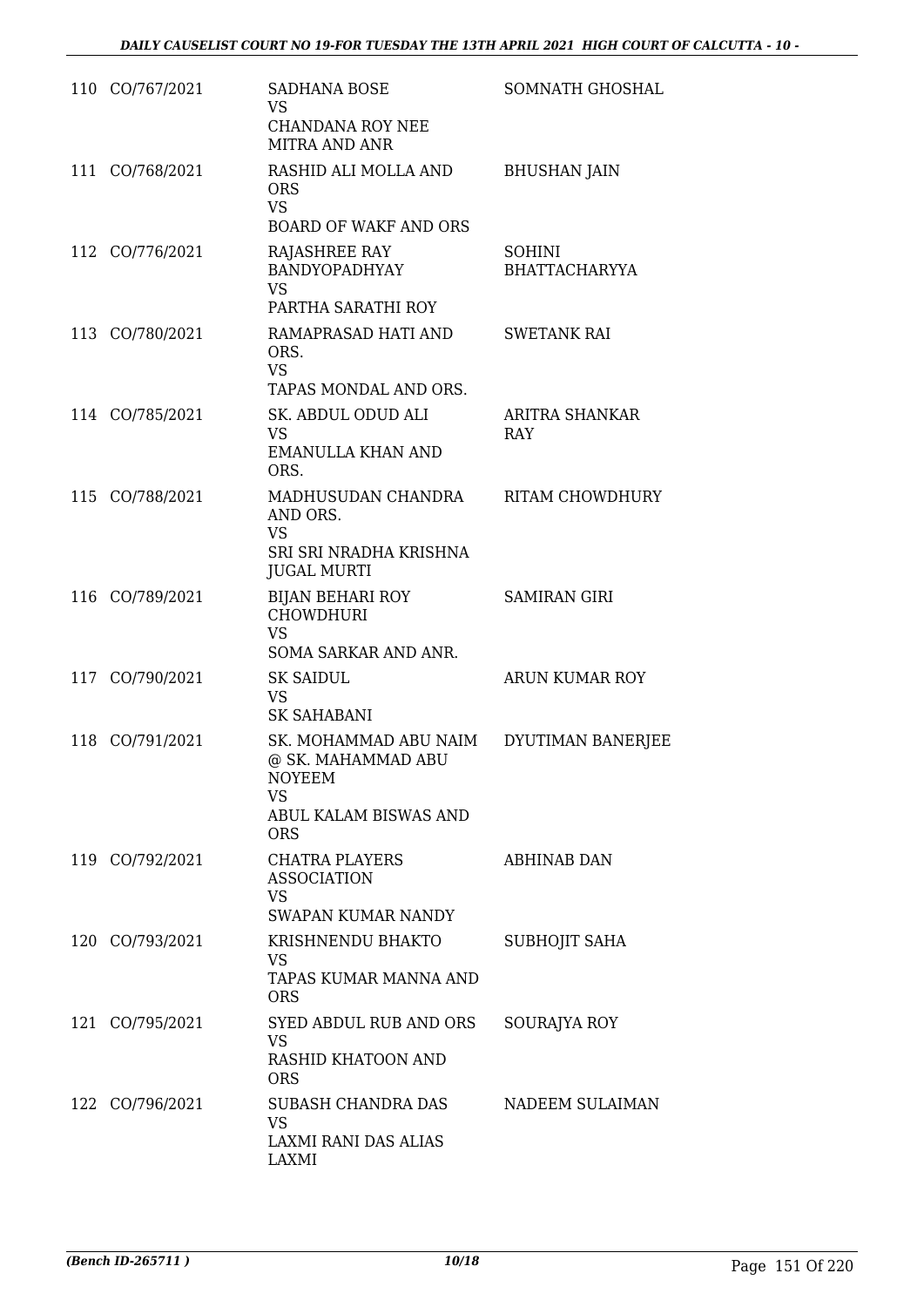| 123 CO/800/2021 | <b>JOYDEB MONDAL</b><br><b>VS</b><br><b>BASUDEB MONDAL</b>                                            | KESHAB CHANDRA<br>DAS.               |
|-----------------|-------------------------------------------------------------------------------------------------------|--------------------------------------|
| 124 CO/801/2021 | DIPANKAR SARKAR<br><b>VS</b><br>SMT DEBJANI SARKAR NEE<br><b>DUTTA</b>                                | Kaustav Bhattacharya                 |
| 125 CO/808/2021 | SK MOJAMMEL<br><b>VS</b><br>THE BOARD OF WAQF WEST<br><b>BENGAL AND ORS</b>                           | SK MOINUDDIN                         |
| 126 CO/812/2021 | KARTICK CHANDRA PAUL<br>VS<br><b>BABUL SAHA</b>                                                       | <b>TINA BISWAS</b>                   |
| 127 CO/813/2021 | GITA NASKAR AND ORS.<br><b>VS</b><br>RAMKANTA NASKAR AND<br>ORS.                                      | <b>DILIP KUMAR</b><br><b>SHYAMAL</b> |
| 128 CO/815/2021 | AIRPORTS AUTHORITY OF<br><b>INDIA</b><br><b>VS</b><br><b>J P AVIATION SERVICES PVT</b><br>LTD AND ANR | <b>SUHRID SUR</b>                    |
| 129 CO/817/2021 | RUDRA SANKAR ROY<br><b>VS</b><br>EASTERN COALFIELDS LTD<br><b>AND ORS</b>                             | <b>ARNAB ROY</b>                     |
| 130 CO/819/2021 | <b>RAJESH SHAW</b><br><b>VS</b><br>USHA SHAW NEE JAISWAL                                              | PIYALI MITRA                         |
| 131 CO/820/2021 | <b>AVISHEK @ ABHISHEK</b><br><b>VS</b><br><b>SUSMITA GHOSH</b><br><b>MURDUNNA</b>                     | <b>MALAY</b><br><b>BHATTACHARYYA</b> |
| 132 CO/823/2021 | PARIMAL CHANDRA DAS<br><b>VS</b><br>MOUSUMI DAS @ BISWAS                                              | AMITABHA GHOSH                       |
| 133 CO/828/2021 | <b>ARPITA GANGULY</b><br><b>VS</b><br><b>SOUVIK GANGULY</b>                                           | ANIMITA<br><b>BHATTACHARYA</b>       |
| 134 CO/831/2021 | M/SGOPIRAM CHETRAM<br><b>AND ANR</b><br><b>VS</b><br>KEJRIWAL SUGAR<br><b>AGENCIES PVT LTD</b>        | <b>BIKASH KUMAR</b><br><b>SINGH</b>  |
| 135 CO/833/2021 | SK KUTUBUDDIN ALI ALIAS<br>SEKH KUTUBUDDIN ALI<br><b>VS</b><br>NOOR JAHAN BEGUM                       | SAMIR RANJAN AICH                    |
| 136 CO/836/2021 | <b>SUBHASH SHARMA</b><br><b>VS</b><br>PRIYANKAR SHARMA                                                | <b>MOTI SAGAR TIWARI</b>             |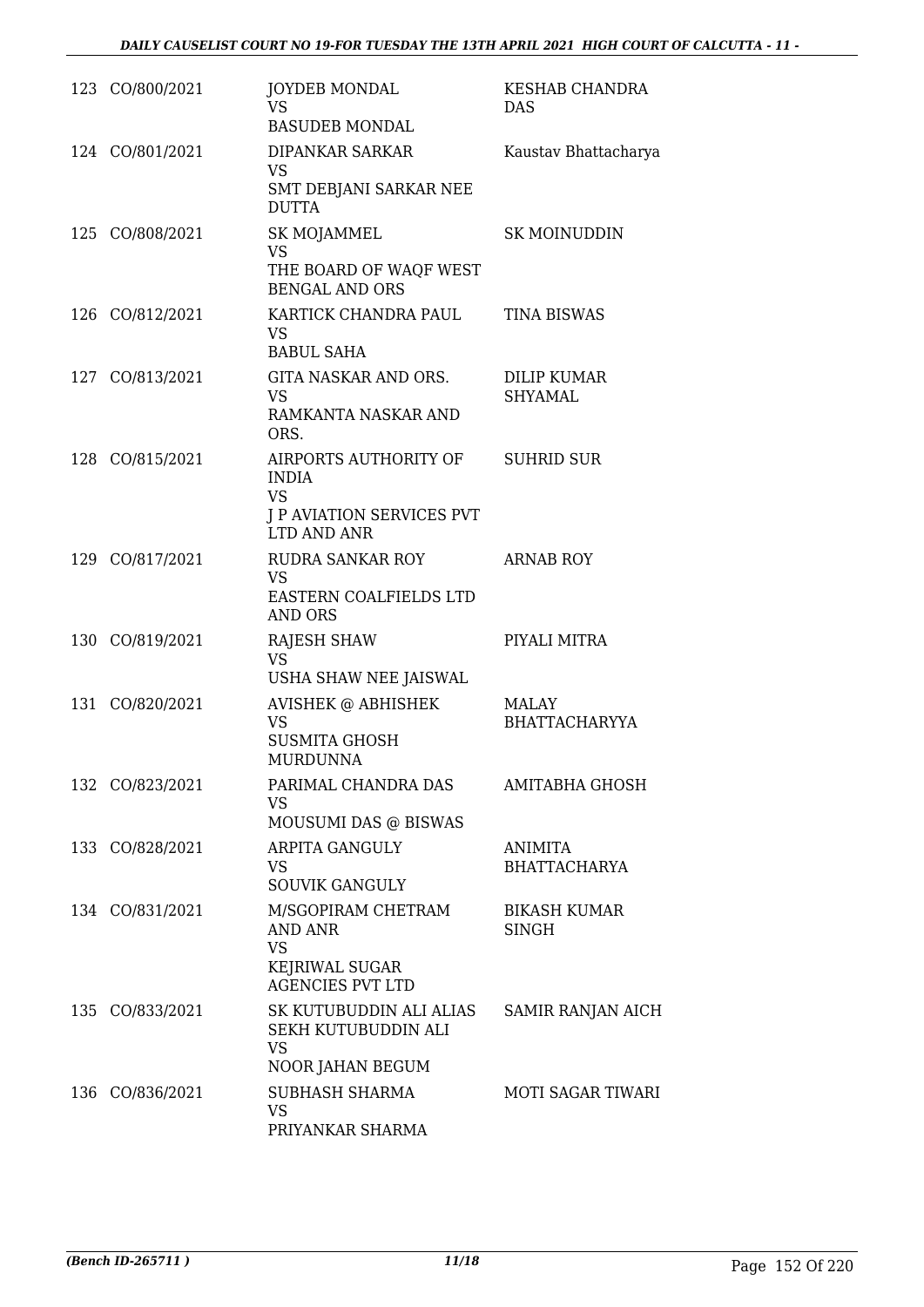|     | 137 CO/837/2021 | <b>BASIRUDDIN</b><br><b>VS</b><br>SK TAFFIRUDDIN AND ORS                                                                                | RUDRAPRASAD<br><b>MATILAL</b>              |
|-----|-----------------|-----------------------------------------------------------------------------------------------------------------------------------------|--------------------------------------------|
|     | 138 CO/841/2021 | KAUSHIK BAGCHI<br><b>VS</b><br>PIYA BAGCHI CHOWDHURY                                                                                    | <b>SUHRID SUR</b>                          |
|     | 139 CO/842/2021 | <b>GOURI ROY</b><br><b>VS</b><br>AJIT BANERJEE AND ORS                                                                                  | <b>SUSHOVON DEY</b>                        |
|     | 140 CO/844/2021 | USHA BANERJEE AND ORS<br><b>VS</b><br>MAIITRAYEE BANERJEE<br><b>AND ORS</b>                                                             | <b>SOUNAK MONDAL</b>                       |
|     | 141 CO/845/2021 | M/S ENKON PRIVATE<br><b>LIMITED</b><br><b>VS</b><br>STATE OF WEST BENGAL<br>AND ANR.                                                    | <b>SANJOY KARAR</b>                        |
|     | 142 CO/852/2021 | RABINDRA NATH MONDAL<br><b>VS</b><br><b>GOPAL KRISHNA MONDAL</b>                                                                        | DEBLINA LAHIRI                             |
|     | 143 CO/853/2021 | MD. AMIN BISWAS<br><b>VS</b><br>TANJILA BEGUM                                                                                           | <b>SONALI DAS</b>                          |
|     | 144 CO/854/2021 | PIYER MD GAYEN AND ORS<br><b>VS</b><br><b>ASANBANI SAMAJ</b><br><b>UNNAYAN COMMITTEE REP</b><br>BY ABDUL MAJID MONDAL<br><b>AND ORS</b> | SUJBHAS CHANDRA<br><b>ATHA</b>             |
|     | 145 CO/856/2021 | <b>MD SERAJUDIN</b><br><b>VS</b><br>NITA ROYCHOWDHURY<br><b>AND ORS</b>                                                                 | <b>ABHISEK BANERJEE</b>                    |
|     | 146 CO/857/2021 | SUBODH CHANDRA DEY<br><b>VS</b><br><b>MATLAB BOURI</b>                                                                                  | <b>MANI SANKAR</b><br><b>CHATTOPADHYAY</b> |
| 147 | CO/859/2021     | M/S SEACOM MARINE<br><b>COLLEGE REPTED. BY</b><br><b>ANISH CHAKRABORTY</b><br><b>VS</b><br>PUNJAB NATIONAL BANK                         | <b>MANI SANKAR</b><br><b>CHATTOAPDHYAY</b> |
|     | 148 CO/860/2021 | <b>SUSHMA RANI DAS AND</b><br><b>ANR</b><br><b>VS</b><br>RABINDRANATH DAS AND<br><b>ORS</b>                                             | SANKHA SUBHRA<br><b>RAY</b>                |
|     | 149 CO/861/2021 | DEVRON EXPORTS PRIVATE<br><b>LIMITED</b><br><b>VS</b><br>THE LIFE INSURANCE<br>CORPORATION OF INDIA<br><b>AND ANOTHER</b>               | <b>SANDIP AGARWAL</b>                      |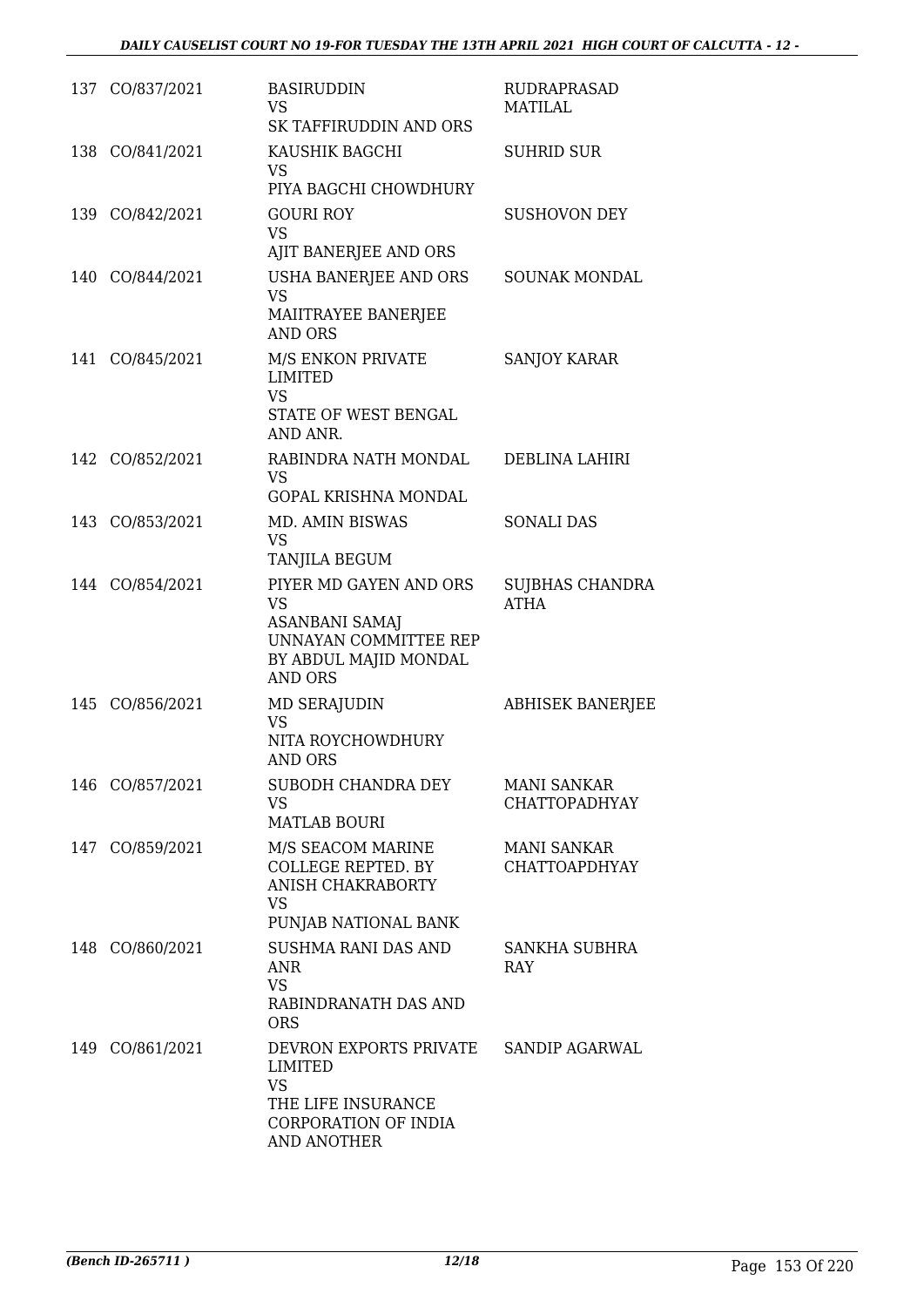| 150 CO/862/2021 | <b>RAJESH DAS</b><br>VS.<br><b>CHINA DAS</b>                                                 | RAMESHWAR SINHA                      |
|-----------------|----------------------------------------------------------------------------------------------|--------------------------------------|
| 151 CO/863/2021 | <b>SOUMI GHOPSH</b><br><b>VS</b><br><b>SAURAV GHOSH</b>                                      | <b>SUBIR PAL</b>                     |
| 152 CO/864/2021 | JOBEDA BIBI<br><b>VS</b><br>TANJILA BEGUM AND ORS.                                           | <b>SONALI DAS</b>                    |
| 153 CO/865/2021 | <b>MD AMIN BISWAS</b><br><b>VS</b><br>MST TANJILA BEGUM                                      | <b>SONALI DAS</b>                    |
| 154 CO/866/2021 | <b>RINA DUTTA</b><br><b>VS</b><br>MONOMOHAN DUTTA AND<br><b>ANR</b>                          | <b>RISHAB DUTTA</b><br><b>GUPTA</b>  |
| 155 CO/867/2021 | MATHURAMOHAN DATTA<br><b>VS</b><br>PINTU RUIDAS AND ORS                                      | DEBNATH MAHATO                       |
| 156 CO/870/2021 | PROLOY MODAK AND ORS<br>VS.<br><b>TARAPADA HATI AND ORS</b>                                  | PANCHANAN HAJRA                      |
| 157 CO/874/2021 | PARAMESWAR PAL AND<br>ANR.<br><b>VS</b><br>SMRITI REKHA PAUL AND<br>ORS.                     | <b>MANALI BISWAS</b>                 |
| 158 CO/876/2021 | SUKUMAR PRADHAN<br><b>VS</b><br>SAMIRAN PANCHANAN<br><b>GAYEN AND ORS.</b>                   | <b>AMIT GUPTA</b>                    |
| 159 CO/879/2021 | BELLAL HOSSAIN AND ORS.<br><b>VS</b><br>MD. ASIF ALI AND ORS.                                | DYUTIMAN BANERJEE                    |
| 160 CO/881/2021 | izahar hussain and ors.<br><b>VS</b><br>WAJAHAT HUSSAIN AND<br>ORS.                          | <b>FAZIUR RAHMAN</b><br><b>MOLLA</b> |
| 161 CO/882/2021 | KARUR VYSYA BANK LTD.<br>AND ANR.<br><b>VS</b><br>LAKSHMAN PRASAD<br><b>AGARWAL AND ORS.</b> | <b>SWETA GANDHI</b><br>(MURGAI)      |
| 162 CO/883/2021 | SUNIL RANJAN NASKAR<br>AND ORS.<br><b>VS</b><br>NARAYAN CH. DHAR AND<br>ORS.                 | <b>SOUMAK BERA</b>                   |
| 163 CO/887/2021 | AB ENZYMES OY, A<br>FINNISH COMPANY<br><b>VS</b><br>UNION OF INDIA AND ORS.                  | SUDHAKAR PRASAD                      |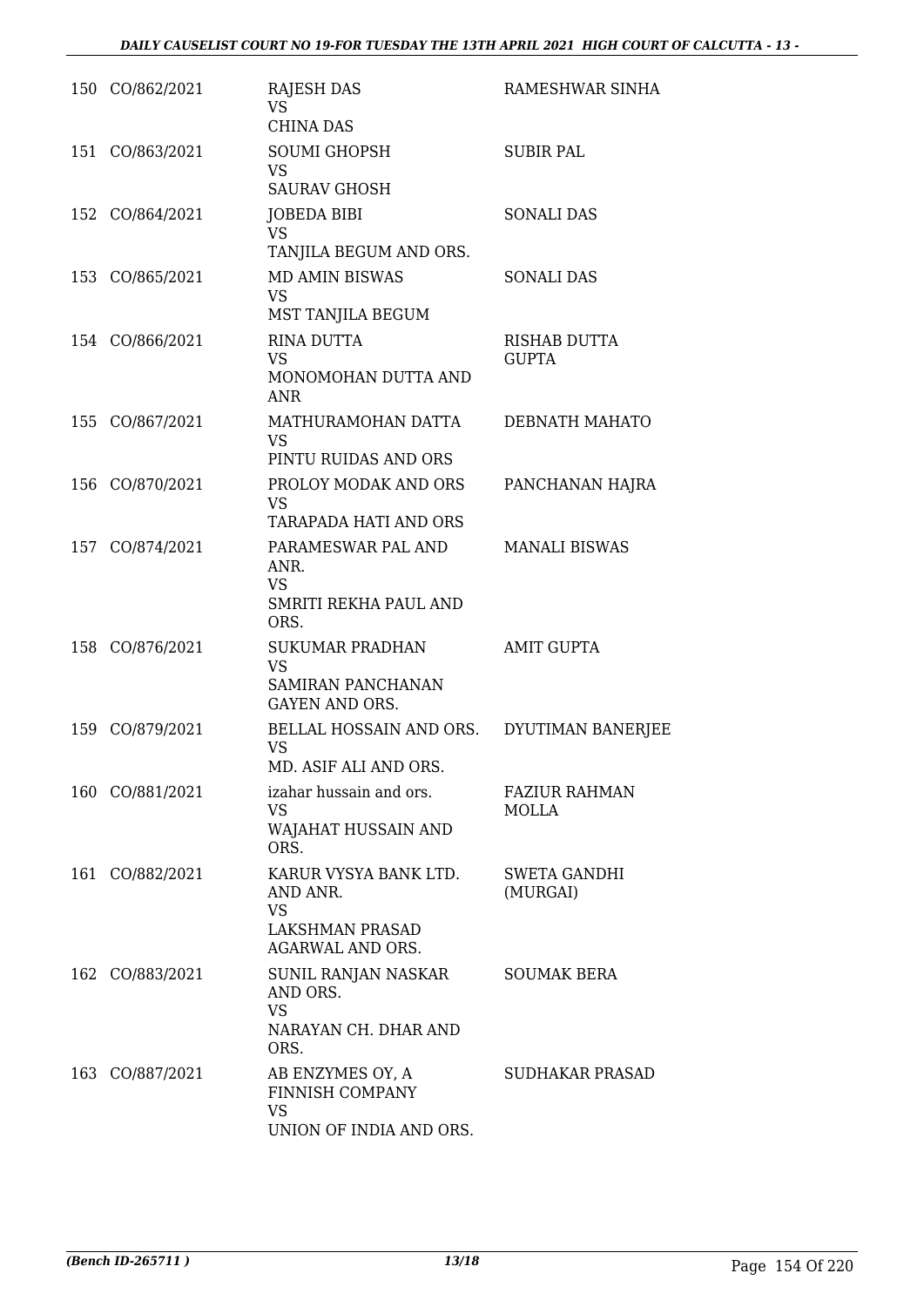|     | 164 CO/888/2021 | CITY ENCLAVE PRIVATE<br><b>LTD</b><br><b>VS</b><br>N/S ANANDALOK WELFARE<br><b>ASSOCIATION AND ORS</b>                                  | AWANI KUMAR ROY                     |
|-----|-----------------|-----------------------------------------------------------------------------------------------------------------------------------------|-------------------------------------|
|     | 165 CO/891/2021 | JADAV SARDAR ALIAS JADAB<br>SARDAR AND ORS.<br><b>VS</b><br><b>BASUDEB TARAFDER AND</b><br><b>ORS</b>                                   | <b>SOUNAK MONDAL</b>                |
|     | 166 CO/895/2021 | <b>EDELWEISS ASSET</b><br><b>RECONSTRUCTION</b><br><b>COMPANY LIMITED</b><br><b>VS</b><br>PAILAN EDUCATIONAL<br>TRUST AND ORS.          | PRATIK GHOSE                        |
|     | 167 CO/897/2021 | PIR HABIB ABDULLAH-A-<br>-ATTAS MURIDAN<br><b>CONFERENCE COMMITTEE</b><br>OF GONIMA JABIA SHARIF<br><b>VS</b><br>BOARD OF AUQAF AND ANR | MD. YAMIN ALI                       |
|     | 168 CO/898/2021 | SK. MD. ZIKRIA AND ORS<br><b>VS</b><br>THE CHAIRMAN, BOARD OF<br><b>AUQAF AND ORS</b>                                                   | MD. YAMIN ALI                       |
|     | 169 CO/901/2021 | <b>JIYAUL MALLICK</b><br><b>VS</b><br><b>SMT NANDINI BASU ROY</b>                                                                       | KALLOL KUMAR<br>MAITY               |
|     | 170 CO/902/2021 | HABIBULLAH MALLICK<br><b>VS</b><br>NANDINI BASU ROY                                                                                     | KALLOL KUMAR<br>MAITY               |
| 171 | CO/903/2021     | <b>SK. SAFIUR RAHAMAN</b><br>VS<br>NANDINI BASU ROY                                                                                     | <b>KALLOL KUMAR</b><br><b>MAITY</b> |
|     | 172 CO/904/2021 | NOOR JAHAN BIBI<br><b>VS</b><br>SMT NANDINI BASU ROY                                                                                    | KALLOL KUMAR<br><b>MAITY</b>        |
|     | 173 CO/906/2021 | <b>RUMA BOSE</b><br><b>VS</b><br>SWAPAN KUMAR BOSE AND<br><b>ORS</b>                                                                    | ARITRA SHANKAR<br>RAY               |
|     | 174 CO/907/2021 | SHYAMAL KANTI DUTTA<br><b>VS</b><br>SHEFALI DUTTA AND<br><b>ANOTHER</b>                                                                 | DEBLINA LAHIRI                      |
|     | 175 CO/909/2021 | SUNANDA CHAKRABORTY<br><b>VS</b><br>SUBRATA CHAKRABORTY<br>AND OTHERS                                                                   | KALYAN CHATTERJEE                   |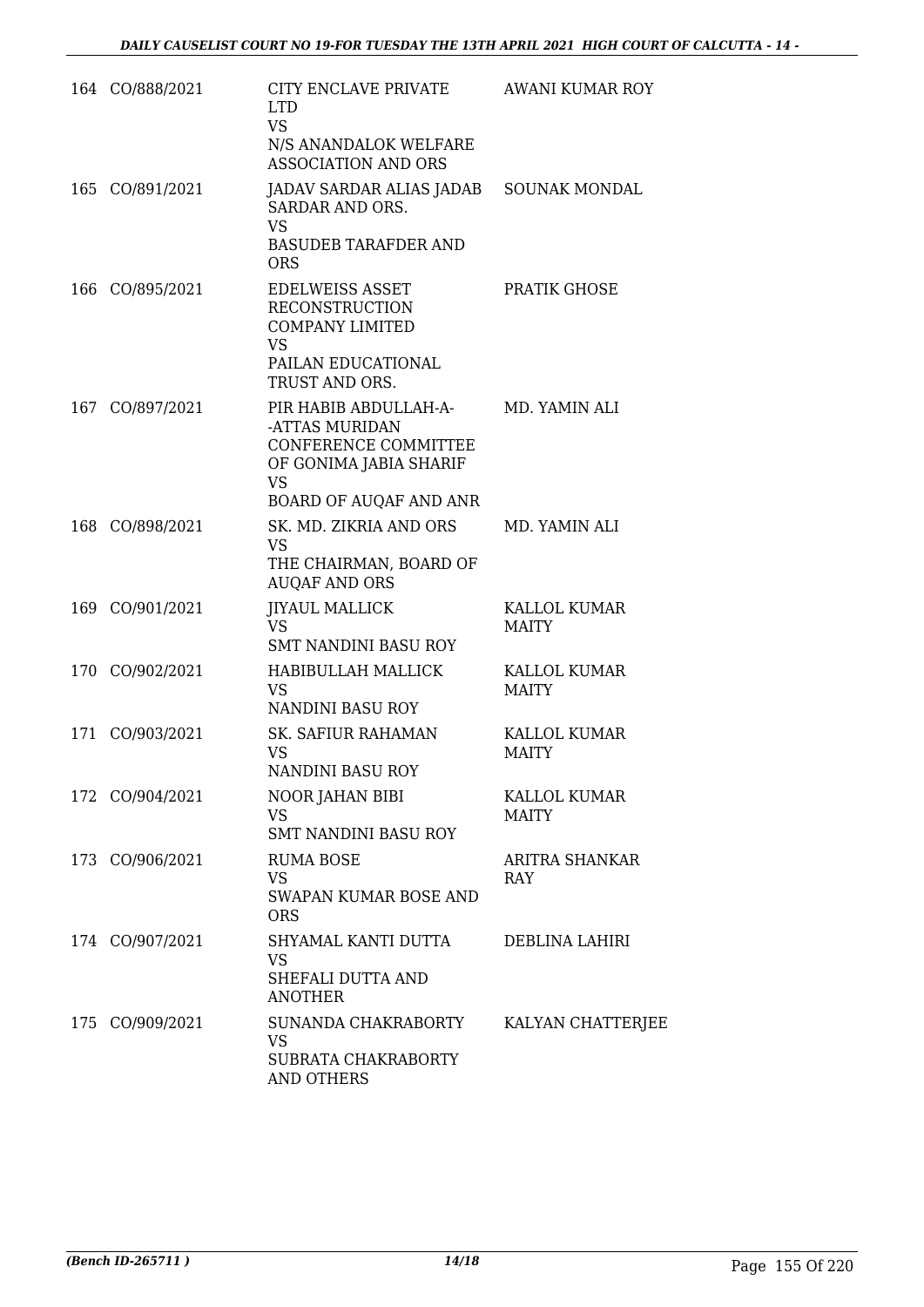|     | 176 CO/913/2021 | <b>GOVERNMENT OF WEST</b><br>BENGAL AND OTHERS<br><b>VS</b><br>SANDIP SINGHA AND<br><b>OTHERS</b>                                                     | <b>SUBHENDU</b><br><b>ROYCHOUDHURY</b> |
|-----|-----------------|-------------------------------------------------------------------------------------------------------------------------------------------------------|----------------------------------------|
| 177 | CO/915/2021     | M/S ALUMINIUM<br>INDUSTRIES(ASSAM) PVT<br>LTD AND ANOTHER<br><b>VS</b><br><b>ASSETS RECONSTRUCTION</b><br>COMPANY INDIA LIMITED<br><b>AND ANOTHER</b> | KAUSHIK BANERJEE                       |
|     | 178 CO/916/2021 | ARJUN CHAKRABORTY<br><b>VS</b><br><b>CHAITALI</b><br>CHAKRABORTY(NEE<br>CHATTERJEE)                                                                   | PUJA BERIWAL                           |
|     | 179 CO/925/2021 | <b>BIMALESH UPADHYAY</b><br><b>VS</b><br>PARSHURAM BHAGAT<br><b>SINGH</b>                                                                             | DEBJANI SENGUPTA                       |
|     | 180 CO/927/2021 | SARBANI DAS MITRA<br><b>VS</b><br>SAHIDUL RAHAMAN                                                                                                     | <b>ARKA PRATIM</b><br><b>CHOWDHURY</b> |
| 181 | CO/928/2021     | SARBANI DAS MITRA<br><b>VS</b><br><b>SAHIDUL RAHAMAN</b>                                                                                              | <b>ARKA PRATIM</b><br><b>CHOWDHURY</b> |
| 182 | CO/929/2021     | PRADIP SARKAR<br><b>VS</b><br><b>SHRIORAM TRANSPORT</b><br><b>FINANCE CO LTD</b>                                                                      | <b>SUBHAJIT</b><br><b>CHOWDHURY</b>    |
|     | 183 CO/930/2021 | ANJAN ROY<br><b>VS</b><br><b>SHRIIRAM TRANSPORT</b><br>FINANACE CO LTD                                                                                | <b>SUBHAJIT</b><br><b>CHOWDHURY</b>    |
|     | 184 CO/934/2021 | RUDRA PRASAD GAYEN<br><b>VS</b><br>DEBOSMITA GAYEN                                                                                                    | SAPTARSHI KUMAR<br>MAL                 |
| 185 | CO/935/2021     | ARCHANA DAS AND ANR<br>VS<br><b>SUBRATA DAWN</b>                                                                                                      | ARITRA SHANKAR<br><b>RAY</b>           |
|     | 186 CO/937/2021 | PARIMAL MAJUMDAR @<br><b>MAJUMDER</b><br><b>VS</b><br>ASHUTOSH MAJUMDAR                                                                               | PRAJAAINI DAS                          |
|     | 187 CO/939/2021 | ANIL CHANDRA ROY AND<br>ORS.<br><b>VS</b><br><b>BISWAJIT LOHARA AND</b><br>ANR.                                                                       | <b>DEBASISH</b><br>MUKHOPADHYAY        |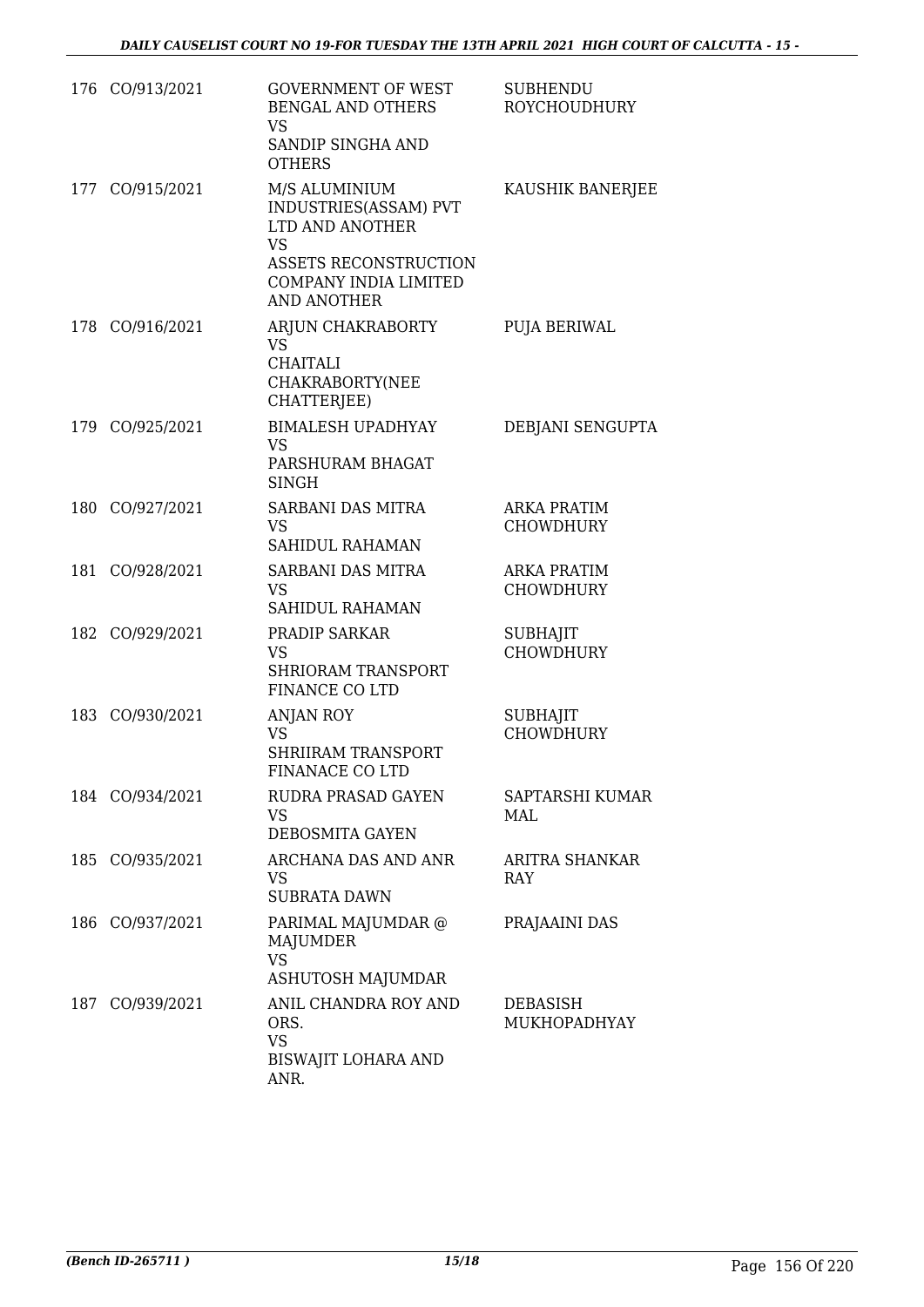| 188 CO/940/2021 | RANI BALA KARMAKAR AND<br>ORS.<br><b>VS</b><br><b>BADAL KARMAKAR AND</b><br>ORS.      | <b>ADITI KUMAR</b>                   |
|-----------------|---------------------------------------------------------------------------------------|--------------------------------------|
| 189 CO/941/2021 | ANATA BISWAS AND ORS.<br><b>VS</b><br><b>AMAENDU BISWAS AND</b><br>ORS.               | <b>SARBANANDA</b><br><b>SANYAL</b>   |
| 190 CO/943/2021 | BIRESWAR DUTTA AND<br>ORS.<br><b>VS</b><br><b>GIRIDHARI SWARNAKAR</b><br>AND ORS.     | <b>SUMAN AGARWAL</b>                 |
| 191 CO/946/2021 | AJIMA BIBI AND ANR.<br>VS.<br>SAFIK BISWAS AND ANR.                                   | SAMBHUNATH DE                        |
| 192 CO/947/2021 | MAMTAJ BEGUM BANU AND<br><b>OTHERS</b><br><b>VS</b><br><b>MD ABBAS AND OTHERS</b>     | <b>SYED SHAMSUL</b><br><b>AREFIN</b> |
| 193 CO/948/2021 | SAMBHUNATH BANERJEE<br>VS<br><b>SUSMITA BANERJEE</b>                                  | <b>SUPRIYA DAS</b>                   |
| 194 CO/950/2021 | KALYANI GHOSH<br>VS.<br><b>SANAT KUMAR GHOSH</b>                                      | <b>KOUSHIKEE</b><br><b>BANERJEE</b>  |
| 195 CO/952/2021 | TAPAS KUMAR MONDAL<br><b>VS</b><br><b>BEBY MONDAL</b>                                 | PINTU KARAR                          |
| 196 CO/955/2021 | <b>BISWANATH MAITI AND</b><br><b>ORS</b><br><b>VS</b><br><b>BANASRI MAITI AND ANR</b> | PINTU KARAR                          |
| 197 CO/956/2021 | MD. AZIZUR RAHAMAN<br>SARDAR @AIJUL ISLAM<br><b>VS</b><br>SAHIDUL ISLAM AND ORS.      | <b>SONALI DAS</b>                    |
| 198 CO/957/2021 | NEHA HUSSAIN ALIAS<br><b>HOSSAIN</b><br><b>VS</b><br><b>SONY PARVEEN</b>              | ATANU RAHAMAN                        |
| 199 CO/958/2021 | SK. ARZED ALI AND ANR.<br><b>VS</b><br>SK. ALI HUSSAIN AND ORS.                       | SK. ABU ABBAS<br><b>UDDIN</b>        |
| 200 CO/959/2021 | APURBA GHOSHAL AND<br><b>ORS</b><br><b>VS</b><br>CHANDRA NATH<br>MUKHERJEE            | SIBNATH GANGULY                      |
| 201 CO/964/2021 | NIMAI CHANDRA SAHA<br>VS.<br>TRISITA SAHA                                             | <b>ANIRBAN SARKAR</b>                |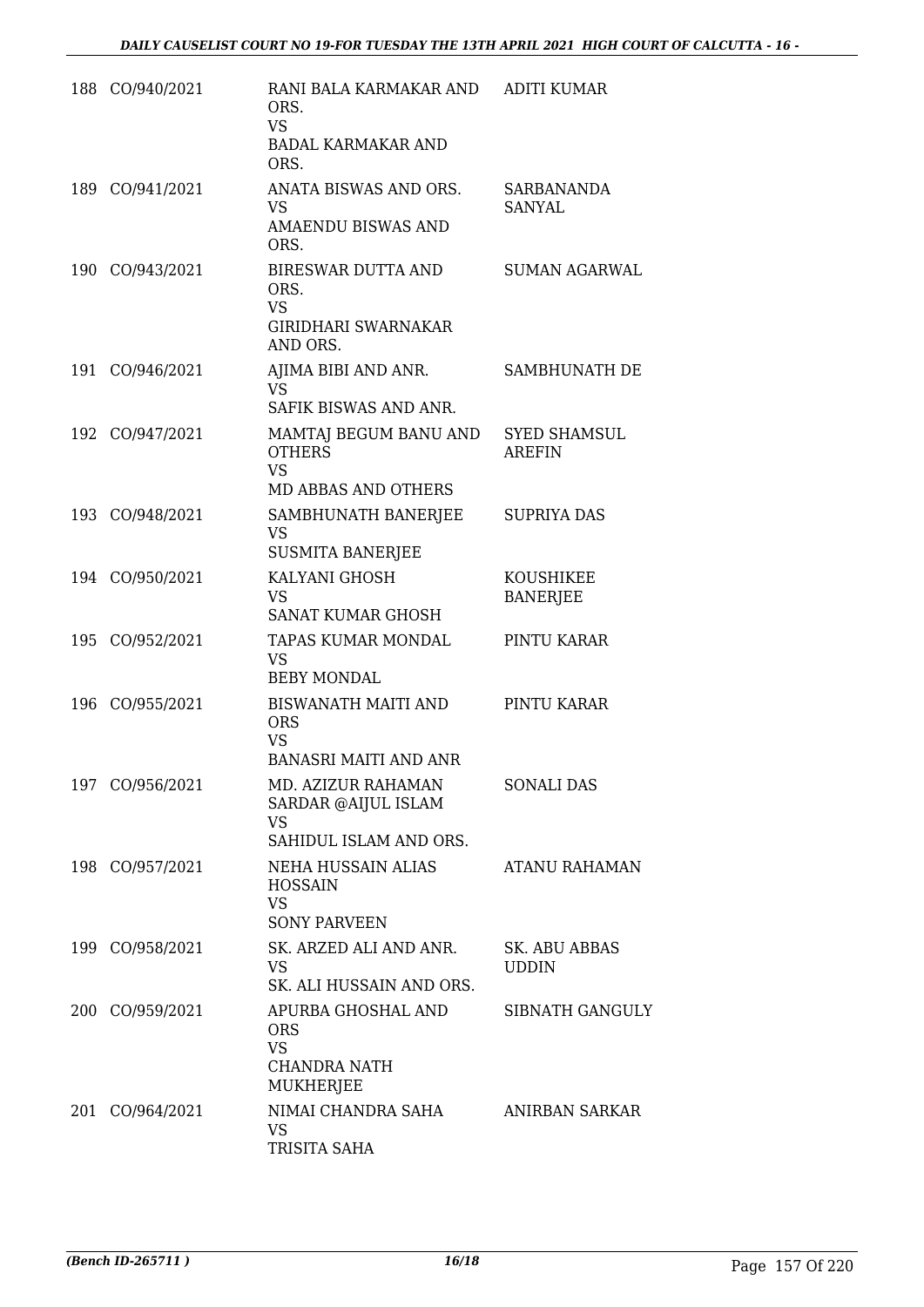| 202 CO/966/2021 | PUJA GHOSH<br>VS.<br><b>BIKASH GHOSH</b>                                                                                      | AMAL KUMAR DATTA                    |
|-----------------|-------------------------------------------------------------------------------------------------------------------------------|-------------------------------------|
| 203 CO/967/2021 | <b>SHANKAR SHAW</b><br><b>VS</b><br><b>CHINMOY GHOSAL AND</b><br><b>ORS</b>                                                   | SIBNATH GANGULY                     |
| 204 CO/969/2021 | SANJAY KUMAR SINGH<br><b>VS</b><br>RANJAY SINGH                                                                               | <b>AVIJIT GHOSHAL</b>               |
| 205 CO/972/2021 | CEO/MED. SUPDT.<br><b>JAGANNATH GUPTA</b><br>MEDICAL SCIENCE AND<br><b>HOSPITAL</b><br><b>VS</b><br>SK. ZAHIRUDDIN            | <b>VVVSASTRY</b>                    |
| 206 CO/977/2021 | <b>SAHEBJAN KHAN</b><br><b>VS</b><br><b>GAYASUDDIN KHAN AND</b><br><b>OTHERS</b>                                              | <b>SUBHASISH</b><br><b>BANERJEE</b> |
| 207 CO/978/2021 | SANDIP MONDAL<br>VS.<br><b>SK SAMSUDDIN</b>                                                                                   | RANJANA TALAPATRA                   |
| 208 CO/980/2021 | SURATAN BIBI AND ORS.<br><b>VS</b><br>SK. AKBAR ALI AND ORS.                                                                  | MD. ALI AHASAN                      |
| 209 CO/983/2021 | MALABIKA SAHA<br><b>VS</b><br>RAJENDRA PRASAD KESHRI<br>@ RAJENDRA KESHRI                                                     | <b>SOUVIK SARKAR</b>                |
| 210 CO/986/2021 | <b>DURGA NASKAR</b><br>CHAKRABORTY AND ORS.<br><b>VS</b><br>SANTI RANJAN NASKAR<br>AND ORS.                                   | <b>SARBANANDA</b><br><b>SANYAL</b>  |
| 211 CO/988/2021 | PRADIP KUMAR<br>MUKHERJEE AND ORS<br><b>VS</b><br><b>SUCHETA MUKHERJEE</b>                                                    | <b>SWAGATA DAS</b>                  |
|                 | <b>ADJOURNED MOTIONS</b>                                                                                                      |                                     |
| 212 CO/49/2021  | <b>MAA PARVATI TRAVELS</b><br>PROP. DILIP KUMAR AND<br><b>ANR</b><br><b>VS</b><br>M/S. NILACHAL IRON AND<br>POWER LTD AND ORS | SK SHAMIM AKHTER                    |
| 213 CO/164/2021 | SHYAMALI SAHA AND ANR<br>VS<br><b>SHYAMAL KUNDU</b>                                                                           | <b>SAGARMAY GHOSH</b>               |
| 214 CO/202/2021 | ASIT MONDAL AND ANR<br>VS.<br>SUBHENDU KHANARA AND<br><b>ORS</b>                                                              | MANOJ<br><b>CHAKRABORTY</b>         |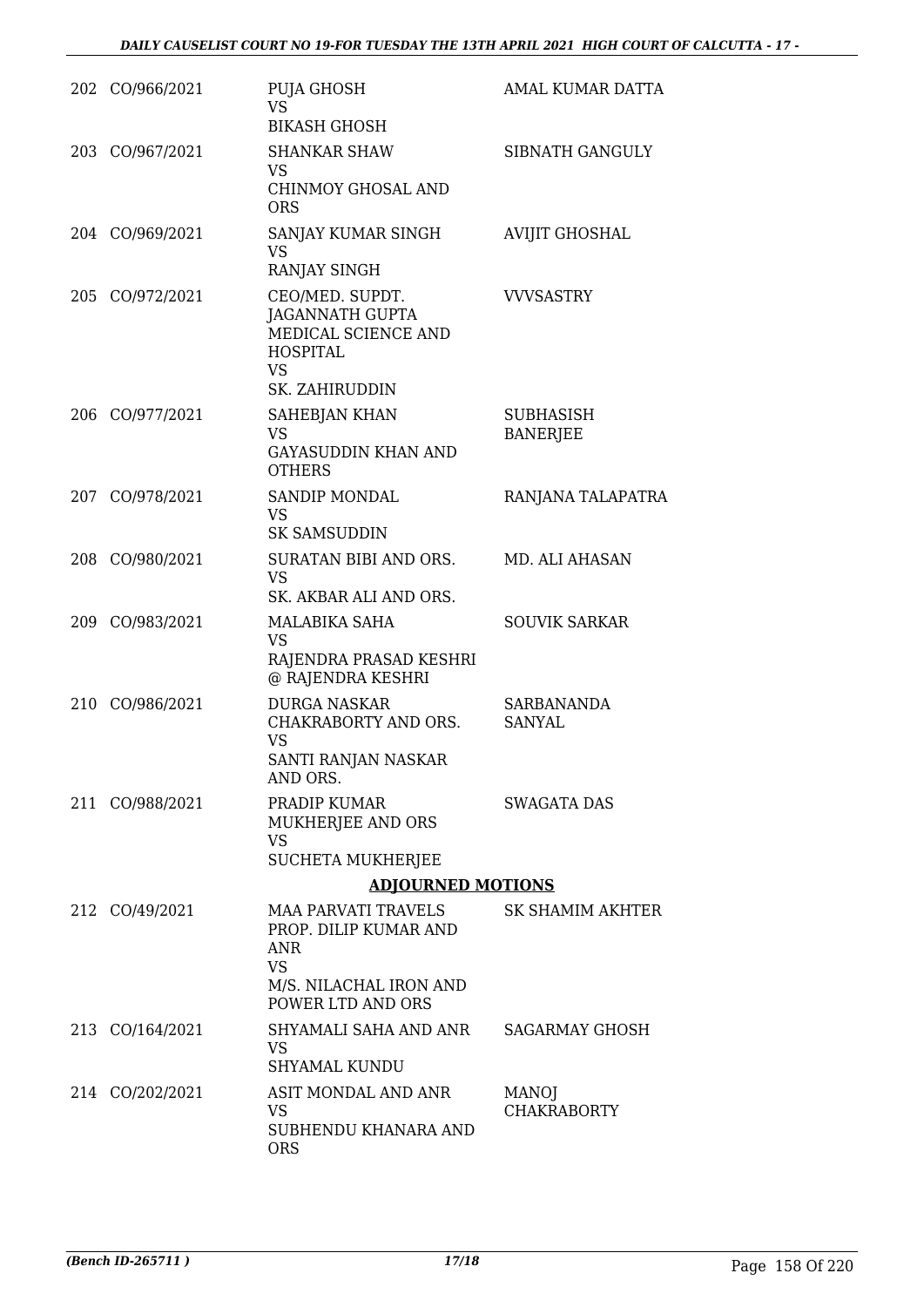|     | 215 CO/218/2021 | ECCHA MONDAL<br>VS.<br>JAMIR ALI MONDAL                                                                          | <b>GENIYA MUKHERJEE</b> |
|-----|-----------------|------------------------------------------------------------------------------------------------------------------|-------------------------|
|     | 216 CO/297/2021 | VIKASH NAGELIA<br>VS<br>REGISTRAR, INCOME TAX<br><b>APPELLATE TRIBUNAL</b>                                       | <b>SURYANEEL DAS</b>    |
|     | 217 CO/312/2021 | TARAPADA MAL AND ORS<br>VS.<br><b>ASIT MAL AND ORS</b>                                                           | PRANTICK GHOSH          |
|     | 218 CO/315/2021 | NIRMAL CHANDRA<br>MONDAL @ NIRMAL<br><b>MONDAL AND OTHERS</b><br>VS<br><b>ADITI GOSWAMI AND</b><br><b>OTHERS</b> | ARUP KRISHNA DAS        |
|     | 219 CO/420/2021 | ABDUR RASHID AND ORS<br>VS<br>SIDDIQUE MONDAL AND<br>ORS                                                         | MAHABOOB AHMED          |
| 220 | CO/574/2021     | CHHANDA BARMAN<br>VS.<br>MILAN BARMAN                                                                            | SUBRATA SAHA            |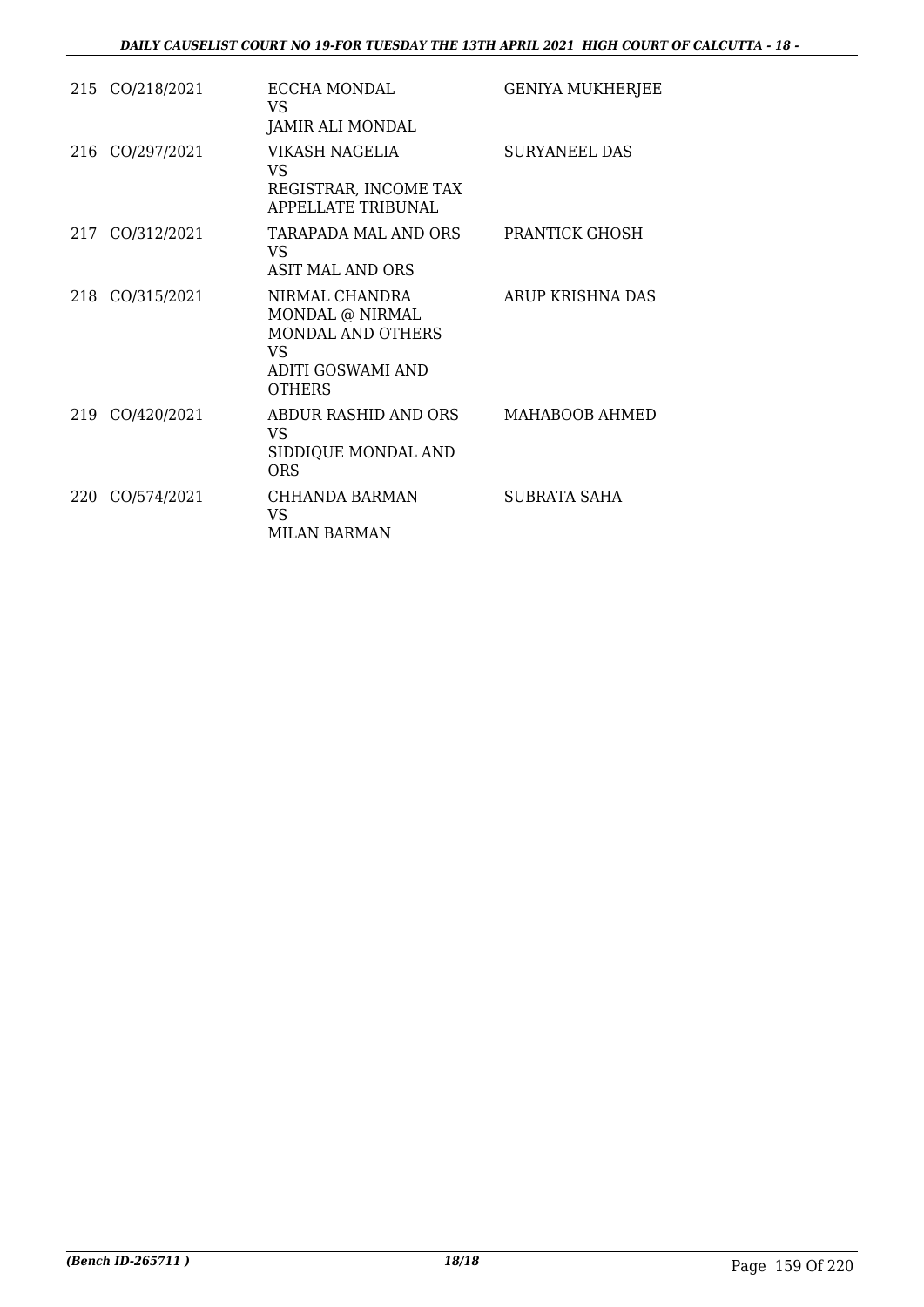

## **Appellate Side**

**DAILY CAUSELIST For Tuesday The 13th April 2021**

## **COURT NO. 10**

**SINGLE BENCH (SB - IX) AT 10:30 AM HON'BLE JUSTICE RAVI KRISHAN KAPUR (VIA VIDEO CONFERENCE)**

### **ON AND FROM MONDAY, 1ST MARCH, 2021 - MATTERS (MOTION & HEARING) UNDER ARTICLE 226 OF THE CONSTITUTION RELATING TO RESIDUARY UNDER GROUP IX PERTAINING TO PUBLIC PREMISES (UNAUTHORISD OCCUPANTS) ACT, 1971 AND ELECTRICITY INCLUDING APPLICATIONS CONNECTED THERETO;**

**APPEALS RELATING TO ALL CLAIM CASES INCLUDING APPLICATIONS CONNECTED THERETO (EXCLUDING ADMISSION OF APPEALS UNDER SECTION 30 OF THE EMPLOYEES' COMPENSATION ACT, 1923.**

**HEARING OF WRIT PETITIONS IRRESPECTIVE OF CLASSIFICATION AND APPLICATIONS CONNECTED THERETO.**

### **NO PHYSICAL MENTIONING WILL BE ALLOWED UNTIL FURTHER ORDER.**

**NOTE : MATTERS WILL BE TAKEN UP THROUGH PHYSICAL HEARING ONLY WHEN BOTH THE PARTIES ARE AGREED.**

### **CONTEMPT APPLICATION**

| 1 | CPAN/24/2021      | PANCHANAN BAIRAGYA<br>VS<br><b>SANTANU BASU</b>                                          | JANARDAN MANDAL               |  |
|---|-------------------|------------------------------------------------------------------------------------------|-------------------------------|--|
|   | wt2 WPA/7288/2020 | PANCHANAN BAIRAGYA<br>VS<br>STATE OF WEST BENGAL                                         | JANARDAN MANDAL               |  |
|   | IA NO: CAN/1/2020 |                                                                                          |                               |  |
|   |                   | <b>MOTION</b>                                                                            |                               |  |
| 3 | WPA/15677/2019    | MD MOYNUL HOQUE<br>VS<br>STATE OF WEST BENGAL<br>ORS                                     | PROSENJIT<br><b>MUKHERJEE</b> |  |
| 4 | WPA/21790/2019    | MD. HAFIZUR RAHAMAN<br>@HAFIZUR RAHAMAN @<br><b>HAFIZ</b><br>VS.<br>THE WBSEDC LTD & ORS | SANTANU MAJI                  |  |
|   | IA NO: CAN/1/2021 |                                                                                          |                               |  |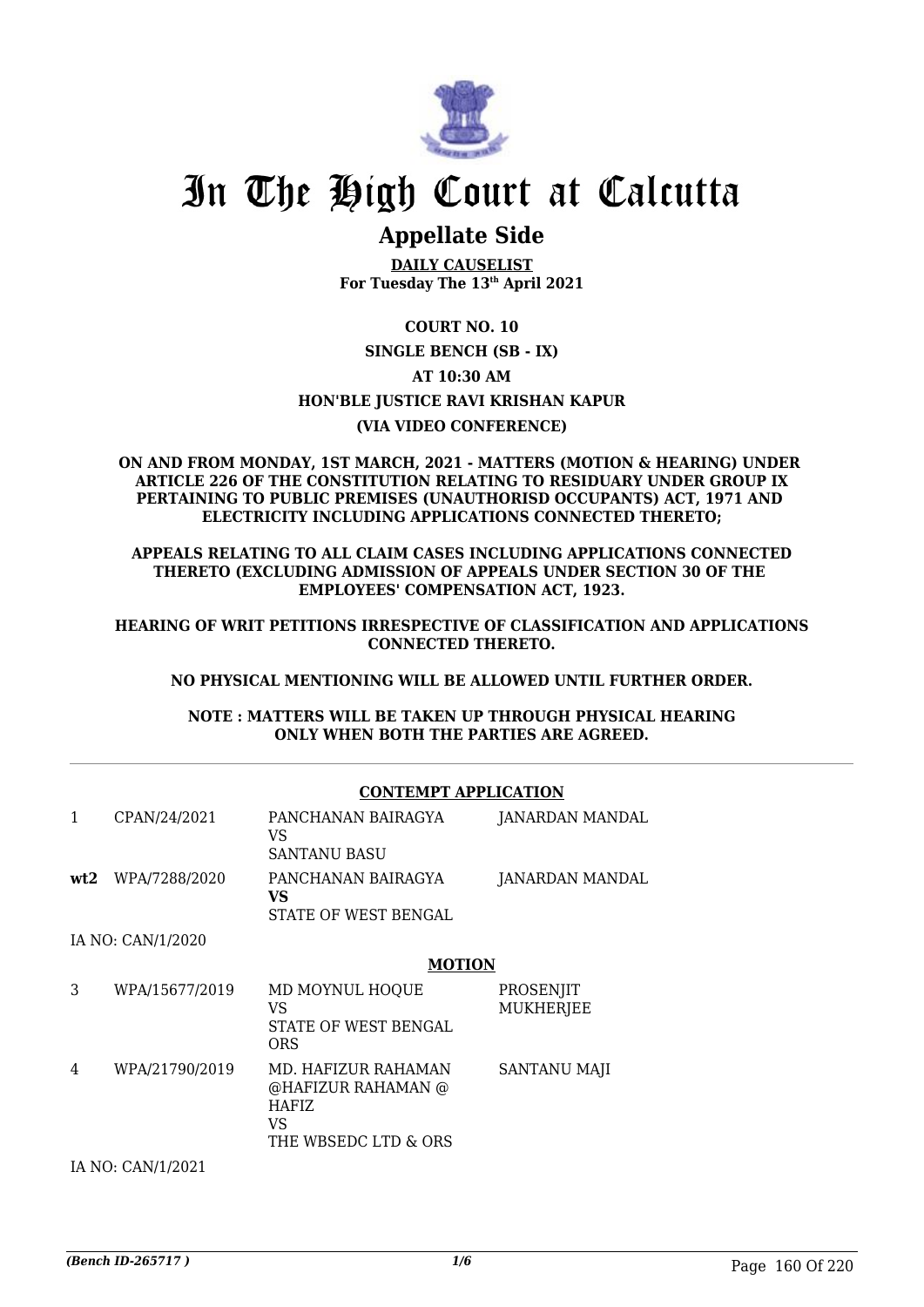| 5  | WPA/24345/2019    | ARABINDA BHOWMIK @<br><b>BHUNIA</b><br><b>VS</b><br>THE WBSEDC LTD & ORS                                                             | SK SAMIN AKHTER                 |
|----|-------------------|--------------------------------------------------------------------------------------------------------------------------------------|---------------------------------|
| 6  | WPA/435/2020      | RAHAMATULLA<br><b>CHOWDHURY</b><br><b>VS</b><br>W.B. STATE ELECTRICITY<br>DISTRIBUTION COMPANY<br><b>LIMITED &amp; ORS</b>           | <b>HARADHAN MANDAL</b>          |
|    |                   | IA NO: CAN/1/2020(Old No:CAN/1685/2020), CAN/2/2020                                                                                  |                                 |
| 7  | WPA/4729/2020     | <b>TAPAN GORAI</b><br>VS<br>WBSEDC LTD LTD & ORS                                                                                     | MALAY<br><b>BHATTACHARYYA</b>   |
| 8  | WPA/7553/2020     | AMIT KUMAR BURNWAL<br>VS<br>Union of India                                                                                           | <b>SUBRATA</b><br>BHATTACHARJYA |
|    | IA NO: CAN/1/2020 |                                                                                                                                      |                                 |
| 9  | WPA/8168/2020     | RUPA BEGUM<br><b>VS</b><br>DIRECTOR OF WEST<br><b>BENGAL STATE</b><br><b>ELECTRICITY</b><br>DISTRIBUTION CO LTD AND<br><b>OTHERS</b> | <b>GOUTAM DEBNATH</b>           |
| 10 | WPA/9678/2020     | CALCUTTA EXPANDED<br>METAL MANUFACTURING<br><b>COMPANY PRIVATE</b><br>LIMITED<br><b>VS</b><br>STATE OF WEST BENGAL<br>AND ORS.       | DEOBRAT UPADHYAY                |
|    | IA NO: CAN/1/2021 |                                                                                                                                      |                                 |
| 11 | WPA/10152/2020    | TANDRA CHATTERJEE<br>VS<br>WEST BENGALSTATE<br>ELECTRICITY DISTRIUTION<br><b>COMPANY LIMITED</b>                                     | ANIRUDDHA<br><b>KARMAKAR</b>    |
| 12 | WPA/5184/2021     | <b>SAMAD MONDAL</b><br>VS<br>THE WEST BENGAL SEDC<br>LTD AND ORS.                                                                    | MD KUTUBUDDIN                   |
| 13 | WPA/6582/2021     | RAJESH GHOSH<br><b>VS</b><br>STATE OF WEST BENGAL<br>AND ORS.                                                                        | SWARNALI SAHA                   |
| 14 | WPA/7579/2021     | PREM CHAND JAISWAL<br>VS<br>CESC LIMITED AND ORS                                                                                     | SIBSANKAR<br>BANDYOPADHYAY      |
| 15 | WPA/8784/2021     | MD. BURHAN ALI SK<br>VS<br>STATE OF WEST BENGAL<br>AND ORS.                                                                          | SNIGDHA SAHA                    |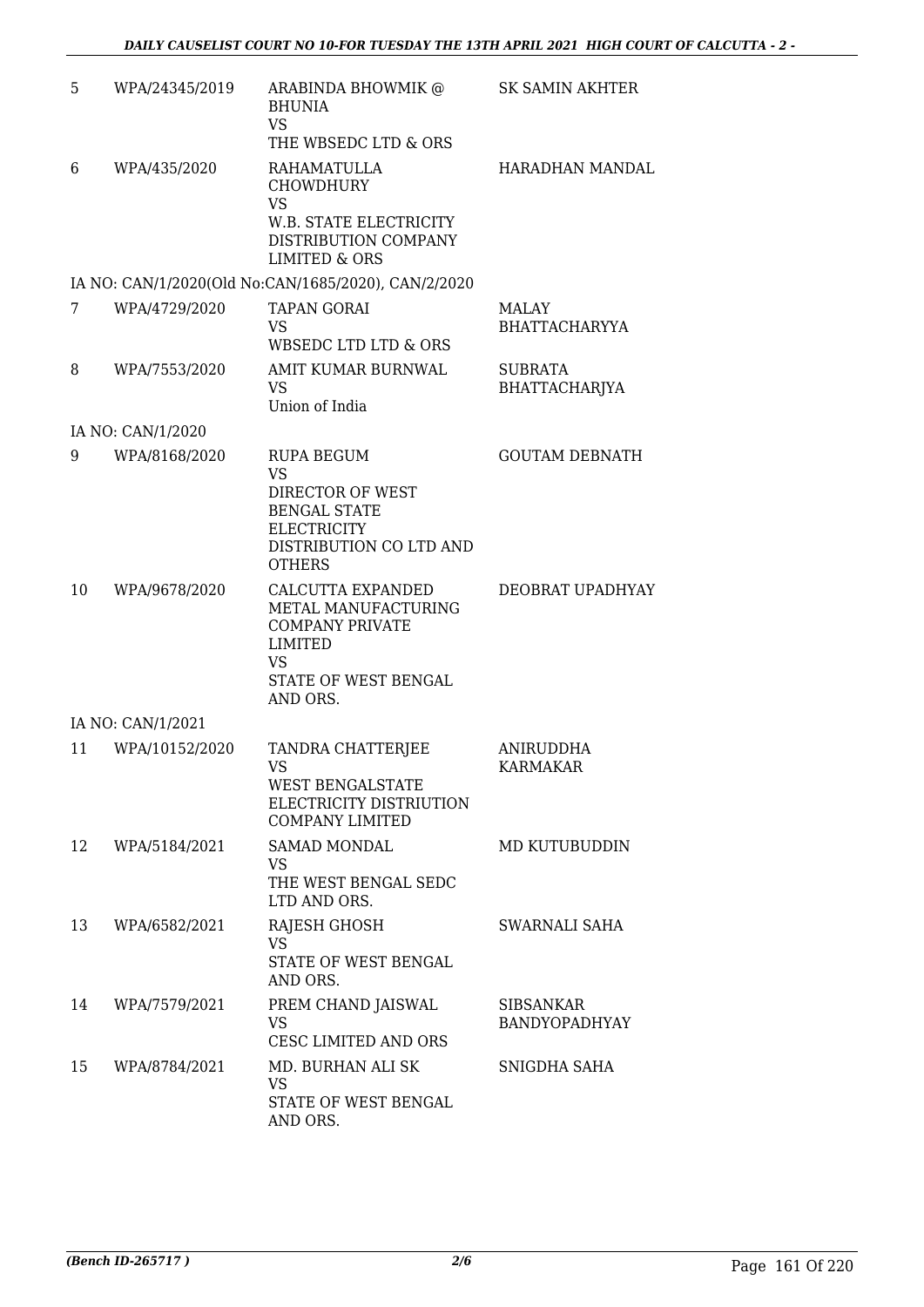| 16 | WPA/9183/2021  | <b>ANATH SARKAR</b><br>VS                                                                                                   | MD. KUTUBUDDIN                           |
|----|----------------|-----------------------------------------------------------------------------------------------------------------------------|------------------------------------------|
|    |                | THE WEST BENGAL STATE<br><b>ELECTRICITY</b><br>DISTRIBUTION COMPANY<br>LIMITED AND ORS                                      |                                          |
| 17 | WPA/9339/2021  | <b>SAMSUL SK</b><br>VS<br>THE WEST BENGAL STATE<br><b>ELECTRICITY</b><br>DISTRIBUTION COMPANY<br><b>LIMITED AND ORS</b>     | MD. KUTUBUDDIN                           |
| 18 | WPA/9385/2021  | PREM CHAND JAISWAL<br>VS<br>CESC LIMITED AND ORS                                                                            | <b>SIBSANKAR</b><br><b>BANDYOPADHYAY</b> |
| 19 | WPA/9397/2021  | <b>WEST BENGAL STATE</b><br>ELECTRICITY<br>DISTRIBUTION COMPANY<br>LTD.<br>VS.<br><b>SK. ABU TORAB AND</b><br><b>OTHERS</b> | <b>SUJIT SANKAR KOLEY</b>                |
|    |                | <b>FOR HEARING</b>                                                                                                          |                                          |
| 20 | WPA/18938/2003 | JNANANANDA SEVA                                                                                                             | KAUSIK ROY                               |

| wraiogooizuuj | JINAINAINAINDA SEVA     | NAUSIN RUI |
|---------------|-------------------------|------------|
|               | SANGHA & ANR.           |            |
|               | VS                      |            |
|               | THE REGISTRAR OF        |            |
|               | FIRMS.SOCT.& NON-TR.COR |            |
|               |                         |            |

IA NO: CAN/1/2003(Old No:CAN/9814/2003), CAN/2/2004(Old No:CAN/8729/2004), CAN/3/2004(Old No:CAN/9417/2004), CAN/4/2007(Old No:CAN/2361/2007), CAN/5/2011(Old No:CAN/9771/2011), CAN/6/2013(Old No:CAN/4648/2013)

| 21 | WPA/14155/2005                                 | RATISH CHANDRA ROY<br>VS<br>STATE OF W.B.                                                | SYED MANSUR ALI           |
|----|------------------------------------------------|------------------------------------------------------------------------------------------|---------------------------|
| 22 | WPA/15590/2009                                 | MIHIR BANERJEE<br>VS<br>STATE OF WEST BENGAL &<br>ORS.                                   | <b>SUJIT SANKAR KOLEY</b> |
| 23 | WPA/651/2011                                   | CHANDRIKA DAS<br>VS<br><b>KMC AND ORS</b>                                                | RWITENDRA BANERJEE        |
| 24 | WPA/15656/2012                                 | <b>GOURAV ROY CHOWDHURY</b><br>$\&$ ORS.<br>VS<br>RAJPUR-SONARPUR<br>MUNICIPALITY & ORS. | CHANDRAMALA<br>MUKHERJEE  |
|    |                                                | IA NO: CAN/1/2014(Old No:CAN/894/2014), CAN/3/2019(Old No:CAN/918/2019)                  |                           |
| 25 | WPA/22461/2012                                 | MAHIUDDIN SARKAR<br>VS<br>STATE OF WB & ORS                                              | AMAR MITRA                |
|    | IA NO. CANIJI (2014) (OLI No. CANI/9709) 2014) |                                                                                          |                           |

IA NO: CAN/1/2014(Old No:CAN/8798/2014)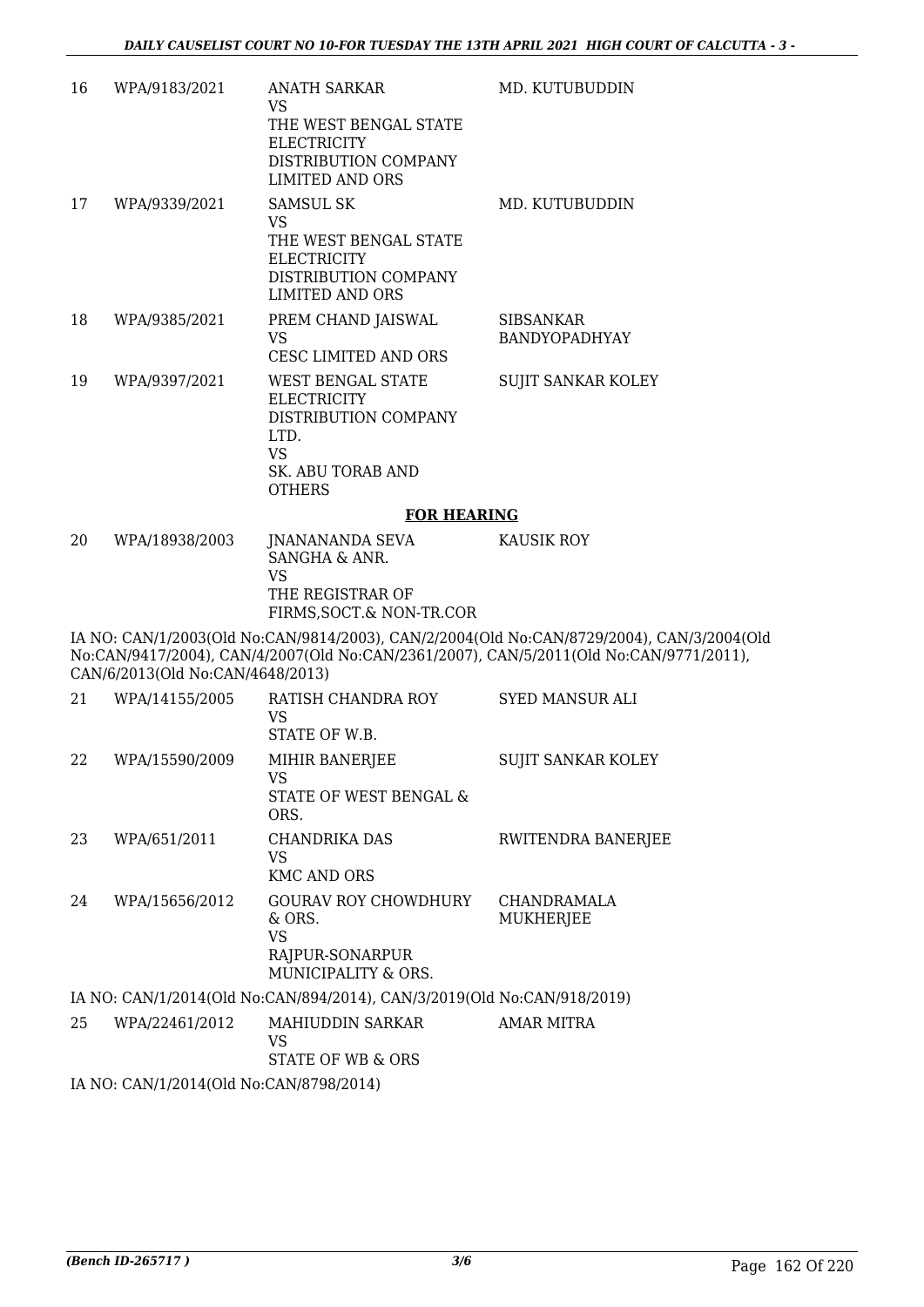| 26 | WPA/24585/2013                 | SASTI PADA MONDAL<br><b>VS</b><br><b>STATE OF WEST BENGAL &amp;</b><br><b>ORS</b>                                              | <b>SUSMITA KHAN</b>                                                                        |
|----|--------------------------------|--------------------------------------------------------------------------------------------------------------------------------|--------------------------------------------------------------------------------------------|
|    | No:CAN/7029/2019), CAN/11/2021 |                                                                                                                                | IA NO: CAN/2/2015(Old No:CAN/2647/2015), CAN/4/2015(Old No:CAN/5492/2015), CAN/10/2019(Old |
| 27 | WPA/17271/2014                 | NITISH CHANDRA SHAW<br><b>VS</b><br>STATE OF WEST BENGAL &<br><b>ORS</b>                                                       | <b>B SAMANTA</b>                                                                           |
| 28 | WPA/29582/2014                 | <b>JAMINA KHATUN</b><br><b>VS</b><br>STATE OF WEST BENGAL                                                                      | PROSENJIT<br>MUKHERJEE                                                                     |
| 29 | WPA/2033/2015                  | <b>BUDGE BUDGE CO LTD</b><br><b>VS</b><br>STATE OF WEST BENGAL &<br><b>ORS</b>                                                 | <b>RUMA SARKAR</b>                                                                         |
| 30 | WPA/2034/2015                  | <b>BUDGE BUDGE CO LTD</b><br><b>VS</b><br>STATE OF WEST BENGAL &<br><b>ORS</b>                                                 | <b>RUMA DAS</b>                                                                            |
| 31 | WPA/2036/2015                  | <b>BUDGE BUDGE CO LTD</b><br><b>VS</b><br>STATE OF WEST BENGAL &<br><b>ORS</b>                                                 | <b>RUMA SARKAR</b>                                                                         |
| 32 | WPA/4014/2015                  | RABI SHANKAR PANDEY &<br><b>ANR</b><br><b>VS</b><br>UNION OF INDIA & ORS                                                       | <b>SAMRAT DEY PAUL</b>                                                                     |
| 33 | WPA/29713/2015                 | SACHINDRANATH MISRA<br><b>VS</b><br>STATE OF WEST BENGAL &<br><b>ORS</b>                                                       | SURASRI BAIDYA                                                                             |
|    |                                | IA NO: CAN/1/2020(Old No:CAN/5745/2020), CAN/2/2020, CAN/3/2020                                                                |                                                                                            |
|    |                                | 34 WPA/5402/2016 PARIMAL MUKHERJEE<br>VS.<br>STATE OF WEST BENGAL &<br>ORS                                                     | SOMA<br>CHOWDHURY(BANDHU)                                                                  |
| 35 | WPA/15310/2017                 | JOY MA DURA SELF HELP<br><b>GROUP REP BY THE SECY &amp;</b><br><b>ORS</b><br><b>VS</b><br>STATE OF WEST BENGAL &<br><b>ORS</b> | T SAMANTA                                                                                  |
| 36 | WPA/23883/2017                 | DILIP KUMAR PRAMANIK &<br><b>ORS</b><br><b>VS</b><br>STATE OF WEST BENGAL &<br><b>ORS</b>                                      | <b>SK ABU JAFAR</b>                                                                        |
| 37 | WPA/3587/2018                  | <b>INDIAN EXOPLOSIVE</b><br>PRIVATE LTD & ANR<br><b>VS</b><br>COAL INDIA LTD & ORS                                             | <b>SUBHANKAR</b><br><b>CHAKRABORTY</b>                                                     |
|    | IA NO: CAN/1/2021              |                                                                                                                                |                                                                                            |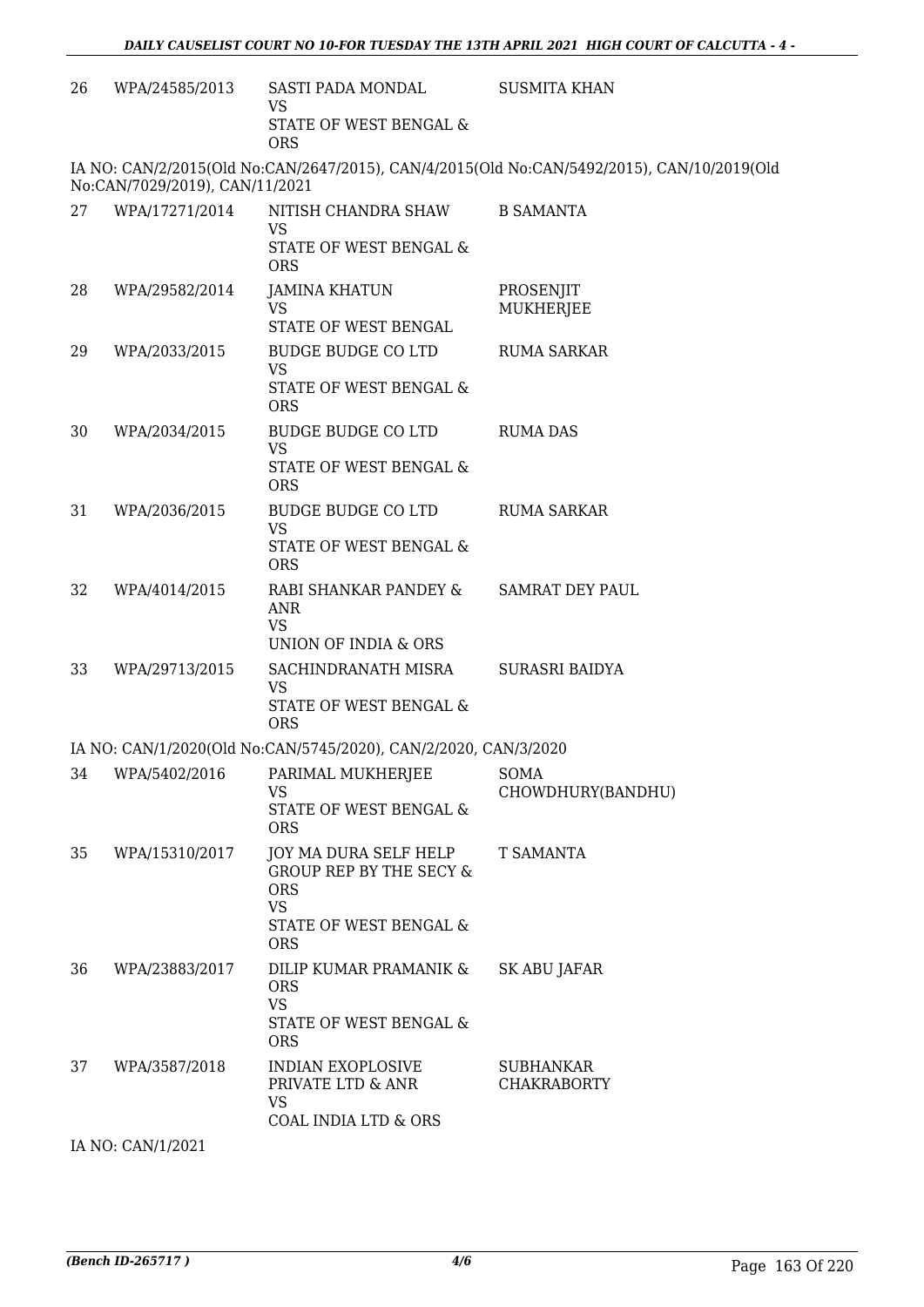| 38 | WPA/9110/2018                           | DIPANKAR DE<br><b>VS</b>                                                                    | <b>BADAL SAHA</b>                                                                         |
|----|-----------------------------------------|---------------------------------------------------------------------------------------------|-------------------------------------------------------------------------------------------|
|    |                                         | KMC & ORS.                                                                                  |                                                                                           |
| 39 | WPA/16861/2018                          | REHANA BEGUM & ORS<br><b>VS</b>                                                             | MADHURIMA SARKAR                                                                          |
|    |                                         | STATE OF WEST BENGAL &<br><b>ORS</b>                                                        |                                                                                           |
|    | IA NO: CAN/1/2019(Old No:CAN/3169/2019) |                                                                                             |                                                                                           |
| 40 | WPA/18617/2018                          | YOGESH CHHETRI & ANR.<br><b>VS</b>                                                          | PUSPOL CHAKRABORTY                                                                        |
|    |                                         | UNION OF INDIA & ORS.                                                                       |                                                                                           |
| 41 | WPA/2254/2019                           | TIMIR BARAN PRAMANIK<br><b>VS</b><br>STATE OF WEST BENGAL &<br>ORS.                         | PARTHA CHAKRABORTY                                                                        |
|    | IA NO: CAN/1/2020, CAN/2/2021           |                                                                                             |                                                                                           |
| 42 | WPA/4379/2019                           | SHISHIR KUMAR BISWAS<br>VS                                                                  | SHASWAT NAYAK                                                                             |
|    |                                         | UNION OF INDIA & ORS                                                                        |                                                                                           |
| 43 | WPA/12860/2019                          | MITRA PAL ALIAS MITRA<br><b>GUHA PAL</b><br><b>VS</b>                                       | <b>INDRANUJ DUTTA</b>                                                                     |
|    |                                         | STATE OF WEST BENGAL &<br><b>ORS</b>                                                        |                                                                                           |
| 44 | WPA/18242/2019                          | AMIT KUMAR BAL<br><b>VS</b>                                                                 | SOBHAN MAJUMDER                                                                           |
|    |                                         | STATE OF WEST BENGAL &<br><b>ORS</b>                                                        |                                                                                           |
| 45 | WPA/6122/2020                           | PEARL CORPORATION<br>VS<br>STATE OF WEST BENGAL &<br><b>ORS</b>                             | <b>TAPAS DUTTA</b>                                                                        |
|    | IA NO: CAN/1/2020(Old No:CAN/4380/2020) |                                                                                             |                                                                                           |
|    |                                         | wt46 WPA/5938/2020 PEARL CORPORATION (<br>PROP. TAPAS KUMAR<br><b>BHUNIA</b> )<br><b>VS</b> | <b>TAPAS DUTTA</b>                                                                        |
|    |                                         | STATE OF WEST BENGAL&<br><b>ORS</b>                                                         |                                                                                           |
|    |                                         | IA NO: CAN/1/2020(Old No:CAN/4081/2020), CAN/2/2020(Old No:CAN/5540/2020)                   |                                                                                           |
|    | wt47 WPA/5939/2020                      | PEARL CORPORATION                                                                           | <b>TAPAS DUTTA</b>                                                                        |
|    |                                         | (PROP. TAPAS BHUNIA)<br><b>VS</b>                                                           |                                                                                           |
|    |                                         | STATE OF WEST BENGAL&<br><b>ORS</b>                                                         |                                                                                           |
|    | No:CAN/5542/2020)                       |                                                                                             | IA NO: CAN/1/2020(Old No:CAN/4082/2020), CAN/2/2020(Old No:CAN/4596/2020), CAN/3/2020(Old |
| 48 | WPA/3247/2021                           | NADIM RAJA<br>VS<br><b>CESC LIMITED</b>                                                     | <b>INDRANIL HALDER</b>                                                                    |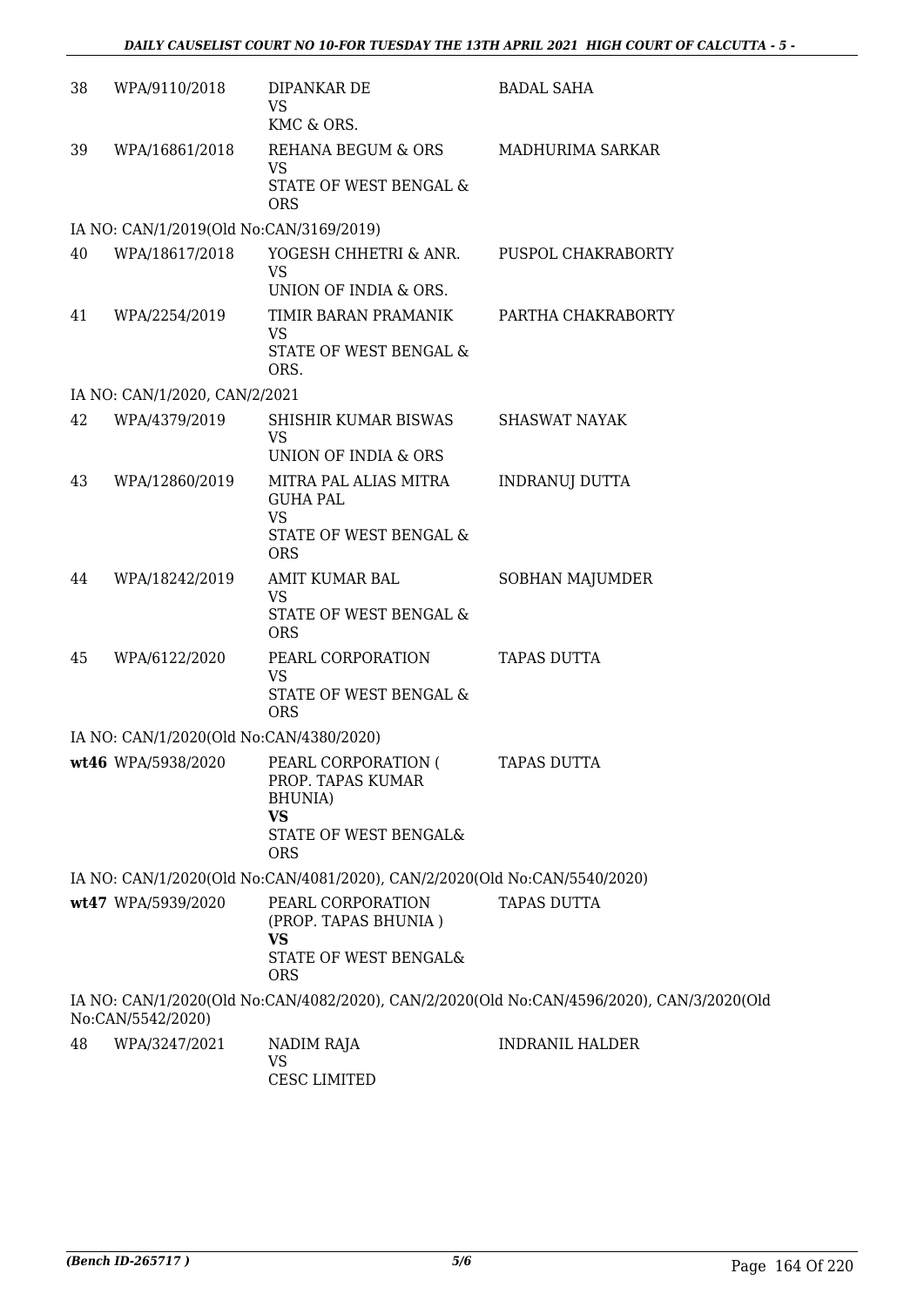| 49 | WPA/5594/2021                                                        | <b>MAZHAR FATMA</b><br>VS                                                                                       | MD. KHAIRUL                    |  |  |
|----|----------------------------------------------------------------------|-----------------------------------------------------------------------------------------------------------------|--------------------------------|--|--|
|    |                                                                      | STATE OF WEST BENGAL<br>AND ORS.                                                                                |                                |  |  |
|    |                                                                      | <b>APPLICATION CLAIM CASE</b>                                                                                   |                                |  |  |
| 50 | FMA/1035/2009<br>$(2 LCR + 5 PB)$                                    | RAM KRISHNA MAHATO<br>VS<br>THE NATIONAL INSURANCE<br>CO. LTD. & ANR.                                           | PRASANTA BEHARI<br>MAHATA      |  |  |
|    |                                                                      | IA NO: CAN/1/2013(Old No:CAN/2778/2013), CAN/2/2013(Old No:CAN/12244/2013)                                      |                                |  |  |
| 51 | FMAT/1575/2011                                                       | PURNIMA ROY & ORS<br>VS                                                                                         | JAYANTA KR. MANDAL             |  |  |
|    |                                                                      | NATIONAL INSURANCE CO.<br>LTD. & ORS                                                                            |                                |  |  |
|    | IA NO: CAN/1/2012(Old No:CAN/6195/2012)                              |                                                                                                                 |                                |  |  |
| 52 | FMA/2020/2013                                                        | ASHA GOPE & ANR.<br><b>VS</b>                                                                                   | <b>AMIT RANJAN ROY</b>         |  |  |
|    |                                                                      | THE UNITED INDIA<br><b>INSURANCE COMPANY</b><br>LIMITED & ANR.                                                  |                                |  |  |
|    | IA NO: CAN/1/2016(Old No:CAN/6439/2016)                              |                                                                                                                 |                                |  |  |
| 53 | FMA/39/2019<br>$(PT I + OB + 2ND$<br>$J/C$ )                         | RELIANCE G.I. CO. LTD.<br><b>VS</b><br>BALI RAM RAI & ANR.                                                      | KAMAL KRISHNA DAS              |  |  |
|    | IA NO: CAN/1/2018(Old No:CAN/2214/2018)                              |                                                                                                                 |                                |  |  |
| 54 | FMA/43/2019<br>$(PT I + OB + 2ND$<br>$J/C$ )                         | SHRIRAM GENERAL<br><b>INSURANCE COMPANY LTD</b><br>VS<br>ALEYA BIBI & ORS                                       | RAJESH SINGH                   |  |  |
|    | IA NO: CAN/2/2015(Old No:CAN/10564/2015)                             |                                                                                                                 |                                |  |  |
| 55 | FMA/147/2019<br>$(PT I + OB + 2ND$<br>$J/C$ )                        | KASED ALI SARDAR @<br>KASED SARDAR @ MD.<br>KARCHED ALI SARDAR<br>VS<br>NATIONAL INSURANCE CO.<br>LIMITED & ANR | SOUJANYA<br>BANDYOPADHYAY      |  |  |
|    | IA NO: CAN/1/2018(Old No:CAN/7758/2018)                              |                                                                                                                 |                                |  |  |
| 56 | FMA/238/2019<br>$(PT I + OB + 2ND$<br>$J/C$ + PT II + 2 FILE<br>LCR) | LALMON BIBI & ORS<br>VS<br>BAJAJ ALLIANZ GENERAL<br>INSURANCE CO. LTD & ANR                                     | JAYANTA KUMAR<br><b>MANDAL</b> |  |  |
| 57 | FMAT/113/2021                                                        | NATIONAL INSURANCE<br>COMPANY LTD<br>VS.<br>LAKHINDER MODINA<br>RAJWAR AND ORS                                  | LAKSHINDER MODI                |  |  |

IA NO: CAN/1/2021, CAN/2/2021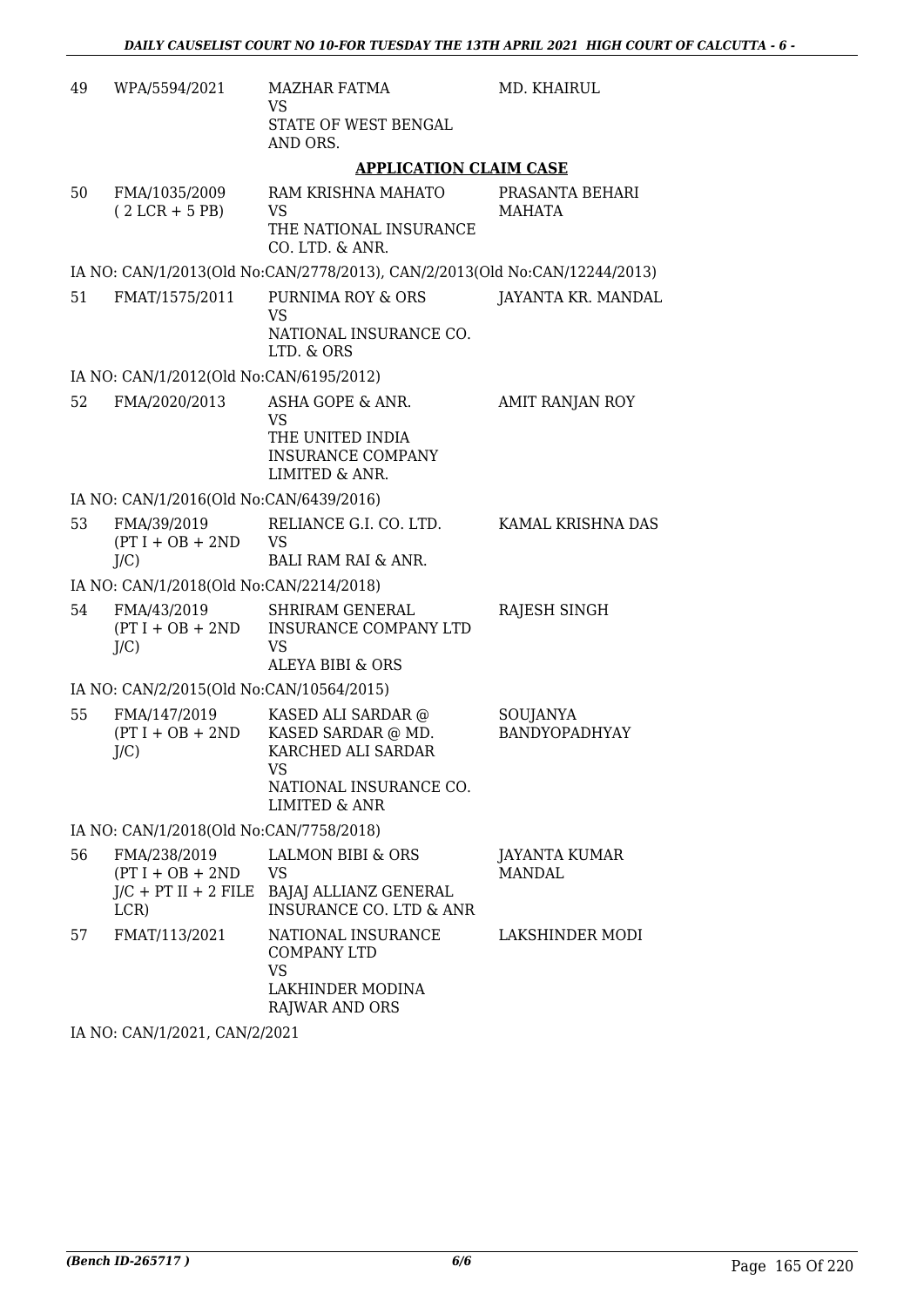

## **Appellate Side**

**DAILY CAUSELIST For Tuesday The 13th April 2021**

**COURT NO. 23**

## **SINGLE BENCH (SB - X)**

**AT 10:30 AM**

**HON'BLE JUSTICE ARINDAM MUKHERJEE**

## **(VIA VIDEO CONFERENCE)**

**ON AND FROM MONDAY, 1ST MARCH, 2021 - MATTERS (MOTION & HEARING) UNDER ARTICLE 226 OF THE CONSTITUTION RELATING TO MADHYAMIK SIKSHYA KENDRA UNDER GROUP - II, INCLUDING APPLICATIONS CONNECTED THERETO;**

**MATTERS (MOTION & HEARING) UNDER ARTICLE 226 OF THE CONSTITUTION OF INDIA RELATING TO CO-OPERATIVE SOCIETIES UNDER GROUP - V (EXCLUDING SERVICE MATTERS) AND APPLICATIONS CONNECTED THERETO;**

**AND**

**ON AND FROM MONDAY, 1ST MARCH, 2021 - IN ADDITION TO HIS OWN LIST, SHALL TAKE ITEM NOS.181 TO 235 FROM THE LIST DATED 1ST MARCH, 2021 OF HON'BLE JUSTICE SABYASACHI BHATTACHARYYA.**

**AND**

**ON AND FROM MONDAY, 1ST MARCH, 2021 - WILL SIT SINGLY AND TAKE ITEM NOS.236 TO 279 FROM THE LIST DATED 1ST MARCH, 2021 OF HON'BLE JUSTICE SABYASACHI BHATTACHARYYA (EXCEPT THE MATTERS WHICH ARE ALREADY DISPOSED OF OR ORDERED OTHERWISE).**

**IF NO ONE APPEARS FOR THE PETITIONERS, THE MATTERS SHALL BE DISMISSED.** 

**NO PHYSICAL MENTIONING WILL BE ENTERTAINED UNTIL FURTHER ORER.**

**ORIGINAL SIDE MATTERS WILL BE TAKEN UP FROM 2 P.M. AFTER COMPLETION OF ORIGINAL SIDE MATTERS APPELLATE SIDE MATTERS WILL BE TAKEN UP, IF TIME PERMITS.**

**NOTE : MATTERS WILL BE TAKEN UP THROUGH PHYSICAL HEARING ONLY WHEN BOTH THE PARTIES ARE AGREED.**

## **FOR JUDGMENT**

1 WPA/21237/2010 (16.04.2021) SRI MURARI SARKAR  $V<sup>Q</sup>$ JIBAN HARI MALLICK

UNION OF INDIA & ORS

**TO BE MENTIONED**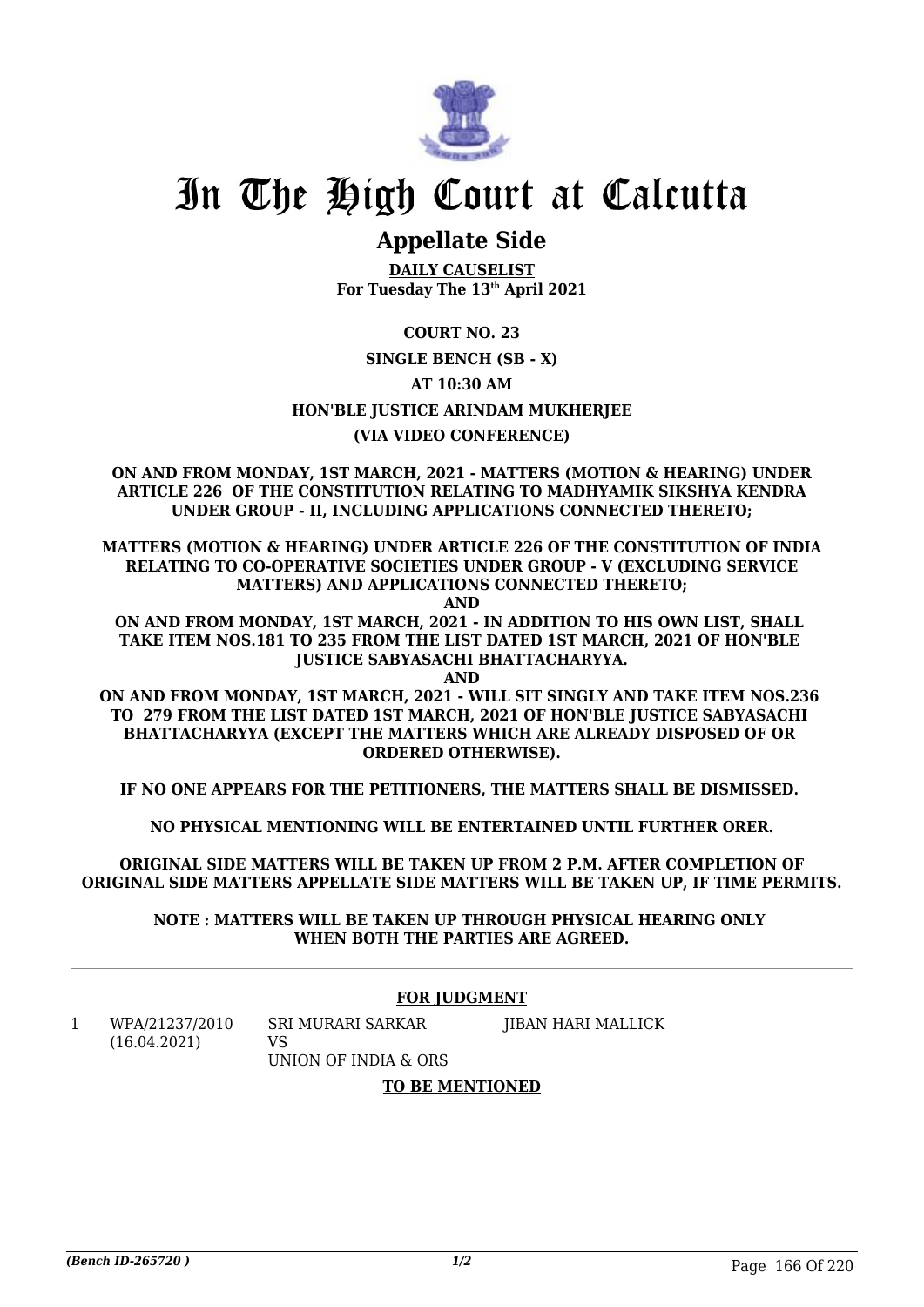SOUMYAJYOTI NANDI

2 WPA/677/2021 (For Correction) RUIA ELECTRONICS PVT LTD AND ORS VS STATE OF WEST BENGAL AND ORS.

## **GR-II (MOTION)**

( M.S.K. )

3 WPA/8521/2021 SK. SAIFUDDIN VS STATE OF WEST BENGAL AND ORS. SIRAJUL HOQUE MONDAL

## **MOTION 1**

( GROUP - IX RESIDUARY )

- 4 WPA/2365/2020 SHRIHARI MAITI VS STATE OF WEST BENGAL & ORS ND ASHRAFUL HUQ 5 WPA/80/2021 M/S. RADHASHREE FINANCE LTD VS UNION OF INDIA AND ORS. DEVYANI SENGUPTA **APPLICATION**
- 6 WPA/8232/2020 (Modification) FAIRDEAL SUPPLIES LTD AND ANR VS Union of India AND ORS ANIRUDDHA AGARWALLA

IA NO: CAN/1/2021

7 WPA/8337/2020 (Recalling) SK BADSHA ALI VS STATE OF WEST BENGAL AND ORS. MITUL. CHAKRABORTY

IA NO: CAN/1/2021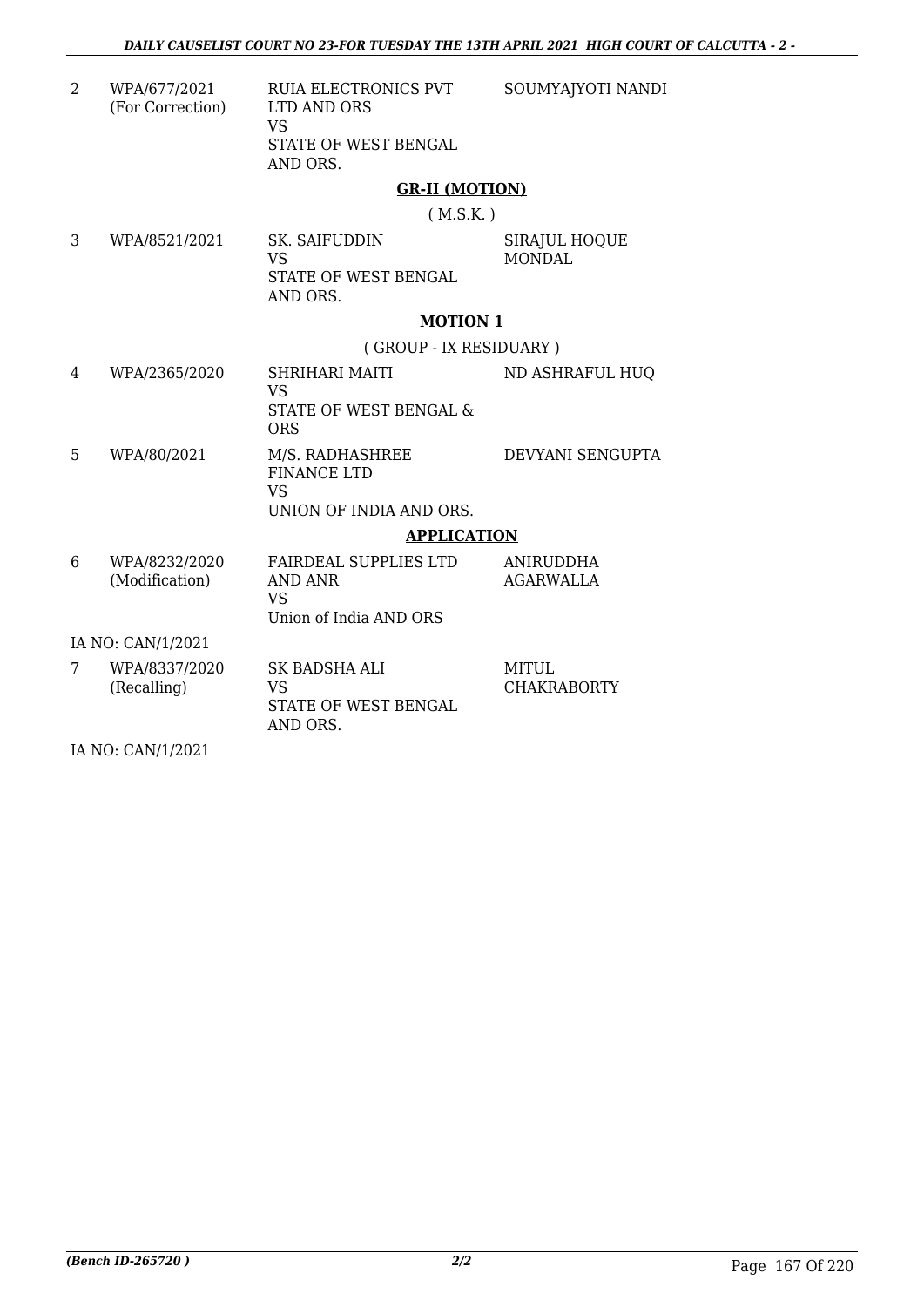

## **Appellate Side**

**DAILY CAUSELIST For Tuesday The 13th April 2021**

**COURT NO. 18 SINGLE BENCH (SB - XI) AT 10:30 AM HON'BLE JUSTICE BISWAJIT BASU (VIA VIDEO CONFERENCE)**

**ON AND FROM MONDAY, 22ND FEBRUARY, 2021 ROSTER NOTIFIED ON 8TH JANUARY, 2021 IS MODIFIED TO THE FOLLOWING EXTENT:-** 

**MATTERS (MOTION & HEARING) UNDER ARTICLE 226 OF THE CONSTITUTION RELATING TO MADRASAH EDUCATION UNDER GROUP II AND APPLICATIONS CONNECTED THERETO;**

**MATTERS (MOTION & HEARING) UNDER ARTICLE 226 OF THE CONSTITUTION RELATING TO APPOINTMENT AND SERVICE CONDITION OF PARA TEACHERS UNDER GROUP II AND APPLICATIONS CONNECTED THERETO;**

**ADMISSION AND HEARING OF CIVIL REVISION APPLICATIONS AND APPLICATIONS UNDER ARTICLE 227 OF THE CONSTITUTION OF INDIA ARISING OUT OF TESTAMENTARY, EJECTMENT / EVICTION SUITS AND PUBLIC PREMISES (UNAUTHORISED OCCUPANTS) ACT, 1971 INCLUDING APPLICATIONS CONNECTED THERETO.** 

**MATTERS (MOTION & HEARING) UNDER ARTICLE 226 OF THE CONSTITUTION OF INDIA RELATING TO LAND UNDER GROUP I INCLUDING APPLICATIONS CONNECTED THERETO.** 

**NOTE: MATTERS WILL BE TAKEN UP THROUGH PHYSICAL HEARING ONLY WHEN BOTH THE PARTIES ARE AGREED.**

**SPECIAL NOTE : 1. CONTESTED APPLICATION WILL BE TAKEN UP ON EVERY WEDNESDAY AND FRIDAY.**

**2. WRIT HEARING MATTERS WILL BE TAKEN UP ON EVERY THURSDAY.** 

**3. MENTIONING FOR INCLUSION IN THE LIST WILL NOT BE ENTERTAINED FOR THE TIME BEING.**

**4. MOTION WILL BE CALLED ON FROM WPA/17281/2019**

#### **SPL. NOTE: ON 13.04.2021, 'TO BE MENTIONED' & 'NEW MOTION' WILL BE TAKEN UP TILL 1 P.M., IF NOT EXHAUSTED EARLIER. THEREAFTER 'MOTION' WILL BE TAKEN UP.**

#### **TO BE MENTIONED**

|                | WPA/1473/2020<br><b>FOR CORRECTION 1</b> | NEPAL CHANDRA GHOSH & ORS<br>VS<br>STATE OF WEST BENGAL & ORS                       | PANCHANAN HAJRA    |
|----------------|------------------------------------------|-------------------------------------------------------------------------------------|--------------------|
| $\mathfrak{D}$ | WPA/1483/2020<br><b>FOR CORRECTION 1</b> | PRAVAT MONDAL & ORS<br>VS<br>STATE OF WEST BENGAL & ORS                             | PANCHANAN HAJRA    |
|                |                                          | <b>NEW MOTION (GROUP - I)</b>                                                       |                    |
| 3              | WPA/9117/2020<br>$[B-1]$                 | KARTIK CHANDRA KAPAS AND<br><b>OTHERS</b><br>VS<br>STATE OF WEST BENGAL AND<br>ORS. | MRINAL KANTI GHOSH |
| 4              | WPA/91/2021                              | SANJAY SAHA AND ANR<br>VS<br>THE STATE OF WEST BENGAL<br>AND ORS                    | PRASENJIT SAHA     |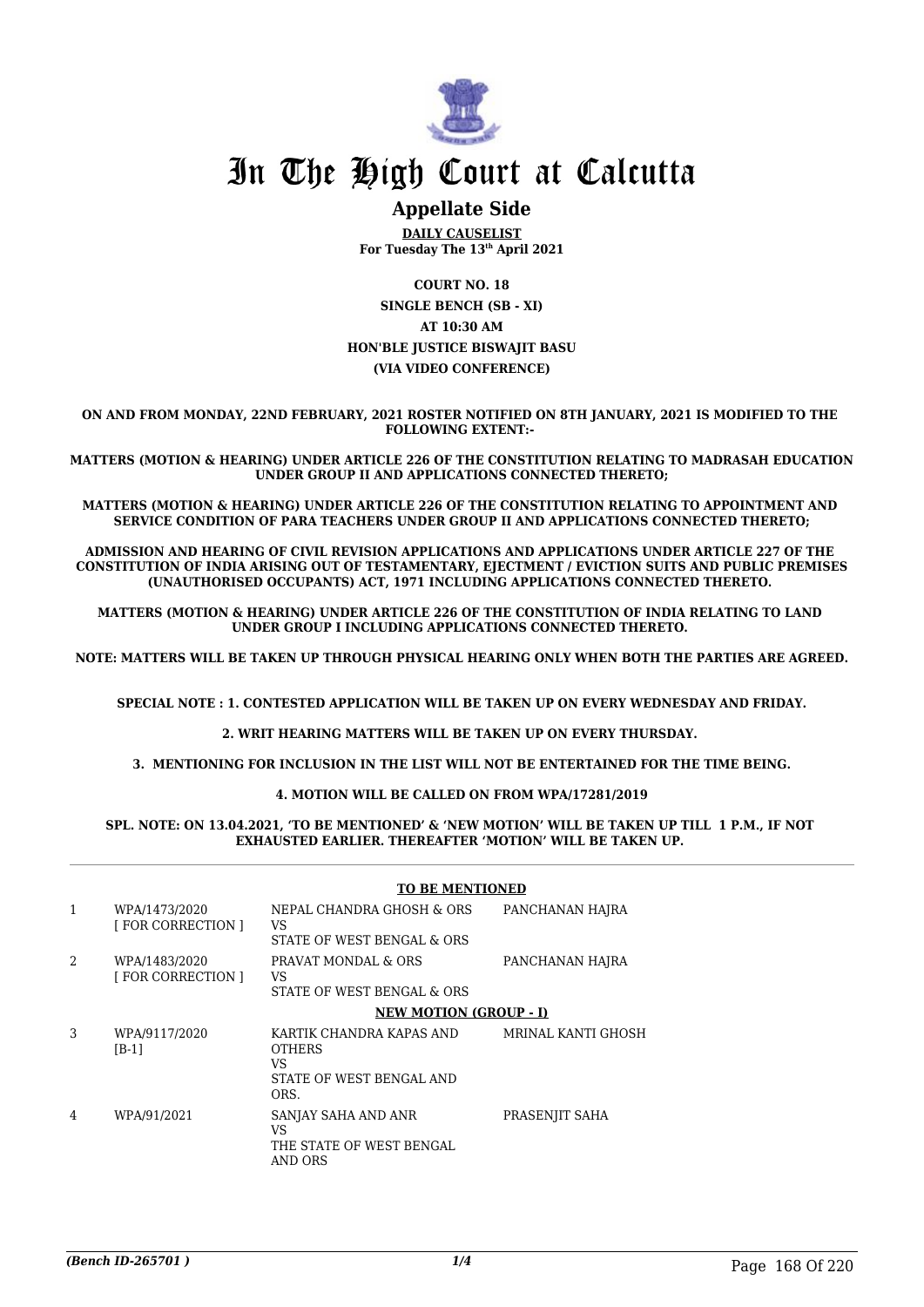## *DAILY CAUSELIST COURT NO 18-FOR TUESDAY THE 13TH APRIL 2021 HIGH COURT OF CALCUTTA - 2 -*

| 5  | WPA/1878/2021 | MADHUSUDHAN PAIK<br>VS                             | RAJKUMAR SAIN                             |
|----|---------------|----------------------------------------------------|-------------------------------------------|
|    |               | STATE OF WEST BENGAL AND<br>ORS.                   |                                           |
| 6  | WPA/1929/2021 | KABITA DUTTA AND OTHERS<br>VS                      | AVISHEK GUHA                              |
|    |               | STATE OF WEST BENGAL AND<br>ORS.                   |                                           |
| 7  | WPA/4492/2021 | PRAFULLA KUMAR GARAI<br>VS                         | RAJAT DUTTA                               |
|    |               | STATE OF WEST BENGAL AND<br>ORS.                   |                                           |
| 8  | WPA/4996/2021 | PRIYANKA MONDAL<br>VS                              | DIPENDRANATH BOSE                         |
|    |               | STATE OF WEST BENGAL AND<br>ORS.                   |                                           |
| 9  | WPA/5693/2021 | MOTILAL MONDAL<br>VS                               | KARUNAMOYEE SAMANTA                       |
|    |               | STATE OF WEST BENGAL AND<br>ORS.                   |                                           |
| 10 | WPA/6272/2021 | RANAJIT KUMAR PAL<br>VS                            | <b>BARUN CHATTERJEE</b>                   |
|    |               | STATE OF WEST BENGAL AND<br>ORS.                   |                                           |
| 11 | WPA/6274/2021 | SATYA KINKAR KOLEY AND ORS.<br>VS                  | <b>BARUN CHATTERJEE</b>                   |
|    |               | STATE OF WEST BENGAL AND<br>ORS.                   |                                           |
| 12 | WPA/6401/2021 | COMMON VILLAGERS OF<br>CHATINA VILLAGE AND CHATINA | SARBANANDA SANYAL                         |
|    |               | DURGA PUJA COMMITTE AND ORS<br><b>VS</b>           |                                           |
|    |               | STATE OF WEST BENGAL AND<br>ORS.                   |                                           |
| 13 | WPA/6430/2021 | <b>TARUN BHOWMIK</b><br>VS                         | <b>BHASKAR HUTAIT</b>                     |
|    |               | THE STATE OF WEST BENGAL<br>AND ORS                |                                           |
| 14 | WPA/6436/2021 | GOUR HARI GIRI AND ANOTHER<br>VS                   | <b>SANKHA PRASAD ROY</b>                  |
|    |               | STATE OF WEST BENGAL AND<br>ORS.                   |                                           |
| 15 | WPA/6580/2021 | PRADYUT JANA AND ORS<br>VS                         | <b>APURBA KUMAR</b><br><b>CHAKRABORTY</b> |
|    |               | STATE OF WEST BENGAL AND<br>ORS.                   |                                           |
| 16 | WPA/6762/2021 | AFCHHAR ALI SEKH<br>VS                             | DEBAISH KUNDU                             |
|    |               | STATE OF WEST BENGAL AND<br><b>ORS</b>             |                                           |
| 17 | WPA/7143/2021 | USHA RANI BAG AND ANOTHER<br>VS.                   | RAJ KUMAR SAIN                            |
|    |               | STATE OF WEST BENGAL AND<br>ORS.                   |                                           |
| 18 | WPA/7266/2021 | SARASWATI GHOSH<br>VS                              | SOBHAN KUMAR PATHAK                       |
|    |               | STATE OF WEST BENGAL AND<br>ORS.                   |                                           |
| 19 | WPA/7293/2021 | SYED NAZRUL ISLAM<br>VS                            | MD AHIYA                                  |
|    |               | STATE OF WEST BENGAL AND<br>ORS.                   |                                           |
| 20 | WPA/7304/2021 | SYED AZIJUR RAHAMAN<br>VS                          | MD AHIYA                                  |
|    |               | STATE OF WEST BENGAL AND<br>ORS.                   |                                           |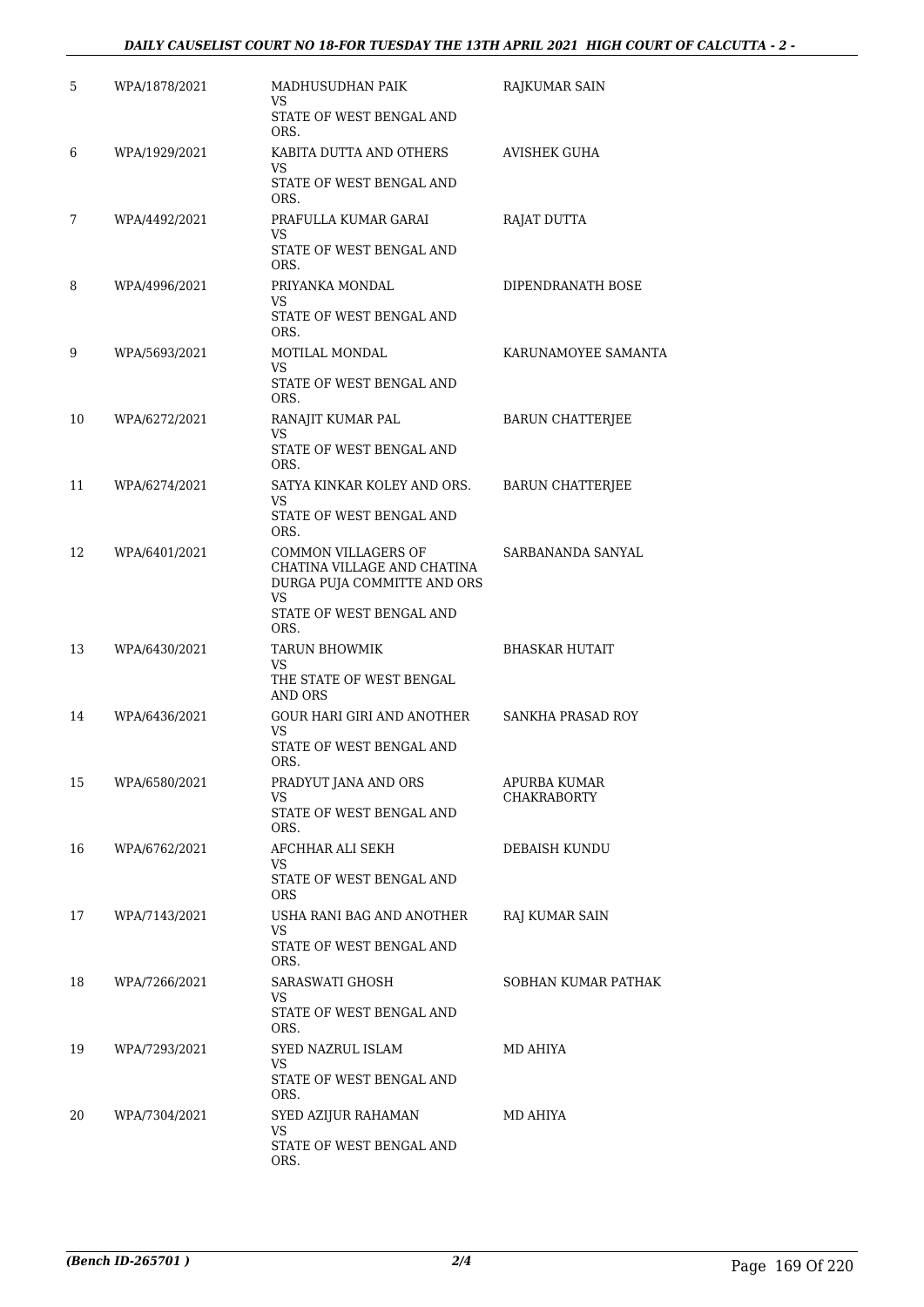| 21 | WPA/7591/2021      | SOUVIK GHOSH<br>VS                                                                       | SUFI KAMAL           |
|----|--------------------|------------------------------------------------------------------------------------------|----------------------|
|    |                    | STATE OF WEST BENGAL AND<br>ORS.                                                         |                      |
|    |                    | <b>MOTION</b>                                                                            |                      |
| 22 | WPA/1933/2020      | ALPANA MAKHERJEE & ANR<br>VS                                                             | SHARMISTHA DHAR      |
|    |                    | STATE OF WEST BENGAL & ORS                                                               |                      |
| 23 | WPA/9202/2020      | JHARNA DAS<br>VS                                                                         | <b>MONIKA SARKAR</b> |
|    |                    | State of West Bengal                                                                     |                      |
|    | wt24 WPA/3446/2020 | JHARNA DAS & ORS<br>VS                                                                   | KIRAN KUMAR MAHATO   |
|    |                    | STATE OF WEST BENGAL & ORS                                                               |                      |
| 25 | CO/246/2021        | AJIBAR LASKAR<br>VS<br>KASHED ALI LASKAR AND ORS                                         | SAFIQUE ALI MIDDE    |
| 26 | CO/259/2021        | RAJESH AGARWAL                                                                           | AVIRUP CHATTERJEE    |
|    |                    | VS<br>ANIL KUMAR GUPTA                                                                   |                      |
| 27 | CO/263/2021        | SHEFALI DAS                                                                              | <b>MIR ANOWAR</b>    |
|    |                    | VS                                                                                       |                      |
|    |                    | <b>ASUTOSH ROY</b>                                                                       |                      |
| 28 | CO/289/2021        | ARUP SEN AND ORS<br>VS                                                                   | DEBJANI SENGUPTA     |
|    |                    | THE ARCH BISHOP OF CALCUTTA<br>AND ORS                                                   |                      |
| 29 | CO/292/2021        | SHYAMAL KR SADHUKHAN AND                                                                 | RISHABH DUTTA GUPTA  |
|    |                    | ANR<br>VS                                                                                |                      |
|    |                    | AJAY SADHUKHAN                                                                           |                      |
| 30 | CO/314/2021        | KALIPADA SAHOO                                                                           | KAVITA RANI          |
|    |                    | VS<br>SUDHANGSHU SAHOO                                                                   |                      |
| 31 | CO/339/2021        | SHYAM SUNDAR MITTAL                                                                      | <b>ARUN GOSWAMI</b>  |
|    |                    | VS<br>SANTOSH KUMAR BANERJEE AND<br>ANR                                                  |                      |
|    | IA NO: CAN/1/2021  |                                                                                          |                      |
| 32 | CO/354/2021        | SUSANTA KUMAR JANA AND ORS                                                               | AMIT BARAN DASH      |
|    |                    | VS<br>SRIMATYA BHANI GIRI(JANA) ON<br>THE DEATH OF SASANKA SEKHAR<br><b>JANA AND ORS</b> |                      |
| 33 | CO/362/2021        | SM PRATIMA SUR                                                                           | SOURADIPTA BANERJEE  |
|    |                    | VS.<br>JIBAN SAHA AND ANR                                                                |                      |
| 34 | CO/365/2021        | <b>MATA PRASAD SHAW</b>                                                                  | RAJIB RAY            |
|    |                    | VS<br>SUDAMA DEBI                                                                        |                      |
| 35 | CO/366/2021        | HEMANT BANGUR AND ORS                                                                    | AJAY GAGGAR          |
|    |                    | VS<br>MADHULATA KANKANI                                                                  |                      |
| 36 | CO/381/2021        | PAMPA SENGUPTA                                                                           | DILIP KUMAR KUNDU    |
|    |                    | VS                                                                                       |                      |
|    |                    | SOUIRADEEPTO SENGUPTA                                                                    |                      |
| 37 | CO/387/2021        | SHAMSHAD AHMED AND ANR.<br>VS<br>MD. ALTAF KHAN                                          | <b>BHUSAN JAIN</b>   |
| 38 | CO/388/2021        | JAYANTA KR. MULLICK                                                                      | JOYITA ROY           |
|    |                    | VS                                                                                       |                      |
|    |                    | TAPASI CHANDRA AND ORS.                                                                  |                      |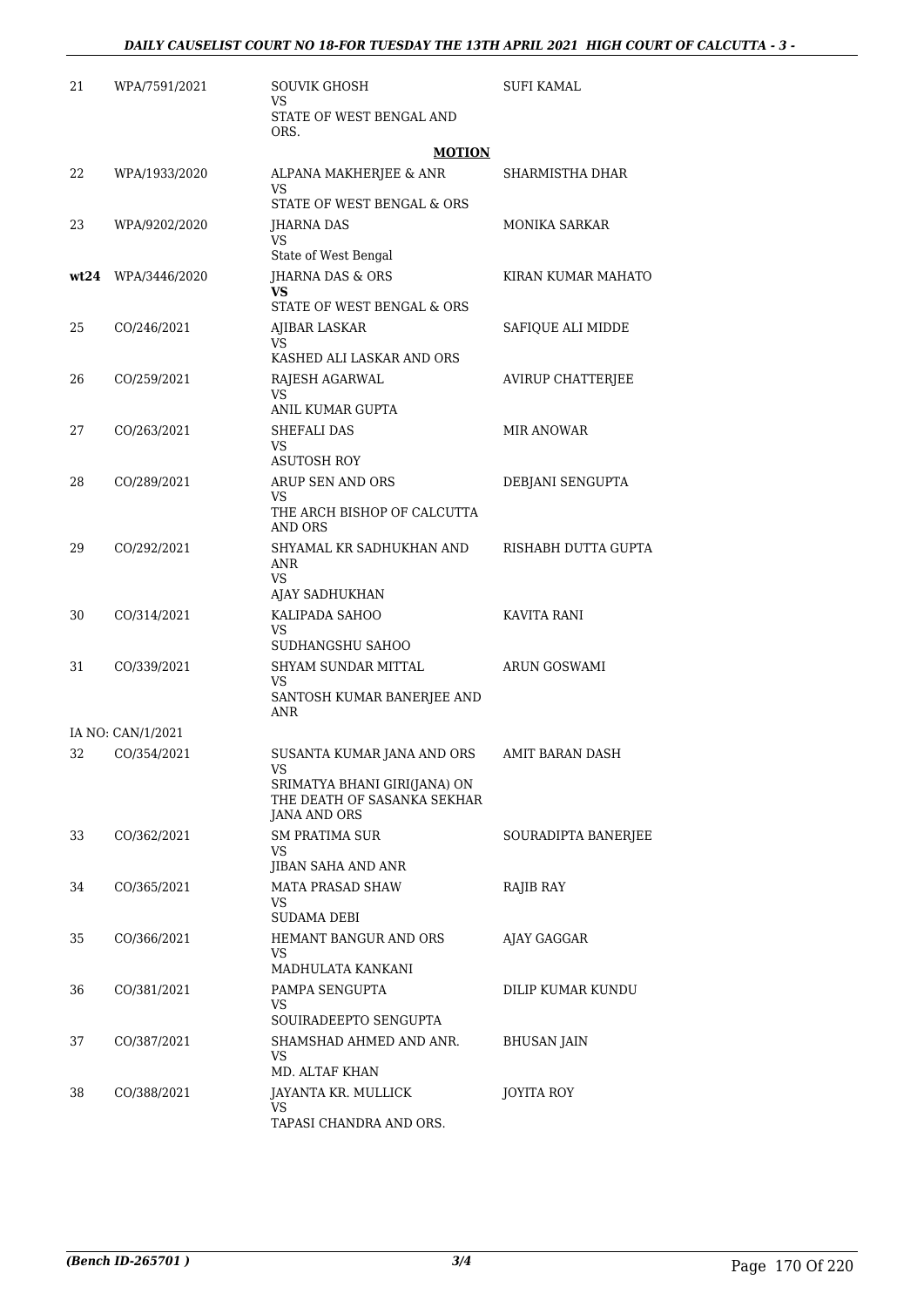## *DAILY CAUSELIST COURT NO 18-FOR TUESDAY THE 13TH APRIL 2021 HIGH COURT OF CALCUTTA - 4 -*

| 39 | CO/398/2021   | <b>SUBRATA CHATTERJEE</b><br>VS<br>SUMAN MONDAL AND ORS           | <b>IFTEKAR MUNSHI</b>  |
|----|---------------|-------------------------------------------------------------------|------------------------|
| 40 | CO/400/2021   | KAMAL KISHORE ARORA ALIAS K<br>K ARORA<br>VS<br>SANTOSH KR DALMIA | <b>MADAN MOHAN ROY</b> |
| 41 | CO/409/2021   | SIKHA CHOWDHURY AND ORS<br>VS<br>MINU PRADHAN MONDAL              | SAPTARSHI KUMAR MAL    |
| 42 | CO/410/2021   | MOUMITA BANERIEE (SEN)<br>VS<br><b>GOUTAM SEN</b>                 | <b>MALYASREE MAITY</b> |
| 43 | WPA/4208/2021 | SUBRATA BARUI AND ORS<br>VS<br>STATE OF WEST BENGAL AND<br>ORS.   | SHUVRO PROKASH LAHIRI  |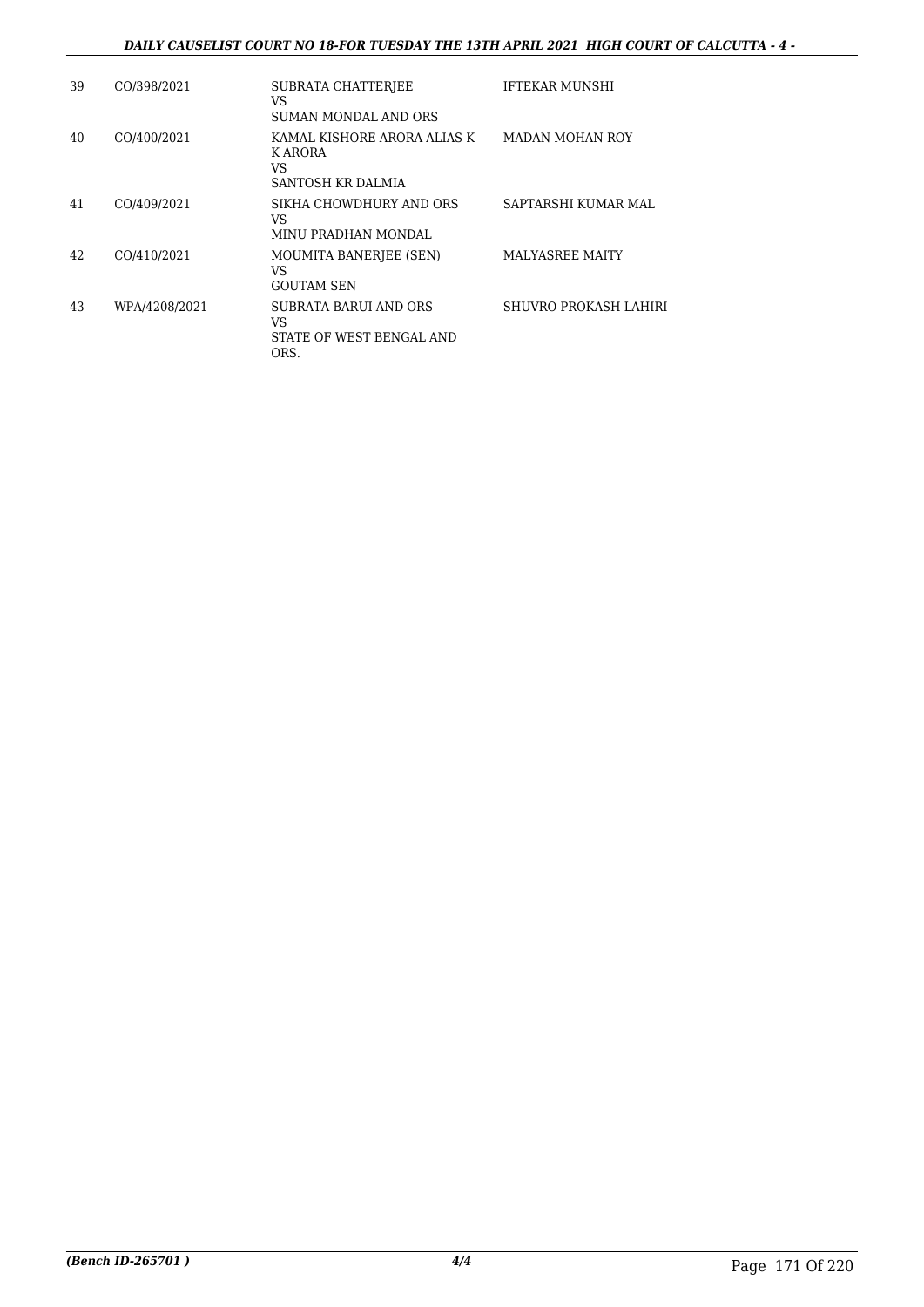

## **Appellate Side**

**DAILY CAUSELIST For Tuesday The 13th April 2021**

**COURT NO. 24**

**SINGLE BENCH (SB - XII) AT 10:30 AM HON'BLE JUSTICE AMRITA SINHA**

**(VIA VIDEO CONFERENCE)**

**ON AND FROM MONDAY, 11TH JANUARY, 2021 ROSTER NOTIFIED ON 8TH JANUARY, 2021 IS MODIFIED TO THE FOLLOWING EXTENT :- MATTERS (MOTION & HEARING) UNDER ARTICLE 226 OF THE CONSTITUTION RELATING TO MUNICIPALITIES AND PANCHAYATS (EXCLUDING MATTERS RELATED TO CO-OPERATIVE SOCIETIES) UNDER GROUP V AND APPLICATIONS CONNECTED THERETO (INCLUDING ALL SERVICE MATTERS RELATED TO MUNICIPALITY AND CONNECTED APPLICATIONS CONNECTED THERETO).** 

**THE FOLLOWING NOTES WILL BE EFFECTIVE ON AND FROM 11.01.2021.**

**SPECIAL NOTE : NO FURTHER INCLUSION IN THE LIST WILL BE ALLOWED UNTIL FURTHER ORDER.** 

**1.ON EVERY MONDAY MUNICIPALITY MOTIONS WILL BE TAKEN UP FOR THE WHOLE DAY. IF TIME PERMITS PANCHAYAT MOTIONS WILL BE TAKEN UP.** 

**2. ON EVERY TUESDAY PANCHAYAT MOTIONS WILL BE TAKEN UP TILL RECESS. AFTER RECESS APPLICATIONS WILL BE TAKEN UP AND IF TIME PERMITS PANCHAYAT MOTIONS WILL BE TAKEN UP AND THEREAFTER MUNICIPALITY MOTIONS WILL BE TAKEN UP.**

**3. ON EVERY WEDNESDAY MUNICIPALITY MOTIONS WILL BE TAKEN UP TILL RECESS. AFTER RECESS CONTEMPT MATTERS WILL BE TAKEN UP AND IF TIME PERMITS MUNICIPALITY MOTIONS WILL BE TAKEN UP AND THEREAFTER PANCHAYAT MOTIONS WILL BE TAKEN UP.** 

**4. ON EVERY THURSDAY PANCHAYAT MOTIONS WILL BE TAKEN UP TILL RECESS. AFTER RECESS HEARING MATTERS WILL BE TAKEN UP. IF TIME PERMITS PANCHAYAT MOTIONS WILL BE TAKEN UP AND THEREAFTER MUNICIPALITY MOTIONS WILL BE TAKEN UP.**

**5. ON EVERY FRIDAY PANCHAYAT MOTIONS WILL BE TAKEN UP TILL RECESS. AFTER RECESS HEARING MATTERS WILL BE TAKEN UP AND IF TIME PERMITS PANCHAYAT MOTIONS WILL BE TAKEN UP AND THEREAFTER MUNICIPALITY MOTIONS WILL BE TAKEN UP.** 

**NOTE: MATTERS WILL BE TAKEN UP THROUGH PHYSICAL HEARING ONLY WHEN BOTH THE PARTIES ARE AGREED.**

|                |                               | <b>MUNICIPALITY - MOTIONS</b>                                                 |                                     |
|----------------|-------------------------------|-------------------------------------------------------------------------------|-------------------------------------|
| 1              | WPA/821/2020                  | SATISH KUMAR<br>VS<br>THE HOWRAH MUNICIPAL CORP. & ORS.                       | KRISHNENDU PAUL<br><b>CHOWDHURY</b> |
|                | IA NO: CAN/1/2020, CAN/2/2020 |                                                                               |                                     |
| $\mathfrak{D}$ | WPA/1962/2020                 | SURAJIT CHAKRABORTY & ORS<br>VS<br>KHARDAH MUNICIPALITY & ORS                 | <b>SUBHAJIT ROY</b>                 |
| 3              | WPA/2064/2020                 | SUBRATA GUPTA & ORS<br>VS<br>STATE OF WEST BENGAL & ORS                       | SULAANA BAGCHI (<br>BHATTACHARYA)   |
|                | IA NO: CAN/2/2020             |                                                                               |                                     |
| wt4            | WPA/10420/2020                | MANOJ KUMAR BHATTACHARYA<br>VS<br>THE KOLKATA MUNICIPAL<br><b>CORPORATION</b> | SARYATI DATTA                       |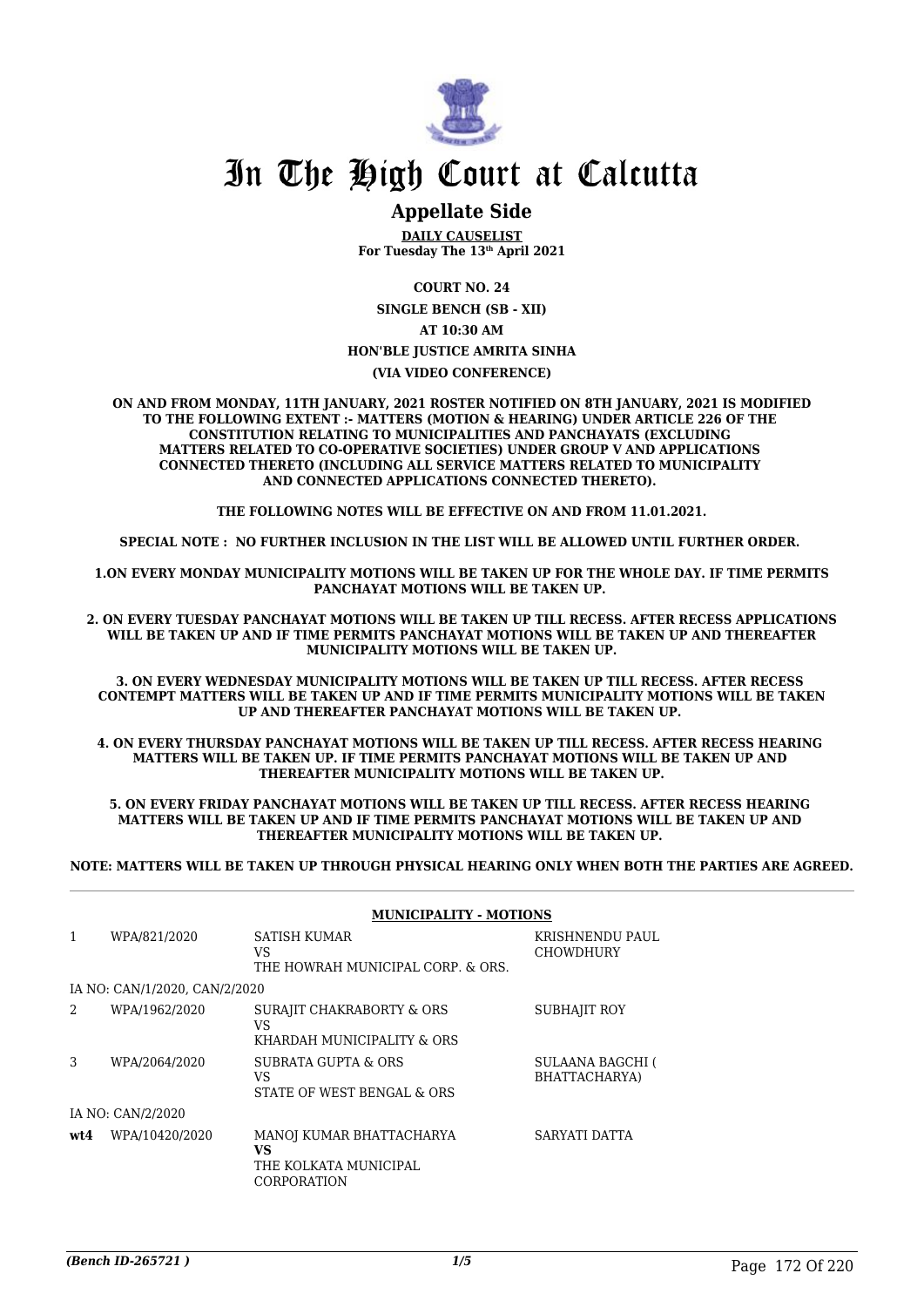## *DAILY CAUSELIST COURT NO 24-FOR TUESDAY THE 13TH APRIL 2021 HIGH COURT OF CALCUTTA - 2 -*

| 5  | WPA/3216/2020     | DR. PRADIP KUMAR BASU & ORS<br>VS<br>STATE OF WEST BENGAL & ORS                                         | <b>SULAGNA BAGCHI</b><br>(BHATTACHARYA) |
|----|-------------------|---------------------------------------------------------------------------------------------------------|-----------------------------------------|
| 6  | WPA/3447/2020     | GAYATRI MISHRA<br>VS                                                                                    | ARUNAVA GANGULY                         |
|    |                   | STATE OF WEST BENGAL & ORS<br>IA NO: CAN/1/2020(Old No:CAN/4849/2020), CAN/2/2020(Old No:CAN/4850/2020) |                                         |
| 7  | WPA/4322/2020     | LUV KR. SINGH                                                                                           | DYUTIMAN BANERJEE                       |
|    |                   | <b>VS</b><br>STATE OF WEST BENGAL & ORS.                                                                |                                         |
| 8  | WPA/4635/2020     | SKCL WEALTH MANAGEMENT (P) LTD &<br><b>ORS</b><br><b>VS</b>                                             | SANDIP KUMAR DATTA                      |
|    |                   | THE KMC & ORS                                                                                           |                                         |
|    |                   | IA NO: CAN/1/2020(Old No:CAN/5023/2020), CAN/2/2021                                                     |                                         |
| 9  | WPA/4841/2020     | ANAND KR. SHAW<br>VS                                                                                    | SOMNATH<br><b>GANGOPADHYAY</b>          |
|    |                   | STATE OF WEST BENGAL & ORS.<br><b>SUNANDA SAHA &amp; ORS</b>                                            |                                         |
| 10 | WPA/4915/2020     | VS.<br>KOLKATA MUNICIPAL CORPORATION &<br><b>ORS</b>                                                    | AMRITA DE                               |
|    | IA NO: CAN/1/2020 |                                                                                                         |                                         |
| 11 | WPA/4977/2020     | <b>HARU BERA</b><br>VS.                                                                                 | <b>SHUVRO PROKASH</b><br>LAHIRI         |
|    |                   | CHANDANNAGAR MUNICIPAL<br><b>CORPORATION &amp; ORS</b>                                                  |                                         |
| 12 | WPA/5089/2020     | NARENDRA NATH SEN<br>VS                                                                                 | DEBNATH MAHATA                          |
|    |                   | STATE OF WEST BENGAL & ORS                                                                              |                                         |
| 13 | WPA/6957/2020     | MIRA SHAW<br>VS<br>BHATPARA MUNICIPALITY                                                                | LAKSHMI SHAW                            |
|    | IA NO: CAN/1/2020 |                                                                                                         |                                         |
| 14 | WPA/8019/2020     | NANDA GUHA AND ORS                                                                                      | <b>MAUSUMI BHOWAL</b>                   |
|    |                   | VS<br>A MUNICIPAL CORPORATIOPN AND ORS                                                                  |                                         |
| 15 | WPA/8032/2020     | <b>IOBAL AHMED</b>                                                                                      | GOLAM KARIM                             |
|    |                   | VS<br>State of West Bengal                                                                              | <b>CHOUDHURY</b>                        |
| 16 | WPA/8275/2020     | <b>BISWARUP PAUL</b>                                                                                    | <b>SUTHIRTHA DAS</b>                    |
|    |                   | VS<br>THE KOLKATA MUNICIPAL<br>CORPORATION AND OTHERS                                                   |                                         |
| 17 | WPA/8518/2020     | RAMESH CHOWDHURY AND ORS                                                                                | KOYELI                                  |
|    |                   | VS<br>HOWRAH MUNICIPAL CORPORATION<br><b>AND ORS</b>                                                    | <b>BHATTACAHARYA</b>                    |
| 18 | WPA/8593/2020     | <b>MD PARVEZ</b><br>VS                                                                                  | ARDHENDU BANERJEE                       |
|    |                   | THE HOWRAH MUNICIPAL<br>CORPORATION                                                                     |                                         |
| 19 | WPA/8599/2020     | <b>SUKUL SHAW AND ORS</b><br>VS.                                                                        | SUNNY NANDI                             |
|    | IA NO: CAN/1/2021 | kolkata municipality corporation and ors                                                                |                                         |
| 20 | WPA/8652/2020     | MD JAWED                                                                                                | MANABENDRA THAKUR                       |
|    |                   | VS<br>the kolkata municipal corporation                                                                 |                                         |
| 21 | WPA/9017/2020     | SUNAND PRASAD SHAW                                                                                      | PRATAP RANJAN                           |
|    |                   | VS<br>STATE OF WEST BENGAL AND ORS.                                                                     | <b>CHATTERJEE</b>                       |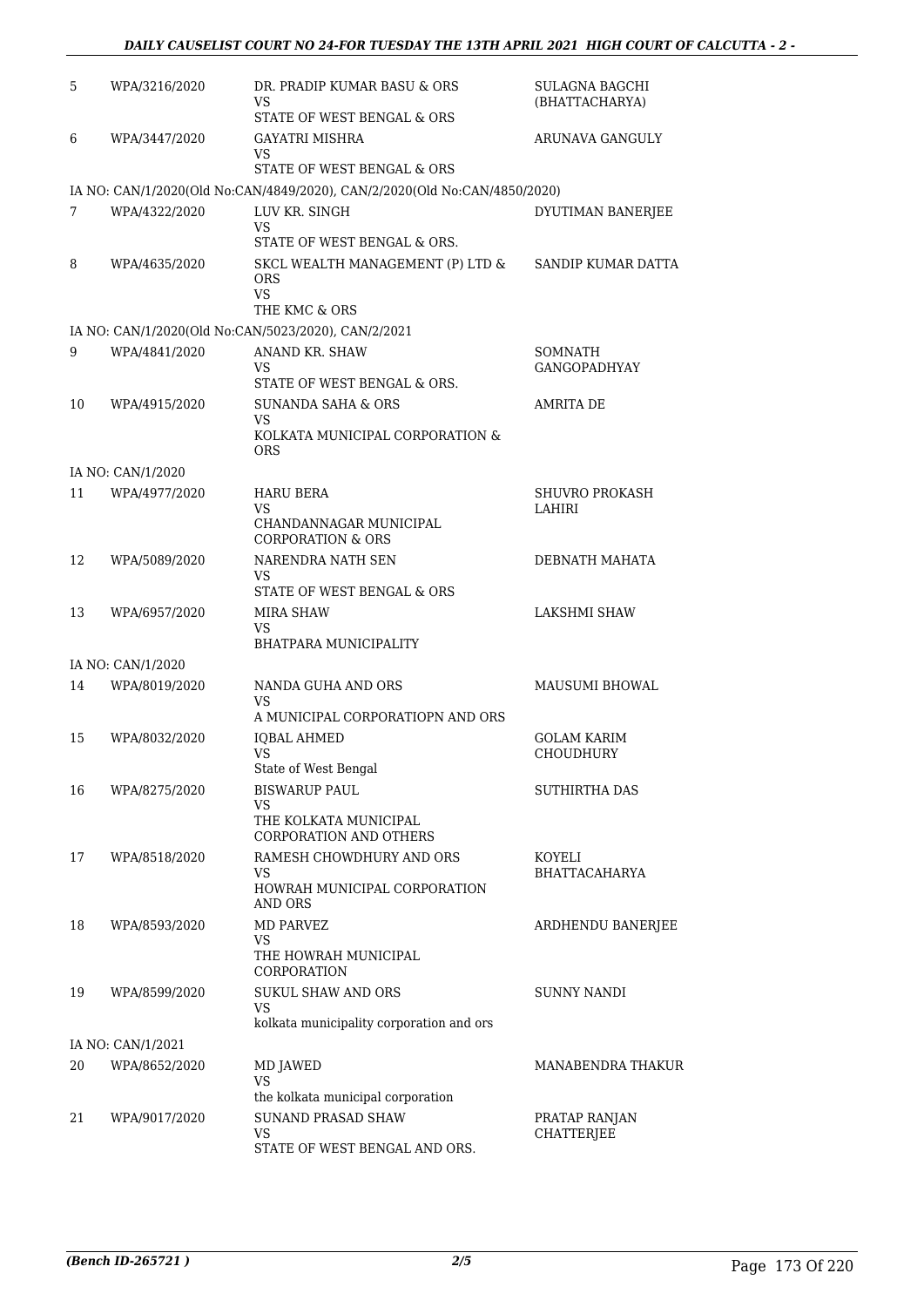| 22 | WPA/9080/2020      | KANAI PRASAD<br>VS                                                                  | MRITYUNJOY SAHA                  |
|----|--------------------|-------------------------------------------------------------------------------------|----------------------------------|
|    |                    | STATE OF WEST BENGAL AND ORS.                                                       |                                  |
| 23 | WPA/9543/2020      | RAMLAGAN MALLICK @ KHUDIRAM<br><b>MALLICK</b><br><b>VS</b><br>THE KOLKATA MUNICIPAL | <b>ASOK BANERJREE</b>            |
|    |                    | <b>CORPORATION AND OTHERS</b>                                                       |                                  |
| 24 | WPA/9603/2020      | KALIDAS MAITY AND ANR.<br>VS.<br>STATE OF WEST BENGAL AND ORS.                      | <b>TANUSREE DAS</b>              |
| 25 | WPA/9772/2020      | <b>ITU CHAKRABORTY</b>                                                              | MANABENDRA THAKUR                |
|    |                    | VS                                                                                  |                                  |
|    |                    | KOLKATA MUNICIPAL CORPORATION                                                       |                                  |
| 26 | WPA/9865/2020      | PRAVAT KUMAR BANERJEE<br>VS<br>State of West Bengal                                 | BIDHAYAK LAHIRI                  |
| 27 | WPA/10091/2020     | DEBABRATA PAL AND ANR                                                               | DEBNATH MAHATA                   |
|    |                    | <b>VS</b><br>THE STATE OF WEST BENGAL AND ORS                                       |                                  |
| 28 | WPA/10201/2020     | AJAY CHOWDHURY AND ANOTHER                                                          | <b>BRATIN KUMAR DEY</b>          |
|    |                    | <b>VS</b><br>KOLKATA MUNICIPAL CORPORATION                                          |                                  |
|    |                    | AND OTHERS                                                                          |                                  |
|    |                    | <b>PANCHAYAT - MOTIONS</b>                                                          |                                  |
| 29 | WPA/7922/2019      | SUBRATA BHATTACHARYA<br><b>VS</b>                                                   | MAHBUB ASFAKUL<br>ZINNA          |
|    |                    | STATE OF WEST BENGAL & ORS                                                          |                                  |
| 30 | WPA/3785/2020      | SUJIT CHAKRABORTY<br>VS                                                             | TANMAY CHOWDHURY                 |
|    |                    | STATE OF WEST BENGAL & ORS                                                          |                                  |
| 31 | WPA/7581/2020      | BASANTI MANNA<br>VS.                                                                | <b>GOLAM MOHAMMAD</b>            |
|    |                    | State of West Bengal                                                                |                                  |
|    | IA NO: CAN/1/2020  |                                                                                     |                                  |
| 32 | WPA/9449/2020      | <b>BISWAJIT KUMAR DAS</b><br>VS<br>STATE OF WEST BENGAL AND ORS.                    | MD YOUNUSH MONDAL                |
| 33 | WPA/9847/2020      | PRADIP KEDIA AND ORS                                                                | AMAL KUMAR DUTTA                 |
|    |                    | VS                                                                                  |                                  |
|    |                    | STATE OF WEST BENGAL AND ORS.                                                       |                                  |
| 34 | WPA/9977/2020      | M/S B ENTERPRISE AND ANOTHER<br>VS                                                  | PARTHA SARKAR                    |
|    |                    | STATE OF WEST BENGAL AND ORS.                                                       |                                  |
| 35 | WPA/4577/2021      | PRANANATH MONDAL<br>VS<br>STATE OF WEST BENGAL AND ORS.                             | SUDHANGSHU NATH                  |
|    |                    | SHIKHA DOLAI                                                                        | <b>DEBASISI SUR</b>              |
| 36 | WPA/5023/2021      | VS<br>STATE OF WEST BENGAL AND ORS.                                                 |                                  |
| 37 | WPA/5162/2021      | DEBDAS MONDAL<br>VS.                                                                | RUPAM NASKAR                     |
|    |                    | NABAGRAM GRAM PANCHAYET AND ORS                                                     |                                  |
| 38 | WPA/7386/2021      | KAIZAR AHMED<br>VS.                                                                 | MD.SHAMIM HALDER                 |
|    |                    | STATE OF WEST BENGAL AND ORS.                                                       |                                  |
|    | wt39 WPA/8325/2021 | DIPAK KUMAR DAS<br>VS                                                               | SAMARENDRA NATH<br><b>BISWAS</b> |
|    |                    | STATE OF WEST BENGAL AND ORS.                                                       |                                  |
| 40 | WPA/7850/2021      | MD. GOLAM KIBRIA AND OTHERS<br>VS.                                                  | <b>JOY CHAKRABORTY</b>           |
|    |                    | STATE OF WEST BENGAL AND ORS.                                                       |                                  |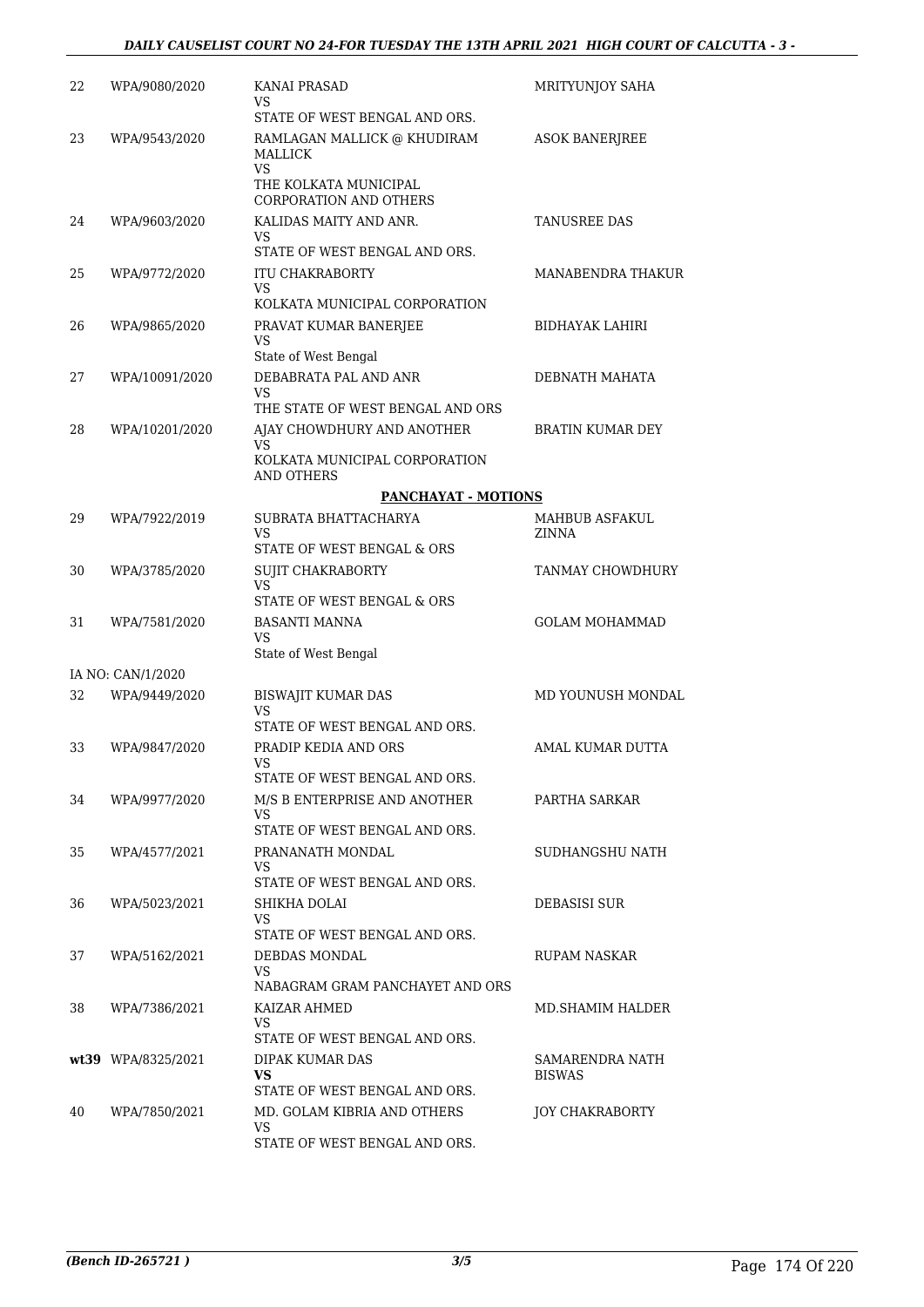## *DAILY CAUSELIST COURT NO 24-FOR TUESDAY THE 13TH APRIL 2021 HIGH COURT OF CALCUTTA - 4 -*

| 41 | WPA/7855/2021                               | RAJKUMAR GHOSH AND OTHERS<br>VS.                                                                             | <b>JOY CHAKRABORTY</b>           |
|----|---------------------------------------------|--------------------------------------------------------------------------------------------------------------|----------------------------------|
|    |                                             | STATE OF WEST BENGAL AND ORS.                                                                                |                                  |
| 42 | WPA/7864/2021                               | RADHABALLABH KHAMARU<br>VS                                                                                   | SUAN CHAKRABORTY                 |
|    |                                             | STATE OF WEST BENGAL AND ORS.                                                                                |                                  |
| 43 | WPA/7905/2021                               | MOSST. MAKAMA @SAKASA KHATUN<br>VS<br>STATE OF WEST BENGAL AND ORS.                                          | S.M.ISMAIL                       |
| 44 | WPA/8007/2021                               | TATHAGATA KAYAL AND ANR                                                                                      | INTIKHAB ALAM                    |
|    |                                             | VS.<br>STATE OF WEST BENGAL AND ORS.                                                                         |                                  |
| 45 | WPA/8128/2021                               | MD.TARIQUE HOSSAIN AND ORS<br>VS.<br>STATE OF WEST BENGAL AND ORS.                                           | SAJAL PANDIT                     |
| 46 | WPA/8304/2021                               | DOMKAL THANA FERRY SERVICE CO-OP<br><b>SOCIETY LTD</b>                                                       | SHASHAN SHAH                     |
|    |                                             | <b>VS</b><br>STATE OF WEST BENGAL AND ORS.                                                                   |                                  |
| 47 | WPA/8356/2021                               | SUBHAM SARKAR AND OTHERS                                                                                     | <b>GANGADHAR DAS</b>             |
|    |                                             | VS<br>STATE OF WEST BENGAL AND ORS.                                                                          |                                  |
| 48 | WPA/8524/2021                               | <b>GOBINDA HAZRA AND ANR</b>                                                                                 | SHYAMAL MAJUMDER                 |
|    |                                             | VS.<br>STATE OF WEST BENGAL AND ORS.                                                                         |                                  |
| 49 | WPA/9250/2021<br>AR(C)                      | <b>BASUDEV MANTRI</b><br>VS                                                                                  | SAMARESH CHANDRA<br><b>DHARA</b> |
|    |                                             | STATE OF WEST BENGAL AND ORS.                                                                                |                                  |
|    |                                             | <b>APPLICATION</b>                                                                                           |                                  |
| 50 | WPA/2827/2018<br>[ALL APPLNS, NOT<br>FOUND] | ABUL HASSAN MULLICK<br>VS<br>STATE OF WEST BENGAL & ORS.                                                     | ANINDYA HALDER                   |
|    |                                             | IA NO: CAN/1/2018(Old No:CAN/4114/2018), CAN/2/2018(Old No:CAN/6831/2018), CAN/3/2019(Old No:CAN/12660/2019) |                                  |
|    | wt51 WPA/9115/2014                          | <b>SITANATH GUIN</b>                                                                                         | RAHUL GINODIA                    |
|    |                                             | VS<br>STATE OF WEST BENGAL & ORS                                                                             |                                  |
|    | wt52 WPA/32572/2014                         | <b>SITANATH GUIN</b><br>VS                                                                                   | RAHUL GIODIA                     |
|    |                                             | STATE OF WEST BENGAL & ORS                                                                                   |                                  |
|    | IA NO: CAN/1/2020, CAN/2/2020               |                                                                                                              |                                  |
| 53 | WPA/4428/2019                               | ASHIM KUMAR BAG<br>VS                                                                                        | <b>AMLAN BISWAS</b>              |
|    |                                             | STATE OF WEST BENGAL & ORS                                                                                   |                                  |
|    | IA NO: CAN/1/2021                           |                                                                                                              |                                  |
| 54 | WPA/5283/2019                               | <b>BHABANI SANKAR ROY</b><br>VS<br>STATE OF WEST BENGAL & ORS                                                | DIP JYOTI<br><b>CHAKRABORTY</b>  |
|    |                                             | IA NO: CAN/1/2020(Old No:CAN/5619/2020), CAN/2/2020(Old No:CAN/5620/2020)                                    |                                  |
| 55 | WPA/16182/2019                              | SATYA RANJAN PAUL                                                                                            | SOUMYJIT BHATTA                  |
|    |                                             | <b>VS</b><br>KOLKATA MUNICIPAL CORPORATION &<br>ORS                                                          |                                  |
|    | IA NO: CAN/1/2021                           |                                                                                                              |                                  |
| 56 | WPA/5101/2020                               | SUDEB KUMAR SINGHA<br>VS                                                                                     | PAMPA DEY (DHABAL)               |
|    |                                             | STATE OF WEST BENGAL & ORS                                                                                   |                                  |
|    | IA NO: CAN/1/2020(Old No:CAN/4873/2020)     |                                                                                                              |                                  |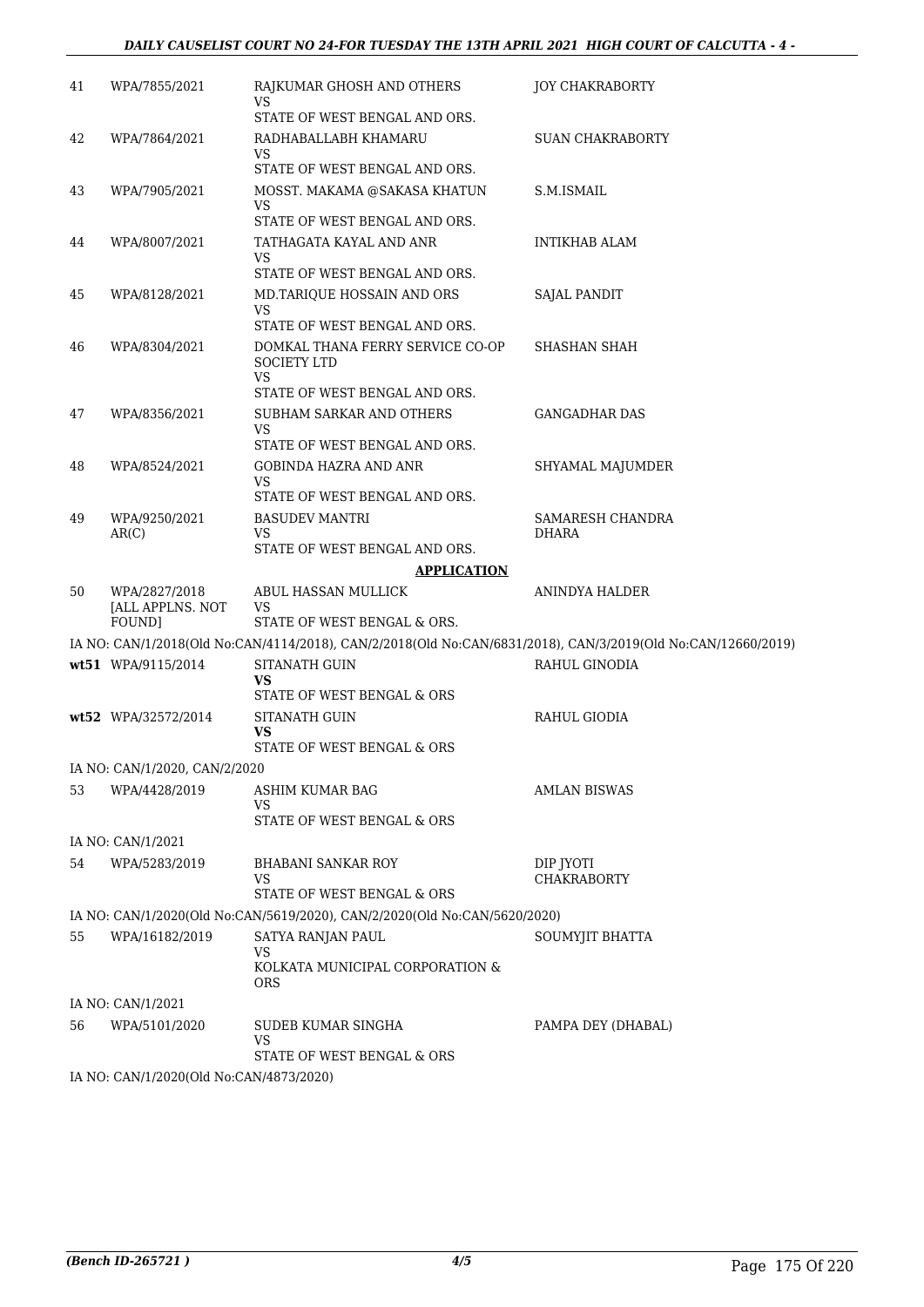| 57 | WPA/6656/2020                           | NEPAL CH. BAIDYA                                                     | SATYAJIT MAHATA    |
|----|-----------------------------------------|----------------------------------------------------------------------|--------------------|
|    |                                         | VS<br>RAJPUR-SONARPUR<br>MUNICIPALITY.CHAIRPERSON.BOARD OF           |                    |
|    |                                         | ADMN.&ORS                                                            |                    |
|    | IA NO: CAN/1/2020(Old No:CAN/5511/2020) |                                                                      |                    |
| 58 | WPA/6933/2020                           | NEYAJ AHMED KHAN<br>VS<br>THE STATE OF WEST BENGAL AND ORS           | <b>ANIRBAN DAS</b> |
|    | IA NO: CAN/1/2020, CAN/2/2021           |                                                                      |                    |
| 59 | WPA/9123/2020                           | <b>MD ISMAIL</b><br>VS<br>KOLKTA MUNICIPALITY CORPORATION<br>AND ORS | <b>MD HUSSAIN</b>  |

IA NO: CAN/1/2021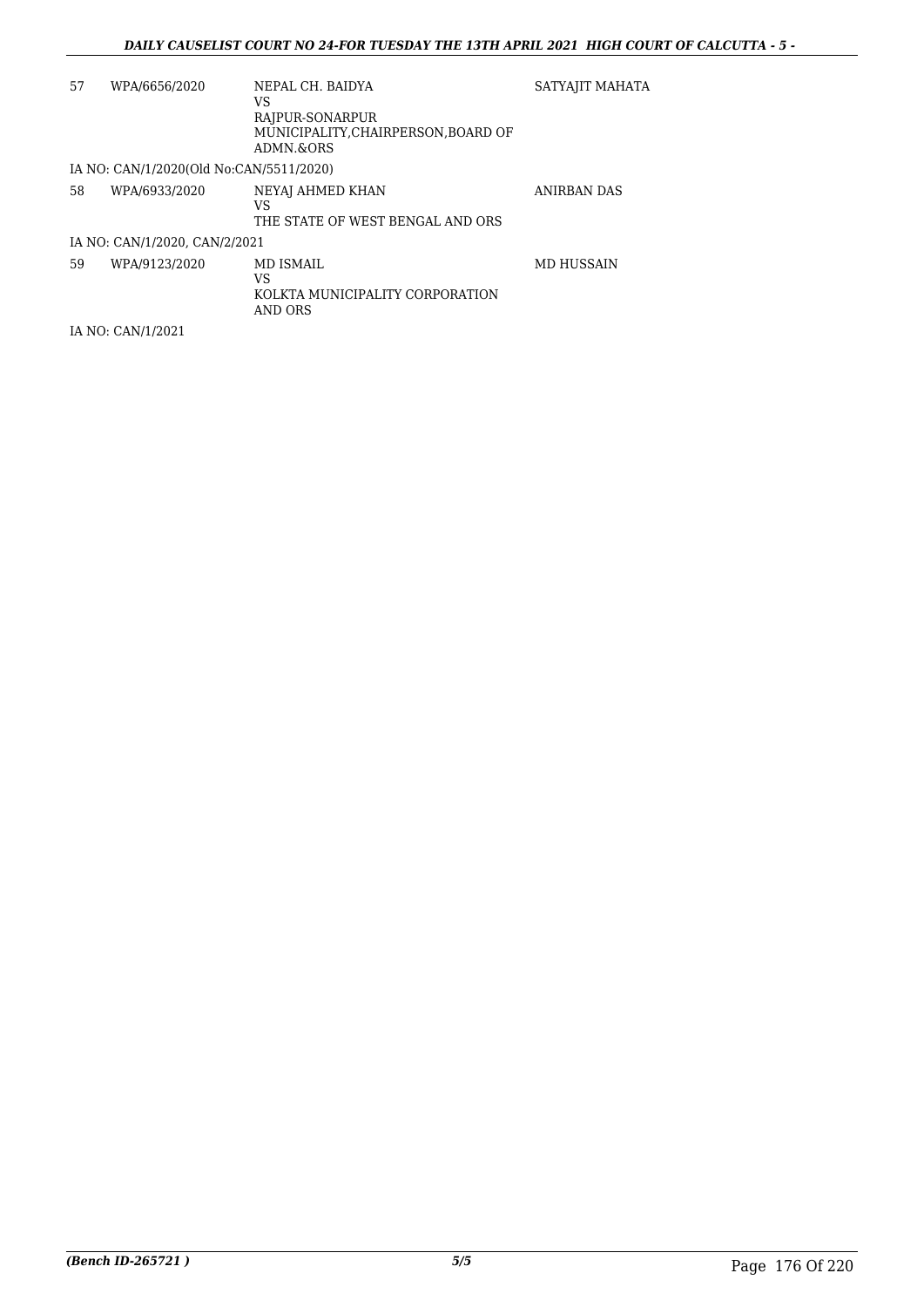

## **Appellate Side**

**DAILY CAUSELIST For Tuesday The 13th April 2021**

**COURT NO. 22**

**SINGLE BENCH (SB - XIII)**

**AT 10:30 AM**

**HON'BLE JUSTICE ABHIJIT GANGOPADHYAY**

**(VIA VIDEO CONFERENCE)**

**ON AND FROM MONDAY, THE 11TH JANUARY, 2021 – MATTERS ( MOTION & HEARING) UNDER ARTICLE 226 OF THE CONSTITUTION OF INDIA RELATING TO LABOUR UNDER GROUP III; MATTERS (MOTION & HEARING) UNDER ARTICLE 226 OF THE CONSTITUTION RELATING TO TRANSPORT & TELECOMMUNICATION UNDER GROUP VII INCLUDING HEARING OF WRIT PETITIONS AND APPLICATIONS CONNECTED THERETO;**

**MATTERS(MOTION & HEARING) RELATING TO REGULATION OF INDUSTRIES & ESSENTIAL COMMODITIES & VARIOUS CENTRAL ORDERS UNDER GROUP VIII INCLUDING APPLICATIONS CONNECTED THERETO.**

**AND**

**ON AND FROM TUESDAY, 16TH MARCH, 2021 - WILL SIT SINGLY AND TAKE UP HIS REGULAR LIST AND DETERMINATION AS PUBLISHED IN THE ROSTER DATED 7TH JANUARY, 2021. FROM MONDAY, (25.01.2021) THE SCHEDULE GIVEN BELOW WILL BE FOLLOWED.**

**1. GROUP III MATTERS WILL BE TAKEN UP FROM 10.30 A.M. TO 12.00 NOON.**

**2. GROUP VII MATTERS WILL BE TAKEN UP AFTER GROUP III MATTERS ARE OVER OR FROM 12.00 NOON TO 1.00 P.M, WHICHEVER IS EARLIER.**

**3. FIXED MATTERS WILL BE TAKEN UP FROM 2.00 P.M. AND NOT AFTER 3.00 P.M.**

**4. GROUP VIII MATTERS WILL BE TAKEN UP AFTER 2.00 P.M. MATTERS ARE OVER OR FROM 3.00 P.M. WHICHEVER IS EARLIER.**

**NOTE : ONLY GROUP III MATTERS WILL BE TAKEN UP TODAY (i.e. ON 13/04/2021)**

**NOTE : FROM 13TH APRIL, 2021 TO 30TH APRIL, 2021 NO MENTIONING WILL BE TAKEN FOR INCLUSION IN THE LIST EXCEPT SENIOR CITIZEN MATTERS AND MATTERS OF LEGAL AID.**

> **NOTE: MATTERS WILL BE TAKEN UP THROUGH PHYSICAL HEARING ONLY WHEN BOTH THE PARTIES ARE AGREED**

## **FOR JUDGMENT**

1 WPA/20315/2014 (AT 3:30 P.M.)

BALARAM BANERJEE VS M/S. GLADESTONE LYALL & CO. LTD. & ORS

SHASHANKA SHKEKHAR SAHA

### **TO BE MENTIONED**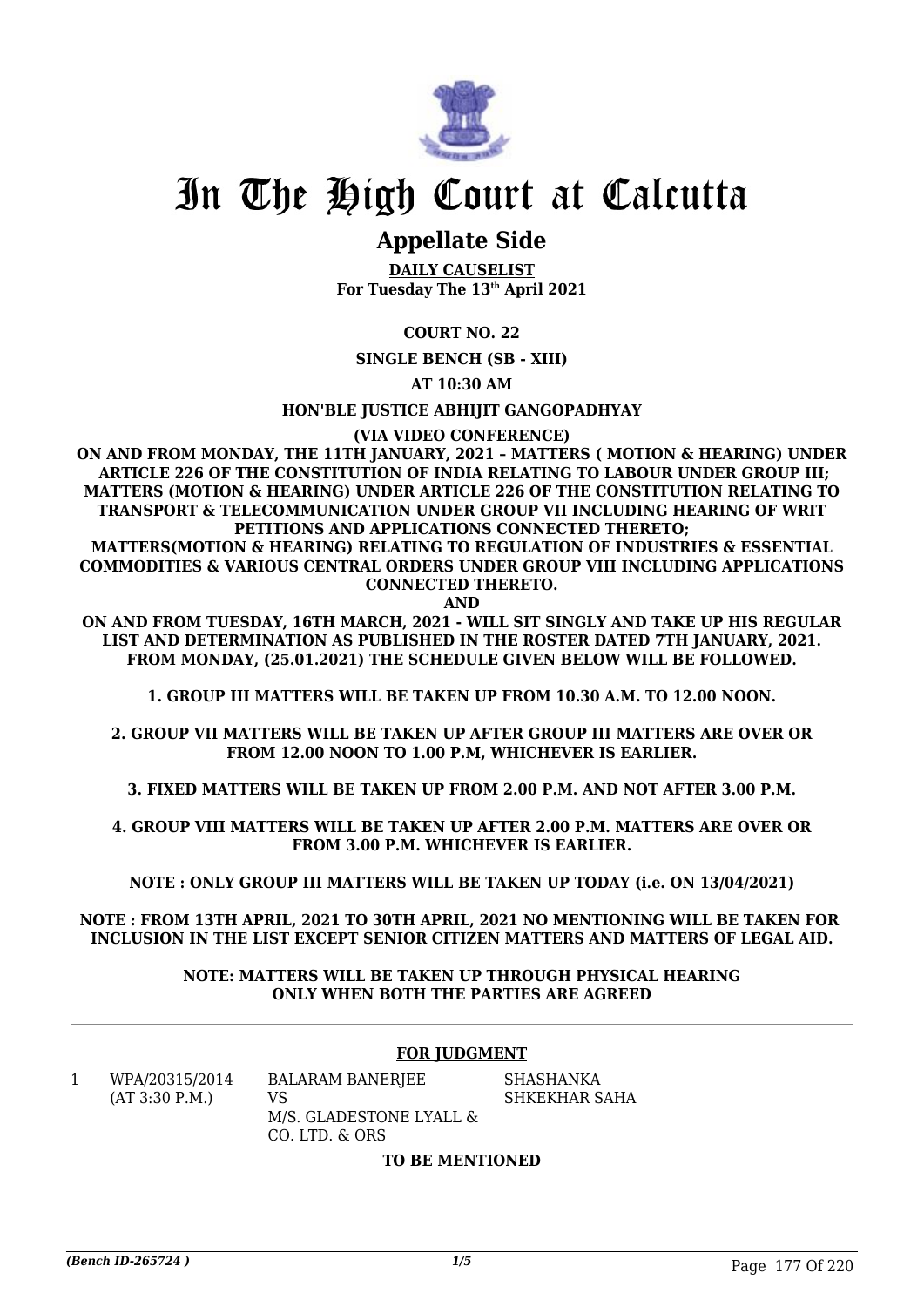| 2  | WPA/8942/2016                            | <b>BIDHAN SARKAR</b><br><b>VS</b><br>STATE OF WEST BENGAL &<br><b>ORS</b>                  | M BHOWAL                         |
|----|------------------------------------------|--------------------------------------------------------------------------------------------|----------------------------------|
|    | IA NO: CAN/1/2017(Old No:CAN/11606/2017) |                                                                                            |                                  |
| 3  | WPA/11462/2020                           | NUZAT EQBAL AND ANR<br><b>VS</b><br>UNON OF INDIA AND ORS                                  | RAM CHANDRA<br><b>GUCHAIT</b>    |
|    |                                          | <b>GR. - III (MOTION)</b>                                                                  |                                  |
| 4  | WPA/20116/2019                           | ALLAHABAD BANK & ANR<br><b>VS</b><br>THE APPELLATE<br><b>AUTHORITY &amp; ORS</b>           | ABDUL AHID SARKAR                |
| 5  | WPA/8011/2021                            | <b>BALESWAR SHAW</b><br><b>VS</b><br>STATE OF WEST BENGAL<br>AND ORS.                      | RANANESH GUHA<br><b>THAKURTA</b> |
| 6  | WPA/8013/2021                            | JOGENDRA SAHANI<br><b>VS</b><br>STATE OF WEST BENGAL<br>AND ORS.                           | RANANESH GUHA<br><b>THAKURTA</b> |
| 7  | WPA/8155/2021                            | RAJDEO YADAV<br><b>VS</b><br>LEARNED CONTROLLING<br><b>AUTHORITY AND ORS.</b>              | <b>UDDIPAN BANERJEE</b>          |
| 8  | WPA/8158/2021                            | <b>FULMATI DEBI</b><br><b>VS</b><br>LEARNED CONTROLLING<br><b>AUTHORITY AND ORS.</b>       | <b>UDDIPAN BANERJEE</b>          |
| 9  | WPA/8160/2021                            | <b>GOBIND CHANDRA KABI</b><br><b>VS</b><br>LEARNED CONTROLING<br><b>AUTHORITY AND ORS.</b> | <b>UDDIPAN BANERJEE</b>          |
| 10 | WPA/8163/2021                            | <b>JANARDHAN ROY</b><br>VS<br>LEARNED CONTROLLING<br><b>AUTHORITY AND ORS.</b>             | UDDIPAN BANERJEE                 |
| 11 | WPA/8167/2021                            | <b>SURYADEO YADAV</b><br><b>VS</b><br>LEARNED CONTROLLING<br><b>AUTHORITY AND ORS.</b>     | <b>UDDIPAN BANERJEE</b>          |
| 12 | WPA/8169/2021                            | SATRUGHAN SAH<br>VS<br>LEARNED CONTROLLING<br><b>AUTHORITY AND ORS.</b>                    | <b>UDDIPAN BANERJEE</b>          |
| 13 | WPA/8170/2021                            | SWAMI NATH SINGH<br><b>VS</b><br>LEARNED CONTROLLING<br><b>AUTHORITY AND ORS.</b>          | <b>UDDIPAN BANERJEE</b>          |
| 14 | WPA/8531/2021                            | M/S. BIRLA BUILDING LT.<br>VS<br>STATE OF WEST BENGAL<br>AND ORS.                          | <b>NAYAN RAKSHIT</b>             |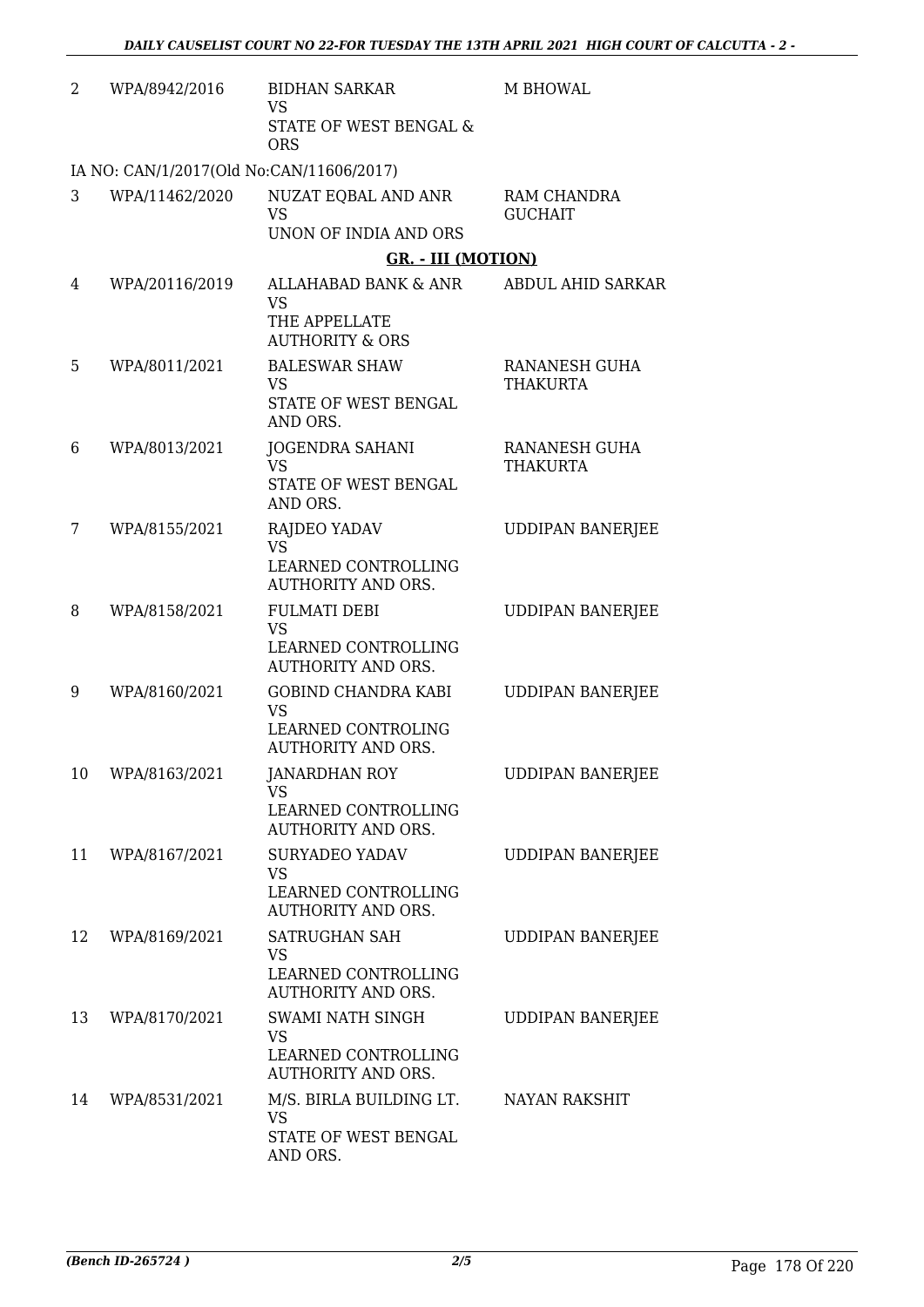| 15 | WPA/8591/2021 | TAPAS KUMAR SAMANTA<br>AND OTHERS<br><b>VS</b><br>UNION OF INDIA AND ORS.                                                   | KAJAL RAY                               |
|----|---------------|-----------------------------------------------------------------------------------------------------------------------------|-----------------------------------------|
| 16 | WPA/8662/2021 | SNEHASIS ACHARYYA AND<br><b>ORS</b><br><b>VS</b><br>UNION OF INDIA AND ORS.                                                 | <b>UDDIPAN BANERJEE</b>                 |
| 17 | WPA/8753/2021 | <b>HEMA BHOWMICK</b><br><b>VS</b><br>STATE OF WEST BENGAL<br>AND ORS.                                                       | <b>BIKASH SHAW</b>                      |
| 18 | WPA/8755/2021 | MONMATH KUMAR DAS<br><b>VS</b><br>STATE OF WEST BENGAL<br>AND ORS.                                                          | <b>BIKASH SHAW</b>                      |
| 19 | WPA/8757/2021 | RAMLAL KOIRY<br><b>VS</b><br>STATE OF WEST BENGAL<br>AND ORS.                                                               | <b>BIKASH SHAW</b>                      |
| 20 | WPA/8761/2021 | <b>AKHOY MOHANTY</b><br><b>VS</b><br>STATE OF WEST BENGAL<br>AND ORS.                                                       | <b>BIKASH SHAW</b>                      |
| 21 | WPA/8763/2021 | <b>BANKIM MALLICK</b><br><b>VS</b><br>STATE OF WEST BENGAL<br>AND ORS.                                                      | <b>BIKASH SHAW</b>                      |
| 22 | WPA/8770/2021 | <b>DIPAK BOSE</b><br><b>VS</b><br>STATE OF WEST BENGAL<br>AND ORS.                                                          | <b>BIKASH SHAW</b>                      |
| 23 | WPA/8771/2021 | MILAN MUKHERJEE<br><b>VS</b><br>STATE OF WEST BENGAL<br>AND ORS.                                                            | <b>BIKASH SHAW</b>                      |
| 24 | WPA/8782/2021 | INDIAN INSTITUTE OF<br>TECHNOLOGY KHARAGPUR<br><b>VS</b><br><b>EMPLOYEES PROVIDENT</b><br>ORGANIZATION AND<br><b>OTHERS</b> | <b>SUPRATIM</b><br><b>BHATTACHARJEE</b> |
| 25 | WPA/8840/2021 | ANJALI MICROFIN PRIVATE<br><b>LIMITED</b><br><b>VS</b><br>REGIONAL PROVIDENT<br>FUND COMMISSIONER AND<br>ORS.               | RAVI KUMAR DUBEY                        |
| 26 | WPA/8913/2021 | <b>KRISHNADAS</b><br><b>BHATTACHARJEE</b><br><b>VS</b><br>STATE OF WEST BENGAL<br>AND ORS.                                  | RANANEESH GUHA<br>THAKURTA              |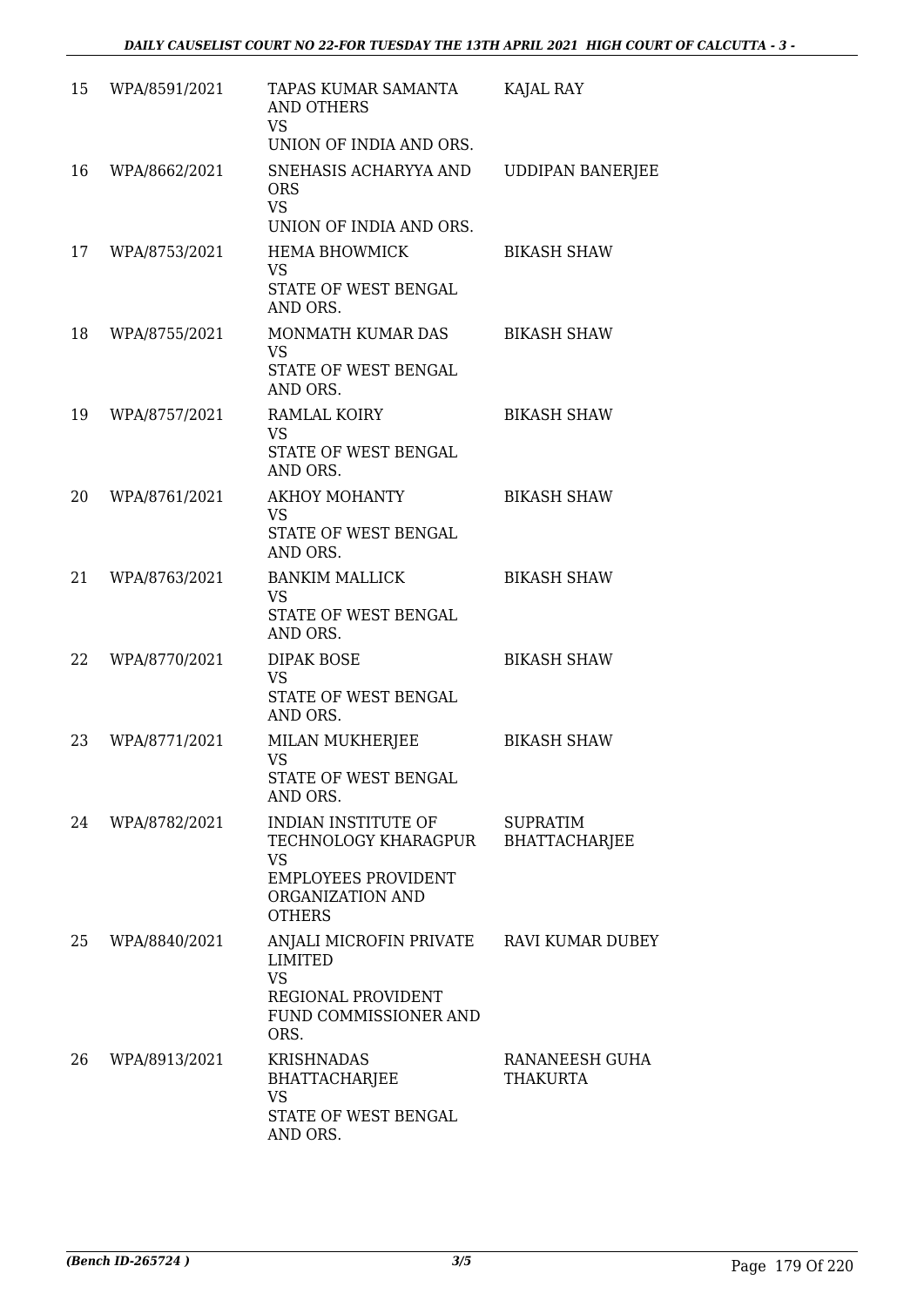| 27 | WPA/8919/2021  | NATIONAL UNION OF<br><b>WATERFRONT WORKERS</b><br>(INTUC) AND ANR<br><b>VS</b><br>UNION OF INDIA AND ORS.                                               | TAPAS SINGHA ROY                    |
|----|----------------|---------------------------------------------------------------------------------------------------------------------------------------------------------|-------------------------------------|
| 28 | WPA/9053/2021  | <b>WEST BENGAL STATE</b><br><b>COOPERATIVE UNION</b><br><b>EMPLOYEES ASSOCIATION</b><br><b>AND ANR</b><br><b>VS</b><br>STATE OF WEST BENGAL<br>AND ORS. | Sanjay Saha                         |
| 29 | WPA/9291/2021  | anil kr. malick<br><b>VS</b><br>STATE OF WEST BENGAL<br>AND ORS.                                                                                        | RANANEESH GUHA<br><b>THAKURTA</b>   |
|    |                | <b>GROUP - VII (MOTION)</b>                                                                                                                             |                                     |
| 30 | WPA/10867/2020 | <b>DEBASHISH SARKAR</b><br><b>VS</b><br>STATE OF WEST BENGAL<br>AND ORS.                                                                                | KAMAL KANTA KAR                     |
| 31 | WPA/5525/2021  | M/S RKDS AND ASSOCIATES<br><b>AND ANOTHER</b><br><b>VS</b><br>THE REGISTERING<br><b>AUTHORITY, PUBLIC</b><br>VEHICLE DEPTT. AND<br><b>ANOTHER</b>       | HIMANGSHY KUMR<br>RAY               |
| 32 | WPA/8855/2021  | KANISHK SINHA<br><b>VS</b><br>STATE OF WEST BENGAL<br>AND ORS.                                                                                          | KANISHK SINHA (IN<br>PERSON)        |
| 33 | WPA/9021/2021  | <b>MAHIUDDIN MALLICK</b><br><b>VS</b><br>STATE OF WEST BENGAL<br>AND ORS.                                                                               | <b>BISWAPRIYA</b><br><b>SAMANTA</b> |
| 34 | WPA/9064/2021  | <b>RAMESHWAR DAS</b><br><b>VS</b><br>STATE OF WEST BENGAL<br>AND ORS.                                                                                   | NANDADULAL<br><b>BANDYOPADHYAY</b>  |
| 35 | WPA/9128/2021  | <b>MD UMAR</b><br><b>VS</b><br>STATE OF WEST BENGAL<br>AND ORS.                                                                                         | <b>BISWAPRIYA</b><br><b>SAMANTA</b> |
| 36 | WPA/9318/2021  | <b>BIMAL DAS</b><br><b>VS</b><br>STATE OF WEST BENGAL<br>AND ORS.                                                                                       | SANJIB DUTTA                        |
|    |                | <b>PART HEARD MATTERS</b>                                                                                                                               |                                     |
| 37 | WPA/11941/2020 | KAMALA MALICK<br><b>VS</b><br>STATE OF WEST BENGAL<br>AND ORS.                                                                                          | <b>BIKASH SHAW</b>                  |

## **GR. - VIII (MOTION)**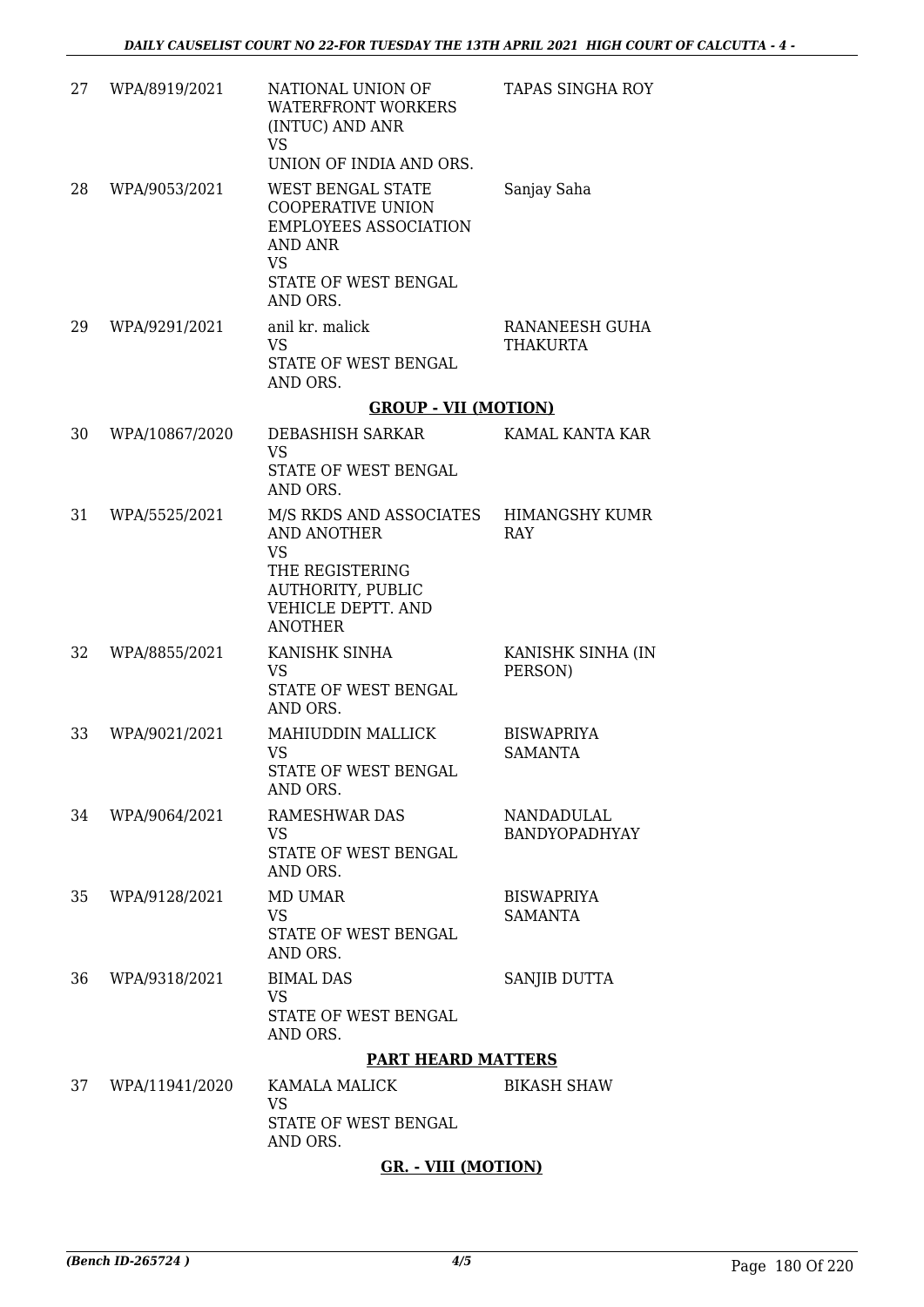| 38 | WPA/9389/2021     | AJIT KUMAR DAS<br>VS<br>STATE OF WEST BENGAL<br>AND ORS.                                                                     | ANANDA GOPAL<br><b>MUKHERJEE</b> |
|----|-------------------|------------------------------------------------------------------------------------------------------------------------------|----------------------------------|
|    |                   | <b>FIXED MATTER</b>                                                                                                          |                                  |
|    |                   | (AT 2:00 P.M.)                                                                                                               |                                  |
| 39 | WPA/10894/2011    | SADHANA SINGH<br>VS <sub>1</sub><br>UNION OF INDIA & ORS                                                                     | PINGAL<br>BHATTACHARYYA          |
|    |                   | IA NO: CAN/1/2020(Old No:CAN/2353/2020), CAN/2/2020(Old No:CAN/2355/2020)                                                    |                                  |
| 40 | AST/23/2021       | PASCHIM BANGA GRAMIN<br><b>BANK AND OTHERS</b><br>VS<br><b>EMPLOYEES PROVIDENT</b><br>FUND ORGANIZATION AND<br><b>OTHERS</b> | <b>SURASRI BAIDYA</b>            |
|    | IA NO: CAN/1/2021 |                                                                                                                              |                                  |
| 41 | WPA/7890/2021     | <b>ABDUL HAKIM</b><br>VS<br>STATE OF WEST BENGAL<br>AND ORS.                                                                 | <b>BIKASH SHAW</b>               |
| 42 | WPA/7893/2021     | RAMAYAN CHOWDHURY<br><b>VS</b><br>STATE OF WEST BENGAL<br>AND ORS.                                                           | <b>BIKASH SHAW</b>               |
| 43 | WPA/7894/2021     | <b>SHEW NATH PRASAD</b><br><b>VS</b><br>STATE OF WEST BENGAL<br>AND ORS.                                                     | <b>BIKASH SHAW</b>               |
| 44 | WPA/7896/2021     | <b>SHYAM LAL SAHU</b><br><b>VS</b><br>STATE OF WEST BENGAL<br>AND ORS.                                                       | <b>BIKASH SHAW</b>               |
| 45 | WPA/7897/2021     | PRADIP KUMAR DAS<br><b>VS</b><br>STATE OF WEST BENGAL<br>AND ORS.                                                            | <b>BIKASH SHAW</b>               |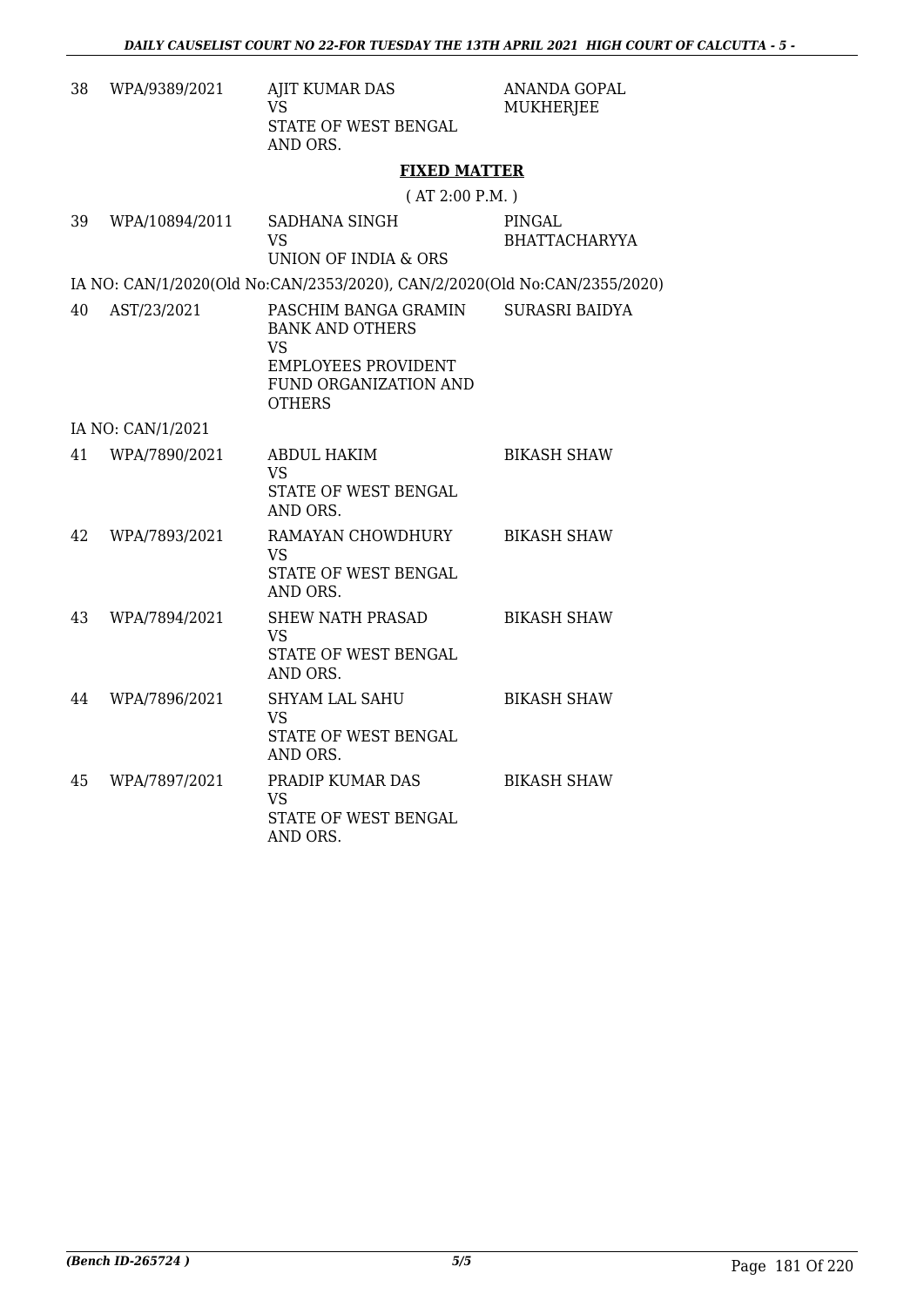

## **Appellate Side**

**DAILY CAUSELIST For Tuesday The 13th April 2021**

**COURT NO. 32**

**SINGLE BENCH (SB - XIV)**

**AT 10:30 AM**

**HON'BLE JUSTICE JAY SENGUPTA**

**(VIA VIDEO CONFERENCE)**

**ON AND FROM MONDAY, THE 11TH JANUARY, 2021 - ADMISSION OF CRIMINAL MOTIONS AND HEARING OF CRIMINAL REVISIONS ARISING OUT OF N.I. ACT; POCSO; MAINTENANCE AND CRIME AGAINST WOMEN (NOT ASSIGNED TO ANY OTHER BENCH) INCLUDING APPLICATIONS CONNECTED THERETO; HEARING OF CRIMINAL REVISIONS, (IRRESPECTIVE OF CLASSIFICATION) FILED FROM 2016 INCLUDING CONNECTED APPLICATIONS;**

**HEARING OF CRIMINAL APPEALS.**

 **AND**

**ON AND FROM TUESDAY, 6TH APRIL, 2021 TO AS LONG AS HON'BLE JUSTICE JAY SENGUPTA DOES NOT SIT - HON'BLE JUSTICE SUBHASIS DASGUPTA IN ADDITION TO HIS OWN LIST AND DETERMINATION, WILL SIT SINGLY AND TAKE UP THE LIST AND DETERMINATION OF HON'BLE JUSTICE JAY SENGUPTA.**

**NOTE : 1. MENTIONING FOR INCLUSION IN THE LIST WILL BE PERMITTED ONLY ON THE FIRST WORKING DAY OF THE WEEK AT THE FIRST SITTING.**

**2. MENTIONING SLIP SHALL SPECIFICALLY INDICATE WHETHER THE MATTER WAS DIRECTED TO "GO OUT OF LIST" ON THE LAST OCCASION. NOTE : MATTERS WILL BE TAKEN UP THROUGH PHYSICAL HEARING WHEN BOTH THE PARTIES ARE AGREED.**

### **TO BE MENTIONED**

|   | CRR/3231/2019<br>(Correction) | RAJKUMAR KOLEY & ORS<br>VS<br>STATE OF WEST BENGAL&<br><b>ANR</b> | KUNAL GANGULY          |
|---|-------------------------------|-------------------------------------------------------------------|------------------------|
|   | IA NO: CRAN/1/2021            |                                                                   |                        |
| 2 | CRR/733/2020                  | SOUMENDRA NATH NATH<br>VS<br>STATE OF WEST BENGAL &<br><b>ORS</b> | PRANTICK GHOSH         |
|   |                               | <b>LISTED MOTION</b>                                              |                        |
| 3 | CRR/946/2021                  | <b>KARUNAMOYEE</b><br>MUKHERJEE<br>VS<br>STATE OF WEST BENGAL     | <b>GAUTAM BANERJEE</b> |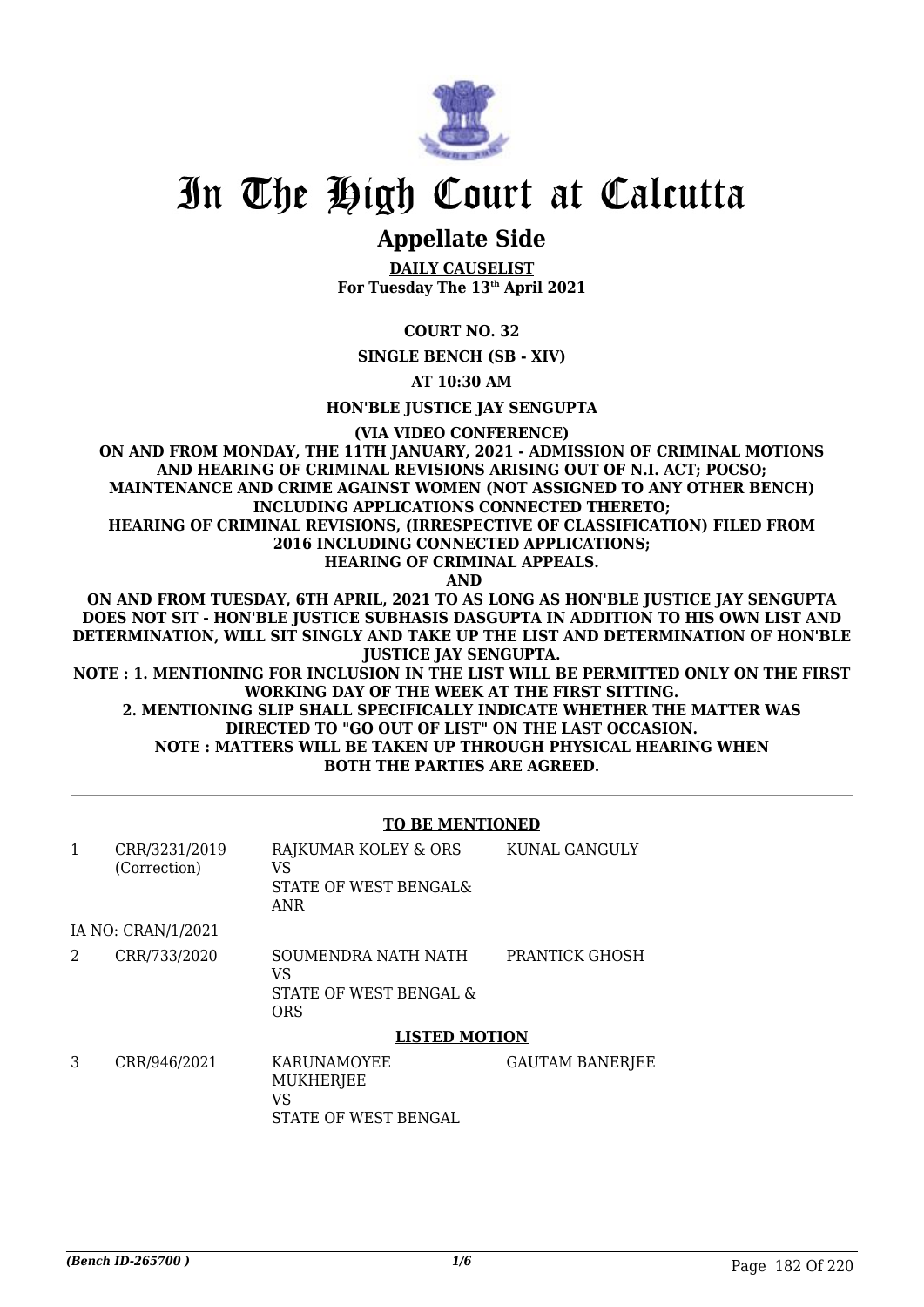| 4  | CRR/948/2021       | DWIJESH KUMAR SARKAR@<br><b>DWIJESH SARKAR</b><br><b>VS</b><br><b>SUSHMA SAHA</b>      | RITOPRIYA GHOSH                     |
|----|--------------------|----------------------------------------------------------------------------------------|-------------------------------------|
| 5  | CRR/949/2021       | DWIJESH KUMAR SARKAR @<br><b>DWIJESH SARKAR</b><br><b>VS</b><br><b>MANISH SAHA</b>     | RITOPRITA GHOSH                     |
| 6  | CRR/950/2021       | DWIJESH KUMAR SARKAR @<br><b>DWIJESH SARKAR</b><br><b>VS</b><br><b>SUSHMA SAHA</b>     | RITOPRITA GHOSH                     |
| 7  | CRR/952/2021       | SURESH KOTHARI AND ANR<br><b>VS</b><br>STATE OF WEST BENGAL<br><b>AND ANR</b>          | MD ZOHAIB ROUF                      |
| 8  | CRR/953/2021       | <b>SUMAN PATRA</b><br><b>VS</b><br>STATE OF WEST BENGAL<br><b>AND ANR</b>              |                                     |
| 9  | CRR/955/2021       | AKASH PAUL AND ORS<br>VS<br>STATE OF WEST BENGAL<br>AND ANR                            | <b>TANMOY KAR</b>                   |
|    | IA NO: CRAN/1/2021 |                                                                                        |                                     |
| 10 | CRR/956/2021       | SUDIPTA CHAKRABORTY<br><b>VS</b><br>SUTAPA CHAKRABORTY                                 | <b>SASWATI</b><br><b>CHATTERJEE</b> |
| 11 | CRR/957/2021       | ROOTS GLOBAL PVT LTD<br>AND ORS<br><b>VS</b><br>STATE OF WEST BENGAL<br><b>AND ANR</b> | PARTHA BANERJEE                     |
| 12 | CRR/959/2021       | DIPAK KUMAR GOSWAMI<br>VS<br>STATE OF WEST BENGAL<br><b>AND ANR</b>                    | PARTHA SARKAR                       |
| 13 | CRR/960/2021       | DR SAPTARSHI BANERJEE<br>VS<br>STATE OF WEST BENGAL<br><b>AND ANR</b>                  | SAPTARSHI DUTT                      |
| 14 | CRR/961/2021       | <b>BASUDEB GHOSH</b><br>VS.<br><b>MUNMUN GHOSH</b>                                     | SNIGDHA SAHA                        |
| 15 | CRR/962/2021       | RITA PATRA<br><b>VS</b><br>STATE OF WEST BENGAL<br>AND ORS.                            | <b>SUMAN</b><br><b>CHAKRABORTY</b>  |
| 16 | CRR/964/2021       | JAYATI DAS @ JAYATI DAS<br><b>SARKAR</b><br><b>VS</b><br><b>SOUMEN DAS</b>             | JOYITA RAY                          |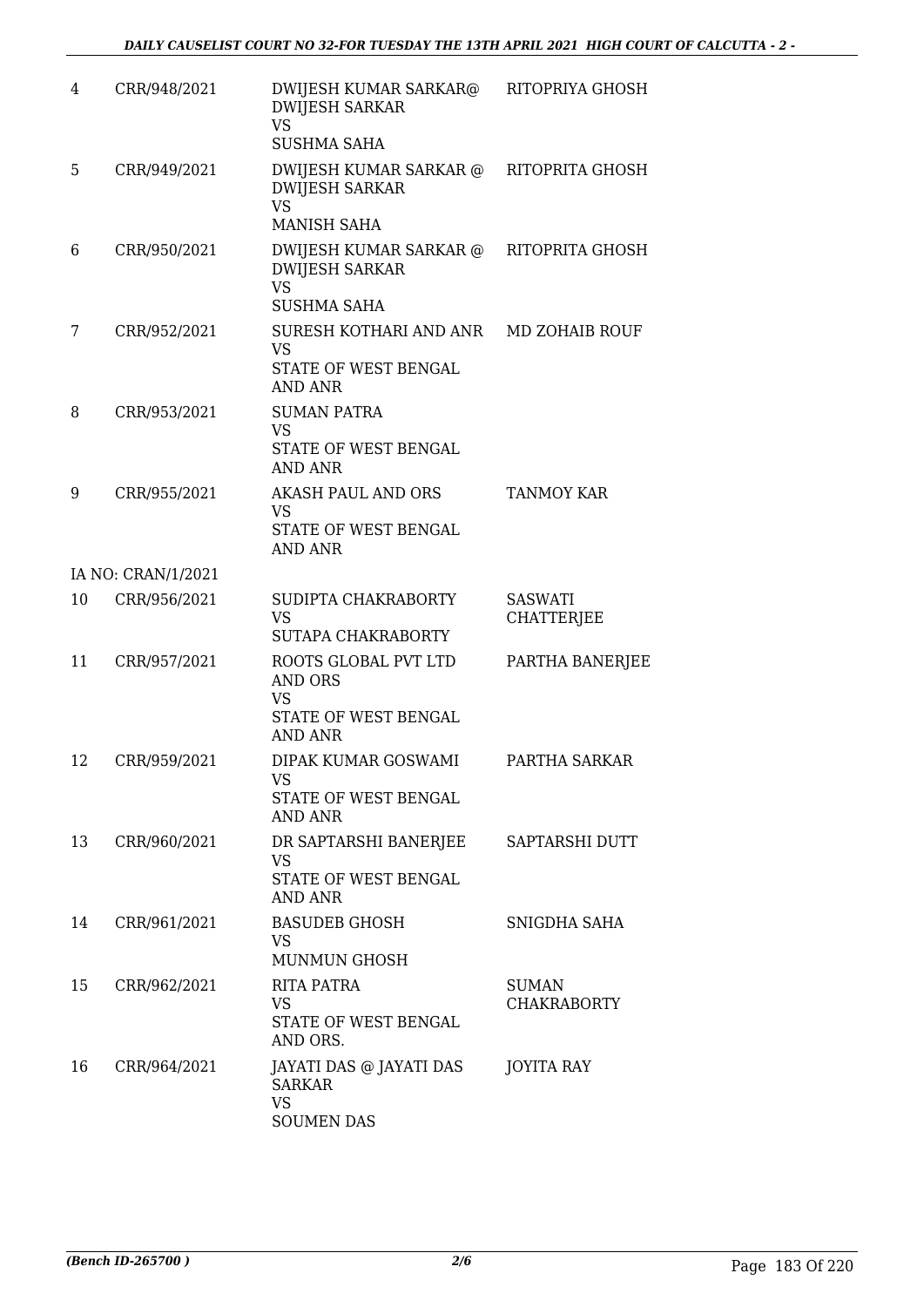| 17 | CRR/965/2021       | KRISHNA ROY (DAS)<br>VS<br><b>ALOKE ROY</b>                                                         | JOYITA RAY                            |
|----|--------------------|-----------------------------------------------------------------------------------------------------|---------------------------------------|
| 18 | CRR/968/2021       | RAKESH DUTTA AND ORS<br><b>VS</b><br>STATE OF WEST BENGAL                                           | <b>SUMAN DAS</b><br><b>ADHIKARY</b>   |
| 19 | CRR/969/2021       | KEKA BHATTACHARYYA<br>(PANDEY) @ KEKA PANDEY<br><b>VS</b><br>STATE OF WEST BENGAL<br>AND ANR.       | <b>SOMPURNA</b><br><b>CHATTERJEE</b>  |
| 20 | CRR/970/2021       | M/S. BAUSCH AND LOMP<br>INDIA(P) LTD AND ORS<br><b>VS</b><br>M/S. BAJRANG<br><b>PHARMACEUTICALS</b> | <b>SAGNIK MUKHERJEE</b>               |
| 21 | CRR/972/2021       | MONIRUL ISLAM<br><b>VS</b><br><b>NASIDA BIBI</b>                                                    | KOUSTAV DAS                           |
| 22 | CRR/984/2021       | PALASH DAS<br><b>VS</b><br>STATE OF WEST BENGAL<br><b>AND ANR</b>                                   | <b>HIRANMAY DUTTA</b>                 |
| 23 | CRR/986/2021       | ASIF IQBAL HALSANA AND<br><b>ORS</b><br><b>VS</b><br>STATE OF WEST BENGAL<br><b>AND ANR</b>         | <b>ASHIM GHOSHAL</b>                  |
|    | IA NO: CRAN/1/2021 |                                                                                                     |                                       |
| 24 | CRR/987/2021       | MAMTA MUKHERJEE AND<br><b>ANOTHER</b><br><b>VS</b><br>STATE OF WEST BENGAL<br><b>AND ANOTHER</b>    | <b>SURESH KUMAR</b><br><b>MITRUKA</b> |
|    | IA NO: CRAN/1/2021 |                                                                                                     |                                       |
| 25 | CRR/992/2021       | LAKSHMI PAUL<br><b>VS</b><br>STATE OF WEST BENGAL<br>AND ANR.                                       | KISHAN RAY                            |
| 26 | CRR/994/2021       | LAKSHMI PAUL<br><b>VS</b><br>STATE OF WEST BENGAL<br>AND ANR.                                       | KISHAN RAY                            |
| 27 | CRR/995/2021       | LAKSHMI PAUL<br><b>VS</b><br>STATE OF WEST BENGAL<br>AND ANR.                                       | KISHAN RAY                            |
| 28 | CRR/996/2021       | NIKITA SANTRA<br>VS<br>STATE OF WEST BENGAL<br>AND ANR                                              | <b>SOFIA NESAR</b>                    |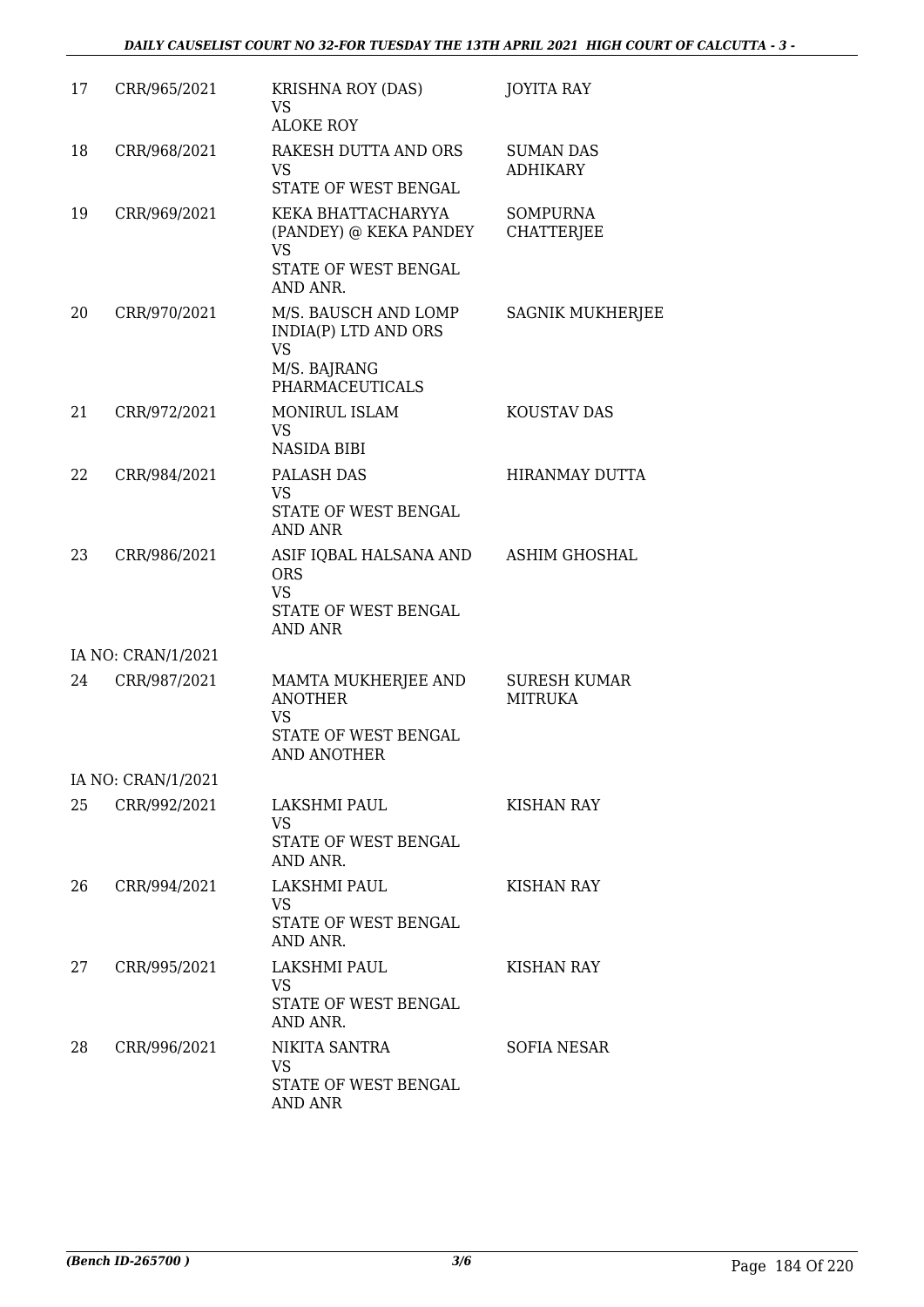| 29 | CRR/997/2021       | <b>LAKSHMI PAUL</b><br>VS<br>STATE OF WEST BENGAL<br>AND ANR.                         | kishan ray                        |
|----|--------------------|---------------------------------------------------------------------------------------|-----------------------------------|
| 30 | CRR/1002/2021      | <b>MALLIKA DEY</b><br><b>VS</b><br>ASHIS SARKAR AND ANR                               | SANJIDA SULTANA                   |
|    | IA NO: CRAN/1/2021 |                                                                                       |                                   |
| 31 | CRR/1003/2021      | SYED ABDULLAH RASUL<br>AND ORS<br><b>VS</b><br>STATE OF WEST BENGAL<br><b>AND ANR</b> | PRANTICK GHOSH                    |
|    | IA NO: CRAN/1/2021 |                                                                                       |                                   |
| 32 | CRR/1007/2021      | VISHAL GUPTA<br>VS<br>STATE OF WEST BENGAL<br>AND ANR.                                | ARKA<br><b>BHATTACHARYA</b>       |
| 33 | CRR/1012/2021      | MRINAL DUTTA<br><b>VS</b><br>RINKI DUTTA AND ANR                                      | Supratick Syamal                  |
| 34 | CRR/1013/2021      | <b>AGANESH MEHRA</b><br><b>VS</b><br><b>SATISH KUMAR</b>                              | <b>ANINDYA HALDER</b>             |
| 35 | CRR/932/2021       | <b>SAMIN GAYEN</b><br><b>VS</b><br>STATE OF WEST BENGAL<br><b>AND ANR</b>             | Sobhan Majumder                   |
| 36 | CRR/934/2021       | KAKALI PANDA AND ANR<br><b>VS</b><br>STATE OF WEST BENGAL<br><b>AND ANR</b>           | <b>SK JAYED HOSSAIN</b>           |
| 37 | CRR/935/2021       | SANJAM KUMAR JANA<br>VS FOR STRUMP.<br>SIVAJI ROY                                     | <b>SOUMYAJIT DAS</b><br>MAHAPATRA |
| 38 | CRR/938/2021       | TUTUL KR. GHOSH AND<br>ANR.<br><b>VS</b><br>STATE OF WEST BENGAL<br>AND ANR.          | ARUNAVA GANGULY                   |
| 39 | CRR/939/2021       | MRI RABIUL ISLAM<br><b>VS</b><br><b>BILKISH PARVIN</b>                                | <b>SHAMBHU NATH RAY</b>           |
| 40 | CRR/941/2021       | PRADIPTA DEBNATH AND<br>ORS.<br><b>VS</b><br>STATE OF WEST BENGAL                     | DILIP KR. SADHU                   |
| 41 | CRR/942/2021       | DILIP KR. NAYAK<br><b>VS</b><br>STATE OF WEST BENGAL<br>AND ANR.                      | TIRTHANKAR<br>MUKHERJEE           |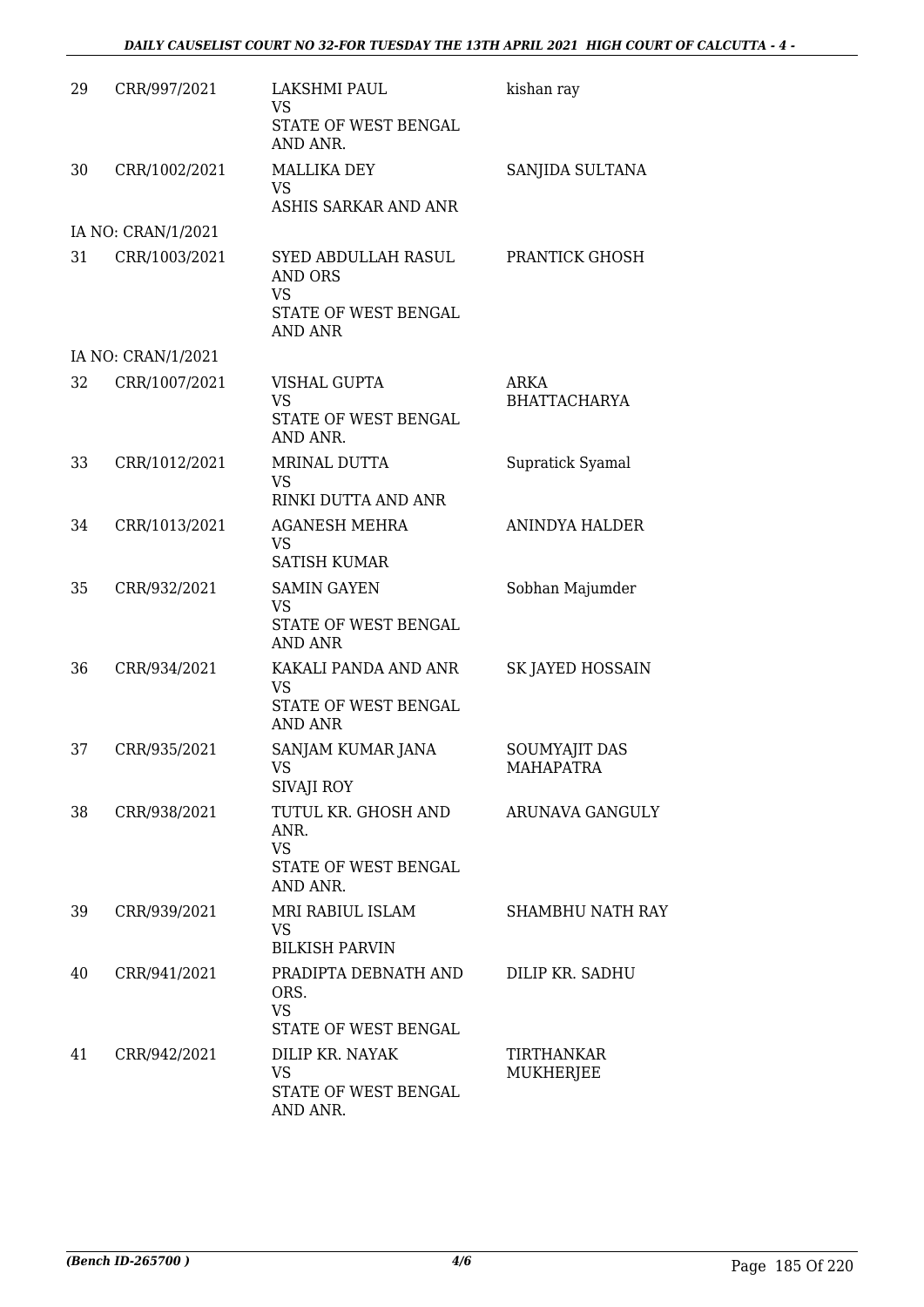## *DAILY CAUSELIST COURT NO 32-FOR TUESDAY THE 13TH APRIL 2021 HIGH COURT OF CALCUTTA - 5 -*

| 42 | CRR/943/2021       | AMIT KR. MITRA<br>VS<br><b>KAMALA DEY</b>                                                                    | NAVANIL DE                          |
|----|--------------------|--------------------------------------------------------------------------------------------------------------|-------------------------------------|
| 43 | CRR/944/2021       | AMIT KR. MITRA<br>VS<br><b>KAMALA DEY</b>                                                                    | NAVANIL DE                          |
| 44 | CRR/945/2021       | JOYDIP GHOSH<br><b>VS</b><br>STATE OF WEST BENGAL<br><b>AND ANR</b>                                          | MITUL<br><b>CHAKRABORTY</b>         |
| 45 | CRR/1499/2020      | SALIK ZAMAN @ SALIK<br>ZAMA<br><b>VS</b><br>State of West Bengal                                             | <b>BITASOK BANERJEE</b>             |
| 46 | CRR/3054/2018      | FARUK AHMED PIADA &<br>ORS.<br><b>VS</b><br>KARIMA BIBI & ANR.                                               | <b>DONA AKTER</b>                   |
| 47 | CRR/386/2021       | <b>SANDIP DUTTA</b><br><b>VS</b><br>STATE OF WEST BENGAL                                                     | KAMAL KRISHNA<br><b>GUHA</b>        |
|    | IA NO: CRAN/1/2021 |                                                                                                              |                                     |
| 48 | CRR/721/2021       | <b>ANIL KUMAR</b><br>AGARWAL@KESHAV<br><b>AGARWAL</b><br><b>VS</b><br>STATE OF WEST BENGAL<br><b>AND ANR</b> | RAMA KANT SHARMA                    |
| 49 | CRR/209/2021       | SABYASACHI SENGUPTA<br>AND ORS<br><b>VS</b><br>State of West Bengal AND<br><b>ANR</b>                        | LIPIKA NATH                         |
| 50 | CRR/346/2021       | TANMAY MAITY<br>VS<br>STATE OF WEST BENGAL<br><b>AND ANR</b>                                                 | PUNAM BASU                          |
|    | wt51 CRR/3041/2019 | <b>TANMAY MAITY</b><br>VS<br>STATE OF WEST BENGAL &<br>ANR                                                   | <b>MS PUNAM BASU</b>                |
| 52 | CRR/1408/2020      | NABA KUMAR BAG<br><b>VS</b><br>State of West Bengal                                                          | KAKALI NASKAR                       |
| 53 | CRR/960/2020       | RISHIKESH MEENA<br><b>VS</b><br>STATE OF WEST BENGAL &<br><b>ANR</b>                                         | ANUBRATA SANTRA                     |
| 54 | CRR/786/2021       | RAJESH MONDAL<br><b>VS</b><br>STATE OF WEST BENGAL<br>AND ANR                                                | <b>ABANI BHUSAN</b><br><b>GHOSH</b> |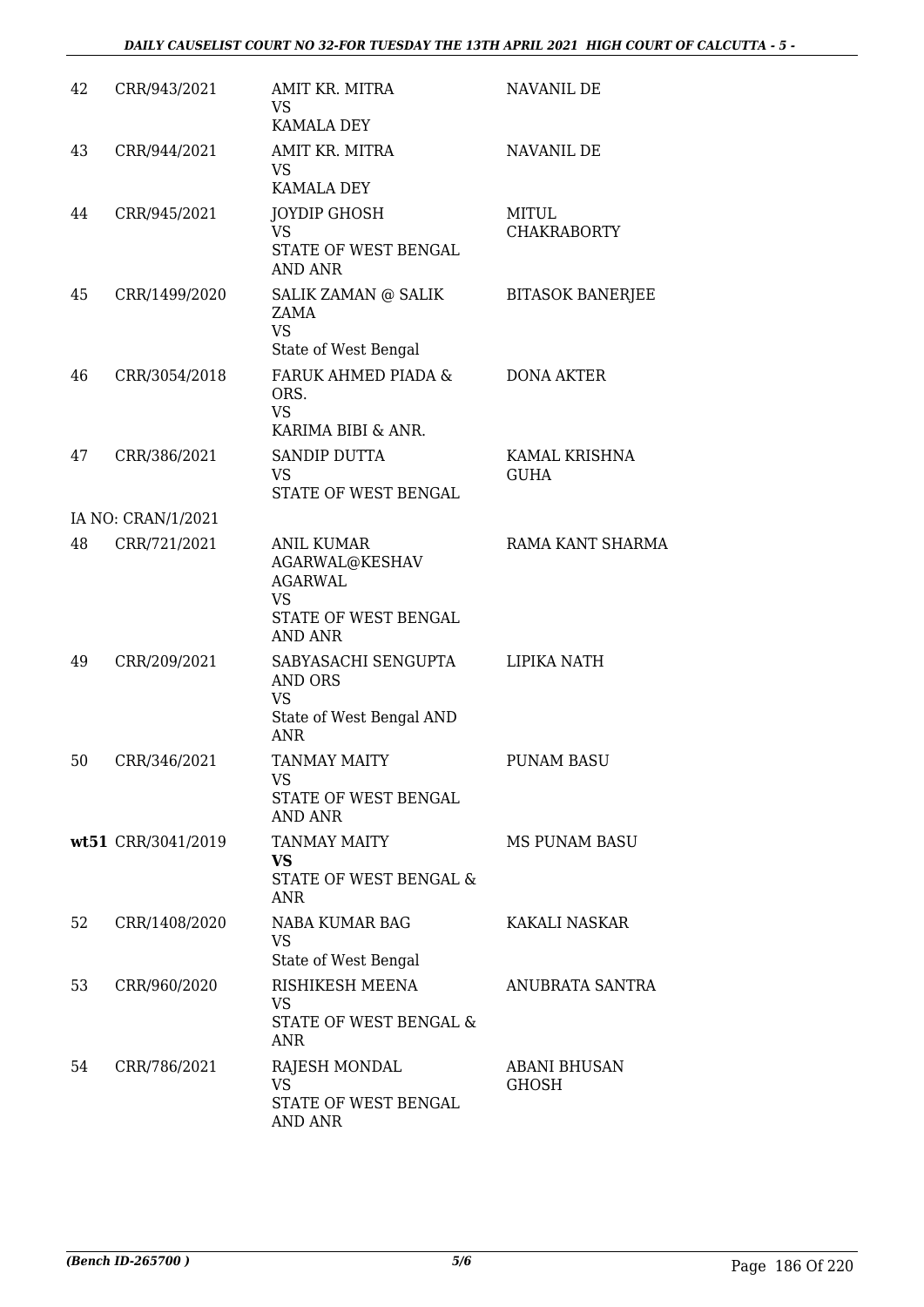| 55 | CRR/1875/2019 | DIBAKAR ROY PROPRIETOR<br>OF D. K. ROY AND SONS<br>VS<br>TAI INDUSTRIES LIMITED &<br><b>ANR</b> | KHOUSIK DEY |
|----|---------------|-------------------------------------------------------------------------------------------------|-------------|
| 56 | CRR/1876/2019 | DIBAKAR ROY PROPRIETOR<br>OF D. K. ROY & SONS<br>VS<br>TAI INDUSTRIES LIMITED &<br><b>ANR</b>   | KHOUSIK DEY |
| 57 | CRR/1877/2019 | DIBAKAR ROY PROPRIETOR<br>OF D. K. ROY & SONS<br>VS<br>TAI INDUSTRIES LIMITED &<br><b>ANR</b>   | KHOUSIK DEY |
| 58 | CRR/1878/2019 | DIBAKAR ROY PROPRIETOR<br>OF D. K. ROY & SONS<br>VS<br>TAI INDUSTRIES LIMITED &<br><b>ANR</b>   | KHOUSIK DEY |
| 59 | CRR/1879/2019 | DIBAKAR ROY PROPRIETOR<br>OF D. K. ROY & SONS<br>VS<br>TAI INDUSTRIES LIMITED &<br>ANR          | KHOUSIK DEY |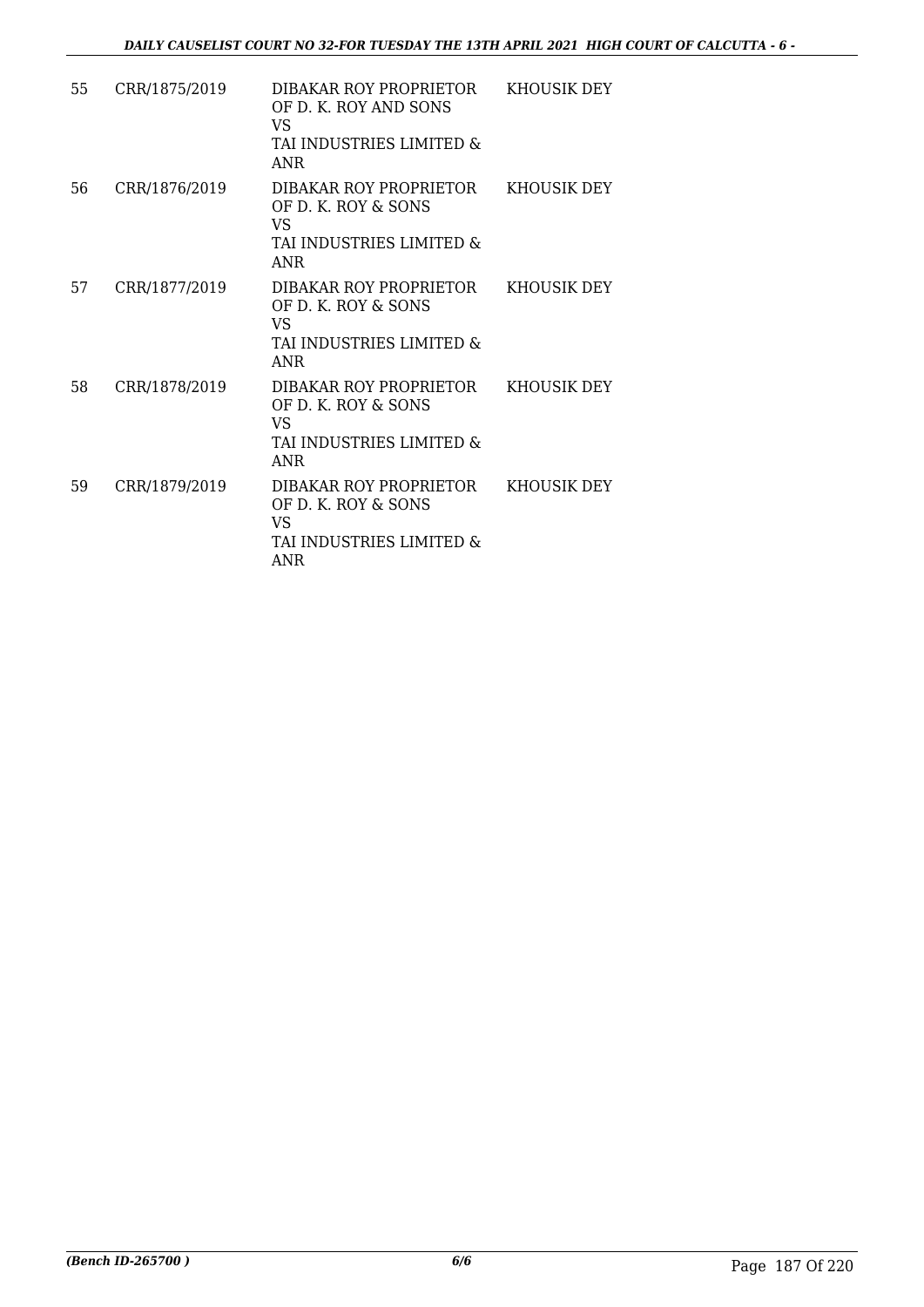

# **Appellate Side**

**DAILY CAUSELIST For Tuesday The 13th April 2021**

**COURT NO. 30**

**SINGLE BENCH (SB - XV)**

**AT 10:30 AM**

**HON'BLE JUSTICE BIBEK CHAUDHURI**

**(VIA VIDEO CONFERENCE) ON AND FROM MONDAY, THE 11TH JANUARY, 2021 - ADMISSION AND HEARING OF CRIMINAL APPEALS INCLUDING BAIL (PUNISHMENT UP TO 7 YEARS); ADMISSION OF CRIMINAL MOTIONS AND HEARING OF CRIMINAL REVISIONS ARISING OUT OF D.V.ACT ; HEARING OF CRIMINAL APPEALS,HEARING OF CRIMINAL APPEALS RELATING TO 'CRIMES AGAINST WOMEN'. NOTE : FINAL HEARING OF CRIMINAL APPEALS SHALL BE TAKEN UP FROM 2 P.M. IF AFTER CONCLUSION OF HEARING OF APPEAL, TIME PERMITS, CRIMINAL MOTIONS AND APPLICATIONS SHALL BE TAKEN UP FOR HEARING. NOTE: MATTERS WILL BE TAKEN UP THROUGH PHYSICAL HEARING ONLY WHEN BOTH THE PARTIES ARE AGREED. NOTE: ON THE BASIS OF THE RESOLUTION TAKEN BY THE COVID COMITTEE OF THE HIGH COURT AT CALCUTTA HEARING OF APPEALS SHALL NOT BE TAKEN UP FROM 12TH APRIL, 2021 TO 30TH APRIL, 2021. ALL OTHER PENDING MATTERS SHALL BE TAKEN UP THROUGHOUT THE DAY TILL 30TH APRIL, 2021.**

## **FOR JUDGMENT**

( (AT 2.00 P.M.) )

1 CRA/8/2019 ANIMESH BAR VS STATE OF WEST BENGAL

SANDEEP PRASAD SHAW

IA NO: CRAN/2/2020(Old No:CRAN/594/2020)

## **TO BE MENTIONED**

2 CRR/2568/2018 DR GYAN CHANDRA SUBBA VS MS A RATHORE

STATE OF WEST BENGAL & ANR

IA NO: CRAN/1/2018(Old No:CRAN/3172/2018), CRAN/6/2019(Old No:CRAN/4188/2019)

## **PART HEARD MATTERS**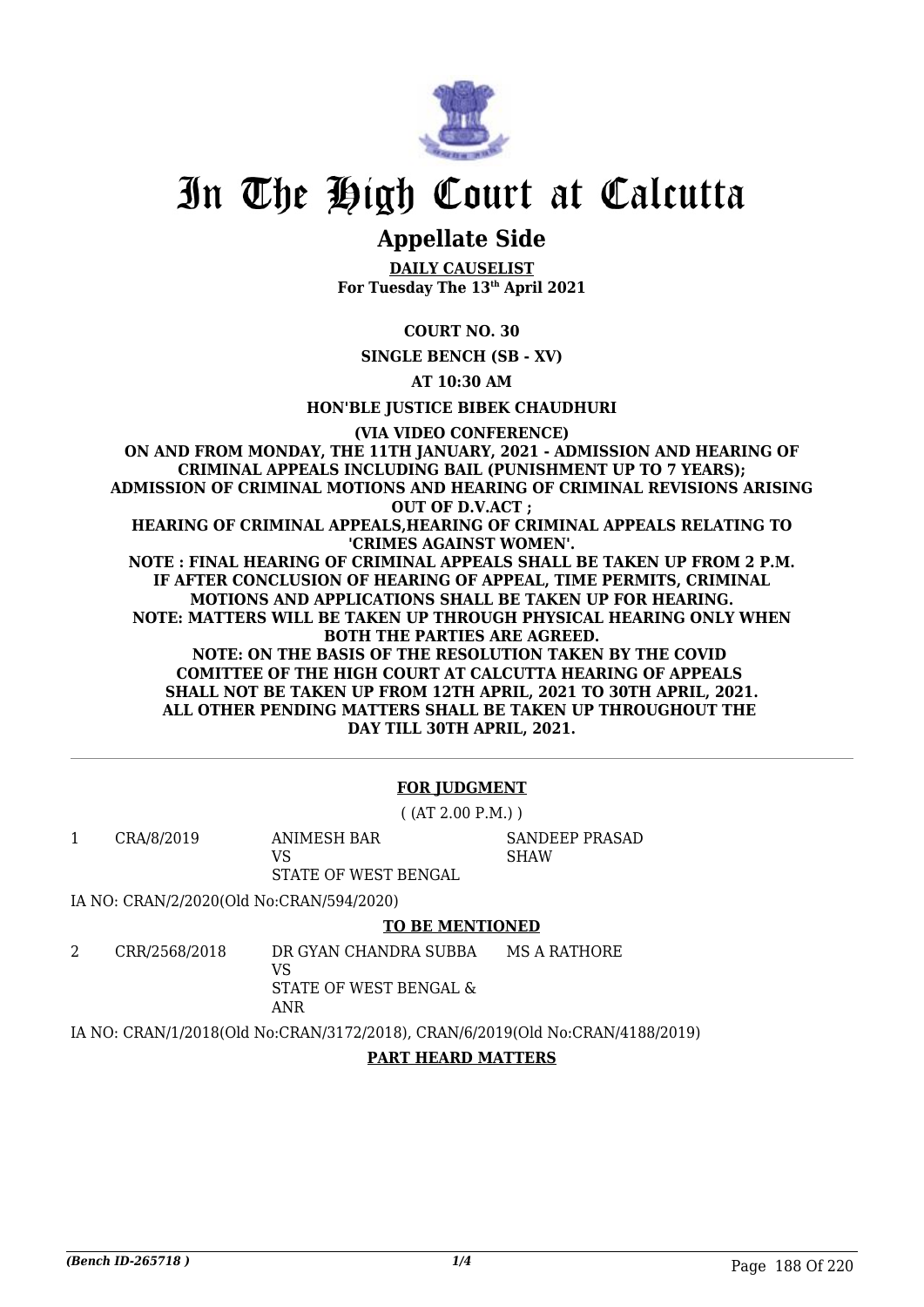A BHATTACHARYA

| 3.<br>CRR/3326/2018 | ARINDAM BISWAS<br>VS<br>STATE OF WEST BENGAL &<br>ANR |
|---------------------|-------------------------------------------------------|
|---------------------|-------------------------------------------------------|

IA NO: CRAN/1/2021

### **SPECIALLY FIXED MATTERS**

( (AT 2.00 P.M.) )

- 4 CRR/2911/2019 CHAITANYA SINGHANIA & ANR. VS KHUSBOO SINGHANIA BINAY KR. JAIN 5 CRR/859/2021 P. PRAMOD KUMAR AND **OTHERS** ROBERT D ROZARIO
	- VS STATE OF WEST BENGAL AND ANR.

### **APPLICATION FOR BAIL**

- 6 CRM/3257/2021 SAROJIT MONDAL @ NAROD VS STATE OF WEST BENGAL KARABI ROY 7 CRM/3138/2021 ASHRAF SHEIKH @ ASHRAF **SUMANTA**
- SHEKH AND OTHERS VS STATE OF WEST BENGAL **CHAKRABORTY**

### **CANCELLATION OF BAIL**

8 CRM/1570/2019 SHIB SHANKAR RUNGTA (HUF) REP BY KARTA SHIB SANKAR RUNGTA VS STATE OF WEST BENGAL & ORS ANJAN DATTA

### **MODIFICATION/RELAXATION OF BAIL**

- 9 CRM/6093/2019 BIDHAN KIRTANIA VS STATE OF WEST BENGAL BISWAJIT MANNA IA NO: CRAN/1/2020
- 10 CRM/6094/2019 RAJESH GHOSH VS STATE OF WEST BENGAL BISWAJIT MANNA

IA NO: CRAN/1/2020

### **ASSIGNED MATTERS**

11 CRR/1023/2020 TARUN BANERJEE VS STATE OF WEST BENGAL & ANR VIJAY VERMA

## **MOTION**

12 CRR/2139/2018 CHABI CHOWDHURY & ANR VS SWAPAN KUMAR PAUL & ORS S MAJI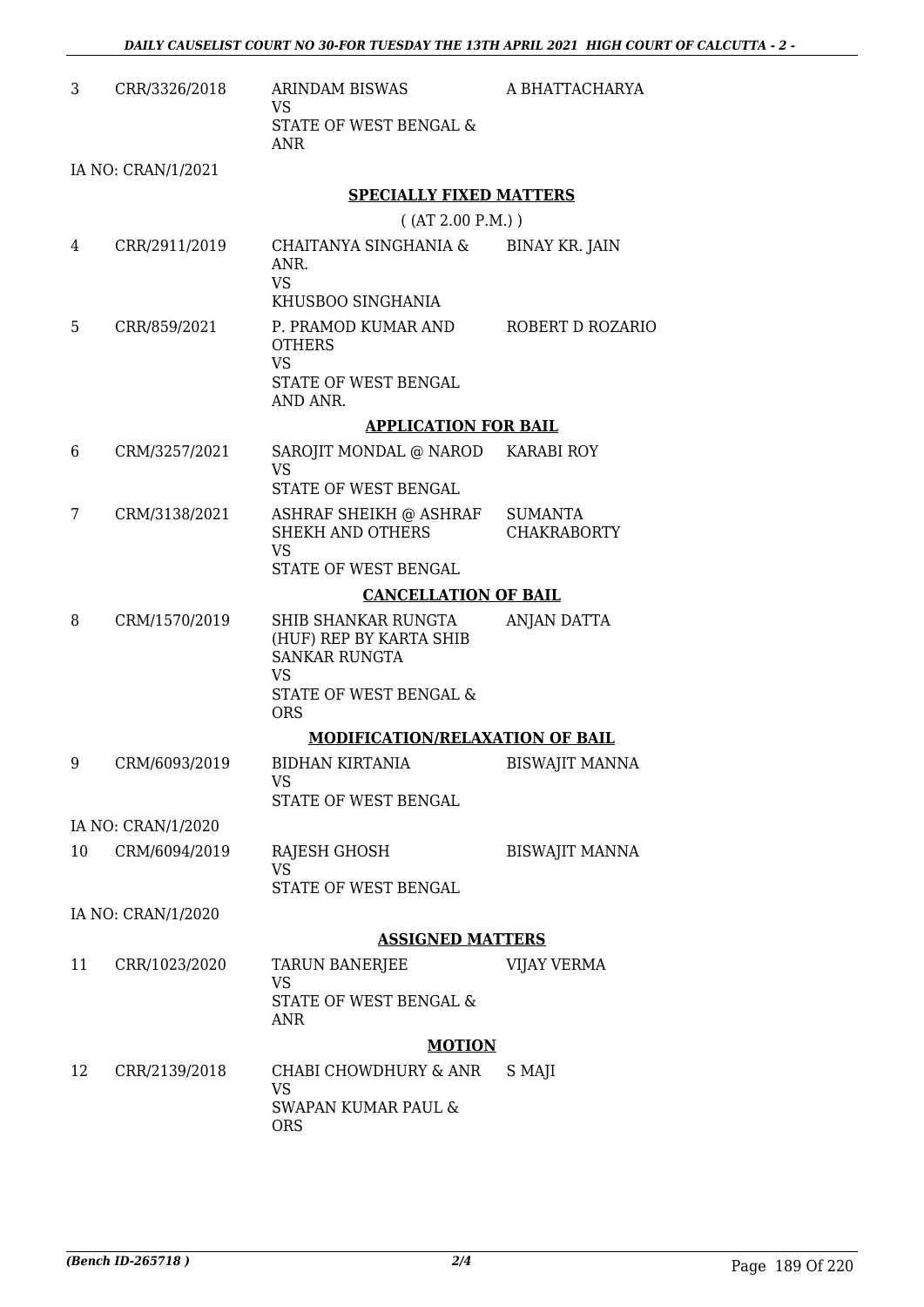## *DAILY CAUSELIST COURT NO 30-FOR TUESDAY THE 13TH APRIL 2021 HIGH COURT OF CALCUTTA - 3 -*

| 13 | CRR/1776/2020                             | ANINDYA DEB<br>VS<br>DEBJANI DEB                                        | <b>SUBHAMOY</b><br>KARMAKAR               |
|----|-------------------------------------------|-------------------------------------------------------------------------|-------------------------------------------|
| 14 | CRR/262/2021                              | <b>MANINDRA BAIN</b><br><b>VS</b><br>STATE OF WEST BENGAL<br>AND ORS.   | <b>GAUTAM MISRA</b>                       |
| 15 | CRR/1854/2020                             | SAKTIPADA SANNIGRAHI<br>AND ANR<br><b>VS</b><br>State of West Bengal    | DEBISREE ADHIKARY                         |
|    | IA NO: CRAN/1/2021                        |                                                                         |                                           |
| 16 | CRR/1855/2020                             | KALYAN PANDA AND ANR<br><b>VS</b>                                       | DEBISREE ADHIKARY                         |
|    |                                           | State of West Bengal                                                    |                                           |
| 17 | CRR/315/2021                              | RAJKUMAR JAISWAL<br><b>VS</b><br>NEHA JAISWAL AND ANR                   | <b>SANTU PAUL</b>                         |
| 18 | CRR/991/2021                              | <b>OSMAN SARDAR</b><br><b>VS</b>                                        | <b>MAZHAR HOSSAIN</b><br><b>CHOWDHURY</b> |
|    |                                           | <b>STATE OF WEST BENGAL</b>                                             |                                           |
| 19 | CRR/1102/2021                             | NABIN DAS AND ANR<br><b>VS</b><br>SUBHRA DAS (BAKSHI) AND<br><b>ANR</b> | PARTHA SARATHI<br><b>DAS</b>              |
| 20 | CRR/1108/2021                             | DEBRAJ GAYEN                                                            | PARTHA SENGUPTA                           |
|    |                                           | <b>VS</b><br>STATE OF WEST BENGAL<br><b>AND ANR</b>                     |                                           |
| 21 | CRR/1109/2021                             | <b>BHAGIRATH SARKAR</b><br><b>VS</b><br>STATE OF WEST BENGAL            | <b>MAZHAR HOSSAIN</b><br><b>CHOWDHURY</b> |
|    |                                           | <b>CONTESTED APPLICATION</b>                                            |                                           |
| 22 | CRR/745/2018                              | SMT. RADHARANI PRADHAN<br>VS                                            | SMT. RADHARANI<br><b>PRADHAN</b>          |
|    |                                           | STATE OF WEST BENGAL &<br><b>ORS</b>                                    | (INPERSON)                                |
|    | wt23 CRR/2013/2018                        | RADHARANI PRADHAN<br><b>VS</b><br>STATE OF WEST BENGAL &<br><b>ORS</b>  | <b>ANJAN DATTA</b>                        |
|    | IA NO: CRAN/5/2020(Old No:CRAN/1329/2020) |                                                                         |                                           |
| 24 | CRR/1448/2018                             | AKHILESH SHAW@AKLESH                                                    | <b>SAIKA KHAN</b>                         |
|    |                                           | <b>KUMAR SHAW</b><br><b>VS</b><br>KAKOLI SHAW@MONDAL                    |                                           |
|    |                                           | <b>APPLICATION</b>                                                      |                                           |
| 25 | CRR/533/2019                              | SMT DIBYA PRASAD<br><b>VS</b>                                           | AWADHESH KR RAI                           |
|    |                                           | VIKASH KR BARI & ORS                                                    |                                           |
|    | IA NO: CRAN/1/2021                        |                                                                         |                                           |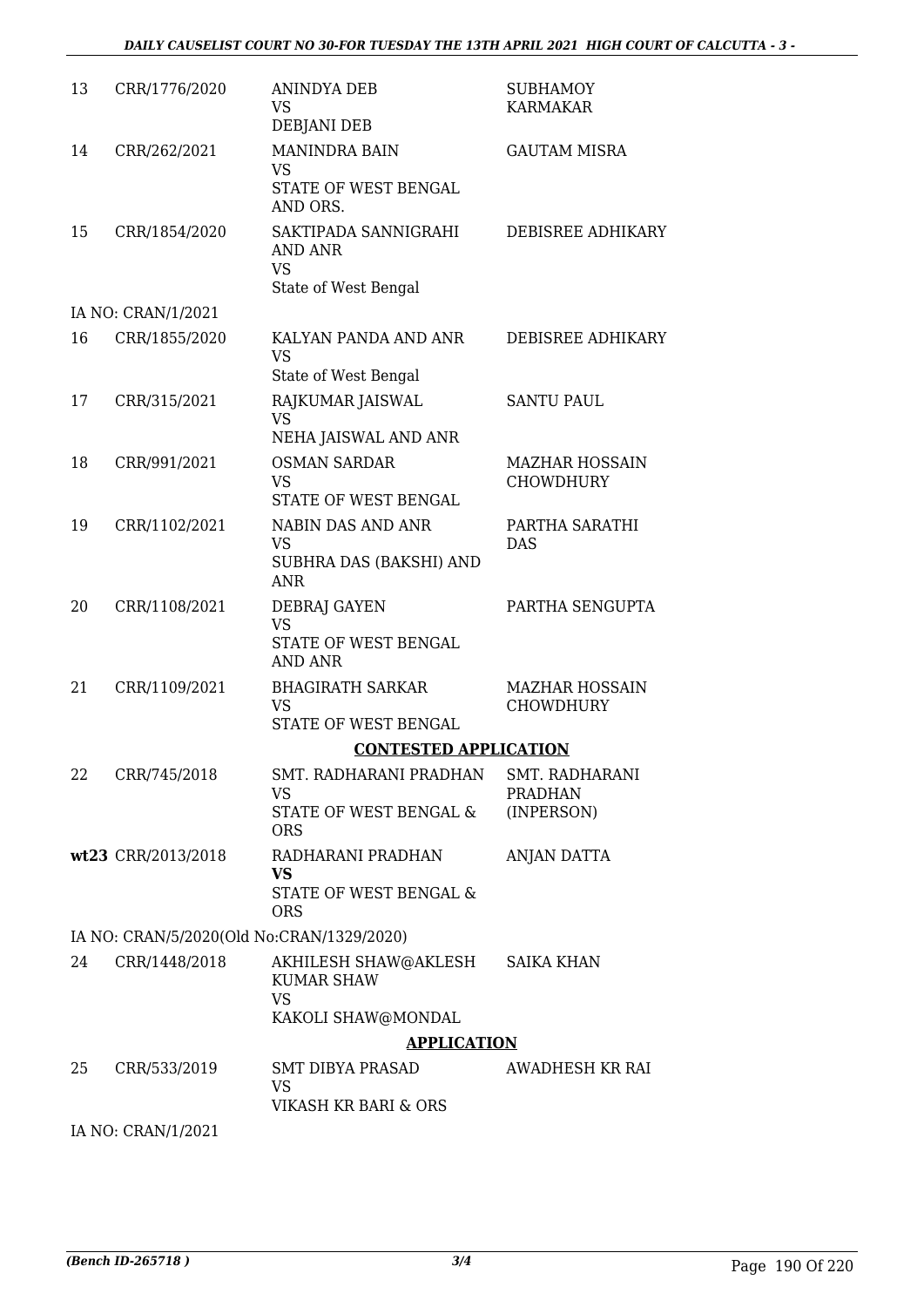| 26                                                                  | CRMSPL/46/2019     | MAHABIR GMB TRADEFIN P. SUBHAMOY PATRA<br>LTD.<br><b>VS</b><br>KASHINATH CHOWDHURY     |        |
|---------------------------------------------------------------------|--------------------|----------------------------------------------------------------------------------------|--------|
|                                                                     |                    | IA NO: CRAN/1/2020(Old No:CRAN/1211/2020), CRAN/2/2020(Old No:CRAN/1212/2020)          |        |
| 27                                                                  | CRMSPL/47/2019     | MAHABIR GMB TRADEFIN P. SUBHAMAY PATRA<br>LTD.<br><b>VS</b><br>KASHINATH CHOWDHURY     |        |
|                                                                     |                    | IA NO: CRAN/1/2020(Old No:CRAN/1204/2020), CRAN/2/2020(Old No:CRAN/1210/2020)          |        |
| 28                                                                  | CRMSPL/45/2019     | MAHABIR GMB TRADEFIN P. SUBHOMAY PATRA<br>LTD.<br><b>VS</b><br>KASHINATRH CHOWDHURY    |        |
|                                                                     |                    | IA NO: CRAN/1/2020(Old No:CRAN/1213/2020), CRAN/2/2020(Old No:CRAN/1215/2020)          |        |
| 29                                                                  | CRR/1094/2017      | NIHAR KANTI GHOSH<br><b>VS</b><br><b>STATE OF WEST BENGAL &amp;</b><br><b>ANR</b>      | A PATI |
|                                                                     | IA NO: CRAN/6/2021 |                                                                                        |        |
| 30                                                                  | CRR/1095/2017      | NIHAR KANTI GHOSH &<br><b>ORS</b><br><b>VS</b><br>STATE OF WEST BENGAL &<br><b>ANR</b> | A PATI |
|                                                                     | IA NO: CRAN/6/2021 |                                                                                        |        |
| 31                                                                  | CRR/1093/2017      | NIHAR KANTI GHOSH &<br><b>ANR</b><br><b>VS</b><br>STATE OF WEST BENGAL &<br><b>ANR</b> | A PATI |
|                                                                     | IA NO: CRAN/6/2021 |                                                                                        |        |
| 32                                                                  | CRA/670/2015       | TULSI MAHANTA & ANR<br><b>VS</b><br>STATE OF WEST BENGAL                               | S DAS  |
| IA NO: CRAN/1/2015(Old No:CRAN/4078/2015), CRAN/2/2021, CRAN/3/2021 |                    |                                                                                        |        |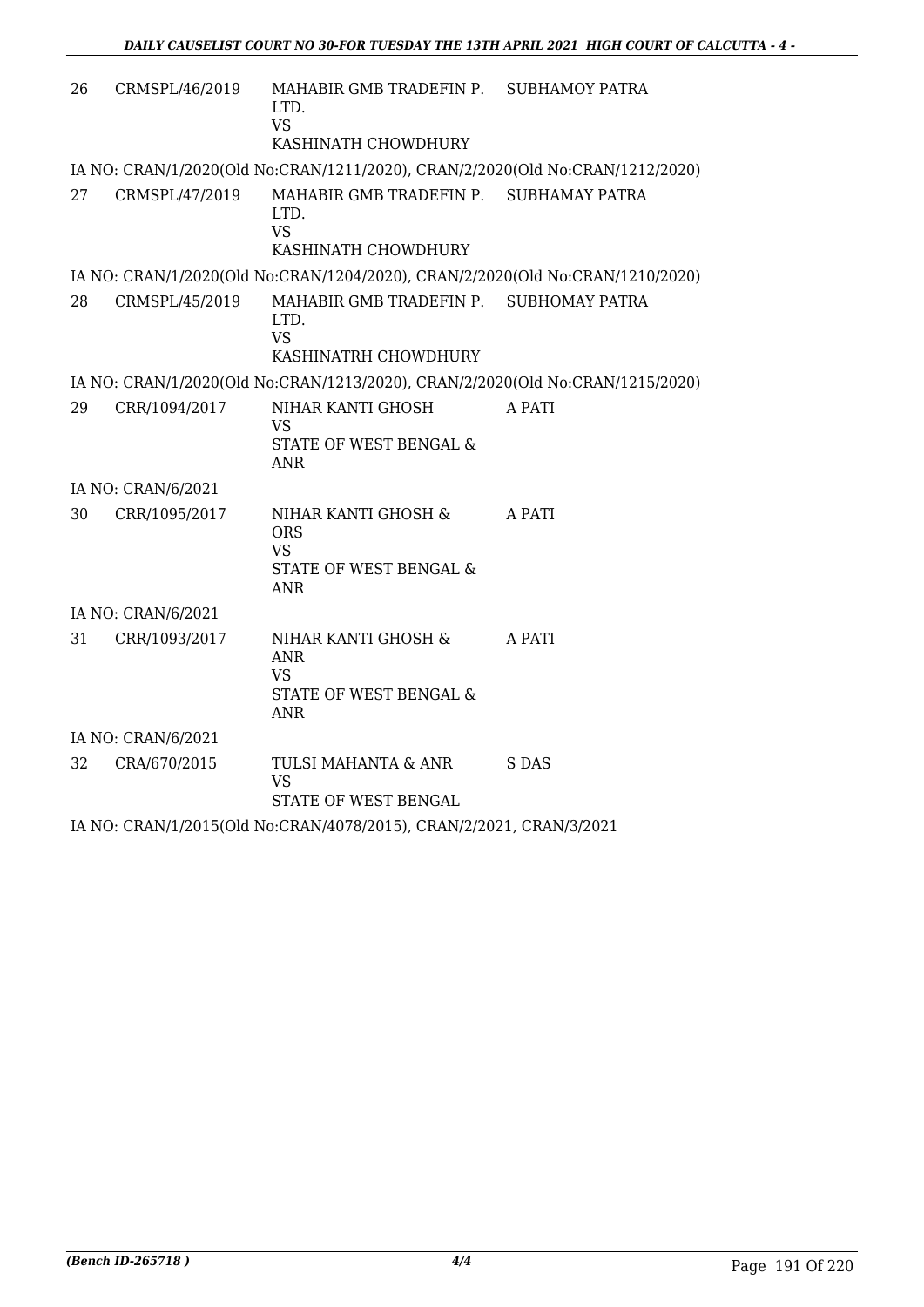

# **Appellate Side**

**DAILY CAUSELIST For Tuesday The 13th April 2021**

**COURT NO. 42 SINGLE BENCH (SB - XVI) AT 10:30 AM HON'BLE JUSTICE SUBHASIS DASGUPTA (VIA VIDEO CONFERENCE)**

**ON AND FROM MONDAY, THE 11TH JANUARY, 2021 - ADMISSION OF CRIMINAL MOTIONS AND HEARING OF CRIMINAL REVISIONS WHICH ARE NOT ASSIGNED TO ANY OTHER BENCH INCLUDING APPLICATIONS CONNECTED THERETO; HEARING OF CRIMINAL REVISIONS (IRRESPECTIVE OF CLASSIFICATION) FILED UPTO 2015 INCLUDING CONNECTED APPLICATIONS;**

**HEARING OF CRIMINAL APPEALS.**

**ON AND FROM TUESDAY, 6TH APRIL, 2021 TO AS LONG AS HON'BLE JUSTICE JAY SENGUPTA DOES NOT SIT - HON'BLE JUSTICE SUBHASIS DASGUPTA IN ADDITION TO HIS OWN LIST AND DETERMINATION, WILL SIT SINGLY AND TAKE UP THE LIST AND DETERMINATION OF HON'BLE JUSTICE JAY SENGUPTA.**

**SPECIAL NOTE: A) NO FURTHER INCLUSION IN THE LIST UNTIL FURTHER ORDER. B) EXTENSION OF INTERIM ORDER FOLLOWED BY "NEW MOTION" WILL BE TAKEN UP FIRST TILL 12.30 P.M., IF NOT EXHAUSTED EARLIER. THEREAFTER, MOTION UNDER THE CATEGORY "LISTED MOTION" WILL BE TAKEN UP.**

> **NOTE : MATTERS WILL BE TAKEN UP THROUGH PHYSICAL HEARING ONLY WHEN BOTH PARTIES ARE AGREED.**

## **EXTENSION OF INTERIM ORDER**

1 CRR/2658/2018 SANKAR DAS & ANR VS STATE OF WEST BENGAL & ANR PARTHA SENGUPTA

### IA NO: CRAN/3/2020(Old No:CRAN/1220/2020)

2 CRR/1750/2020 SURENDRA KUMAR SINGHI  $V<sub>S</sub>$ REGISTRAR OF COMPANIES AND ANR CHANDRANI DAS

IA NO: CRAN/1/2021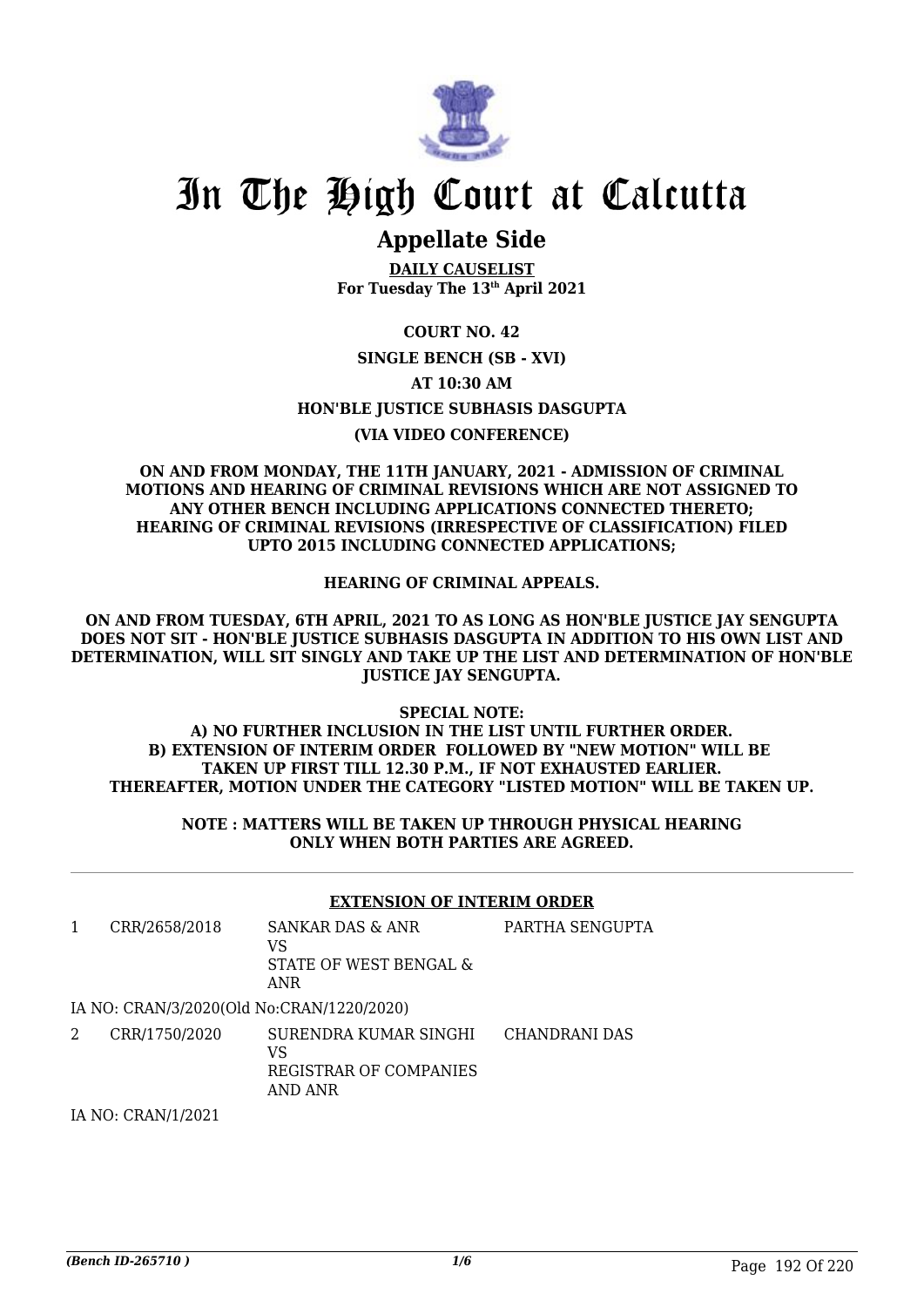| 3  | CRR/1751/2020      | SURENDRA KUMAR SINGHI<br><b>VS</b><br>REGISTRAR OF COMPANIES                                    | CHANDRANI DAS                   |
|----|--------------------|-------------------------------------------------------------------------------------------------|---------------------------------|
|    | IA NO: CRAN/1/2021 | <b>AND ANR</b>                                                                                  |                                 |
| 4  | CRR/1752/2020      | SURENDRA KUMAR SINGHI<br><b>VS</b><br><b>REGISTRAR OF COMPANIES</b><br><b>AND ANR</b>           | CHANDRANI DAS                   |
|    | IA NO: CRAN/1/2021 |                                                                                                 |                                 |
| 5  | CRR/491/2021       | <b>MUKTA DUTTA AND ORS</b><br><b>VS</b><br>STATE OF WEST BENGAL<br><b>AND ANR</b>               | PINAKI BRATA<br><b>GHOSH</b>    |
|    | IA NO: CRAN/1/2021 |                                                                                                 |                                 |
|    |                    | <b>NEW MOTION</b>                                                                               |                                 |
| 6  | CRR/1000/2021      | <b>AMIT SANGANERIA</b><br><b>VS</b><br>STATE OF WEST BENGAL<br><b>AND ANR</b>                   | <b>SHAKTI HALDEER</b>           |
|    | wt7 CRR/556/2021   | VIJAYLAKSHMI<br><b>SANGANERIA</b><br><b>VS</b>                                                  | <b>ABHIJIT SINGH</b>            |
|    |                    | STATE OF WEST BENGAL<br><b>AND ANR</b>                                                          |                                 |
| 8  | CRR/1078/2021      | <b>TAPAN KUMAR</b><br><b>BHATTACHARYA</b><br><b>VS</b><br>STATE OF WEST BENGAL                  | PAULOMI BANERJEE                |
| 9  | CRR/1079/2021      | SADHAN GHOSH<br><b>VS</b><br><b>STATE OF WEST BENGAL</b>                                        | MD. JANNAT UL<br><b>FIRDOUS</b> |
|    | IA NO: CRAN/1/2021 |                                                                                                 |                                 |
| 10 | CRR/1080/2021      | M/S. TURNKEY<br><b>INFRASTRUCTURE PVT LTD</b><br><b>VS</b><br>M/S. R M BHUTHER AND              | AJAYA CHOUBEY                   |
|    |                    | <b>COMPANY LTD AND ORS</b>                                                                      |                                 |
| 11 | CRR/1081/2021      | M/S. ABHIRUCHI VISION<br>PVT LTD<br><b>VS</b><br>M/S. R M BHUTHER AND<br>CO. LTD AND ORS        | AJAY CHAUBEY                    |
| 12 | CRR/1082/2021      | M/S. HANURANG PROJECTS<br><b>PVT LTD</b><br><b>VS</b><br>M/S. R M BHUTHER AND CO<br>LTD AND ORS | AJAY CHAUBEY                    |
| 13 | CRR/1083/2021      | M/S. RANGBARSHI<br>PROJECTS PVT LTD<br>VS<br>M/S. BHATTAD BROTHERS<br>REALTY PVT LTD AND ORS    | AJAY CHAUBEY                    |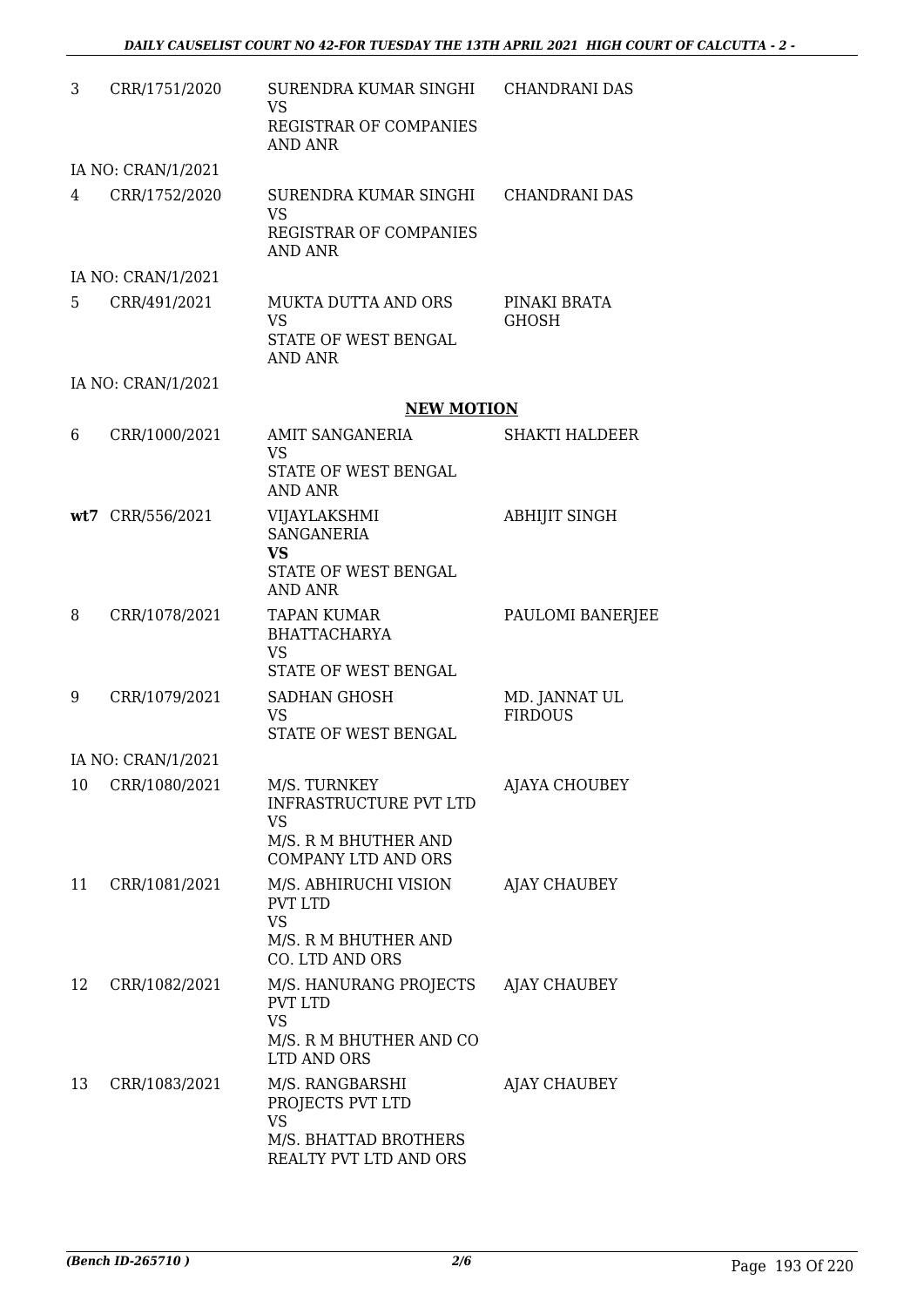| 14 | CRR/1084/2021      | M/S. TRUNKEY<br><b>INFRASTRUCTURE PVT LTD</b><br><b>VS</b><br>M/S. BHATTAD BROTHERS<br><b>REALITY PVT LTD</b> | AJAY CHOUBEY                           |
|----|--------------------|---------------------------------------------------------------------------------------------------------------|----------------------------------------|
| 15 | CRR/1085/2021      | MONIRUL SARDAR @ MONI<br><b>VS</b><br>STATE OF WEST BENGAL                                                    | <b>SONALI DAS</b>                      |
| 16 | CRR/1086/2021      | SHIVAJI SEN@SHIBAJI SEN<br><b>VS</b><br><b>SISIR KARMAKAR</b>                                                 | <b>MD ZOHAIB RAUF</b>                  |
| 17 | CRR/1087/2021      | ABHISHEK JAISWAL AND<br><b>ANR</b><br><b>VS</b><br>STATE OF WEST BENGAL<br><b>AND ANR</b>                     | <b>SUDIP GHOSH</b><br><b>CHOWDHURY</b> |
| 18 | CRR/1088/2021      | RUNGTA ASSOCIATES<br><b>VS</b><br>STATE OF WEST BENGAL<br><b>AND ANR</b>                                      | <b>BINA BAIDYA</b>                     |
| 19 | CRR/1089/2021      | <b>ANWAR HOSSAIN</b><br><b>VS</b><br>STATE OF WEST BENGAL<br><b>AND ANR</b>                                   | PARVEJ ANAM                            |
| 20 | CRR/1090/2021      | <b>RAMPRASAD DAS</b><br><b>VS</b><br>STATE OF WEST BENGAL<br><b>AND ANR</b>                                   | PARVEJ ANAM                            |
| 21 | CRR/1092/2021      | MANJU VERMA AND ORS<br><b>VS</b><br>STATE OF WEST BENGAL<br><b>AND ANR</b>                                    | SYED KHAFIZ ZAMAR                      |
|    | IA NO: CRAN/1/2021 |                                                                                                               |                                        |
|    | 22 CRR/1093/2021   | <b>RITWAJIT DAS</b><br>VS<br>STATE OF WEST BENGAL<br><b>AND ANR</b>                                           | ROBERT D ROZARIO                       |
|    | 23 CRR/1095/2021   | DEBJANI GHOSH<br><b>VS</b><br>STATE OF WEST BENGAL<br>AND ANOTHER                                             | <b>ABHIJIT SINGH</b>                   |
| 24 | CRR/1096/2021      | <b>JIARUL SARDAR</b><br><b>VS</b><br>STATE OF WEST BENGAL                                                     | KAMALESH CH. SAHA                      |
| 25 | CRR/1098/2021      | BAPPA GHOSH AND ORS.<br><b>VS</b><br>STATE OF WEST BENGAL<br>AND ANR.                                         | Jeenia Rudra                           |
| 26 | CRR/1101/2021      | ANIRBAN BOSE AND ORS<br><b>VS</b><br>STATE OF WEST BENGAL<br>AND ANR                                          | <b>ANIRBAN BOSE</b>                    |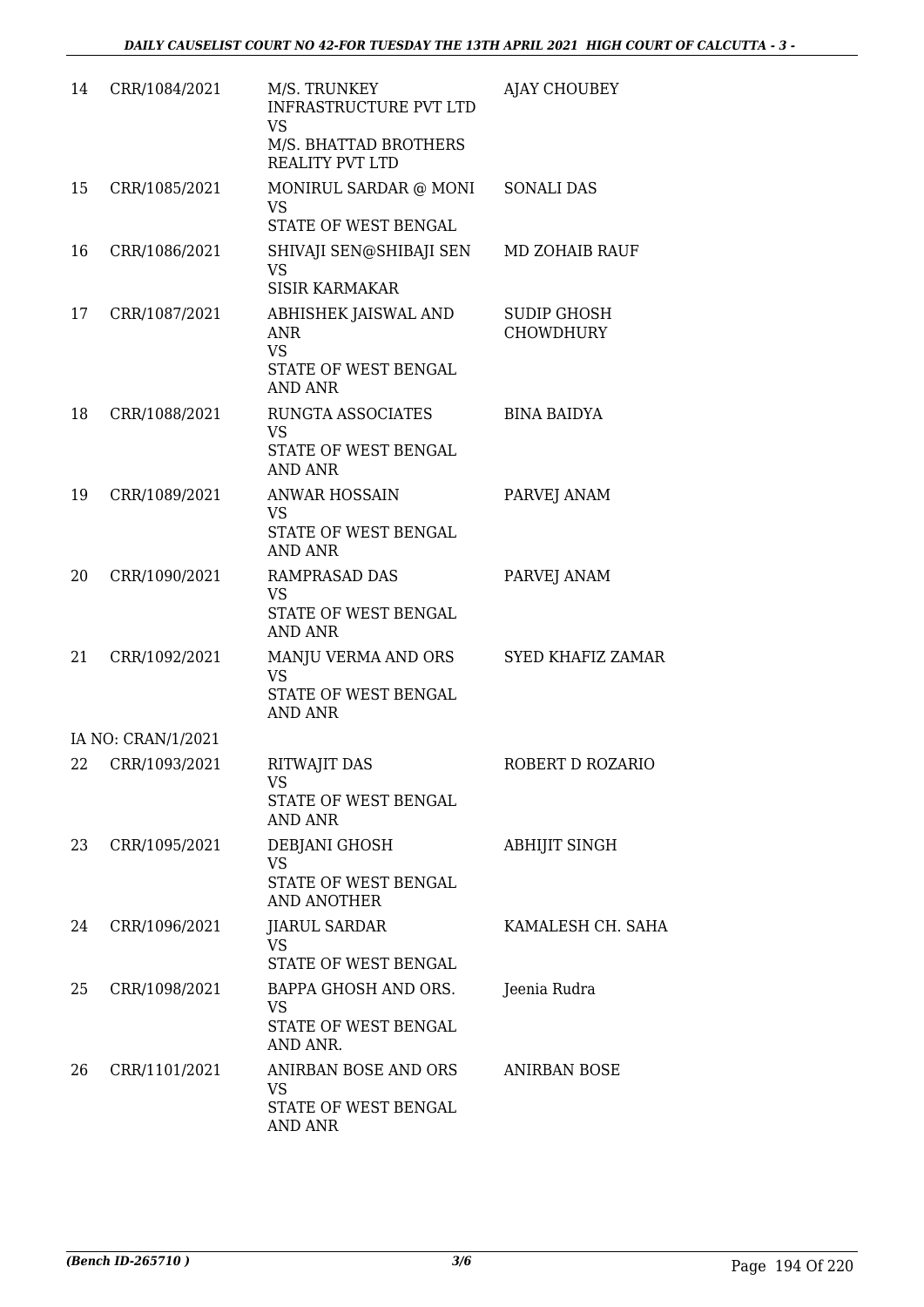| 27 | CRR/1103/2021 | SHRI KRUPALU STEELS PVT<br>LTD AND ORS<br><b>VS</b><br>STATE OF WEST BENGAL<br><b>AND ANR</b> | KARUNAMOYEE<br><b>SAMANTA</b>           |
|----|---------------|-----------------------------------------------------------------------------------------------|-----------------------------------------|
| 28 | CRR/1104/2021 | <b>BIJOYA SEN AND ANR</b><br><b>VS</b><br>MRINAL KANTI SEN                                    | MD. JANNAT UL<br><b>FIRDOUS</b>         |
| 29 | CRR/1105/2021 | HARI SHANKAR UPADHYAY<br><b>AND ORS</b><br><b>VS</b><br>STATE OF WEST BENGAL                  | <b>ARUSHI RATHORE</b>                   |
| 30 | CRR/1112/2021 | DIBAKAR GANGULY AND<br><b>ANR</b><br>VS<br>STATE OF WEST BENGAL                               | <b>KUSHAL KUMAR</b><br><b>MUKHERJEE</b> |
| 31 | CRR/1113/2021 | <b>SUTOPA DAS</b><br><b>VS</b><br>STATE OF WEST BENGAL<br><b>AND ANR</b>                      | <b>TATHAGATA</b><br><b>MAJUMDER</b>     |
| 32 | CRR/1114/2021 | <b>RATAN KUMAR ROY</b><br><b>VS</b><br>STATE OF WEST BENGAL                                   | RAJNANDINI DAS                          |
|    |               | <b>LISTED MOTION</b>                                                                          |                                         |
| 33 | CRR/2046/2019 | JAHANARA BEGUM<br><b>VS</b><br>STATE OF WEST BENGAL &<br><b>ORS</b>                           | <b>AMIT SHARMA</b>                      |
| 34 | CRR/169/2021  | <b>SHYAMAL BOSE</b><br><b>VS</b><br>State of West Bengal AND                                  | <b>BANDANA MAITY</b>                    |
| 35 | CRR/879/2021  | <b>ANR</b><br>SANJEEV KUMAR GOSWAMI<br>VS                                                     | <b>TANMAY BASU</b>                      |
|    |               | STATE OF WEST BENGAL                                                                          |                                         |
| 36 | CRR/901/2021  | KAMARUL SARDAR<br><b>VS</b><br>STATE OF WEST BENGAL                                           | <b>SONALI DAS</b>                       |
| 37 | CRR/902/2021  | FIROJ GAZI<br><b>VS</b><br>STATE OF WEST BENGAL                                               | <b>SONALI DAS</b>                       |
| 38 | CRR/906/2021  | SAFIKUL ISLAM @ KHOKA<br><b>VS</b><br>STATE OF WEST BENGAL                                    | <b>SHASHANKA</b><br><b>SHEKHAR SAHA</b> |
| 39 | CRR/909/2021  | ABBAS MONDAL @ BABU<br><b>VS</b><br>STATE OF WEST BENGAL<br>AND ORS.                          | SHASHANKA<br>SHEKHAR SAHA               |
| 40 | CRR/978/2021  | VE COMMERCIAL VEHICLE<br>LTD AND ORS<br><b>VS</b><br>STATE OF WEST BENGAL<br><b>AND ANR</b>   | <b>GOUTAM DEY</b>                       |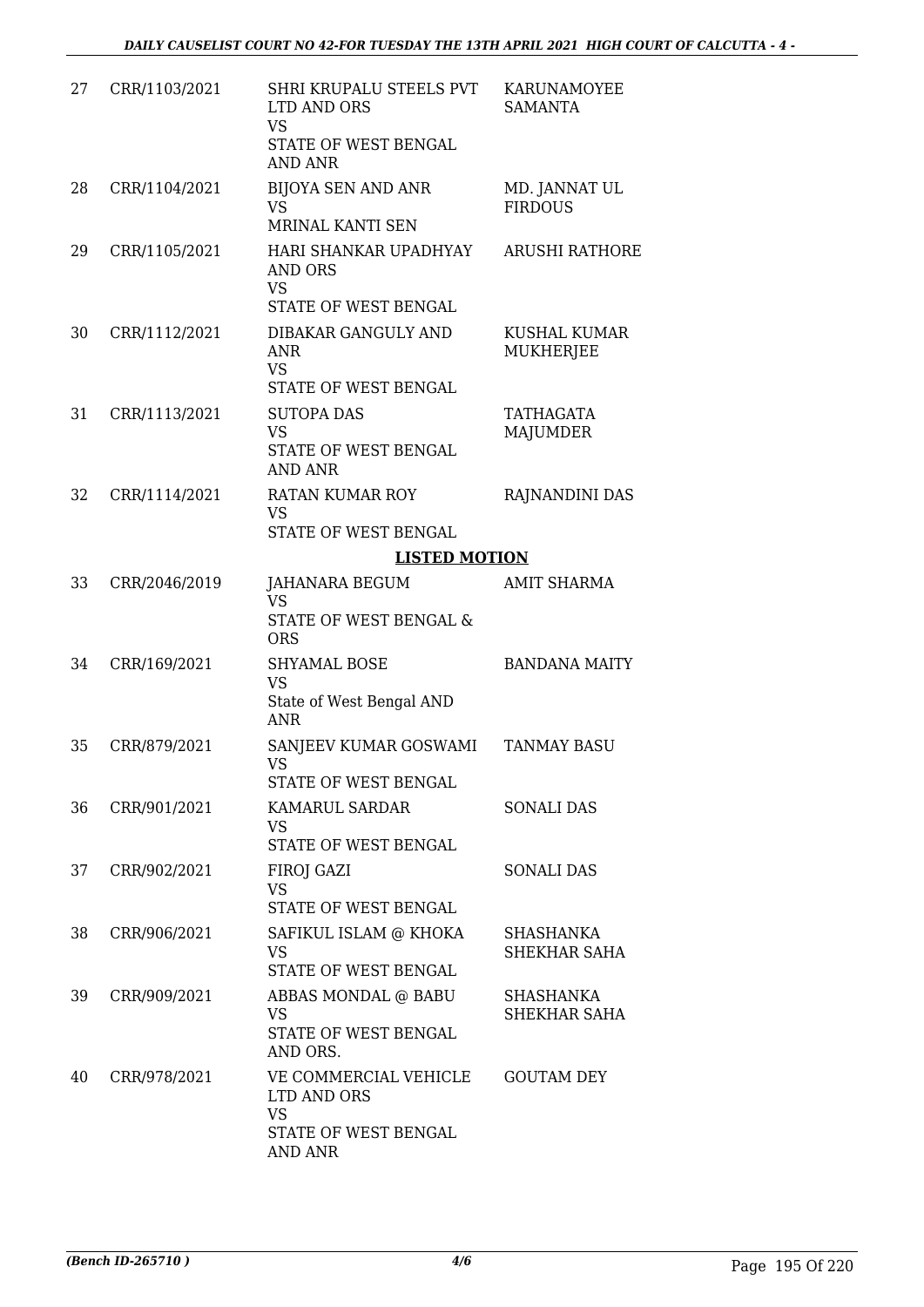| 41 | CRR/983/2021                | VE COMMERCIAL VEHICLES<br>LTD AND ORS<br><b>VS</b><br>STATE OF WEST BENGAL<br><b>AND ANR</b>         | <b>GOUTAM DEY</b>                        |
|----|-----------------------------|------------------------------------------------------------------------------------------------------|------------------------------------------|
| 42 | CRR/1059/2021               | TARIKUL ISLAM<br><b>VS</b><br>STATE OF WEST BENGAL<br><b>AND ANR</b>                                 | <b>RAHUL SINGH</b>                       |
| 43 | CRR/1060/2021               | APERESH SANTRA AND ORS<br><b>VS</b><br>STATE OF WEST BENGAL<br><b>AND ANR</b>                        | SK SAHJAHAN ALI                          |
| 44 | CRR/1062/2021               | ASHOK KUMAR PODDAR<br><b>VS</b><br><b>SECURITIES AND</b><br><b>EXCHNAGE BOARD OF</b><br><b>INDIA</b> | <b>ASHOK KUMAR</b><br><b>SINGH</b>       |
| 45 | CRR/1063/2021               | <b>BIPLAB BISWAS AND</b><br><b>ANOTHER</b><br><b>VS</b><br>STATE OF WEST BENGAL                      | <b>KUSAL KUMAR</b><br><b>MUKHERJEE</b>   |
| 46 | CRR/1064/2021               | MRS ALPANA KHAN AND<br><b>ANR</b><br><b>VS</b><br>STATE OF WEST BENGAL<br><b>AND ANR</b>             | DIPENDRA NATH<br><b>CHUNDER</b>          |
|    | IA NO: CRAN/1/2021          |                                                                                                      |                                          |
| 47 | CRR/1065/2021               | <b>SAMIRAN SARKAR</b><br><b>VS</b><br>STATE OF WEST BENGAL                                           | SHASHANKA<br>SHEKHAR SAHA                |
| 48 | CRR/1066/2021               | <b>AMIT BISWAS</b><br><b>VS</b><br><b>STATE OF WEST BENGAL</b>                                       | <b>SHANSHANKA</b><br><b>SHEKHAR SAHA</b> |
| 49 | CRR/1067/2021               | NUR HASSAIN GAZI@NUR<br><b>VS</b><br>STATE OF WEST BENGAL                                            | <b>SHASHANKA SEKHAR</b><br>SAHA          |
| 50 | CRR/1068/2021               | RAJA ROY AND OTHERS<br><b>VS</b><br>STATE OF WEST BENGAL                                             | SHANSHANKA<br><b>SHEKHAR SAHA</b>        |
| 51 | CRR/1069/2021               | MD YOUNUSH AND ORS<br><b>VS</b><br>STATE OF WEST BENGAL                                              | <b>MD IBRAHIM</b>                        |
| 52 | CRR/1071/2021<br>(16.04.21) | MILAN CHANDRA SARKAE<br>AND ANR<br><b>VS</b><br>STATE OF WEST BENGAL                                 | SAMARENDRA NATH<br><b>BISWAS</b>         |
| 53 | CRR/1072/2021               | SANJU DHARA<br><b>VS</b><br><b>STATE</b>                                                             | DIPAYAN KUNDU                            |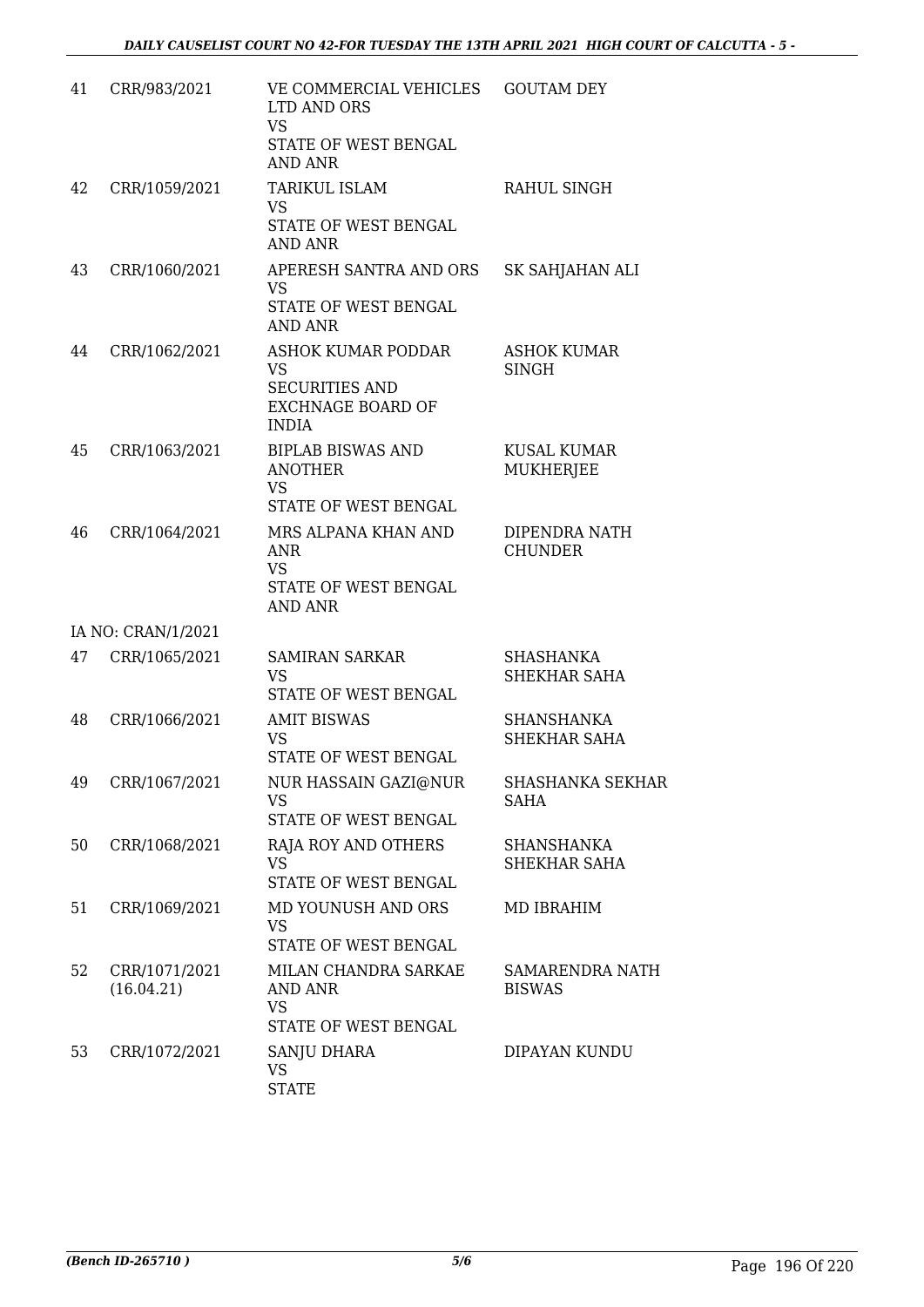| 54 | CRR/1073/2021 | TARAKNATH SAHA @ TARAK ESHA ACHARYA<br><b>SAHA AND ORS</b><br>VS<br>STATE OF WEST BENGAL<br>AND ANR |                    |
|----|---------------|-----------------------------------------------------------------------------------------------------|--------------------|
| 55 | CRR/1074/2021 | MANASH CHAKRABORTY<br>VS<br>STATE OF WEST BENGAL<br><b>AND ANR</b>                                  | <b>IVAN ROY</b>    |
| 56 | CRR/1075/2021 | STATE OF WEST BENGAL<br>VS<br>MUHIBAR RAHAMAN AND<br>ORS                                            | <b>SABIR AHMED</b> |
| 57 | CRR/1077/2021 | <b>GOPAL ROY</b><br>VS<br>STATE OF WEST BENGAL                                                      | ANINDYA HALDER     |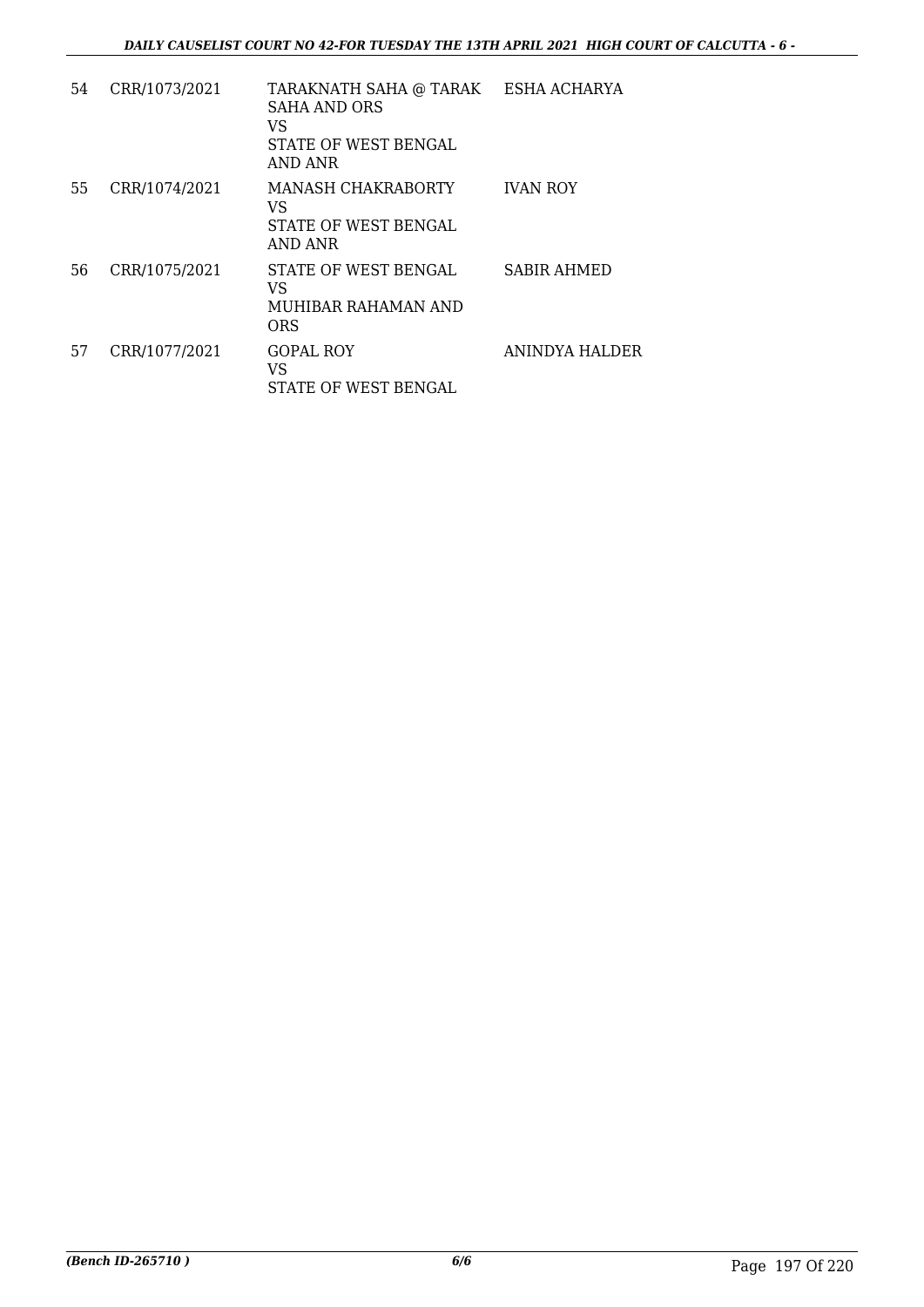

# **Appellate Side**

**DAILY CAUSELIST For Tuesday The 13th April 2021**

# **COURT NO. 2**

## **SINGLE BENCH (SB) AT 10:30 AM HON'BLE JUSTICE KAUSIK CHANDA (ON 08.04.2021 TO 19.04.2021) (VIA VIDEO CONFERENCE)**

### **ON AND FROM THURSDAY, 8TH APRIL, 2021 TO MONDAY, 19TH APRIL, 2021 (THE BENCH WILL CONVENE AT 2 P.M. ON 8TH APRIL, 2021 AND WILL BE OPERATIVE FOR THE WHOLE DAY ON THE REMAINING DAYS) - WILL SIT SINGLY AND TAKE UP MATTERS LISTED MATTERS BEFORE HIM ON 8TH JANUARY, 2021 EXCEPT THE MATTERS WHICH HAVE BEEN DISPOSED OF OR ORDERED OTHERWISE.**

**AND**

### **ON AND FROM TUESDAY 13TH APRIL 2021 AND WHENEVER SITS SINGLY - WILL SIT SINGLY TO TAKE UP THE MATTERS LISTED BEFORE HON'BLE JUSTICE HIRANMAY BHATTACHARYYA ON 9TH APRIL 2021 EXCEPT THE MATTERS WHICH HAVE BEEN DISPOSED OF OR ORDERED OTHERWISE**

## **NOTE : MATTERS WILL BE TAKEN UP THROUGH PHYSICAL HEARING ONLY WHEN BOTH THE PARTIES ARE AGREED.**

|   | <b>CONTEMPT</b>              |                                                                |                                                                                           |  |
|---|------------------------------|----------------------------------------------------------------|-------------------------------------------------------------------------------------------|--|
| 1 | CPAN/1589/2006               | <b>BHOLANATH CHOUDHURY</b><br>VS<br>JAYARANI DAS               | <b>SHILA SARKAR</b>                                                                       |  |
|   |                              | <b>CIVIL REVISION</b>                                          |                                                                                           |  |
| 2 | CO/966/2003<br>[19.04.2021]  | NITYA NANDA PODDAR<br>VS<br>PRASANTA KUMAR<br><b>MUKHERJEE</b> | <b>BINAY PANDA</b>                                                                        |  |
| 3 | CO/1460/2004<br>[19.04.2021] | SUBAL CHANDRA GHOSH<br>VS<br>SUDHIR CHANDRA PODDAR             | <b>SABYASACHI</b><br><b>BHATTACHARYYA</b>                                                 |  |
|   | No:CAN/2928/2005)            |                                                                | IA NO: CAN/1/2005(Old No:CAN/1459/2005), CAN/2/2005(Old No:CAN/2924/2005), CAN/3/2005(Old |  |
| 4 | CO/1505/2004<br>[19.04.2021] | SUBAL CHANDRA PAL<br>VS                                        | MD. SABIR AHMED                                                                           |  |

SHIBRAM RAJAK

*(Bench ID-265781 ) 1/8* Page 198 Of 220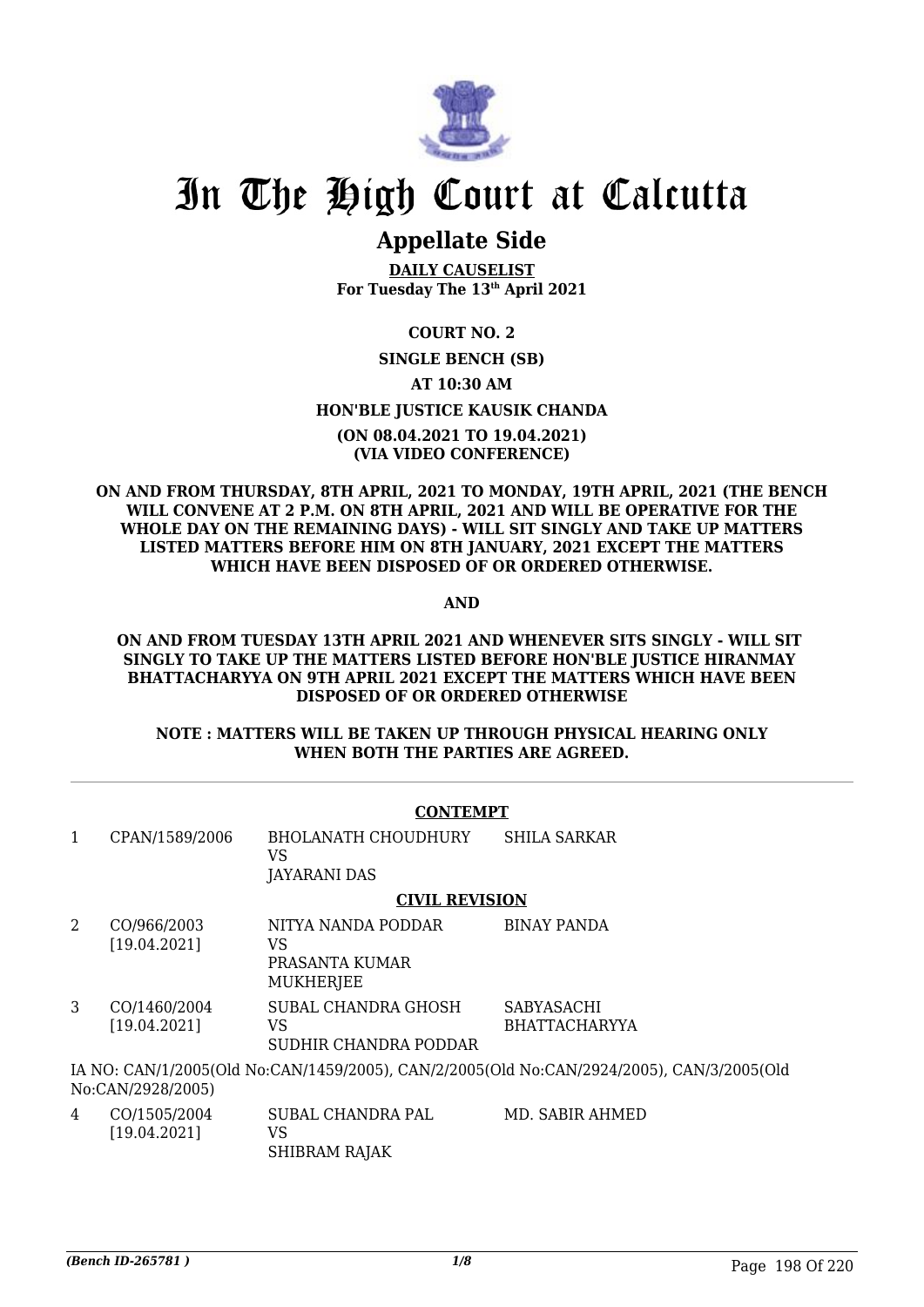| 5  | CO/246/2005<br>[13.04.2021]             | SANJAY KR. PANJA<br>VS                                                                                                         | DIPANJAN SINHA ROY                                                                        |
|----|-----------------------------------------|--------------------------------------------------------------------------------------------------------------------------------|-------------------------------------------------------------------------------------------|
|    |                                         | KABITA PURAKAIT                                                                                                                |                                                                                           |
|    |                                         | No:CAN/3863/2015), CAN/4/2015(Old No:CAN/3864/2015)                                                                            | IA NO: CAN/1/2005(Old No:CAN/1597/2005), CAN/2/2006(Old No:CAN/6749/2006), CAN/3/2015(Old |
| 6  | CO/4075/2006<br>[19.04.2021]            | <b>BISWAATH MAJI</b><br>VS<br>KARUNA SINDHU DEY                                                                                | DIPANKAR PAL                                                                              |
|    | IA NO: CAN/1/2009(Old No:CAN/2471/2009) |                                                                                                                                |                                                                                           |
| 7  | CO/4097/2006                            | HURMUJ ALI                                                                                                                     | PARTHA PRATIM RAY                                                                         |
|    | [19.04.2021]                            | <b>VS</b><br><b>GAYANATH DAS</b>                                                                                               |                                                                                           |
| 8  | CO/4204/2006<br>[19.04.2021]            | APURBA SANYAL<br>VS<br>MITALI SANYAL                                                                                           | TAPASH K.<br><b>BHATTACHARYYA</b>                                                         |
| 9  | CO/4322/2006<br>[19.04.2021]            | FATIK CHANDRA MONDAL<br><b>VS</b><br><b>KANGSA BISWAS</b>                                                                      | TAPASH K.<br><b>BHATTACHARYA</b>                                                          |
|    |                                         | <b>FOR HEARING</b>                                                                                                             |                                                                                           |
| 10 | CO/4618/2006<br>[19.04.2021]            | MANJUSHREE SARKAR &<br>ANR.<br><b>VS</b><br><b>GITASHREE SARKAR</b>                                                            | MOHIT CHATTERJEE                                                                          |
|    |                                         | <b>URGENT MOTION</b>                                                                                                           |                                                                                           |
| 11 | WPA/8630/2020                           | BHAJAGOBINDA ROY @<br><b>BHAJAN ROY</b><br><b>VS</b><br>State of West Bengal                                                   | <b>NAZIR AHMED</b>                                                                        |
| 12 | WPA/8637/2020<br>[16.04.2021]           | <b>SOUVIK MUKHERJEE</b><br><b>VS</b><br>THE ADDL. SECY. AND<br>CHIEF PASSPORT OFFICER,<br>PASSPORT SEVA PRG. AND<br><b>ORS</b> | <b>SUMAN BANERJEE</b>                                                                     |
| 13 | WPA/8671/2020                           | <b>BISWAJIT SADHUKHAN</b><br>VS<br>STATE OF WEST BENGAL<br>AND ORS.                                                            | SUTAPA UPADHYAY                                                                           |
| 14 | WPA/8696/2020                           | RABINDRA SARKAR<br><b>VS</b><br>STATE OF WEST BENGAL<br>AND ORS.                                                               | TARUNJYOTI TEWARI                                                                         |
| 15 | WPA/8753/2020<br>[16.04.2021]           | <b>SMT REBA MANNA</b><br>VS<br>STATE OF WEST BENGAL<br>AND ORS.                                                                | <b>SOURADIPTA</b><br><b>BANERJEE</b>                                                      |
| 16 | WPA/8826/2020<br>[16.04.2021]           | UTPAL MONDAL<br><b>VS</b><br>THE STATE OF WEST<br><b>BENGAL AND ORS</b>                                                        | DYUTIMOY PAUL                                                                             |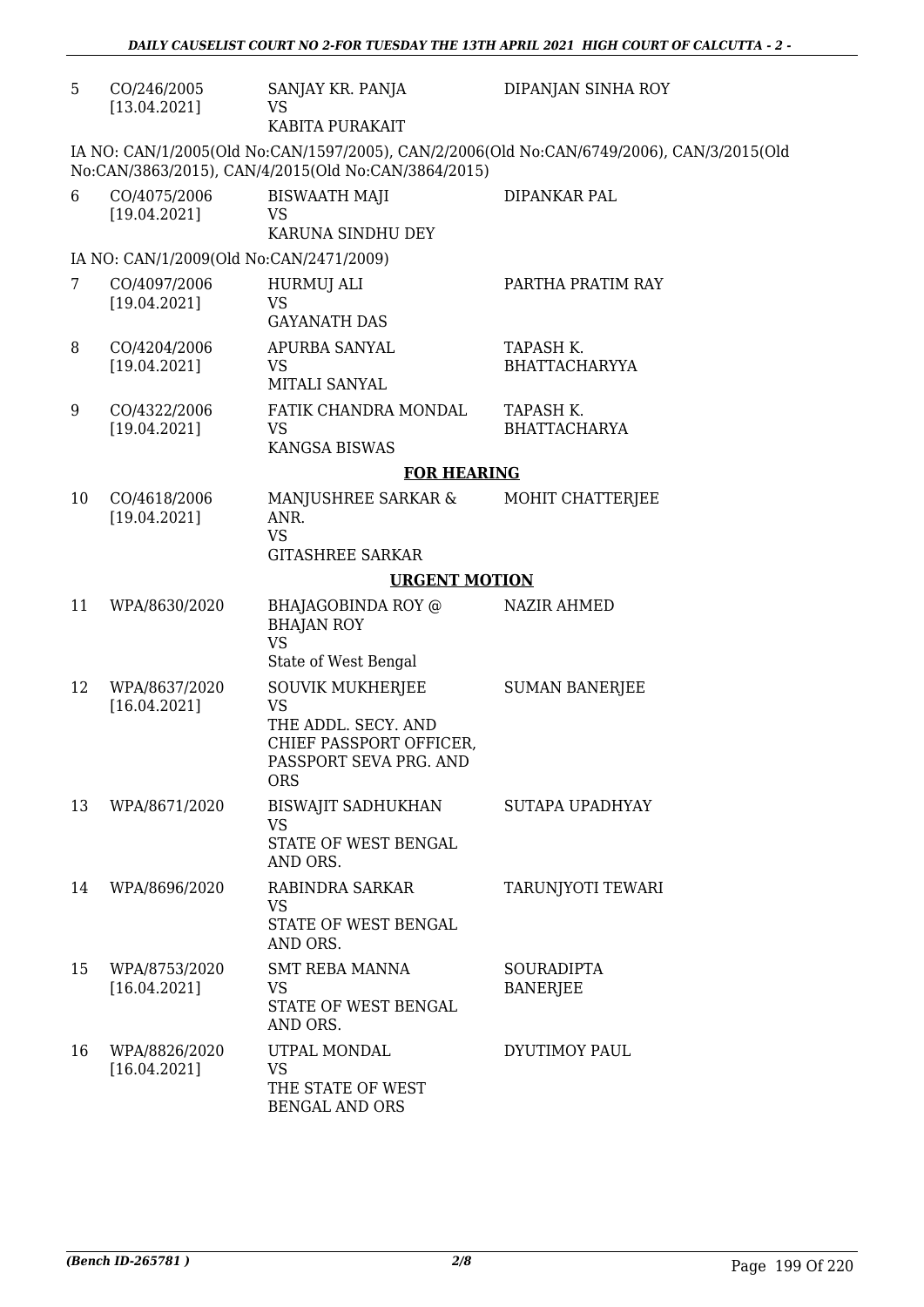| 17 | WPA/9064/2020                 | AMENA BIBI<br><b>VS</b><br>STATE OF WEST BENGAL<br>AND ORS.                                              | <b>MARIA RAHAMAN</b>                 |
|----|-------------------------------|----------------------------------------------------------------------------------------------------------|--------------------------------------|
| 18 | WPA/9342/2020                 | <b>SUNIL SARDAR</b><br><b>VS</b><br>UNION OF INDIA AND ORS.                                              | <b>RAKESH SARKAR</b>                 |
| 19 | WPA/9344/2020                 | ARJUN SHARMA<br><b>VS</b><br>UNION OF INDIA AND ORS.                                                     | <b>RAKESH SARKAR</b>                 |
| 20 | WPA/9372/2020                 | NITYANANDA CHATTERJEE<br>@ NITAI<br><b>VS</b><br>STATE OF WEST BENGAL<br>AND ORS.                        | RAJNANDINI DAS                       |
| 21 | WPA/9465/2020<br>[16.04.2021] | MOLOY KUMAR PAL AND<br><b>ANR</b><br><b>VS</b><br>PASCHIM BANGA GRAMIM<br><b>BANK AND ORS</b>            | SAJAL KUMAR GHOSH                    |
| 22 | WPA/9486/2020                 | <b>DILL DEVELOPERS</b><br>PRIVATES LIMITED<br><b>VS</b><br><b>REGISTRAR OF</b><br>COMPANIES, WEST BENGAL | SHEBATEE DATTA                       |
| 23 | WPA/9615/2020                 | RAJIB HOSEN BISWAS<br><b>VS</b><br><b>INDIAN OIL CORP AND ORS</b>                                        | <b>MARIA RAHAMAN</b>                 |
| 24 | WPA/9724/2020<br>[16.04.2021] | <b>SMT SATMINDAR KAUR</b><br><b>AND ANR</b><br>VS<br>STATE OF WEST BENGAL<br>AND ORS.                    | TRIPTIMOY<br><b>TALUKDER</b>         |
| 25 | WPA/10035/2020                | RAHUL PALIT<br>VS<br>STATE OF WEST BENGAL<br>AND ORS.                                                    | <b>SAMIR ROY</b><br><b>CHOWDHURY</b> |
| 26 | WPA/10165/2020                | <b>MAJET MONDAL</b><br><b>VS</b><br>STATE OF WEST BENGAL<br>AND ORS.                                     | <b>ABDUL MURSHID</b>                 |
| 27 | WPA/10206/2020                | SHEFALI AND GHOSH AND<br><b>ANOTHER</b><br>VS<br>STATE OF WEST BENGAL<br>AND ORS.                        | SK JAYED HOSSAIN                     |
| 28 | WPA/10259/2020                | SMT SHYAMALI ROY<br>VS<br>STATE OF WEST BENGAL<br>AND ORS.                                               | ARUNIKA GHOSH                        |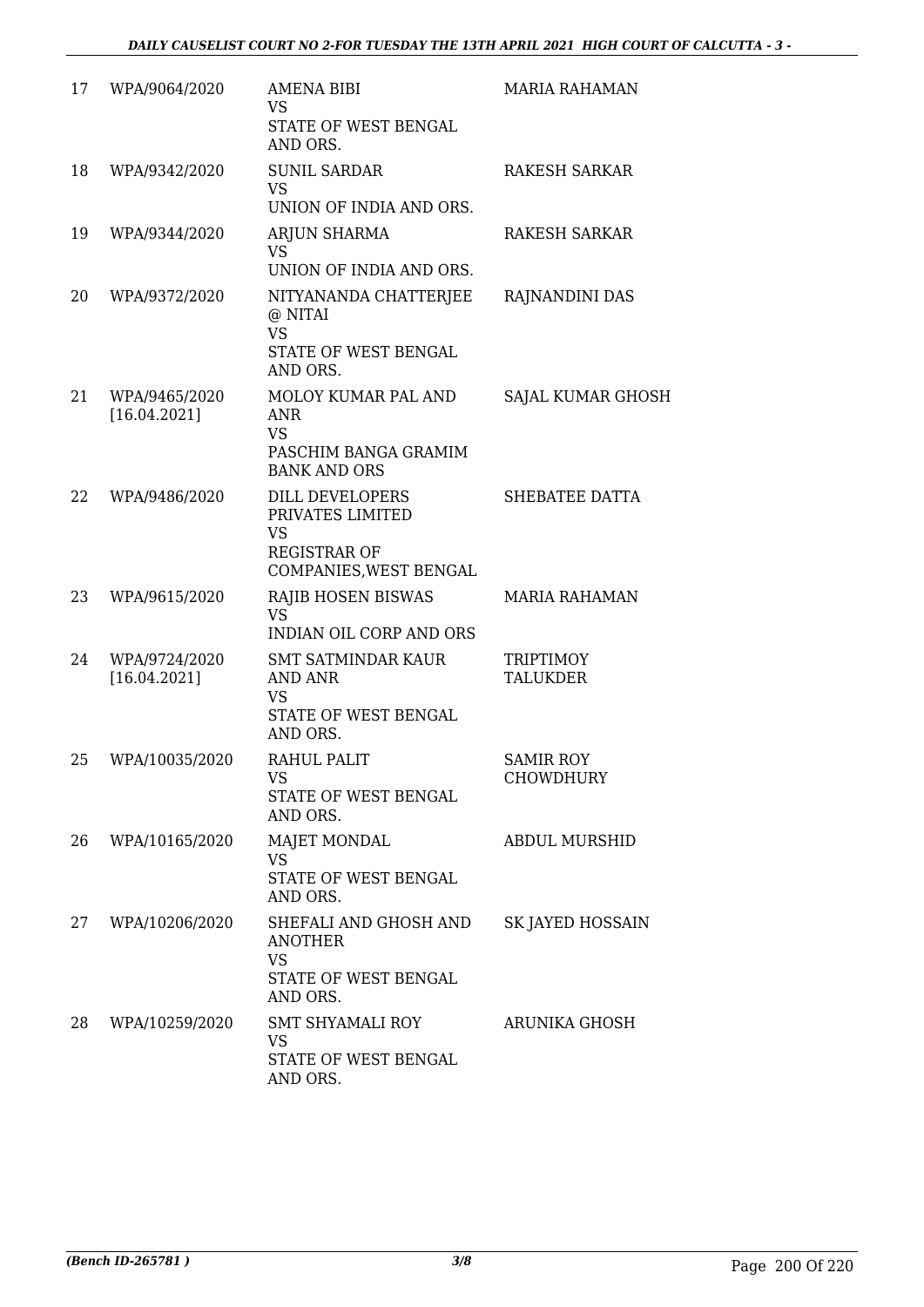| 29 | WPA/10597/2020<br>[16.04.2021] | <b>SATISH ROSIN AND</b><br>TURPENTINE WORKS AND<br>ANR<br><b>VS</b><br>STATE OF WEST BENGAL<br>AND ORS.                                     | NILAY SENGUPTA                |
|----|--------------------------------|---------------------------------------------------------------------------------------------------------------------------------------------|-------------------------------|
| 30 | WPA/10645/2020<br>[16.04.2021] | <b>GOBINDA NAIYA</b><br><b>VS</b><br>THE STATE OF WEST<br><b>BENGAL AND ORS</b>                                                             | <b>ABDUR RAKIB</b>            |
| 31 | WPA/10870/2020<br>[16.04.2021] | <b>NILOY SAHA</b><br><b>VS</b><br>UNION OF INDIA AND ORS.                                                                                   | TRIPTIMOY<br><b>TALUKDER</b>  |
| 32 | WPA/10964/2020                 | <b>SUSANTA ADHIKARY</b><br><b>VS</b><br>STATE OF WEST BENGAL<br>AND ORS.                                                                    | KAMAL KANTA KAR               |
| 33 | WPA/10996/2020<br>[16.04.2021] | <b>GEETANJALI</b><br><b>INFRASTRUCTURE AND</b><br><b>EARTHMOVERS AND</b><br><b>ANOTHER</b><br><b>VS</b><br>STATE OF WEST BENGAL<br>AND ORS. | SAPTARSHI KUMAR<br>MAL        |
| 34 | WPA/10998/2020<br>[16.04.2021] | <b>GEETANJALI</b><br>INFRASTRUCTURE AND<br><b>EARTHMOVERS AND</b><br><b>ANOTHER</b><br><b>VS</b><br>STATE OF WEST BENGAL<br>AND ORS.        | SAPTARSHI KUMAR<br><b>MAL</b> |
| 35 | WPA/11153/2020                 | YASHPAL MEHRA<br><b>VS</b><br>THE DENA BANK AND ORS                                                                                         | <b>SYED NURUL AREFIN</b>      |
| 36 | WPA/11250/2020                 | HASIBUR RAHAMAN<br>VS.<br>STATE OF WEST BENGAL<br>AND ORS.                                                                                  | Bidyut Baran Biswas           |
| 37 | WPA/11257/2020                 | JYOTSNA DEY HALDER<br>VS.<br>STATE OF WEST BENGAL<br>AND ORS.                                                                               | TUHINA PARVIN                 |
| 38 | WPA/11402/2020                 | PAKASH SINHA<br><b>VS</b><br>STATE OF WEST BENGAL<br>AND ORS.                                                                               | <b>ARUNABHA DEB</b>           |
| 39 | WPA/11403/2020                 | DEBASHIS MITRA<br>VS<br>THE ORIENTAL BANK OF<br><b>COMMERCE</b>                                                                             | ARANI GUHA                    |
| 40 | WPA/11640/2020                 | <b>JOYNUR BEWA</b><br><b>VS</b><br>STATE OF WEST BENGAL<br>AND ORS.                                                                         | <b>SRIKUMAR MANDAL</b>        |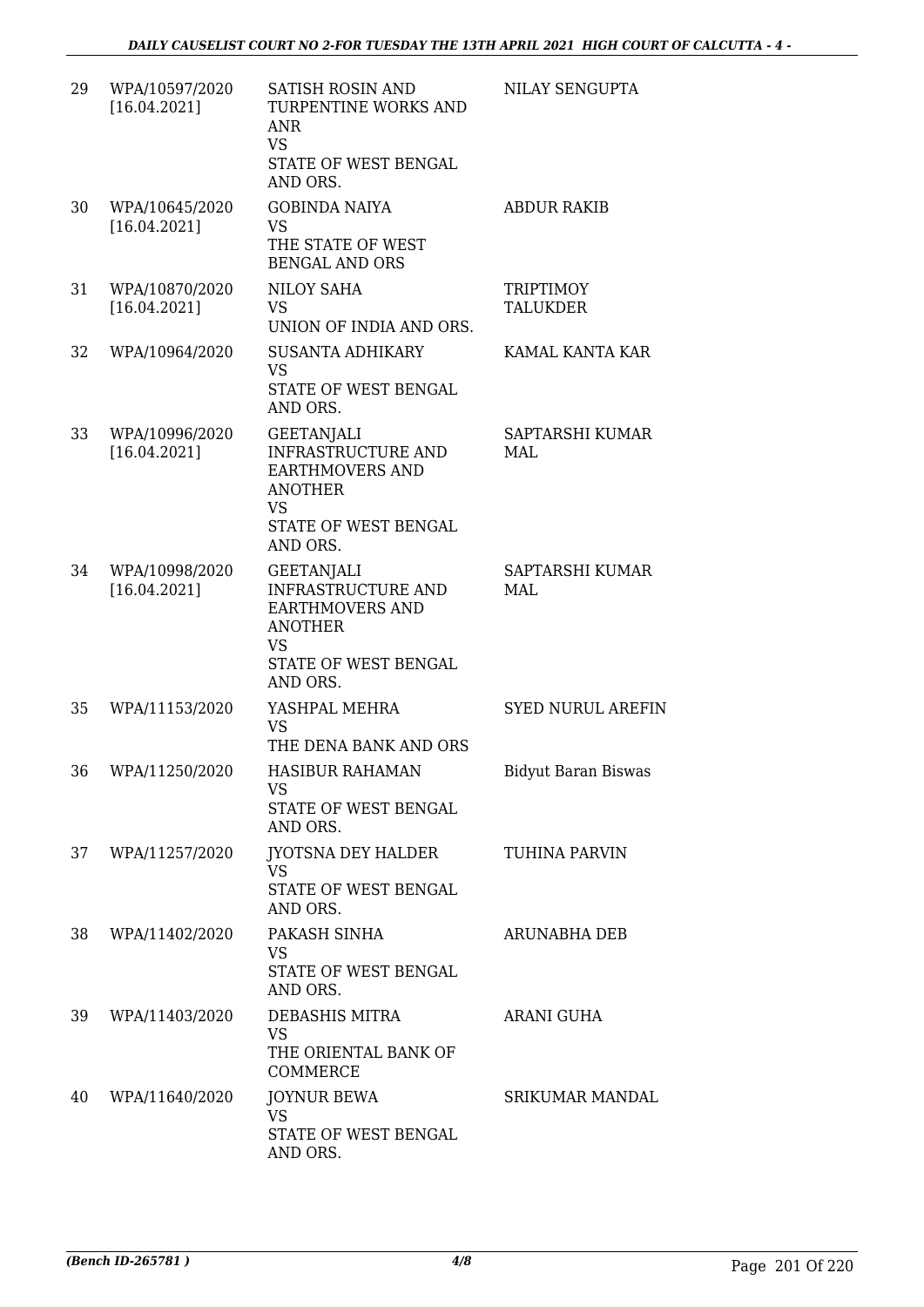| 41 | WPA/11909/2020              | <b>ISLAM ALI KHAN</b><br><b>VS</b><br>STATE OF WEST BENGAL<br>AND ORS.             | ASHIS KUMAR DUTTA                   |
|----|-----------------------------|------------------------------------------------------------------------------------|-------------------------------------|
| 42 | WPA/59/2021<br>[16.04.2021] | ANITA BHATTACHARYA<br>VS<br>STATE OF WEST BENGAL<br>AND ORS.                       | PAYEL SHOME                         |
| 43 | WPA/73/2021<br>[16.04.2021] | ARMEX SECURITY PRIVATE<br>LIMITED<br><b>VS</b><br>STATE OF WEST BENGAL<br>AND ORS. | DYUTIMAN BANERJEE                   |
| 44 | WPA/105/2021                | <b>SMT BHARATI GUPTA</b><br><b>VS</b><br>STATE OF WEST BENGAL<br>AND ORS.          | MAHESWARI<br><b>SHARMA</b>          |
| 45 | WPA/235/2021                | SUSAIL KUMAR SINGH<br><b>VS</b><br>STATE OF WEST BENGAL<br>AND ORS.                | SHAMIK CHATTERJEE                   |
| 46 | WPA/582/2021                | RAKESH KUMAR DAS<br><b>VS</b><br>STATE OF WEST BENGAL<br>AND ORS.                  | <b>SNEHA SINGH</b>                  |
| 47 | WPA/868/2021                | SAMRAT REALPRAJECTS<br>PVT. LTD.<br><b>VS</b><br>STATE OF WEST BENGAL<br>AND ORS.  | <b>PARTHA</b><br><b>CHAKRABORTY</b> |
| 48 | WPA/1007/2021               | SK. SAIFUDDIN<br><b>VS</b><br>STATE OF WEST BENGAL<br>AND ORS.                     | <b>SK.SALIM</b>                     |
| 49 | WPA/1087/2021               | MISS TANUSHREE ROY<br><b>VS</b><br>STATE OF WEST BENGAL<br>AND ORS.                | NILENDRA NARAYAN<br>RAY             |
| 50 | WPA/1178/2021               | KAMALIKA GHOSH<br>VS<br>LIFE INSURANCE<br>CORPORATION OF INDIA                     | DEBDUTTA BASU                       |
| 51 | WPA/1197/2021               | <b>SUVENDU ADHIKARI</b><br>VS<br>STATE OF WEST BENGAL<br>AND ORS.                  | Debdeep Sinha                       |
| 52 | WPA/2179/2021               | NIDHIR RANJAN<br>MAJUMDER<br><b>VS</b><br>UNION OF INDIA AND ORS.                  | DIPTENDU MANDAL                     |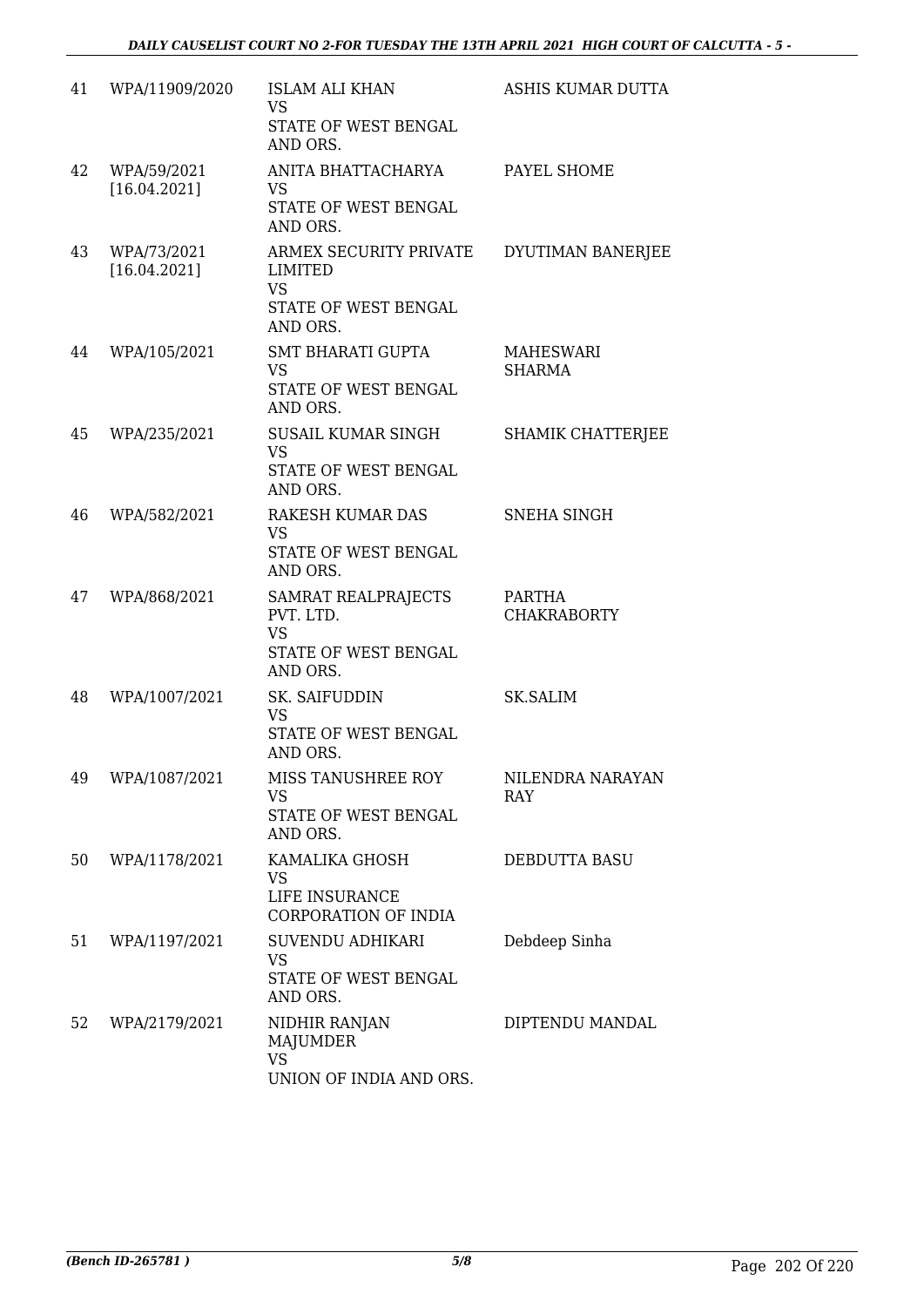| 53 | WPA/2499/2021                  | ALL BENGAL YOUTH<br>WELFARE ASS. AND ANR.<br><b>VS</b>                                                        | SABYASACHI ROY                          |
|----|--------------------------------|---------------------------------------------------------------------------------------------------------------|-----------------------------------------|
|    |                                | STATE OF WEST BENGAL<br>AND ORS.                                                                              |                                         |
|    |                                | <b>MOTION</b>                                                                                                 |                                         |
| 54 | WPA/9658/2020                  | JAYARSHI BHATTACHARYA<br><b>VS</b><br>STATE OF WEST BENGAL<br>AND ORS.                                        | <b>SALONI</b><br><b>BHATTACHARJEE</b>   |
| 55 | WPA/10161/2020                 | SHAINE LEX ADVISORS LLP<br><b>VS</b><br>State of West Bengal                                                  | <b>STEVEN SOURODIP</b><br><b>BISWAS</b> |
| 56 | WPA/10210/2020                 | EAST HOOGHLY POLYPLAST<br>PRIVATE LIMITED<br><b>VS</b>                                                        | <b>ANIRUDHA</b><br><b>AGARWALLA</b>     |
| 57 | WPA/10255/2020                 | State of West Bengal<br>AMRI HOSPITALS LTD AND<br><b>ANR</b><br><b>VS</b><br>STATE OF WEST BENGAL<br>AND ORS. | SANJAY GINODIA                          |
| 58 | WPA/10311/2020                 | <b>JAKIR ALI MOLLA</b><br><b>VS</b><br>STATE OF WEST BENGAL<br>AND ORS.                                       | <b>ANINDITA AUDDY</b>                   |
| 59 | WPA/11027/2020                 | DIPIKA MANDAL<br><b>VS</b><br>CHIEF MEDICAL OFFICER<br>OF HEALTH, RAMPURHAT                                   | SAMIDDHA SANKAR<br><b>SENGUPTA</b>      |
| 60 | WPA/11234/2020<br>[21.04.2021] | MINATI SARKAR AND ANR<br>VS<br>STATE OF WEST BENGAL<br>AND ORS.                                               | IN PERSON(MINATI<br>SARKAR)             |
| 61 | WPA/11282/2020                 | SWAPAN KUMAR JANA<br><b>VS</b><br>THE STATE OF WEST<br><b>BENGAL AND ORS</b>                                  | PRADIP PAUL                             |
|    |                                | <b>NEW MOTION</b>                                                                                             |                                         |
| 62 | CO/683/2018                    | KAMALA DEVI SHAW<br>VS<br>SRI SRI ISWAR GOPINATH<br>JEW THAKUR.REPT BY ANIL<br><b>KUMAR DEY</b>               | ADITYA SINGH                            |
| 63 | CO/1388/2018                   | PURANMAL AGARWAL<br><b>VS</b><br><b>MEGHDOOT TOWRS</b><br>OWNERS COMMI. REP BY S<br>K JAIN & ORS              | S SANYYAL                               |
| 64 | CO/1393/2018                   | DHRUBA KUMAR<br>MUKHOPADHYAY<br><b>VS</b><br>MIHIR KUMAR SARKAR &<br><b>ORS</b>                               | S SANNAL                                |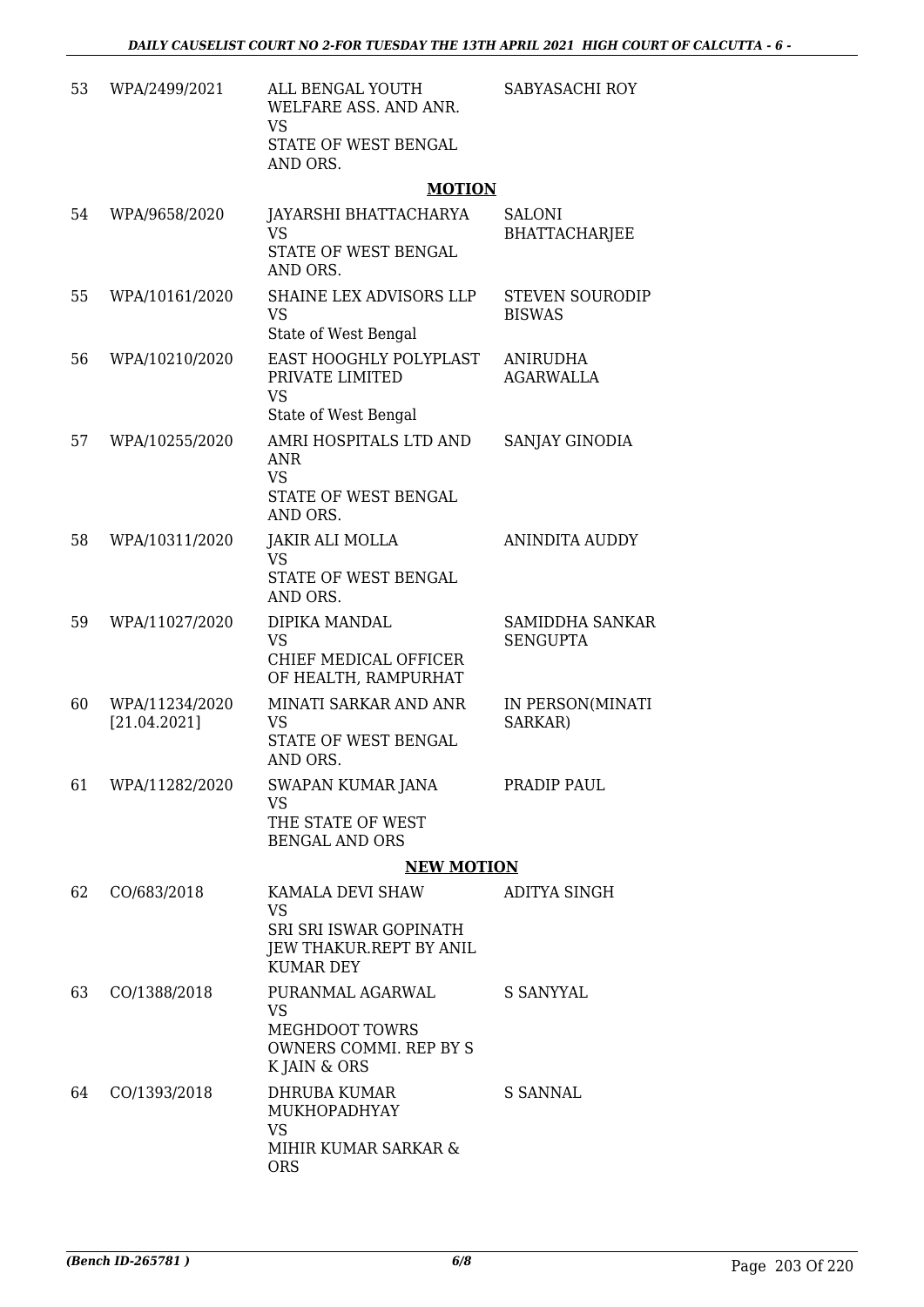| 65 | CO/1479/2018      | NARAYAN CH. GIRI<br><b>VS</b><br><b>SUNDAR GIRI &amp; ANR.</b>                           | <b>ANYASHA DAS</b>                 |
|----|-------------------|------------------------------------------------------------------------------------------|------------------------------------|
| 66 | CO/1480/2018      | <b>GYANODA GIRI</b><br><b>VS</b><br><b>SUNDAR GIRI &amp; ANR.</b>                        | <b>ANYASHA DAS</b>                 |
|    | IA NO: CAN/1/2020 |                                                                                          |                                    |
| 67 | CO/1510/2018      | PYARE LAL AGARWAL<br><b>VS</b><br><b>INDRASHANI PANDEY &amp;</b>                         | DHIRAJ TRIVEDI                     |
| 68 | CO/1549/2018      | <b>ORS</b><br>LATIKA CHOWDHURY<br><b>VS</b>                                              | CHANDRADOY ROY                     |
|    |                   | <b>SURESH CHOWDHURY &amp;</b><br><b>ORS</b>                                              |                                    |
| 69 | CO/2835/2018      | M/S. LGW INDUSTRIES LTD<br><b>VS</b>                                                     | DEBNATH MAHATA                     |
|    |                   | SHYAMAL KANTI SAHA                                                                       |                                    |
| 70 | CO/2964/2018      | PRADIP KUMAR ROY<br><b>VS</b><br>RANU ROY @ SABITA                                       | <b>RIYA DAS</b>                    |
| 71 | CO/3139/2018      | <b>SARAT MONDAL &amp; ORS</b><br><b>VS</b><br>STATE OF WEST BENGAL &<br><b>ORS</b>       | SARBANANDA<br><b>SANNYAL</b>       |
| 72 | CO/3143/2018      | SANKAR GUHA MAJUMDAR<br><b>VS</b><br><b>SMT. SUMITRA</b><br><b>CHAKRABORTY &amp; ORS</b> | P.CHAKRBORTY                       |
| 73 | CO/3197/2018      | <b>SITARAM SAHU</b><br><b>VS</b><br>USHA SHAW & ANR                                      | ZIAUL ISLAM                        |
| 74 | CO/3225/2018      | SMT. PIKU LAHIRI<br>VS<br><b>SANKAR NATH LAHIRI</b>                                      | D. SINHA                           |
| 75 | CO/3239/2018      | ARABINDA SAMANTA &<br>ANR<br><b>VS</b><br>THE UTTARPARA KOTRANG<br><b>MUNI &amp; ORS</b> | <b>ASHIM KUMAR</b><br><b>RAUTH</b> |
| 76 | CO/3303/2018      | KARTIK CHANDRA ADAK &<br><b>ORS</b><br><b>VS</b><br>SATISH CHANDRA BHUNIA                | <b>ABHIJIT MUKHERJEE</b>           |
| 77 | CO/3352/2018      | & ORS<br>MITALI MUKHOPADHYAY<br><b>VS</b><br>SRIPARNA BANERJEE &<br><b>ORS</b>           | <b>B P MONDAL</b>                  |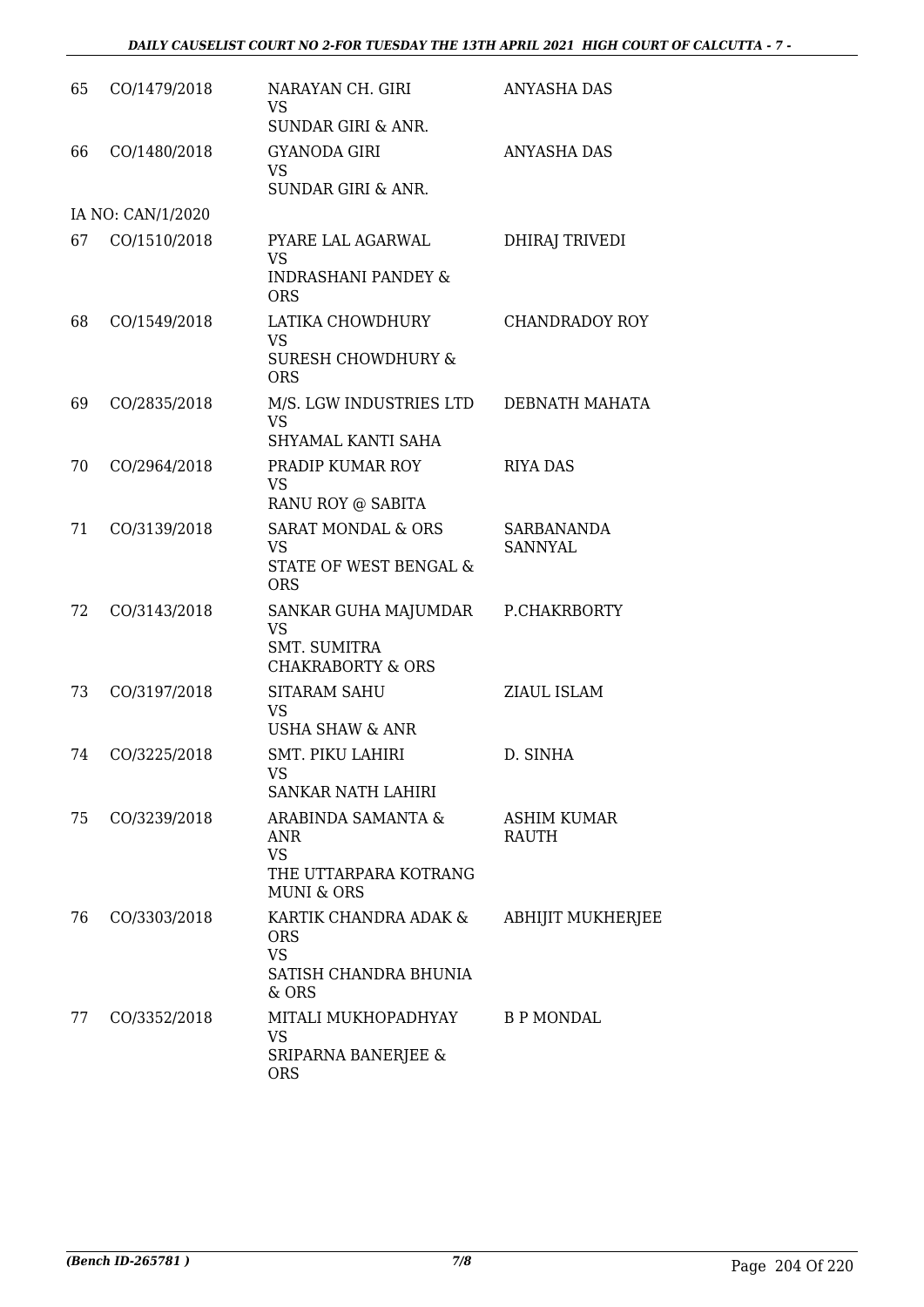| 78 | CO/3372/2018 | <b>TARAPADA DALUI</b><br><b>VS</b><br>M/S. JOY MATADI<br><b>ENTERPRISE REP BY</b><br>PRATEEM CHAKRABORTY &<br><b>ORS</b> | <b>ARPITA SAHA</b>                       |
|----|--------------|--------------------------------------------------------------------------------------------------------------------------|------------------------------------------|
| 79 | CO/3387/2018 | SMT. SHARMISTHA PAL<br>(GANGULY)<br><b>VS</b><br><b>MAMATA SINGH</b>                                                     | R. CHATTERJEE                            |
| 80 | CO/3445/2018 | SUDHA KUNDU (MISRA)<br><b>VS</b><br><b>BISWANATH KUNDU</b>                                                               | <b>SIDDHARTHA</b><br><b>BHATTACHARYA</b> |
| 81 | CO/3592/2018 | <b>SMT INDRANI</b><br>BHATTACHARJEE<br><b>VS</b><br>KALIDAS BANNERJEE                                                    | <b>AIS KUMAR DAS</b>                     |
| 82 | CO/3970/2018 | <b>SAMAR SEN &amp; ORS</b><br><b>VS</b>                                                                                  | <b>BADAL SAHA</b>                        |
| 83 | CO/4342/2018 | VIJAYA BANK<br><b>VS</b><br>RAJ NAIR & ORS                                                                               | <b>AVISHEK GUHA</b>                      |
| 84 | CO/2166/2019 | <b>ASIT SAMANTA &amp; ANR</b><br><b>VS</b><br><b>STANDARD CHARTERED</b><br><b>BANK</b>                                   | <b>SAMRAT MUKHERJEE</b>                  |
| 85 | CO/2167/2019 | <b>GAURAV AGARWAL</b><br>VS<br>DIPANKAR MAJI & ORS                                                                       | <b>SAMRAT MUKHERJEE</b>                  |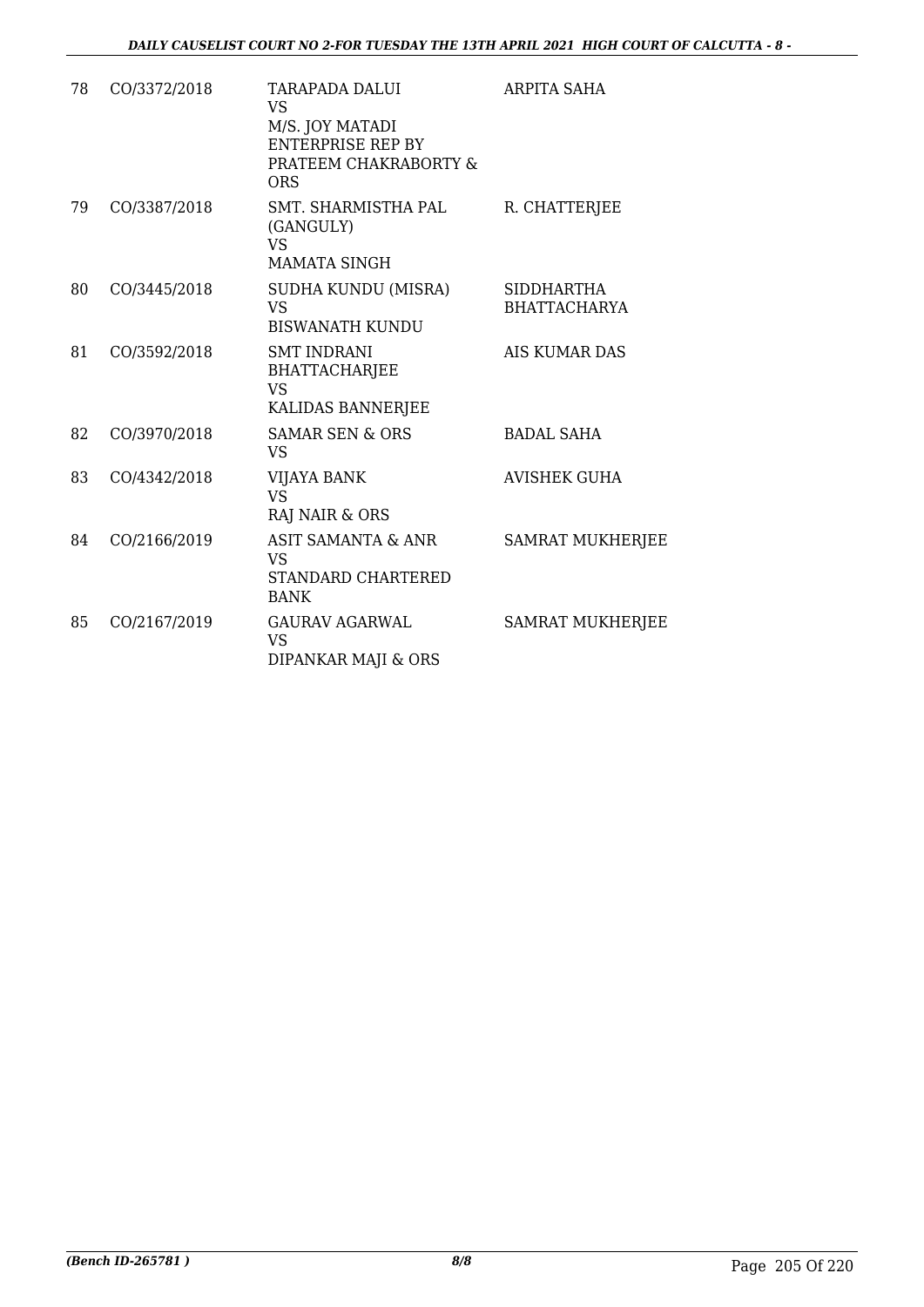

# **Appellate Side**

**CAUSELIST For Tuesday The 13th April 2021**

**COURT NO. 50**

**LAWAZIMA COURT ()**

**AT 12:00 PM**

**LD. REGISTRAR ADMN. (L AND OM)**

|              |                                         | <b>LAWAZIMA</b><br>(F. M. A. SECTION)                                  |                                       |  |
|--------------|-----------------------------------------|------------------------------------------------------------------------|---------------------------------------|--|
|              |                                         |                                                                        |                                       |  |
| $\mathbf{1}$ | FMA/552/2014<br>[Acceptance]            | JAYANTI DAS & ANR.<br>VS<br>NATIONAL INSURNACE CO.<br>$I.TD.$ & $ANR.$ | <b>SAIDUR RAHAMAN</b>                 |  |
|              | IA NO: CAN/1/2017(Old No:CAN/5786/2017) |                                                                        |                                       |  |
| 2            | FMA/4635/2015                           | DIBYENDU DUTTA<br>VS<br><b>WBSEDCL &amp; ORS</b>                       | SUBRATA KR ROY<br>KARMAKAR            |  |
|              | IA NO: CAN/2/2021                       |                                                                        |                                       |  |
| 3            | FMA/3619/2016<br>[ First Time ]         | <b>DILIP GHOSH</b><br>VS.<br>THE NATIONAL INSURANCE<br>CO. LTD. & ORS. | AMIT RANJAN ROY                       |  |
| 4            | FMA/3866/2016<br>[ First Time ]         | THE NATIONAL INSURANCE<br>CO. LTD.<br>VS<br>SHIPRA DAS & ORS.          | KISEN KR. AGARWAL                     |  |
| 5            | FMA/1023/2018<br>[ First Time ]         | SMT JHARNA ROY & ANR<br>VS<br>NATIONAL INSURANCE CO.<br>LTD & ORS      | <b>JAYANTA KUMAR</b><br><b>MANDAL</b> |  |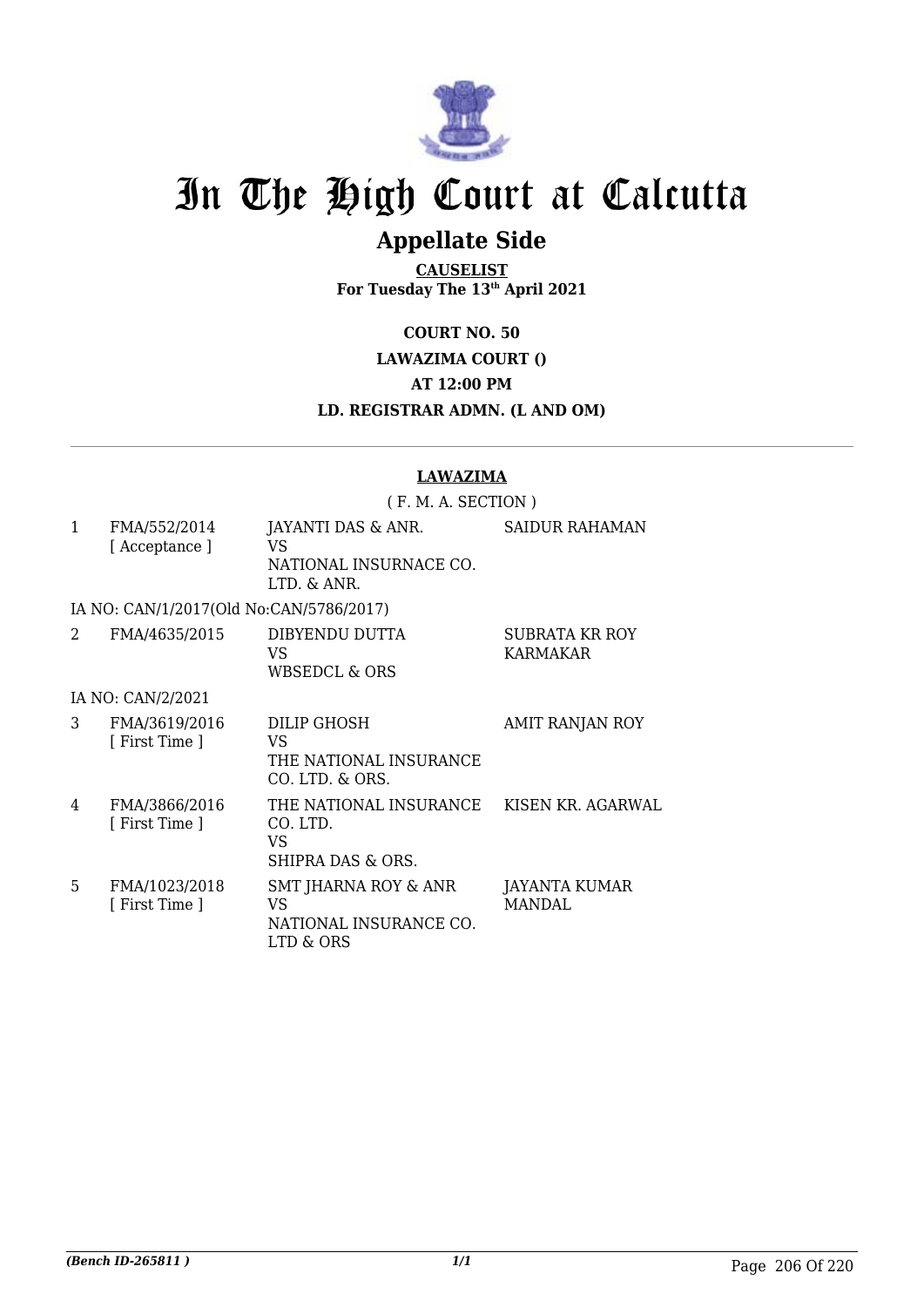

# **Appellate Side**

**WARNING CAUSELIST For Tuesday The 13th April 2021**

#### **(FMA SECTION AND MANDAMUS SECTION)**

#### **THE FOLLOWING MATTERS WILL BE TAKEN UP BY HON'BLE JUSTICE RAVI KRISHAN KAPUR ON AND FROM 22.03.2021 SERIALLY AS PER THE DIRECTIONS IN THE DAILY CAUSE LIST.**

#### **WARNING LIST (FMA SECTION)**

| $\mathbf{1}$  | FMA/361/2019<br>$J/C$ + PT II + 2 FILE VS<br>$LCR$ ) | NATIONAL INSURANCE<br>(PT I + OB + 2ND COMPANY LIMITED<br>PUTUL DULAY & ORS                                    | SAILALENDU<br><b>BHOWMICK</b>  |
|---------------|------------------------------------------------------|----------------------------------------------------------------------------------------------------------------|--------------------------------|
|               |                                                      | IA NO: CAN/1/2018(Old No:CAN/1967/2018), CAN/2/2019(Old No:CAN/7465/2019)                                      |                                |
| $\mathcal{L}$ | FMA/362/2019<br>$(PT I + OB + 2ND$<br>$J/C$ )        | TATA AIG GEN INS CO LTD<br><b>VS</b><br><b>GUNBALA RANA &amp; ANR</b>                                          | RAJESH SINGH                   |
|               | IA NO: CAN/1/2018(Old No:CAN/9054/2018)              |                                                                                                                |                                |
| 3             | FMA/364/2019<br>$(PT I + OB + 2ND$<br>$J/C$ )        | NATIONAL IN. CO. LTD.<br><b>VS</b><br>RAJNI DHADA & ORS.                                                       | PARIMAL KUMAR<br><b>PAHARI</b> |
|               | IA NO: CAN/1/2019(Old No:CAN/4071/2019)              |                                                                                                                |                                |
| 4             | FMA/366/2019<br>$(PT I + OB + 2ND$<br>$J/C$ )        | NATIONAL IN. CO. LTD.<br><b>VS</b><br>PRADYOT @ PRADYUT KR.<br><b>GHOSH (DEAD) SUBTD. BY</b><br>PARTHA GHOSH & | <b>SUCHARITA PAUL</b>          |
|               | IA NO: CAN/1/2018(Old No:CAN/8857/2018)              |                                                                                                                |                                |
| 5             | FMA/369/2019<br>$(PT I + OB + 2ND$<br>J/C            | HIRANMOY MONDAL<br><b>VS</b><br>NEW INDIA ASSURANCE & ANR                                                      | <b>SAIDUR RAHMAN</b>           |
| 6             | FMA/370/2019<br>$(PT I + OB + 2ND$<br>J/C            | RAHUL SENGUPTA<br><b>VS</b><br>NATIONAL INSURANCE<br><b>COMPANY LIMITED &amp; ANR</b>                          | <b>ASHIQUE MONDAL</b>          |
| 7             | FMA/373/2019<br>$(PT I + OB + 2ND$<br>$J/C$ )        | RINA BISWAS & ANR<br><b>VS</b><br>THE UNITED INDIA INSURANCE<br>CO. LTD & ORS                                  | <b>SAIDUR RAHAMAN</b>          |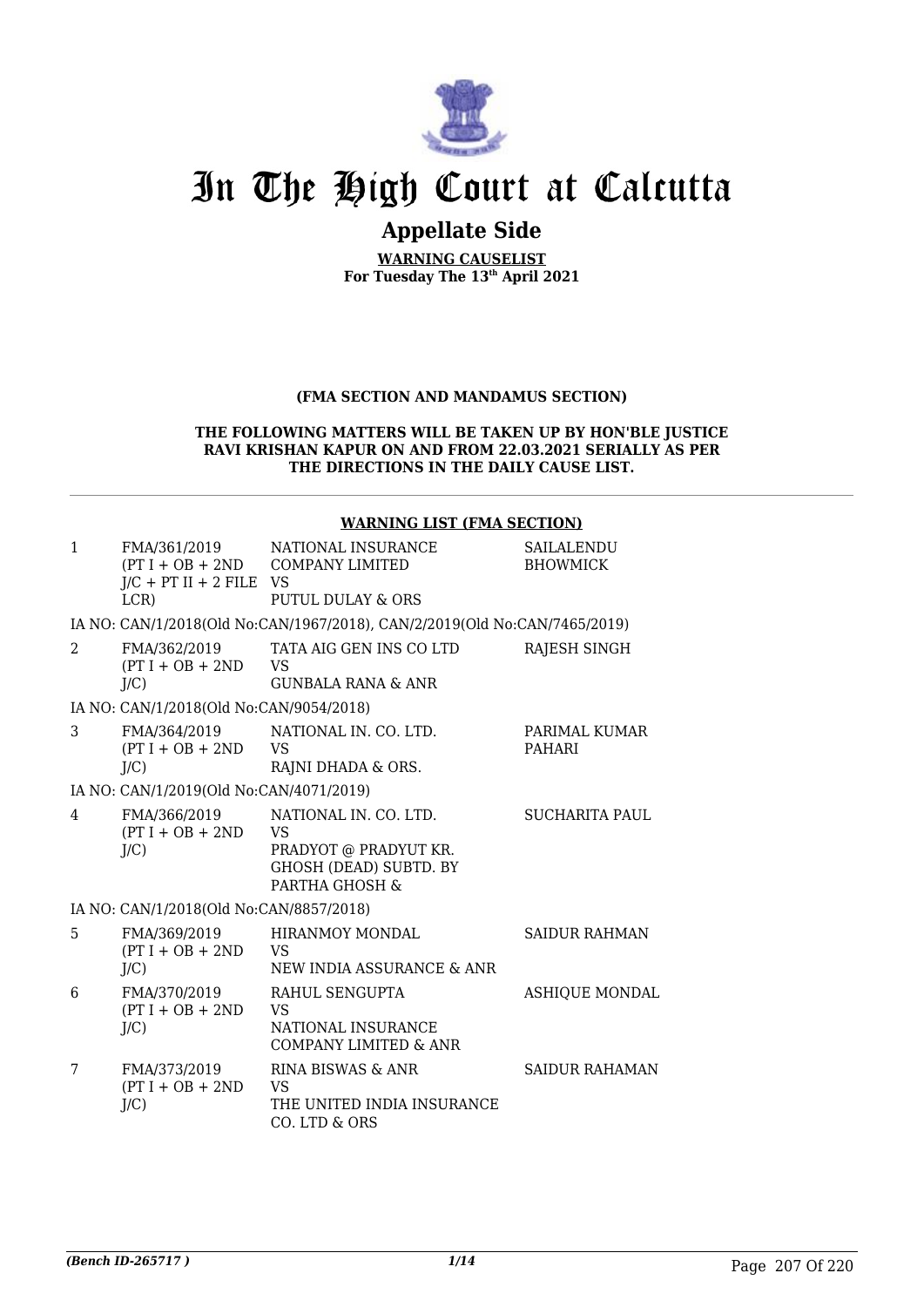| 8  | FMA/374/2019<br>$(PT I + OB + 2ND$<br>$J/C$ ) | <b>DARIFA KHATUN</b><br><b>VS</b><br>THE SHRIRAM GENERAL<br><b>INSURANCE CO. LTD &amp; ANR</b>                          | <b>SAIDUR RAHAMAN</b>            |
|----|-----------------------------------------------|-------------------------------------------------------------------------------------------------------------------------|----------------------------------|
| 9  | FMA/376/2019<br>$(PT I + OB + 2ND$<br>$J/C$ ) | LALESHWAR<br>SINH@LALASHWAR SINGH @<br>LALESHWAR SINGH<br><b>VS</b><br>KRISHNENDU PAUL & ORS                            | SOUJANYA<br><b>BANDOPADHYAY</b>  |
|    |                                               | IA NO: CAN/1/2018(Old No:CAN/2649/2018), CAN/2/2019(Old No:CAN/7494/2019)                                               |                                  |
| 10 | FMA/379/2019<br>$(PT I + OB + 2ND$<br>$J/C$ ) | <b>JAWAHARLAL GHOSH</b><br>VS<br><b>BILLA MULLICK &amp; ANR</b>                                                         | PURNA CHANDRA<br><b>MAITI</b>    |
| 11 | FMA/380/2019<br>$(PT I + OB + 2ND$<br>$J/C$ ) | VIJAY KUMAR MAHATO<br><b>VS</b><br>SBI GEN INS CO LTD & ANR                                                             | AMIT RANJAN ROY                  |
|    | IA NO: CAN/1/2021                             |                                                                                                                         |                                  |
| 12 | FMA/381/2019<br>$(PT I + OB + 2ND$<br>$J/C$ ) | SHYAMAPRASAD GANGULY<br><b>VS</b><br>THE NEW INDIA ASS. CO. LTD. &<br>ANR.                                              | SAIDUR RAHAMAN                   |
| 13 | FMA/382/2019<br>$(PT I + OB + 2ND$<br>$J/C$ ) | SUJATA PARYA @ SUJATA PARIA<br>& ORS<br><b>VS</b><br><b>ICICI LOMBARD GENERAL</b><br><b>INSURANCE CO. LTD &amp; ANR</b> | JAYANTA KUMAR<br><b>MANDAL</b>   |
| 14 | FMA/384/2019<br>$(PT I + OB + 2ND$<br>$J/C$ ) | JOGOMAYA MONDAL & ANR<br><b>VS</b><br>NATIONAL INSURANCE CO. LTD<br>& ANR                                               | JAYANTA KUMAR<br><b>MANDAL</b>   |
| 15 | FMA/415/2019<br>$(PT I + OB + 2ND$<br>$J/C$ ) | <b>ABHIJIT MAL</b><br><b>VS</b><br>NICL & ANR                                                                           | <b>AMITV RANJAN ROY</b>          |
| 16 | FMA/435/2019<br>$(PT I + OB + 2ND$<br>$J/C$ ) | HOPANMAYEE SAREN & ANR<br><b>VS</b><br>THE SHRIRAM GENERAL<br><b>INSURANCE CO. LTD &amp; ANR</b>                        | <b>SAIDUR RAHAMAN</b>            |
| 17 | FMA/592/2019<br>$(PT I + OB + 2ND$<br>$J/C$ ) | <b>SAGAR BARUI</b><br><b>VS</b><br>THE NEW INDIA ASSURANCE<br>CO. LTD. & ANR                                            | SOUJANYA<br><b>BANDYOPADHYAY</b> |
|    | IA NO: CAN/2/2018(Old No:CAN/3093/2018)       |                                                                                                                         |                                  |
| 18 | FMA/619/2019<br>$(PT I + OB + 2ND$<br>$J/C$ ) | NATIONAL IN. CO. LTD.<br><b>VS</b><br>PAMPA SAHA & ORS.                                                                 | PARIMAL KR. PAHARI               |
|    | IA NO: CAN/1/2019(Old No:CAN/4072/2019)       |                                                                                                                         |                                  |
| 19 | FMA/622/2019<br>$(PT I + OB + 2ND$ VS<br>LCR) | RELIANCE G.I CO. LTD.<br>$J/C$ + PT II + 2 FILE PANCHAMI MAHATO & ORS.                                                  | KAMAL KRISHNA DAS                |
|    | IA NO: CAN/1/2018(Old No:CAN/5670/2018)       |                                                                                                                         |                                  |
| 20 | FMA/659/2019<br>$(PT I + OB + 2ND$<br>$J/C$ ) | ANJANA BAL (TAMANG) & ORS<br><b>VS</b><br>THE ORIENTAL INSURANCE CO<br>LTD & ORS                                        | LALTUMOHAN<br><b>GHOSH</b>       |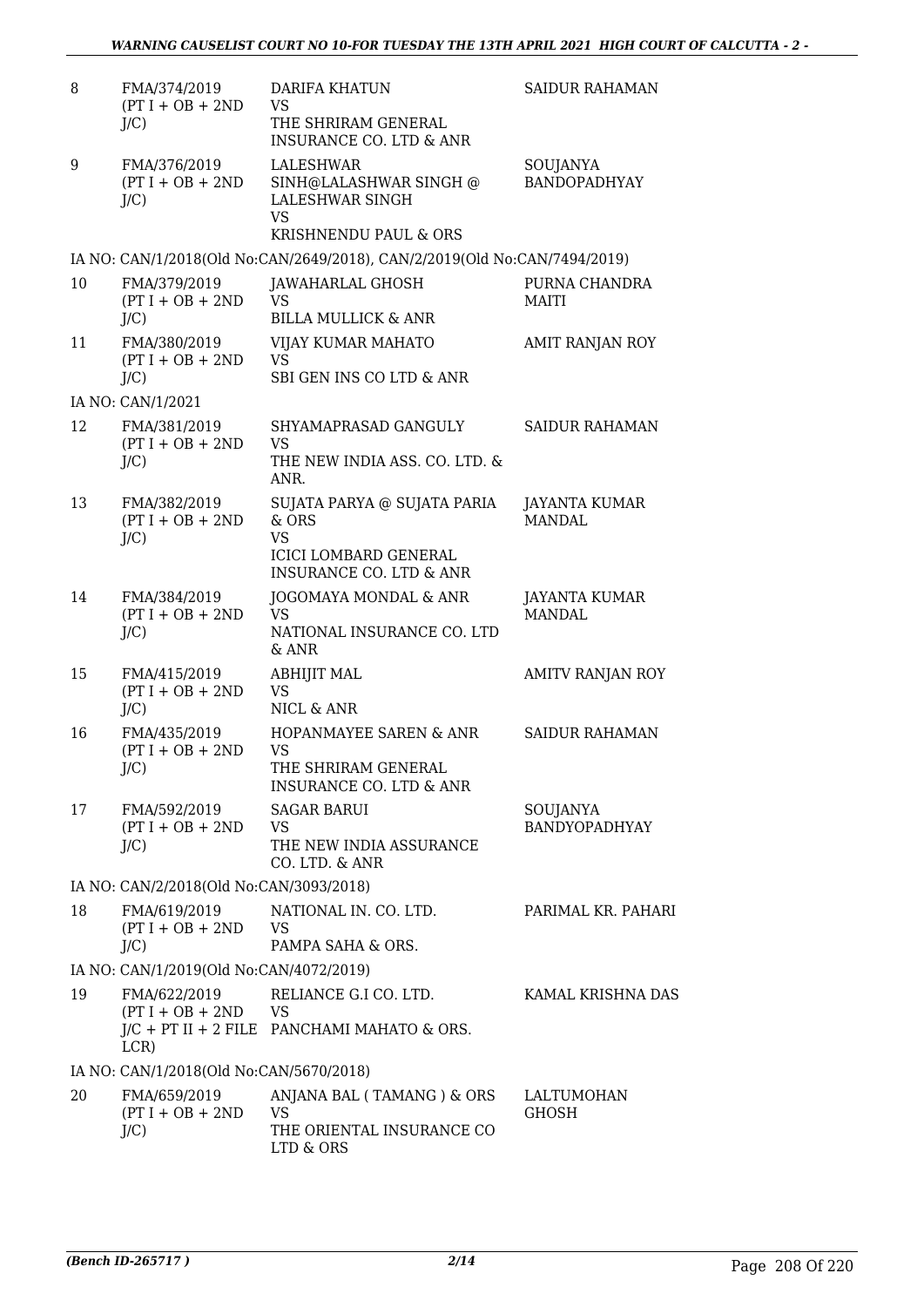| 21 | FMA/820/2019<br>$(PT I + OB + 2ND$<br>$J/C$ )  | SARMILA DEVI & ORS.<br><b>VS</b><br>TARAK DUTTA SINGH                                                     | HEMANDRA GUHA<br><b>ROY</b>            |
|----|------------------------------------------------|-----------------------------------------------------------------------------------------------------------|----------------------------------------|
| 22 | FMA/821/2019<br>$(PT I + OB + 2ND$<br>$J/C$ )  | JHARNA DAS & ANR<br><b>VS</b><br>THE UNITED INDIA INS CO LTD<br>& ANR                                     | <b>SAIDUR RAHAMAN</b>                  |
| 23 | FMA/822/2019<br>$(PT I + OB + 2ND$<br>$J/C$ )  | ALOKE RANJAN GHOSH & ANR<br><b>VS</b><br>THE ORIENTAL INSURANCE<br><b>COMPANY LIMITED &amp; ANR</b>       | AMIT RANJAN RAY                        |
|    | IA NO: CAN/1/2019(Old No:CAN/11336/2019)       |                                                                                                           |                                        |
| 24 | FMA/921/2019<br>$(PT I + OB + 2ND$<br>$J/C$ )  | ABU KASHEM MONDAL<br><b>VS</b><br>THE ORIENTAL INSURANCE<br><b>COMPANY LIMITED &amp; ANR</b>              | AMIT RANJAN ROY                        |
| 25 | FMA/960/2019<br>$(PT I + OB + 2ND$<br>$J/C$ )  | ICICI LOMBARD G.I CO. LTD.<br><b>VS</b><br>REKHA MURMU & ANR.                                             | PARIMAL KR. PAHARI                     |
|    | IA NO: CAN/1/2019(Old No:CAN/3212/2019)        |                                                                                                           |                                        |
| 26 | FMA/964/2019<br>$(PT I + OB + 2ND$<br>$J/C$ )  | THE ORIENTAL INSURANCE<br>CO.LTD.<br><b>VS</b>                                                            | <b>SANJOY PAUL</b>                     |
|    |                                                | <b>SMT SHAMPA MONDAL &amp; ORS</b>                                                                        |                                        |
|    | IA NO: CAN/1/2019(Old No:CAN/1431/2019)        |                                                                                                           |                                        |
| 27 | FMA/965/2019<br>$(PT I + OB + 2ND$<br>$J/C$ )  | NEW INDIA ASS. CO. LTD.<br><b>VS</b><br>HAFIJA BEWA & ORS.                                                | RAJDEEP<br><b>BHATTACHARYA</b>         |
|    | IA NO: CAN/2/2019(Old No:CAN/4357/2019)        |                                                                                                           |                                        |
| 28 | FMA/1125/2019<br>$(PT I + OB + 2ND$<br>$J/C$ ) | MANABHAVATI MISHRA & ORS<br><b>VS</b><br>NATIONAL INSURANCE<br><b>COMPANY LTD. &amp; ORS</b>              | <b>SUUBHANKAR</b><br><b>MANDAL</b>     |
| 29 | FMA/1129/2019<br>$(PT I + OB + 2ND$<br>$J/C$ ) | <b>AMIT KUNDU</b><br>VS.<br>FARUKUDDIN MIDDYA & ANR                                                       | DEBAKI NANDAN<br>MAITI                 |
| 30 | FMA/1130/2019<br>$(PT I + OB + 2ND$<br>$J/C$ ) | SAIFUL MONDAL@SK SAIFUL<br>MONDAL<br><b>VS</b><br>THE NEW INDIA ASSURANCE<br><b>COMPANY LTD &amp; ANR</b> | <b>JAYANTA BANERJEE</b>                |
| 31 | FMA/1553/2019<br>$(PT I + OB + 2ND$<br>$J/C$ ) | MAMTAZ BIBI & ORS.<br>VS<br>NATIONAL IN. CO. LTD. & ANR.                                                  | DHANANJAY ADAK                         |
| 32 | FMA/1610/2019<br>$(PT I + OB + 2ND$<br>$J/C$ ) | <b>SAMIM ARA</b><br>VS<br>NEW INDIA ASSURANCE<br>COMPANY LIMITED & ANR                                    | <b>SAIDUR RAHAMAN</b>                  |
| 33 | FMA/1638/2019<br>$(PT I + OB + 2ND$<br>$J/C$ ) | PARESH NATH GHOSH<br><b>VS</b><br>NATIONAL INSURANCE CO. LTD<br>& ANR                                     | <b>SASWATA</b><br><b>BHATTACHARYYA</b> |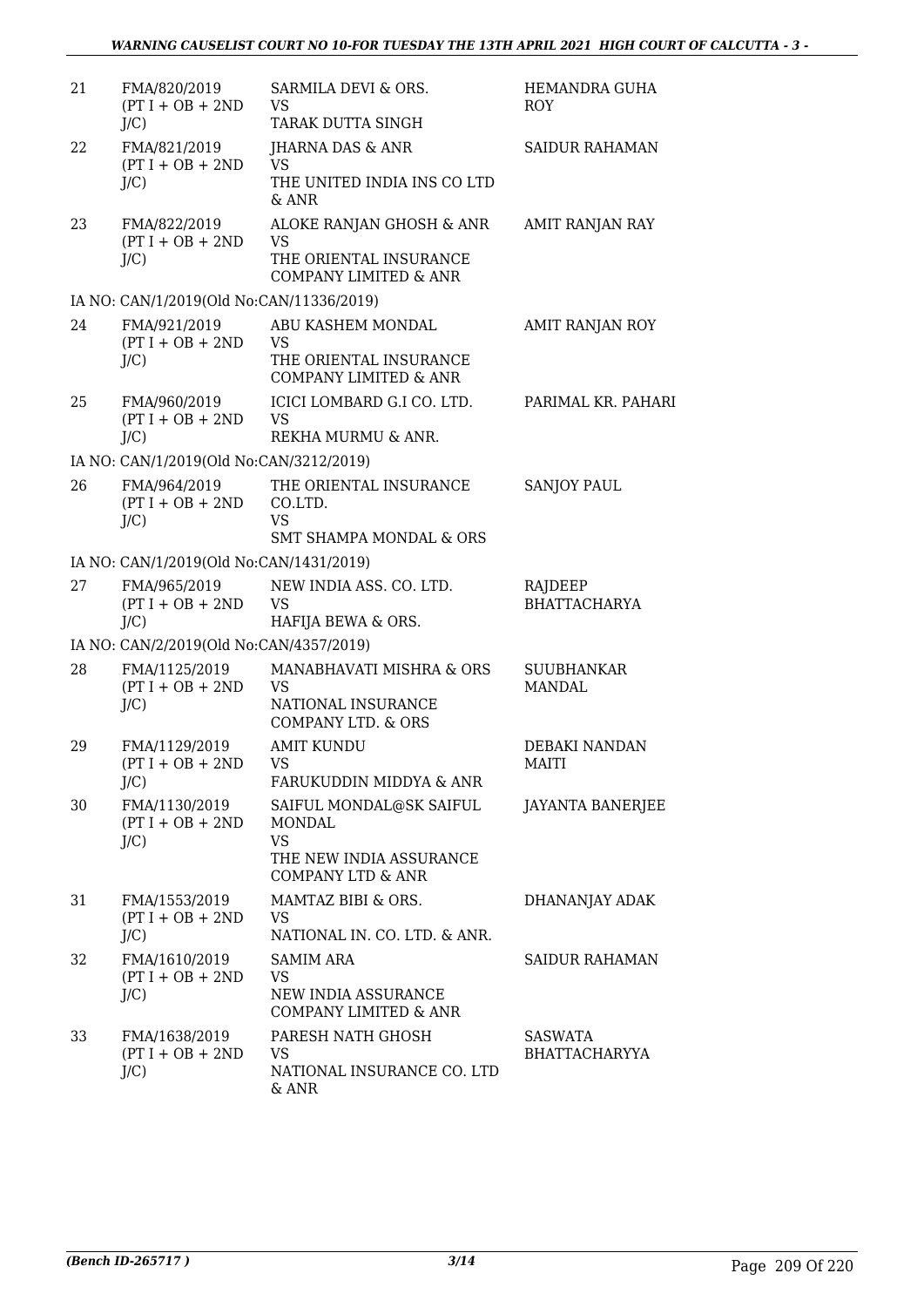| 34 | FMA/1640/2019<br>$(PT I + OB + 2ND$<br>$J/C$ ) | THE NATIONAL INSURANCE<br><b>COMPANY LTD</b><br><b>VS</b><br>SAMIRESH BHADURI & ANR                | <b>SANJAY PAUL</b>                    |
|----|------------------------------------------------|----------------------------------------------------------------------------------------------------|---------------------------------------|
|    | IA NO: CAN/1/2019(Old No:CAN/8603/2019)        |                                                                                                    |                                       |
| 35 | FMA/1642/2019<br>$(PT I + OB + 2ND$<br>$J/C$ ) | <b>ICICI LOMBARD GEN INS CO</b><br><b>LTD</b><br><b>VS</b><br>MUJLEKHA KHATUN & ORS                | PARIMAL KUMAR<br>PAHARI               |
|    |                                                | IA NO: CAN/1/2019(Old No:CAN/8719/2019), CAN/2/2019(Old No:CAN/9710/2019)                          |                                       |
| 36 | FMA/1645/2019<br>$(PT I + OB + 2ND$<br>$J/C$ ) | RAMGOPAL DAS<br><b>VS</b><br><b>SUBHAS PRAMANICK &amp; ANR</b>                                     | <b>MUKTAKESH DAS</b>                  |
| 37 | FMA/1646/2019<br>$(PT I + OB + 2ND$<br>$J/C$ ) | JIAUL HOQUE & ANR<br><b>VS</b><br>M/S BAJAJ ALLIANZ GEN INS CO<br>LTD & ANR                        | <b>S GHOSH</b>                        |
| 38 | FMA/1647/2019<br>$(PT I + OB + 2ND$<br>$J/C$ ) | SABNAM AZMI<br><b>VS</b><br>THE NEW INDIA ASSURANCE<br>COMPANY LTD, MALDA DIV. &<br><b>ANR</b>     | SAIDUR RAHAMAN                        |
| 39 | FMA/1652/2019<br>$(PT I + OB + 2ND$<br>$J/C$ ) | <b>SANGITA KUMARI</b><br>VS<br>BHARATI AXA GEN. INSURANCE<br>CO. LTD.                              | JAYANTA KR.<br><b>MANDAL</b>          |
| 40 | FMA/1654/2019<br>$(PT I + OB + 2ND$<br>$J/C$ ) | <b>GULSHAN ARA &amp; ORS</b><br><b>VS</b><br>NATIONAL INSURANCE CO. LTD<br>& ANR                   | JAYANTA KUMAR<br>MANDAL               |
| 41 | FMA/1668/2019<br>$(PT I + OB + 2ND$<br>$J/C$ ) | <b>GOLAPSA LAILA FARDOUS &amp;</b><br>ORS.<br><b>VS</b><br>THE UNITED INDIA IN. CO. LTD.<br>& ANR. | <b>SAIDUR RAHAMAN</b>                 |
|    | IA NO: CAN/1/2019(Old No:CAN/5146/2019)        |                                                                                                    |                                       |
| 42 | FMA/1670/2019<br>$(PT I + OB + 2ND$<br>$J/C$ ) | RANJIT MAHATO<br><b>VS</b><br>THE ORIENTAL INSURANCE CO.<br>LTD & ANR                              | <b>JAYANTA KUMAR</b><br><b>MANDAL</b> |
| 43 | FMA/1671/2019<br>$(PT I + OB + 2ND$<br>$J/C$ ) | <b>EMRAN ALI KHAN</b><br>VS.<br>NATIONAL IN. CO. LTD. & ANR.                                       | DHANANJAY NAYAK                       |
| 44 | FMA/1676/2019<br>$(PT I + OB + 2ND$<br>$J/C$ ) | THE ORIENTAL INSURANCE CO.<br>LTD.<br><b>VS</b><br>SARASWATI DEVI @ SARASWATI<br>DEVI SINGH & ANR  | PARIMAL KUMAR<br>PAHARI               |
|    | IA NO: CAN/1/2019(Old No:CAN/10864/2019)       |                                                                                                    |                                       |
| 45 | FMA/1677/2019<br>$(PT I + OB + 2ND$<br>$J/C$ ) | THE NEW INDIA ASSURANCE<br>CO. LTD.<br>VS.<br>TARULATA SAHA & ANR                                  | PARIMAL KUMAR<br>PAHARI               |
|    | IA NO: CAN/1/2019(Old No:CAN/11046/2019)       |                                                                                                    |                                       |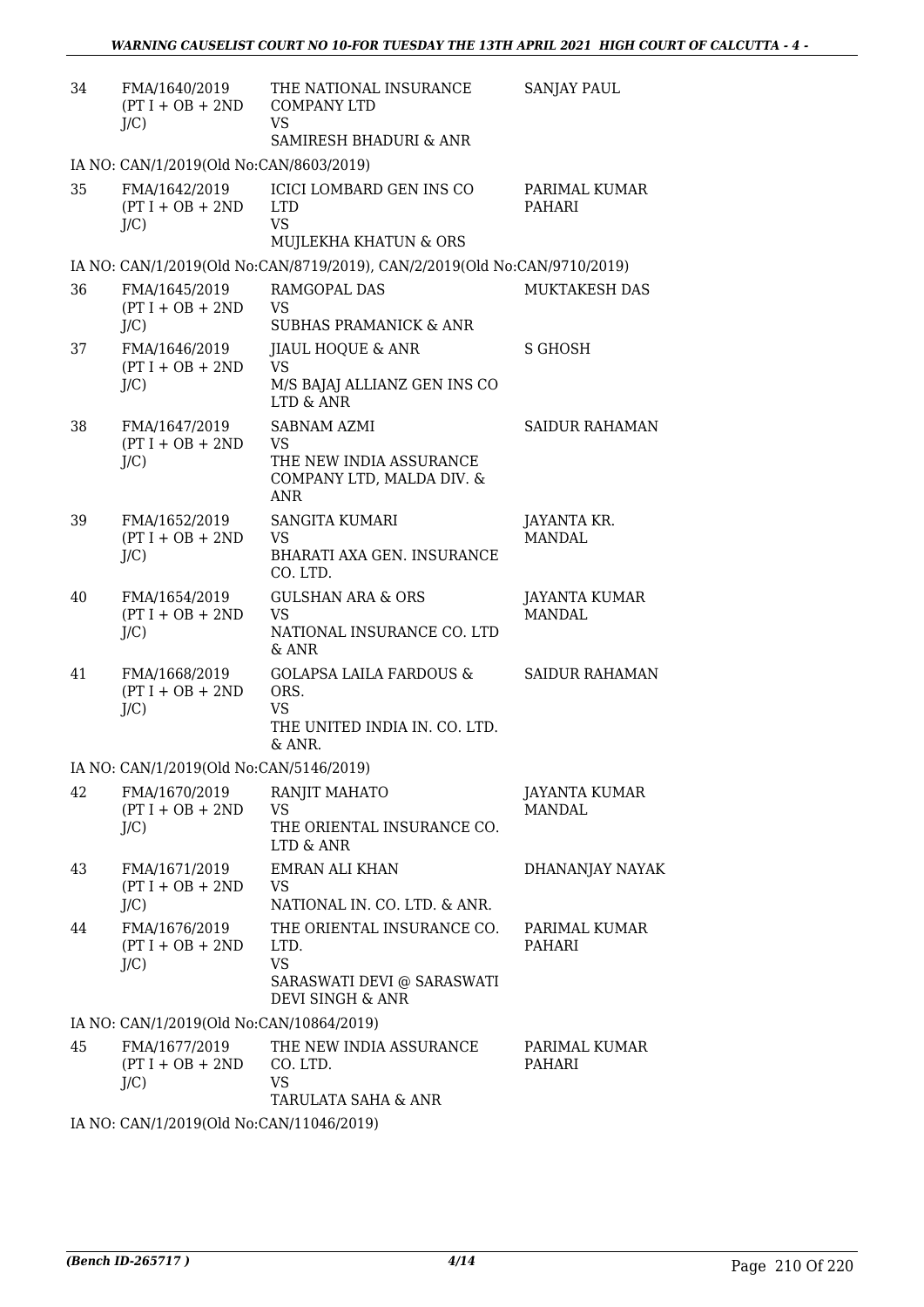| 46 | FMA/1723/2019<br>$(PT I + OB + 2ND$<br>$J/C$ )     | <b>BIMAL MONDAL</b><br><b>VS</b><br>THE ORIENTAL INSURANCE<br><b>COMPANY LTD &amp; ANR</b>            | <b>SAIDUR RAHAMAN</b>                   |
|----|----------------------------------------------------|-------------------------------------------------------------------------------------------------------|-----------------------------------------|
| 47 | FMA/1725/2019<br>$(PT I + OB + 2ND$<br>$J/C$ )     | NATIONAL INS CO LTD<br><b>VS</b><br><b>DIPA ROY</b>                                                   | PARIMAL KUMAR<br>PAHARI                 |
|    | IA NO: CAN/1/2019(Old No:CAN/10522/2019)           |                                                                                                       |                                         |
| 48 | FMA/1730/2019<br>$(PT I + OB + 2ND$<br>$J/C$ )     | SMT SANGITA ROY & ANR<br><b>VS</b><br>THE NEW INDIA ASSURANCE<br>CO. LTD & ANR                        | JAYANTA KUMAR<br><b>MANDAL</b>          |
| 49 | FMA/1732/2019<br>$(PT I + OB + 2ND$<br>$J/C$ )     | NATIONAL INSURANCE CO.LTD.<br><b>VS</b><br>RAKHI MISHRA & ANR                                         | PARIMAL KUMAR<br>PAHARI                 |
|    | IA NO: CAN/1/2019(Old No:CAN/10907/2019)           |                                                                                                       |                                         |
| 50 | FMA/1733/2019<br>$J/C$ + PT II + 2 FILE VS<br>LCR) | THE CALCUTTA STATE<br>(PT I + OB + 2ND TRANSPORT CORPORATION<br>MOUSUMI CHATTOPADHYAY &<br><b>ORS</b> | <b>RAM UDAY</b><br><b>BHATTACHARYYA</b> |
|    |                                                    | IA NO: CAN/1/2019(Old No:CAN/5218/2019), CAN/2/2021                                                   |                                         |
| 51 | FMA/1736/2019<br>$(PT I + OB + 2ND$<br>$J/C$ )     | MIRA CHAKRABORTY<br><b>VS</b><br>ORIENTAL INSUARANCE CO LTD                                           | <b>SAIDUR RAHAMAN</b>                   |
| 52 | FMA/1738/2019<br>$(PT I + OB + 2ND$<br>$J/C$ )     | KEYA CHATTERJEE<br><b>VS</b><br>MAGMA HDI GENERAL INS. CO.<br>LTD.                                    | <b>SAIDUR RAHAMAN</b>                   |
| 53 | FMA/1864/2019<br>$(PT I + OB + 2ND$<br>$J/C$ )     | ICICI LIMBARD GENERAL INS.<br>CO.LTD.<br><b>VS</b><br><b>SANTI SARADAR</b>                            | PARIMAL KUMAR<br>PAHARI                 |
|    | IA NO: CAN/1/2019(Old No:CAN/9712/2019)            |                                                                                                       |                                         |
| 54 | FMA/1865/2019<br>$(PT I + OB + 2ND$<br>LCR)        | JOYDEB GHOSH<br><b>VS</b><br>J/C + PT II + 2 FILE NATIONAL INSURANCE<br><b>COMPANY LTD &amp; ORS</b>  | ABHIJIT SINGHA RAY                      |
| 55 | FMA/344/2020<br>$(PT I + OB + 2ND$<br>$J/C$ )      | <b>MUNMUN KAR &amp; ORS</b><br><b>VS</b><br>THE NATIONAL INSURANCE<br><b>COMPANY LTD &amp; ANR</b>    | SAIDUR RAHAMAN                          |
|    | IA NO: CAN/1/2019(Old No:CAN/3665/2019)            |                                                                                                       |                                         |
| 56 | FMA/350/2020                                       | <b>SMT MITHU SINGH &amp; ORS</b><br><b>VS</b><br>THE ORIENTAL INSURANCE CO.<br>LTD. & ANR             | <b>JAYANTA BANERJEE</b>                 |
| 57 | FMA/463/2020<br>$(PT I + OB + 2ND$<br>$J/C$ )      | NATIONAL INSURANCE CO. LTD. ARABINDA KUNDU<br><b>VS</b><br>SANTOSH TUTEJA @ BAGGA &<br>ORS.           |                                         |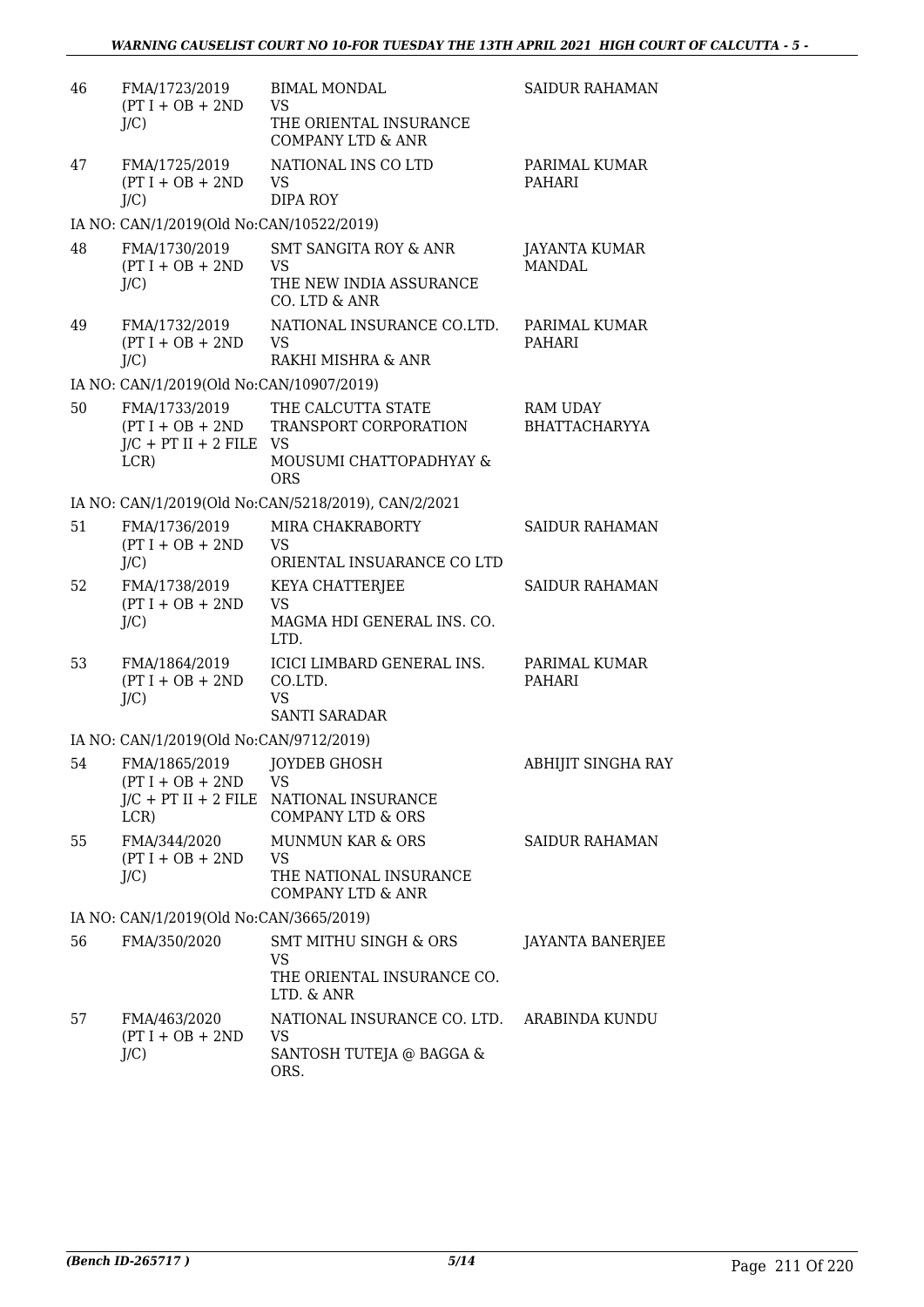| 58 | FMA/464/2020<br>$(PT I + OB + 2ND$<br>$J/C$ ) | THE NEW INDIA ASSURANCE<br>CO. LTD<br><b>VS</b><br>TAPAS CHAKRABORTY @<br>TAPASH CHAKRABORTY & ANR                       | <b>SANJAY PAUL</b>            |
|----|-----------------------------------------------|--------------------------------------------------------------------------------------------------------------------------|-------------------------------|
|    | IA NO: CAN/1/2019(Old No:CAN/3013/2019)       |                                                                                                                          |                               |
| 59 | FMA/465/2020<br>$(PT I + OB + 2ND$<br>$J/C$ ) | ICICI LOMBART GENERAL<br><b>INSURANCE CO. LTD</b><br>VS<br>MANSURA BIBI SEIKH & ORS                                      | <b>SAYAK MAJUMDER</b>         |
|    | IA NO: CAN/1/2015(Old No:CAN/7833/2015)       |                                                                                                                          |                               |
| 60 | FMA/467/2020<br>$(PT I + OB + 2ND$<br>$J/C$ ) | SHEFALI SARKAR (PAUL) & ORS<br><b>VS</b><br>THE UNITED INDIA INSURANCE<br>COMPANY LTD. & ANR                             | <b>SAIDUR RAHAMAN</b>         |
| 61 | FMA/468/2020<br>$(PT I + OB + 2ND$<br>$J/C$ ) | SK. LUTAPHAR @ LUTAPHAR<br>SEIKH @ SK. LUTFAR<br><b>VS</b><br>THE UNITED INDIA INSURANCE<br><b>COMPANY LTD &amp; ORS</b> | <b>KRISHANU BANIK</b>         |
| 62 | FMA/469/2020<br>$(PT I + OB + 2ND$<br>$J/C$ ) | <b>SWAPAN</b><br>CHATTERJEE@CHATTOPADHYAY<br><b>VS</b><br>SK SHAHNAWAZ ALI & ANR                                         | SUJOY GUHA ROY                |
| 63 | FMA/470/2020<br>$(PT I + OB + 2ND$<br>$J/C$ ) | UMA MONDAL<br><b>VS</b><br>THE NATIONAL INS CO LTD &<br><b>ANR</b>                                                       | AMIT RANJAN ROY               |
|    | IA NO: CAN/1/2019(Old No:CAN/11812/2019)      |                                                                                                                          |                               |
| 64 | FMA/471/2020<br>$(PT I + OB + 2ND$<br>$J/C$ ) | MANJU HAZRA & ORS.<br><b>VS</b><br>UNITED INDIA INSURANCE CO.<br>LTD. & ANR.                                             | AMIT RANJAN ROY               |
|    | IA NO: CAN/1/2019(Old No:CAN/11268/2019)      |                                                                                                                          |                               |
| 65 | FMA/472/2020<br>$(PT I + OB + 2ND$<br>$J/C$ ) | MINOR DEBJYOTI SEN & ANR.<br>VS<br>NATIONAL INSURANCE CO. LTD.<br>$&$ ANR.                                               | KRISHANU BANIK                |
| 66 | FMA/473/2020<br>$(PT I + OB + 2ND$<br>$J/C$ ) | <b>BIJALI MAJI &amp; ORS</b><br><b>VS</b><br>THE ORIENTAL INSURANCE CO.<br>LTD & ANR                                     | DHANANJAY NAYAK               |
| 67 | FMA/492/2020<br>$(PT I + OB + 2ND$<br>$J/C$ ) | SHIPRA BRAHMA & ORS<br><b>VS</b><br>THE NEW INDIA ASSURANCE<br>CO. LTD. & ORS                                            | <b>GAUTAM KUMAR</b><br>THAKUR |
|    | IA NO: CAN/2/2017(Old No:CAN/5266/2017)       |                                                                                                                          |                               |
| 68 | FMA/509/2020<br>$(PT I + OB + 2ND$<br>$J/C$ ) | KAMRUN NESHA BIBI & ORS<br><b>VS</b><br>THE DIVISIONAL MANAGER,<br><b>SOUTH BENGAL</b><br>S.TRANS.CORPO                  | ASHIQUE MONDAL                |
| 69 | FMA/571/2020<br>$(PT I + OB + 2ND$<br>$J/C$ ) | DURGA RANI BAG<br><b>VS</b><br>THE UNITED INDIA INS CO LTD                                                               | AMIT RANJAN ROY               |
|    |                                               | 0(01.1 M, 01111110000010)                                                                                                |                               |

IA NO: CAN/1/2019(Old No:CAN/11092/2019)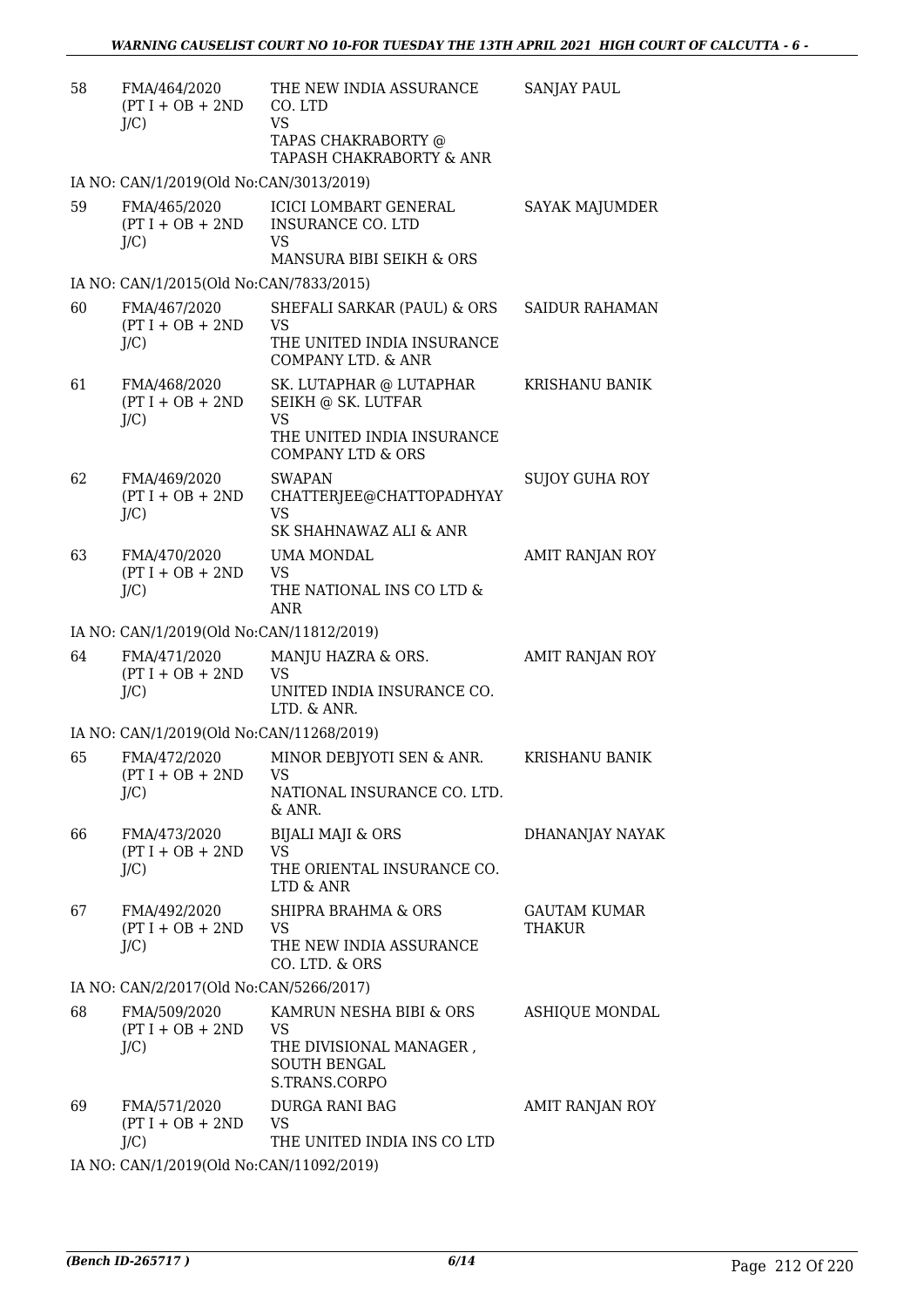| 70 | FMA/572/2020<br>$(PT I + OB + 2ND$<br>J/C     | <b>NOOR MOHAMMAD</b><br><b>VS</b><br><b>BHAJAN LAL SARKAR &amp; ANR</b>                                           | SAJAL KANTI<br><b>BHATTACHARYYA</b>  |
|----|-----------------------------------------------|-------------------------------------------------------------------------------------------------------------------|--------------------------------------|
| 71 | FMA/573/2020<br>$(PT I + OB + 2ND$<br>$J/C$ ) | <b>BISWAMOY JANA</b><br><b>VS</b><br>NATIONAL INSURANCE CO. LTD<br>& ANR                                          | JAYANTA KUMAR<br><b>MANDAL</b>       |
| 72 | FMA/574/2020<br>$(PT I + OB + 2ND$<br>$J/C$ ) | SALMAN SK @ SEKH & ORS<br><b>VS</b><br>THE NEW INDIA ASSURANCE<br>CO. LTD & ORS                                   | JAYANTA KUMAR<br>MANDAL.             |
| 73 | FMA/575/2020<br>$(PT I + OB + 2ND$<br>$J/C$ ) | JHUMA SARKAR & ANR<br><b>VS</b><br>THE NATIONAL INSURANCE CO.<br>LTD. & ORS                                       | JAYANTA KUMAR<br><b>MANDAL</b>       |
| 74 | FMA/576/2020<br>$(PT I + OB + 2ND$<br>$J/C$ ) | JAYEDA BEWA @ JAYEDA & ORS<br><b>VS</b><br>THE CHOLAMANDALAM M/S<br>GENERAL INSURANCE CO. LTD.<br>$&$ ANR         | JAYANTA KUMAR<br><b>MANDAL</b>       |
| 75 | FMA/580/2020<br>$(PT I + OB + 2ND$<br>$J/C$ ) | KALPANA MALO & ORS<br><b>VS</b><br><b>IFFCO TOKIO GENERAL</b><br><b>INSURANCE COMPANY LTD &amp;</b><br><b>ANR</b> | <b>SAIDUR RAHAMAN</b>                |
|    | IA NO: CAN/1/2019(Old No:CAN/3666/2019)       |                                                                                                                   |                                      |
| 76 | FMA/582/2020<br>$(PT I + OB + 2ND$<br>$J/C$ ) | <b>ANITA SENAPATI &amp; ORS</b><br><b>VS</b><br>NATIONAL INSURANCE<br><b>COMPANY LTD &amp; ANR</b>                | <b>KRISHANU BANIK</b>                |
|    |                                               | <b>WARNING LIST (MANDAMUS SECTION)</b>                                                                            |                                      |
| 77 | CPAN/625/2019                                 | HARU MALIK & ANR.<br><b>VS</b><br>PARTHA RANJAN MONDAL &<br>ANR.                                                  | <b>ARUN NASKAR</b>                   |
|    | wt78 WPA/14160/2017                           | HARU MALIK & ANR<br><b>VS</b><br>STATE OF WEST BENGAL & ANR                                                       | <b>ARUN NASKAR</b>                   |
| 79 | WPA/3270/2019                                 | KHAIRUL ISLAM<br><b>VS</b><br>THE WEST BENGAL STATE<br>ELECTRICITY DIST. CO LTD &<br><b>ORS</b>                   | LIPIKA CHATTERJEE                    |
| 80 | WPA/3480/2019                                 | JHHALAK CHARITABLE TRUST &<br>ANR<br><b>VS</b><br>HALDIA ENERGY LIMITED &<br><b>ORS</b>                           | <b>SOUMA SUBHRA RAY</b>              |
| 81 | WPA/8272/2019                                 | MOSARAF HOSSAIN@BABAR ALI<br>SK<br><b>VS</b><br>W.B.S.E.D.C.LTD. & ORS                                            | <b>BIDYUT BARAN</b><br><b>BISWAS</b> |
| 82 | WPA/9705/2019                                 | YIASUF SEKH<br><b>VS</b><br>THE CHAIRMAN, W.B.S.E.D.CL &<br>ANR                                                   | MD HASANUZZAMAN                      |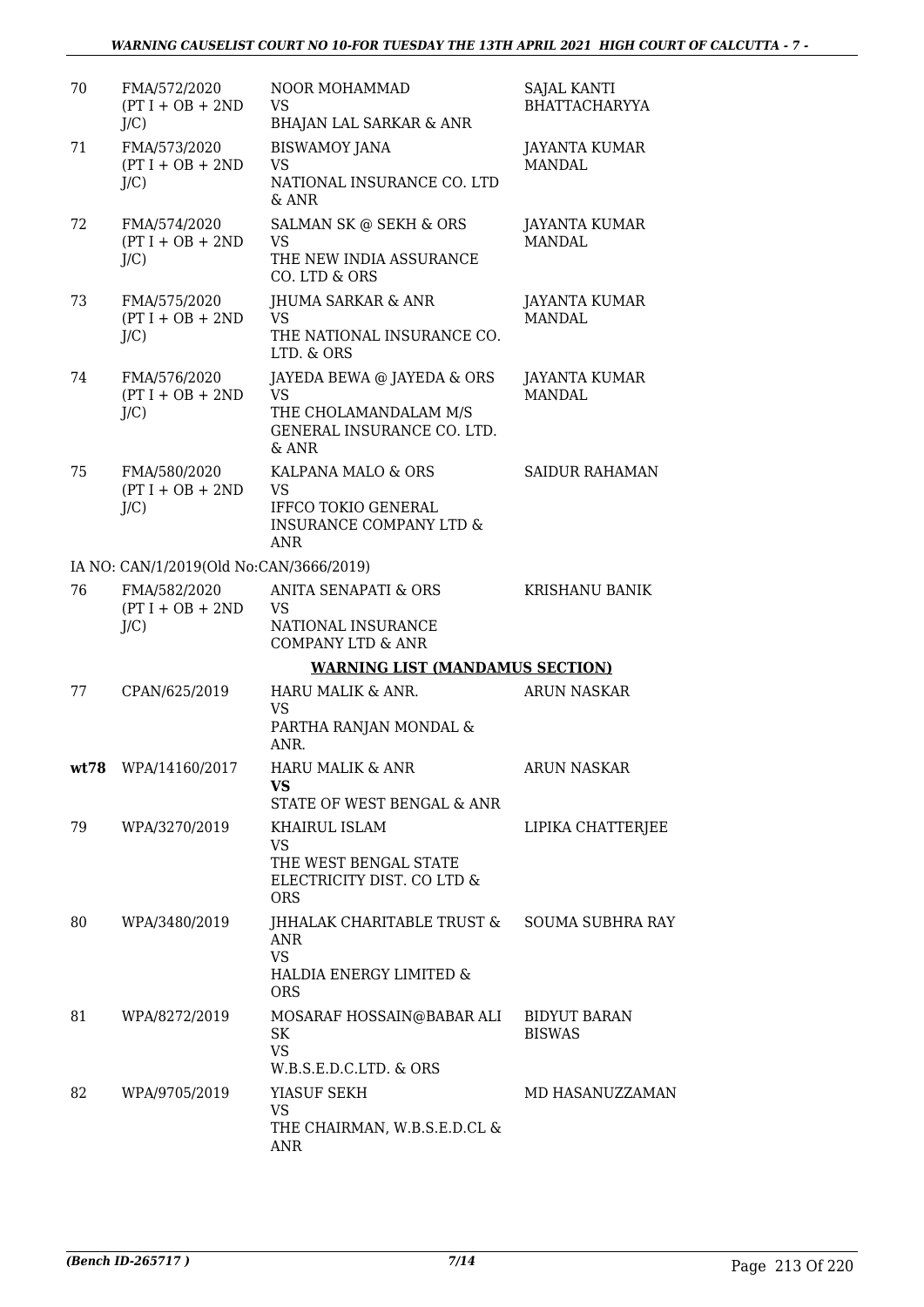| 83 | WPA/10143/2019 | MOHIUDDIN MALLICK<br><b>VS</b><br>C.E.S.C. LIMITED & ORS                                             | KAJAL RAY                               |
|----|----------------|------------------------------------------------------------------------------------------------------|-----------------------------------------|
| 84 | WPA/10300/2019 | BHUWAN PROPERTIES (P) LTD<br><b>VS</b><br>CESC LTD & ANR                                             | <b>INDRANIL HALDER</b>                  |
| 85 | WPA/10438/2019 | PABITRA NATH LAHA<br>VS<br>WBSEDC LTD & ORS                                                          | <b>MD ALI MALLICK</b>                   |
| 86 | WPA/10509/2019 | <b>CHAMPA GHOSH</b><br><b>VS</b><br>W.B. STATE ELECTRICITY<br>DISTRIBUTION COMPANY LTD.<br>$&$ ORS   | SOURAV MUKHERJEE                        |
| 87 | WPA/10669/2019 | SUPARTHA GHOSH<br><b>VS</b><br><b>W B STATE ELECTRICITY</b><br>TRANSMISSION CO LTD & ORS             | <b>ABHISEK B DAS</b>                    |
|    |                | IA NO: CAN/1/2019(Old No:CAN/5751/2019), CAN/2/2020, CAN/3/2020                                      |                                         |
| 88 | WPA/11390/2019 | <b>BASANTA KR. SHAW</b><br><b>VS</b><br>CESC LTD. & ANR.                                             | INDRANIL HALDER                         |
| 89 | WPA/12080/2019 | ANADI CHARAN BARMAN<br><b>VS</b><br>W.B. STATE ELECTRICITY<br>DISTRIBUTION COMPANY LTD.<br>& ORS     | <b>GITASHREE MISTRY</b>                 |
| 90 | WPA/12671/2019 | S.M. SHAFI ALAM<br><b>VS</b><br><b>CESC LIMITED &amp; ORS</b>                                        | <b>SEKHAR MUKHERJEE</b>                 |
| 91 | WPA/16597/2019 | <b>INDRANI SARKAR</b><br>VS<br>CALCUTTA ELECTRIC SUPPLY<br><b>CORPORATION LTD. &amp; ORS</b>         | <b>BISWADEB RAY</b><br><b>CHAUDHURI</b> |
| 92 | WPA/16922/2019 | MAHENDRA KUMAR BAID<br>VS.<br>CALCUTTA ELECTRIC SUPPLY<br><b>CORPORATION LTD. &amp; ORS</b>          | <b>CHINMOY</b><br>MUKHOPADHYAY          |
| 93 | WPA/17075/2019 | VIJAY KR GUPTA<br><b>VS</b><br>THE CESC LTD & ORS                                                    | SUKUMAR GHOSH                           |
| 94 | WPA/17486/2019 | TAPAS KUMAR SAMANTA<br><b>VS</b><br><b>CESC LIMITED &amp; ORS</b>                                    | <b>ARNAB ROY</b>                        |
| 95 | WPA/18776/2019 | <b>AMARNATH SEN &amp; ORS</b><br>VS.<br>W.B. STATE ELECTRICITY<br>DISTRIBUTION COMPANY LTD.<br>& ORS | NILANJAN ADHIKARI                       |
| 96 | WPA/18984/2019 | ARUN KANTI CHAKRABORTY<br><b>VS</b><br>STATE OF WEST BENGAL & ORS                                    | PRIYA DEY                               |
| 97 | WPA/19304/2019 | DULAL CHANDRA DAS<br><b>VS</b><br>W.B. STATE ELECTRICITY<br>DISTRIBUTION COMPANY LTD.<br>& ORS       | <b>TAPAS MAITY</b>                      |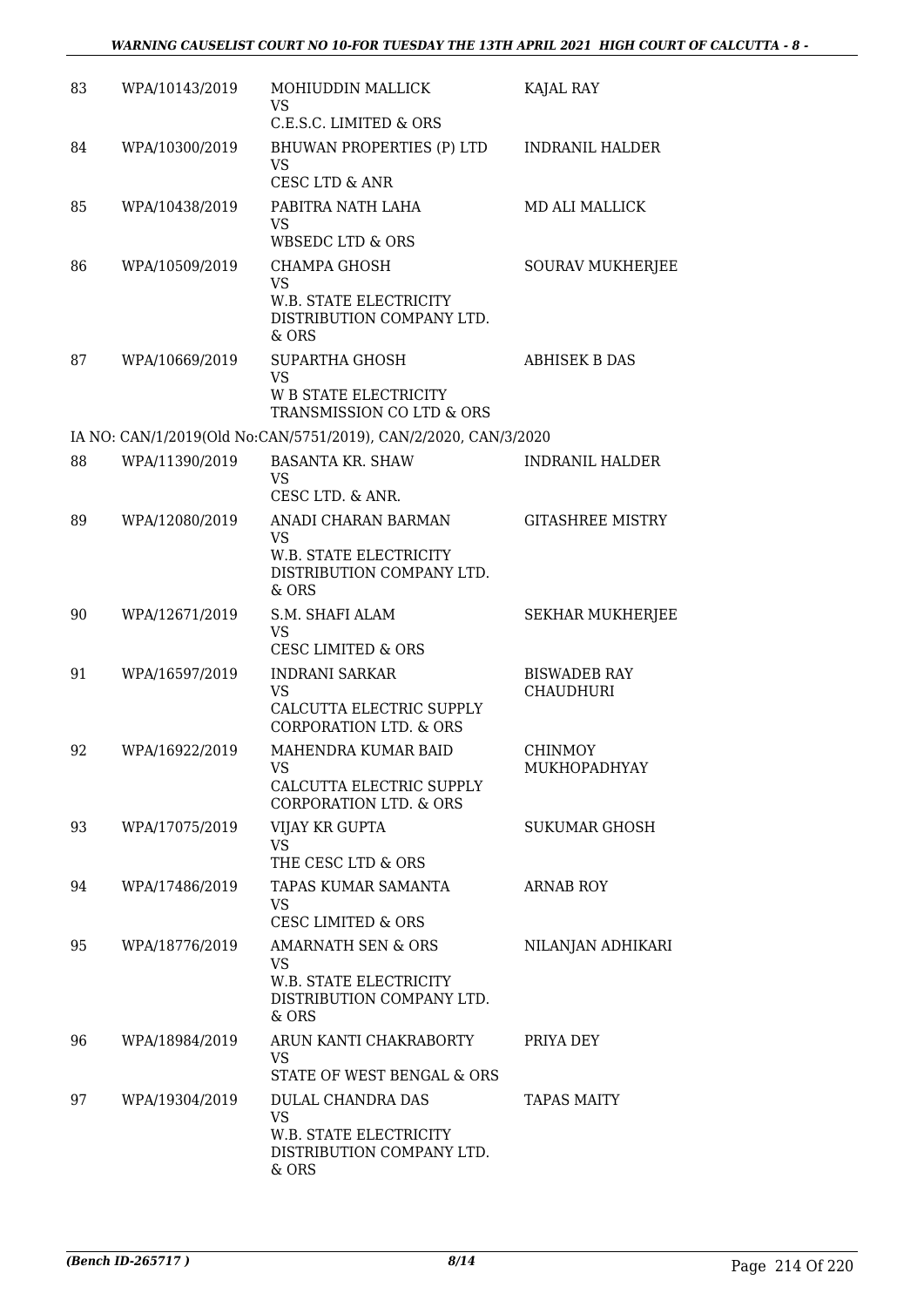| 98   | WPA/19389/2019       | SANTANU KHALU                                                            | <b>SAMRAT DAS</b>  |
|------|----------------------|--------------------------------------------------------------------------|--------------------|
|      |                      | VS.                                                                      |                    |
|      |                      | <b>W.B. STATE ELECTRICITY</b><br><b>BDISTRIBUTION CO. LTD. &amp; ANR</b> |                    |
| wt99 | WPA/19390/2019       | <b>JAYANTA KHALU</b><br><b>VS</b>                                        | <b>SAMRAT DAS</b>  |
|      |                      | <b>W.B. STATE ELECTRICITY</b><br>DISTRIBUTION CO. LTD. & ORS             |                    |
| 100  | WPA/19558/2019       | UTTAM KUMAR GHOSH                                                        | <b>ARUP SARKAR</b> |
|      |                      | <b>VS</b><br>THE WBSEDCL & ORS                                           |                    |
|      | wt101 WPA/19560/2019 | <b>DUKARI ROY</b>                                                        | <b>ARUP SARKAR</b> |
|      |                      | <b>VS</b><br>THE WBSEDCL & ORS                                           |                    |
|      | wt102 WPA/19562/2019 | <b>SANTA ROY</b>                                                         | <b>ARUP SARKAR</b> |
|      |                      | <b>VS</b>                                                                |                    |
|      |                      | THE WBSEDCL & ORS<br>DUDKUMAR GHOSH                                      | <b>ARUP SARKAR</b> |
|      | wt103 WPA/19565/2019 | <b>VS</b>                                                                |                    |
|      |                      | THE WBSEDCL & ORS                                                        |                    |
|      | wt104 WPA/19569/2019 | <b>BISWANATH MONDAL</b><br>VS                                            | <b>ARUP SARKAR</b> |
|      |                      | THE WBSEDCL & ORS                                                        |                    |
|      | wt105 WPA/19571/2019 | DHIRENDRA NATH ROY<br><b>VS</b>                                          | <b>ARUP SARKAR</b> |
|      |                      | THE WBSEDCL & ORS                                                        |                    |
|      | wt106 WPA/19573/2019 | SWAPAN KUMAR GHOSH                                                       | <b>ARUP SARKAR</b> |
|      |                      | <b>VS</b><br>THE WBSEDCL & ORS                                           |                    |
|      | wt107 WPA/19575/2019 | HEMANTA KUMAR GHOSH                                                      | <b>ARUP SARKAR</b> |
|      |                      | <b>VS</b><br>THE WBSEDCL & ORS                                           |                    |
|      | wt108 WPA/19578/2019 | <b>BABLU GHOSH</b>                                                       | <b>ARUP SARKAR</b> |
|      |                      | VS                                                                       |                    |
|      | wt109 WPA/19580/2019 | THE WBSEDCL & ORS<br><b>SANTU PADDHAN</b>                                | <b>ARUP SARKAR</b> |
|      |                      | VS                                                                       |                    |
|      |                      | THE WBSEDCL & ORS                                                        |                    |
|      | wt110 WPA/19582/2019 | <b>ASHOK KUMAR ROY</b><br><b>VS</b>                                      | <b>ARUP SARKAR</b> |
|      |                      | THE WBSEDCL & ORS                                                        |                    |
|      | wt111 WPA/19583/2019 | AJIT KUMAR GHOSH<br><b>VS</b>                                            | ARUP SARKAR        |
|      |                      | THE WBSEDCL & ORS                                                        |                    |
|      | wt112 WPA/19586/2019 | <b>BISHNU KUMAR ROY</b>                                                  | ARUP SARKAR        |
|      |                      | VS<br>THE WBSEDCL & ORS                                                  |                    |
| 113  | WPA/20114/2019       | MUKUL GHARAMI                                                            | ANINDYA BOSE       |
|      |                      | <b>VS</b><br>CESC LTD & ORS                                              |                    |
| 114  | WPA/20284/2019       | BIJOY KRISHNA SARKAR & ANR                                               | CHITTARNAJAN RAY   |
|      |                      | <b>VS</b><br>STATE OF WEST BENGAL & ORS                                  |                    |
| 115  | WPA/20873/2019       | ARAFAT SEKH                                                              | MD BASHA MIR       |
|      |                      | VS.                                                                      |                    |
|      |                      | WBSEDC LTD & ORS                                                         |                    |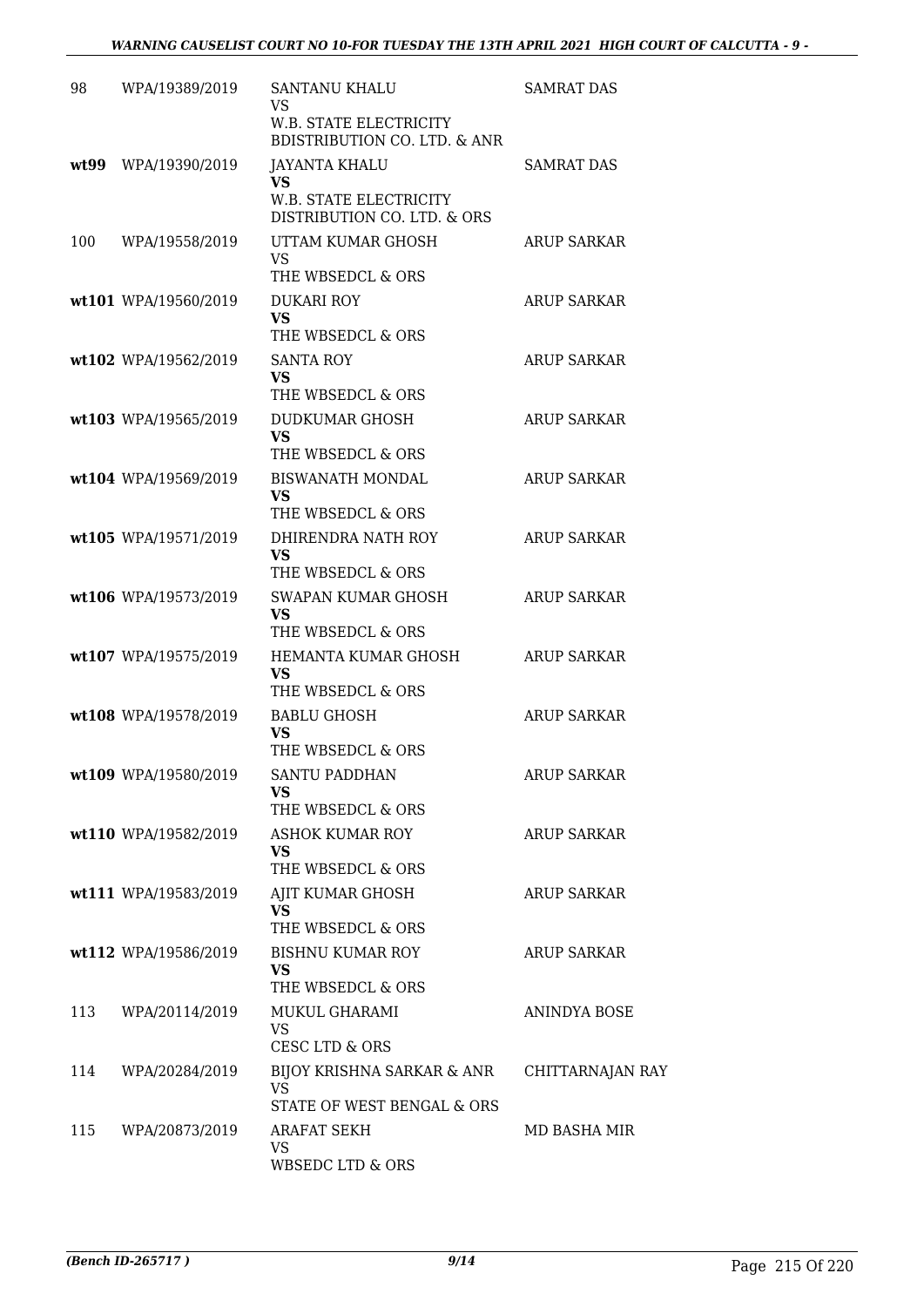| 116 | WPA/21727/2019 | KRISHNA CHANDRA GHOSH<br>VS<br>THE WBSEDC LTD & ORS                                                                  | ARPA CHAKRABORTY                       |
|-----|----------------|----------------------------------------------------------------------------------------------------------------------|----------------------------------------|
| 117 | WPA/21895/2019 | PINTU YADAV<br><b>VS</b><br>CESC LTD & ANR                                                                           | <b>INDRANIL HALDER</b>                 |
| 118 | WPA/22550/2019 | <b>QUAISER IMAM &amp; ANR</b><br><b>VS</b><br>STATE OF WEST BENGAL & ORS                                             | MD ASHRAFUL HUQ                        |
| 119 | WPA/22577/2019 | IZAZ AHMED @ EJJAJ AHAMED<br><b>VS</b><br>W.B. STATE ELECTRICITY<br>DISTRIBUTION COMPANY<br><b>LIMITED &amp; ORS</b> | <b>RIMA DAS</b>                        |
| 120 | WPA/22590/2019 | SK. NIZAMUDDIN SARKAR<br><b>VS</b><br>STATE OF WEST BENGAL & ORS                                                     | PARTHA SARATHI<br><b>SEN SHARMA</b>    |
| 121 | WPA/22601/2019 | PARESH MARIYA @ PARESH<br>KARMAKAR<br><b>VS</b><br>STATE OF WEST BENGAL & ORS                                        | <b>SUJOY SARKAR</b>                    |
| 122 | WPA/22624/2019 | ATIAR RAHAMAN<br><b>VS</b><br>WBSEDC LTD & ORS                                                                       | <b>MD Z RAHAMAN</b>                    |
| 123 | WPA/22642/2019 | SATYA NARAYAN MAJILYA<br><b>VS</b><br>W.B STATE ELECTRICITY<br>DISTRIBUTION COMPANY LTD.<br>& ORS                    | <b>TARAPADA DAS</b>                    |
| 124 | WPA/22651/2019 | PRABIR GHOSH @ PRABIR<br>KUMAR GHOSH<br><b>VS</b><br>W.B. STATE ELECTRICITY<br>DISTRIBUTION COMPANY LTD.<br>$&$ ORS  | <b>BIKASH CHANDRA</b><br><b>HALDER</b> |
| 125 | WPA/22894/2019 | NADUGOPAL SHINRI<br>VS<br>W.B. STATE ELECTRICITY<br>DISTRIBUTION COMPANY<br>LIMITED & ORS                            | <b>IQRA RAHAMAN</b>                    |
| 126 | WPA/22895/2019 | KAMAL MISHRA<br><b>VS</b><br>W.B. STATE ELECTRICITY<br>DISTRIBUTION COMPANY LTD.<br>& ORS                            | PRADIP PAL                             |
| 127 | WPA/22908/2019 | CHANDI CHARAN<br><b>CHAKRABORTY</b><br><b>VS</b><br>W.B. STATE ELECTRICITY<br>DISTRTIBUTION COMPANY LTD.<br>& ORS    | PARTHA SARATHI<br><b>GHOSH</b>         |
| 128 | WPA/22977/2019 | SUBARNA MONDAL<br>VS.<br>STATE OF WEST BENGAL & ORS                                                                  | KAMAL KRISHNA<br><b>GUHA</b>           |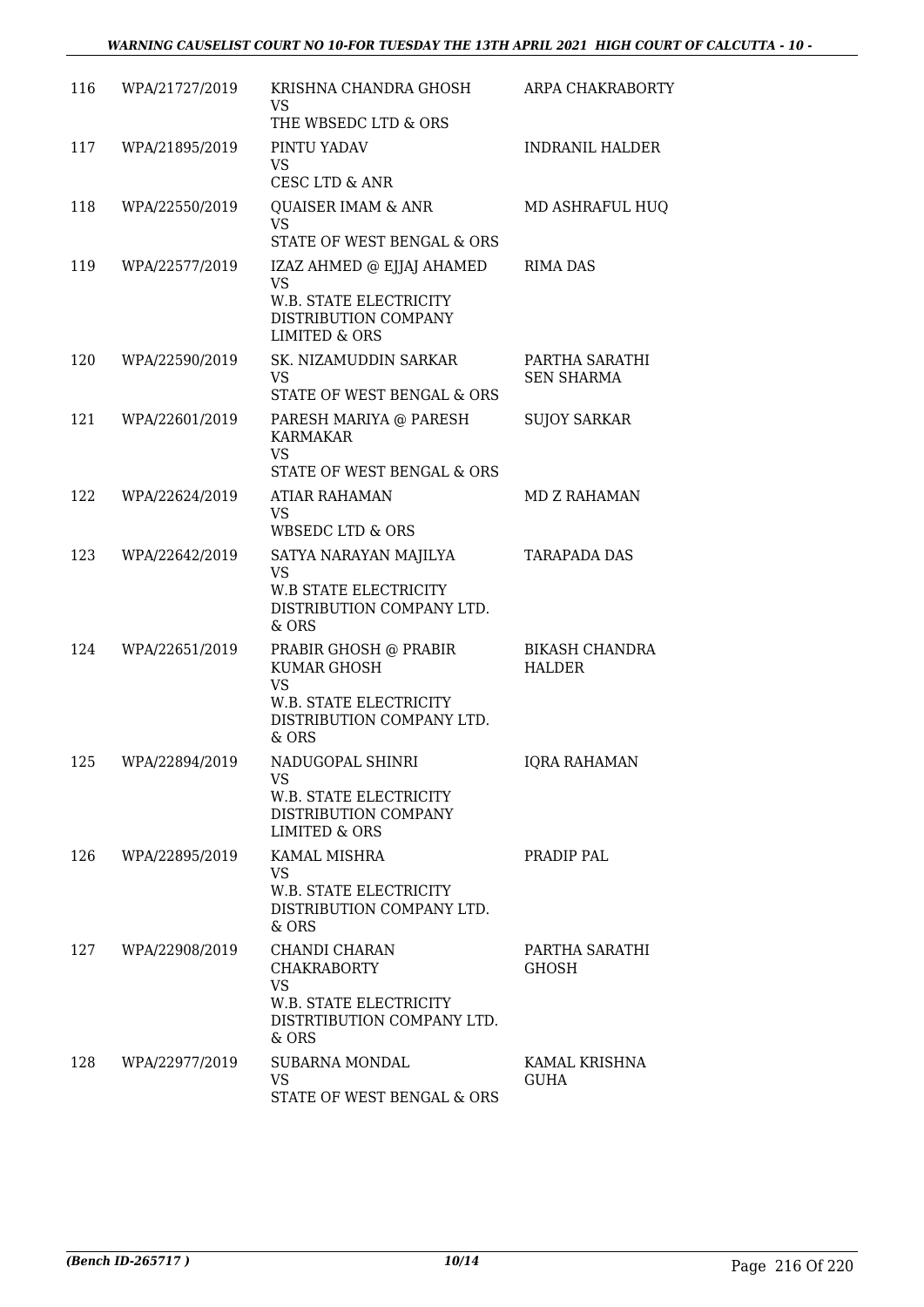| 129 | WPA/23019/2019 | MAIDUR MONDAL @ MAIDUR<br>RAHAMAN MONDAL<br><b>VS</b><br><b>WBSEDCL &amp; ORS</b>                       | MD. Z. RAHAMAN                          |
|-----|----------------|---------------------------------------------------------------------------------------------------------|-----------------------------------------|
| 130 | WPA/23020/2019 | EKRAMUL HAQUE MONDAL<br><b>VS</b><br><b>WBSECCL &amp; ORS</b>                                           | MD. Z. RAHAMAN                          |
| 131 | WPA/23084/2019 | RADHA KISHAN RATHI & ANR<br><b>VS</b><br>WBSEDCL&ORS                                                    | SABYASACHI HAZRA                        |
| 132 | WPA/23143/2019 | HOWRAH IDDGAH MAIDAN<br>MASJID & ANR<br><b>VS</b><br>C E S C LIMITED & ORS                              | <b>SAYED NAZMUL</b><br><b>HOSSAIN</b>   |
| 133 | WPA/23203/2019 | <b>GAUTAM KAR</b><br><b>VS</b><br>C E S C LIMITED & ORS                                                 | <b>SALMAN HASAN</b>                     |
| 134 | WPA/23285/2019 | CHANDRAKANTA SARDAR<br><b>VS</b><br>STATE OF WEST BENGAL & ORS.                                         | ASIT KR.<br><b>BHATTACHARYA</b>         |
| 135 | WPA/23428/2019 | MST HUSNA HENA BEGUM<br><b>VS</b><br>THE WBSEDCL & ORS                                                  | <b>ASIM KUMAR</b><br><b>CHAKRABORTI</b> |
| 136 | WPA/23495/2019 | <b>BARNA PRAKASHAN</b><br><b>VS</b><br>CESC LTD & ANR                                                   | SUDHIR KR<br><b>SADHUKHAN</b>           |
| 137 | WPA/23566/2019 | AJAY KUMAR MAHATO<br><b>VS</b><br><b>CESC LIMITED &amp; ANR</b>                                         | <b>INDRANIL HALDER</b>                  |
| 138 | WPA/23590/2019 | SAHIDUL ISLAM @ MANIK SK<br><b>VS</b><br>STATE OF WEST BENGAL & ORS                                     | SUJIT CHOWDHURY                         |
| 139 | WPA/23608/2019 | <b>ABIN KHAN</b><br><b>VS</b><br>THE CESC LTD. & ORS                                                    | SANJAY SAHA                             |
| 140 | WPA/23637/2019 | ABDUL GOFFAR LASKAR<br><b>VS</b><br><b>W.B. STATE ELECTRICITY</b><br>DISTRIBUTION COMPANY LTD.<br>& ORS | <b>CHANDRA NATH</b><br><b>SARKAR</b>    |
| 141 | WPA/23654/2019 | NABA KUMAR KUNDU & ANR<br>VS.<br>CALCUTTA ELECTRICITY<br>SUPPLY CORPORATION & ORS                       | KARUNAMOYEE<br><b>SAMANTA</b>           |
| 142 | WPA/23669/2019 | <b>BHARAT GHARUI</b><br>VS<br>WBSEDC COMPANY LTD & ORS                                                  | <b>SK. ABU ABBASAN</b>                  |
| 143 | WPA/23716/2019 | MD AZIM @MD AZIM SK<br><b>VS</b><br>THE W.B.S.E.D.C.LTD & ORS                                           | RAFIQUL ISLAM                           |
| 144 | WPA/23717/2019 | <b>BARUN KUMAR RAJ</b><br><b>VS</b><br>THE W.B.S.E.D.CL. & ORS                                          | RAFIQUL ISLAM\                          |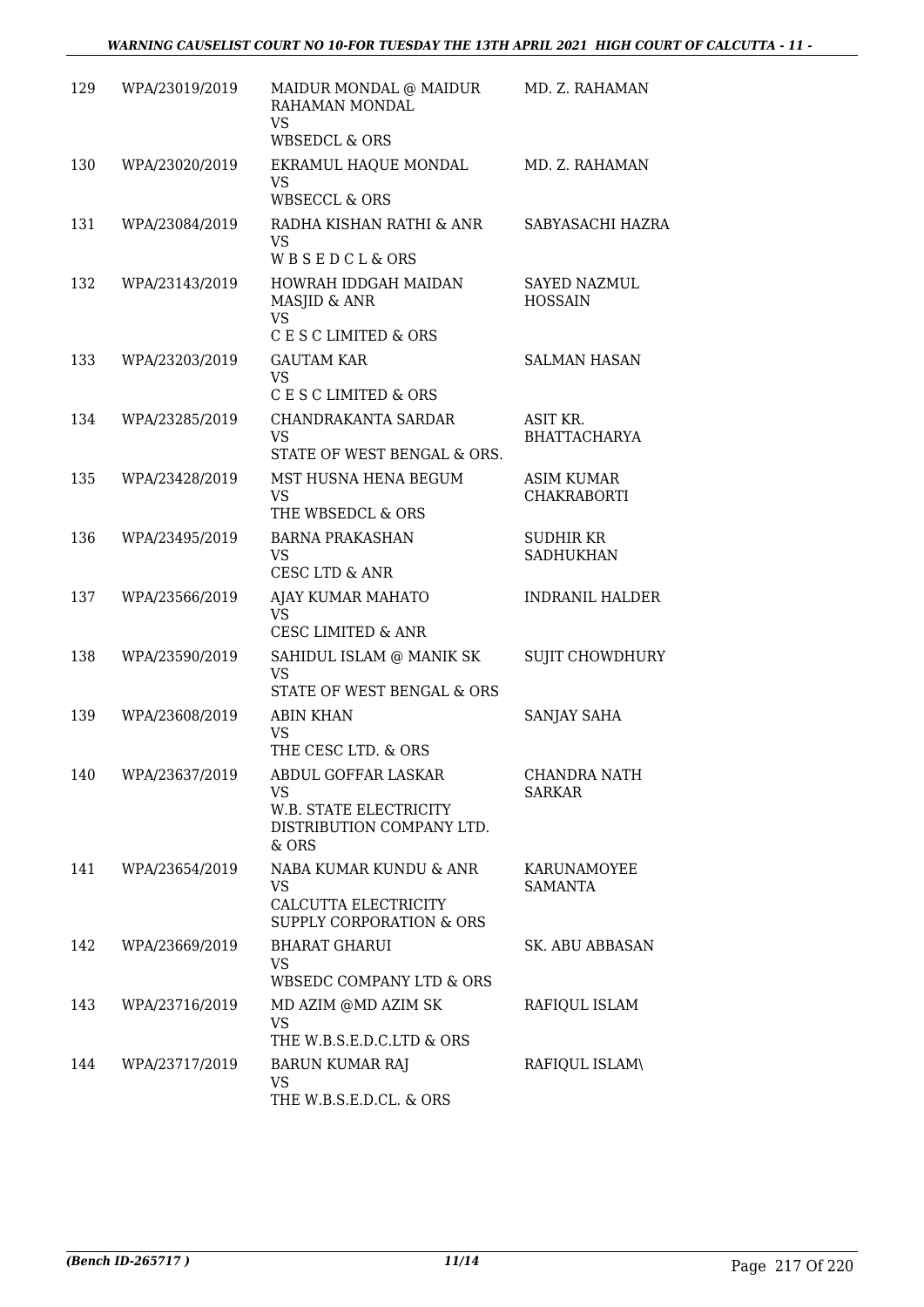| 145 | WPA/23728/2019 | <b>AZIDA BIBI</b><br><b>VS</b><br>THE CHAIRMAN, W.B.S.E.D.CO.<br>LTD. & ORS                     | SAILENDR ANATH<br><b>CHAKRABARTI</b> |
|-----|----------------|-------------------------------------------------------------------------------------------------|--------------------------------------|
| 146 | WPA/23766/2019 | <b>ABDUR RAB</b><br><b>VS</b><br>W.B. STATE ELECTRICITY<br>DISTRIBUTION COMPANY LTD.<br>& ORS   | HARADHAN MONDAL                      |
| 147 | WPA/23831/2019 | <b>IYOTIRMOY NARU &amp; ORS</b><br><b>VS</b><br>THE CHAIRMAN, W.B.S.E.D.C.L.<br>$&$ ORS         | RAM CHANDRA<br><b>GUCHAIT</b>        |
| 148 | WPA/23871/2019 | SK. MONIRUL<br>VS.<br>CALCUTTA ELECTRICITY<br>SUPPLY CORPORATION LTD &<br><b>ORS</b>            | KAMAL KANTA KAR                      |
| 149 | WPA/23940/2019 | PAPAN DEY<br><b>VS</b><br>W.B. STATE ELECTRICITY<br>DISTRIBUTION COMPANY LTD.<br>$&$ ORS        | <b>SNEHASIS JANA</b>                 |
| 150 | WPA/24148/2019 | MD. SAMIM KHAN<br><b>VS</b><br>W.B.S.D.C.L. & ORS                                               | <b>SAGNIK CHATTERJEE</b>             |
| 151 | WPA/803/2020   | SAHADEB PARAMANIK<br>VS.<br>THE WBSEDC LTD & ORS                                                | <b>TANMOY</b><br><b>CHOWDHURY</b>    |
| 152 | WPA/861/2020   | SAMSUDDIN SEKH<br>VS.<br>W.B.S.D.C.L. & ORS                                                     | RAJENDRA BANERJEE                    |
| 153 | WPA/3265/2020  | SHAIK GOLAM HOSSAIN @<br><b>GULAM HUSSAIN</b><br><b>VS</b><br>STATE OF WEST BENGAL & ORS.       | KALYANI<br><b>BHATTACHARYYA</b>      |
| 154 | WPA/3488/2020  | ASHESH KR. SAHA<br><b>VS</b><br>WBSEDCL & ORS.                                                  | HARADHAN MONDAL                      |
| 155 | WPA/3491/2020  | SYAMAL KR. CHANDRA<br>VS.<br>WBSEDCL & ORS.                                                     | ANIL KR.<br><b>CHATTOPADHYAY</b>     |
| 156 | WPA/3649/2020  | SEKH AKSAR<br><b>VS</b><br>THE W B S E D C LTD. & ORS                                           | MD. RAFQULISLAM                      |
| 157 | WPA/3652/2020  | <b>ABUL HASSAN</b><br><b>VS</b><br>THE W B S E D C LTD & ORS                                    | MD. RAFIQUL ISLAM                    |
| 158 | WPA/3676/2020  | PARIMAL KRISHNA GHOSH<br>VS.<br>STATE OF WEST BENGAL & ORS                                      | KAMAL KRISHNA<br>GUHA                |
| 159 | WPA/3677/2020  | ARCHANA ADHIKARI<br><b>VS</b><br>W.B. STATE ELECTRICITY<br>DISTRIBUTION COMPANY LTD.<br>$&$ ORS | SUMALYA<br><b>CHAKRABORTY</b>        |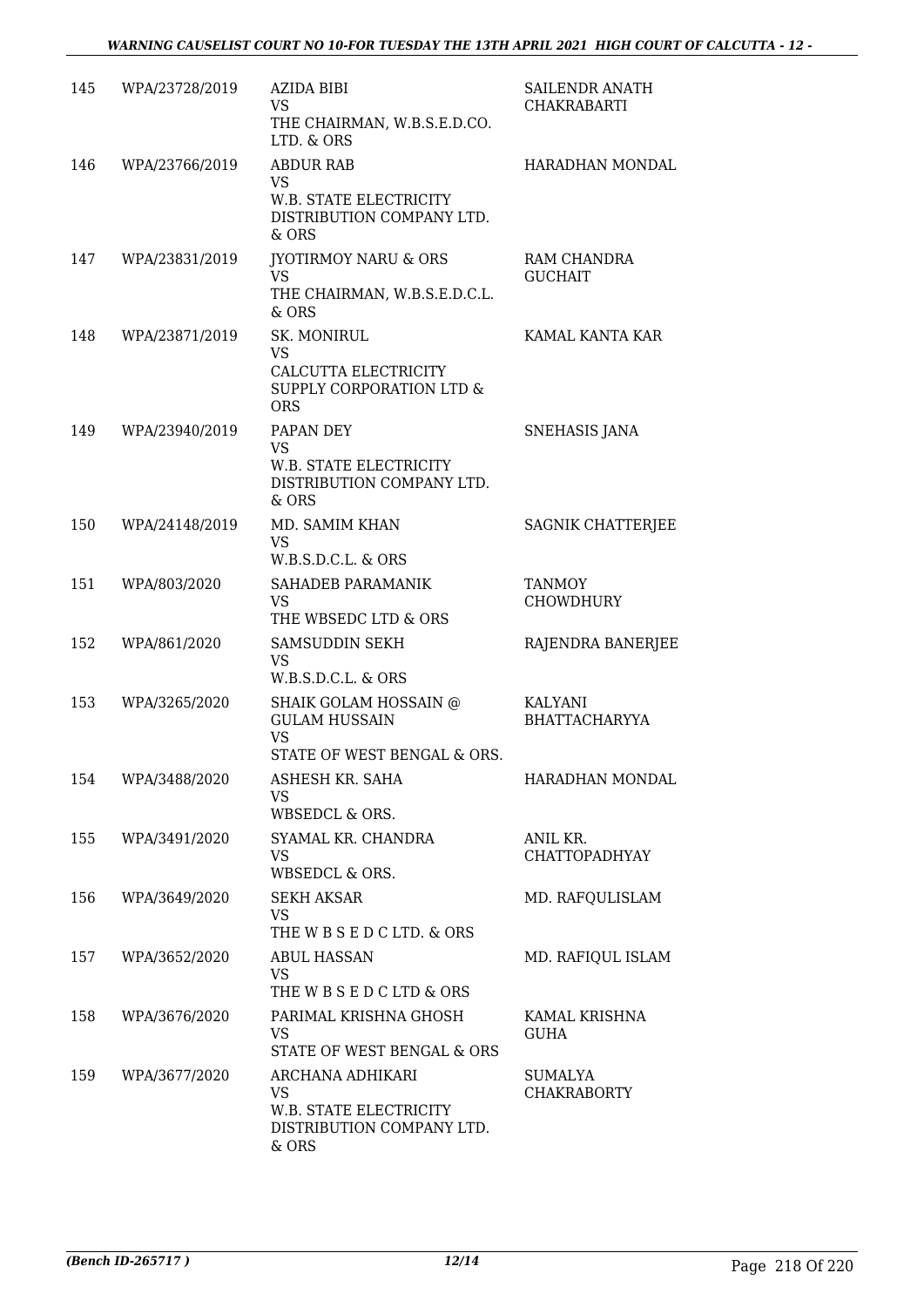| 160 | WPA/3685/2020                           | APARNA MUKHERJEE<br><b>VS</b><br>DIRECTOR OF WEST BENGAL<br>STATE ELECT. DIST. COMP. LTD.<br>$&$ ORS                    | <b>GALGUNI</b><br>BANDYOPAHDYAY     |
|-----|-----------------------------------------|-------------------------------------------------------------------------------------------------------------------------|-------------------------------------|
| 161 | WPA/3689/2020                           | ABBB SOLUTIONS PVT. LTD.<br><b>VS</b><br>STATE OF WEST BENGAL & ORS                                                     | ANIL KUMAR DAS                      |
| 162 | WPA/4045/2020                           | <b>GOUR MOHAN MAJHI</b><br><b>VS</b><br>STATE OF WEST BENGAL & ORS                                                      | <b>SOUMEN</b><br><b>CHATTERJEE</b>  |
| 163 | WPA/4507/2020                           | <b>SAKILA BIBI &amp; ANR</b><br><b>VS</b><br>W.B. STATE ELECTRICITY<br>DISTRIBUTION COMPANY LTD.<br>& ORS               | MD. KUTUBUDDIN                      |
| 164 | WPA/5011/2020                           | <b>ABDUL NADEEM</b><br><b>VS</b><br>CALCUTTA ELECTRICITY<br><b>SUPPLY CORPORATION LTD. &amp;</b><br><b>ORS</b>          | DEBESH HALDER                       |
| 165 | WPA/5012/2020                           | GIRIWAR KR, AGARWAL<br><b>VS</b><br>CALCUTTA ELECTRICITY<br><b>SUPPLY CORPORATION LTD. &amp;</b><br><b>ORS</b>          | DEBESH HALDER                       |
| 166 | WPA/5058/2020                           | JABBAR ALI<br><b>VS</b><br>ASSIST. ENGINEER (AE), W.B.<br>STATE ELEC. TRNSM. CO. LTD &<br><b>ORS</b>                    | <b>BADRUDDOZA</b><br><b>MALLICK</b> |
| 167 | WPA/5130/2020                           | <b>SUKUMAR DAS</b><br><b>VS</b><br><b>CESC LIMITED &amp; ORS</b>                                                        | <b>MANIK LAL PODDAR</b>             |
| 168 | WPA/5614/2020                           | METSIL EXPORTS P. LTD., &<br>ANR.<br>VS<br>WB ELEC. REGULATORY COM. &<br>ORS.                                           | SIDDHARTH SHROFF                    |
|     | IA NO: CAN/1/2020(Old No:CAN/3382/2020) |                                                                                                                         |                                     |
|     | wt169 WPA/5616/2020                     | SURYA ALLOY IND. LTD. & ANR.<br><b>VS</b><br>WB ELEC. REGULATORY COM. &<br>ORS.                                         | SIDDHARTH SHROFF                    |
|     | IA NO: CAN/1/2020(Old No:CAN/3386/2020) |                                                                                                                         |                                     |
| 170 | WPA/6564/2020                           | M/S MAITI CONSTRUCTION<br>REPT BY DEBASHIS MAITI<br>VS<br>WEST BENGAL STATE<br>ELECTRICITY DISTRIBUTION CO<br>LTD & ORS | <b>SUMOULI SARKAR</b>               |
|     | IA NO: CAN/1/2020(Old No:CAN/5346/2020) |                                                                                                                         |                                     |